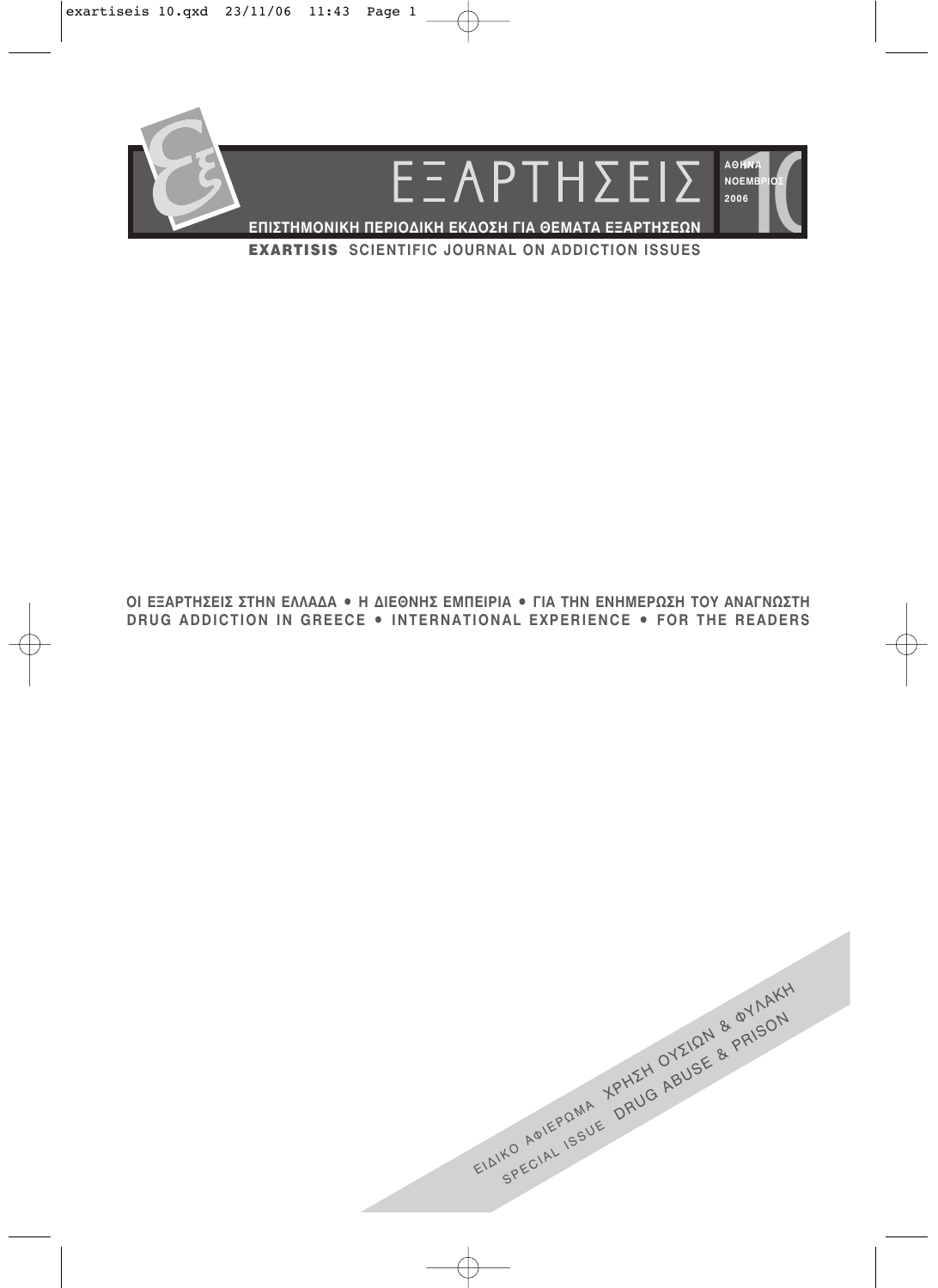

SCIENTIFIC JOURNAL ON ADDICTION ISSUES

#### *Ιδιοκτησία*

Κέντρο Θεραπείας Εξαρτημένων Ατόμων (∫∂.£.∂.∞.) Σορβόλου 24, 116 36 ΑΘΗΝΑ τηλ.: 210 9241993-6, φαξ: 210 9241986 ηλεκτρονική διεύθυνση: exartisis@kethea.gr ιστοσελίδα: www.exartiseis.gr

#### *<i>Εκδότης-Διευθυντής*

Γεράσιμος ΝΟΤΑΡΑΣ

**Αναπληρώτρια Διευθύντρια Έκδοσης** Άννα ΤΣΙΜΠΟΥΚΛΗ

#### Συντακτική Ομάδα

Σταματία ΑΛΙΦΡΑΓΚΗ, Ρέμος ΑΡΜΑΟΣ, Ελένη ΑΡΓΥΡΙΑΔΟΥ, Μίρκα ΓΟΝΤΙΚΑ, Μαρίνα ΔΑΣΚΑΛΟΠΟΥΛΟΥ, Ξενοφών ΣΕΛΠΕΣΑΚΗΣ, Αλεξάνδρα ΤΖΑΛΑ, Κωνσταντίνα ΥΦΑΝΤΗ, Γεωργία ΧΡΙΣΤΟΦΙΛΗ

## $\Sigma$ ύμβουλος Έκδοσης Griffith EDWARDS, Εκδότης του Addiction

**Διεθνής Συμβουλευτική Επιτροπή** David DEITCH, καθηγητής Κλινικής Ψυχιατρικής στο Πανεπιστήμιο Καλιφόρνια Σαν Ντιένκο Δημήτρης ΙΑΤΡΙΔΗΣ, καθηγητής Έρευνας και Κοινωνικής Πολιτικής στο Boston College Edward KAUFMAN, καθηγητής Κλινικής Ψυχιατρικής στο Πανεπιστήμιο Καλιφόρνια, Irvine και εκδότης ÙÔ˘ *∞merican Journal of Drug and Alcohol Abuse*

#### *<i><del>Ēπιστημονική Επιτροπή Έκδοσης</del>*

Δημοσθένης ΑΓΡΑΦΙΩΤΗΣ, Πανανιώτης ΓΕΩΡΓΑΚΑΣ, Δήμητρα ΓΚΕΦΟΥ-ΜΑΔΙΑΝΟΥ, Ανδρέας ΔΗΜΗΤΡΙΟΥ, Αθανάσιος ΔΟΥΖΕΝΗΣ, Γιώργος ΚΑΛΑΡΡΥΤΗΣ, Χάρις ΚΑΤΑΚΗ, Νέστωρ ΚΟΥΡΑΚΗΣ, Άννα ΚΟΚΚΕΒΗ, Χρήστος ΚΟΚΚΟΡΗΣ, Ευάγγελος ΚΡΟΥΣΤΑΛΑΚΗΣ, Αχιλλέας ΚΡΥΣΤΑΛΛΗΣ, Ιωάννα ΚΥΡΙΤΣΗ, Χρήστος ΛΑΣΚΑΡΑΤΟΣ, Ιωάννης ΛΙΑΠΠΑΣ, Βασίλειος ΜΑΡΚΗΣ, Μάριος ΜΑΡΣΕΛΟΣ, Κατερίνα ΜΑΤΣΑ, Βενετσάνος ΜΑΥΡΕΑΣ, Γιώργος ΜΠΑΡΔΑΝΗΣ, Αλίκη ΜΟΣΤΡΙΟΥ, Δημοσθένης ΜΠΟΥΚΗΣ, Κλήμης ΝΑΥΡΙΔΗΣ, Γεράσιμος ΠΑΠΑΝΑΣΤΑΣΑΤΟΣ, Νικόλαος ΠΑΡΑΣΚΕΥΟΠΟΥΛΟΣ, Βασίλης ΠΑΣΣΑΣ, Άννα ΠΕΤΡΙΔΟΥ, Πέτρος ΠΟΛΥΧΡΟΝΗΣ, Χαράλαμπος ΠΟΥΛΟΠΟΥΛΟΣ, Χρήστος ΡΟΓΚΟΤΗΣ, Καλλιόπη ΣΠΙΝΕΛΛΗ, Ιωάννης ΤΣΙΑΝΤΗΣ. Ανδρέας ΦΑΚΟΣ, Ιάκωβος ΦΑΡΣΕΔΑΚΗΣ, Μάρθα ΦΩΣΤΕΡΗ

#### *Publishing Body*

Therapy Centre for Dependent Individuals (KETHEA) 24, Sorvolou str., 116 36 ATHENS tel.: +30 210 9241993-6, fax: +30 210 9241986 e-mail: exartisis@kethea.gr website: www.exartiseis.gr

## *Editor in Chief*

Gerassimos NOTARAS

*Assistant Editor* Anna TSIBOUKLI

#### *Editorial Group*

Stamatia ALIFRAGI, Remos ARMAOS, Eleni ARGYRIADOU, Mirka GONTIKA, Marina DASKALOPOULOU, Xenofon SELPESAKIS, Alexandra TZALA, Constantina YFANTI, Georgia CHRISTOFILI

#### *Consultant Editor*

Griffith EDWARDS, Editor in Chief of *Addiction* 

#### *International Editorial Advisory Group*  David DEITCH, Professor of Clinical Psychiatry, University of California San Diego Demetrius IATRIDIS, Professor, Social Policy Planning, Boston College Graduate School of Social Work Edward KAUFMAN, Professor of Clinical Psychiatry, University of California, Irvine and Editor of the *∞merican Journal of Drug and Alcohol Abuse*

#### *National Editorial Advisory Group*

Dimosthenis AGRAFIOTIS, Panagiotis GEORGAKAS, Dimitra GEFOU-MADIANOU, Andreas DIMITRIOU, Athanassios DOUZENIS, Giorgos KALARRYTIS, Charis KATAKI, Nestor KOURAKIS, Anna KOKKEVI, Christos KOKKORIS, Evangelos KROUSTALAKIS, Achilleas KRYSTALLIS, Ioanna KYRITSI, Christos LASKARATOS, Ioannis LIAPPAS, Vasileios MARKIS, Marios MARSELOS, Katerina MATSA, Venetsanos MAVREAS, Giorgos BARDANIS, Aliki MOSTRIOU, Dimosthenis BOUKIS, Klimis NAVRIDIS, Gerassimos PAPANASTASATOS, Nikolaos PARASKEVOPOULOS, Vasilis PASSAS, Anna PETRIDOU, Petros POLYCHRONIS, Charalampos POULOPOULOS, Christos ROGOTIS, Kalliopi SPINELLI, Ioannis TSIADIS, Andreas FAKOS, Iakovos FARSEDAKIS, Martha FOSTERI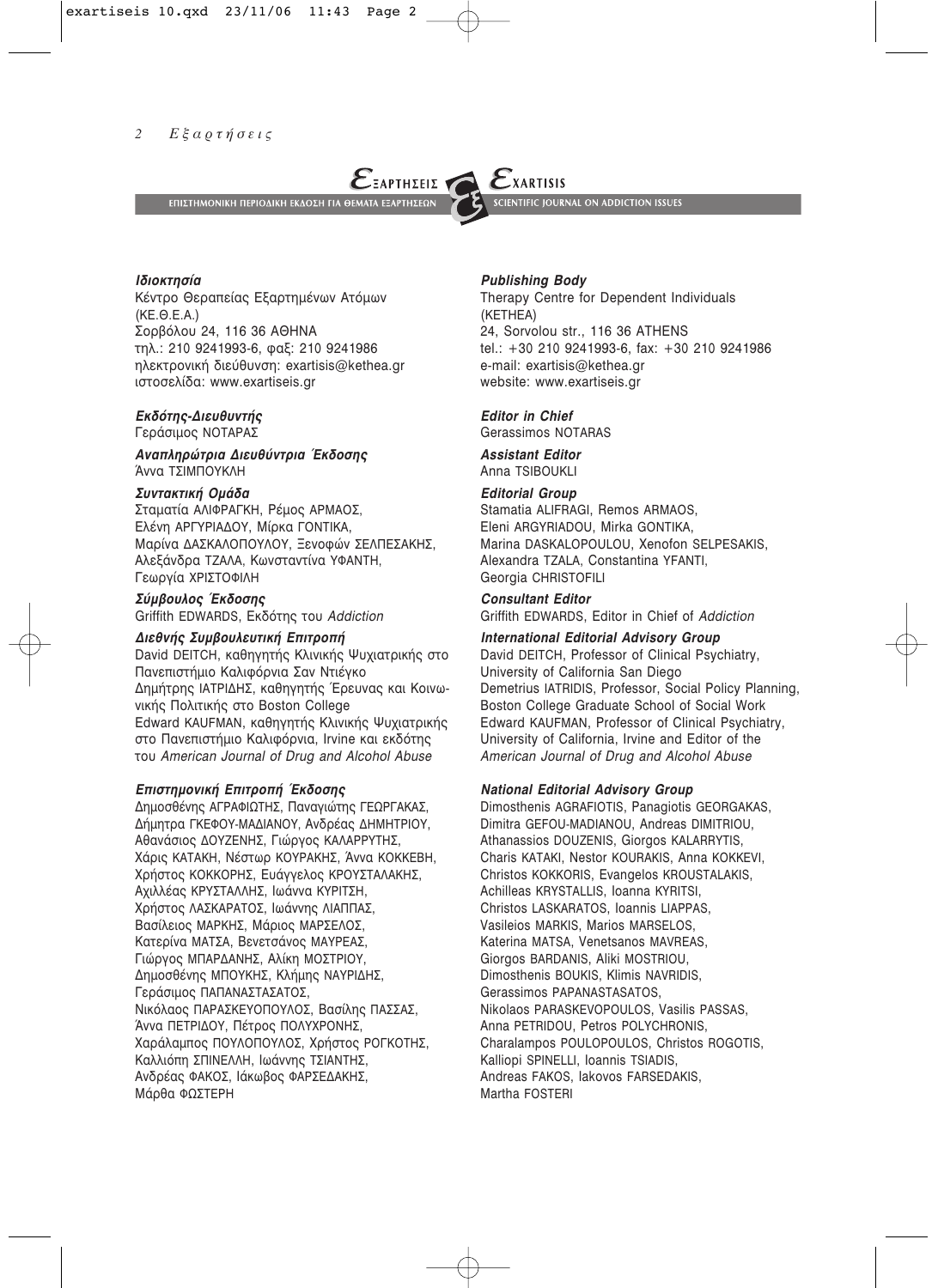# **ΠΕΡΙΕΧΟΜΕΝΑ - CONTENTS**

| Εκδοτικό σημείωμα - Editorial                                                                                                                                                                                                                                                                                                                                                                                                                                                                                                                                             | 5  |
|---------------------------------------------------------------------------------------------------------------------------------------------------------------------------------------------------------------------------------------------------------------------------------------------------------------------------------------------------------------------------------------------------------------------------------------------------------------------------------------------------------------------------------------------------------------------------|----|
| OI ΕΞΑΡΤΗΣΕΙΣ ΣΤΗΝ ΕΛΛΑΔΑ - DRUG ADDICTION IN GREECE<br>Δυσκολίες και προοπτικές στην κοινωνική ένταξη αποφυλακισμένων<br>τοξικοεξαρτημένων ατόμων<br>Ανδρέας Κρεμμύδας<br>Difficulties and perspectives in the social rehabilitation of drug addicted<br>prisoners after their release<br>Andreas Kremmidas                                                                                                                                                                                                                                                              | 9  |
| Γυναίκες χρήστριες τοξικών ουσιών με ιστορικό σωματικής<br>και/ ή σεξουαλικής κακοποίησης<br>Λαμπρινή Στρατίκη<br>Women drug users with a history of physical and/ or sexual abuse<br>Lambrini Stratiki                                                                                                                                                                                                                                                                                                                                                                   | 39 |
| Αυτοαντίληψη - αυτοεκτίμηση γονέων ενηλίκων κρατουμένων χρηστών<br>Αναστασία Βλαχογεωργάκη<br>Self-perception, self-esteem in a parents group whose adult addicted<br>children are in prison<br>Anastassia Vlachogeorgaki                                                                                                                                                                                                                                                                                                                                                 | 57 |
| Η ΚΟΙΝΗ ΓΝΩΜΗ ΣΤΟ ΣΤΟΧΑΣΤΡΟ - PUBLIC VIEWS<br>Ο ρόλος των κοινωνικών αντιλήψεων στη διαμόρφωση πολιτικών<br>για την αντιμετώπιση σημαντικών κοινωνικών προβλημάτων<br>Χριστίνα Ζαραφωνίτου<br>The role of social perceptions in policy making for dealing with critical social problems<br>Christina Zarafonitou                                                                                                                                                                                                                                                          | 79 |
| Η ΔΙΕΘΝΗΣ ΕΜΠΕΙΡΙΑ - INTERNATIONAL EXPERIENCE<br>Η συνέχιση της χρήσης ουσιών κατά τη διάρκεια της φυλάκισης:<br>η σχέση ανάμεσα στο είδος της ουσίας, στο πόσο πρόσφατη είναι<br>η χρήση και στη σοβαρότητα της εξάρτησης από τη χρήση ηρωίνης,<br>κοκαΐνης και αμφεταμινών στη φυλακή<br>Persistence of drug use during imprisonment: Relationship of drug type,<br>recency of use, and severity of dependence to use of heroin, cocaine,<br>and amphetamine in prison<br>John Strang, Michael Gossop, Joan Heuston, John Green,<br>Christopher Whiteley and Tony Maden | 93 |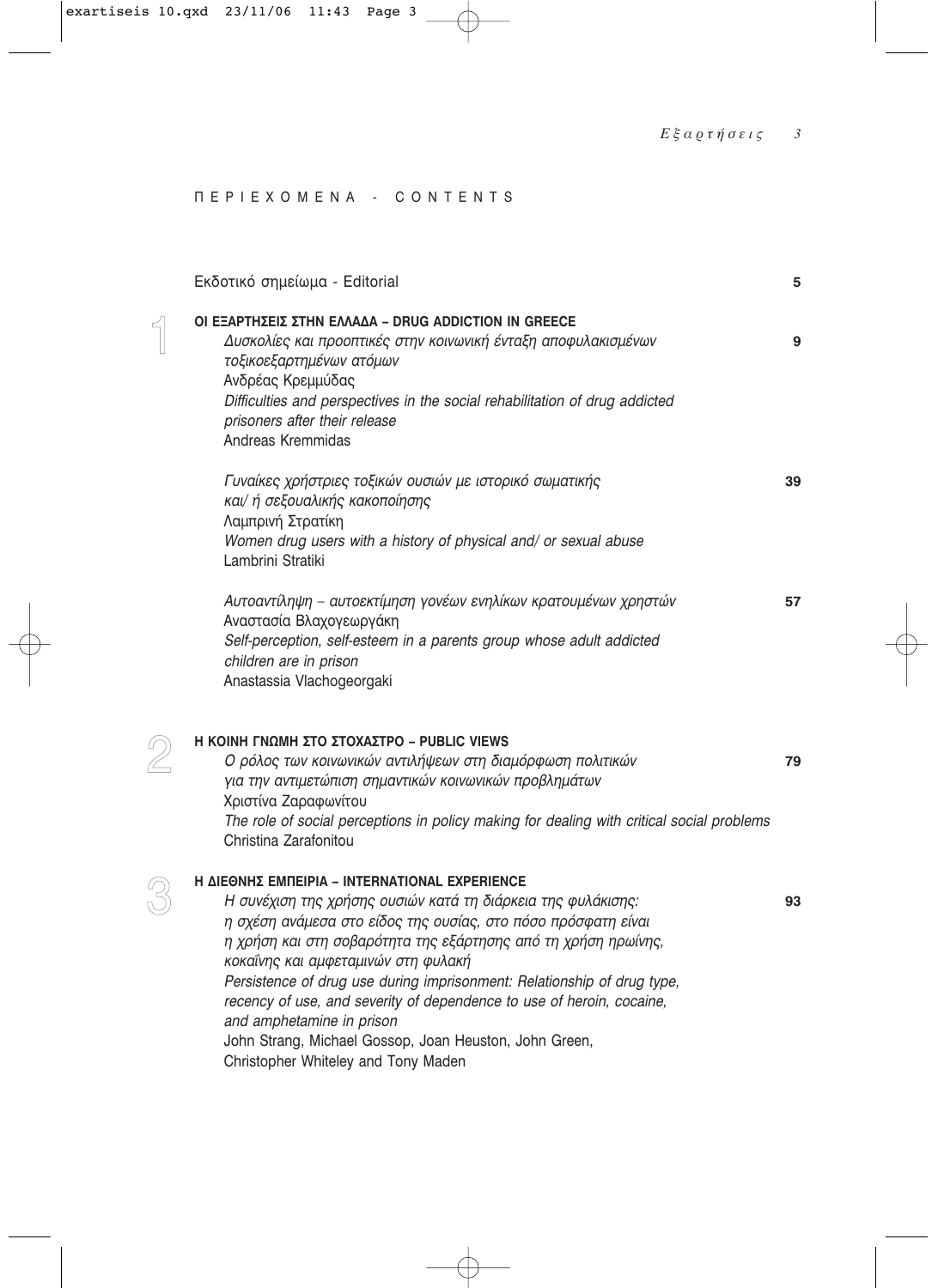#### $\overline{4}$ Εξαρτήσεις



## ΕΙΔΙΚΟ ΑΦΙΕΡΩΜΑ - LET'S FOCUS ON...



## ΠΕΡΙΛΗΨΕΙΣ - ABSTRACTS

| Αλκοόλ- Alcohol                                                     | 122 |
|---------------------------------------------------------------------|-----|
| Hρωίνη, Κάνναβη και άλλες ουσίες - Heroin, Cannabis and other drugs | 124 |
| Καπνός - Tobacco                                                    | 126 |
| Άλλα Θέματα- Other issues                                           | 127 |

109

## ΓΙΑ ΤΗΝ ΕΝΗΜΕΡΩΣΗ ΤΟΥ ΑΝΑΓΝΩΣΤΗ

| Νέα και γεγονότα – News and notes                      | 133 |
|--------------------------------------------------------|-----|
| Οδηγίες προς τους συγγραφείς – Guidance to the authors | 139 |

Για την καλύτερη ενημέρωση των αναγνωστών του περιοδικού τα περιεχόμενα, οι τίτλοι των άρθρων και των περιλήψεων είναι δίγλωσσοι.

Η αναδημοσίευση των πρωτότυπων ελληνικών άρθρων επιτρέπεται μόνο με έγγραφη άδεια από τον εκδότη και θα πρέπει υποχρεωτικά να αναφέρονται η πηγή και οι συγγραφείς. Επίσης, η αναδημοσίευση των μεταφρασμένων άρθρων του περιοδικού επιτρέπεται μόνο με έγγραφη άδεια από τον εκδότη και θα πρέπει υποχρεωτικά να αναφέρονται η πηγή, οι συγγραφείς και το όνομα του μεταφραστή του άρθρου.

For the better information of the readers of this journal the contents, the titles of the articles and of the abstracts are translated into two languages.

Reprint of the original Greek articles is only allowed after the written permission of the editor, and they should always refer the source and the authors. Also reprint of the translated articles is only allowed after the written permission of the editor and they should always refer the source, the authors and the translator.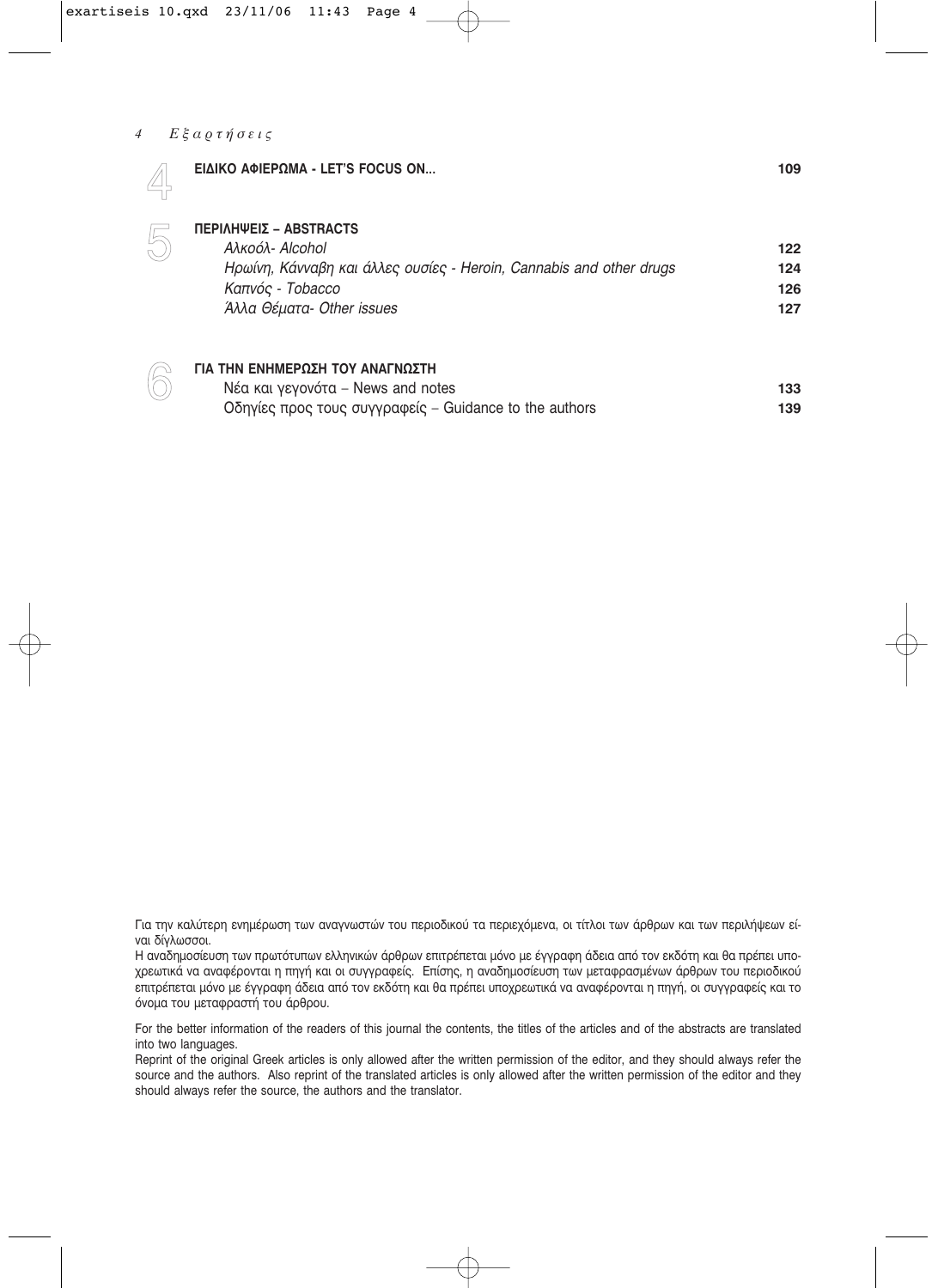## Εκδοτικό Σημείωμα

ΟΙ ΕΞΑΡΤΗΣΕΙΣ ΔΙΑΝΥΟΥΝ ΤΟΝ ΠΕΜΠΤΟ ΧΡΟΝΟ της εκδοτικής τους προσπάθειας. Από το ξεκίνημα της προσπάθειας αυτής υπήρχε η σκέψη να παρεμβάλλουμε στα συνήθη τεύχη ειδικά αφιερώματα.

Ήρθε η στιγμή να παρουσιάσουμε στο αναγνωστικό μας κοινό το πρώτο αφιέρωμα. Το θέμα που επιλέξαμε για αυτό είναι Χρήση Ουσιών και Φυλακή. Δύο λόγοι μας οδήγησαν σε αυτή την επιλογή.

Ο πρώτος είναι το γεγονός ότι το Κέντρο Θεραπείας Εξαρτημένων Ατόμων (ΚΕ.Θ.Ε.Α.) από το 1988, μετά την ψήφιση του Νόμου 1729/87, ο οποίος προέβλεπε την εναλλακτική δυνατότητα εισαγωγής των χρηστών ψυχοτρόπων ουσιών σε θεραπευτική κοινότητα αντί της φυλακής, ανέπτυξε μεγάλη δραστηριότητα στο πλαίσιο του ελληνικού σωφρονιστικού συστήματος. Έτσι σήμερα πραγματοποιεί δεκατρείς παρεμβάσεις εντός φυλακής και διαθέτει και δύο κέντρα υποδοχής αποφυλακισμένων, στην Αθήνα και τη Θεσσαλονίκη.

Οι παρεμβάσεις αυτές στοχεύουν στην:

- αύξηση του αριθμού των φυλακισμένων χρηστών που συμμετέχουν σε θεραπεία απεξάρτησης.
- μείωση της χρήσης στη φυλακή,
- μείωση της παραβατικότητας στη φυλακή,
- πρόληψη, ώστε να αποτραπεί η δημιουργία νέων χρηστών εντός φυλακής.

## Πραγματοποιούνται:

| Στην Αθήνα:      | - Στις Δικαστικές Φυλακές Κορυδαλλού.               |
|------------------|-----------------------------------------------------|
|                  | - Στις Γυναικείες Φυλακές Κορυδαλλού.               |
|                  | - Στο Ψυχιατρικό Κατάστημα Κρατουμένων.             |
|                  | - Στα Δικαστήρια Ανηλίκων, με Συμβουλευτικό Σταθμό. |
| Στο Βόλο:        | - Στο Σωφρονιστικό Κατάστημα Ανηλίκων Κασσαβέτειας. |
| Στη Θεσσαλονίκη: | - Στις Δικαστικές Φυλακές Διαβατών.                 |
|                  | - Στις Στρατιωτικές Φυλακές Διαβατών.               |
|                  | - Στις Δικαστικές Φυλακές Ανηλίκων.                 |
| Στην Κρήτη:      | - Στη Δικαστική Φυλακή Νεάπολης.                    |
|                  | - Στην Κλειστή Φυλακή Αλικαρνασσού.                 |
| Στην Κομοτηνή:   | - Στη Δικαστική Φυλακή Κομοτηνής.                   |
| Στον Αυλώνα:     | - Στο Ειδικό Κατάστημα Κράτησης Νέων.               |
| Στην Κασσάνδρα:  | - Στην Αγροτική Φυλακή.                             |
|                  |                                                     |

Οι παρεμβάσεις του ΚΕ.Θ.Ε.Α. εντός των σωφρονιστικών καταστημάτων παρείχαν υπηρεσίες: το 2003 σε 675 άτομα, το 2004 σε 800 άτομα και το 2005 σε 974 άτομα. Στα κέντρα υποδοχής αποφυλακισμένων απευθύνθηκαν για βοήθεια 202 άτομα το 2004 και 247 άτομα το 2005.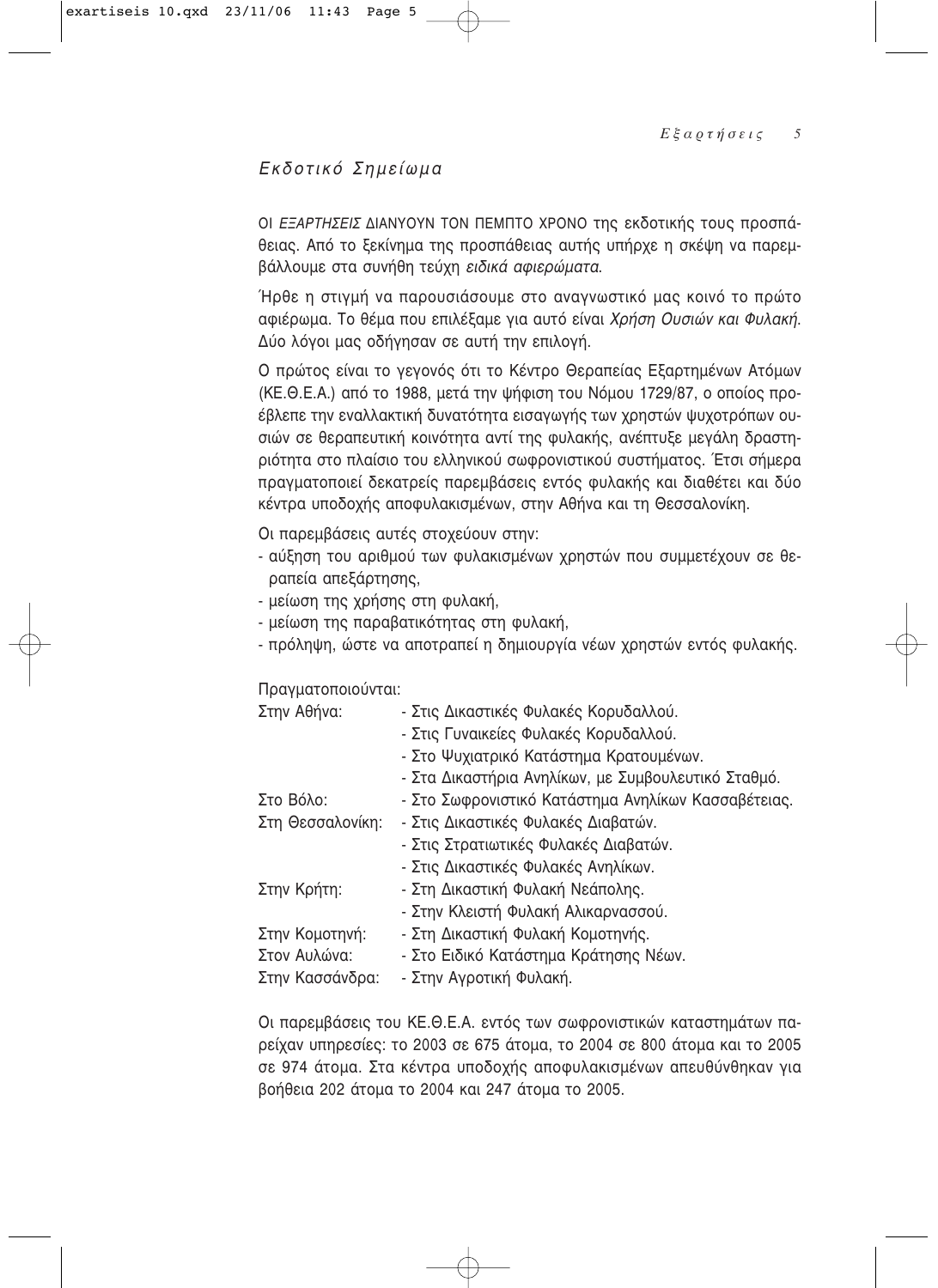Όπως είναι φυσικό, η έκταση των παρεμβάσεων αυτών δημιουργεί ένα ευρύ πλένμα υποστηρικτικών και παράπλευρων δραστηριοτήτων. Αυτές ξεκινούν από την περαιτέρω εκπαίδευση των θεραπευτών του ΚΕ.Θ.Ε.Α. που προσφέρουν τις υπηρεσίες τους στο πλαίσιο του σωφρονιστικού συστήματος με στόχο την απόκτηση εξειδικευμένων γνώσεων. Η εκπαίδευση αυτή συχνά καταλήγει σε μεταπτυχιακές εργασίες (κάποια δείγματα θα έχει την ευκαιρία ο αναγνώστης να δει και στο σημερινό τεύχος). Περιλαμβάνουν επίσης εκπαιδευτικές δραστηριότητες στο πλαίσιο προγραμμάτων του ΚΕ.Θ.Ε.Α., όπως η ημερίδα που πραγματοποιήθηκε, ήδη από το 2001, με τίτλο: *Τοξικοεξάρτηση και Εγκληματικότητα.* 

Άλλες περιπτώσεις είναι η δημιουργική εργασία εντός της φυλακής, μέρος και αυτή της θεραπευτικής διαδικασίας, όπως συμβαίνει π.χ. στις Γυναικείες Φυλακές Κορυδαλλού με την κοσμηματοτεχνεία. Εφέτος μάλιστα στην 28η Πανελλήνια Έκθεση Χειροτεχνίας Κρατουμένων «Έργα Ελπίδας», οι γυναίκες που συμμετείχαν στη θεραπευτική κοινότητα του Κορυδαλλού απέσπασαν το 2ο βραβείο.

Ο δεύτερος λόγος για τον οποίο επιλέξαμε ως θέμα του αφιερώματος του δέκατου τεύχους των Εξαρτήσεων το *'Χρήση Ουσιών και Φυλακή'* σχετίζεται με το θεραπευτικό πρόγραμμα των Γυναικείων Φυλακών Κορυδαλλού.

Ο σκηνοθέτης Στέλιος Παυλίδης, τα τελευταία χρόνια, δούλεψε με τις κρατούμενες της Θεραπευτικής Κοινότητας στο πλαίσιο των δημιουργικών δραστηριοτήτων του προγράμματος. Η δουλειά αυτή κατέληξε στο ανέβασμα ενός θεατρικού δρώμενου που παρουσιάστηκε το 2005, την Παγκόσμια Ημέοα κατά των Ναρκωτικών, με την αποφασιστική συμβολή της πολιτικής ηνεσίας του Υπουργείου Δικαιοσύνης, στον ελεύθερο χώρο μπροστά στο Υπουργείο Δικαιοσύνης.

Το γεγονός αυτό αποτελεί μια ελληνική, αν όχι παγκόσμια «πρώτη». Στοιχεία που περιγράφουν την πρωτόγνωρη αυτή εμπειρία, παρατίθεται εν είδει «αφιερώματος μέσα στο αφιέρωμα» στις σελίδες που ακολουθούν: Το θεραπευτικό προσωπικό του προγράμματος «ΕΝ ΔΡΑΣΕΙ», που στελεχώνει τη θεραπευτική κοινότητα των Γυναικείων Φυλακών Κορυδαλλού, περιγράφει την εμπειρία του. Ο Αναπληρωτής Υπεύθυνος της Θεραπευτικής Κοινότητας αναφέρεται στη λειτουργία μιας μη ιεραρχημένης κοινότητας στο πλαίσιο του σωφρονιστικού συστήματος και τέλος ο σκηνοθέτης της παράστασης περιγράφει τη δουλειά που έγινε για το ανέβασμά της.

Όλοι οι παραπάνω λόγοι εκτιμήθηκε από τη συντακτική ομάδα ότι συνηγορούσαν, ώστε να αφιερωθεί το πρώτο θεματικό τεύχος των *Εξαρτήσεων* στη *Xρήση Ουσιών και Φυλακή.* 

> Για την Εκδοτική Ομάδα ΓΕΡΑΣΙΜΩΣ ΝΟΤΑΡΑΣ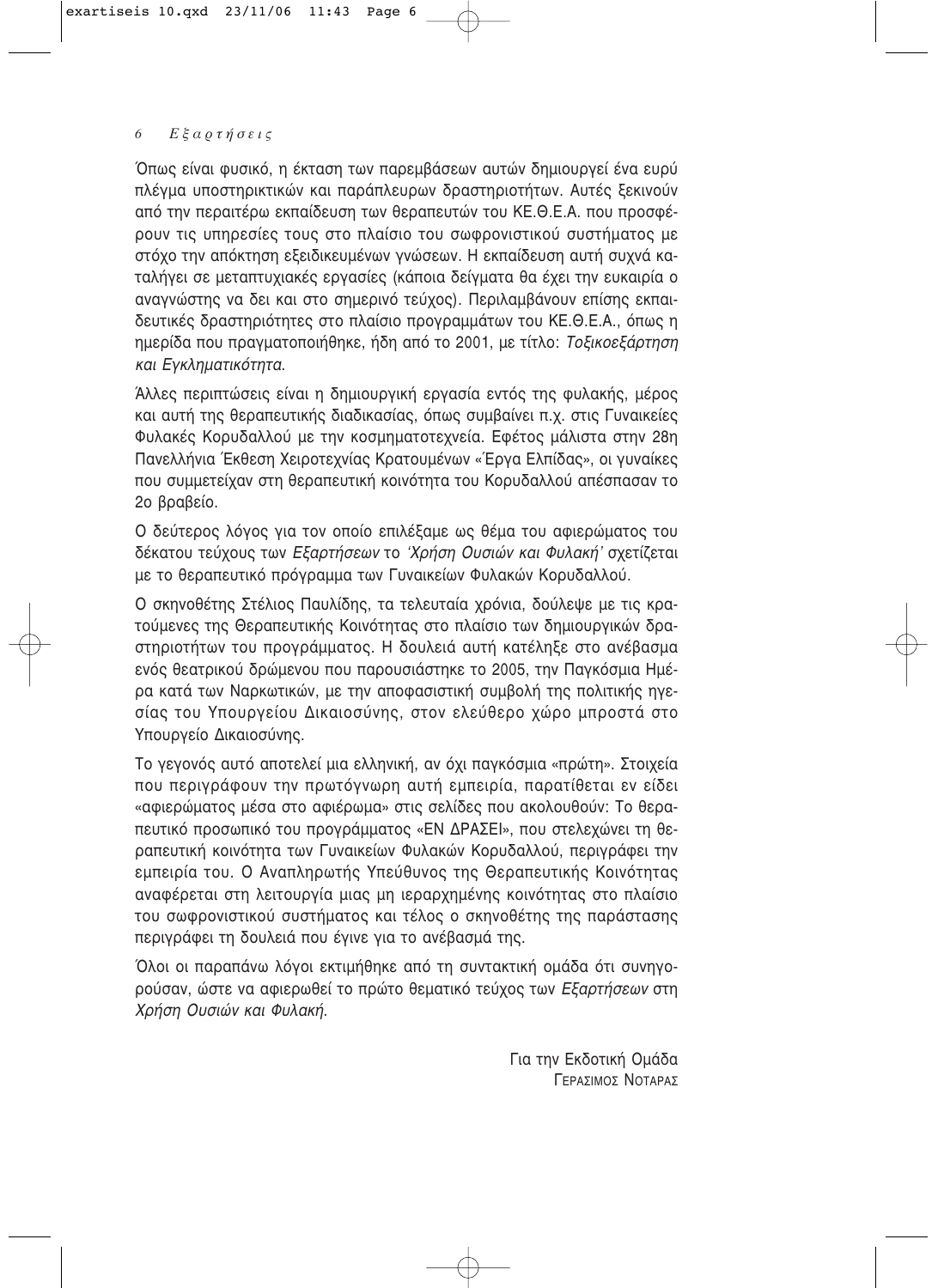# <u>OL EEAPTHΣEIΣ ΣΤΗΝ ΕΛΛΑΔΑ</u><br>Drug addiction in greece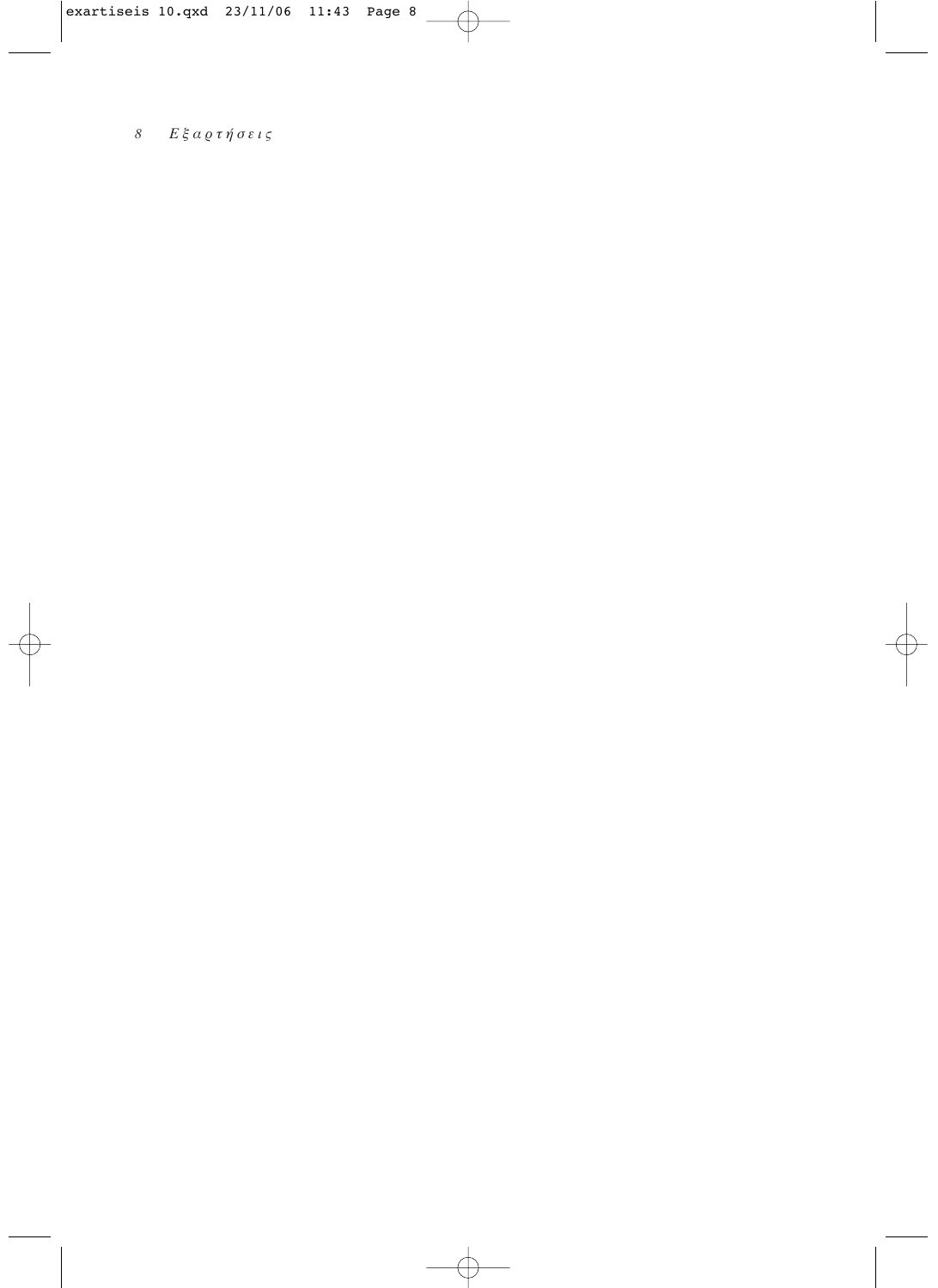# DIFFICULTIES AND PERSPECTIVES IN THE SOCIAL REHABILITATION OF DRUG ADDICTED PRISONERS AFTER THEIR RELEASE

ANDREAS KREMMIDAS\*, M.A. COUNSELING PSYCHOLOGY, HEAD OF REHABILITATION CENTER FOR EX-PRISONERS "EN DRASI"

## Abstract

- The present study aims to research and record specific problems and needs- if these exist -of drug addicts who have been incarcerated for a time period greater than 6 months in reform institutions (prisons and prison psychiatric centres). The research examines the degree and the areas of difficulty due to prison incarceration, adding to those which already exist due to prisoners' drug dependence. It also aims at portraying their reality when they are released from prison, in other words, a defining of their problems, their limitations and the difficulties which they encounter upon their release from prison, as well as their prospects. In other words, the study aims at researching the way in which these individuals view themselves, define their needs, problems and strengths.
- This study also attempts to answer the question: 'To what degree is it necessary to set up a specific therapeutic context which will support released prisoner drug addicts in their mobilisation towards therapy, in their attempt to cease being dependent on drugs and finally in their smooth social integration and transition?'
- Methodologically, there was a combination of quantitative and qualitative methods in order to address the above questions in an in-depth manner. The main method of research used was the Focus Group in which the views and attitudes of the questionnaire participants were used for the study's questions. Also, the qualitative research tools used were the EuropASI and FTDI questionnaires which are based on European and Greek facts.
- The study showed that imprisonment negatively affects basic areas of their lives which are related to addiction such as health, family, social and sexual relations, and creates disadvantage in the handling of legal and court related pending matters, as well as a worsening of their financial situation. Furthermore, their isolation from social structures, their institutionalisation and their remaining drug dependence, makes their chances of socialisation difficult. Thus, it is very likely that they will repeat the vicious cycle of drug use, law violation and imprisonment.
- In concluding, the need for specialised therapeutic contexts offering recovery from drug addiction and social mobilisation is necessary to support this group of people who are particularly vulnerable.

<sup>\*</sup> Communication Address: 7 Tsamadou str. Athens, Greece, tel +30 210 3300058, +30 210 3847700 email: akremmidas@yahoo.gr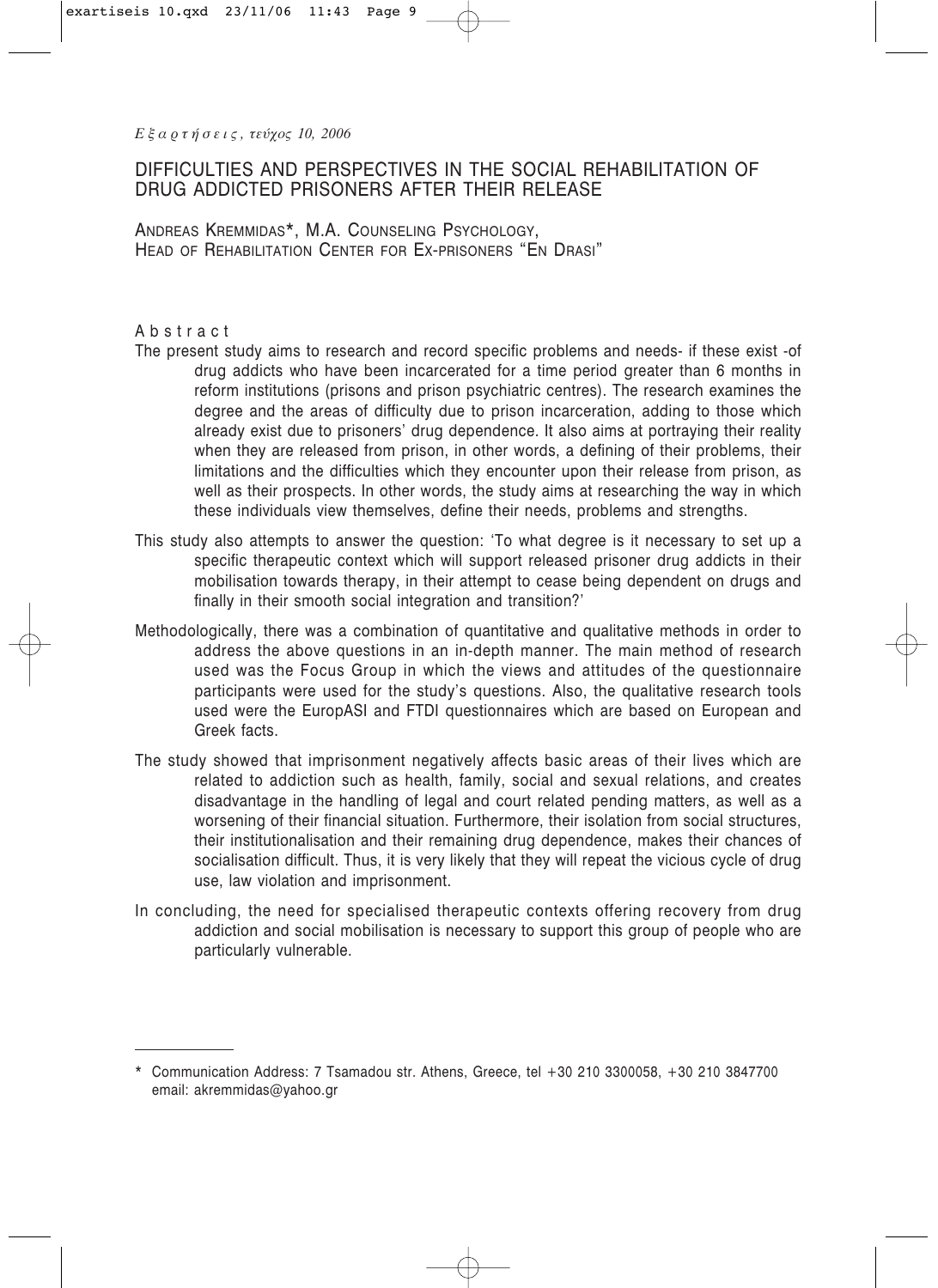## ΔΥΣΚΟΛΙΕΣ ΚΑΙ ΠΡΟΟΠΤΙΚΕΣ ΣΤΗΝ ΚΟΙΝΩΝΙΚΗ ΕΝΤΑΞΗ ΑΠΟΦΥΛΑΚΙΣΜΕΝΟΝ ΤΟΞΙΚΟΕΞΑΡΤΗΜΕΝΟΝ ΑΤΟΜΟΝ

ΑΝΔΡΕΑΣ ΚΡΕΜΜΥΔΑΣ\*, Μ.Α. ΣΥΜΒΟΥΛΕΥΤΙΚΗ ΨΥΧΟΛΟΓΙΑ, ΥΠΕΥΘΥΝΟΣ ΚΕΝΤΡΟΥ ΥΠΟΔΟΧΗΣ KAI FUANENTATHE «FN APASEI»

## Περίληψη

- Η παρούσα μελέτη επιχειρεί να διερευνήσει και να καταγράψει τα ιδιαίτερα προβλήματα και τις ανάγκες των τοξικοεξαρτημένων ατόμων που έχουν εγκλειστεί για χρονικό διάστημα μεγαλύτερο των 6 μηνών σε σωφρονιστικά ιδρύματα. Εξετάζει σε ποιούς τομείς και σε ποιό βαθμό προκαλείται επιβάρυνση λόγω της φυλάκισής τους. Τα προβλήματα αυτά προστίθενται σε όσα προϋπάρχουν, εξαιτίας της τοξικοεξάρτησής τους. Στογεύει στην αποτύπωση της πραγματικότητάς τους όταν αποφυλακίζονται, δηλαδή στον προσδιορισμό των αδιεξόδων και των δυσκολιών, που αντιμετωπίζουν με την αποφυλάκισή τους, καθώς και των προοπτικών τους. Ένας επιπλέον στόχος της έρευνας είναι να μελετήσει τον τρόπο με τον οποίο οι ίδιοι αντιλαμβάνονται τον εαυτό τους, ορίζουν τις ανάγκες, τα προβλήματά και τις δυνατότητές τους.
- Μεθοδολογικά έγινε συνδυασμός ποιοτικών και ποσοτικών μεθόδων, για να διερευνηθούν πληρέστερα τα παραπάνω ερωτήματα. Χρησιμοποιήθηκε, κυρίως, ως εργαλείο ποιοτικής έρευνας η Ομαδικά Εστιασμένη Συνέντευξη (Focus Group), για να διερευνηθούν οι αντιλήψεις και οι απόψεις των ερωτώμενων για τα ερευνητικά ερωτήματα. Επίσης, αξιοποιήθηκαν ως εργαλεία ποσοτικής έρευνας, τα ερωτηματολόγια EuropASI και TDI, που είναι σταθμισμένα για τα ευρωπαϊκά και ελληνικά δεδομένα. Οι συμμετέχοντες στην έρευνα ήταν μέλη της Θεραπευτικής Κοινότητας «ΝΟΣΤΟΣ» και του Κέντρου Υποδοχής και Επανένταξης «ΕΝ ΔΡΑΣΕΙ» του ΚΕ.Θ.Ε.Α. οι οποίοι είχαν στο παρελθόν εγκλειστεί στη φυλακή για χρονικό διάστημα μεγαλύτερο από 6 μήνες.
- Η μελέτη έδειξε ότι η φυλάκιση επηρεάζει αρνητικά βασικούς τομείς της ζωής τους. Τομείς οι οποίοι σχετίζονται με την εξάρτηση όπως: η υγεία, οι οικογενειακές, οι κοινωνικές και ερωτικές σχέσεις δημιουργούν μειονεκτήματα στη διαχείριση νομικών και δικαστικών εκκρεμοτήτων και επιδεινώνουν την οικονομική τους κατάσταση. Επιπλέον, η αποκοπή τους από τα κοινωνικά δρώμενα, η ιδρυματοποίηση και η εξάρτηση που παραμένει περιορίζουν τις δυνατότητες κοινωνικοποίησής τους. Έτσι, είναι πολύ πιθανό να αναπαράγουν το φαύλο κύκλο της χρήσης, της παραβατικότητας και της φυλάκισης. Ως εκ τούτου, χρειάζεται πολύ μεγάλη προσπάθεια από μέρους τους, καθώς και ιδιαίτερη και εξατομικευμένη υποστήριξη από το πρόγραμμα θεραπείας, για να πετύχουν την όσο το δυνατόν πιο ομαλή ένταξή τους στην κοινωνία.
- Συμπερασματικά, διαφαίνεται η ανάγκη να δημιουργηθούν εξειδικευμένα πλαίσια απεξάρτησης και κοινωνικής δραστηριοποίησης, τα οποία θα μπορούν να υποστηρίζουν αυτή την ομάδα ανθρώπων, η οποία είναι ιδιαίτερα επιβαρυμένη.

<sup>\*</sup> Διεύθυνση επικοινωνίας: Τσαμαδού 7 Αθήνα, τηλ. 210 3300058 ή 210 3847700 email: akremmidas@yahoo.gr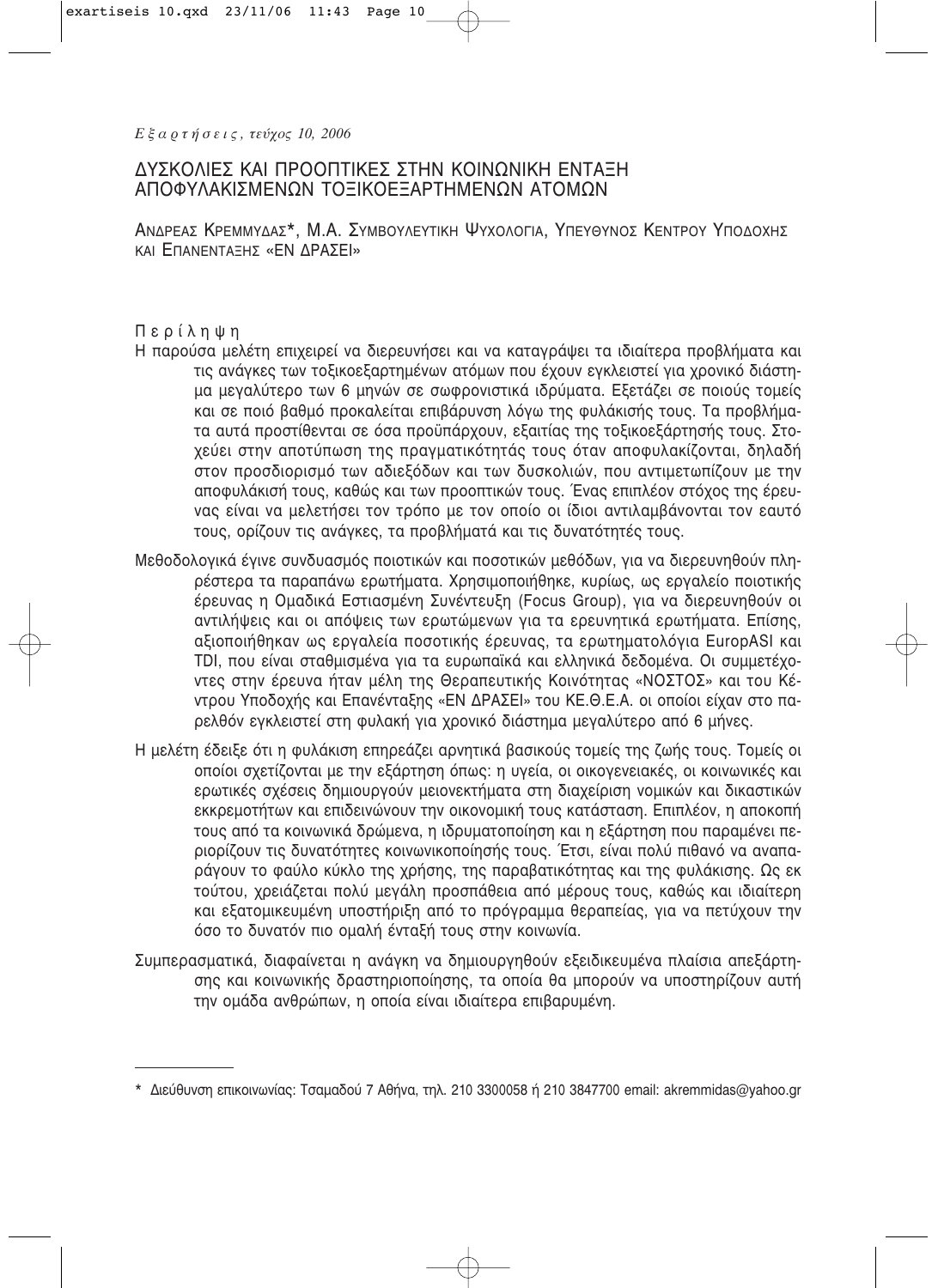## **FIΣAΓOΓH**

- Τις τελευταίες δεκαετίες οι δυτικές κυρίως κοινωνίες έχουν προσπαθήσει να αντιμετωπίσουν το πρόβλημα της εξάρτησης από τα ναρκωτικά χωρίς, ωστόσο, να έχουν επιτύχει σημαντικά αποτελέσματα σχετικά με τη μείωση της ζήτησης και του αριθμού των τοξικοεξαρτημένων σε παγκόσμιο επίπεδο. Έτσι και στην Ελλάδα, λόγω της εξάπλωσης και της αυξανόμενης έντασης του προβλήματος της κατάχρησης ναρκωτικών, έχουν ήδη αναπτυχθεί πολλά και διαφορετικά θεραπευτικά πλαίσια παροχής υπηρεσιών πρόληψης, θεραπείας, κοινωνικής επανένταξης και οικογενειακής υποστήριξης για τους εξαρτημένους, από διάφορους φορείς και οργανώσεις είτε δημόσιους είτε ΜΚΟ (Μη Κυβερνητικούς Οργανισμούς).
- Καθώς το κοινωνικό περιβάλλον μεταβάλλεται συνεχώς, διαμορφώνονται νέες συνθήκες. Έτσι τα θεραπευτικά προγράμματα, για να είναι αποτελεσματικά και να μπορούν να απαντούν στις ανάγκες των καιρών, χρειάζεται να λαμβάνουν υπόψη τους αυτές τις αλλαγές. Η επιστημονική παρατήρηση και έρευνα στον τομέα της τοξικοεξάρτησης οδήγησε στη δημιουργία εξειδικευμένων θεραπευτικών πλαισίων, αναφορικά με τις θεραπευτικές προσεγγίσεις, τις μεθόδους, τους ιδιαίτερους στόχους, την πολιτική και τη στόχευση που ακολουθούν. Αυτά διαμορφώνονται λαμβάνοντας υπόψη την οικογενειακή κατάσταση, την ηλικία, τις εμπειρίες ζωής που σχετίζονται με το βαθμό βαρύτητας της εξάρτησης, τα χαρακτηριστικά προσωπικότητας καθώς και τις ανάγκες των διαφόρων ομάδων εξαρτημένων π.χ. των εφήβων, των νεαρών ενηλίκων, των αποφυλακισμένων, καθώς και των γονέων τους.
- Είναι επίσης γνωστό ότι οι τοξικοεξαρτημένοι εμπλέκονται παράλληλα σε παράνομες πράξεις (χρήση, κατοχή, διακίνηση, εμπορία, κλοπές κ.ά.), για να εξασφαλίζουν τα ναρκωτικά. Η φυλάκιση είναι η πρακτική που, κυρίως, χρησιμοποιεί το σύστημα της ποινικής δικαιοσύνης, ως μέτρο καταστολής - αποθάρρυνσης. Σύμφωνα με την ετήσια έκθεση για την κατάσταση των ναρκωτικών στην Ελλάδα, σε σύνολο 8.841 κρατουμένων στις ελληνικές φυλακές, οι 3.634 κρατούνται για παράβαση του νόμου περί ναρκωτικών, ποσοστό 41,1% (Ε.Κ.ΤΕ.Π.Ν., 2003).
- Το πρόβλημα της χρήσης εξαρτησιογόνων ουσιών δε σταματά βέβαια με τη φυλάκιση των παραβατών. Προηγούμενες έρευνες υποστηρίζουν ότι η πλειονότητα των κρατουμένων στις ελληνικές φυλακές συνεχίζει τη χρήση μέσα σ' αυτές και μετά τον εγκλεισμό, σε ποσοστό 83% (Γιατροί Χωρίς Σύνορα, 2001; Ε.Κ.ΤΕ.Π.Ν., 2002). Εξάλλου, κατά την Π.Ο.Υ. (Παγκόσμια Οργάνωση Υγείας, 1996), από την άποψη της δημόσιας υγείας, οι τρεις βασικές προκλήσεις για τις φυλακές στην Ε.Ε. είναι η ψυχική υγεία, τα ναρκωτικά και οι μεταδιδόμενες ασθένειες (EMCDDA, 2003).
- Το ποινικό μας σύστημα εστιάζεται περισσότερο στην τιμωρία και βασίζεται στην επιτήρηση και στον περιορισμό, παρά ενισχύει ουσιαστικά την αποκατάσταση και το σωφρονισμό (Κουράκης, 1997), Όμως, η υποτροπή των εξαρτημένων κρατουμένων στη χρήση ναρκωτικών και στην παραβατική συμπεριφορά, καθώς και ο κίνδυνος λήψης υπερβολικής δόσης ναρκωτικών, κυμαίνονται σε ιδιαίτερα υψηλά επίπεδα τις πρώτες εβδομάδες μετά την αποφυλάκιση (Seaman S., Brettler R. & Gore S. 1998).
- Η επαναλαμβανόμενη φυλάκιση συνήθως προκύπτει εξαιτίας της έλλειψης ουσιαστικής παρέμβασης στην αντιμετώπιση των αιτιών εξάρτησης των αποφυλακισμένων. Εκτός των προβλημάτων εξάρτησης και των δυσκολιών της λειτουργικής διαβίωσής τους, βιώ-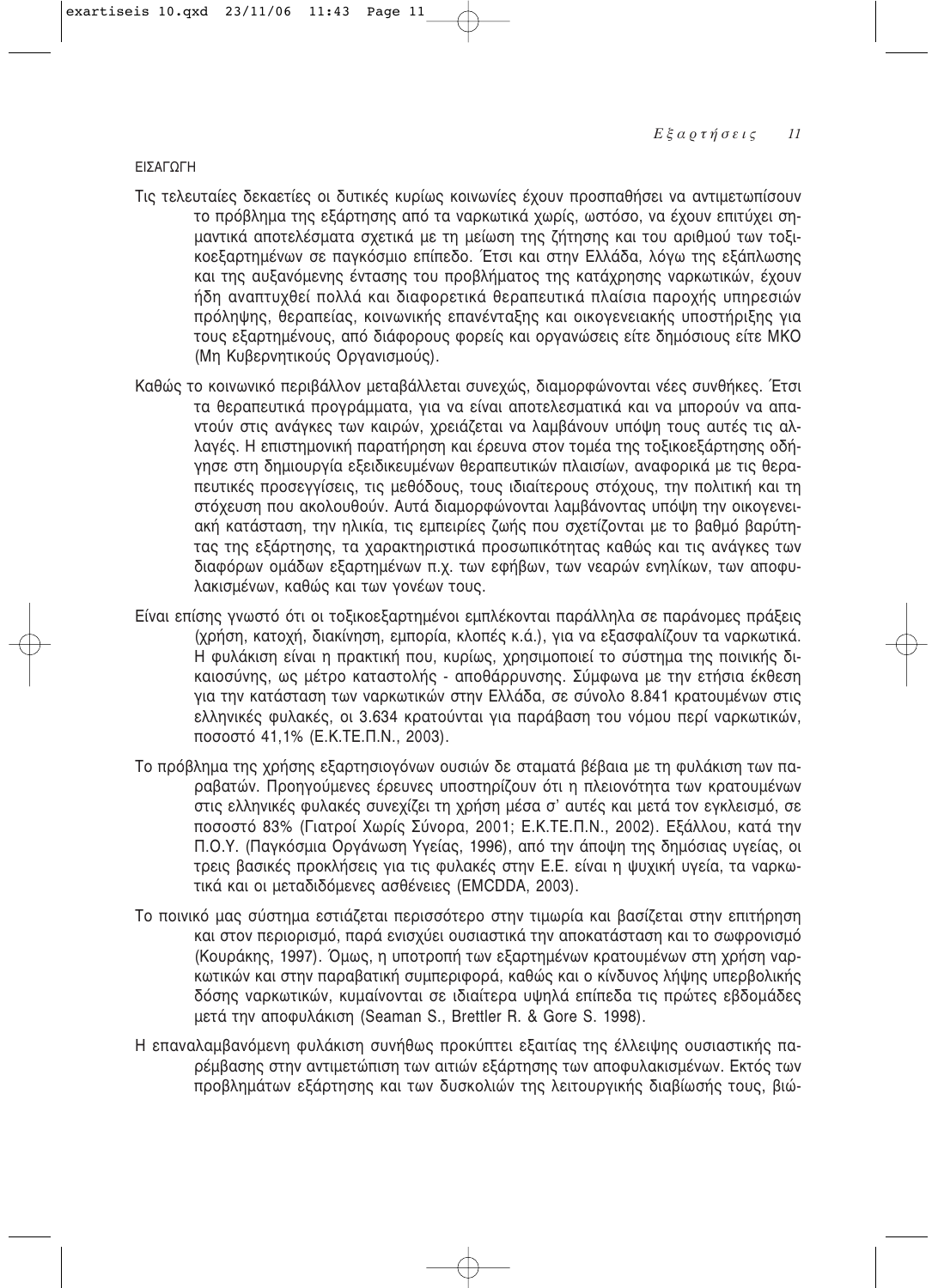VOUV Και εισπράττουν τον κοινωνικό ρατσισμό και το διπλό στιγματισμό (αποφυλακισμένοι και τοξικοεξαρτημένοι) με συνέπεια να οδηγούνται στο περιθώριο και να αυ-<u>Εάνουν οι δυσκολίες στην κοινωνική τους ενσωμάτωση.</u>

- Η πολιτεία, θέλοντας να ενισχύσει τα κίνητρά τους για απεξάρτηση, δίνει τη δυνατότητα στους εξαρτημένους που έχουν καταδικαστεί για αξιόποινες πράξεις σχετικές με τα ναρκωτικά να ενταχτούν σε ένα θεραπευτικό πρόγραμμα απεξάρτησης διακόπτοντας την ποινή τους (Νόμος 2331/1995). Τα προνράμματα ουσιαστικής στήριξης και απεξάρτησης των κρατουμένων που εφαρμόζονται εντός των σωφρονιστικών καταστημάτων και έχουν εθελοντικό χαρακτήρα, απαιτούν ενεργή συμμετοχή και κίνητρα για αλλαγή. Καλύπτουν μικρό αριθμό κρατουμένων σε σχέση με τις υπάρχουσες ανάγκες και αντιμετωπίζουν ιδιαίτερες δυσκολίες στη λειτουργία τους, λόγω των συνθηκών στις φυλακές (περιορισμένος χρόνος και χώρος). Έτσι, στην ουσία, είναι μικρές οι δυνατότητες ουσιαστικών θεραπευτικών παρεμβάσεων μέσα στη φυλακή και αδύνατες οι υπηρεσίες υποστήριξης της κοινωνικής ένταξης, εξαιτίας της κράτησής τους (Πουλόπουλος 2005).
- Η συγκεκριμένη μελέτη ασχολείται με την ομάδα στόχο των κοινωνικά αποκλεισμένων ατόμων που αποτελούν οι αποφυλακισμένοι τοξικοεξαρτημένοι'. Αποσκοπεί στον προσδιορισμό εκείνων των παραγόντων που δυσχεραίνουν τη θετική εξέλιξη της ζωής τους και στην κατανόηση των παραμέτρων που επηρεάζουν αυτή την εξέλιξη. Έχει σκοπό ακόμη να απαντήσει εάν ο εγκλεισμός επηρεάζει τους κρατούμενους. Επιπλέον, επιδιώκει να διευκρινίσει ποιοι είναι οι παράγοντες που συντελούν στην εξάρτηση και διαμορφώνουν το βαθμό βαρύτητάς της και τελικά ποιές δυσκολίες αντιμετωπίζουν τα άτομα στην κοινωνική τους επανένταξη. Τέλος, επιχειρεί να προτείνει εναλλακτικές προτάσεις, συμβάλλοντας έτσι στην όσο το δυνατό καλύτερη αξιοποίηση των διαθεσίμων πόρων προς όφελος αυτής της ομάδας.

## ΘΕΟΡΗΤΙΚΕΣ ΠΡΟΣΕΓΓΙΣΕΙΣ

## *A. Το σύνδρομο της εξάρτησης και το εξαρτημένο άτομο*

- Το σύνδρομο της εξάρτησης ορίζεται ως μια δέσμη φυσιολογικών και νοητικών εκδηλώσεων ή συμπεριφορών, κατά τις οποίες η χρήση κάποιας ουσίας ή ομάδας ουσιών, αποκτά πολύ πιο άμεση προτεραιότητα σε σχέση με άλλες συμπεριφορές, που κάποτε είχαν μεγαλύτερη αξία για το συγκεκριμένο άτομο. Κεντρικό περιγραφικό χαρακτηριστικό του συνδρόμου εξάρτησης είναι η επιθυμία - συχνά έντονη και μερικές φορές ακαταvίκητη - για λήψη ψυχοδραστικών ουσιών, με ή χωρίς ιατρική συνταγή (ICD10 1997).
- Σύμφωνα με το DSM-IV, βασικό χαρακτηριστικό της εξάρτησης από ουσίες είναι ένα σύμπλεγμα γνωστικών, συμπεριφορικών και φυσιολογικών συμπτωμάτων που δείχνουν ότι το άτομο συνεχίζει τη χρήση της ουσίας παρά την ύπαρξη σημαντικών προβλημάτων τα οποία σχετίζονται με τη λήψη της (Μάνος, 1997).
- Στη θεώρηση των θεραπευτικών κοινοτήτων η διαταραχή της εξάρτησης ουσιών δε διαχωρίζεται από το χρήστη. Η εικόνα που παρουσιάζουν τα εξαρτημένα άτομα χαρακτηρίζε-

<sup>1</sup> Οι ομάδες που απειλούνται περισσότερο με κοινωνικό αποκλεισμό είναι οι τοξικομανείς, οι τσιγγάνοι και το παράνομο εργατικό δυναμικό (ΕΚΚΕ, 1996).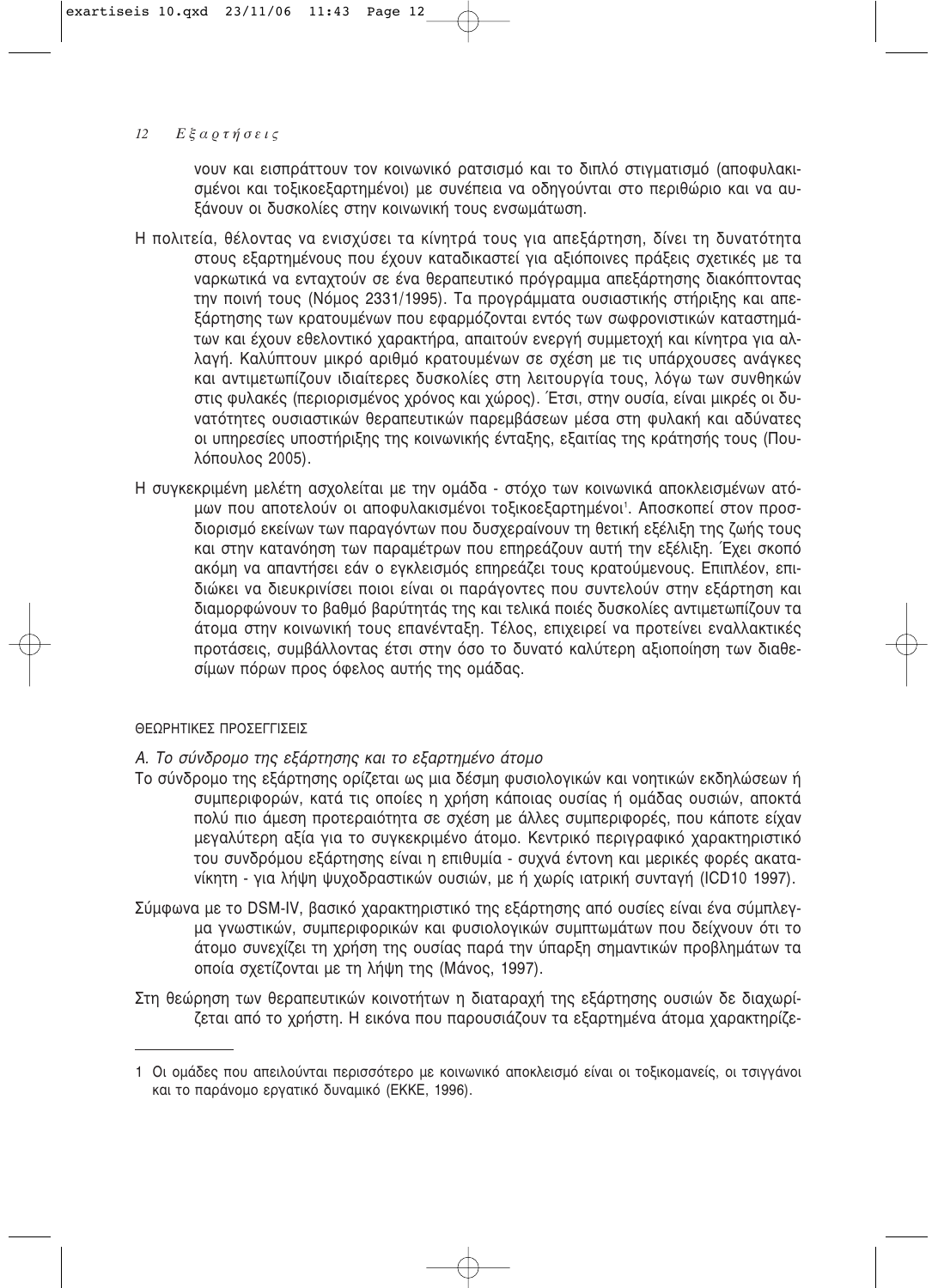ται από τη συμπεριφορά υψηλού κινδύνου, σχετικά με την υγεία τους και μια συνολική κρίση στην κοινωνική τους λειτουργία. Η κατάχρηση είναι εκτός ελέγχου και τα άτομα είναι ανίκανα να διακόψουν τη χρήση ουσιών. Έτσι τελικά ζουν έναν κοινωνικά παρεκκλίνοντα ή και περιθωριακό τρόπο ζωής.

- Η τοξικοεξάρτηση, ως διαταραχή όλου του ατόμου, επηρεάζει σημαντικές λειτουργίες του. Τα προβλήματα αφορούν σε γνωστικά και συμπεριφορικά πεδία καθώς και στην ψυχική διάθεση. Παρουσιάζουν σκέψη ασυνεχή, μη οργανωμένη και ένα σύστημα αξιών αποσπασματικά δομημένο ή ακόμη και αντικοινωνικό. Τα χαρακτηριστικά των στάσεων και της συμπεριφοράς της διαταραχής είναι εμφανή σε όλους τους τοξικοεξαρτημένους (De Leon, 2000).
- Ο εξαρτημένος καταλήγει να είναι ένας μονοσήμαντος άνθρωπος. Παραβλέπει και υποβιβάζει τις συναισθηματικές, πολιτικές, ιδεολογικές, κοινωνικές και άλλες πλευρές του μπροστά στην ανάγκη της εύρεσης και της χρήσης της ουσίας εξάρτησης. Αλλοιώνεται τελικά η κοινωνική πλευρά του (Μάτσα, 2001).
- Τα χαρακτηριστικά της συμπεριφοράς των τοξικοεξαρτημένων κατατάσσονται σε διάφορες κατηγορίες. Έχουν χαμηλή αυτοεκτίμηση και εμφανή ανικανότητα να οργανωθούν με ένα δημιουργικό τρόπο. Πιστεύουν ότι δεν έχουν σε ικανοποιητικό βαθμό αυτοέλεγχο (Stevens & Glider, 1994; De Leon, 2000). Έχουν αρνητική κοινωνική και ανολοκλήρωτη προσωπική ταυτότητα (Kaplan, 1980; Casriel, 1981). Παρουσιάζουν δυσκολίες στη διαχείριση των συναισθημάτων, βιώνουν έντονα ενοχικά συναισθήματα και οδηγούνται σε ένα συνεχόμενο κύκλο αρνητικών συμπεριφορών και χρήσης, προκειμένου να μειώσουν τα συναισθήματα ενοχών. Αυτές οι συμπεριφορές δημιουργούν νέες ενοχές που αφορούν τον εαυτό, τους σημαντικούς άλλους και την ευρύτερη κοινωνία. Στη βιβλιογραφία είναι καταγεγραμμένες σχετικά υψηλές τιμές αυτοκτονικών σκέψεων ή εγχειρημάτων μεταξύ των εξαρτημένων (Hawke, Jainchill & De Leon, 2003). Με τη διακοπή της χρήσης ουσιών αναδύονται συναισθήματα με ένα νέο τρόπο τα οποία συχνά αναστατώνουν το άτομο και μπορούν να επιταχύνουν τη διακοπή από τη θεραπεία με κατάληξη την υποτροπή. Οι χρήστες ουσιών δεν εμπιστεύονται σχέσεις, εξουσίες και συστήματα, ενώ πιθανά έχουν χάσει την εμπιστοσύνη στους ίδιους τους εαυτούς τους (De Leon, 2000).
- *Β. Χρήση ναρκωτικών, παραβατικότητα, φυλακή*
- Η χρήση απαγορευμένων ψυχοδραστικών ουσιών συχνά τιμωρείται από το νόμο με ποινή φυλάκισης. Από την άλλη μεριά η κατάχρηση ουσιών πολύ συχνά συνδέεται με την παpαβίαση κανόνων και νόμων, καθώς υιοθετείται από τους εξαρτημένους παραβατική συμπεριφορά λόγω της εξάρτησής τους (κλοπές, εκβιασμοί, διακίνηση μικροποσοτήτων για την εξασφάλιση της δόσης κ.λπ.). Σύμφωνα με τα στοιχεία (EMCDDA, 2003) το μισό του πληθυσμού των φυλακών στην Ευρωπαϊκή Ένωση, ο οποίος ανέρχεται σε 356.000 κρατούμενους, έχει ιστορικό χρήσης ναρκωτικών, ενώ πολλοί από εκείνους που εισέρχονται στις φυλακές έχουν σοβαρό πρόβλημα χρήσης ναρκωτικών.
- Η ποινή φυλάκισης είναι από τα βασικότερα μέτρα κοινωνικής πρόληψης και καταστολής. Η σημασία όμως που αποδίδεται στις ποινές της φυλάκισης είναι κατώτερη των προσδοκώμενων αποτελεσμάτων. Αυτό συμβαίνει, επειδή η ποινή κατά της ελευθερίας, ακόμη και σήμερα, έχει μειονεκτήματα, όπως η απομάκρυνση του κρατούμενου από το οικογενειακό και επαγγελματικό του περιβάλλον (Κουράκης, 1997).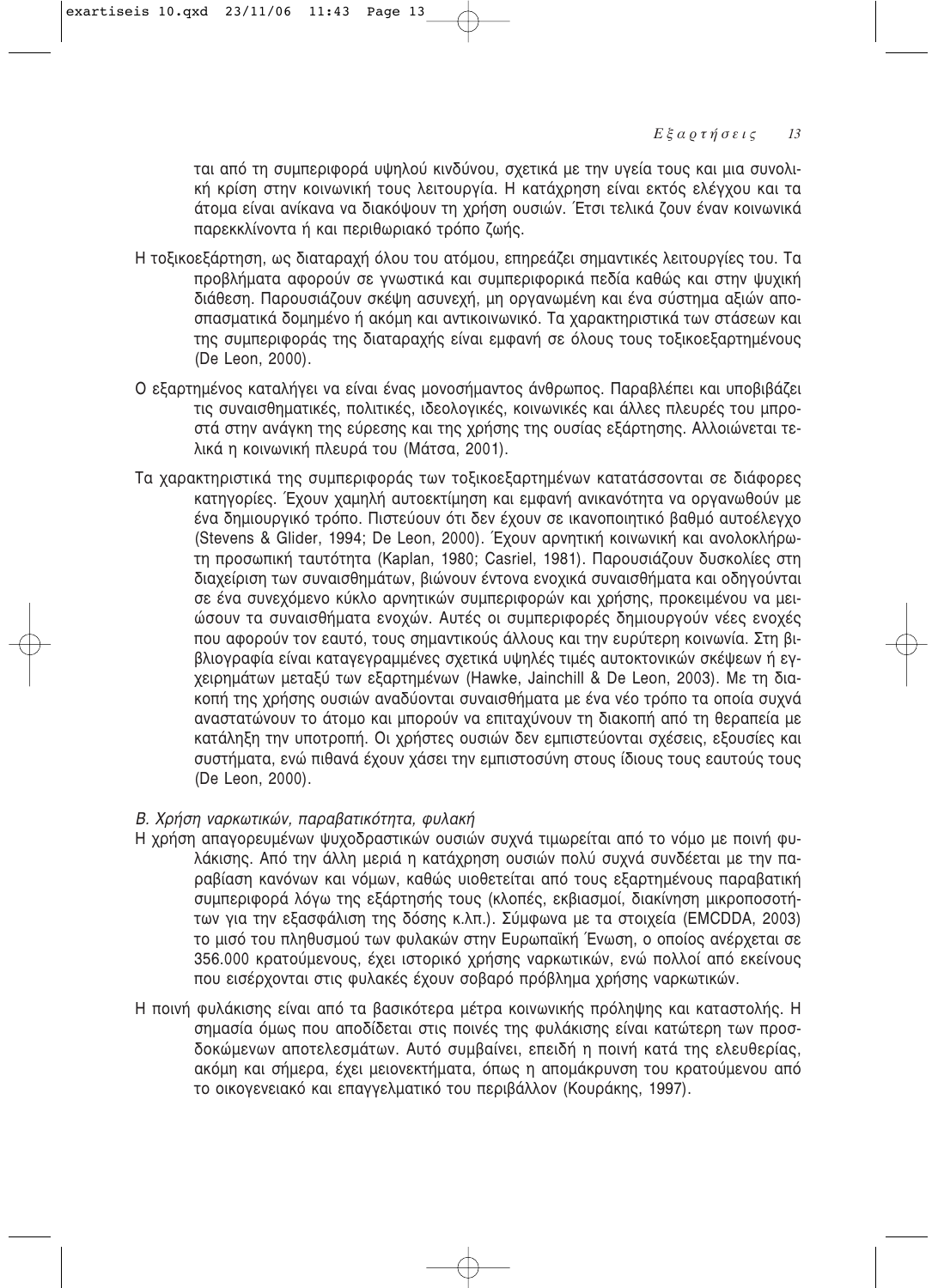- Ορισμένοι κρατούμενοι μπορεί να υιοθετήσουν παραβατικές συμπεριφορές για την επιβίωσή τους στη φυλακή. Η συναναστροφή τους με άλλους συνκρατούμενους, άτομα που έχουν διαπράξει παραβάσεις και εγκληματικές πράξεις, ενδεχομένως να τους εξομοιώνει με αυτούς. Πολλές φορές αυτό έχει ως αποτέλεσμα την αποδοχή αυτού του τρόπου ζωής, ώστε, τελικά, «εκείνος που μπαίνει δύο φορές στη φυλακή, να ζει τη μισή ζωή του γι' αυτήν» (Τσαλίκογλου, 1999).
- Η φυλακή μπορεί να κατασκευάσει παραβάτες, εξαιτίας του τρόπου διαβίωσης που επιβάλλει στους κρατούμενους με τις ακατάλληλες συνθήκες, την έλλειψη επαγγελματικής κατάρτισης και το είδος της εργασίας το οποίο προσφέρει, που αργότερα ίσως δε θα τους χρησιμεύσει στη ζωή τους. Οι συνθήκες στη φυλακή πολλές φορές μπορεί να δημιουργήσουν καταστάσεις αφύσικες, ανώφελες ή/και επικίνδυνες, και μπορεί να επιβάλλουν στους κρατούμενους βίαιους καταναγκασμούς, καθώς βασίζει συχνά τη λειτουργία της στην κατάχρηση της εξουσίας και ενδέχεται να τους εξωθήσει να υιοθετήσουν ανάλογες βίαιες συμπεριφορές.
- Το αίσθημα αδικίας πού αρκετοί κρατούμενοι νιώθουν είναι έντονο. Συχνά, εξορνίζονται ενά-VΤΙα σε όλα όσα τους περιβάλλουν, με αποτέλεσμα να αντιμετωπίζουν εχθρικά τους φορείς της εξουσίας και τέλος να κατηγορούν γι' αυτό την ίδια τη δικαιοσύνη. Ελλεί-Ψεις στο προσωπικό των φυλακών και στην εκπαίδευση δυσχεραίνουν τις συνθήκες κράτησης. Ορισμένοι από αυτούς ενδέχεται να αναπτύσσουν μη επιτρεπτούς τρόπους διαχείρισης των προβλημάτων που προκύπτουν κατά την εργασία τους (σύστημα καταδοτών, εκβιασμούς, διαφθορά κ.λπ.). Άρα το περιβάλλον στη φυλακή ευνοεί την οργάγωση του τρόπου ζωής των κρατουμένων στη βάση ενός συστήματος αξιών που στηρίζεται στην επιβίωση με κάθε τρόπο, στην ανάπτυξη υποσυστημάτων και ομάδων ενκληματιών, στην ιεράρχηση σύμφωνα με τη βαρύτητα του ενκλήματος (Φουκώ, 1976). Αρκετοί κρατούμενοι, όπως αναφέρουν οι ίδιοι, είναι θύματα ψυχολογικής βίας και έχουν υποστεί σωματική και ψυχολογική κακοποίηση από κάποιους σωφρονιστι-ΚΟύς υπαλλήλους ή τους συγκρατούμενους τους στη φυλακή αλλά και στο παρελθόν. Το ίδιο το περιβάλλον της φυλακής κατασκευάζει ανθρώπους, που καθημερινά όλο και περισσότερο διακόπτουν τους δεσμούς τους με την κοινωνία και εντάσσονται όλο Kαι περισσότερο στους «στρατώνες του ενκλήματος» (Φουκώ, 1976).
- Έτσι ερμηνεύεται το γεγονός ότι σε μελέτες που έχουν πραγματοποιηθεί στους πληθυσμούς φυλακών της Ε.Ε., οι εκτιμήσεις σχετικά με την επικράτηση της ενέσιμης χρήσης, τουλάχιστον μία φορά σε όλη τη ζωή, κυμαίνονται μεταξύ του 6% και του 69%, ποσοστό που υπερβαίνει σε μεγάλο βαθμό τις αντίστοιχες εκτιμήσεις για το γενικό πληθυσμό, οι οποίες αναφέρουν επίπεδα κάτω του 1%. Επίσης, σύμφωνα με μελέτες που πραγματοποιήθηκαν σε χρήστες ναρκωτικών στις φυλακές της Ε.Ε., ένα ποσοστό μεταξύ του 3% και του 26% έκανε για πρώτη φορά χρήση ναρκωτικών κατά τη διάρκεια της φυλάκισής τους, ενώ το 21% των χρηστών ενέσιμων ναρκωτικών ξεκίνησε την ενέσιμη χρήση μέσα στη φυλακή (EMCDDA, 2003).
- Η αποδοχή μιας παθητικής στάσης προς τη ζωή, η ισοπέδωση της προσωπικότητάς τους, η ανάπτυξη επιθετικότητας και συναισθημάτων εκδίκησης για την κοινωνία, καθώς και ο στιγματισμός και ο κοινωνικός ρατσισμός που υφίστανται, δυσκολεύουν τη ζωή των αποφυλακισμένων με αποτέλεσμα την υποτροπή τους στη φυλάκιση.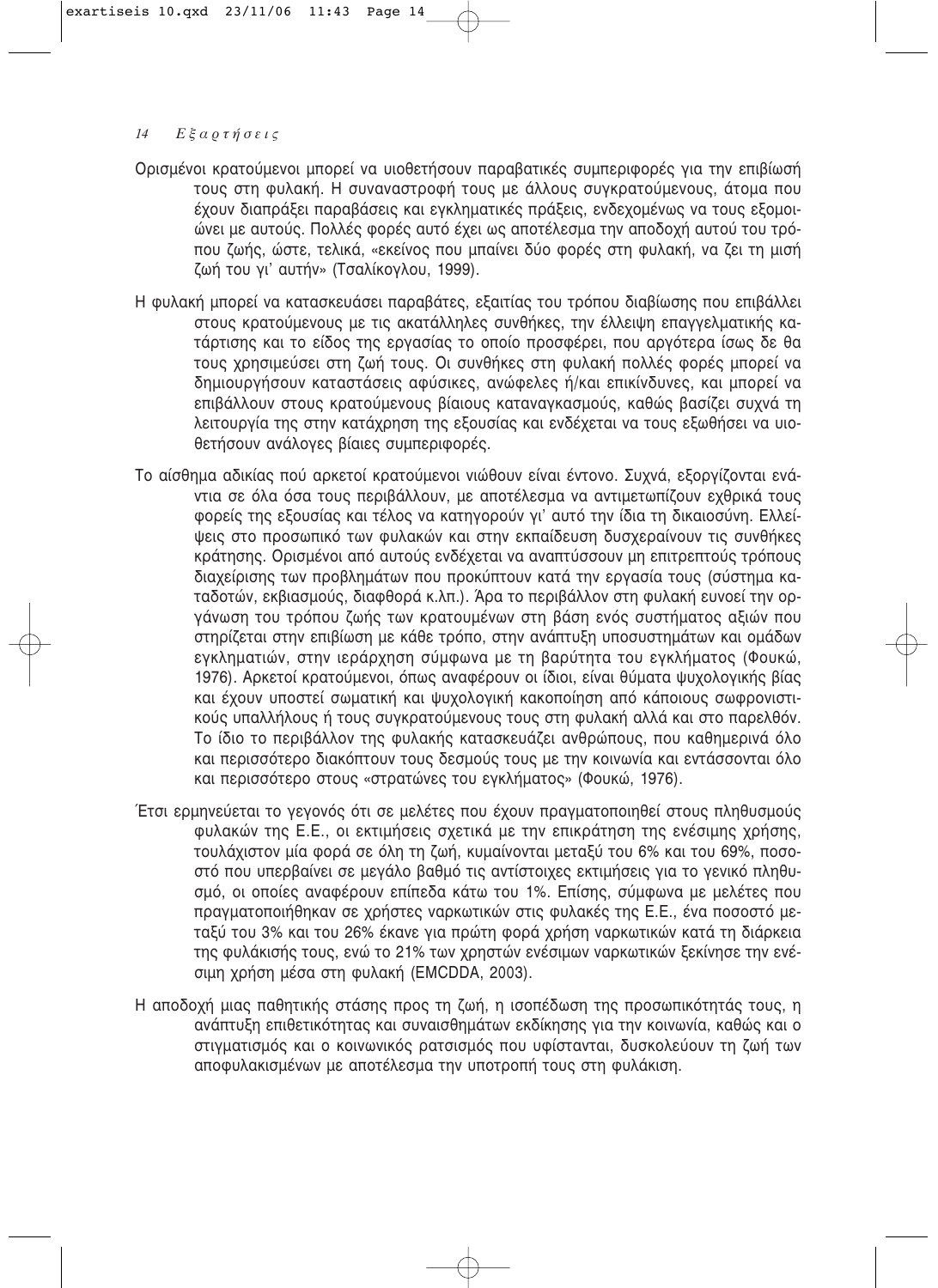- Οι συνθήκες που καλούνται να ζήσουν οι κρατούμενοι που απολύονται ωθούν πολλούς από αυτούς στην υποτροπή (Φουκώ, 1976), καθώς απολύονται από τη φυλακή μ' ένα «διαβατήριο» πού πρέπει να παρουσιάζουν, στο οποίο αναφέρεται η καταδίκη τους. Συνήθως αδυνατούν να βρουν εργασία, δεν έχουν την κατάλληλη ψυχολογική υποστήριξη και εκπαίδευση, με αποτέλεσμα να επαναλαμβάνουν τις ίδιες παραβατικές συμπεριφορές, καταλήγοντας εκ νέου στη φυλακή.
- Με αυτά τα προβλήματα καθίσταται πολύ δύσκολη οποιαδήποτε προσπάθεια για κοινωνική ένταξη των αποφυλακισμένων στην κοινωνία (Αλεξιάδη, 1997).
- Είναι πάρα πολύ δύσκολο κανείς να μάθει να ζει ελεύθερα και δημιουργικά, χωρίς να έχει την ελευθερία του, όταν συναναστρέφεται με άτομα που έχουν διαπράξει παραβάσεις ποινικά κολάσιμες και εγκλήματα, ζώντας σε ένα ανασφαλές και απειλητικό περιβάλλον. Επομένως τίθεται το ερώτημα αν μπορεί η φυλακή να λειτουργήσει ως μέθοδος σωφρονισμού. Μήπως η φυλάκιση προκαλεί την υποτροπή; Καθώς όταν βγει κανείς από τη φυλακή οι πιθανότητες να ξαναμπεί σ' αυτήν αυξάνονται, όπως φαίνεται και από το μεγάλο ποσοστό κρατουμένων που έχουν εκτίσει προηγούμενη ποινή φυλάκισης (Κουράκης 1997).

## Γ. Αποθεραπεία-Επανακοινωνικοποίηση

- Ως θεραπεία θεωρείται η αλλαγή ταυτότητας και τρόπου ζωής του εξαρτημένου ατόμου. Η αλλαγή αυτή είναι μία εξελικτική διαδικασία, στην οποία το εξαρτημένο άτομο προχωράει με διαδοχικά βήματα από έναν τρόπο ζωής στον οποίο κυριαρχεί η χρήση σε ένα διαφορετικό τρόπο, απαλλαγμένο από ουσίες με σταθεροποιημένη αποχή (Prochaska, DiClemente & Norcross, 1992; De Leon, 2000).
- Οι στόχοι της θεραπείας περιλαμβάνουν όλους εκείνους τους τομείς που σχετίζονται με τη χρήση, ώστε τελικά να αναπτυχθεί η ικανότητα δημιουργίας και διατήρησης ενός θετικού και δημιουργικού τρόπου ζωής. Επομένως, πρέπει να αντιμετωπίζουμε την κοινωνική επανένταξη των αποφυλακισμένων, εξατομικευμένα και ως δικαίωμα του κάθε κρατούμενου.
- Χρειάζεται να διαχωρίζουμε την ποινή από τη μεταχείριση και τη μέριμνα, δηλαδή την αποστολή της Δικαιοσύνης από αυτήν του Κοινωνικού Κράτους.
- Για την εξάρτησή του και για την παραβατικότητα που συνήθως τη συνοδεύει ευθύνεται ο κάθε άνθρωπος ατομικά αλλά όχι μόνος. Γι' αυτό το λόγο, η απεξάρτηση και η ποινική παρέμβαση είναι αποτελεσματικές, μόνο όταν επενεργούν τόσο στο άτομο όσο και στο μικρόκοσμο των σχέσεών του. Ως εκ τούτου, η σωματική αποτοξίνωση και αντίστοιχα η ποινή, επενεργώντας εξ ορισμού ατομικά, δεν επαρκούν (Παρασκευόπουλος 2005). Χωρίς την κινητοποίηση και την ενεργή συμμετοχή του ίδιου του κρατούμενου είναι αδύνατη η επιτυχία οποιουδήποτε προγράμματος επανένταξης. Μόνον η επανακοινωνικοποίηση, ως διαδικασία «θωράκισης» του ατόμου τόσο σε επίπεδο αποδοχής των ορίων της κοινωνικής συμβίωσης όσο και σε επίπεδο απόκτησης δεξιοτήτων κοινωνικής λειτουργικότητας, μπορεί να έχει αποτέλεσμα. Αυτό προϋποθέτει δράση πολύμορφη όχι μόνο σε ατομικό επίπεδο από τον κρατούμενο αλλά και μέσα στις δομές τόσο του συστήματος της φυλακής που κρατείται όσο και εκείνου της κοινωνίας για το οποίο προορίζεται.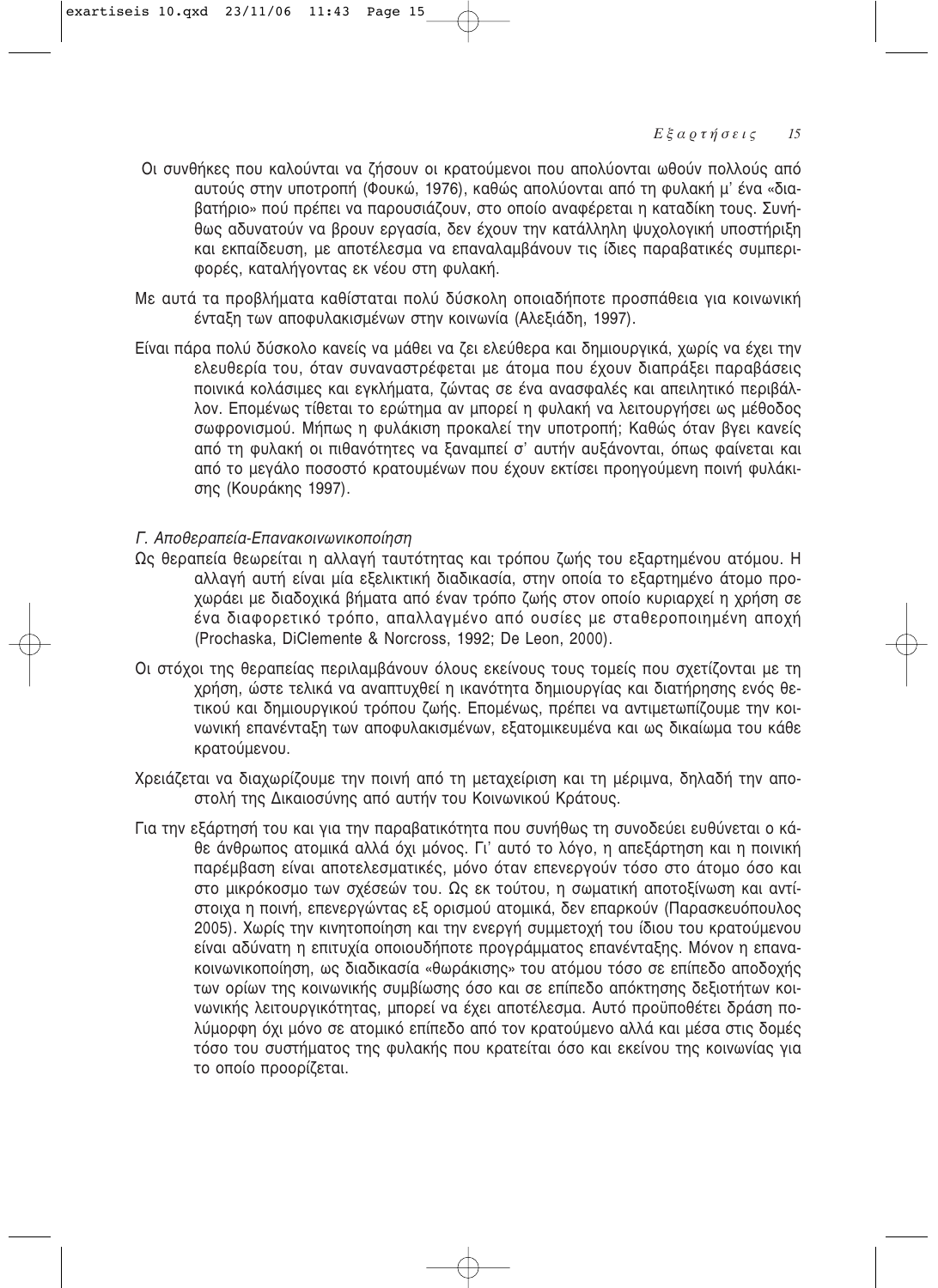Η στέρηση της ελευθερίας συνεπάγεται τον κοινωνικό αποκλεισμό και την απώλεια της προσωπικής ταυτότητας. Η δημιουργία όμως ενός περιβάλλοντος με θετικά ερεθίσματα επηρεάζει ανάλογα τη συμπεριφορά. Η εργασία και η εκπαίδευση βοηθούν στην ανάπτυξη μιας θετικής κοινωνικής ταυτότητας. Η κοινωνική διαπαιδαγώγηση περνάει μέσα από θεμελιώδεις αλλαγές στις κοινωνικές αντιλήψεις μας. Σήμερα, η κοινωνία φαί-Vεται ότι έχει αποτύχει να εντάξει τους κρατούμενους σε συνθήκες ελεύθερων πολιτών, καθώς η ποινή κατά της ελευθερίας λειτουργεί περισσότερο τιμωρητικά. Οι συνθήκες κράτησης στη φυλακή μπορούν να ευνοήσουν συμπεριφορές κατάχρησης εξουσίας, εγκατάλειψης και αδιαφορίας. Η φυλακή φαίνεται να λειτουργεί έχοντας ως μόνο στόχο το σωφρονισμό. Χρειάζεται η ευαισθητοποίηση και η ανάπτυξη της αλληλεγγύης προς τους κρατουμένους τόσο των πολιτών όσο και ειδικότερα των επαγ-Vελματιών ψυχικής υνείας και των αρμοδίων κρατικών λειτουργών. Ίσως με αυτό τον τρόπο συμβάλλουμε, ώστε να αλλάξουν τα πράγματα (Πανούσης, 1989).

## ΜΕΘΟΔΟΛΟΓΙΑ

## *Α. Μέσα συλλονής δεδομένων*

Για την έρευνα αυτή χρησιμοποιήθηκαν τόσο η ποσοτική όσο και η ποιοτική μέθοδος συλλογής στοιχείων και ανάλυσης των αποτελεσμάτων.

## 1. Εργαλεία ποσοτικής έρευνας

- Η ποσοτική έρευνα συνέβαλε στην αποτύπωση των στοιχείων που διαμορφώνουν τη φυσιογνωμία (profil) των συμμετεχόντων στην έρευνα. Επίσης, δίνει στοιχεία για το χρόνο φυλάκισης καθώς και για άλλους παράγοντες, που επηρεάζουν τη βαρύτητα της εξάρτησης. Έγινε συγκριτική μελέτη των στοιχείων των συμμετεχόντων στην έρευνα και του πληθυσμού των ατόμων που προσήλθαν στα θεραπευτικά κέντρα του KE.Θ.Ε.Α. το έτος 2004.
- Αξιοποιήθηκε το ερωτηματολόγιο EuropASI, που είναι μια συνοπτική ημιδομημένη συνέντευξη και παρέχει σημαντικές πληροφορίες για τις πτυχές της ζωής ενός ατόμου που εμπλέκονται ή επηρεάζονται από την εξάρτηση και την κατάχρηση των ουσιών. Επιπλέον, στην ποσοτική έρευνα χρησιμοποιήθηκε το ερωτηματολόγιο του Δείκτη Αίτησης για Θεραπεία (TDI). Αυτό είναι ένα εργαλείο συλλογής πληροφοριών που αφορούν το αίτημα για θεραπεία, το οποίο συμπληρώνεται κατά την πρώτη επαφή του χρήστη με το θεραπευτικό πρόγραμμα. Η συλλογή των πληροφοριών αφορά: τις πηγές παραπομπής για θεραπεία, τις κοινωνικό–δημογραφικές πληροφορίες, τη χρήση ουσιών, τη συμπεριφορά υψηλού κινδύνου, το οικονενειακό ιστορικό, την υνεία, την εμπλοκή σε παραβατική συμπεριφορά.

## 2. Εργαλεία ποιοτικής έρευνας

Στην έρευνα χρησιμοποιήθηκε επίσης η τεχνική της Ομαδικά Εστιασμένης Συνέντευξης (από 'δω και στο εξής θα αναφέρεται ως ΟΕΣ), η οποία αποτελεί ένα εργαλείο ποιοτικής μεθόδου και θεωρείται κατάλληλη για εφαρμογή στη διερεύνηση ειδικών κοινωνικών ομάδων. Έχει εφαρμοστεί στην εκτίμηση των αναγκών, στην ανάπτυξη νέων πλάνων, στην εξέταση νέων προγραμμάτων και ιδεών (Krueger, 1988). Δίνει τη δυνατότητα στα άτομα να παρέχουν πληροφορίες, να εκφράζουν απόψεις και εντυπώσεις, χρησιμοποιώντας τις δικές τους λέξεις, κάνοντας τους δικούς τους συσχετισμούς και συνειρμούς. Επιπλέον δεν περιορίζει τα άτομα όπως αυτό συμβαίνει από τη δομή ενός «κλει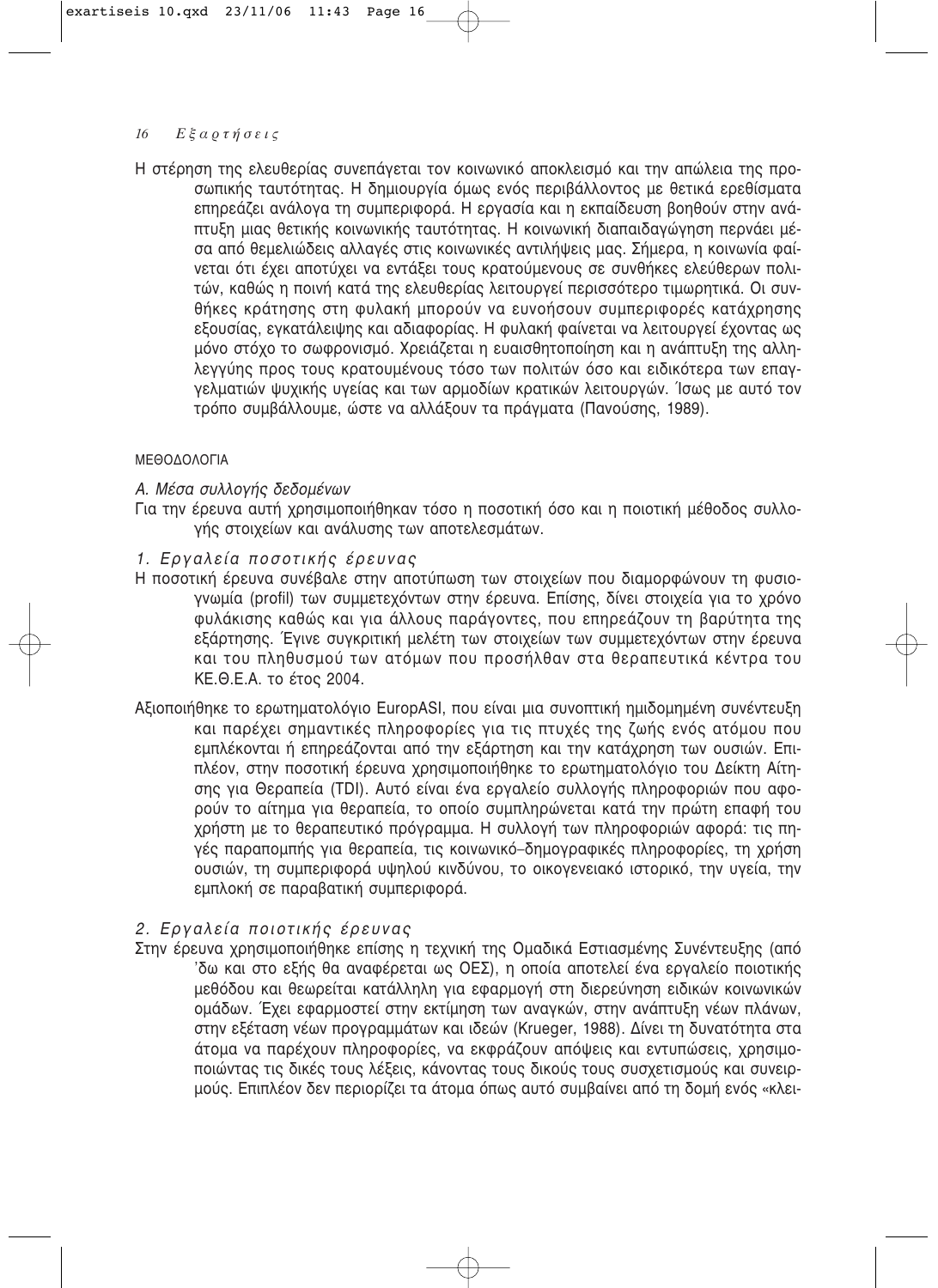στού ερωτηματολογίου». Στις ΟΕΣ η ομάδα των συμμετεχόντων μοιράζεται ένα παρόμοιο ή και το ίδιο πρόβλημα (Πουλόπουλος & Τσιμπουκλή, 1995). Η ΟΕΣ απαντά επαρκώς στην ανάγκη του ερευνητή να ακούσει και να μάθει από τους συμμετέχο-VΤες, έχει χαμηλό κόστος, δίνει άμεσα και κατανοητά αποτελέσματα και αντιμετωπίζει τους συμμετέχοντες ως οντότητες και όχι ως αριθμούς (Παπαναστασάτος, 2004).

- Στην παρούσα έρευνα η ΟΕΣ χρησιμοποιήθηκε για την αναγνώριση και την αποτύπωση των προβλημάτων καθώς και τη διερεύνηση σε βάθος των ανανκών των τοξικοεξαρτημένων, όπως εκφράζονται και προσδιορίζονται από τους ίδιους, οι οποίοι στο παρελθόν είχαν εγκλειστεί σε σωφρονιστικά ιδρύματα (στις Δικαστικές και στις Γυναικείες Φυλακές Κορυδαλλού, σε άλλες κλειστές φυλακές της χώρας καθώς και στο Ψυχιατρικό Κατάστημα Κρατουμένων Κορυδαλλού). Επίσης, χρησιμοποιήθηκε για την εκτίμηση του βαθμού επίδρασης που έχει ο εγκλεισμός και την αξιολόγηση των συνεπειών του στη μετέπειτα ζωή τους. Η θεματολονία περιελάμβανε τέσσερις τομείς, και κάθε τομέας μια σειρά ερωτήσεων που είχαν προσχεδιαστεί, οι οποίες αναπροσαρμόζονταν στη διάρκεια των συνεντεύξεων, ανάλογα με το συγκινησιακό κλίμα και τη δυναμική της ομάδας.
- Οι πληροφορίες που αξιοποιήθηκαν στην έρευνα αφορούσαν: α) την αντίληψη των συμμετεχόντων για το θεσμό της φυλακής και τον τρόπο ζωής των εγκλείστων, τις δυναμικές που αναπτύσσονται στη φυλακή και τα αποτελέσματα που προκύπτουν ως προς τη διαμόρφωση της συμπεριφοράς των κρατουμένων β) τη σχέση προσδοκιών και πραγματικότητας μετά την αποφυλάκισή τους, γ) την αποτύπωση των παραμέτρων που διαμορφώνουν το βαθμό βαρύτητας της εξάρτησης για τους συμμετέχοντες και δ) τις αντιλήψεις τους για τη θεραπεία και τα θεραπευτικά προγράμματα.

## **Β. Διαδικασία**

- Οι συμμετέχοντες στην έρευνα ήταν μέλη στην κύρια φάση θεραπείας του προγράμματος διαμονής (Θεραπευτικό Πρόγραμμα «ΝΟΣΤΟΣ» του ΚΕ.Θ.Ε.Α.), καθώς και μέλη ανοικτού προγράμματος στη φάση της επανένταξης (Θεραπευτικό Πρόγραμμα «ΕΝ ΔΡΑΣΕΙ» του ΚΕ.Θ.Ε.Α.). Βασικό κριτήριο για την επιλογή των συμμετεχόντων ήταν ο εγκλεισμός τους σε σωφρονιστικά ιδρύματα, για διάστημα μεγαλύτερο από 6 μήνες, καθώς και η διάθεση των συμμετεχόντων να συζητήσουν για το θέμα της έρευνας. Επειδή η συμμετοχή 8 έως 12 ατόμων στις ομάδες διερεύνησης καθιστά την έρευνα αξιόπιστη, τόσο από πλευράς περιεχομένου όσο και σε σχέση με τη διαδικασία, δημιουργήθηκαν δύο ομάδες.
- Η πρώτη ομάδα αποτελούνταν από 11 άτομα που ήταν ενταγμένα στη Θεραπευτική Κοινότητα «ΝΟΣΤΟΣ» και είχαν χρόνο παραμονής στο θεραπευτικό πρόγραμμα από 2 έως 14 μήνες. Όλοι όσοι πληρούσαν τα κριτήρια επιλογής δέχθηκαν να συμμετάσχουν. Τη χρονική στιγμή της διεξαγωγής της έρευνας η συνολική δύναμη της Θεραπευτικής Κοινότητας «ΝΟΣΤΟΣ» ήταν 50 άτομα.
- Η δεύτερη ομάδα αποτελούνταν από 8 άτομα, μέλη του Θεραπευτικού Προγράμματος «ΕΝ ΔΡΑΣΕΙ», που βρίσκονταν στη φάση της κοινωνικής επανένταξης. Συμπεριλήφθηκαν και εδώ όσοι πληρούσαν τα κριτήρια συμμετοχής. Ένα άτομο παρά το ότι δεν πληρούσε όλα τα κριτήρια, έλαβε μέρος κατόπιν δικού του αιτήματος -και μετά από απόφαση του ερευνητή- για λόγους, που κρίθηκαν σημαντικοί για τη δυναμική της ομάδας και τη σχέση που διαμορφωνόταν μεταξύ των συμμετεχόντων.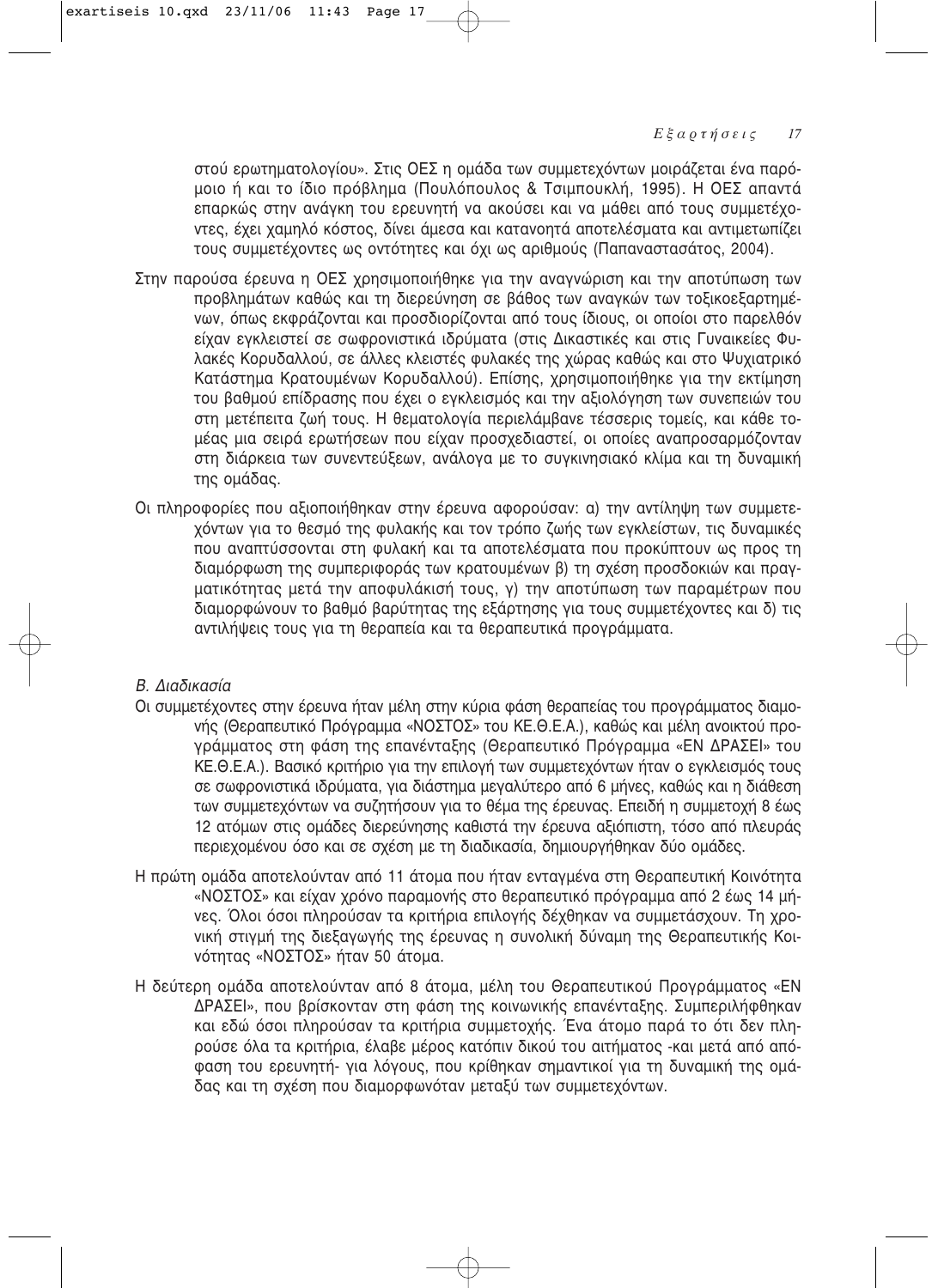#### 18  $E$ ξαρτήσεις

- Οι ΟΕΣ διεξήχθηκαν σε ειδικά διαμορφωμένους χώρους συνεδριών της Θεραπευτικής Κοινότητας «ΝΟΣΤΟΣ» στις εγκαταστάσεις του Προγράμματος στη Σαλαμίνα (Μάρτιος -Απρίλιος 2004) καθώς και στις εγκαταστάσεις του Προγράμματος «ΕΝ ΔΡΑΣΕΙ» στην Αθήνα (Μάρτιος-Απρίλιος 2004). Η διάρκεια της κάθε συνάντησης ήταν περίπου 1 ώρα και 30 λεπτά. Πραγματοποιήθηκαν συνολικά τρεις συναντήσεις (ανά ομάδα), με διαφορετική κάθε φορά θεματολογία. Το σύνολο όμως των θεμάτων που συζητήθηκαν παρουσίαζαν συνέχεια και συνάφεια μεταξύ τους.
- Αξιοποιήθηκαν ως βοηθοί του συντονιστή εξωτερικοί συνεργάτες εθελοντές, ενώ παράλληλα υπήρχε συνεργασία με τον Υπεύθυνο Τομέα Έρευνας του ΚΕ.Θ.Ε.Α. για την οργάνωση των ερωτήσεων και την αξιοποίηση των απαντήσεων κατά τη διάρκεια της ανάλυσης. Στις συνεντεύξεις, χρησιμοποιήθηκε μαγνητόφωνο και έγινε καταγραφή σημειώσεών. Στο τέλος, κάθε συνέντευξης ακολουθούσε συνάντηση των ερευνητών για τη συνόψιση των μηνυμάτων της συνέντευξης και την ανταλλαγή πληροφοριών.

## **ANAAYSH**

## Α. Ποιοτική ανάλυση και αποτελέσματα των Ομαδικά Εστιασμένων Συνεντεύξεων

Η ανάλυση βασίστηκε κυρίως στα απομαννητοφωνημένα κείμενα, στις σημειώσεις και στις περιλήψεις των συνεντεύξεων. Αρχικά, μελετήθηκε το υλικό για τον καθορισμό των βασικών συμπερασμάτων. Κωδικοποιήθηκαν οι απαντήσεις έτσι ώστε να μη βρίσκονται νέες παραλλανές. Ακολούθησε η κατηνοριοποίηση και η σύνδεση των κατηνοριών. ώστε να διαμορφωθούν οι εννοιολογικές κατηγορίες, οι οποίες βασίστηκαν στην εννοιολογική συνάφεια και οργανώθηκαν με τέτοιο τρόπο, ώστε να αναδεικνύουν με όσο το δυνατόν περισσότερη σαφήνεια και πληρότητα την εκτίμηση των ίδιων των συμμετεχόντων γύρω από τα βασικά ζητήματα που σχετίζονται με τους στόχους της έρευνας. Στη συνέχεια ακολουθούν τα αποτελέσματα της ανάλυσης ανά εννοιολογική κατηγορία.

## 1. Η φυλάκιση ως εμπειρία

- Η φυλακή είναι ένα ίδρυμα στο οποίο κανείς δεν επιθυμεί να καταλήξει. Έχει ωστόσο επιλενεί ως βασικός τρόπος αντιμετώπισης των εξαρτημένων παραβατών, γεγονός που αποδεικνύεται από τα επίσημα στοιχεία τα οποία, αναφέρουν ότι το 41% περίπου των κρατουμένων στις ελληνικές φυλακές έχει διαπράξει παραβάσεις σχετικές με το νόμο περί ναρκωτικών. Είναι πολύ πιθανό να τιμωρηθεί με ποινή στέρησης της ελευθερίας του οποιοσδήποτε σχετίζεται με την κατάχρηση παράνομων ουσιών.
- Ο εγκλεισμός στη φυλακή βιώνεται ως μια πολύ δύσκολη και επώδυνη εμπειρία. Οι περισσότεροι χρήστες θεωρούν το μέγεθος της τιμωρίας δυσανάλογα μεγάλο σε σχέση με το αδίκημα τους. Πολλές φορές το βιώνουν τόσο επώδυνα, ώστε να το παρομοιάζουν με ένα βήμα πριν από το θάνατο:

«Η φυλακή είναι μία πολύ βαριάς μορφής τιμωρία, εγκλεισμός, απομόνωση και από την εμπειρία μου το βίωνα σαν ένα βήμα πριν το θάνατο».

Κατά την άποψη αρκετών κρατουμένων κυριαρχεί ο νόμος του ισχυρότερου, σε ένα διαρκή αγώνα για επιβίωση που απαιτεί ιδιαίτερες δεξιότητες.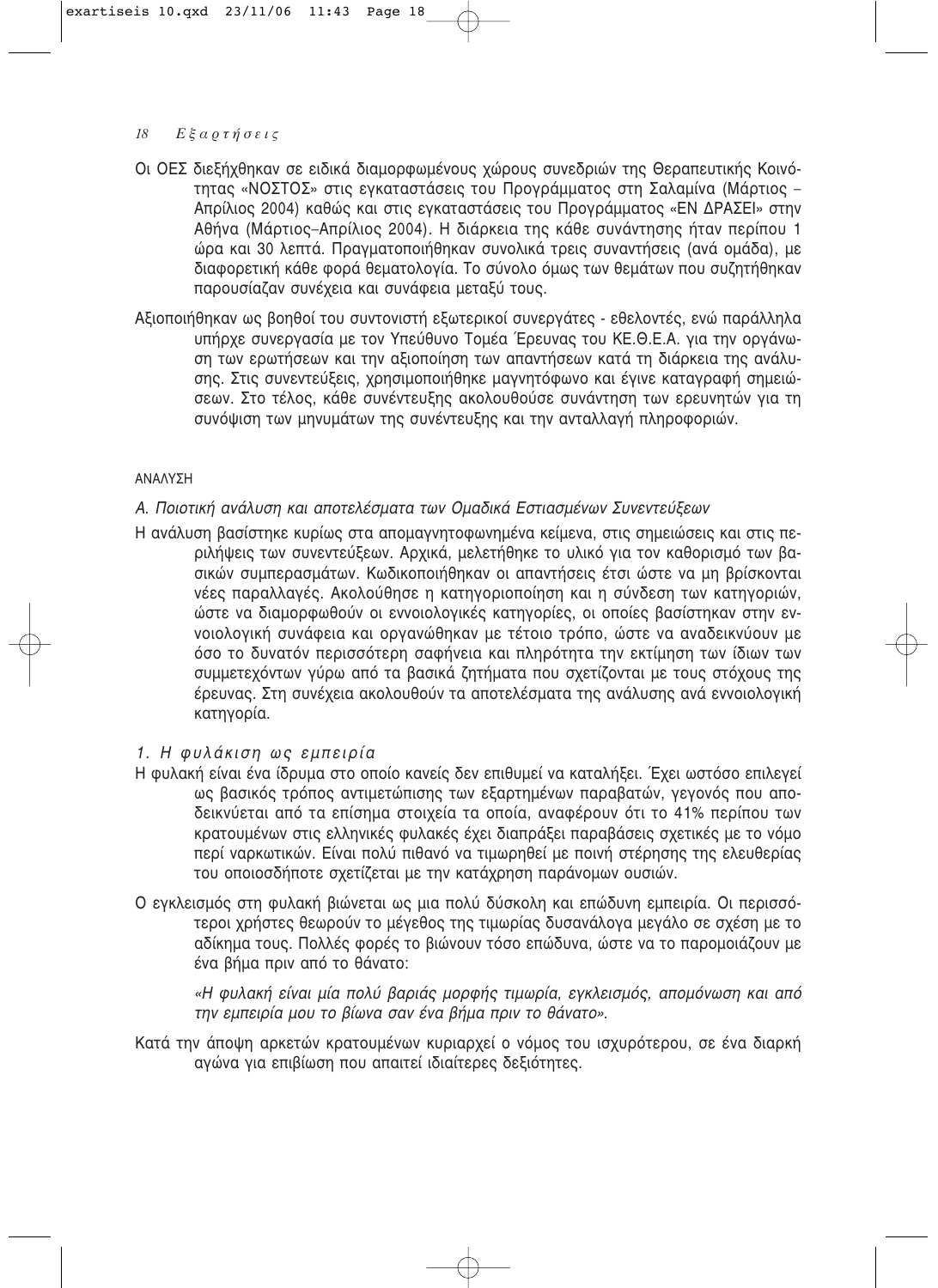«Στη φυλακή πρέπει να τα έχεις 400 για να επιβιώσεις... μια ζούγκλα είναι, ένας βρώшкос хώрос...».

Οι κρατούμενοι θεωρούν ότι το σωφρονιστικό σύστημα έχει αντίθετα αποτελέσματα από αυτά που επιδιώκει η σωφρονιστική πολιτική και από τους στόχους τους οποίους θα έπρεπε να υπηρετούν και να επιδιώκουν και οι ίδιοι.

«Είναι ένας μικρόκοσμος στους οποίους λειτουργεί χίλιες φορές περισσότερο η παρανομία. Είναι σχολείο παρανομίας. Πηγαίνεις και μαθαίνεις πράγματα που τα χρησιμοποιείς στην πιάτσα...».

Οι περισσότεροι υποστηρίζουν ότι κυριαρχεί η αίσθηση της μοναξιάς, της ερημιάς και της εγκατάλειψης. Ο εγκλεισμός φαίνεται να δημιουργεί μεγαλύτερα προβλήματα στον κρατούμενο και επιπρόσθετες ανάγκες για υποστήριξη, για να καταφέρει να διαχειριστεί και να ξεπεράσει τις δυσκολίες και τις συνέπειες από τη φυλάκιση:

«Μπαίνεις μέσα στη φυλακή πρεζάκι η οτιδήποτε άλλο και με αυτά που περνάς, χρειάζεσαι παρά πολύ υποστήριξη για να τα ξεπεράσεις. Δεν ξεπέρνιουνται, δεν ξεπέρνιουνται εύκολα τουλάχιστον, όλα αυτά που τραβάς».

- 2. Προβλήματα διαβίωσης στη φυλακή
- Οι δυσκολίες διαβίωσης στη φυλακή, όπως υποστηρίζουν, για τους εξαρτημένους είναι ιδιαίτερα μεγάλες. Καταρχήν, αναφέρουν ελλείψεις στοιχειώδους μέριμνας, προβλήματα στις συνθήκες υγιεινής και ιατροφαρμακευτικής φροντίδας:

«Δεν υπάρχουν γιατροί να σε παρακολουθούν και μπορεί να πεθάνεις».

Η χρήση ναρκωτικών γίνεται με ιδιαίτερα επικίνδυνο τρόπο και διατρέχουν σοβαρό κίνδυνο για μετάδοση επικίνδυνων λοιμωδών νοσημάτων, συμπεριλαμβανομένου του ιού του HIV/AIDS:

«...υπήρχαν δυο-τρεις σύριγγες για 500 άτομα».

Η υπερσυγκέντρωση και η έλλειψη διαχωρισμού των κρατουμένων, σύμφωνα με τα αδικήματα που έχουν διαπράξει και τις ανάγκες τους για σωφρονισμό, δυσκολεύει τις μεταξύ τους σχέσεις και τη διαβίωσή τους:

«Σε τέσσερα-πέντε τετραγωνικά στοιβάζονται τέσσερις άνθρωποι».

Πολλοί αναφέρουν ότι συχνά υφίστανται κατάχρηση εξουσίας και προσβολές της προσωπικότητάς τους, οι οποίες επιβαρύνουν τις συνθήκες της ζωής τους, παραβιάζοντας θεμελιώδη ανθρώπινα δικαιώματα:

«Από τους εννιά μήνες τους τρεις είχα κάτσει στο πειθαρχείο χωρίς εισαγγελική απόφαση. Μου έκοβαν τα επισκεπτήρια που δικαιούμουν νόμιμα με τον αδελφό μου. Ήταν πολύ τιμωρητικό».

3. Η επίδραση του εγκλεισμού στη διαμόρφωση της συμπεριφοράς Κατά την άποψη τους, η συμπεριφορά των φυλακισμένων φαίνεται να διαμορφώνεται εξαιτίας του περιβάλλοντος της φυλακής και να επηρεάζεται έντονα από τις συνθήκες που επικρατούν σε αυτή, καθώς και από την υπερσυγκέντρωση όλων των παραβατών του ποινικού δικαίου.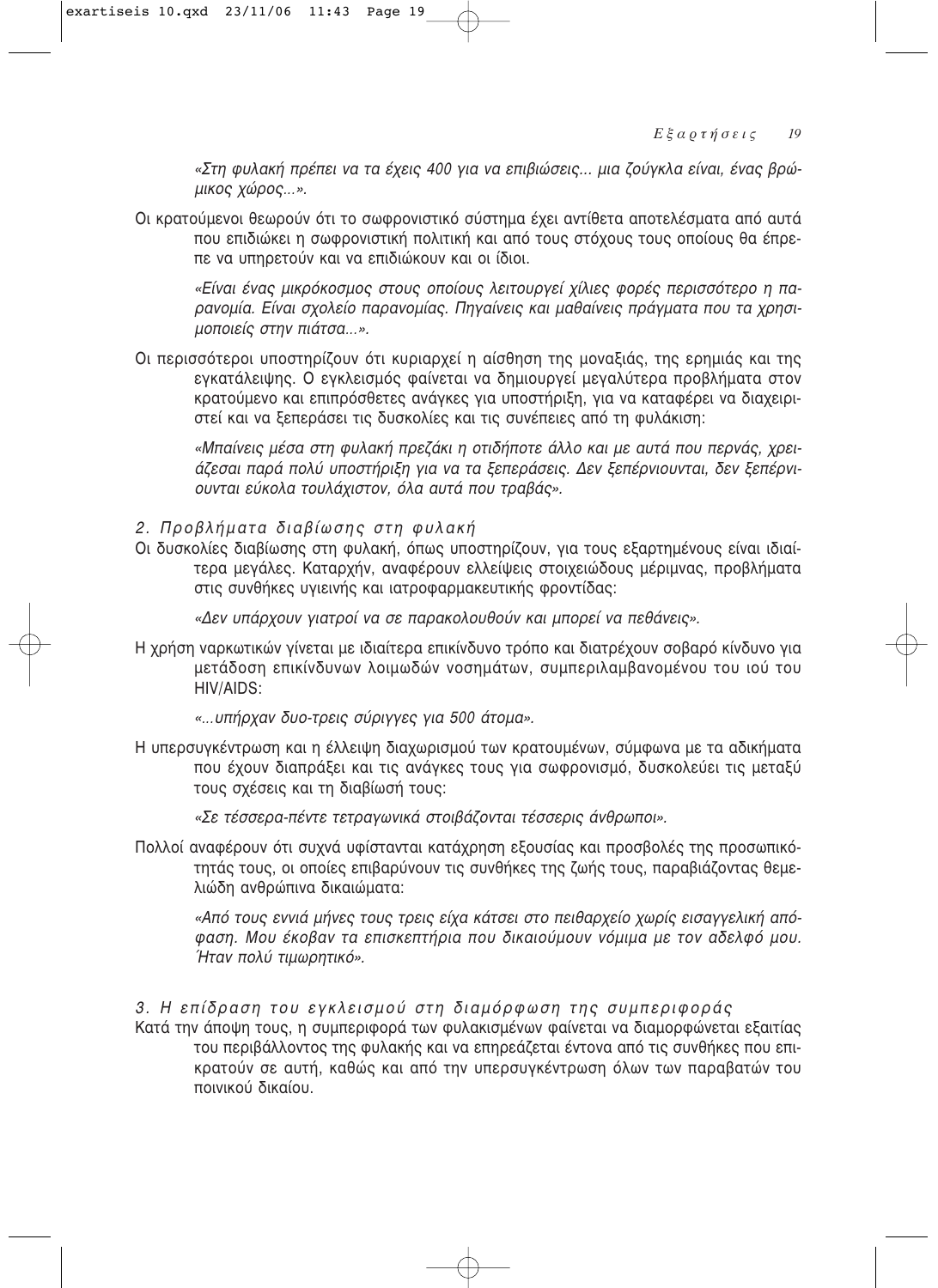- Οι αλλαγές στη συμπεριφορά αφορούν αρχικά τον τρόπο ομιλίας, τον τρόπο σκέψης, καθώς και την εικόνα που βγάζουν προς τους άλλους. Οι περισσότεροι υιοθετούν σκληρή στάση απέναντι στον εαυτό τους και στους άλλους και συμπεριφέρονται βίαια, με στόχο να μη δείχνουν ευάλωτοι και έτσι να καταφέρουν τελικά να επιβιώσουν.
- Όπως αναφέρουν, η ανάγκη που έχουν για ασφάλεια φαίνεται ότι επιτυγχάνεται με την απομόνωση και τη σύναψη των ελάχιστων δυνατών σχέσεων. Οποιαδήποτε ένδειξη αδυναμίας ή έκφρασης φόβου σημαίνει ότι αφήνουν περιθώρια για εκμετάλλευση από τους άλλους. Για να το αποφύγουν αυτό, σκληραίνουν και αποσύρονται, προσπαθώντας επιμελώς να κρύβουν τα συναισθήματα και την ανθρώπινη πλευρά τους:

«Έπρεπε να γίνω άλλος άνθρωπος για να επιβιώσω με αυτούς τους ανθρώπους εκεί. Όταν μπήκα μέσα δεν ήμουνα σκληρή, εκεί άλλαξα».

«Γίνεσαι πιο άγριος μέσα στη φυλακή. Και το παραμικρό ανθρώπινο συναίσθημα να νοιώσεις το καταπνίγεις. Γίνεσαι ζώο εκεί μέσα».

Δημιουργούν ή εντάσσονται σε ομάδες, φτιάχνοντας τα δικά τους υποσυστήματα. Ορισμένοι υποστηρίζουν ότι δημιουργούν συμμαχίες με το καθεστώς της φυλακής, για να εξασφαλίσουν στοιχειώδη προνόμια, με αποτέλεσμα αργότερα, όπως φαίνεται να ντρέπονται και να ενοχοποιούνται για τις πράξεις τους. Άλλοι παίρνουν μεγάλα ρίσκα, όπως η εισαγωγή ναρκωτικών, στη φυλακή για να κερδίσουν το σεβασμό των άλλων και να ανέβουν στην ιεραρχία της φυλακής. Σε κάθε περίπτωση φαίνεται ότι υιοθετούν στάσεις και συμπεριφορές, επηρεασμένοι από την πίεση του περιβάλλοντος τους, παρά από ελεύθερη επιλογή:

«Αν δεν ενταχτείς σε μία ομάδα δεν μπορείς να τα καταφέρεις. Είναι αδύνατον να τα καταφέρεις μόνος σου».

«Γλείφεις για να περάσεις καλύτερα».

«Πρέπει να είσαι πανούργος στη φυλακή. Μόνο έτσι επιβιώνεις. Μπορεί να γίνεις ρουφιάνος για να επιβιώσεις».

4. Ο εξαρτημένος κρατούμενος και οι άλλοι

## α) Εντός Φυλακής

## Η σχέση με το προσωπικό

- Το προσωπικό της φυλακής, κατά την άποψη των κρατουμένων έχει απαξιωτική συμπεριφορά απέναντι τους. Εκτιμούν ότι και μόνο η ύπαρξη τους αποτελεί σημαντικό λόγο για τη δυσφορία των υπαλλήλων. Πιστεύουν επίσης ότι οι υπάλληλοι τούς αντιμετωπίζουν σαν πρόβλημα και για το λόγο αυτό όσοι καταφεύγουν στην κατάχρηση εξουσίας στοχεύουν στη μείωση των απαιτήσεων των κρατουμένων. Ορισμένοι κρατούμενοι υποστηρίζουν ότι παραβιάζονται: η Σύμβαση για τα Δικαιώματα του Ανθρώπου, ο Σωφρονιστικός Κώδικας και ο Εσωτερικός Κανονισμός της Φυλακής.
- Όπως αναφέρουν οι ίδιοι, αρκετοί σωφρονιστικοί υπάλληλοι τούς αντιμετωπίζουν ρατσιστικά και τους κατατάσσουν στις χαμηλότερες βαθμίδες στην ιεραρχία της φυλακής. Εκφράζονται χωρίς σεβασμό απέναντί τους, δεν τους εκτιμούν ως προσωπικότητες και τους προσβάλλουν συνεχώς: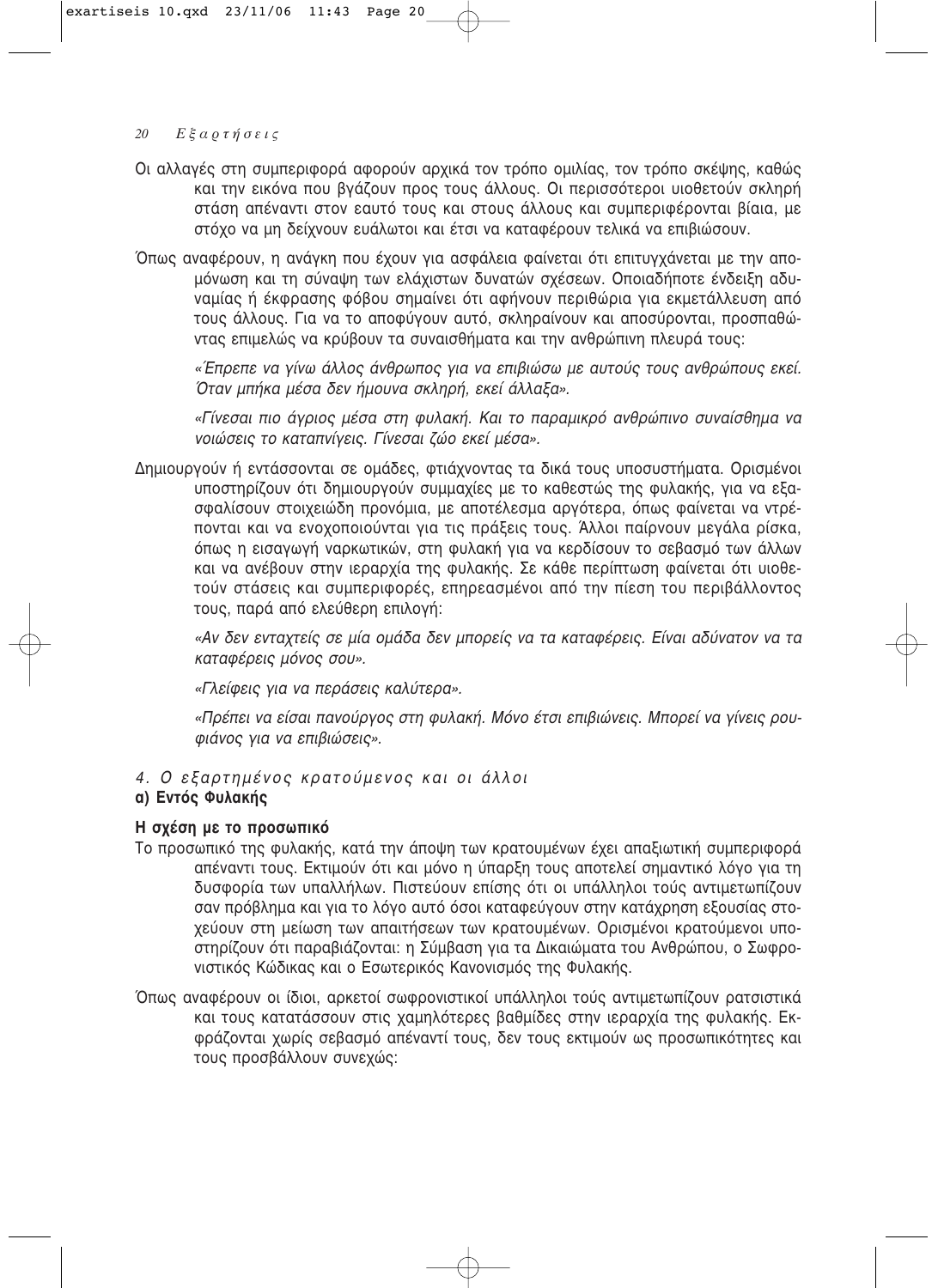«Υπάρχει διαφορά στην αντιμετώπιση του χρήστη από άλλον κρατούμενο. Δεν υπάρ- $\chi$ ει σεβασμός από τους υπαλλήλους. δε μας λάμβαναν καθόλου υπόψη τους».

«Στους χρήστες δεν μας είχαν καμία εμπιστοσύνη. Δε μετρούσε σε τίποτε η γνώμη μας».

«…πρέπει να είσαι ευχαριστημένη που σου προσφέρουμε και τρεις φορές την ημέρα **Φανητό, γιατί έξω που ήσουνα, δεν έτρωνες καθόλου».** 

Διαφορετική αντιμετώπιση αναφέρουν ότι υπάρχει και στις συνθήκες διαβίωσης και υγιεινής σε σχέση με τους άλλους κρατούμενους. Η δυνατότητα ιατροφαρμακευτικής κάλυψης και φροντίδας επίσης αναφέρουν ότι είναι ελλιπέστατη, σε σύγκριση με τους άλλους **κρατούμενους:** 

«Να θελήσεις να επισκεφτείς οδοντίατρο και επειδή φοβούνται ότι μπορεί να έχεις *AIDS ή ηπατίτιδα, να περιμένεις μήνες για να δεις τον οδοντίατρο».* 

«Οι τοξικομανείς 'βρίσκονταν εκεί που έπρεπε να βρίσκονται'. Ήμασταν δηλαδή σε κελιά μέσα στη βρώμα, μέσα στην υγρασία, δεν τολμούσες να περάσει από κει πέρα».

Η διαφορετική αντιμετώπιση αφορά και στο δικαίωμα τους στην εργασία. Συγκεκριμένα όπως .<br>χαρακτηριστικά ανέφερε ένας εξαρτημένος, ήταν πολύ δύσκολο να εξασφαλίσει το προνόμιο αυτό:

«Οι τοξικομανείς ήταν πάρα πολύ δύσκολο να βρουν δουλειά μέσα στη φυλακή, ενώ για τους άλλους κρατουμένους ήταν πολύ πιο εύκολα».

## **Η σχέση με τους συγκρατούμενους**

Οι εξαρτημένοι κρατούμενοι υποστηρίζουν ότι υπάρχει μεγάλη ένταση και ανταγωνισμός μεταξύ των κρατουμένων, η οποία σχετίζεται με τον ελάχιστο ζωτικό και λειτουργικό χώρο της φυλακής. Τα προνόμια είναι ελάχιστα και δε δίνονται σε όλους. Έτσι, αναπτύσσονται έχθρες και αντιπαραθέσεις, οι οποίες πολύ συχνά εκφράζονται με βίαιο τρόπο:

«Οι κρατούμενοι μεταξύ τους είναι δύο άγρια θηρία που παλεύουν για να επιβιώσει το *¤Ó·».*

Οι τοξικοεξαρτημένοι δεν είναι αποδεκτοί από τους άλλους κρατούμενους, εξαιτίας της εξάρτησής τους. Θεωρούνται πρόσωπα ανάξια εμπιστοσύνης, που μπορεί να συμμαχούν με οποιονδήποτε τους διευκολύνει, προκειμένου να «βολευτούν»:

«Σε μας τους χρήστες δεν μας είχαν καμιά εμπιστοσύνη. Μας θεωρούσαν προβλημα*τικούς και ανέντιμους. Δύσκολα μας πλησίαζαν».* 

## **β) Σχέσεις με άτομα εκτός φυλακής**

## **Οικογένεια**

Οι σχέσεις τους με την οικογένεια είναι διαταραγμένες, λόγω της χρήσης και επιβαρύνονται ιδιαιτέρα με τον εγκλεισμό. Οι κρατούμενοι είναι έντονα ενοχοποιημένοι, εξαιτίας της στενοχώριας που προξενούν στους δικούς τους με τη φυλάκισή τους. Αισθάνονται ντροπή για τις επιλογές τους για λογαριασμό και των οικογενειών τους, επειδή ο στιγματισμός που αφορά τους ίδιους μεταφέρεται και στα μέλη της οικογένειάς τους: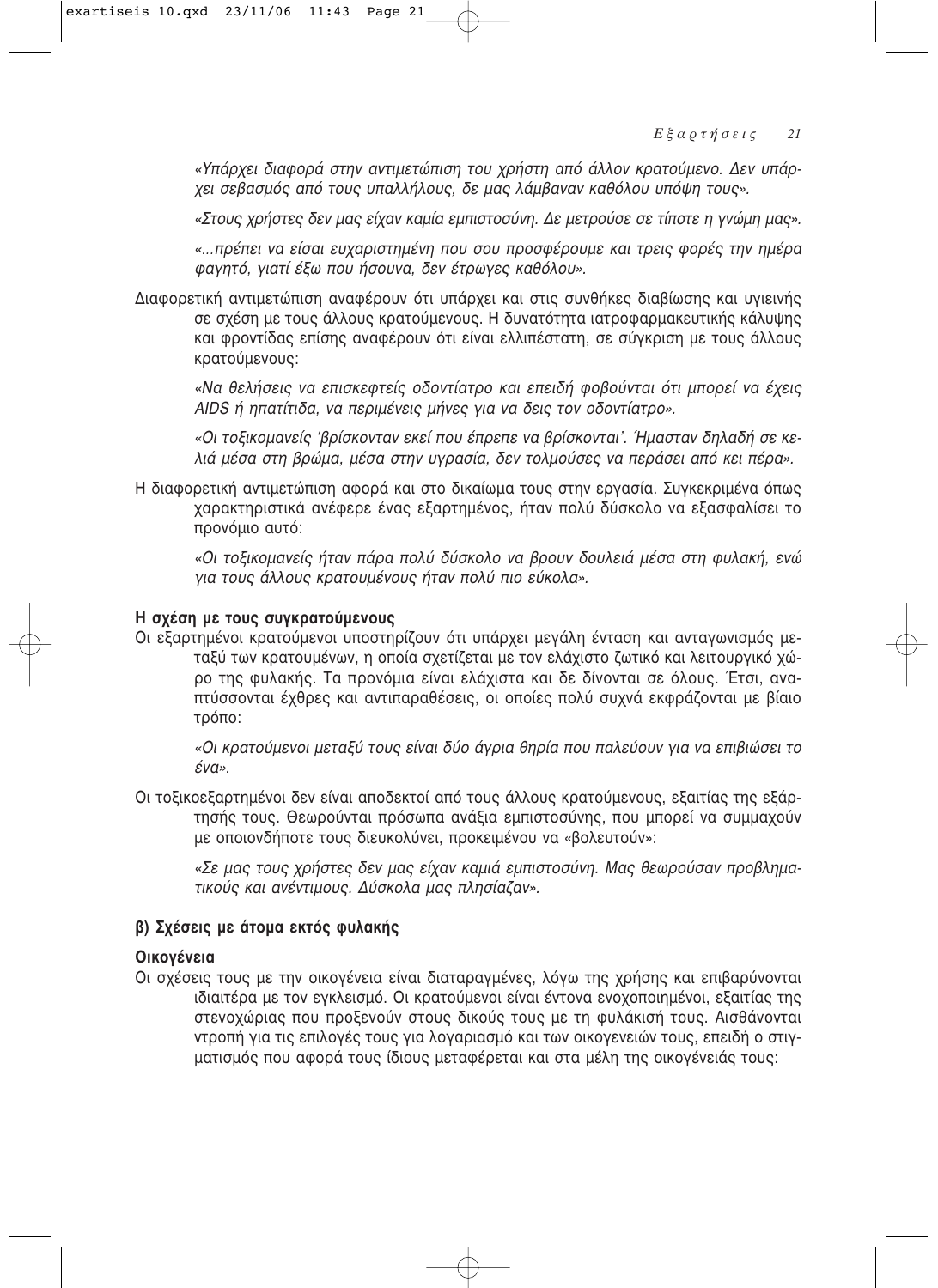«Δεν ήθελα να έρχεται η μητέρα μου στη φυλακή. Στεναχωριόμουν που την έβλεπα να στεναχωριέται. Ήθελα να μην έρχεται συνέχεια. Αισθανόμουν ντροπή».

Οι περιορισμένες δυνατότητες επικοινωνίας το διάστημα της κράτησής τους δε συμβάλλουν στη βελτίωση των σχέσεων και οι ήδη διαταραγμένες σχέσεις τους επιβαρύνονται περισσότερο:

«Με ένα εικοσάλεπτο επισκεπτήριο τη βδομάδα δεν έχεις την ευκαιρία να κάνεις και πολλά πράγματα. Μόνο με το τηλέφωνο δε γίνεται τίποτε».

Μερικές φορές, όμως, φαίνεται ότι ο «κοινός εχθρός» (η αντιμετώπιση της παρούσας δύσκολης κατάστασης) μπορεί να λειτουργήσει θετικά και να επανασυνδέσει τα μέλη της οικογένειας:

«Η φυλακή, εμένα και τους γονείς μου, μας έφερε πιο κοντά. Αλλά, πιστεύω από την άλλη, ότι χάθηκε η εμπιστοσύνη απέναντι σε μένα».

«Όταν ήμουν στη φυλακή οι δικοί μου, μου σταθήκαν πάρα πολύ, με αγκάλιασαν, με στήριξαν. Ξαναδέθηκε η οικογένεια. Ακόμη και ο αδελφός μου που δεν μίλαγα, ερχόταν κάθε εβδομάδα και με έβλεπε».

## Ερωτικές σχέσεις, ερωτική ζωή

Οι ερωτικές σχέσεις των κρατουμένων με ανθρώπους εκτός φυλακής, είναι συνήθως σύντομης διάρκειας, με αποτέλεσμα οι κρατούμενοι να αισθάνονται εγκατάλειψη:

« ... είχα σχέση πριν τη φυλακή. Με άφησε».

Η μοναξιά, η ανάγκη για ενδιαφέρον και η έλλειψη επικοινωνίας με τον έξω κόσμο ωθούν ορισμένους εξαρτημένους σε επιλογές αδιέξοδες και ακραίες:

«Θυμάμαι ότι ένας από τους βασικούς λόγους που παντρεύτηκα μέσα στη φυλακή ήταν για να υπάρχει κάποιος δικός μου άνθρωπος απ' έξω».

Η ανάγκη για ανθρώπινη επαφή, αποκλειστικότητα, τρυφερότητα και αγάπη ωθεί ορισμένους σε ερωτικές επιλογές που σε άλλη περίπτωση δε θα έκαναν. Το βασικό είναι η κάλυψη αυτών των ανθρωπίνων αναγκών. Η έλλειψη αυτή οδηγεί ορισμένους στη σύναψη ομοφυλοφιλικών σχέσεων, επειδή δεν υπάρχουν άλλες επιλογές (αυτό εκφράστηκε, κυρίως, από τις γυναίκες ερωτώμενες):

«... εκεί μπορεί να χαθείς, να ερωτευτείς, να κάνεις ερωτικές σχέσεις είτε για να ικανοποιήσεις το σώμα σου είτε για να καλύψεις πολύ περισσότερο το κενό που έχεις μέσα σου για αγάπη».

Η σύναψη ερωτικών, ομοφυλοφιλικών σχέσεων μπορεί επίσης να συμβαίνει και για λόγους επιβίωσης:

«...άλλες, επειδή δεν έχουν χρήματα, έχουν κάνει σχέση με άλλες που έχουν χρήματα νια να επιβιώσουν».

Άλλοι προσπαθούν να διαχειριστούν τις ερωτικές επιθυμίες τους καταπνίγοντάς τες, για να γλιτώσουν από τις συνέπειες που μπορεί να είναι είτε η ομοφυλοφιλία είτε η αδυναμία να είσαι σκληρός ή η αποσταθεροποίηση από την ανάδυση ερωτικών συναισθημάτων:

«Προσπάθησα να μείνω μακριά από αυτά τα ερωτικά. Δεν κολλάει η φυλακή με αυτά. Σε μαλακώνει, σε χαλάει, σε κάνει αδύναμο και μπορούνε να σε εκμεταλλευτούν οι άλλοι».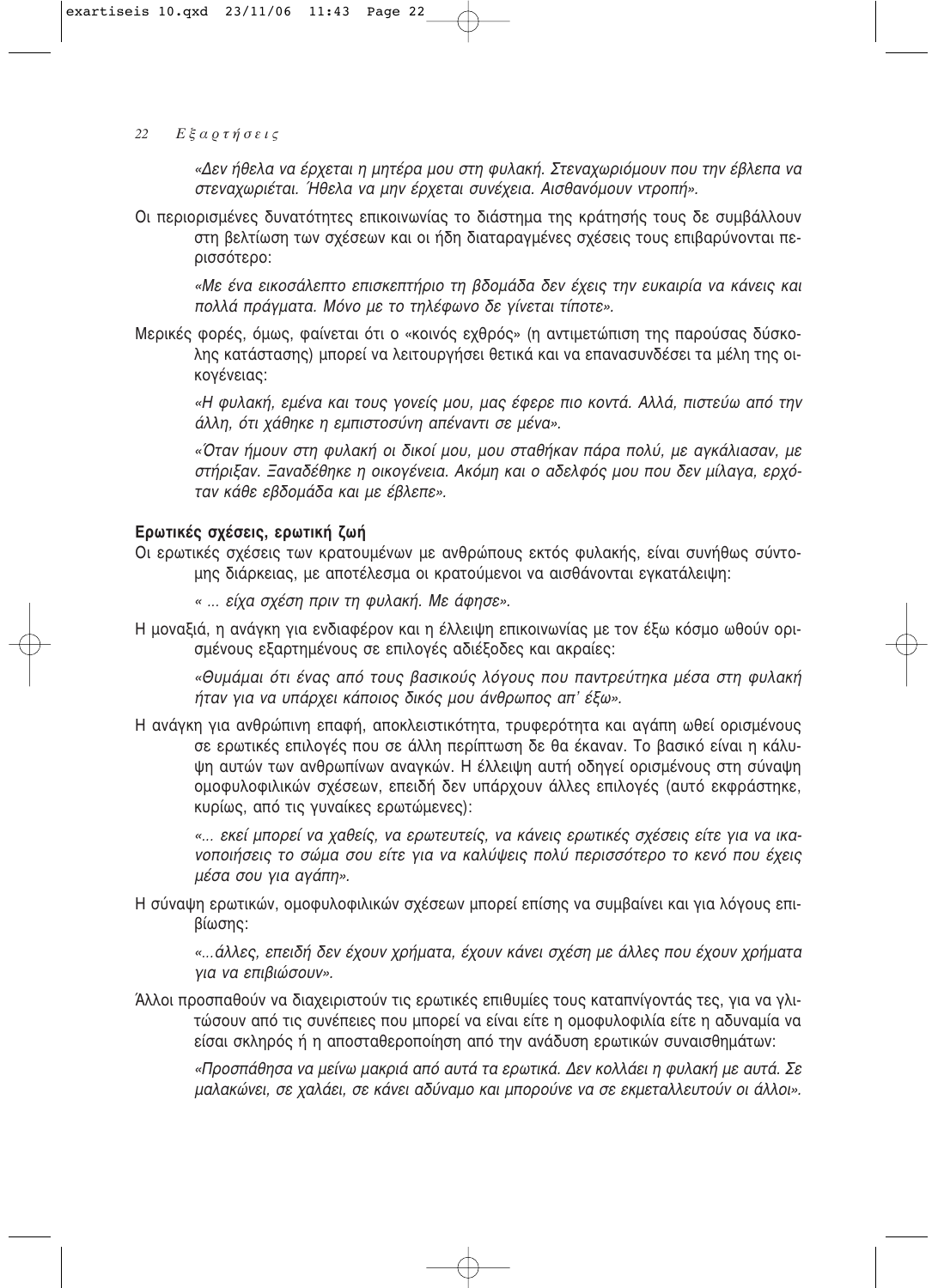## 5. Ιδρυματισμός, διατάραξη της λειτουργικότητας του ατόμου

- Ο ιδρυματισμός, δηλαδή η απόσυρση από το κοινωνικό γίγνεσθαι με την ανάπτυξη ενός ιδιαίτερα καταναγκαστικού τρόπου ζωής - που «λειτουργεί» μόνο σε ένα συγκεκριμένο πλαίσιο - συντελεί στην τροποποίηση της συμπεριφοράς. Αυτή η συμπεριφορά επηρεαζόμενη και από το περιβάλλον ενισχύεται, συνεχώς, ως προς την έκφραση της, καταλήγοντας να γίνει ιδρυματική συμπεριφορά. Δημιουργείται έτσι ένας φαύλος κύκλος που έχει ως αποτέλεσμα την αποκοπή του κρατούμενου, όλο και περισσότερο, από την κοινωνία και τα λειτουργικά του κομμάτια (την οικονένεια, τις κοινωνικές σχέσεις, την επικοινωνία, την αυτοεξυπηρέτηση, την αυτοαποτελεσματικότητα κ.λπ.).
- Η διαδικασία αυτή αδρανοποιεί τον κρατούμενο, αφαιρώντας του, οποιοδήποτε κίνητρο ενεργής συμμετοχής του στη ζωή:

«Αφέθηκα και αδιαφόρησα. Συνήθισα. Λες τι πέντε χρόνια τι επτά, το ίδιο είναι».

Η έλλειψη νέων ερεθισμάτων από το εξωτερικό περιβάλλον ενισχύει το συναίσθημα της μοναξιάς, της απομόνωσης, της αδιαφορίας, της έλλειψης ενδιαφέροντος για την ίδια τη ζωή. Αυτός ο παθητικός τρόπος διαβίωσης αφήνει στους εξαρτημένους κρατούμενους την πικρή γεύση της «χαραμισμένης και χαμένης ζωής». Η δυνατότητα σχεδιασμού και διαμόρφωσης πλάνου ατονεί συνεχώς και εκμηδενίζεται προοδευτικά:

«Δεν είχα κουράγιο να κάνω τίποτε, δεν είχα κέφι. Έξω μπορούσα και είχα πλάνο, μπορούσα να σχεδιάζω. Έκατσα δώδεκα χρόνια φυλακή, χρόνια που έφυγαν έτσι».

Η φυλακή είναι ένα σύστημα που ευνοεί την παθητικότητα και την αδράνεια. Κυριαρχεί η μιζέρια, η στασιμότητα και η ακινησία. Η εξάρτηση από τους σωφρονιστικούς υπαλλήλους εντείνει αυτή την κατάσταση, με αποτέλεσμα την έλλειψη συναισθημάτων ανάτασης:

*«°È· ÔÙȉ‹ÔÙ ڤÂÈ Ó· ÂȘ Û οÔÈÔÓ '¿ÓÔÈÍ ÙËÓ fiÚÙ·', Ë ÔÙȉ‹ÔÙ ¿ÏÏÔ ı¤* λεις. Δεν υπάρχει τίποτε χειρότερο. Η ζωή μου στη φυλακή ήταν μια νεκρή περίοδος».

- 6. Συναισθηματική, ψυχολογική κατάσταση
- Ο θυμός για το σύστημα της φυλακής είναι πολύ έντονος και κυριαρχεί στους εξαρτημένους κρατούμενους. Ο εγκλεισμός, η στέρηση των βασικών συνθηκών ποιοτικής διαβίωσης, η έλλειψη κατανόησης και ανθρωπιάς είναι παράγοντες που προκαλούν θυμό και οργή στους έγκλειστους για τα συστήματα εξουσίας, όπως οι ίδιοι χαρακτηριστικά αναφέρουν στη συνέχεια.
- Aισθάνονται απελπισία και πλήρες αδιέξοδο, λόγω της αδυναμίας τους να βρουν στο άμεσο μέλλον θετική προοπτική. Δεν έχουν εναλλακτικές λύσεις, δεν παίρνουν ικανοποίηση από την επίτευξη προσωπικών στόχων, επειδή ούτε καν μπορούν να εξυπηρετήσουν μόνοι τους τις βασικές ανάγκες, και έτσι δεν μπορούν να παράγουν κανένα θετικό έργο. Το μόνο που οφείλουν να κάνουν είναι να αντέξουν, κάνοντας υπομονή, Έτσι έρχονται πολύ κοντά σε σκέψεις αυτοκαταστροφής και αυτοκτονίας:

«Με θύμωνε η στέρηση ελευθερίας, η εξάρτηση από τους άλλους, το ότι δεν είχα ένα πιάτο φαΐ, ένα καθαρό κρεβάτι, έναν άνθρωπο, μια αγκαλιά και δυο κουβέντες».

«Σε μένα αυτό που κυριαρχούσε ήταν η απελπισία. Και η απελπισία σε οδηγεί σε πρά*ξεις όπως η αυτοκτονία, για να λυτρωθείς. Όπου και να κοιτάξεις δε βλέπεις φως...».*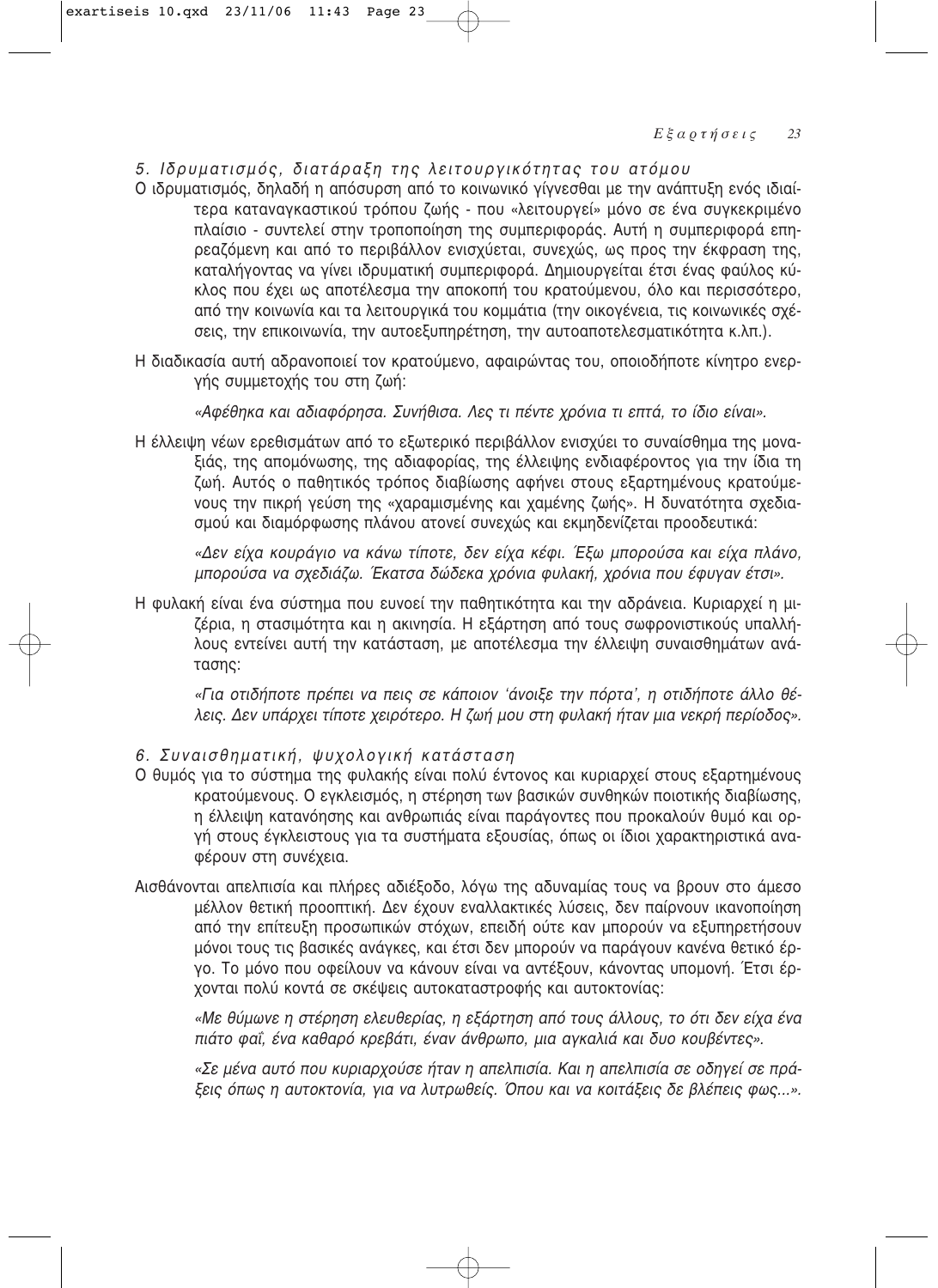«Ένιωθα απελπισία και αδιέξοδο. Είχα δύο εξαρτήσεις. Μία από τα ναρκωτικά και άλ*λη από τους άλλους. Δεν μπορούσα να κάνω τίποτε μόνος μου...».* 

- Η εικόνα που αποκτούν για τον εαυτό τους είναι του αποτυχημένου και του άχρηστου. Δεν υπάρχουν δυνατότητες να βγουν από αυτό. Η εξάρτηση επιτείνει την αίσθηση της ανημποριάς και του αδιεξόδου.
- Ο φόβος και η αγωνία, όπως οι ίδιοι περιγράφουν, είναι έντονα και μόνιμα συναισθήματα. Προκαλούνται από την ανασφάλεια που νιώθουν, επειδή δεν ορίζουν τίποτε στο οικείο ή στο ευρύτερο περιβάλλον που βρίσκονται. Τα δεδομένα κάθε στινμή μπορεί να αλλάζουν με απρόβλεπτο τρόπο. Έχουν καθημερινές εκπλήξεις, χωρίς να έχουν απαντήσεις στο γιατί και στο πώς. Δεν έχουν ουσιαστικούς συμμάχους. Είναι υπόλογοι και ελεγχόμενοι κάθε στιγμή. Έτσι, το συναίσθημα της μοναξιάς κυριαρχεί και αποδυναμώνει οποιαδήποτε ενδεχόμενη θετική προσπάθεια:

«Αυτό που ήταν πιο έντονο ήταν η καθημερινή αγωνία για όλα τα πράγματα, μια συνεχή αγωνία για όλα. Όταν ξυπνάς το πρωί ξέρεις που είσαι. Στο κελί σου. Αυτό σου  $\phi$ έρνει απόγνωση και αγωνία. ..., το κελί σού θυμίζει πού είσαι».

Η ανάγκη τους να νοιώσουν διαφορετικά είναι μεγάλη. Τα συναισθήματά τους όμως στέκονται εμπόδιο. Ο αποσυντονισμός και η αποσταθεροποίηση λόγω των συναισθημάτων που αναδύονται τους κινητοποιούν να αλλάξουν κάτι. Δεν υπάρχει, όμως, ο χώρος και η επιτρεπτικότητα στη φυλακή. Έτσι, μεγαλώνουν οι εσωτερικές τους συγκρούσεις. Επιλέγουν, τελικά, να βρίσκουν τρόπους ενάντια στον εαυτό τους, όπως τα ναρκωτικά, για να αντέξουν αυτές τις συγκρούσεις:

«Όταν πρωτομπήκα φυλακή για έξι μήνες δεν μπορούσα να το αντιμετωπίσω. Ξαφνικά το συνειδητοποίησα. Τρόμαξα τότε και σκεπτόμουν πως πρέπει να βρω κάτι να πίνω».

«Δυστυχώς βρίσκεσαι εγκλωβισμένος σε ένα σύστημα που τα συναισθήματά σου είναι εμπόδιο. Είτε είναι χαρά είτε είναι λύπη, ό,τι συναίσθημα και να έχεις, δεν μπορείς να *το ζήσεις, οπότε το πνίγεις».* 

## *7. Παραβατικότητα, χρήση ουσιών*

Η παραβίαση του νόμου όπως οι ίδιοι υποστηρίζουν και η παρανομία είναι αποδεκτή στο πλαίσιο της φυλακής, όσον αφορά τους κρατούμενους. Διακινούνται νόμιμες ή παράνομες ουσίες εντός της φυλακής, τις οποίες εξασφαλίζουν με νόμιμο (με συνταγογράφηση) ή παράνομο τρόπο. Ορισμένοι εκφράζουν την άποψη ότι αρκετά συχνά χαλαρώνουν τα μέτρα φύλαξης, για να εισάγονται ναρκωτικά, τα οποία θα λειτουργήσουν ως μέτρο πρόληψης των εξεγέρσεων από τους εξαρτημένους κρατούμενους:

«Όλες οι εξεγέρσεις αρχίζουν από τις τοξικομανείς, επειδή ζητούσαμε καλύτερες συνθήκες. Τα αιτήματα αυτά υπάρχουν, όταν δεν υπάρχουν ναρκωτικά και χάπια. Αν υπάρχουν ναρκωτικά, δεν γίνονται εξεγέρσεις. Γι' αυτό τα επιτρέπουν».

Στη ζωή των κρατουμένων ένα σημαντικό πρόβλημα είναι ο χρόνος. Η μονοτονία, η έλλειψη ερεθισμάτων και η απουσία άμεσης θετικής προοπτικής λειτουργούν ασφυκτικά, με αποτέλεσμα ο χρόνος να περνάει πολύ δύσκολα. Έτσι, τα ναρκωτικά βοηθούν σημαντικά στη βελτίωση της ψυχολογικής τους κατάστασης και στη διαχείριση του χρόνου: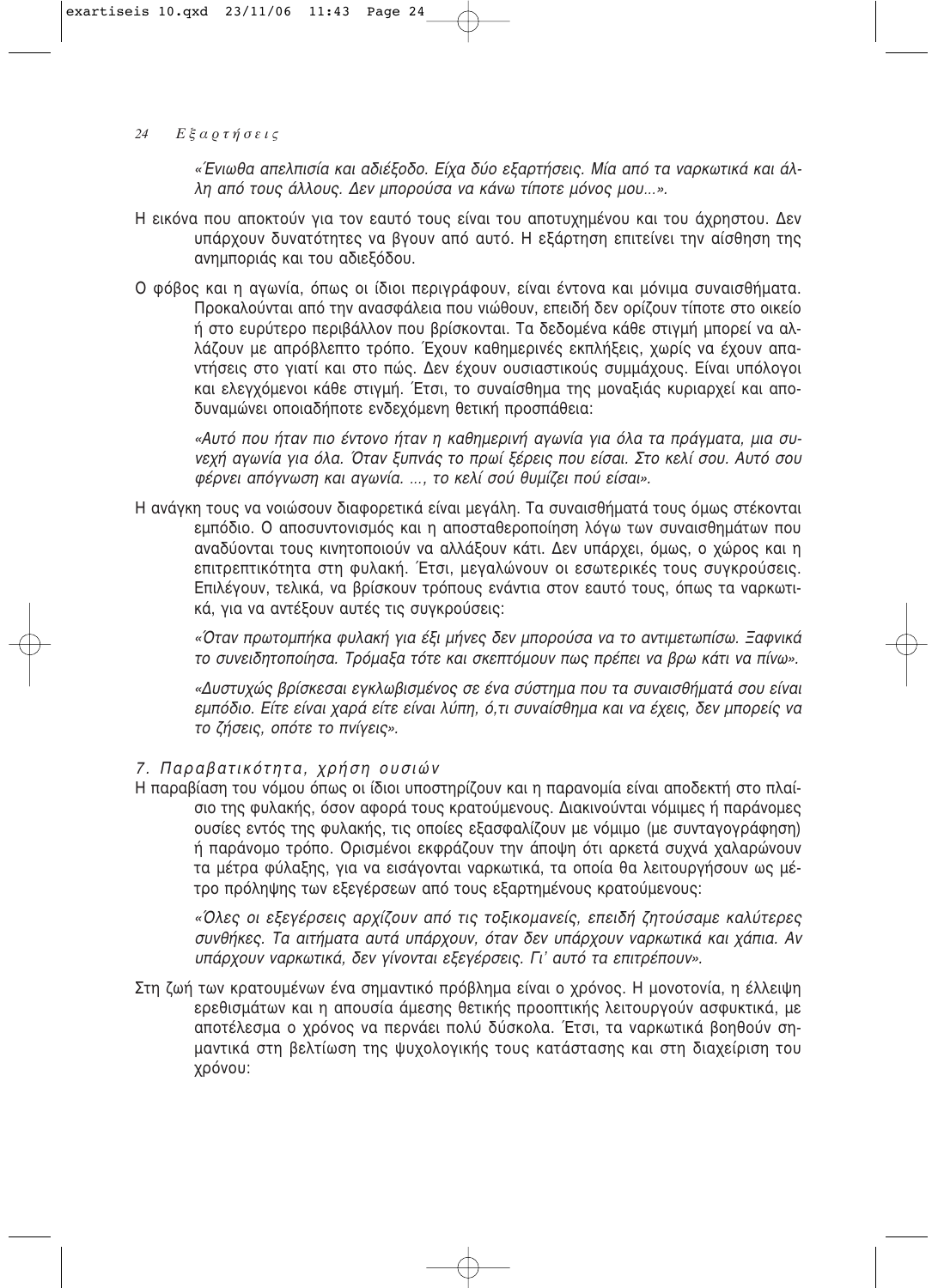«Όταν δεν είχα να πίνω, χτύπαγα, πήγαινα πειθαρχικό και τέτοια. Όταν όμως είχα να πιω δεν με ένοιαζε τίποτε. Όταν δεν είχα, υπήρχε πρόβλημα. Η χρήση είναι διαφυγή από τη μονοτονία, καταπραϋντικό του μυαλού, ησυχάζεις, δεν θέλεις τίποτε άλλο».

Η συναναστροφή και ο συγχρωτισμός με άλλους παραβάτες του νόμου, διαμορφώνει τις κατάλληλες συνθήκες, ώστε να γίνεται ανταλλαγή της «τεχνογνωσίας». Δημιουργούνται νέες ομάδες παραβατών, οι οποίες, ενδεχομένως, θα συνεργαστούν μελλοντικά σε παράνομες πράξεις:

«Στη φυλακή έμαθα να ανοίνω σπίτια, να κλέβω πορτοφόλια, πώς να κλέψω ένα αμάξι, πώς να αποδράσω από έναν κλειστό χώρο. Πώς να το κάνω χωρίς να με πιάσουν. Έμαθα να κρύβομαι, να ελίσσομαι, να κινούμαι παράνομα στην κοινωνία, σε μια ζημιά που θα κάνω να μην αφήσω αποτυπώματα».

«...κάνεις ατζέντα, γνωρίζεις άτομα που θα σου χρειαστούν έξω».

## 8. Στάση και συμπεριφορά μετά τον εγκλεισμό

Το πρώτο διάστημα της αποφυλάκισης είναι ιδιαίτερα δύσκολο. Η συμπεριφορά των ατόμων καθορίζεται από τα έντονα συναισθήματα και τις ανάγκες τους. Το σύστημα αξιών τους διαμορφώνεται τόσο από τις πρόσφατες εμπειρίες όσο και από το περιβάλλον στο οποίο καλούνται να ζήσουν. Έχοντας για μεγάλα διαστήματα ζήσει με πολλές απαγορεύσεις και περιορισμούς, νιώθουν έντονο θυμό για την «άδικη και υπερβολική», όπως τη χαρακτηρίζουν, τιμωρία που υπέστησαν. Έτσι, επιδιώκουν να κερδίσουν χωρίς καθυστέρηση αυτά που τους έχουν λείψει. Οι δεξιότητες όμως που έχουν από το παρελθόν ή απέκτησαν κατά την περίοδο του εγκλεισμού τους δεν επαρκούν γι' αυτό που θέλουν να πετύχουν. Οι συμπεριφορές που υιοθετούν στην αρχή χαρακτηρίζονται από αύξηση του ρίσκου και επικινδυνότητα, με αποτέλεσμα το ποσοστό θνησιμότητάς τους να αυξάνεται, ιδιαίτερα τις πρώτες εβδομάδες μετά την αποφυλάκισή τους (Bird, 2003):

«Ήθελα στέγη, χρήμα, μεταφορικό μέσο, γυναίκα και για αυτά ήταν προϋπόθεση η χρήση. Δεν είχα νόμιμη δουλειά και για να λειτουργήσω έκανα χρήση».

«Την πρώτη φορά που βγήκα ήμουν λυσσασμένος, ήθελα να κάνω ζημιές, να κερδίσω σε μια μέρα πράγματα που είχα στερηθεί, αυτά που ήθελα. Ήθελα να οδηγήσω αμάξι, να πάω με γυναίκα, να πάω σε ένα μαγαζί, να τρέξω».

Την παθητική στάση, στην οποία με τόσο σπουδή τους εκπαίδευσε το σύστημα της φυλακής, συνεχίζουν να την ακολουθούν και στη ζωή τους ως ελεύθεροι πολίτες. Υπομένουν αυτό που τους συμβαίνει, έχοντας μια εντελώς ιδρυματική συμπεριφορά. Φαίνεται ότι δυσκολεύονται και είναι απρόθυμοι να επωμισθούν την ευθύνη της διαχείρισης της ζωής τους, η οποία τους δόθηκε ξανά με την απόλυσή τους από τη φυλακή:

«Από συνήθεια καθόμουν μέσα σε ένα δωμάτιο, δεν κυκλοφορούσα στο σπίτι. Δεν είχα καμία προσδοκία. Ήμουν πολύ χάλια. Δεν ήξερα πού να πάω, τι να κάνω, ένιωθα άσχημα, ένιωθα ότι θα με βλέπει όλος ο κόσμος περίεργα».

9. Υποτροπή, παραβατική συμπεριφορά μετά τον εγκλεισμό

Η υποτροπή στη χρήση και στη φυλάκιση είναι αποτέλεσμα των αδιέξοδων επιλογών τους. Σχετίζεται με τα πολλαπλά, μεγάλα προβλήματα που είχαν και συνεχίζουν να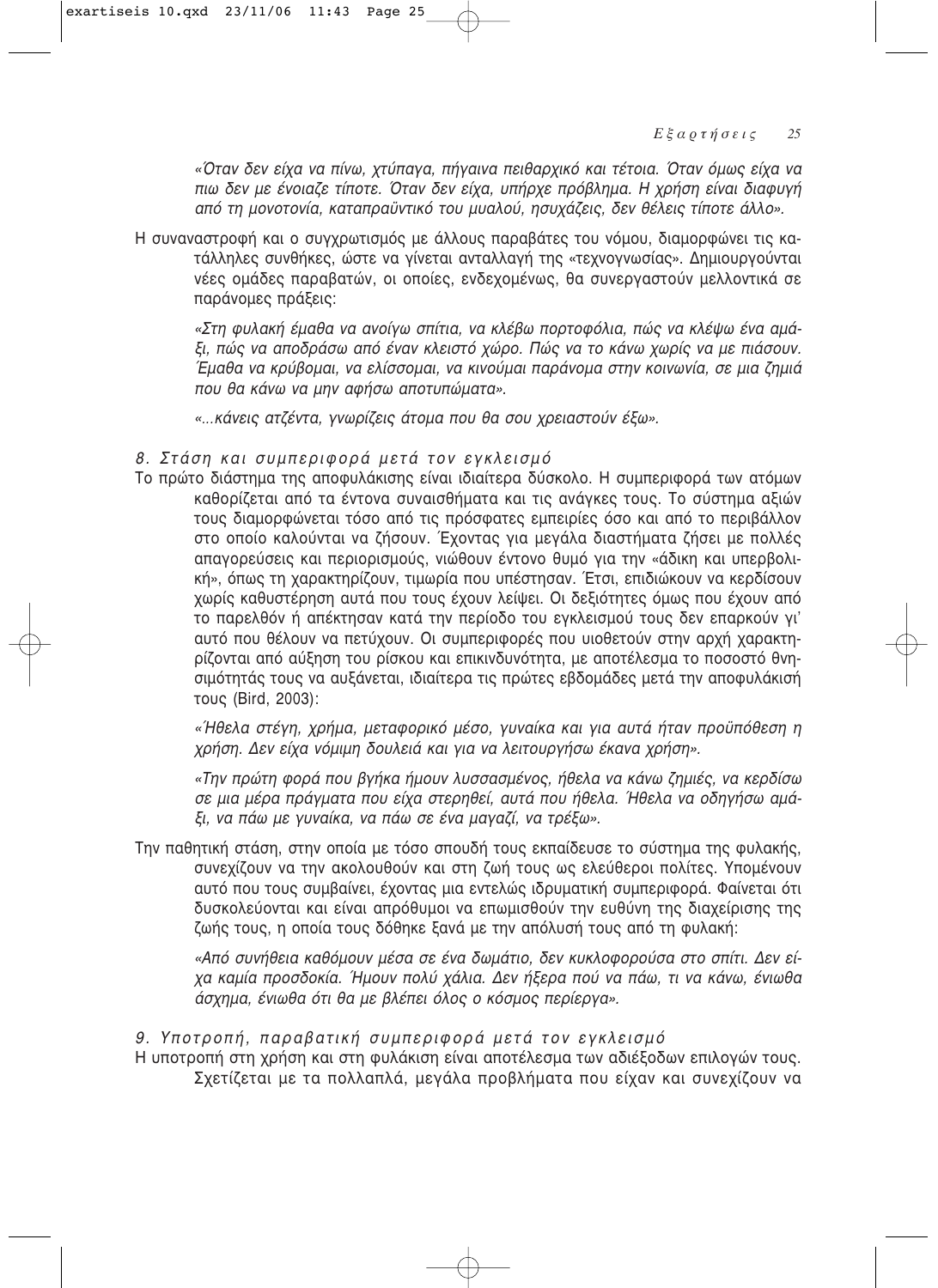έχουν, εξαιτίας της εξάρτησής τους. Σε αυτά προστίθενται τα προβλήματα προσαρμογής στην ευρύτερη κοινωνία μετά τον εγκλεισμό τους, η άσχημη ψυχολογική και συναισθηματική τους κατάσταση, η απουσία εξειδικευμένης και στοχευμένης υποστήριξης, ο κοινωνικός ρατσισμός κ.λπ. Έτσι, η χρήση ουσιών προβάλλει ως μια προσωρινή λύση στο συνολικό ψυχολογικό τους αδιέξοδο, παρέχοντάς τους άμεση ανακούφιση. Αναπαράγουν τον προηγούμενο κύκλο ζωής τους, καταλήγοντας πιθανά πάλι στη φυλακή. Τώρα τα πράγματα είναι ευκολότερα, γιατί γνωρίζουν τον τρόπο επιβίωσης «μέσα», έχουν «γνωριμίες» και έχει αλλάξει η εικόνα τους για τη φυλακή:

«Έκατσα ένα χρόνο έξω μετά τη φυλακή. Όση ζημιά δεν κατάφερα να πάθω στα 18 χρόνια που ήμουν στη χρήση, την έπαθα σ' αυτό το χρόνο. Μέχρι τη στιγμή που με ξανασυνέλαβαν είχα φτάσει σε σημείο να μην μπορώ να σηκωθώ από το κρεβάτι».

«Δεν με ένοιαζε, 'μου είχαν κρατήσει κρεβάτι και μέσα'. Εγώ το είχα δεδομένο ότι κάποια στιγμή θα ξαναμπώ».

«Αποφυλακίστηκα πέντε φορές. Τις τέσσερις έκανα προετοιμασία από μέσα. Πού θα πάω και από πού θα πάρω ναρκωτικά. Είχα ψάξει και είχα βρει τηλέφωνα από γνωστούς».

10. Συναισθηματική, ψυχολονική κατάσταση μετά τον ενκλεισμό

Βγαίνοντας από τη φυλακή, «φορτωμένοι» με τις προηγούμενες εμπειρίες, βρίσκονται σε μεγάλη κρίση. Η αποσταθεροποίηση που νιώθουν εξαιτίας της αλλαγής περιβάλλοντος είναι έντονη από την πρώτη στιγμή. Αυτό μπορεί να οφείλεται στην αλλαγή του καθημερινού προγράμματος, στην έλλειψη νέων σημείων αναφοράς, στην αλλαγή του περιβάλλοντός τους. Παράλληλα η έντονη επιθυμία που είχαν ως κρατούμενοι για την απόκτηση της ελευθερίας τους έρχεται σε αντίθεση με τη νέα, δύσκολη πραγματικότητά τους, την οποία περιγράφουν ως χαοτική:

«Βγαίνεις έξω και δεν ξέρεις τι να πρωτοκάνεις, από πού να πρωταρχίσεις. Έχουν μαζευτεί τόσα πολλά πλέον που δεν ξέρεις από πού να κάνεις την αρχή και είσαι σε μια χαοτική κατάσταση».

Η ανασφάλεια τους είναι έντονη. Αισθάνονται ανήμποροι και ανεπαρκείς να λειτουργήσουν όπως επιθυμούν. Η μοναξιά και η δυσκολία τους να σχετιστούν είναι μεγάλες. Νιώθουν τους άλλους ως αντίπαλους. Εκφράζουν, αλλά και εισπράττουν ρατσισμό:

«Στη φυλακή μετά από καιρό είσαι κάποιος, έχεις γνωριμίες, μετράει η γνώμη σου. Όταν βγεις έξω, δεν είσαι τίποτα».

Έχουν έντονο θυμό για τους άλλους, επειδή τους θεωρούν υπεύθυνους για τα προβλήματά TOUC:

«Δεν ένιωθα αυτό που έκανα. Ήμουν σαν χαμένη. Ήμουν πιο αργοκίνητη, δεν μπορούσα να σκεφτώ όπως άλλες φορές που 'έπιανα' τα πράνματα. Ήμουν απομονωμένη, θεωρούσα ότι έφταιγαν άλλοι γι' αυτό που έχω πάθει».

«Ένιωθα πολύ θυμό με όλους. Πήγαινα μία φορά την εβδομάδα σε ψυχολόγο αλλά δε με βοηθούσε».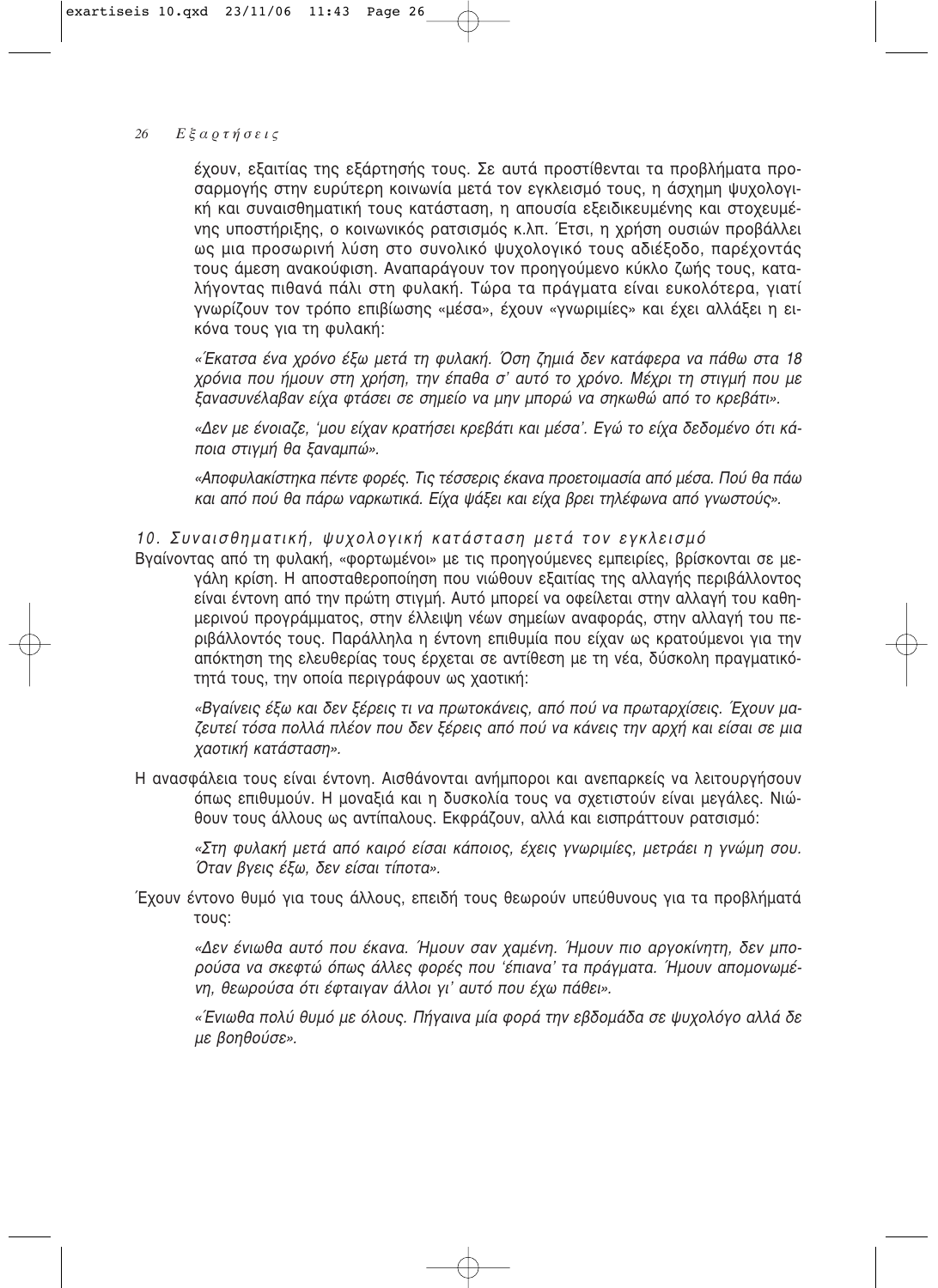## 11. Δυσκολίες στην κοινωνική ένταξη

Η κοινωνική τους ένταξη, καθώς και η δραστηριοποίησή τους είναι το τελικό ζητούμενο τόσο για τους ίδιους όσο και για το θεραπευτικό πρόγραμμα. Όταν αποφυλακίζονται, δυσκολεύονται να ενταχθούν και συνήθως ζουν με το πρόσφατο παρελθόν τους. Έχουν παντελή έλλειψη συγκεκριμένων στόχων. Δεν ξέρουν από πού να αρχίσουν και πού να τελειώσουν. Μιλούν για τη φυλακή, και εξακολουθούν να ζουν με παρόμοιο τρόπο. Κλείνονται σπίτι τους και δυσκολεύονται να κινητοποιηθούν και να σχετιστούν με άλλους, πέρα από αυτούς που τους αποδέχονται και οι οποίοι είναι, συνήθως, άλλοι χρήστες ή αποφυλακισμένοι. Έτσι, απέχουν από την κοινωνική δράση και τη λειτουργική κοινωνική ζωή, ζώντας παθητικά. Τα οικονομικά, νομικά και επαγγελματικά προβλήματα που αντιμετωπίζουν επηρεάζουν την εξέλιξή τους, όπως αναφέρεται αναλυτικά στη συνέχεια.

## α) Προβλήματα στην προσαρμογή και στην κοινωνική ενσωμάτωση

Η προσαρμογή τους είναι ιδιαίτερα δύσκολη. Δεν ανήκουν ούτε στον κόσμο της φυλακής ούτε στην κοινωνία. Η «διπλή ζωή» που «αναγκάζονται» να έχουν λόγω του στιγματισμού τους αυξάνει το βαθμό δυσκολίας στην προσαρμογή τους. Επιπλέον, έχουν χάσει λόγω του εγκλεισμού τους συνήθειες που απαιτούνται από τον καθένα, για να ζήσει στην ευρύτερη κοινωνία:

«Ένιωθα ότι δεν μπορούσα να προσαρμοστώ πάλι έξω. Δεν μπορούσα να βγαίνω έξω όπως έβγαινα. Είχα μαγαζοφοβία, κλειστοφοβία, δεν μπορούσα την κλεισούρα, είχα διάφορες εμμονές. Ήθελα να πίνω πιο πολύ και όσο έκανα περισσότερη χρήση, είχα και μεγαλύτερο πρόβλημα».

«Ήμουν ευχαριστημένη όταν βγήκα, όμως δεν μπορούσα να ενταχθώ κοινωνικά. Ήμουν κλεισμένη σε ένα σπίτι και έπινα συνέχεια».

Οι σχέσεις με την οικογένεια εξακολουθούν να είναι επιβαρυμένες και επιδεινώνονται από τα προβλήματα της καθημερινότητας καθώς και από την έλλειψη εμπιστοσύνης που τις χαρακτηρίζει:

«...η οικογένειά μου δεν μου είχε καθόλου εμπιστοσύνη... είχα μεγάλες συγκρούσεις μετά τη φυλακή. Έχασα πολλά προνόμια που είχα κι αυτό με ενοχλούσε ιδιαίτερα. Πήραν το δικαίωμα ξαφνικά και έμπαιναν στο σπίτι μου και οι γονείς μου έψαχναν για ναρκωτικά».

## β) Οικονομικά προβλήματα

Η φυλάκιση έχει πολύ σοβαρές συνέπειες στην οικονομική κατάσταση τόσο του ίδιου του κρατουμένου όσο και της οικογένειάς του. Αρχικά, λόγω της εμπλοκής με τα ναρκωτικά (παράνομες πράξεις για την εξασφάλιση πόρων για την αγορά ναρκωτικών που συνήθως αρχίζουν, όταν οι νόμιμοι και διαθέσιμοι πόροι τελειώσουν) και στη συνέχεια, λόγω των δαπανών που προκύπτουν (δικαστικά έξοδα, έξοδα για δικηγόρους κ.ά.), προκειμένου να αποφευχθεί η κράτηση ή να επιτευχθεί η αποφυλάκιση. Τα οικονομικά προβλήματα διογκώνονται επίσης από την μακρόχρονη απουσία τους από τους χώρους εργασίας:

«Είχα νοικιάσει ένα μαγαζί, είχα επενδύσει πάρα πολλά λεφτά και φυσικά όλα πήγαν πίσω. Έχασα τα χρήματά μου, έχασα άδειες, έχασα..., τη δυνατότητα να κάνω κάτι μετά, γιατί η φυλακή μού έφαγε πάρα πολλά χρήματα. Μου έκοψε ό,τι σχεδίαζα και ό.τι ήθελα να κάνω».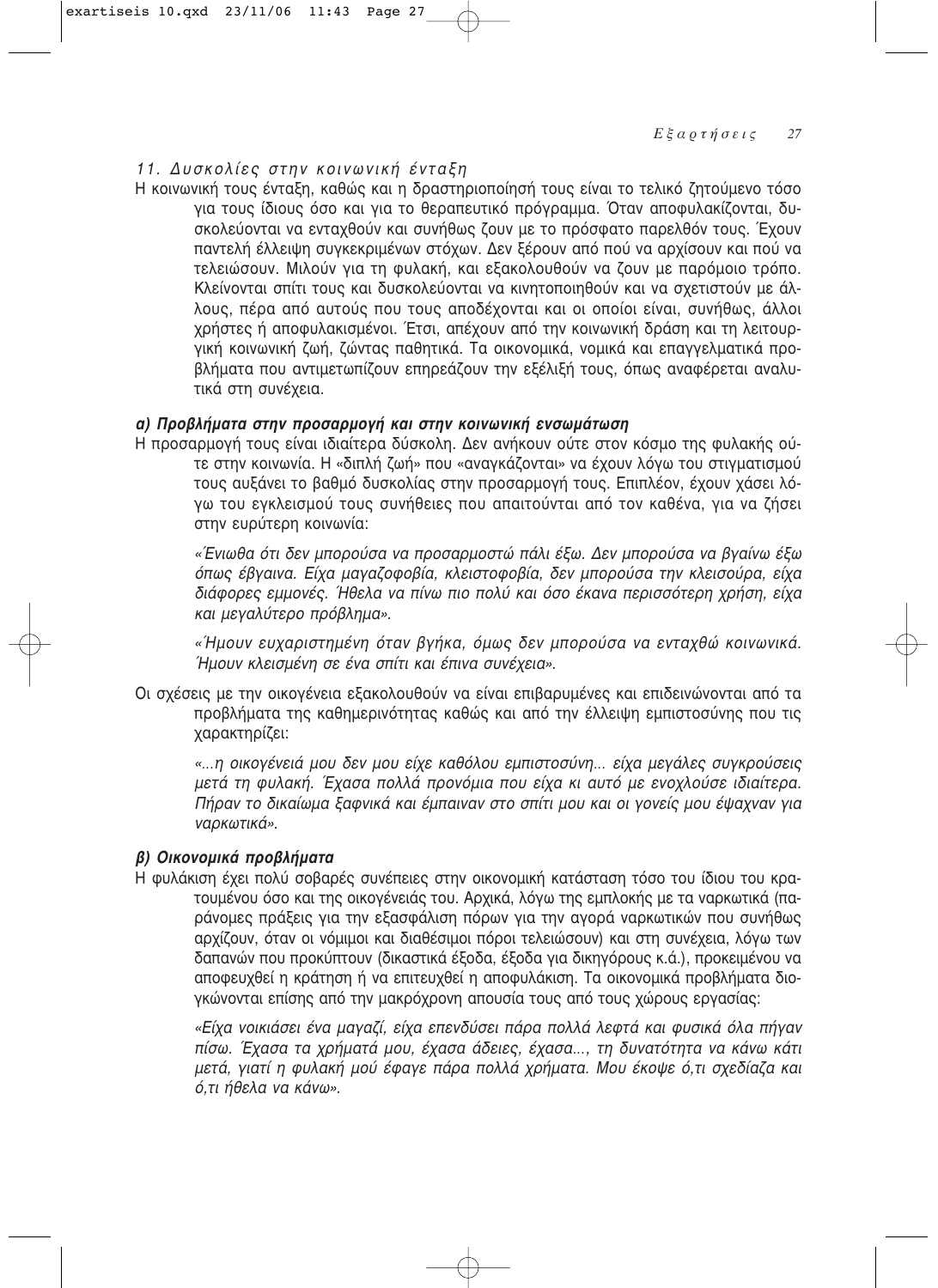«Οι γονείς μου θα έπαιρναν σπίτι με τα λεφτά που έδωσαν για μένα...».

## ν) Επαννελματικά προβλήματα

Η δυσκολία που αντιμετωπίζουν οι αποφυλακισμένοι χρήστες στην επαγγελματική τους αποκατάσταση είναι ιδιαίτερα μεγάλη και οι λόγοι προφανείς: διπλός ο στιγματισμός, ως τοξικοεξαρτημένοι και ως αποφυλακισμένοι, αφενός και αφετέρου μειωμένη παραγωvικότητα και επάρκεια σε απαιτητικές εργασίες, λόγω κυρίως, της μακρόχρονης αποχής τους από την εργασία καθώς και της αδράνειάς τους:

«Αντιμετώπισα ρατσισμό, δουλειές δεν υπάρχουν, οι μισθοί είναι κατώτεροι από των *αλλοδαπών, δεν υπάρχουν ούτε δικαιώματα ούτε ασφάλεια».* 

«Χρειάζεται μεγαλύτερη προσπάθεια από παλιά».

## δ) Νομικά προβλήματα

Η έκβαση των νομικών τους υποθέσεων, κατά την άποψη των πρώην κρατουμένων–εξαρτημένων, επηρεάζεται από την ιδιότητά τους. Ένας πρώην κρατούμενος-εξαρτημένος πιθανόν να σκοντάφτει στις προκαταλήψεις κάποιων δικαστών, γεγονός που δυσχεραίνει το να εξασφαλίζει δίκαιες δίκες, επιβαρύνοντας περισσότερο τη δύσκολη θέση του (Καπαρδής, 2004):

«Είχα ένα σοβαρό δικαστήριο με τράπεζα, το οποίο τελικά έχασα για το λόγο ότι *ήμουν φυλακή. Η κράτησή μου ήταν σοβαρός λόγος για να αποδειχθεί ότι ήμουν αναξιόπιστη και κακοποιό στοιχείο και έτσι δεν μπορώ ενώ να κατηνορώ μια τράπεζα».* 

«Ένα δικαστήριο που είχα, θα το κέρδιζα, αλλά τελικά το έχασα επειδή ήμουν στη φυλακή, δε δεχτήκαν να μεταφερθώ στο δικαστήριο (ως κρατούμενη) για να παραστώ  $\sigma$ την υπόθεσή μου».

## *12. Σχετικά με το θεραπευτικό πρόγραμμα*

- <u>Το θεραπευτικό πρόγραμμα δρα υποστηρικτικά προς τους εξαρτημένους κρατούμενους, πα-</u> ρέχοντάς τους ένα πλαίσιο αναφοράς, ένα στήριγμα στη δύσκολη καθημερινότητα. Λειτουργεί, επίσης, ως συνδετικός κρίκος στην επαφή τους με τα θεραπευτικά προγράμματα απεξάρτησης και κοινωνικής επανένταξης.
- Με τη βοήθεια του προγράμματος, κατά την άποψη τους, προετοιμάζονται καταλληλότερα για την ένταξή τους σε προγράμματα θεραπείας και επανένταξης μετά την αποφυλάκισή τους. Το θεραπευτικό πρόνραμμα βοηθά στην κινητοποίησή τους, στη βαθύτερη επεξεργασία των φόβων τους και στη μείωση των αντιστάσεών τους για τη θεραπεία. Μέσω της ομαδικής λειτουργίας, τους βοηθά στην ενστάλαξη ελπίδας, καθώς και στην ανάπτυξη κινήτρων για θεραπεία:

«Στη φυλακή γνώρισα το πρόγραμμα και βοηθήθηκα να καταλάβω περισσότερο τον εαυτό μου. Αν δεν είχα πάει σε πρόγραμμα, πιστεύω, πάλι μέσα θα' μουνα».

«Αν δεν αποφάσιζα να καθαρίσω στη φυλακή και να πάω στο πρόγραμμα, δεν θα είχα επικοινωνία με την οικογένειά μου. Είχα μια πλάτη και ένα στήριγμα».

Ωστόσο, για κάποιους τα προγράμματα διαμονής παραλληλίζονται με το ολοκληρωτικό σύστημα της φυλακής και ως εκ τούτου δεν είναι ελκυστικά. Σε άλλους, αντιθέτως, λειτουργούν ως η καταλληλότερη λύση: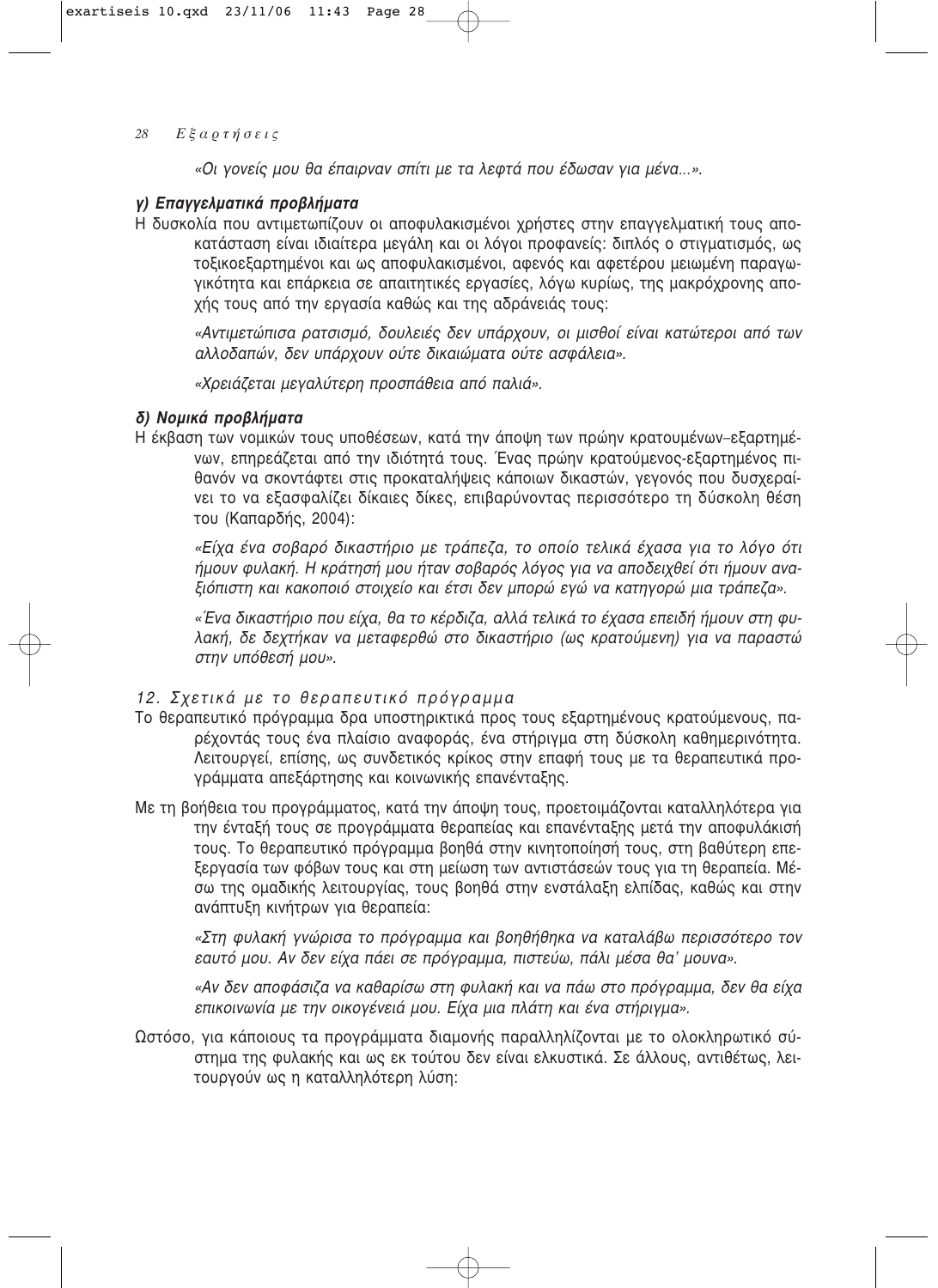«Όταν βγήκα από τη φυλακή, είχα συνειδητοποιήσει ότι σε αυτή την κατάσταση με είχε φέρει η χρήση, τα ναρκωτικά, και ίσως ένα πρόγραμμα με βοηθούσε. Δεν μπορούσα όμως να κλειστώ σε μια κοινότητα, το έβλεπα κάπως σαν φυλακή. Γι' αυτό και τα παράτησα».

«Πήγα κατευθείαν στην κοινότητα, συνεχίζοντας αυτό που είχα ξεκινήσει από μέσα. Δεν ήταν πολύ δύσκολο για μένα να αποφασίσω να πάω σε ένα κλειστό πρόγραμμα. νιατί πολύ απλά πάλι στα πανκάκια θα νύρνανα».

Οι περισσότεροι χρήστες κρατούμενοι ορίζουν την ένταξη στο θεραπευτικό πρόγραμμα ως τη βάση εκκίνησης για την πορεία της ανάκαμψής τους:

«Σε ό,τι και αν έκανα, όταν βγήκα από τη φυλακή, το ξεκίνημα μου ήταν στο πρόγραμμα. Από εδώ επί της ουσίας έκανα κάτι. Ξεπέρασα τους φόβους μου, σταμάτησα να φοβάμαι μήπως μπω φυλακή πάλι, που ήταν μεγάλο πρόβλημα για μένα».

## Β. Αποτελέσματα από την ποσοτική ανάλυση

- Η συγκριτική μελέτη βασικών χαρακτηριστικών στοιχείων που συνθέτουν το προφίλ των αποφυλακισμένων ατόμων (N=19), και οι οποίοι θα αναφέρονται ως «δείγμα», και των ατόμων που ζήτησαν υπηρεσίες υποστήριξης στη διάρκεια του 2004 από τα θεραπευτικά προγράμματα του ΚΕ.Θ.Ε.Α. (N=1518), οι οποίοι θα αναφέρονται ως ΚΕ.Θ.Ε.Α., αποτυπώνει τις διαφορές -μικρότερες ή μεγαλύτερες- μεταξύ των δύο αυτών ομάδων. Αναλυτικότερα:
- Ως προς το φύλο η αναλογία ανδρών / γυναικών στο δείγμα είναι υπερδιπλάσια σε σχέση με το ΚΕ.Θ.Ε.Α. Στο δείγμα είναι περίπου 3:1, ενώ για το ΚΕ.Θ.Ε.Α. 6:1

ΓΡΑΦΗΜΑ 1. ΚΑΤΑΝΟΜΗ ΚΑΤΑ ΦΥΛΟ ΤΩΝ ΑΠΟΦΥΛΑΚΙΣΜΕΝΩΝ ΤΟΞΙΚΟΕΞΑΡΤΗΜΕΝΩΝ ΚΑΙ ΤΩΝ ΑΙΤΟΥΝΤΩΝ ΘΕΡΑΠΕΙΑ ΑΠΟ ΤΟ ΚΕ.Θ.Ε.Α. ΤΟ ΕΤΟΣ 2004



Το 63,1% του δείγματος είναι 31 ετών και άνω, ενώ το ποσοστό του ΚΕ.Θ.Ε.Α. αντίστοιχα είναι 16,6%.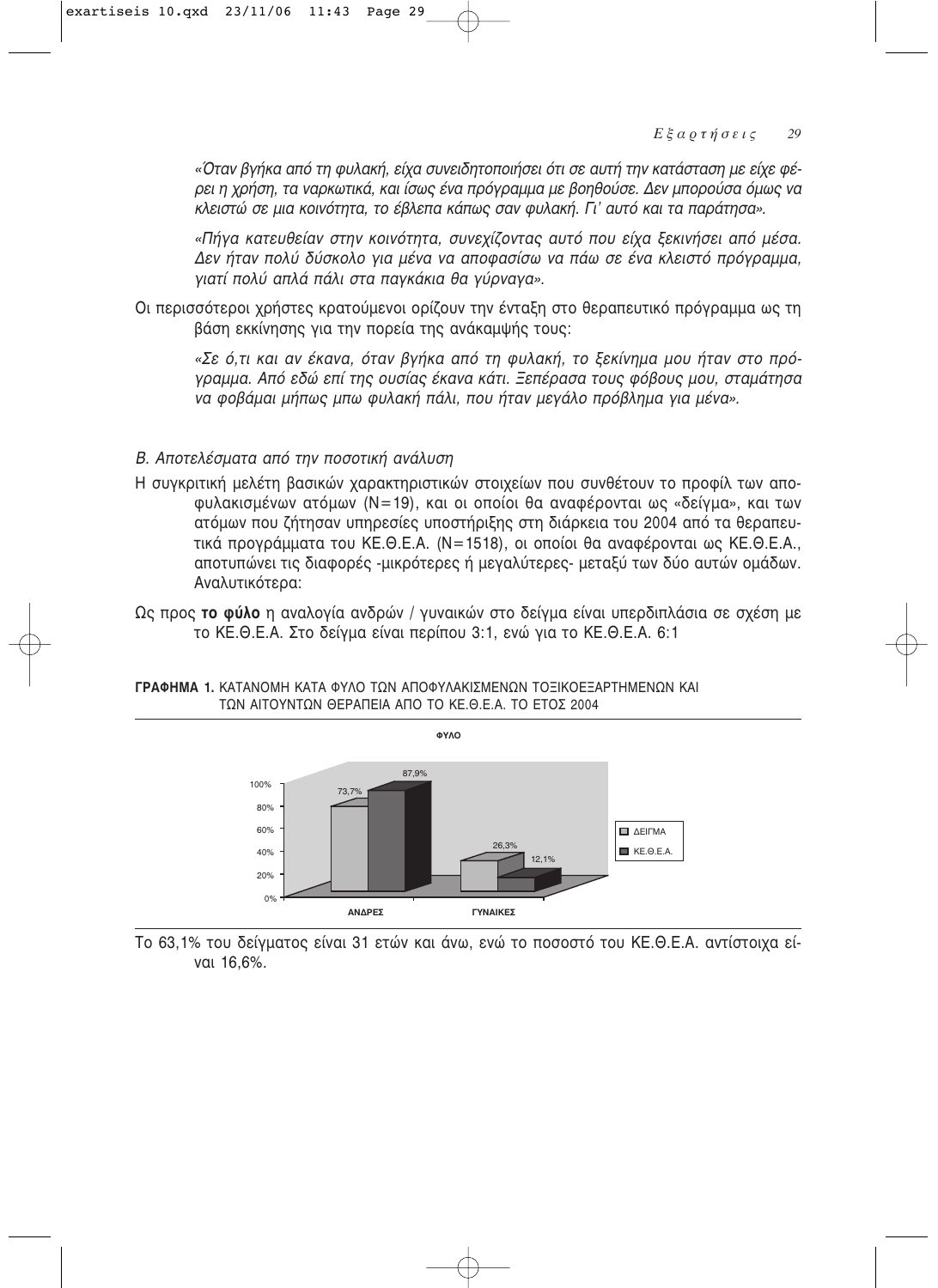#### ΓΡΑΦΗΜΑ 2. ΚΑΤΑΝΟΜΗ ΚΑΤΑ ΗΛΙΚΙΑ ΤΩΝ ΑΠΟΦΥΛΑΚΙΣΜΕΝΩΝ ΤΟΞΙΚΟΕΞΑΡΤΗΜΕΝΩΝ ΚΑΙ ΤΩΝ ΑΙΤΟΥΝΤΩΝ ΘΕΡΑΠΕΙΑ ΑΠΟ ΤΟ ΚΕ.Θ.Ε.Α. ΤΟ ΕΤΟΣ 2004



Σε υπερδιπλάσιο ποσοστό (42,1%) τα άτομα του δείγματος είναι **φορείς του HCV** έναντι των ατόμων του ΚΕ.Θ.Ε.Α. 18,4%.

#### ΓΡΑΦΗΜΑ 3. ΚΑΤΑΝΟΜΗ ΒΑΣΗ ΘΕΤΙΚΩΝ ΑΠΟΤΕΛΕΣΜΑΤΩΝ ΣΤΟ ΤΕΣΤ ΗCV ΤΩΝ ΑΠΟΦΥΛΑΚΙΣΜΕΝΩΝ ΤΟΞΙΚΟΕΞΑΡΤΗΜΕΝΩΝ ΚΑΙ ΤΩΝ ΑΙΤΟΥΝΤΩΝ ΘΕΡΑΠΕΙΑ ΑΠΟ ΤΟ ΚΕ.Θ.Ε.Α. ΤΟ ΕΤΟΣ 2004



- Σχετικά με τα **χρόνια προβλήματα υγείας** τα άτομα του δείγματος παρουσιάζουν πιο αυξημένες τιμές (ποσοστό 52,6%) συγκριτικά με αυτά του ΚΕ.Θ.Ε.Α. (ποσοστό 32,7%).
- Σχετικά με τη διάρκεια χρήσης ηρωίνης από 11 έτη και άνω, οι τιμές του δείγματος είναι περίπου 3,5 φορές πιο αυξημένες από τις αντίστοιχες του ΚΕ.Θ.Ε.Α. Φαίνεται σαφώς ότι η μακροχρόνια χρήση ηρωίνης είναι ιδιαίτερα αυξημένη στα άτομα του δείγματος.
- Η ενέσιμη χρήση ηρωίνης παρουσιάζει μεγαλύτερες τιμές για τα άτομα του δείγματος (68,4%) σε σύγκριση με τα άτομα του ΚΕ.Θ.Ε.Α. (49,6%). Ένας στους τέσσερις των ατόμων του δείγματος κάνει ενέσιμη χρήση για διάστημα που κυμαίνεται από 5 έως 10 έτη, ενώ ένας στους πέντε από 11 έτη και άνω.
- Τα άτομα του δείγματος έχουν νοσηλευτεί για **υπερβολική δόση** περισσότερο από δύο φορές σε ποσοστό 63,2%, σχεδόν διπλάσιο ποσοστό από τα άτομα του KE.Θ.Ε.Α. (32%).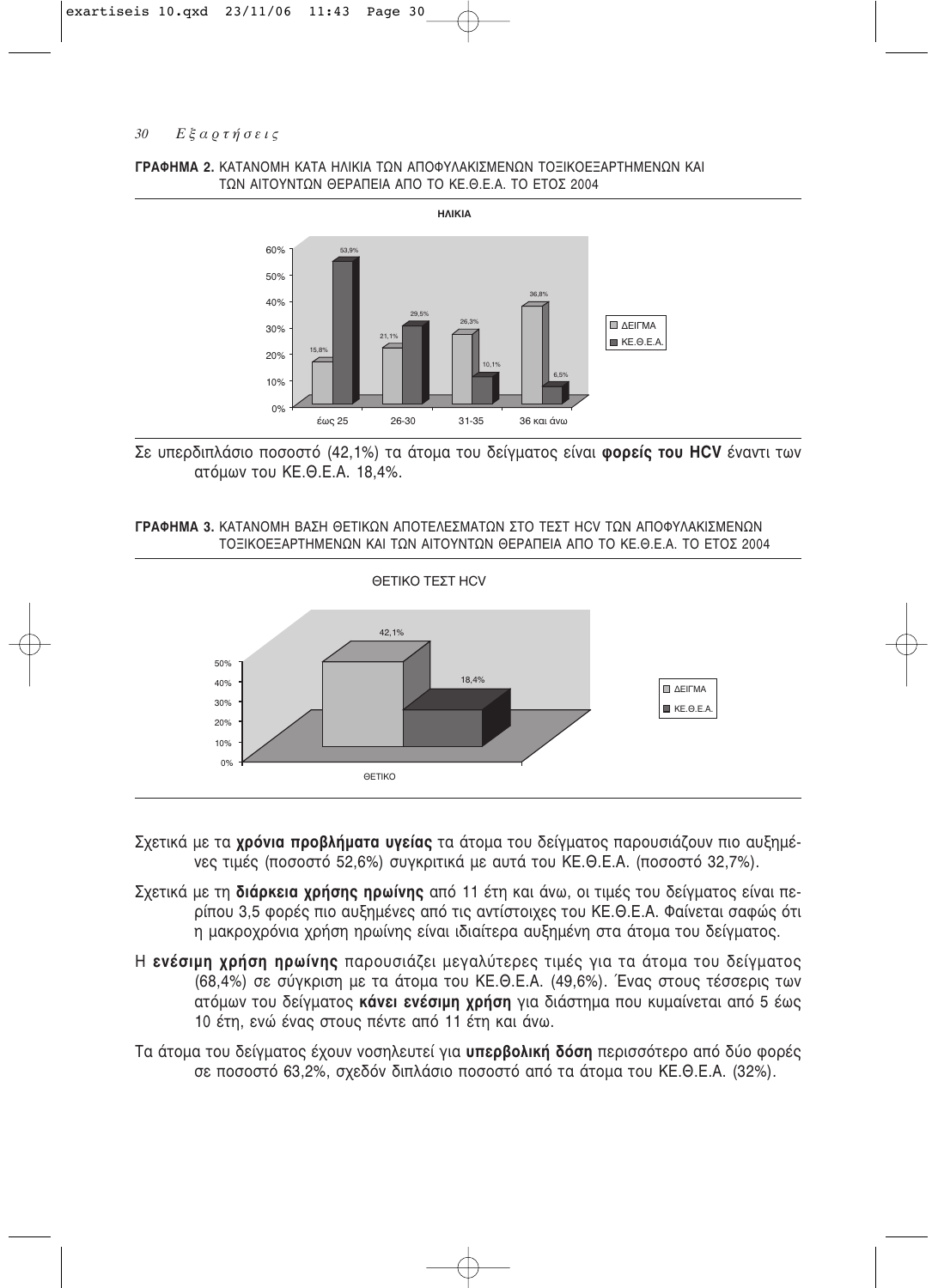- Το 13,7% των ατόμων του ΚΕ.Θ.Ε.Α. έχει φυλακιστεί (N=207 άτομα). Η **διάρκεια φυλάκισης** τους είναι, για περίπου τρεις στους τέσσερις, λιγότερο από ένα έτος. Για τα άτομα του δείγματος η αντίστοιχη αναλογία είναι περίπου ένας στους δύο, ενώ παρουσιάζουν, επίσης, διπλάσιες τιμές στη διάρκεια φυλάκισης από ένα έως τρία έτη, όπως και στη διάρκεια άνω των τριών ετών, με ποσοστό 26,3% έναντι του 13,1%.
- Άρα, σε σύγκριση με τα άτομα του ΚΕ.Θ.Ε.Α., τα άτομα του δείγματος εμφανίζουν ιδιαίτερα υψηλά ποσοστά σε όλες σχεδόν τις βασικές παραμέτρους της βαρύτητας της εξάρτησης (στην κατάσταση της υγείας, στη διάρκεια και στον τρόπο χρήσης, στη συμπεριφορά υψηλού κινδύνου), γεγονός που δείχνει ότι είναι ιδιαίτερα επιβαρυμένα άτομα.

## ΣΥΖΗΤΗΣΗ

- Η σύνοψη των συμπερασμάτων βασίστηκε στις επτά αρχές ή αξιώματα που διαμορφώνουν το πλαίσιο συνθηκών σωφρονισμού -τα οποία είναι ζητούμενα ακόμη και σήμερα- όπως αυτά έχουν διατυπωθεί από τον Φουκώ.
- **Η αρχή της επανορθωτικής τακτικής.** Η ποινική κράτηση πρέπει να έχει για ουσιαστικό της  $\sigma$ τόχο τη μετατροπή της συμπεριφοράς του ατόμου, τη συνέτισή του καθώς και την *KOIVWVIKή του επανένταξη.*
- Σύμφωνα με τα πορίσματα της παρούσας μελέτης, ο θεσμός της φυλακής ως μέσο σωφρονισμού φαίνεται να είναι αναποτελεσματικός και καταλήνει να λειτουργεί μόνο ως τιμωρητική διαδικασία.
- Ο ιδρυματισμός που αναπτύσσουν οι κρατούμενοι χρήστες τους αποκόπτει από το περιβάλλον τους και από τις όποιες λειτουργικές τους δραστηριότητες, απομακρύνοντάς τους από συνήθειες που είναι αναγκαίες για την κοινωνική τους επανένταξη και τη λειτουργικότητά τους. Τους ωθεί στην παθητικότητα και τους αφαιρεί οποιοδήποτε κίνητρο για ενεργή συμμετοχή.
- Η έλλειψη θετικών ερεθισμάτων και εμπειριών δημιουργεί συναισθήματα αυτολύπησης, μοναξιάς, ανημπόριας. Επίσης το θέμα του χρόνου αποτελεί ένα μεγάλο πρόβλημα. Η αδράνεια, η στασιμότητα και η ακινησία κυριαρχούν στον τρόπο ζωής τους, με αποτέλεσμα η περίοδος αυτή, όπως οι ίδιοι τη χαρακτηρίζουν, να είναι μια περίοδος «χαµένης και χαραμισμένης ζωής». Οι περισσότεροι, νιώθουν μοναξιά και εγκατάλειψη, έλλειψη νοιαξίματος από τους άλλους, ανάγκη για ανθρώπινη επαφή και επικοινωνία. Aυτά τα συναισθήματα οδηγούν ορισμένους σε επιλογές που σε άλλη περίπτωση δεν θα έκαναν, όπως η σύναψη ομοφυλοφιλικών ερωτικών σχέσεων, γεγονός που αναφέρεται κυρίως από τις γυναίκες.
- Η αποκοπή τους από το οικογενειακό τους περιβάλλον συνήθως δημιουργεί αποξένωση και επιβάρυνση στις σχέσεις με την οικογένειά τους. Ο στιγματισμός των ιδίων και των οικογενειών τους, τους δημιουργεί συναισθήματα ενοχής και ντροπής. Η εικόνα που έχουν για τον εαυτό τους γίνεται ολοένα και πιο αρνητική.
- **Η αρχή της ταξινόμησης.** Οι κρατούμενοι πρέπει να κατανέμονται ανάλογα με την ποινική σοβαρότητα της πράξης τους, ανάλογα με την ηλικία τους, τις τάσεις τους, τις παρεμβάσεις που θα χρησιμοποιηθούν γι' αυτούς και τα στάδια της αλλαγής τους.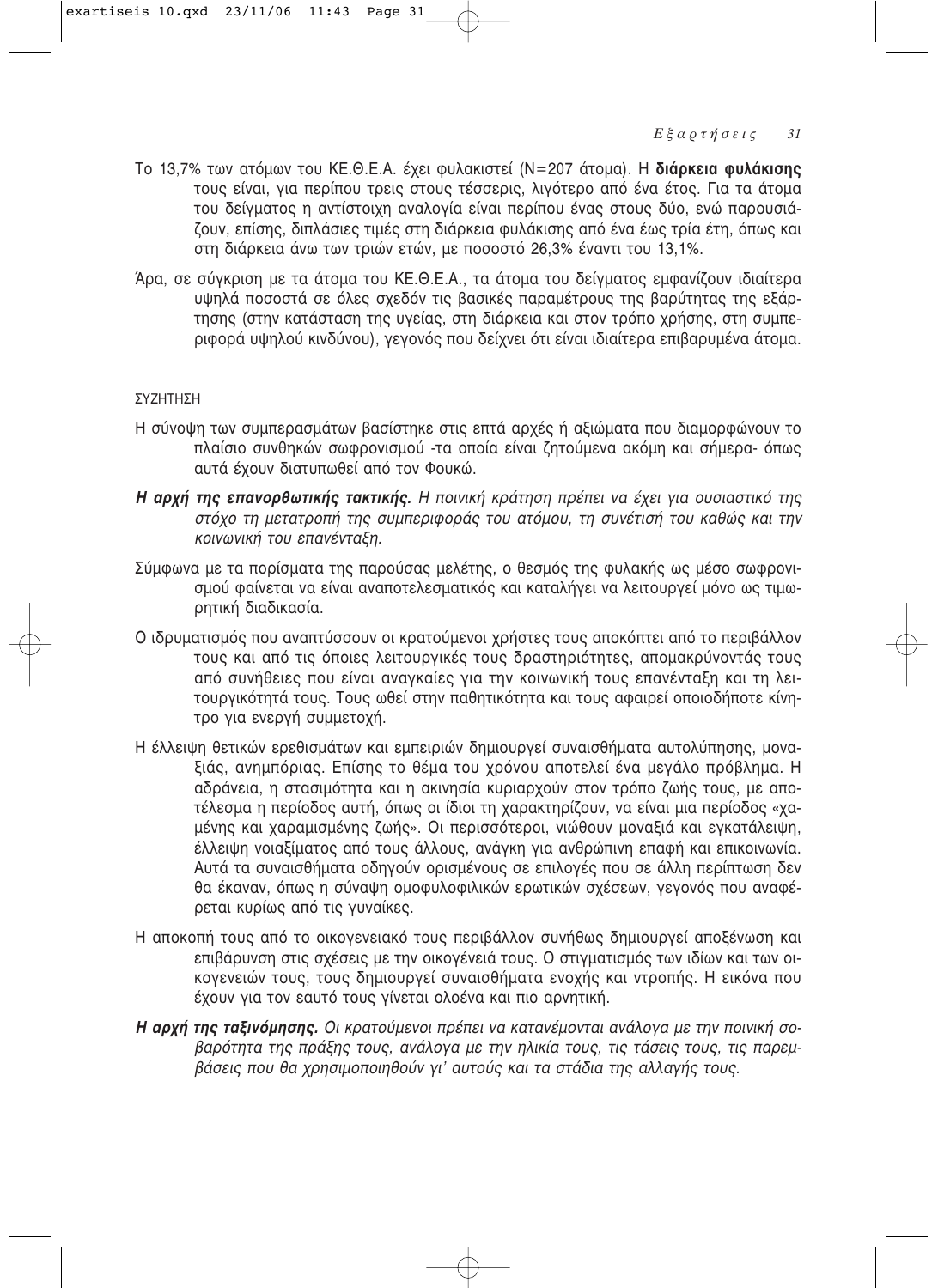- Σε αντίθεση με την παραπάνω αρχή, στις φυλακές συνυπάρχουν όλων των κατηγοριών παραβάτες του νόμου με αποτέλεσμα η οποιαδήποτε αλλαγή, εξαιτίας της αλληλεπίδρασης όλων αυτών, να οδηγεί στην αντίθετη από την επιθυμητή κατεύθυνση. Οι τοξικοεξαρτημένοι δεν είναι αποδεκτοί από τους άλλους κρατούμενους, επειδή θεωρούνται ανάξιοι εμπιστοσύνης και ανυπόληπτοι.
- Έτσι, προκειμένου να νιώθουν ασφαλείς, εντάσσονται σε ομάδες, όπου, αρκετοί εκπαιδεύονται και αποκτούν γνώσεις σε πρακτικές παρανόμων πράξεων, δημιουργώντας έτσι ένα υπόβαθρο για μελλοντική παραβατική ζωή. Ενώ δηλαδή είναι ζητούμενο να τροποποιούν τη συμπεριφορά τους προς τη θετική κατεύθυνση, ισχυροποιούν τη θέση τους στον κόσμο της παρανομίας.
- Ο ζωτικός χώρος στη φυλακή είναι πολύ περιορισμένος, τα προνόμια ελάχιστα και για λίγους. Οι αντιπαραθέσεις και οι συγκρούσεις με τους άλλους είναι πολλές φορές ακραίες και βίαιες. Διαμορφώνεται ένα πλαίσιο στο οποίο επικρατεί ο πιο σκληρός, ο πιο βίαιος, ο πιο ακραίος, αυτός που «δε λογαριάζει τίποτε». Εκπαιδεύονται, λοιπόν, στην επι-Bίωση με ένα σύστημα αξιών όπου κυριαρχεί το δόνμα: «ο θάνατος σου η ζωή μου». Οποιαδήποτε έκφραση ανθρώπινου συναισθήματος εκλαμβάνεται ως αδυναμία. Έτσι, η συμπεριφορά τους αλλάζει ολοκληρωτικά τόσο όσον αφορά την εικόνα και τα εξωτερικά χαρακτηριστικά (ομιλία, στάση του σώματος κ.λπ.) όσο και τον τρόπο λήψης των αποφάσεων και τις καθημερινές επιλογές οι οποίες απορρέουν από το σύστημα αξιών που έχουν διαμορφώσει.
- **Η αρχή της μετατροπής των ποινών.** Οι ποινές πρέπει να μπορούν να μετατρέπονται, ανάλογα με την πρόοδο ή με την υποτροπή της παραβατικότητας.
- Στη φυλακή, όπως οι ίδιοι αναφέρουν, δε φαίνεται να υπάρχουν σαφή κριτήρια και ένα σύστημα αξιολόγησης της συμπεριφοράς, του βαθμού σωφρονισμού και της μεταμέλειας των κρατουμένων, ώστε να κινητοποιούνται σε προσωπικές αλλαγές. Η θετική συμπεριφορά, συχνά, δε σχετίζεται με τη μετατροπή (μείωση) της ποινής, ώστε οι κρατούμενοι να λαμβάνουν άμεσα τα αποτελέσματα της θετικής εξέλιξής τους. Αντίθετα, όπως οι ίδιοι οι τοξικοεξαρτημένοι αναφέρουν, συνήθως το μόνο που είναι σαφές, είναι η τιμωρία σε περίπτωση παραβίασης των κανόνων.
- **Η αρχή της εργασίας ως υποχρέωση και ως δικαίωμα.** Το δικαίωμα στην εργασία πρέπει να είναι ένα από τα συστατικά στοιχεία της αλλαγής τους στην κατεύθυνση της προετοιμασίας τους για κοινωνική επανένταξη, βοηθώντας τους κρατούμενους στην επαγγελματική τους κατάρτιση και στη μείωση της ποινής τους<sup>2</sup>.
- Aντίθετα προς την παραπάνω αρχή, οι τοξικοεξαρτημένοι, όπως οι ίδιοι αναφέρουν, αποκλείονται από την εργασία και έχουν διαφορετική αντιμετώπιση από το σωφρονιστικό προσωπικό σε σχέση με τους άλλους κρατούμενους. Με δεδομένο ότι οι δημιουργικές δραστηριότητες και οι διέξοδοι είναι ελάχιστες, οι δυνατότητες που έχουν τελικά για πρόσληψη θετικών, δημιουργικών ερεθισμάτων ελαχιστοποιούνται.
- **Η αρχή της σωφρονιστικής διαπαιδαγώγησης.** Η διαπαιδαγώγηση των κρατουμένων είναι υποχρέωση της πολιτείας και του συστήματος της φυλακής.

<sup>2</sup> Η κυριότερη αμοιβή για την εργασία των κρατουμένων, είναι η μείωση της ποινής τους.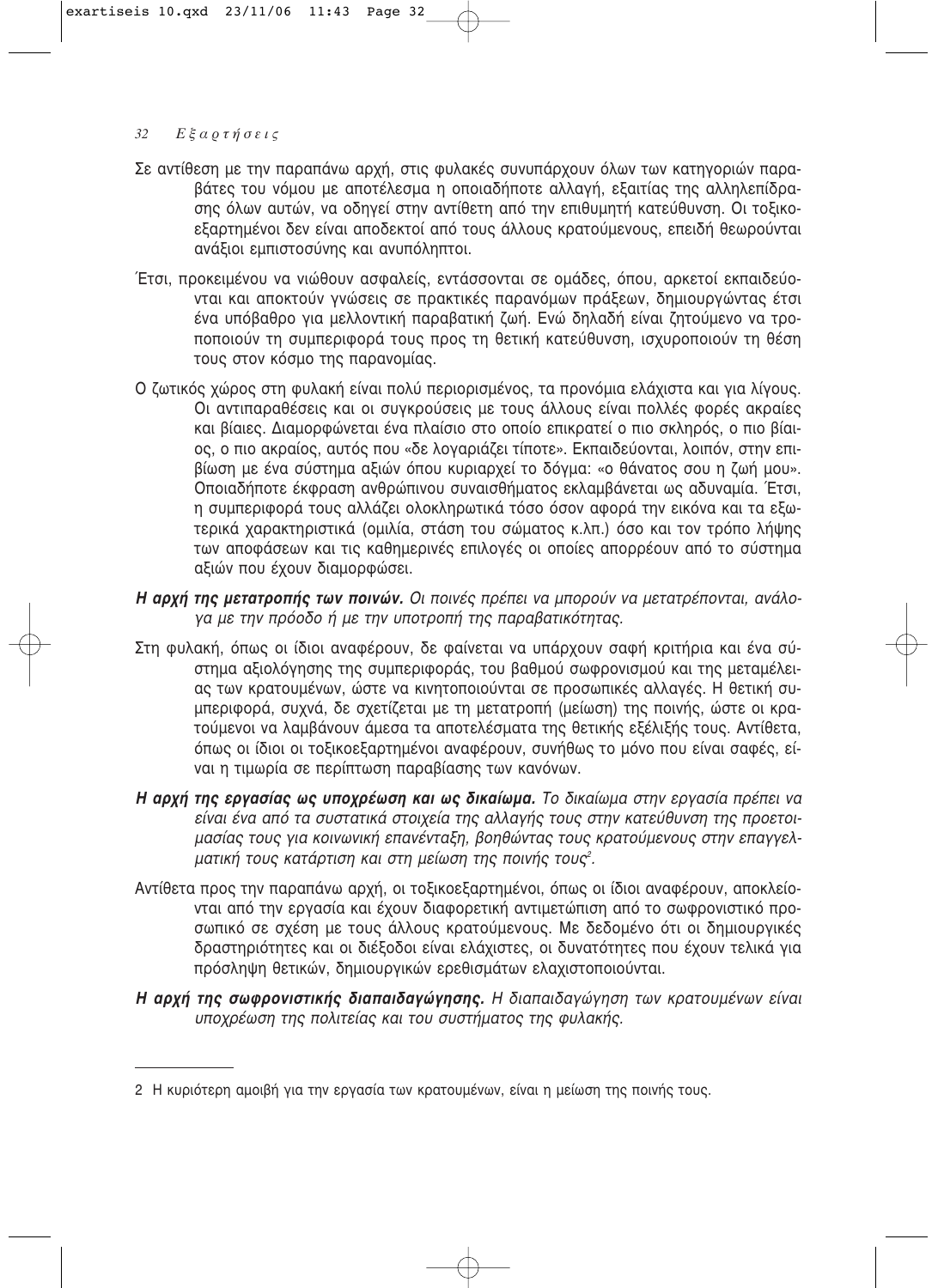- Το κρίσιμο ερώτημα που τίθεται εδώ είναι πώς μπορεί ένα σύστημα να διαπαιδαγωγήσει ανθρώπους με προβλήματα ιδιαίτερα έντονα και δύσκολα, όταν δεν έχει την ελάχιστη αποδοχή από αυτούς.
- Οι περισσότεροι εξαρτημένοι κρατούμενοι χρήστες, όπως αναφέρουν, τρέφουν συναισθήματα θυμού, οργής και απαξίωσης γι' αυτό το σύστημα. Αισθάνονται απελπισία και αδιέξοδο, επειδή δεν μπορούν να βρουν θετική προοπτική στη ζωή τους και δεν μπορούν να έχουν απτά αποτελέσματα από ενδεχόμενες θετικές τους ενέρνειες. Η έλλειψη κατανόησης και ανθρωπιάς, η έλλειψη δυνατοτήτων να παράγουν οποιοδήποτε θετικό έργο φέρνει ορισμένους πολύ κοντά σε σκέψεις αυτοκτονίας. Άλλωστε η εικόνα που σιγά - σιγά δημιουργούν για τον εαυτό τους είναι του «αποτυχημένου» και του «άχρηστου» που δημιουργεί ή συμμετέχει μόνο σε προβληματικές καταστάσεις.
- Ο φόβος, η καθημερινή αγωνία και η ανασφάλειά τους εντείνεται, καθώς είναι υπόλογοι κάθε στιγμή. Δεν ορίζουν τίποτε στο άμεσο περιβάλλον τους, και όπως χαρακτηριστικά αναφέρουν, δεν ξέρουν «τι θα τους ξημερώσει». Οι περισσότεροι νιώθουν μόνοι τους χωρίς συμμάχους, γι' αυτό πρέπει τουλάχιστον να φαίνονται σκληροί.
- Έτσι, τα συναισθήματα που τους εξανθρωπίζουν και τους κινητοποιούν για να κάνουν κάτι αποτελούν ένα μεγάλο εμπόδιο, γιατί τους καθιστούν ευάλωτους, ενώ δεν θα έπρεπε να είναι. Οι αποδεκτές επιλογές που έχουν στο πλαίσιο του συστήματος έρχονται σε αντίθεση με αυτά τους τα συναισθήματα. Αυτό έχει ως αποτέλεσμα οι εσωτερικές τους συγκρούσεις να είναι ένα ακόμη μεγαλύτερο πρόβλημα. Ο πιο οικείος και αποτελεσματικός τρόπος για τη μείωση της έντασης των ενοχλητικών συναισθημάτων και των αδιεξόδων τους φαίνεται να είναι η χρήση. Έτσι αναπαράγουν το φαύλο κύκλο της εξάρτησής τους.
- Η αρχή του τεχνικού ελέγχου της κράτησης. Το καθεστώς της φυλακής οφείλει να ελέγχεται και να διευθύνεται από εξειδικευμένο προσωπικό, το οποίο να έχει τις κατάλληλες ικανότητες και την ηθική, ώστε να μεριμνά για την ορθή κατάρτιση των ατόμων. Επιπλέον οφείλει να περιφρουρεί το πλαίσιο, για να λειτουργεί στη βάση των επιδιωκόμενων στόχων και των ηθικών αξιών, καθώς και να φροντίζει για τη διασφάλιση των καταλληλότερων συνθηκών ασφάλειας και υγιεινής των κρατουμένων.
- Όμως, κατά την άποψη των εξαρτημένων αποφυλακισμένων, η πρανματικότητα είναι διαφορετική. Οι συνθήκες υγιεινής είναι ελλιπείς και δεν εξασφαλίζουν τα μέσα και τους τρόπους για μια διαβίωση χωρίς κίνδυνο. Οι εξαρτημένοι κρατούμενοι εισπράττουν το ρατσισμό από τους άλλους κρατούμενους και από το προσωπικό, όπως αναφέρουν, έχοντας διαφορετική μεταχείριση και μειωμένες παροχές υπηρεσιών υγείας. Οι χώροι διαμονής τους είναι οι χειρότεροι, επειδή ως εξαρτημένοι αυτούς «αξίζουν».
- Οι περισσότεροι δηλώνουν ότι υφίστανται προσβολές κατά της προσωπικότητάς τους και μόνο από το γεγονός ότι είναι χρήστες και άρα εν δυνάμει παράγοντες προβλημάτων και μπελάδων. Έτσι, εκτιμούν ότι τα φαινόμενα κατάχρησης εξουσίας στοχεύουν στη μείωση των απαιτήσεων εκ μέρους τους και στην καταστολή τους. Οι περισσότεροι αναφέρουν ότι βιώνουν την παραβίαση των δικαιωμάτων τους και τη μη τήρηση των κανονισμών από αρκετούς σωφρονιστικούς υπαλλήλους.
- Καθημερινά θέτουν σε κίνδυνο την υγεία τους κάνοντας χρήση με ιδιαίτερα επικίνδυνους τρόπους και είναι εκτεθειμένοι σε μολυσματικές ασθένειες.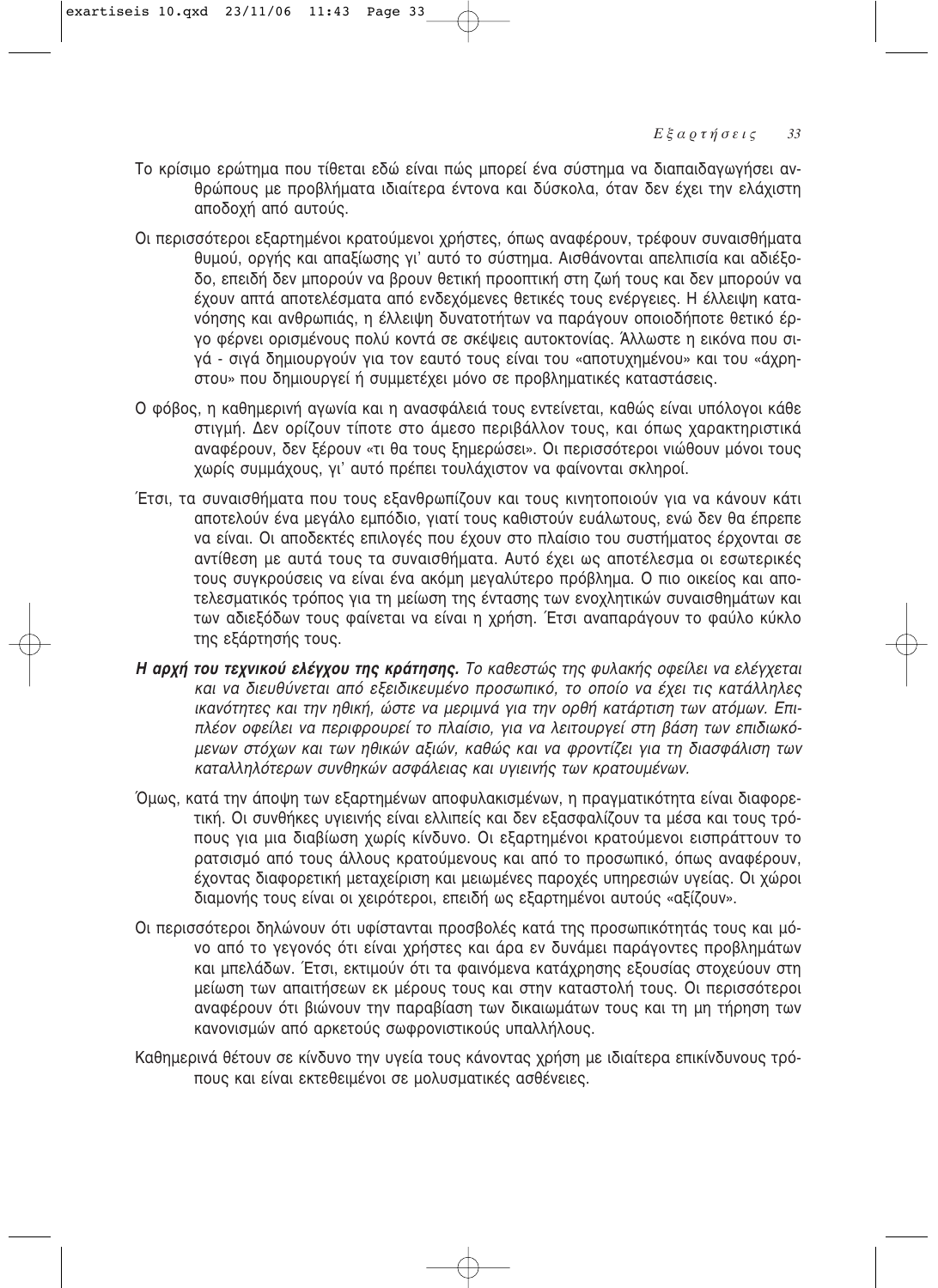- *Η αρχή των συμπληρωματικών θεσμών. Η αποφυλάκιση πρέπει να συνοδεύεται από μέτρα* ελέγχου και συμπαράστασης έως την οριστική κοινωνική επανένταξη του πρώην κρα-*ÙÔ‡ÌÂÓÔ˘.*
- Στην πραγματικότητα, όμως, οι αποφυλακισμένοι καλούνται να ζήσουν ελεύθεροι, έχοντας να διαχειριστούν τα προβλήματα που απέκτησαν με τον εγκλεισμό τους ή όσα μεταφέρουν από το πρόσφατο παρελθόν τους, και να οργανώσουν εκ νέου τη ζωή τους, χωρίς καμιά υποστήριξη. Το πρώτο διάστημα είναι ιδιαίτερα δύσκολο γι' αυτούς. Βρίσκονται αντιμέτωποι με μια πραγματικότητα διαφορετική από αυτή που προσδοκούσαν. Τους περιμένουν οι ίδιες δυσκολίες που είχαν και πριν μπουν φυλακή, ενώ σε αυτές έρχονται να προστεθούν και νέες που προέκυψαν από τον εγκλεισμό τους.
- Ποια είναι τα προβλήματα, οι ανάγκες, τα εφόδια που διαθέτουν και τέλος η στάση που υιο- $\theta$ ετούν;
- Αρχικά οι περισσότεροι έχουν μεγάλες προσδοκίες που συνδέονται με την άμεση επίλυση των προβλημάτων και την εκπλήρωση των επιθυμιών τους και σχετίζονται με όλα αυτά που έχουν στερηθεί (διασκέδαση, σεξουαλικές σχέσεις, καλές συνθήκες διαβίωσης, ανέμελη και ξένοιαστη ζωή και πιθανώς χρήση ναρκωτικών ουσιών).
- Παράλληλα, όμως έχουν προβλήματα προσαρμογής. Αλλάζει το καθημερινό τους πρόγραμμα, ενώ συγχρόνως δεν υπάρχουν νέα σημεία αναφοράς. Έχουν ήδη χάσει τις συνήθειες που απαιτούνται από τον καθένα για να ζήσει στην ευρύτερη κοινωνία (δραστηριοποίηση, κοινωνικότητα κ.λπ.). Εισπράττουν τον κοινωνικό ρατσισμό και αισθάνονται διπλά στινματισμένοι τόσο ως τοξικοεξαρτημένοι όσο και ως αποφυλακισμένοι. Δυσκολεύονται να είναι παραγωγικοί και επαρκείς σε απαιτητικές εργασίες, λόγω κυρίως της μακρόχρονης αποχής τους από την εργασία και της αδράνειάς τους. Έχουν οικονομικές δυσκολίες και ενδεχομένως άλλες νομικές εκκρεμότητες. Αντιμετωπίζουν προβλήματα στην εύρεση εργασίας. Οι σχέσεις με την οικογένεια είναι επιβαρυμένες και επιδεινώνονται από την καθημερινή επαφή.
- Δεν μπορούν εύκολα να ιεραρχήσουν τις ανάγκες τους, να οργανώσουν το ατομικό τους πλάνο δράσης. Δεν ξέρουν από πού να αρχίσουν και πού να τελειώσουν και το κυριότερο είναι ακόμα τοξικοεξαρτημένοι.
- Οι ανεκπλήρωτες ανάγκες τους πιθανά να αφορούν σε όλη την κλίμακα των αναγκών, όπως αυτές έχουν διατυπωθεί από το Maslow (1954), τόσο σε βιολογικές (διαβίωσης) όσο και σε ανάγκες ασφάλειας και προστασίας (να νιώσουν ασφαλείς, να ξεπεράσουν το φόβο και τη διαρκή απειλή που βίωναν στη φυλακή). Έχουν έντονη την ανάγκη να νιώσουν ότι ανήκουν κάπου (το παράδοξο είναι ότι στη φυλακή αυτό σε κάποιο βαθμό το αισθανόντουσαν). Τώρα δεν ανήκουν ούτε στη φυλακή ούτε στην κοινωνία. Χρειάζονται, επίσης, να κερδίσουν την αποδοχή και το σεβασμό των άλλων, να εισπράξουν, αλλά και να έχουν θετικά συναισθήματα νια τον εαυτό τους.
- Τα εφόδια που έχουν προκειμένου να λύσουν τα προβλήματά τους και να εκπληρώσουν τις ανάγκες τους είναι στην ουσία όλες εκείνες οι δεξιότητες που απέκτησαν στη διάρ-Κεια της φυλάκισής τους, οι οποίες ωστόσο δεν είναι βοηθητικές (βίαιη συμπεριφορά, ανοχή, παθητικότητα, αδράνεια, αρνητική εικόνα για τον εαυτό τους, συνέχεια της εξάρτησης, «εκπαίδευση» στην παραβατικότητα κ.λπ.).

Τα συναισθήματα που αναδύονται μπροστά στα νέα δεδομένα, είναι ο έντονος φόβος, η ανα-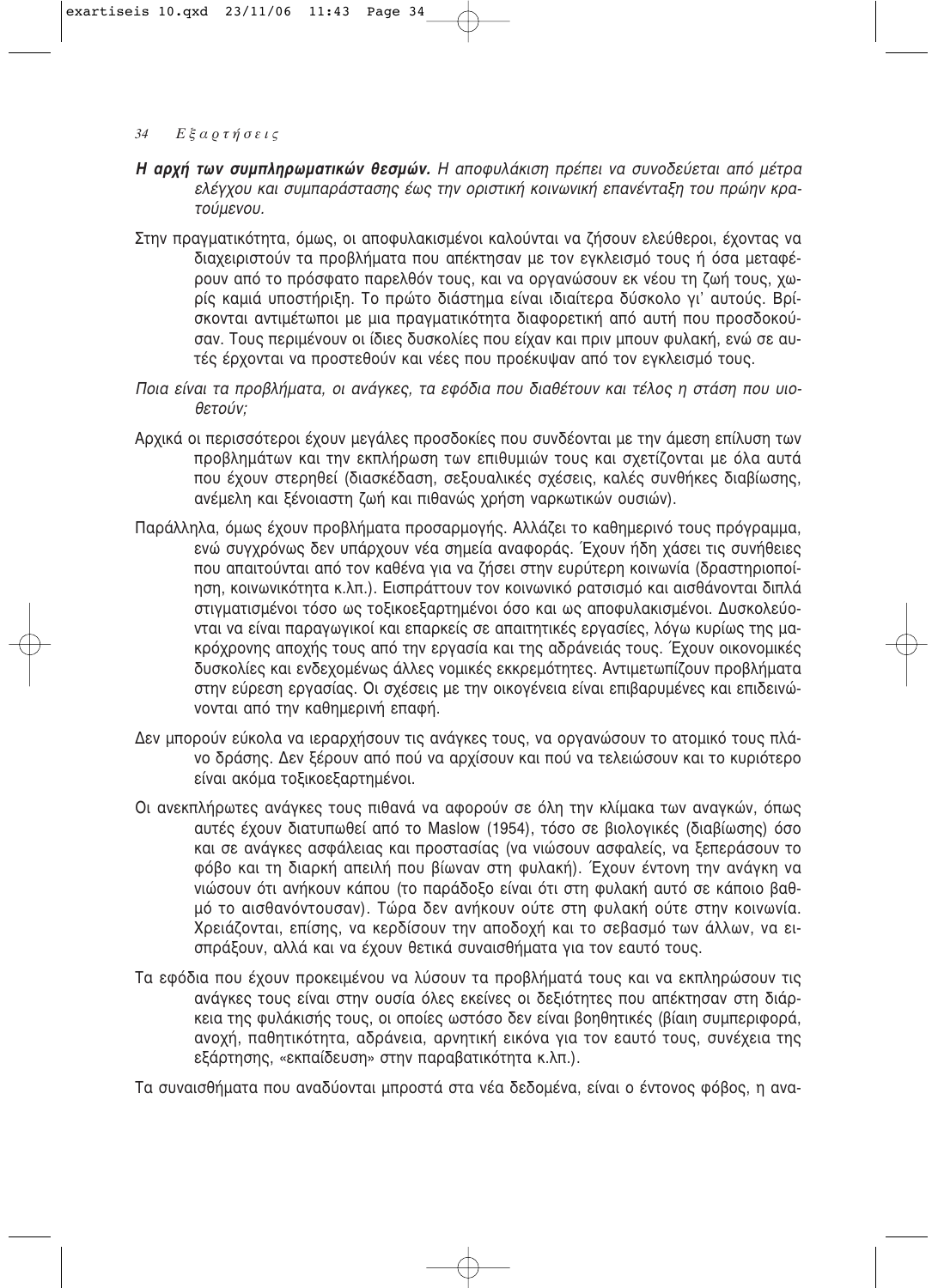σφάλεια και η μοναξιά. Οι περισσότεροι αισθάνονται ανήμποροι και ανεπαρκείς να λειτουργήσουν όπως επιθυμούν. Η μεγάλη δυσκολία τους να σχετιστούν προκαλεί έντονο θυμό για τους άλλους, επειδή τους θεωρούν υπεύθυνους για τα προβλήματά TOUC.

- Σχεδόν στο σύνολό τους είναι απρόθυμοι να αναλάβουν -γιατί κάτι τέτοιο φαίνεται να τους ξεπερνάει- την ευθύνη της ζωής τους, που τους δόθηκε ξανά με την αποφυλάκιση τους (Goffman, 1994).
- Η αποδιοργάνωση τους, εξαιτίας της υπερβολικής φυσικής ή ψυχολογικής φόρτισης, και η έλλειψη μηχανισμών αντίστασης παίζουν καθοριστικό ρόλο στην υποτροπή (Πουλόπουλος, 2005). Οι παράγοντες που σχετίζονται με την υποτροπή αφορούν στην οικογένεια, στις διαπροσωπικές πιέσεις για χρήση ουσιών, στην κοινωνική απομόνωση, στην έλλειψη συμμετοχής σε παραγωγικές διαδικασίες, στην έλλειψη συμμετοχής σε δραστηριότητες αναψυχής, στην αρνητική συναισθηματική κατάσταση και στα σωματικά προβλήματα (Hawkins & Catalano, 1985). Έτσι, η υποτροπή στη χρήση και στη φυλάκιση είναι σχεδόν μονόδρομος. Αυτό μπορεί, εν μέρει, να ερμηνεύσει και τα υψηλά ποσοστά που εμφανίζουν τόσο η υποτροπή στη χρήση όσο και η επιστροφή στη φυλακή των εξαρτημένων που είχαν αποφυλακιστεί.

## **Το θεραπευτικό πρόγραμμα στο πλαίσιο του σωφρονιστικού συστήματος**

- Τέλος, φαίνεται ότι το θεραπευτικό πρόγραμμα βοηθάει τα άτομα να αντιστέκονται στην υποτροπή και τα στηρίζει στις δυσκολίες τους, ενώ παράλληλα, συμβάλλει στη μείωση της βλάβης από τη χρήση ουσιών. Τους ενημερώνει και τους υποστηρίζει για την ένταξή τους σε πρόγραμμα απεξάρτησης και κοινωνικής επανένταξης, όταν αποφυλακιστούν. Το θεραπευτικό πρόγραμμα ενισχύει τους κρατούμενος να αποκτήσουν μια «πλάτη», ένα πλαίσιο αναφοράς, ένα στήριγμα. Μπορούν έτσι να προετοιμαστούν κατάλληλα και να οργανώσουν καλύτερα τη συνέχεια της ζωής τους. Με την κινητοποίησή τους διευκολύνεται η κάμψη των αντιστάσεων τους για τη θεραπεία. Το πρόγραμμα μπορεί να τους μεταδώσει αισιοδοξία και ελπίδα για τη συνέχεια. Για κάποιους φαίνονται ελκυστικότερα και καταλληλότερα τα προγράμματα διαμονής. Ενώ για άλλους, αντιθέτως, επειδή πολλές φορές ταυτίζουν τη διαμονή σε πρόγραμμα με τον εγκλεισμό τους στη φυλακή, τα ανοιχτά προγράμματα είναι η καταλληλότερη λύση. Τέλος, η ένταξη των κρατουμένων στο θεραπευτικό πρόγραμμα, ορίζεται από τους ίδιους ως η βάση εκκίνησης για την πορεία της ανάκαμψής τους.
- Συνοψίζοντας, από τα αποτελέσματα της έρευνας φαίνεται ότι σχεδόν καμία από τις ζητούμενες παραπάνω αρχές, που διαμορφώνουν καλές συνθήκες στο σωφρονιστικό σύστημα, δεν υπηρετείται από το σύστημα της φυλακής. Αντίθετα, διαπιστώνεται ότι η επιβάρυνση και η βλάβη που προκαλεί ο μακροχρόνιος εγκλεισμός στους τοξικοεξαρτημένους είναι ιδιαίτερα μεγάλες. Άρα οι τοξικοεξαρτημένοι κρατούμενοι χρειάζονται, οπωσδήποτε, ιδιαίτερη και εξατομικευμένη υποστήριξη, ώστε να εξασφαλίζονται θετικές προοπτικές στην κοινωνική τους επανένταξη. Αυτό θα μπορούσε να γίνει στο πλαίσιο ενός εξειδικευμένου θεραπευτικού προγράμματος που θα εστιάζει και θα λαμβάνει πολύ σοβαρά υπόψη του όλους τους παράγοντες που διαμορφώνουν το πλαίσιο αναγκών των ατόμων, όπως αυτό αποτυπώνεται παραπάνω.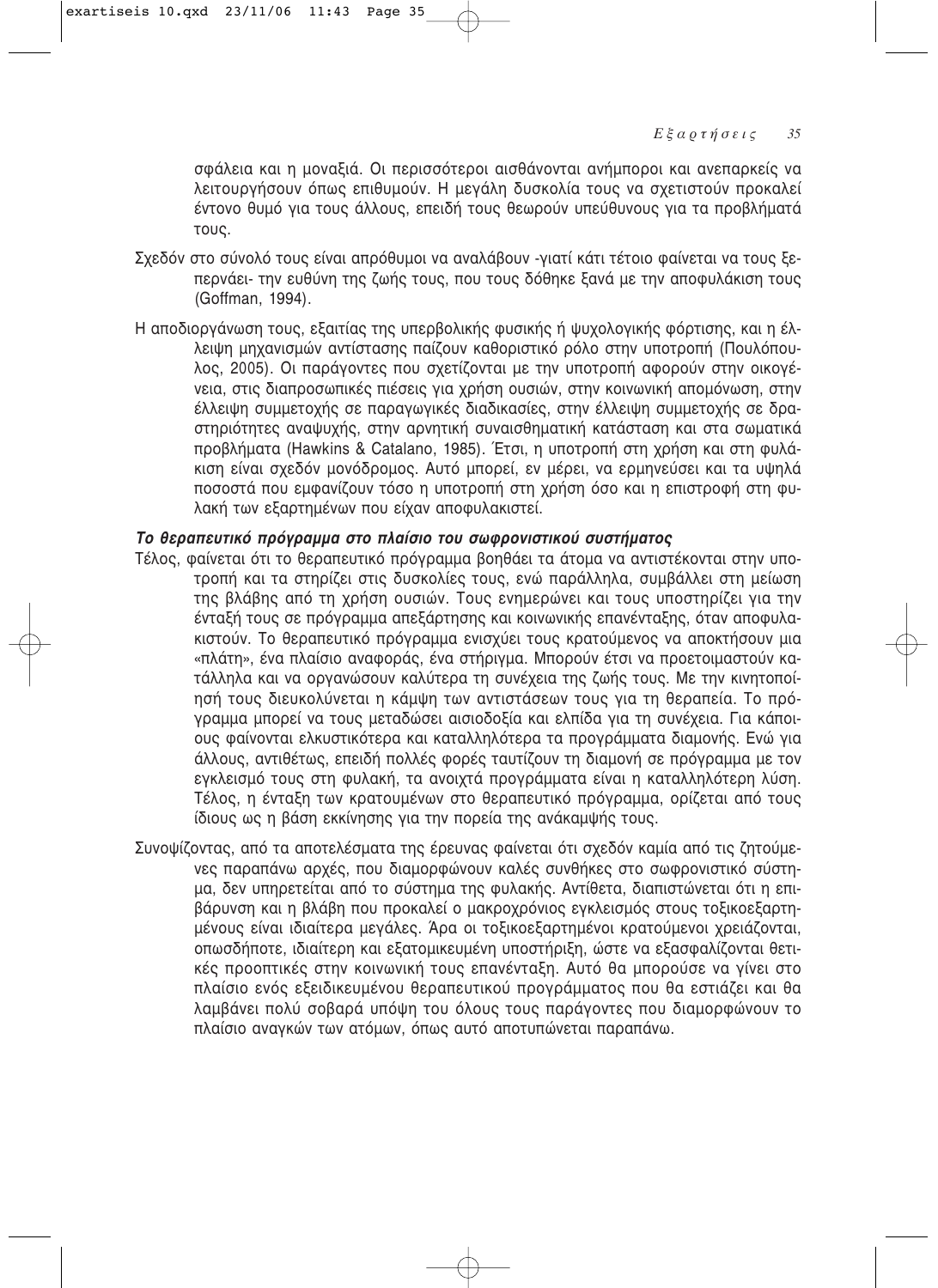## 36  $E \xi \alpha \varrho \tau \eta \sigma \varepsilon \iota \varsigma$

## ΠΡΟΤΑΣΕΙΣ

## Α. Αναφορικά με την κλινική πρακτική

- Χρειάζεται να αναπτυχθούν ολοκληρωμένα και εξειδικευμένα θεραπευτικά προγράμματα που θα βασίζονται στα ερευνητικά αποτελέσματα που καταγράφηκαν παραπάνω και θα λαμβάνουν χώρα:
- i) Εντός των φυλακών με στόχο τη μείωση της βλάβης, την πρόληψη της υποτροπής, την προετοιμασία για θεραπεία και τη διαμεσολάβηση για παραπομπή σε πρόγραμμα θεραπείας και επανένταξης.
- ii) Εκτός των φυλακών με στόχο την προετοιμασία για θεραπεία, τη θεραπεία απεξάρτησης και την κοινωνική δραστηριοποίηση, με υπηρεσίες εστιασμένες στην πρόληψη της υποτροπής, στην κοινωνική ένταξη, στην επαγγελματική κατάρτιση και στην εκπαίδευση.
- Τα προγράμματα χρειάζεται να εστιάζουν στη θεραπευτική παρέμβαση στην ανάπτυξη κινήτρων για αλλανή, στην κοινωνική αποκατάσταση, στην αντιμετώπιση του ιδρυματισμού και της παθητικής στάσης των αποφυλακισμένων. Επιπλέον, χρειάζεται να είναι ελκυστικά και άμεσα διαθέσιμα.

## Β. Αναφορικά με την πολιτική

## i) Ανάπτυξη θεραπευτικών προγραμμάτων

Είναι απαραίτητη η εξασφάλιση των προϋποθέσεων εκείνων (εξεύρεση πόρων, χώρων, αλλαγή της νοοτροπίας του σωφρονιστικού προσωπικού κ.λπ.), που θα ενισχύσουν και θα εδραιώσουν τη λειτουργία των προγραμμάτων εντός των φυλακών.

## ii) Νομοθεσία

Όπως φάνηκε από τα αποτελέσματα της έρευνας η ποινή φυλάκισης συμβάλλει ελάχιστα στο σωφρονισμό των τοξικοεξαρτημένων. Το νομοθετικό πλαίσιο θα πρέπει να διευκολύνει την ένταξη των κρατουμένων σε θεραπευτικά προγράμματα εκτός των φυλακών. Υπάρχει ήδη ο νόμος 2331/95, ο οποίος δίνει αυτή τη δυνατότητα. Όμως, πρακτικά, η σχετική διάταξη δεν αξιοποιείται, είτε λόγω της έλλειψης ενημέρωσης ή αδιαφορίας των ίδιων των κρατουμένων είτε λόγω της δυσκολίας των δικαστηρίων να την εφαρμόσουν. Έτσι τελικά ελάχιστοι ωφελούνται.

## iii) Ποινή φυλάκισης

Αρχικά χρειάζεται να βελτιωθούν οι συνθήκες διαβίωσης στη φυλακή και να γίνεται διαχωρισμός των κρατουμένων. Επίσης, χρειάζεται να θεσμοθετηθούν και να εφαρμόζονται εναλλακτικές συνθήκες κράτησης, να αναπτυχθούν εκπαιδευτικά προγράμματα και δραστηριότητες δημιουργικής απασχόλησης στο χώρο των φυλακών. Η φυλάκιση χρειάζεται να συνοδεύεται από μέτρα υποστήριξης που θα συμβάλλουν στην επανένταξη του κρατούμενου με την αποφυλάκιση του. Τέλος, χρειάζεται συστηματική εκπαίδευση στο σωφρονιστικό προσωπικό που καλείται να διαχειριστεί τόσο σημαντικά και δύσκολα προβλήματα, όπως είναι η διαπαιδαγώνηση των εξαρτημένων παραβατών.

## Γ. Ως προς την Έρευνα

Η περαιτέρω έρευνα που θα εστίαζε στην αποτίμηση των διαφορετικών αναγκών των τοξικοεξαρτημένων που προκύπτουν από τον εγκλεισμό ανάλογα με το φύλο, την ηλικία και τα ιδιαίτερα πολιτισμικά χαρακτηριστικά θα έδινε τη δυνατότητα στους θεραπευτές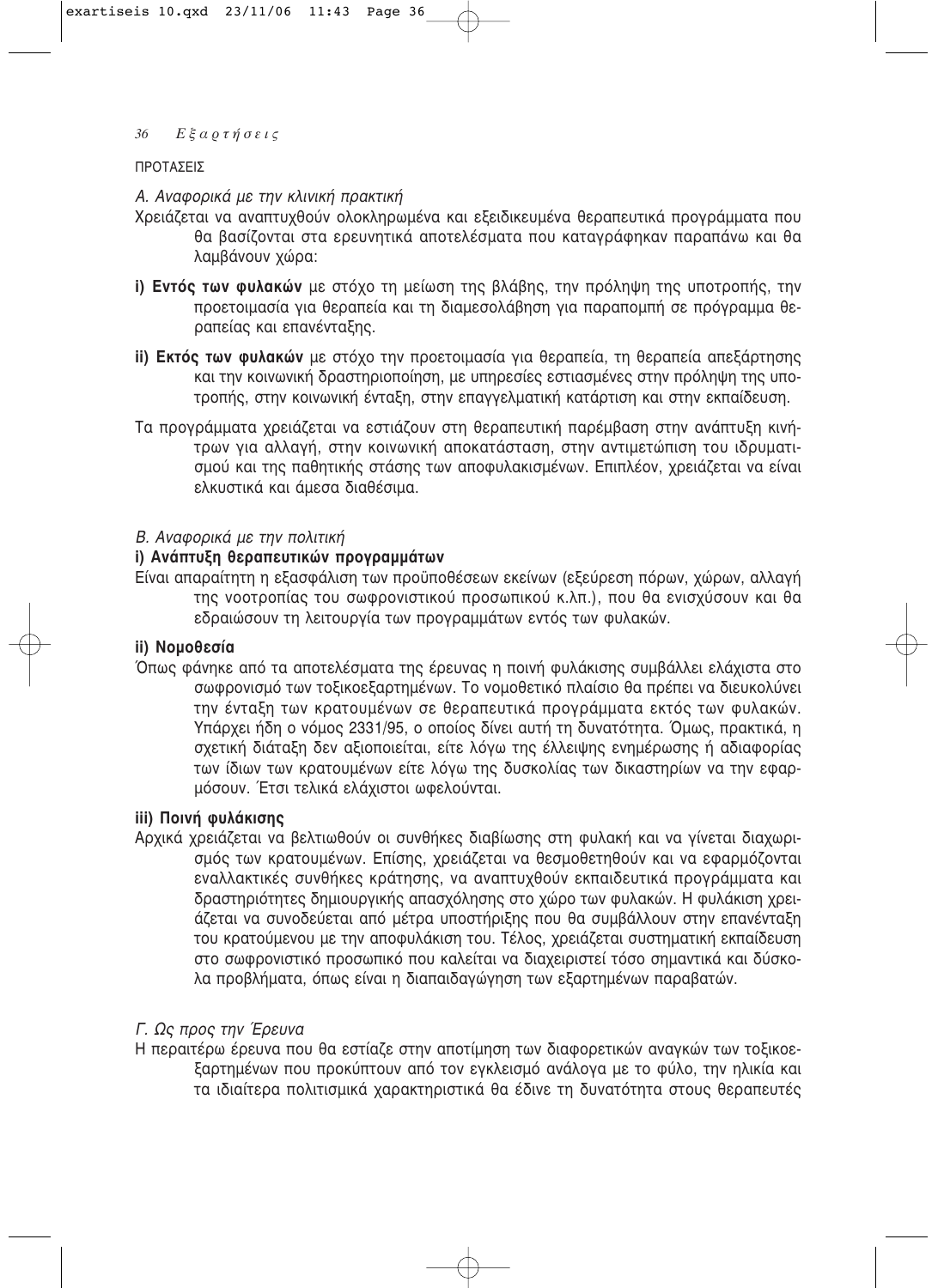να αναπτύξουν εξειδικευμένες θεραπευτικές δράσεις, απαντώντας συγκεκριμένα σε αυτές τις διαφορετικές ανάγκες.

#### Βιβλιογραφία

- Bird, S.M. (2003). Θάνατοι ανδρών που σχετίζονται με τις ουσίες κατά το πρώτο δεκαπενθήμερο μετά την αποφυλάκιση τους: Σκωτία, 1996-1999. Εξαρτήσεις, 3, σ. 136-144
- Casriel, D. H. (1981). The new identity process. In: Corsini R.J.(ed.). Handbook of innovative psychotherapies. New York: John Wiley & Sons, pp. 569-583
- De Leon, G. (2000). The Therapeutic Community: theory, model, and method New York: Springer
- EMCDDA (2003). Θεραπεία χρηστών ναρκωτικών στις φυλακές. Τα Ναρκωτικά στο Προσκήνιο, 7
- Goffman, E. (1994), Άσυλα, Αθήνα: Ευρύαλος
- Hawke, J. M., Jainchill, N., & DeLeon, G. (2003). Posttreatment victimization and violence among adolescents following residential drug treatment. Child Maltreatment, 8, pp. 58-71
- Hawkins, D. & Catalano, R. (1985). Aftercare in drug abuse treatment. The International Journal of the Addictions, 20, pp. 917-945
- Kaplan, H. (1980). Deviant behavior in defense of self. New York: Academic
- Krueger, R. A. (1988) Focus Groups: A practical quide for applied research. Newbury Park: Sage
- Prochaska, J.O., DiClemente, C.C. & Norcross, J.C. (1992). In search of how people change: applications to addictive behaviors. American Psychologist, 47, pp. 1102-1114
- Seaman, S., Brettler, R. & Gore, S. (1998). Mortality from overdose among injecting drug recently released from prison: database linkage study. British Medical Journal, 316, pp. 426-428
- Stevens, S. J. and Glider, P. (1994). Therapeutic communities: Substance abuse treatment for women. In: Tims, F., De Leon, G., & Jainchill, N. (eds), 1994. Therapeutic Community: advances in Research and Application. Rockville: National Institute on Drug Abuse, pp.162-180
- Αλεξιάδη, Σ. (1997). Σωφρονιστική. Αθήνα: Αντ. Ν. Σάκκουλας
- Γιατροί Χωρίς Σύνορα (2001). Καταγραφή αποτελεσμάτων διερεύνησης και πρόταση προγράμματος στη Δικαστική Φυλακή Κορυδαλλού. Αθήνα
- Ε.Κ.Κ.Ε. (1996). Διαστάσεις του κοινωνικού αποκλεισμού στην Ελλάδα: Έκθεση για το Ευρωπαϊκό Κοινωνικό Ταμείο. Αθήνα: Εθνικό Κέντρο Κοινωνικών Ερευνών
- Ε.Κ.ΤΕ.Π.Ν. (2003). Ετήσια έκθεση του ΕΚΤΕΠΝ για την κατάσταση των ναρκωτικών στην Ελλάδα 2002. Αθήνα: Ερευνητικό Πανεπιστημιακό Ινστιτούτο Ψυχικής Υγιεινής
- Καπαρδής, Α. (2004). Ψυχολογία και Δίκαιο. Αθήνα: Μεσόγειος
- ΚΕ.Θ.Ε.Α. (2005). Δραστηριότητες και αποδέκτες υπηρεσιών για το έτος 2004. Αθήνα: Κέντρο Θεραπείας Εξαρτημένων Ατόμων
- Κουράκης, Ν. (1997). Ποινική καταστολή. Αθήνα: Άντ. Ν. Σάκκουλας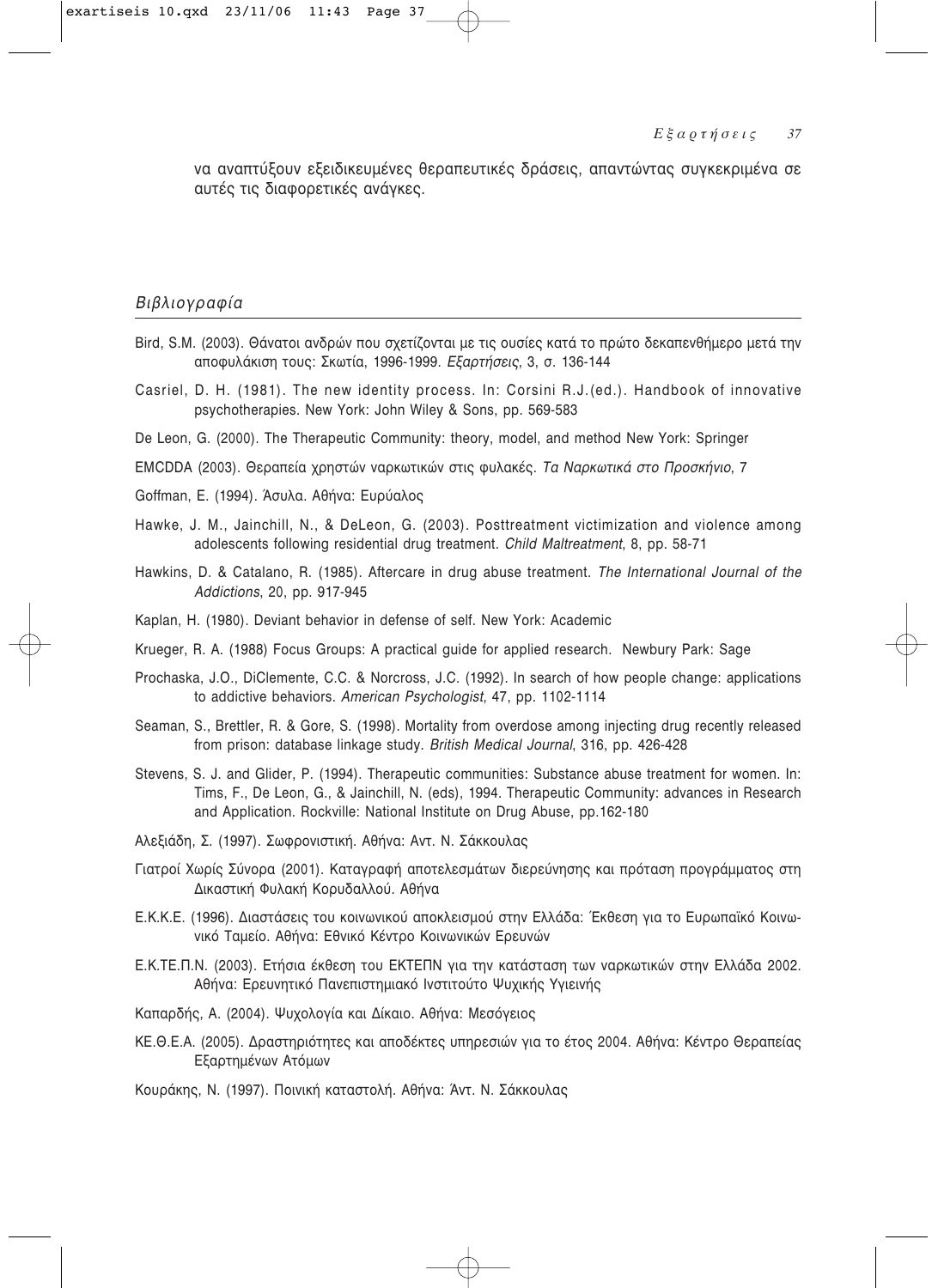Μάνος, Ν. (1997). Βασικά στοιχεία κλινικής ψυχιατρικής. Θεσσαλονίκη: University Studio Press

- Μάτσα, Κ. (2001). Ψάξαμε ανθρώπους και βρήκαμε σκιές: Το αίνιγμα της τοξικομανίας. Αθήνα: Άγρα
- Tανκόσμια Ορνάνωση Υνείας (1996). Πρόνραμμα ''Υνεία Στις Φυλακές'' (Health In Prisons Project ): Πρώτη συνεδρίαση, Λισσαβόνα
- Πανούσης, Ι. (1989). Η σωφρονιστική μεταρρύθμιση στην Ελλάδα: από τον κυνισμό της εργασίας στην ουτοπία της αγωγής. Αθήνα: Άντ. Ν. Σάκκουλας
- Παπαναστασάτος, Γ. (2004). Focus Group: Ένα εργαλείο ποιοτικής έρευνας (2<sup>η</sup> εβδομάδα εκπαίδευσης σε ερευνητικά εργαλεία των στελεχών τομέα έρευνας ΚΕΘΕΑ)
- Παρασκευόπουλος, Ν. (2005). Απεξάρτηση και αντεγκληματική πολιτική. 10° Ευρωπαϊκό Συνέδριο για την πολιτική και τα ναρκωτικά. Κρήτη: EFTC 10-14 Μαΐου
- Πουλόπουλος, Χ. & Τσιμπουκλή, Α. (1995). Ομαδικά εστιασμένη συνέντευξη: Ένα νέο μεθοδολογικό εργαλείο έρευνας στον τομέα των κοινωνικών επιστημών. Κοινωνική εργασία, 39, σ. 158-163
- Πουλόπουλος, Χ. (2005). Εξαρτήσεις: Οι θεραπευτικές κοινότητες. Αθήνα: Ελληνικά γράμματα
- Στεφανής, Κ., Σολδάτος, Κ., Μαυρέας, Β. (επιμ.). (1997). Ταξινόμηση ICD-10 ψυχικών διαταραχών και διαταραχών της συμπεριφοράς: Κλινικές περιγραφές και οδηγίες για τη διάγνωση. Αθήνα: Βήτα Ιατρικές Εκδόσεις

Τσαλίκογλου, Φ. (1999). Η ψυχολογία της καθημερινής ζωής. Αθήνα: Καστανιώτης

Φουκώ, Μ. (1976). Επιτήρηση και τιμωρία: Η γέννηση της φυλακής. Αθήνα: Ράππα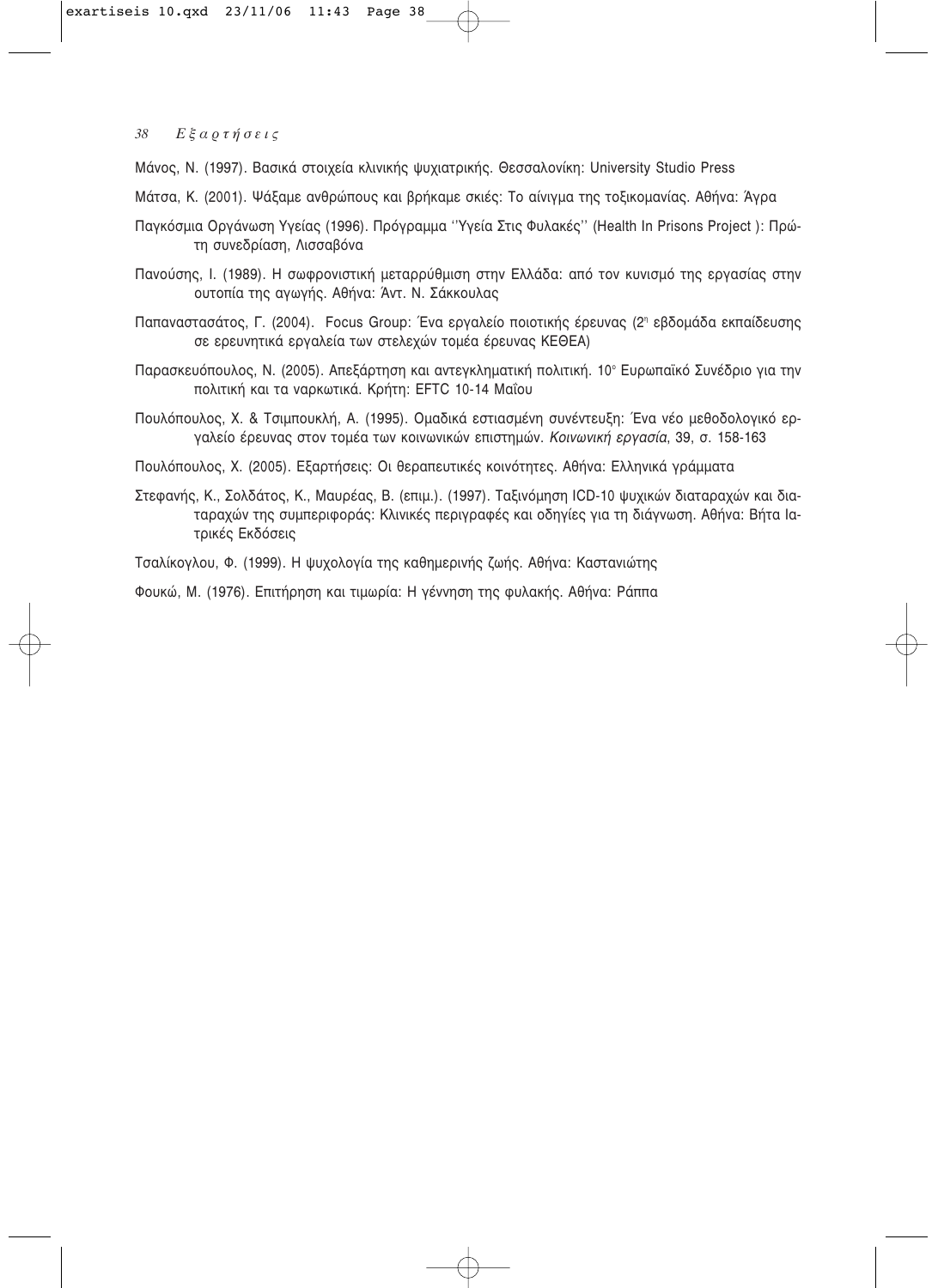# WOMEN DRUG USERS WITH A HISTORY OF PHYSICAL AND/ OR SEXUAL ABUSE

LAMBRINI STRATIKI\*, M.A. IN SOCIAL WORK AND WELFARE STUDIES, SOCIAL WORKER, ASSOCIATE IN THE SCHOOL OF SOCIAL WORK IN ATHENS

#### Abstract

- Women substance abusers were interviewed for the purpose of determining whether they had experienced violence in their life histories and whether a possible correlation could be perceived between substance abuse and sexual/physical abuse in the lives of these women.
- This was a qualitative study using the method of in-depth interviewing on a sample of five females following a drug rehabilitation programme, in Athens, Greece, named «En Drasei». The programme was especially designed by KETHEA (Therapy Centre for Dependent Individuals) for substance abusers with a previous record of incarceration.
- Although the sample of the study was very small, and this does not allow any kind of generalization of the results, still it was expected to provide valuable information as to the participants' revelations regarding their own perceptions and subjective experiences about the relationship between substance abuse and violence in their lives. The results of this research suggest that these women substance abusers have had a history of violence and specifically a history of family abuse.

<sup>\*</sup> Contact details: Pyrgou 10, Ilioupoli 16345 Attica, Greece, tel +302109706347, +302109915924, +306945238084, email: lamph@her.forthnet.gr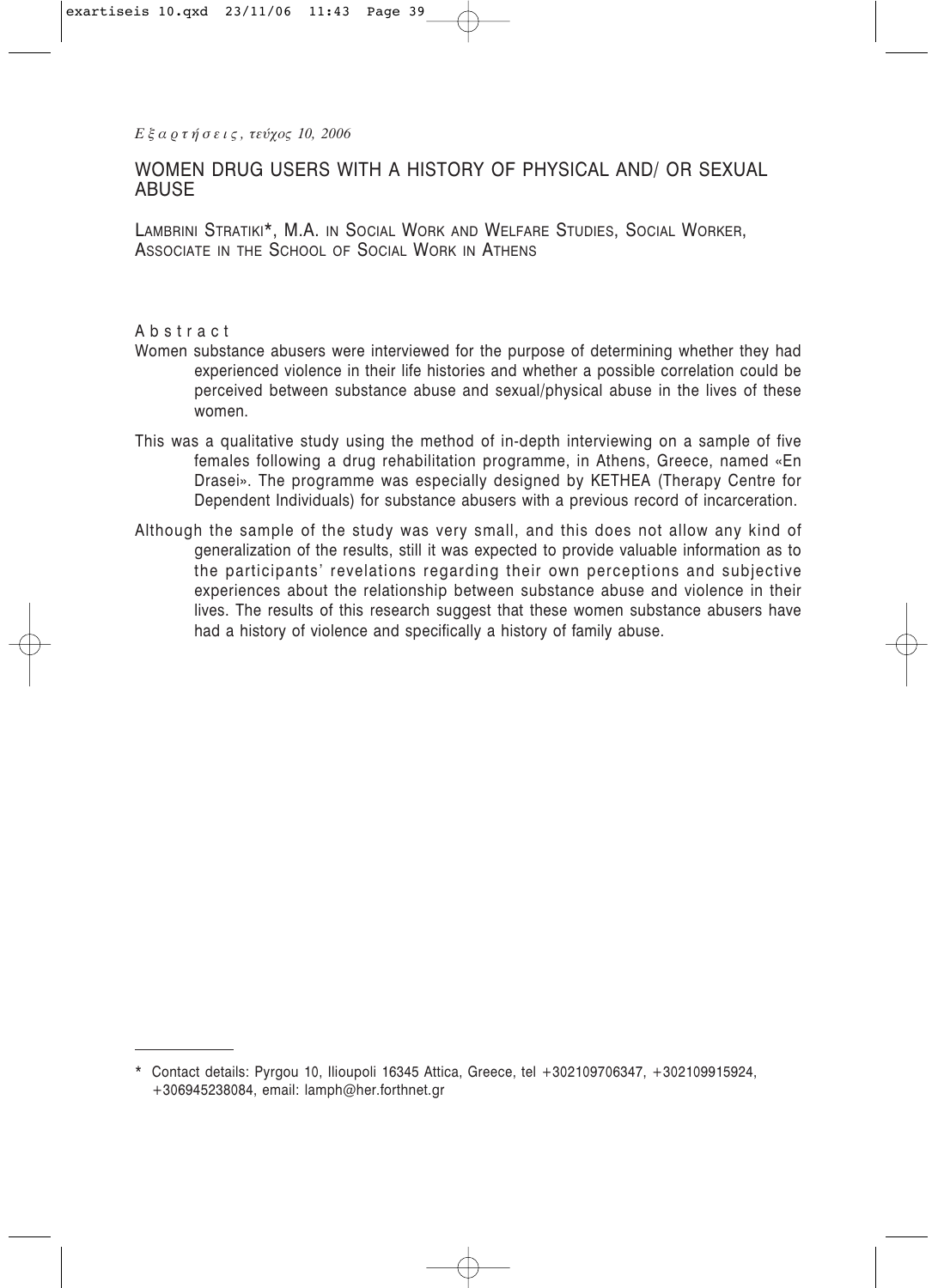# ΓΥΝΑΙΚΕΣ ΧΡΗΣΤΡΙΕΣ ΤΟΞΙΚΩΝ ΟΥΣΙΩΝ ΜΕ ΙΣΤΟΡΙΚΟ ΣΩΜΑΤΙΚΗΣ Η/ΚΑΙ ΣΕΞΟΥΑΛΙΚΗΣ ΚΑΚΟΠΟΙΗΣΗΣ

ΛΑΜΠΡΙΝΗ ΣΤΡΑΤΙΚΗ\*, ΔΙΠΛΩΜΑΤΙΚΗ ΜΕΤΑΠΤΥΧΙΑΚΟΥ, ΜΑ ΙΝ SOCIAL WORK AND WELFARE STUDIES. KOINONIKH AEITOYPFOE, EPFAZTHPIAKH ZYNEPFATHZ TMHMATOZ KOINONIKHZ ΕΡΓΑΣΙΑΣ Τ.Ε.Ι. ΑΘΗΝΑΣ

Περίληψη

- Στα πλαίσια αυτής της έρευνας διεξήχθησαν συνεντεύξεις με γυναίκες που έκαναν κατάχρηση ουσιών, προκειμένου να καθοριστεί εάν είχαν βιώσει περιστατικά βίας κατά τη διάρκεια της ζωής τους και εάν θα μπορούσε να διαπιστωθεί κάποιος πιθανός συσχετισμός μεταξύ της κατάχρησης ουσιών και της σεξουαλικής/σωματικής κακοποίησης.
- Διεξήχθη μια ποιοτική μελέτη, χρησιμοποιώντας τη μέθοδο των σε βάθος συνεντεύξεων σε ένα δείνμα πέντε γυναικών, οι οποίες παρακολουθούσαν το πρόγραμμα απεξάρτησης «ΕΝ ΔΡΑΣΕΙ», στην Αθήνα. Το πρόγραμμα αυτό σχεδιάστηκε ειδικά από το ΚΕ.Θ.Ε.Α. (Κέντρο Θεραπείας Εξαρτημένων Ατόμων) για χρήστες ψυχοτρόπων ουσιών με προηγούμενο ιστορικό φυλάκισης.
- Παρά το γεγονός ότι το δείγμα της μελέτης μας ήταν πολύ μικρό και δεν επέτρεπε τη δυνατότητα γενίκευσης των ευρημάτων της, παρείχε ωστόσο σημαντικές πληροφορίες από τις αποκαλύψεις των γυναικών που συμμετείχαν, σχετικά με τις δικές τους αντιλήψεις, τις υποκειμενικές εμπειρίες για τη σχέση μεταξύ της κατάχρησης ουσιών και της βίας κατά τη διάρκεια της ζωής τους. Τα αποτελέσματα αυτής της έρευνας δείχνουν ότι αυτές οι γυναίκες που έκαναν χρήση ψυχοτρόπων ουσιών είχαν ιστορικό βίας και συγκεκριμένα, ιστορικό οικογενειακής κακοποίησης.

## ΕΙΣΑΓΩΓΗ

Οι γυναίκες στα προγράμματα απεξάρτησης συχνά περιγράφουν άσχημες εμπειρίες συζυγικής βίας, ιστορικά οικογενειακής βίας, καθώς και αναμνήσεις σωματικής ή/και σεξουαλικής κακοποίησης από την παιδική τους ηλικία (Miller, 1990 - Cosden και Cortez-Ison, 1999). Οι γυναίκες και τα παιδιά υπήρξαν, άλλωστε, παραδοσιακά θύματα αυτών των τύπων βίας στις περισσότερες κοινωνίες και κουλτούρες (Bhatt, 1998). Πληθώρα στοιχείων, τόσο θεωρητικών όσο και στατιστικών, αποκαλύπτουν ότι η κακοποίηση των γυναικών αποτελεί ένα υπάρχον κοινωνικό πρόβλημα, που διαπερνά όλα τα κοινωνικά στρώματα. Το μορφωτικό επίπεδο και η οικονομική κατάσταση δεν επηρεάζουν τη συχνότητα εμφάνισης της οικογενειακής βίας. Η βία αυτή είναι εξίσου υπαρκτή σε χώρες, όπου η θέση των γυναικών είναι υψηλή (Bhatt, 1998). Πέρα όμως από αυτή την ψυχρή «ισότητα» που χαρακτηρίζει τη βία, υπάρχουν εξίσου ψυχρές ανισότητες. Όπως παρατηρεί ο Bhatt (1998): «Η συχνότητα εμφάνισης της βίας είναι κατά πολύ υψηλότερη στα άτομα που κάνουν κατάχρηση ουσιών παρά στα υπόλοιπα».

<sup>\*</sup> Διεύθυνση επικοινωνίας: Πύργου 10, Ηλιούπολη 16345 Αττική, τηλ 2109706347, 2109915924 κινητό 6945238084 email: lamph@her.forthnet.gr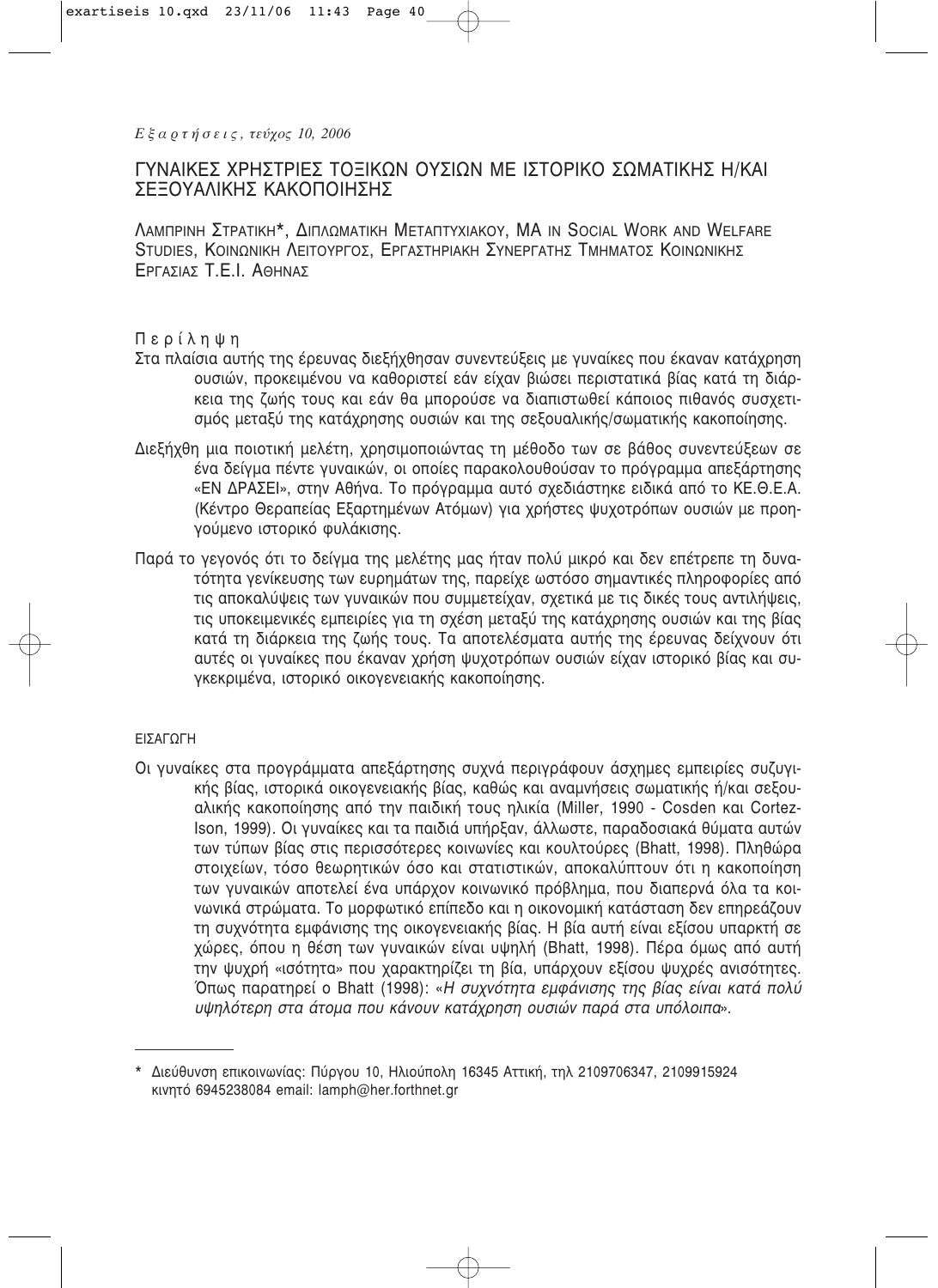- Η σχέση μεταξύ της κατάχρησης ουσιών και της σωματικής ή/και σεξουαλικής κακοποίησης είναι πολύπλοκη και είναι απαραίτητο να κατανοηθεί καλύτερα, προκειμένου οι γυναίκες να απαλλαχθούν από την κατάχρηση ουσιών και τη βία. Οι μελέτες αποκαλύπτουν ότι υπάρχουν τουλάχιστον τρεις κύριοι τρόποι επεξήγησης αυτής της σχέσης (Kilpatrick κ.ά., 1997). Σύμφωνα με τον πρώτο, η χρήση ουσιών οδηγεί στην κακοποίηση. Κατά το δεύτερο, η κακοποίηση είναι αυτή που οδηγεί στη χρήση ουσιών, ενώ ο τρίτος και τελευταίος τρόπος ερμηνείας αναφέρει ότι η χρήση ουσιών και η κακοποίηση διέπονται από μια αμφίδρομη σχέση.
- Σκοπός της μελέτης αυτής είναι να διερευνηθούν οι εμπειρίες και οι αντιλήψεις γυναικών, που κάνουν χρήση ψυχοτρόπων ουσιών, οι οποίες βίωσαν περιστατικά σωματικής και σεξουαλικής κακοποίησης στη ζωή τους. Επειδή η μελέτη είναι ποιοτική. θα επικεντρωθεί σε πραγματικές εμπειρίες των ερωτώμενων γυναικών, ξεκινώντας με τη λήψη του ιστορικού από την παιδική τους ηλικία σε σχέση με την επακόλουθη κατάχρηση ουσιών. Η έρευνά μας θα εξετάσει το ζήτημα της παρουσίας σωματικής ή σεξουαλικής κακοποίησης σε σχέση με τη μελλοντική κατάχρηση ουσιών από τις ερωτώμενες, όπως αυτό το φαινόμενο εκδηλώνεται στην Ελλάδα, μια χώρα με ελάχιστες προηγούμενες μελέτες αυτού του τύπου.

## ΕΠΙΣΚΟΠΗΣΗ ΒΙΒΛΙΟΓΡΑΦΙΑΣ

## *Παράγοντες Κίνδυνου Κατάχρησης Ουσιών*

- Ο μεναλύτερος όγκος της βιβλιονραφίας των τελευταίων δεκαετιών διαχωρίζει τους διαφορετικούς τύπους παραγόντων κινδύνου κατάχρησης ουσιών. Όπως συμβαίνει και με άλλες μορφές προβλημάτων ψυχικής υγείας, η κατάχρηση ουσιών είναι το αποτέλεσμα της αλληλεπίδρασης οργανικών παραγόντων, περιβαλλοντικών παραγόντων και τραυματικών γεγονότων ή εμπειριών στη ζωή του ατόμου (Swadi, 1999). Ορισμένα τραυματικά περιστατικά και εμπειρίες στην παιδική ηλικία μπορεί να μην ασκούν τις επιδράσεις τους παρά μόνο πολύ αργότερα στη ζωή του ατόμου, όταν θα υπάρξουν και οι αντίστοιχοι μηχανισμοί ενεργοποίησης. Οι μεταβλητές ενεργοποίησης που σχετίζο-Vται σημαντικά με τη χρόνια χρήση κοκαΐνης «κρακ» περιλαμβάνουν: εγκατάλειψη του σπιτιού, ιστορικό εξαναγκασμού χρήσης από σεξουαλικό σύντροφο και βιασμό στην παιδική ηλικία (Freeman κ.ά., 2002).
- Οι Rounsaville, κ.ά. (1982) διαπίστωσαν ότι περίπου το ένα τρίτο των ενήλικων εθισμένων στα οπιοειδή είχαν βιώσει σημαντικά τραυματικά γεγονότα στην παιδική τους ηλικία. Παρόμοια, οι Johnsen και Harlow (1996) παρατήρησαν ότι οι γυναίκες που είχαν υποστεί σεξουαλική κακοποίηση στην παιδική τους ηλικία, ανέφεραν σημαντικά υψηλότερα ποσοστά χρήσης σκληρών ναρκωτικών ουσιών στην ενήλικη ζωή τους, σε σύγκριση με όσες δεν είχαν υποστεί κάποιας μορφής κακοποίησης. Ορισμένοι υποθέτουν ότι τέτοιου είδους στρεσογόνα γεγονότα μπορεί να οδηγήσουν έμμεσα στη χρήση ουσιών, λόγω της τάσης των ατόμων αυτών να εκδηλώσουν κατάθλιψη και των κακών δεξιοτήτων διαχείρισης του άγχους που διαθέτουν (Johns, 1990, όπως αναφέρεται στον Swadi, 1999).
- Άλλες μελέτες εστιάζουν κυρίως στα χαρακτηριστικά της προσωπικότητας (Cloninger κ.ά., 1988, Wills κ.ά., 1994, Stoker και Swadi, 1990, Lanz, 1995) και στην παρουσία ψυχοπαθολογίας (Lewinsohn κ.ά., 1995, Tarter κ.ά., 1995) αναφέροντας ότι η γενετική προ-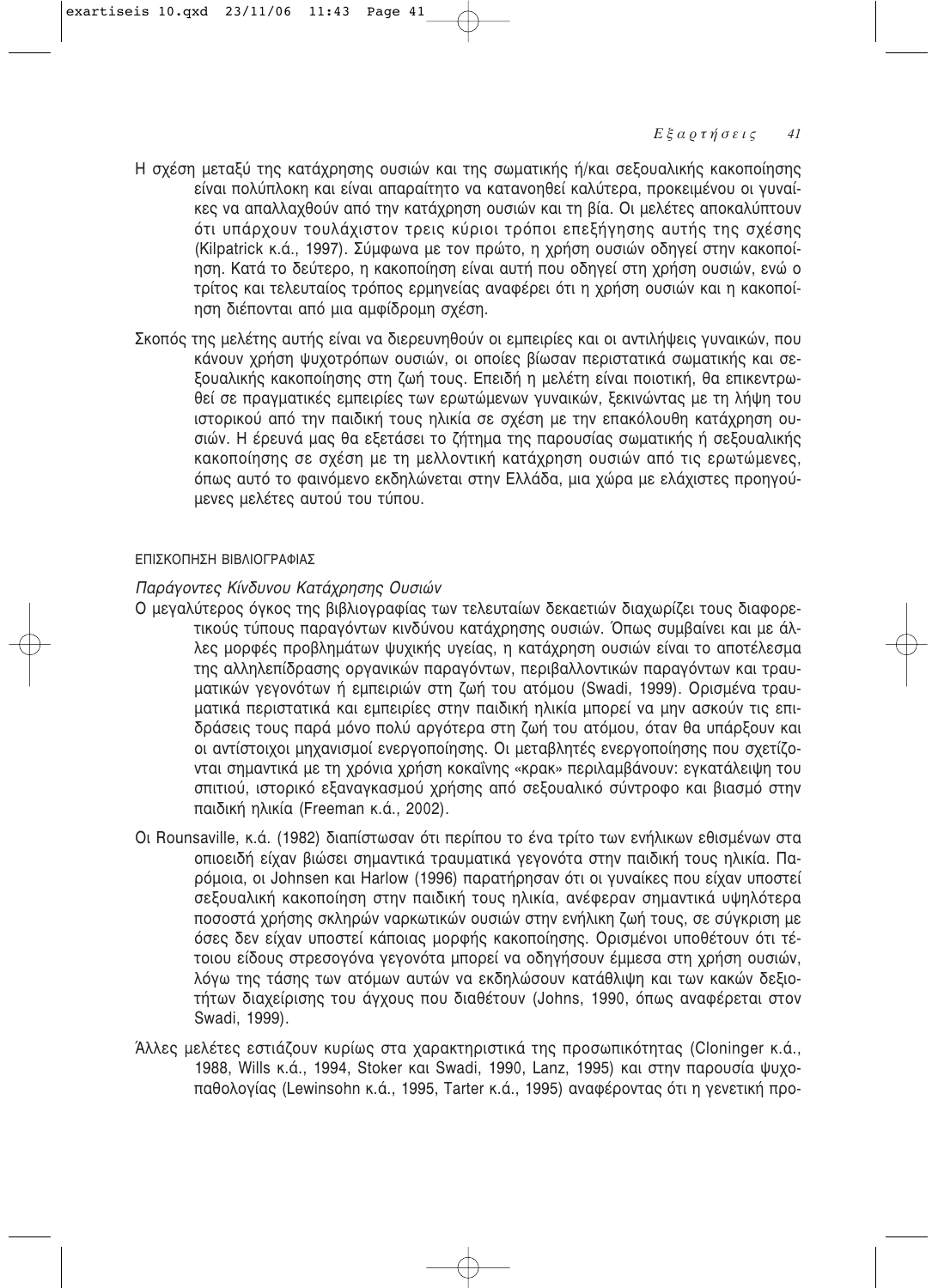διάθεση, για συγκεκριμένες συμπεριφορές, μπορεί να ερμηνεύει μέρος του προβλήματος καθώς και ότι συγκεκριμένες διαταραχές διάθεσης αποτελούν παράγοντες κινδύνου για τα άτομα που κάνουν κατάχρηση ουσιών.

## Χαρακτηριστικά Γυναικών που Κάνουν Χρήση Ψυχοτρόπων Ουσιών

- Εστιάζοντας στα χαρακτηριστικά των γυναικών, είναι φυσιολογικό να αναρωτηθούμε: Παίζει ρόλο το φύλο, όταν εξετάζουμε τη σχέση μεταξύ σωματικής/σεξουαλικής κακοποίησης και της συμπεριφοράς κατάχρησης ουσιών; Αυτό είναι ένα σημαντικό ερώτημα που πρέπει να απαντηθεί, προκειμένου να μπορούμε να σχεδιάζουμε προγράμματα θεραπείας και πρόληψης σχετικά με την κατάχρηση ουσιών, που να καλύπτουν ειδικά τις ξεχωριστές ανάγκες των γυναικών αλλά και να μειώσουμε τους παράγοντες εκεί-VOUS που εμποδίζουν την παροχή θεραπείας και την παραμονή σε αυτήν (Ashley κ.ά., 2003). Τα θεραπευτικά μοντέλα για την κατάχρηση ουσιών βασίζονται, παραδοσιακά, στις ανάγκες των αντρών (Swan κ.ά., 2000).
- Κατ' αρχάς, και όσον αφορά την αιτιολογία, φαίνεται ότι οι γυναίκες κάνουν χρήση ουσιών συχνότερα, ως μέσο αντιμετώπισης του ψυχικού τραύματος και του άγχους, αντίθετα με τους άντρες, που είναι πιθανότερο να κάνουν χρήση ναρκωτικών με στόχο την ηδονή (Back κ.ά., 2003). Η κοινωνική απομόνωση που προκύπτει συχνά από περιπτώσεις οικογενειακής βίας μπορεί να αυξήσει την πιθανότητα μια γυναίκα να στραφεί στα ναρκωτικά και στο αλκοόλ, για να αντιμετωπίσει καταστάσεις, όπως η διαταραχή μετατραυματικού στρες ή οι τάσεις αυτοκτονίας (Ashley κ.ά., 2003). Επιπλέον, ο κοινωνι-Κός στιγματισμός, το «μαρκάρισμα» και οι ενοχές αποδεικνύονται σημαντικά εμπόδια, που αποτρέπουν τις γυναίκες να ζητήσουν θεραπεία σε προγράμματα που απευθύνονται και στους άντρες και στις γυναίκες τα οποία είναι λιγότερο ικανά να προσελκύσουν και να κρατήσουν εξαιρετικά ευάλωτες ομάδες γυναικών, όπως οι ομοφυλόφιλες  $η$  οι ιερόδουλες (Ashley κ.ά., 2003).
- Ένα δεύτερο χαρακτηριστικό των γυναικών που κάνουν κατάχρηση ψυχοτρόπων ουσιών είναι ότι συχνά έχουν ανατραφεί σε ένα περιβάλλον, που μπορεί να χαρακτηριζόταν από χαμηλά επίπεδα φροντίδας, υψηλό έλεγχο, υπερπροστατευτικότητα (Cosden και Cortez-Ison, 1999) ή κακοποίηση (Miller, 1990). Πολλές προέρχονται από περιβάλλον με αυξημένη χρήση αλκοόλ ή ναρκωτικών (Ashley κ.ά., 2003).
- Ένα τρίτο χαρακτηριστικό είναι ότι οι γυναίκες χρήστριες ουσιών προσελκύονται συχνά στη γρήση από τους συντρόφους τους (Swan κ.ά., 2000). Ο άντρας ως σύντροφος μπορεί να επηρεάσει πολύ τη γυναίκα, με αποτέλεσμα να αρχίσει και αυτή τη χρήση ουσιών. Παραδόξως, οι περισσότερες από αυτές τις γυναίκες ξεκινούν τη χρήση ναρκωτικών, όπως το όπιο, σε μια προσπάθεια να «σώσουν» τη σχέση τους, θέλοντας να μοιραστούν τα ίδια συναισθήματα και τις ίδιες εμπειρίες με το σύντροφό τους. Οι γυναίκες αυτές υποτιμούν τόσο πολύ τους πιθανούς κινδύνους, που φτάνουν σε σημείο να δοκιμάσουν Kαι οι ίδιες τη χρήση (Stocco K.ά., 2000). Έτσι εμφανίζεται το φαινόμενο της «διπλής εξάρτησης», εξάρτησης δηλαδή τόσο από την ουσία όσο και από το σύντροφο.
- Ένα τέταρτο χαρακτηριστικό είναι ότι οι γυναίκες που κάνουν χρήση είναι πιθανότερο να έχουν αρνητική εικόνα για τον εαυτό τους απ' ό,τι οι άντρες (Ashley κ.ά., 2003). Η καταναγκαστική συμπεριφορά του συντρόφου που κάνει χρήση, εστιάζει στην απομά-Κρυνση της γυναίκας από τα υποστηρικτικά της πλαίσια, όπως η οικογένεια και οι φί-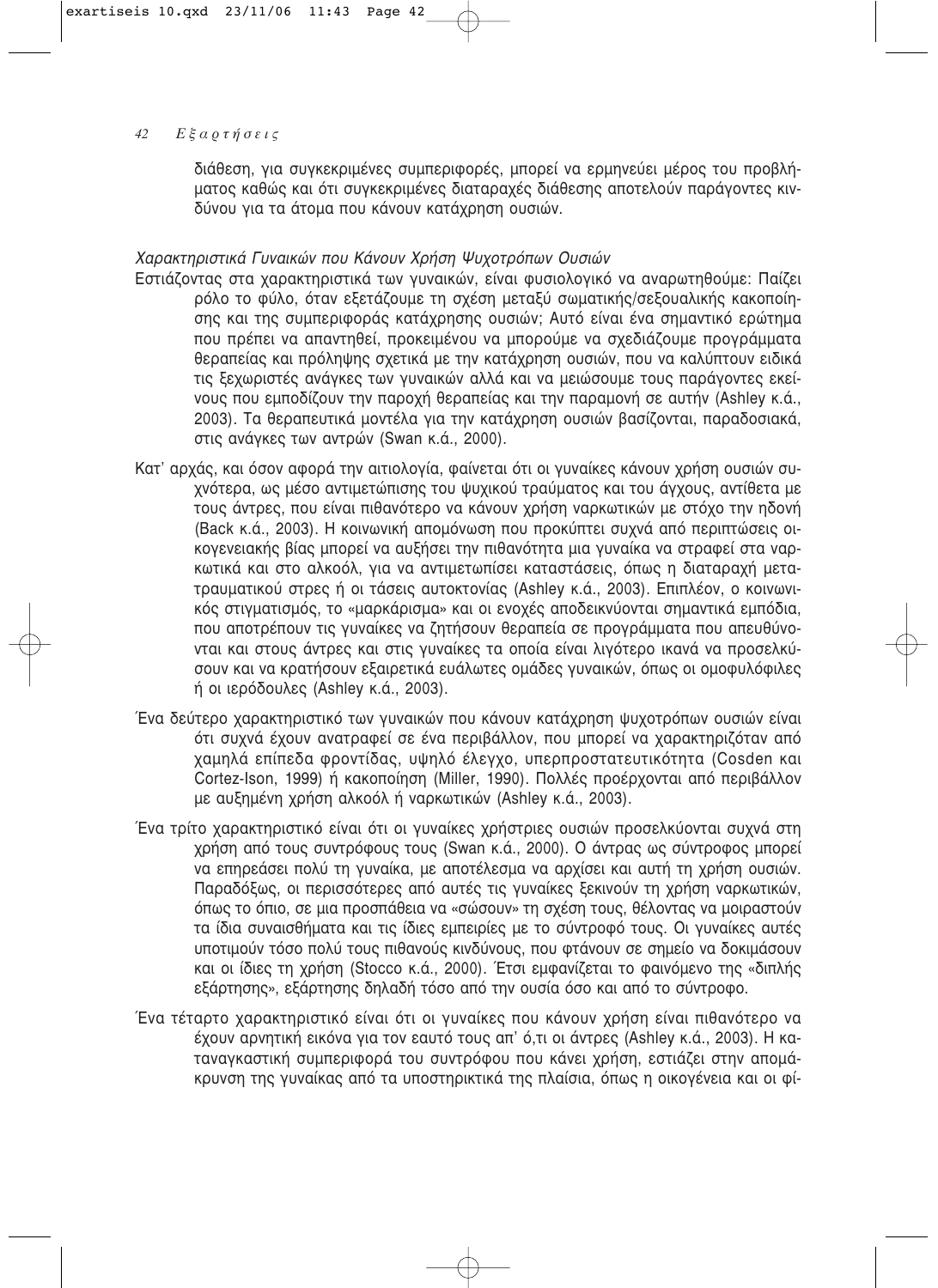λοι. Η κοινωνική απομόνωση προκαλεί περαιτέρω εξάρτηση από το σύντροφο, δίνοντας έτσι στον τελευταίο την ευκαιρία να την αναγκάσει να κάνει χρήση κι άλλων ψυχοτρόπων ουσιών (Swan κ.ά., 2000). Ο γυναικείος εθισμός παρέχει στο σύντροφο που κάνει κατάχρηση ακόμη περισσότερο έλεγχο, αφού μπορεί να την εκμεταλλευτεί, όσο εκείνη βρίσκεται υπό την επήρεια των ουσιών ή να την απειλήσει με στέρηση της ουσίας, στην οποία είναι εξαρτημένη, αν εκείνη δεν συμφωνεί μαζί του (Swan κ.ά., 2000).

# *Σωματική & Σεξουαλική Κακοποίηση/Συνέπειες*

- Η σωματική και σεξουαλική κακοποίηση δεν έχουν όρια ηλικίας (Cohen, 2000). Αυτό σημαίνει ότι οι νυναίκες μπορεί να έχουν βιώσει την κακοποίηση σε διαφορετικά χρονικά σημεία στη ζωή τους. Είτε κατά την παιδική ηλικία είτε κατά την ενήλικη ζωή, ένα κορίτσι ή μια γυναίκα που βίωσε την κακοποίηση, αισθάνεται ακριβώς τα ίδια συναισθήματα. Έχουν όλες τους ίδιους φόβους, τα ίδια συναισθήματα και τις ίδιες αντιδράσεις, αν και όχι απαραίτητα με την ίδια σειρά. Η κακοποίηση μπορεί να λάβει χώρα σε διάφορους τομείς της ζωής μιας γυναίκας. Μπορεί να συμβεί στην οικογένειά της. στην εργασία της ή ακόμα και έξω από αυτούς τους χώρους (Cohen, 2000). Λαμβά-VΟΥΤας υπόψη ότι λόγω βιολογικών και κοινωνικών παραγόντων, άντρες και γυναίκες έχουν διαφορετικές πιθανότητες να κακοποιηθούν με οποιονδήποτε τρόπο, τα ευρήματα του Pitzner και των συνεργατών του (2000) υποστηρίζουν ότι οι γυναίκες γίνονται συχνότερα στόχοι σωματικής και σεξουαλικής κακοποίησης απ' ό,τι οι άντρες.
- Περαιτέρω ανάλυση έδειξε ότι σε όλες τις περιπτώσεις, η διαπροσωπική βία σχετιζόταν στενά με μεναλύτερες συνέπειες στην κατάχρηση ουσιών, άσχετα από την ηλικία κατά την οποία συνέβη το περιστατικό βίας. «*Ίσως οι γυναίκες να είναι ευάλωτες σε όλες τις* ηλικίες για να αναπτύξουν κατάχρηση ουσιών μετά από περιστατικά κακοποίησης» (Pitzner κ.ά., 2000 σελ. 121-128).
- Στη ζωή της ενήλικης γυναίκας, δεν πρέπει να υποτιμούνται οι συνέπειες της σεξουαλικής και σωματικής κακοποίησης. Ένα περιστατικό κακοποίησης, επηρεάζει ολόκληρη την ύπαρξή της ως άτομο τόσο σωματικά όσο και ψυχολογικά. Επειδή βρίσκεται σε μια ευάλωτη κατάσταση, μια γυναίκα μπορεί να ξεπεράσει τα όριά της και να διακινδυνεύσει ακόμη περισσότερο την υγεία της. Τα θύματα κακοποίησης αναφέρουν μια πληθώρα φυσικών και ψυχολογικών συνεπειών. Ιστορικό σεξουαλικής κακοποίησης μπορεί να οδηγήσει σε άγχος, χαμηλή αυτοεκτίμηση, φοβίες, σωματοποίηση, παράνοια, ψύχωση και άλλες ψυχικές διαταραχές (Briere, 1992). Τα θύματα σεξουαλικής κακοποίησης εμφανίζουν συχνά διαταραχές όπως τάσεις αυτοκτονίας, μονομανία, οριακές διαταραχές, καθώς και διατροφικές διαταραχές. Τα θύματα σωματικής κακοποίησης βιώνουν παρόμοια προβλήματα και είναι πιο επιρρεπή σε δυσθυμία, διαταραχή μετατραυματικού στρες και κατάχρηση ψυχοτρόπων ουσιών (Pitzner κ.ά., 2000).
- Η κατάχρηση κάθε τύπου σχετίζεται στενά με τη δημιουργία του τραύματος. Μονομεταβλητές αναλύσεις (Dutton κ.ά., 1999) αποκάλυψαν ότι όλες οι μεταβλητές κατάχρησης -ψυχολογική, σωματική και σεξουαλική κακοποίηση ή/και τραυματισμός– προέβλεπαν το επίπεδο της τρέχουσας κατάθλιψης καθώς και αυτό των οξέων συμπτωμάτων στρες. Ορισμένες μελέτες αναφέρουν ότι η κατάχρηση ουσιών μπορεί να λειτουργεί ως αυτοδιαχείριση των ψυχολογικών επιδράσεων που προκύπτουν όχι μόνο από την έκθεση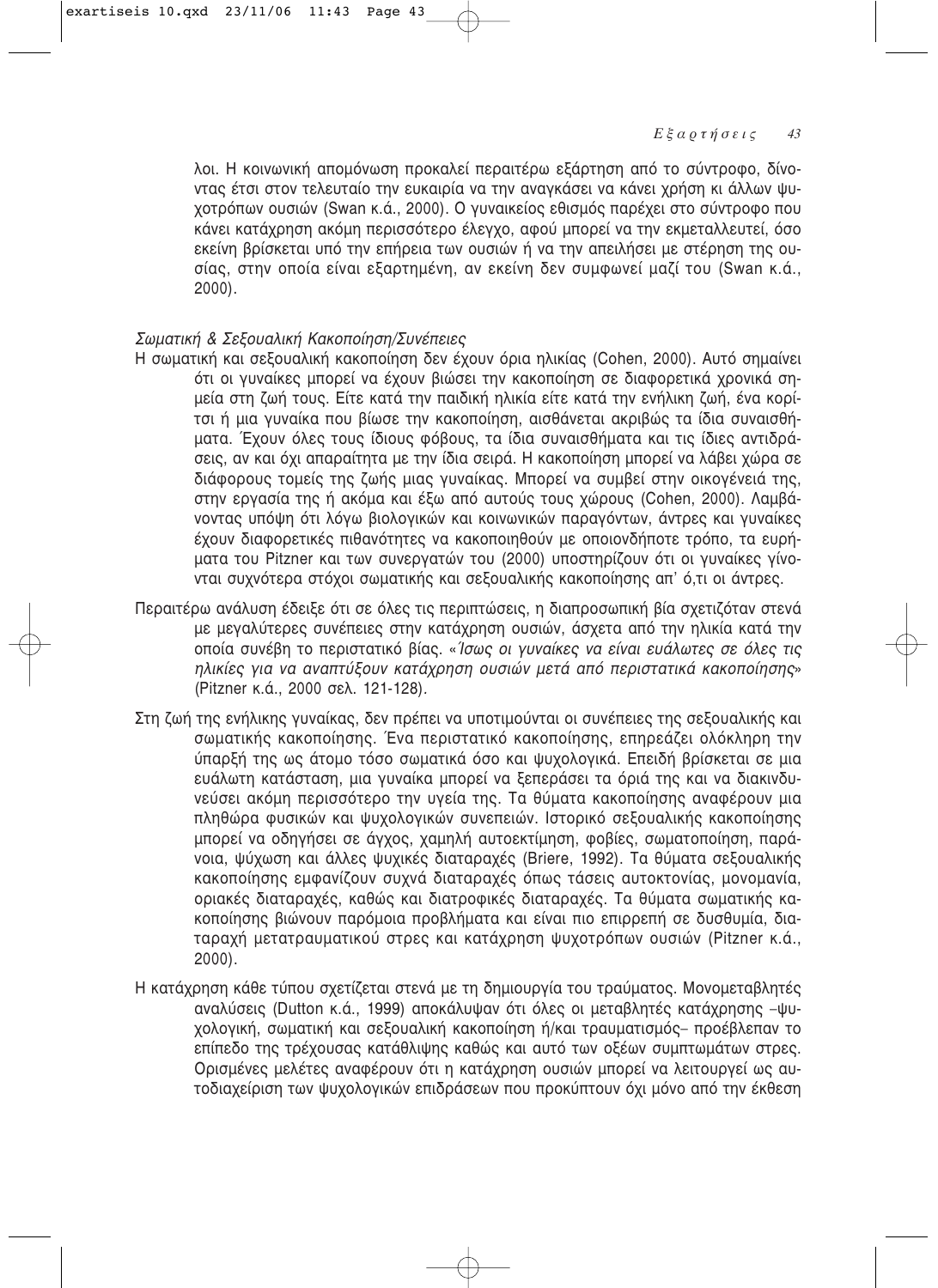στο ίδιο το τραύμα αλλά και από τη διαταραχή μετατραυματικού στρες (Kilpatrick K.ά., 1997). Ο Briere ονόμασε αυτό το φαινόμενο «*χημική αποφυγή»* (Briere, 1989 όπως αναφέρεται στον Kilpatrick κ.ά., 1997, σελ.835). Δηλαδή, η χρήση ή κατάχρηση ουσιών μετά από ένα περιστατικό κακοποίησης μπορεί να είναι μια εν μέρει αποτελεσματική, αν και δυσπροσαρμοστική και σύντομη στρατηγική αντιμετώπισης για τη μείωση συναισθημάτων αποστροφής (Kilpatrick κ.ά., 1997).

## Η σχεση Μεταξύ Σωματικής/Σεξουαλικής Κακοποίησης & Κατάχρησης Ουσιών

- Σίγουρα η σχέση μεταξύ της σωματικής ή/και σεξουαλικής κακοποίησης και της κατάχρησης ουσιών είναι «πολυδιάστατη και σύνθετη» (Miller, 1990- Miller κ.ά., 1993). Για παράδειγμα, παρά το ότι διεθνείς έρευνες και έρευνες στο Ηνωμένο Βασίλειο αναφέρουν την ύπαρξη σχέσης μεταξύ της παιδικής σεξουαλικής κακοποίησης και της κατάχρησης ουσιών, ωστόσο η αιτιολογική αυτή σχέση δεν έχει ακόμη αποδειχθεί. Υπάρχει ένα πλήθος πιθανών μεταβλητών που εμπλέκονται, όπως το οικογενειακό ιστορικό αλκοολισμού και οι μεταβλητές επίδρασης, όπως η ύπαρξη αλκοολικού συντρόφου (Fleming κ.ά., 1998). Η παιδική σεξουαλική κακοποίηση μπορεί να δηλώνει και άλλους παράγοντες που δεν έχουν ονομαστεί ακόμα (Bear κ.ά., 2000). Όσον αφορά την ενήλικη σωματική κακοποίηση, ο Larry W. Bennet (1998, σελ. 1) αναφέρει:
- «Η σχέση μεταξύ της κατάχρησης ουσιών και της κακοποίησης γυναικών οπωσδήποτε δεν είvaι απλή, ωστόσο χρησιμοποιούνται συχνά απλές έννοιες για την επεξήγησή της... Ορισμένοι πιστεύουν ότι η χρήση ουσιών αποτελεί άμεση συνέπεια της γυναικείας κα-*ΚΟΠΟΙΠΟΠΟΣ. Άλλοι θεωρούν την κατάχρηση ουσιών ως παράγοντα κινδύνου, που αν Και δεν αποτελεί άμεση αιτία, μπορεί ωστόσο να αυξήσει τη συχνότητα ή τη σοβαρό*τητα της γυναικείας κακοποίησης. Επίσης, κάποιοι άλλοι θεωρούν ότι η κατάχρηση *Ουσιών και η γυναικεία κακοποίηση αποτελούν ξεχωριστά ζητήματα και οποιαδήποτε προφανής σχέση μεταξύ των δύο είναι ψευδής».*
- Ο Kilpatrick κ.ά. (1997 σελ. 834) ορίζουν τρεις εναλλακτικές επεξηγήσεις, (η κατάχρηση ουσιών οδηγεί στην κακοποίηση –η κακοποίηση οδηγεί στην κατάχρηση ουσιών– η κατάχρηση ουσιών και η κακοποίηση έχουν αμοιβαία σχέση) τείνοντας προς την τρίτη επιλογή:
- *«°È· ÙË ¯Ú‹ÛË ·Ú¿ÓÔÌˆÓ Ó·ÚΈÙÈÎÒÓ Ô˘ÛÈÒÓ, Ù· Â˘Ú‹Ì·Ù· ˘ÔÛÙËÚ›˙Ô˘Ó ÙËÓ ·ÚÔ˘Û›· ÂÓfi˜* φαύλου κύκλου, στον οποίο η κατάχρηση ουσιών αυξάνει τον κίνδυνο κακοποίησης *και η ίδια η κακοποίηση αυξάνει τον κίνδυνο επακόλουθης κατάχρησης ουσιών» (Kilpatrick κ.ά., 1997).*
- Ο Liebschutz κ.ά. (2002) παρατηρούν ότι η επικράτηση και η επίδραση της διαπροσωπικής κακοποίησης διαδραματίζουν ουσιαστικό ρόλο στις γυναίκες και στους άντρες που παρουσιάζονται στα προγράμματα αποτοξίνωσης. Τα ευρήματά τους τονίζουν επίσης τη σημασία αξιολόγησης των ιστορικών σωματικής και σεξουαλικής βίας κατά τη μελέτη πληθυσμών που κάνουν κατάχρηση ουσιών.
- Είναι προφανές ότι οι γυναίκες που υποφέρουν από το διπλό βάρος της κατάχρησης ουσιών και του ιστορικού κακοποίησης, αντιμετωπίζουν σύνθετες προκλήσεις με τις συμβατικές θεραπευτικές προσεγγίσεις (Swan κ.ά., 2000). Τελευταία, εμφανίζονται όλο και περισσότερα κλινικά στοιχεία, που υποστηρίζουν ότι πολλές γυναίκες βιώνουν δυσκολίες στο να παραμείνουν νηφάλιες και τελικά παρουσιάζουν υποτροπή, όταν τα ζητή-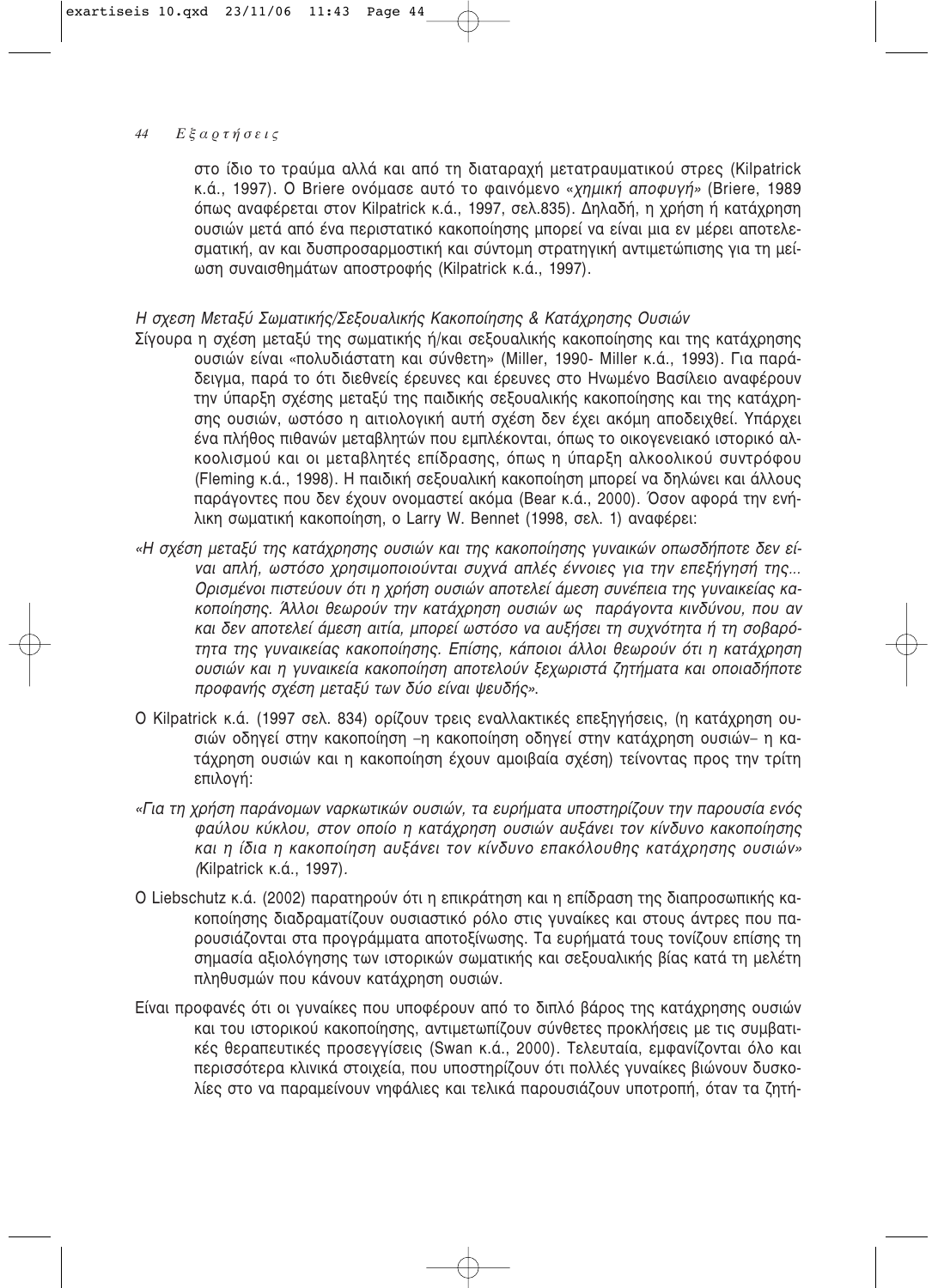ματα βίας και σεξουαλικής κακοποίησης δεν επιλύνονται κατά τη διάρκεια της θεραπείας (Swan κ.ά., 2000).

#### $M\varepsilon\theta$ οδολονία

- Η παρούσα έρευνα έχει σκοπό να διερευνήσει το ευαίσθητο θέμα που αφορά τις γυναίκες που κάνουν χρήση ψυχοτρόπων ουσιών, σε σχέση με την ύπαρξη ιστορικού σωματικής και σεξουαλικής κακοποίησης, στην Ελλάδα. Επίσης μέσα από συνεντεύξεις με γυναίκες που έκαναν κατάχρηση ουσιών να εξετάσει εάν είχαν βιώσει σωματική ή σεξουαλική κακοποίηση στη ζωή τους. Επιπλέον, μελετήσαμε και συζητήσαμε για την κακοποίηση και την επίδραση που είχε στη ζωή τους, προκειμένου να καθοριστεί ο πιθανός συσχετισμός μεταξύ των δύο.
- Στη μελέτη εφαρμόστηκε ποιοτική, σε βάθος προσέγγιση. Εξετάσαμε μια ομάδα που αποτελούνταν από πέντε γυναίκες. Οι συνεντεύξεις έλαβαν χώρα στο θεραπευτικό πρόγραμμα απεξάρτησης «ΕΝ ΔΡΑΣΕΙ» του ΚΕ.Θ.Ε.Α. στην Αθήνα. Πρόκειται για ένα νέο ειδικά σχεδιασμένο πρόγραμμα, που απευθύνεται στις συγκεκριμένες ανάγκες αντρών και γυναικών χρηστών ψυχοτρόπων ουσιών με ιστορικό φυλάκισης. Ένας περινραφικός απολογισμός του δείγματος παρουσιάστηκε για να έχουμε μια σαφέστερη εικόνα των γυναικών απ' τις οποίες λήφθηκαν οι συνεντεύξεις. Ως αποτέλεσμα αυτού, προέκυψαν ορισμένοι τομείς που εμφανίζονταν σημαντικότεροι από την άποψη των απα-Vτήσεων. Αυτοί οι τομείς είναι οι εξής: οικογενειακό ιστορικό, συμβάντα/εμπειρίες, σωματική/σεξουαλική κακοποίηση, κατάχρηση ουσιών, η ζωή με τα ναρκωτικά και οι συνέπειές της και τέλος ο σύνδεσμος μεταξύ της σωματικής/σεξουαλικής κακοποίησης και της κατάχρησης ουσιών στις γυναίκες.

#### ΑΝΑΛΥΣΗ ΣΤΟΙΧΕΙΩΝ

## Οικονενειακό Ιστορικό

Οι γυναίκες που συμμετείχαν στις συνεντεύξεις, προέρχονταν κυρίως από οικογένειες με αρκετά προβλήματα. Το οικογενειακό τους περιβάλλον έδειχνε ιδιαίτερα δυσλειτουργικό και όλες τους είχαν τραυματικές εμπειρίες και συμβάντα που άλλαξαν την πορεία της ζωής τους. Κατά τη διάρκεια των συνεντεύξεων, όλες είχαν κάτι να πουν για την ανατροφή τους και το οικογενειακό τους περιβάλλον: το πώς έβλεπαν τον εαυτό τους στην οικογένεια, ποιος προκαλούσε τον περισσότερο πόνο αλλά και στιγμές που δεν μπορούσαν να ξεχάσουν...

«Οι γονείς μου ήταν χωρισμένοι. Χώρισαν όταν ήμουν ενός έτους. Εγώ ζούσα με τη ιητέρα μου, αλλά εκείνη δούλευε ταυτόχρονα και ο παππούς μου ήταν απ' τη Ζάκυνθο. Δεν το άντεχε να βλέπει το εγγόνι του να στερείται τα πάντα...»

«Το κύριο χαρακτηριστικό είναι ότι τσακώνονταν πολύ. Μερικές στιγμές δεν μπορώ να *τις ξεχάσω, όταν ήμουν πολύ μικρή...* (σιωπή, αρχίζει να κλαίει) *όταν μεγάλωσα...* (συ $v$ εχίζει να κλαίει)».

«... οι γονείς μου τσακώνονταν μεταξύ τους. Ήταν αρρωστημένη κατάσταση. Ο πατέ- $\beta$ ας μου είχε φιλενάδα και οι γονείς μου μάλωναν συνέχεια...».

Στην περίπτωση των γυναικών που είχαν απορριφθεί από τις οικογένειές τους, μπορούμε να εντοπίσουμε πολλά αρνητικά συναισθήματα, όπως η αίσθηση ανασφάλειας και η χαμηλή αυτοεκτίμηση.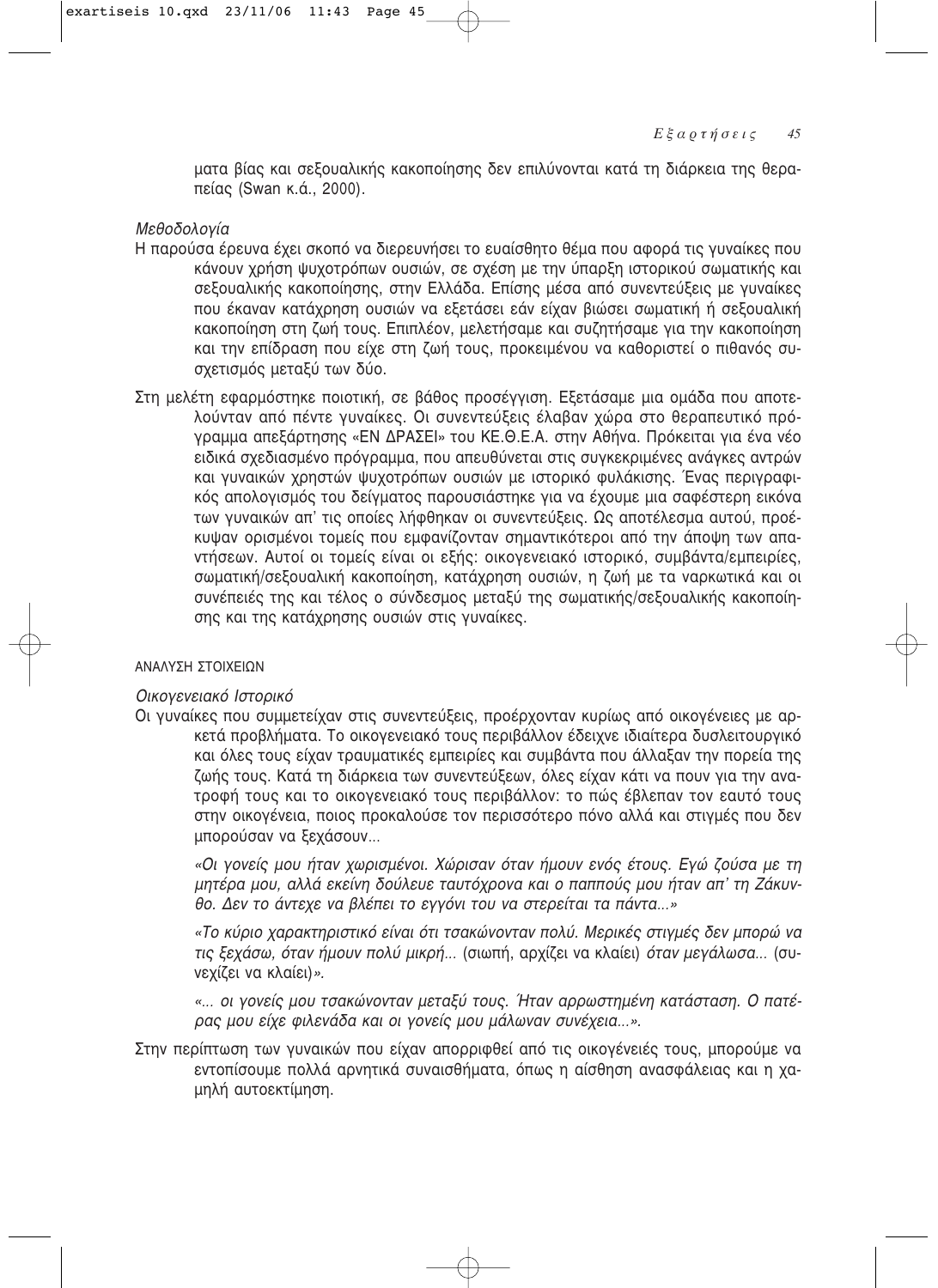«Με τον πατέρα μου δεν είχα καμία σχέση! Οι παππούδες μου με έβαζαν να τον παίρνω τηλέφωνο στα γενέθλια και στη γιορτή του, αλλά αυτός ποτέ δεν έπαιρνε στα δικά μου. Μου έστελνε τα τυπικά δώρα. Φαντάσου, είχα μια αδερφή και δεν το ήξερα *–ÁÈ· Ó· ÌËÓ ¤¯ÂÈ Ë ·‰ÂÚÊ‹ ÌÔ˘ "˘¯ÔÏÔÁÈο ÚԂϋ̷ٷ– fi¯È, ÁÈ· Ó· ÌËÓ ¤¯ˆ ÂÁÒ».*

«ΟΚ, με τον πατέρα μου δεν είχα μεγάλη επαφή. Υπήρχε ένταση μεταξύ μας. Όποτε τον έβλεπα, έστριβα γωνία. Ήταν άνθρωπος πολύ αυστηρών αρχών. Αυτό ήταν ένα *σημείο που δεν συμφωνούσα μαζί του».* 

«… Γενικά με τον πατέρα μου έχω λίνο… Δεν έχω καμία σχέση. Ποτέ δεν τα βρήκαμε».

Eν συντομία, και οι πέντε γυναίκες εξέφρασαν συναισθήματα μεγάλης απόρριψης και απογοήτευσης για τους γονείς τους. Η πλειοψηφία είχε τραυματικές εμπειρίες με τον ένα ή και τους δύο γονείς ενώ δύο είχαν ζήσει με ένα μόνο γονέα για σύντομη χρονική περίοδο.

## Συμβάντα – Εμπειρίες

Στο πλαίσιο των συμβάντων και εμπειριών, διαπιστώνουμε ότι τα περισσότερα γεγονότα κατά τη διάρκεια της ζωής τους ήταν/είναι τραυματικά. Θεωρούμε ότι εμπειρίες, όπως η εγκατάλειψη του σπιτιού εξαιτίας τραυματικών συμβάντων, η παραμονή για ένα χρόνο σε ορφανοτροφείο, η απώλεια συγγενών και η σοβαρή ασθένεια στο οικογενειακό περιβάλλον, ήταν γεγονότα που άλλαξαν την πορεία της ζωής τους. Στα βιογραφικά στοιχεία πολλών γυναικών, συναντούμε αναμνήσεις χαοτικών εμπειριών από την παιδική ηλικία και έλλειψη φροντίδας και βασικής ασφάλειας.

«… Όταν ήμουν 19, έχασα τη μητέρα μου. Στην αρχή έβγαζα λεφτά με την πορνεία. *Δ· ÂÚÈÛÛfiÙÂÚ· ·' ·˘Ù¿ Ù· Ú¿ÁÌ·Ù· ¤ÁÈÓ·Ó ÌÂÙ¿ ÙÔ ı¿Ó·ÙÔ Ù˘ ÌËÙ¤Ú·˜ ÌÔ˘, fiÙ·Ó* δεν έμενα πια στο σπίτι. Ζούσα στους δρόμους. Είχα χάσει κάθε επαφή με αυτό που λέγεται 'οικογένεια'» (εγκατάλειψη σπιτιού και απώλεια συγγενικού προσώπου).

«Δεν θυμάμαι πολλά πράγματα. Είχα φύγει απ' το σπίτι, παρά τους περιορισμούς της μητέρας μου. Πήδηξα έξω απ' το παράθυρο. Είχα πάρει κάτι ναρκωτικά...» (εγκατάλειψη σπιτιού).

«… Όσα θυμάμαι απ' την παιδική μου ηλικία είναι υπέροχα. Ήμουν πολύ ευτυχισμένη. *Το σπίτι μου καταστράφηκε όταν ο παππούς μου πέθανε...* (κλαίει) Ήταν μόνο 54 ετών. Πολλοί άνθρωποι τον περνούσαν για πατέρα μου. Ήταν πολύ νέος. Αν τον είχα, τα πράγματα θα ήταν διαφορετικά στη ζωή μου. Το σπίτι άδειασε και όλα άλλαξαν». (απώλεια συγγενικού προσώπου).

«(Κλαίγοντας, μετά σιωπή)*... Έχω πολύ θυμό μέσα μου... αυτά που πέρασα εκεί... Τα* θυμάμαι όλα. Δεν ξέρω που ήμουν γιατί ήταν ένα ορφανοτροφείο με πολύ καλά κρεβάτια αλλά όλα αυτά σε ένα απάνθρωπο περιβάλλον για παιδιά. Ήμασταν 120 παιδιά... Δεν το έχω καταλάβει... ήταν χειρότερα κι από φυλακή... για την ακρίβεια... στη φυλακή τα πράγματα ήταν πολύ καλύτερα, γιατί εκεί μπορείς να κάνεις ό,τι θέλεις» (ορφανοτροφείο).

«… η αρρώστια της μάνας μου. Πάντα φοβόμουν ότι ήταν κληρονομική» (ασθένεια στην οικογένεια).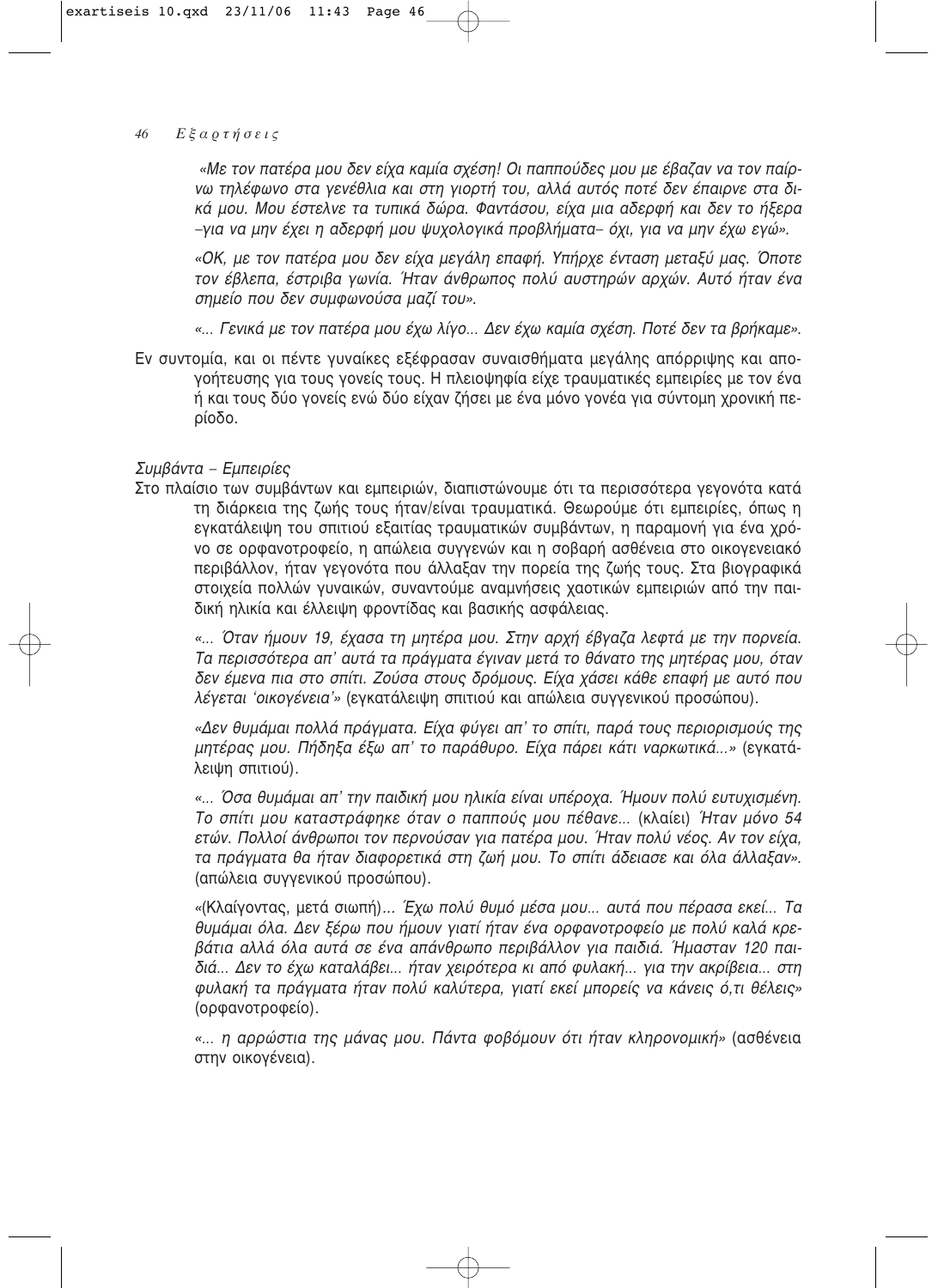Έτσι, σύμφωνα με τα παραπάνω, συμφωνούμε με την παρατήρηση του Swadi (1999) ότι τα γεγονότα της ζωής παίζουν έναν αποδεδειγμένα σημαντικό ρόλο στην παιδική ηλικία και φυσικά αυτό συμβαίνει και για τους χρήστες ουσιών.

## Σωματική/Σε*ξουαλική Κακοποίηση*

Όταν αναφερόμαστε στην κακοποίηση σε αυτό το σημείο, πρέπει να διευκρινίσουμε την ακριβή μορφή κακοποίησης για την οποία μιλάμε. Τα ερωτήματα που πρέπει να διερευνηθούν όσον αφορά το ζήτημα της κακοποίησης είναι τα εξής: πότε συνέβη, ποιός τη διέπραξε και σε τι βαθμό.

*«…ŸÙ·Ó ¤¯·Û· ÙË ÁÈ·ÁÈ¿ ÌÔ˘, ‹Á· Ó· 'Úˆ ÙÔÓ ·Ù¤Ú· ÌÔ˘. ΔÔ˘ Ì›ÏËÛ· Ϙ Î·È ‰ÂÓ ήταν ξένος. Ήμουν γύρω στα 12... Μου πρόσφερε ένα τσιγάρο, θέλεις να καπνίσεις; Μη φοβάσαι, είμαι ο πατέρας σου. Κάπνισε! Μια νύχτα, όταν κοιμόμουν, ο πατέρας*  $\mu$ ου ήρθε στο κρεβάτι μου να με βιάσει... Όταν κοιμόμουν!»

Είναι σημαντικό να διαπιστώσουμε εάν ήταν σωματική:

«... Ντρεπόμουν να βγω μαζί του με φίλους για ένα ποτήρι κρασί. Ήθελα να τον σκοτώσω. Το ποτό τον έκανε τόσο αηδιαστικό, που πήγε να σηκώσει χέρι πάνω μου, κάτι που δεν είχε ξανακάνει ποτέ. Δεν έχω δει ποτέ έναν άνθρωπο να ντροπιάζεται τόσο,  $\tilde{\rho}$ ύτε με την ηρωίνη. Τσακωνόταν με τους γονείς του, με μένα».

«… είχε σπάσει το χέρι μου από το ξύλο. Τότε έφυγα και ξαναγύρισα, μετά ξαναέφυγα και γύρισα πάλι και αυτός συνέχιζε να με χτυπάει. Μετά από λίγο, αποφάσισα ν' *aλλάξω και σταμάτησα να ανέχομαι τα πάντα. Δεν μπορούσα ούτε να τον ακούω. Τον* θεωρούσα ζώο, όχι άνθρωπο... χτυπούσε τη μαμά μου, τον αδερφό μου και εμένα».

«... η μαμά μου ποτέ δε με χτύπησε. Απλά, όταν ήμουν μικρή, μερικές φορές, μερικές νύχτες, προσπαθούσε να με μαχαιρώσει. Όχι να με σκοτώσει όμως. Ήταν ο θυμός της προς τον πατέρα μου. Βλέποντάς με να μεγαλώνω, έβλεπε τα χαρακτηριστικά του πά-*Vω μου – αν και δεν είχα μεγαλώσει μαζί του, του έμοιαζα».* 

Περισσότερα ίσως μπορούμε να μάθουμε στις περιπτώσεις που η κακοποίηση ήταν σεξουαλική:

«Όταν ήμουν πέντε χρονών, προσπάθησαν να με βιάσουν. Δεν με πείραξε όμως η ίδια η απόπειρα, όσο όλες οι συνθήκες. Είχα κλέψει καραμέλες από ένα περίπτερο δίπλα στο σπίτι μου. Προσπάθησε να με βιάσει αυτός που με έπιασε να κλέβω».

Οι απαντήσεις όλων των γυναικών έδειξαν ότι στη ζωή τους είχαν βιώσει σεξουαλική κακοποίηση σε ένα σημαντικό ποσοστό. Ορισμένες δυσκολεύονταν να μιλήσουν για αυτές τις εμπειρίες τους και έκλαψαν σε συγκεκριμένα σημεία κατά τη διάρκεια των συνεντεύξεων:

«*Ο θείος του πατέρα μου με βίασε... (*αρχίζει να κλαίει... σιωπή... κι άλλα δάκρυα). Δεν *ÌÔÚÒ Ó· ÌÈϋۈ ¿ÏÏÔ… ÌÔ˘ ʤÚÓÂÈ Ôχ fiÓÔ… Â›Ó·È Ôχ ‰‡ÛÎÔÏÔ ÁÈ· ̤ӷ».* 

Συγκεκριμένα, μια γυναίκα δεν απάντησε κατά τη συνέντευξη ενώ καταγραφόταν, αλλά μόνο αφού ολοκληρώθηκε διηγήθηκε την ιστορία βιασμού της από τον πατέρα της όταν είχε βγει από το ορφανοτροφείο και έμεινε μαζί του για τέσσερις μήνες:

«… για τέσσερις μήνες, όσο έμενα με τον πατέρα μου, προσπαθούσε να με βιάσει» (έκλαιγε πολύ όσο έλεγε την ιστορία της).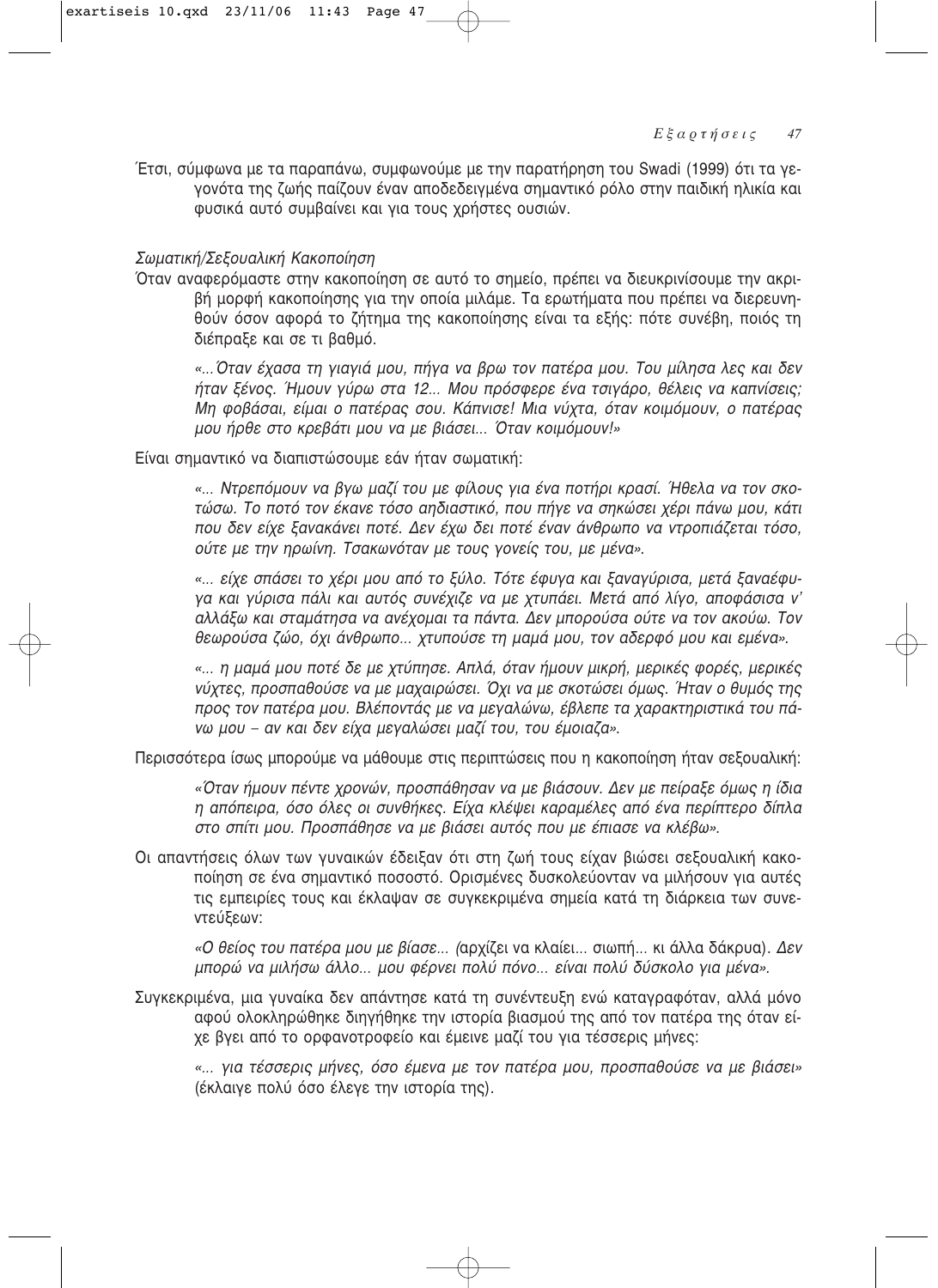#### 48  $E$ ξαρτήσεις

Άλλες μιλούσαν σχετικά χαλαρά και ανέφεραν, λεπτομερώς, τα περιστατικά βιασμού ή ανάρμοστης γονικής συμπεριφοράς:

«Θυμάμαι τον αδερφό της κοπέλας του πατέρα μου. Ήταν 35 χρονών. Εγώ ήμουν 16. Θυμάμαι ότι έπεσε πάνω μου. Προσπάθησα να ξεφύγω. Τον έσπρωξα από πάνω μου. Αυτό θυμάμαι. Δε συνέβη τίποτα».

«... Ποτέ δεν είδα τον πατέρα μου σαν πατέρα. Ήταν ο άνθρωπος που προσπάθησε να μου κάνει αυτό που μου έκανε, κι εγώ παρά τη θολούρα μου από την επήρεια, καταλάβαινα ξεκάθαρα ότι είχε προσπαθήσει να με βιάσει. Γιατί, όταν πήνα να τον ρωτήσω 'Τί πήγες να κάνεις;' μου απάντησε 'Τα φαντάστηκες'».

Σε ορισμένα σημεία, ο πόνος δεν μπορούσε να εκφραστεί λεκτικά και υπήρχαν συμβάντα που οι γυναίκες ντρέπονταν, πονούσαν ή ήταν πολύ φοβισμένες ακόμη και για να προσπαθήσουν να τα θυμηθούν. Η «σιωπή της βίας» σε συγκεκριμένα σημεία της συνέντευξης προκαλούσε θλίψη και οδύνη ή ακόμη και οργή.

## Συνέπειες της Κακοποίησης

Αφού συζητήσαμε τη σεξουαλική και σωματική βία, χρειάζεται να ρίξουμε φως στις συνέπειες της τραυματικής αυτής συμπεριφοράς. Όλες οι γυναίκες σε αυτή τη μελέτη επηρεάστηκαν σε σημαντικό βαθμό και οι συνέπειες αφορούν την υγεία τους και τη γενική τους κατάσταση. Μία από αυτές θυμάται τις συνθήκες μιας επίσκεψης στο νοσοκομείο κατά τη παραμονή της στο ορφανοτροφείο:

«... Δεν μπορούσα να φάω... και με πήγαν εκεί. Όχι μόνο με χτυπούσαν, αλλά με ανάγκασαν να μείνω και στο υπόγειο 10 μέρες για τιμωρία».

Οι ψυχανανκαστικές διαταραχές, η οριακή διαταραχή, καθώς και η χαμηλή αυτοεκτίμηση και ταπείνωση αποτελούν όλα συνέπειες που παρουσιάζονται συχνά σ' αυτές τις περιπτώσεις.

«... κοίτα, μπορεί να μην είμαι απ' τις γυναίκες που τις έχουν δείρει άσχημα. Αλλά με έχουν εκμεταλλευτεί πολύ ως άνθρωπο. Με έχουν χτυπήσει άσχημα. Το χειρότερο, όμως, είναι ότι γιώθω κακοποιημένη, επειδή κακοποίησαν τα καλύτερα στοιχεία μου: ότι μπορούσαν να βασιστούν πάνω μου, ότι μπορούσα να δώσω αγάπη. Αυτό με εξαθλίωσε πολύ ως άνθρωπο».

Παρατηρείται κατάθλιψη και άγχος που κορυφώνονται σε απόπειρες αυτοκτονίας, όπως βλέπουμε από τις αναμνήσεις μιας άλλης, που αναφέρεται στην απόπειρα βιασμού από τον αδερφό της κοπέλας του πατέρα της:

«... την πρώτη φορά που το συζητήσαμε (η μητέρα μου κι εγώ). Όταν ήμουν 16 ή 17 συνέβη άλλο ένα τέτοιο περιστατικό στο σπίτι και τότε έκανα απόπειρα αυτοκτονίας».

Τα συναισθήματα που εκφράζονται παραπάνω δείχνουν τη φοβερή βλάβη που μπορεί να προκληθεί στο θύμα, ειδικά όταν οι πράξεις αυτές γίνονται κατά την περίοδο της σεξουαλικής ταυτοποίησης του ατόμου.

## Κατάχρηση Ουσιών

Λαμβάνοντας υπόψη τους περιβαλλοντικούς παράγοντες κινδύνου, τα τραυματικά γεγονότα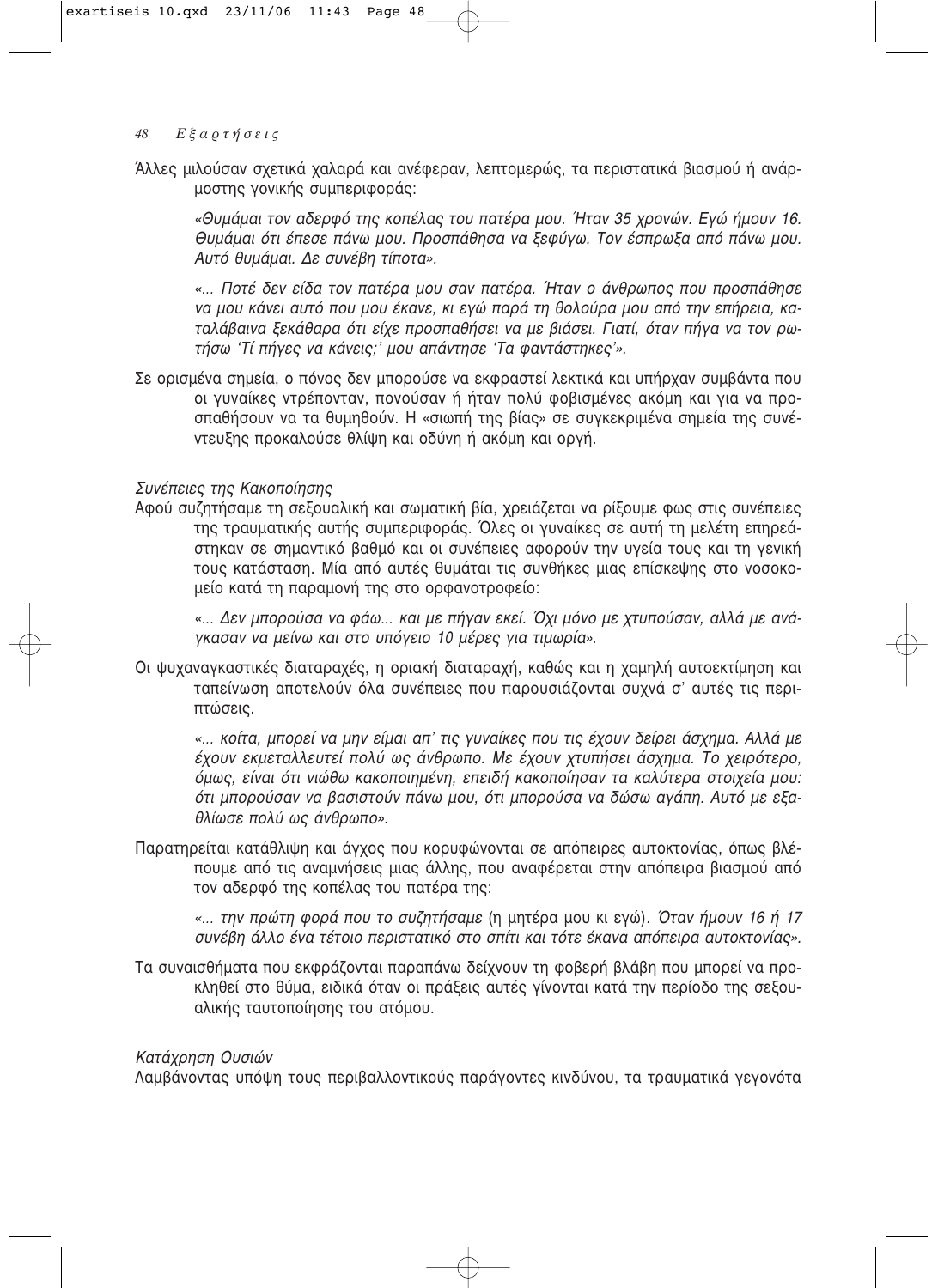και τις αρνητικές εμπειρίες ζωής, όπως έχουν αναφερθεί στη βιβλιογραφία, μπορούμε να προχωρήσουμε αναλύοντας την κατάχρηση ουσιών.

Αναφορικά με το θέμα της κατάχρησης ουσιών σε γυναίκες εξαρτημένες χρήστριες ηρωίνης/κοκαΐνης, θεμιτό είναι να διερευνήσουμε δύο σημαντικά ερωτήματα. Το πρώτο έχει να κάνει με το γιατί άρχισαν οι γυναίκες αυτές τη χρήση:

«Το έκανα γιατί είχε γίνει τρόπος ζωής μου, γιατί όλοι μου οι φίλοι έπαιρναν ναρκωτικά, γιατί δεν είχα μάθει να κάνω τίποτα άλλο...»

«Πιστεύω ότι παίρνοντας ναρκωτικά ξέφευγα απ' όλα αυτά (τα συναισθήματά της). Τουλάχιστον έτσι νόμιζα. Για πολλά χρόνια τα κατάφερνα αλλά όταν ένιωθα χάλια και βαριόμουν τα ναρκωτικά, επέστρεφα πάλι στο ίδιο παλιό συναίσθημα. Γι' αυτό, προσπαθούσα να παίρνω όσο γίνεται περισσότερα, για να μην το αισθάνομαι».

«Ο λόγος ήταν ότι με καταπίεζε συνεχώς ο πατέρας μου, ακόμη και στη δουλειά. Μαλώναμε συνέχεια. Δεν μιλούσαμε μεταξύ μας για χρόνια. Καθόμασταν ο ένας στο λαιμό του άλλου. Όλη η κατάσταση με τη φιλενάδα του... ήταν γενικά μια αρρωστημένη κατάσταση που δεν άλλαζε με τίποτα!»

Το δεύτερο ερώτημα είναι πότε άρχισαν τη χρήση:

«Η γιαγιά μου έλεγε, «Να μην παίρνεις καραμέλες. Να μην παίρνεις ναρκωτικά». Δεν ήξερα τι ήταν τα ναρκωτικά. Αν και υπήρχαν παιδιά που δεν έπαιρναν ναρκωτικά, εγώ διάλεξα αυτά που έπαιρναν».

«... μετά ακολούθησε μια περίοδος που έπεσα βαθιά στα ναρκωτικά. Όχι, ότι δεν έκανα χρήση παλιά, αλλά τώρα ήμουν πολύ βαθιά. Ήμουν 27 χρονών. Απ' τα 15 έως τα 27 έκανα χρήση. Όταν ο πατέρας μου πέθανε, το πράγμα χειροτέρεψε. Άρχισα να κάνω εμπόριο, μεγάλο εμπόριο. Από τα 15-16 μου έπαιρνα κοκαΐνη, χάπια, έκσταση, LSD - ήμουν χρήστρια».

Φαίνεται ότι οι λόγοι και οι συνθήκες στη ζωή κάθε χρήστριας ουσιών αποτελούν σημαντικές παραμέτρους για τον καθορισμό των επιδράσεων ως προς την πρόληψη, τη θεραπεία και την περαιτέρω έρευνα.

## Η Ζωή με τα Ναρκωτικά και οι Συνέπειές τους

Κάθε μορφή κατάχρησης, είτε αναφερόμαστε στη βία είτε στην κατάχρηση ουσιών, έχει την ίδια σημασία. Οι συνέπειες είναι σοβαρές σε όλες τις περιπτώσεις και στο σύνολό τους μπορούν να δείξουν το βαθμό της βλάβης που προκλήθηκε. Οι γυναίκες που κάνουν κατάχρηση ουσιών και στην περίπτωση χρήσης ηρωίνης/κοκαΐνης, έχουν πολλούς παράγοντες κινδύνου που σχετίζονται με την καθημερινότητά τους, όπως προβλήματα υγείας, σωματικής και ψυχικής. Το κυριότερο είναι πως όλες έζησαν σε συνθήκες εξαθλίωσης, προδόθηκαν, απορρίφθηκαν ή και εγκαταλείφθηκαν. Οι γυναίκες στην παρούσα μελέτη δηλώνουν, εμφανώς, τις συνέπειες της κατάχρησης ουσιών στη συνέντευξη.

«Είχα φτάσει 40 κιλά. Είχα κολλήσει ηπατίτιδα. Ήμουν πολύ αδύνατη και αδύναμη και δεν μπορούσα να φάω τίποτα».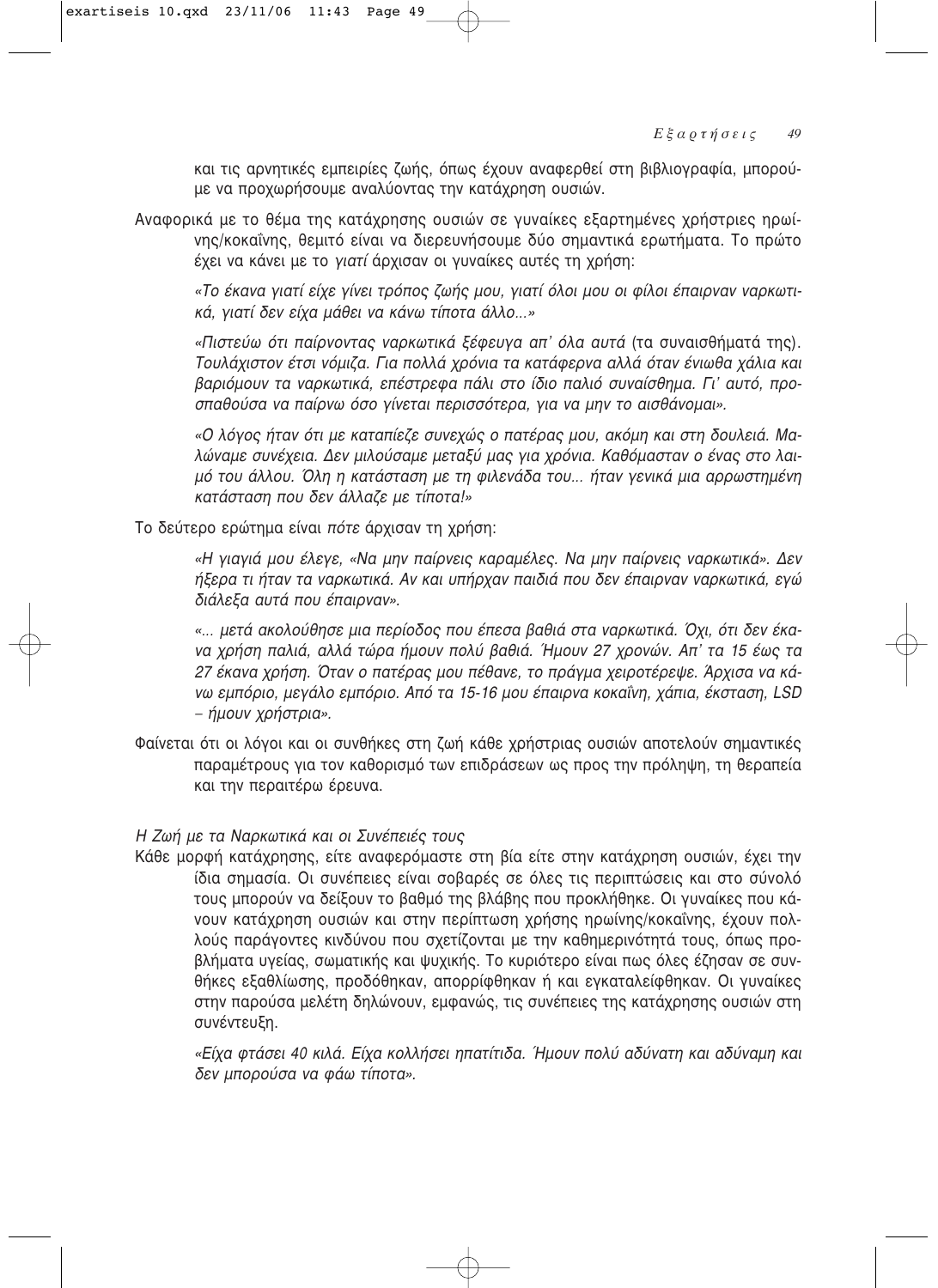#### 50  $E \xi \alpha \rho \tau \eta \sigma \epsilon \iota \varsigma$

Δύο άλλες γυναίκες μιλούν για τα συναισθήματά τους:

«Η κακοποίηση είναι και ταπείνωση, έτσι σε κάνουν να νιώθεις. Και ο άντρας μου και αυτός (ο πατέρας της) με έκαναν να αισθάνομαι εξαθλίωση. Κι αν έτρωγα πέντε μπουνιές, τι, αυτό είναι η κακοποίηση μόνο;»

«... Δεν ξέρω! Είμαι πολύ ευαίσθητη, πληνώνομαι εύκολα, Αναστατώνομαι και νιώθω προσβεβλημένη με το πιο μικρό πράγμα. Όταν συνέβη, μου άρεσε, αλλά δεν ήθελα να το δείξω... μερικοί λένε πως νιώθουν, ενώ δεν νιώθω. Ήταν παράξενο»,

«Ήμουν όμορφη. Σήμερα δεν έχω καμία σχέση με αυτό που ήμουνα τότε».

«....όλο αυτό το διάστημα υπέφερα πολύ – και σωματικά και ψυχικά. Ο φίλος μου είχε πέσει πολύ (εννοεί λόγω της ηρωίνης που έπαιρνε). Είχαμε κυριολεκτικά λιώσει! Λιώναμε, δεν αντέχαμε άλλο. Είχαμε φτάσει σ' ένα σημείο που δεν μπορούσε να συνεχιστεί, χρειαζόμασταν βοήθεια».

Όταν ρωτήθηκε πώς αισθάνεται για τον εαυτό της, μετά από όλα αυτά, μια γυναίκα απάντησε:

«...Σταμάτησα ν' αγαπάω τον εαυτό μου για πολύ καιρό. Με μισούσα και με τιμωρούσα με διάφορους τρόπους».

Μια άλλη γυναίκα εξηγεί πώς αντιλαμβάνεται την «επιθετικότητα» και πώς βλέπει τις γυναίκες γενικά που έχουν υποστεί παρόμοια περιστατικά κακοποίησης:

«Κανείς δεν μπορεί να σε εξαθλιώσει τόσο όσο εσύ τον εαυτό σου. Κανείς! Και το χειρότερο είναι η ντροπή, όχι το ξύλο ούτε ο πόνος. Ήμουν γυναίκα. Σκληρή! Δεν με σταμάταγε τίποτα. Αυτή η σκληρότητα με έκανε να παίρνω ρίσκα, που με βοηθούσαν να ξεχωρίζω. Ξεχωρίζω, βλέπω τον εαυτό μου και σαν άντρα και σαν γυναίκα. Αν παίρνεις ναρκωτικά και είσαι γυναίκα, είσαι χαμένη. Και αν εξαρτιέσαι από οποιαδήποτε ουσία ή οτιδήποτε άλλο, είσαι τελειωμένη».

Βλέπουμε σε τρεις περιπτώσεις ότι ο λόγος που φυλακίστηκαν είχε να κάνει με αδικήματα που αφορούσαν τα ναρκωτικά:

«... η αστυνομία ήρθε σπίτι μου και με συνέλαβε ακριβώς έξω απ' την πόρτα μου με μεγάλη ποσότητα...».

«... έμεινα στη φυλακή για ναρκωτικά τεσσεράμισι χρόνια απ' τη ζωή μου».

«... Ήμουν στη φυλακή πριν τρία χρόνια, βρήκαν ηρωίνη/κοκαΐνη πάνω μου, πέρασα δικαστήριο, δεν πήγα και με καταδίκασαν σε εφτά χρόνια...».

Οι γυναίκες στη συνέχεια μας παρουσιάζουν τις αντιλήψεις τους για τη ζωή στη φυλακή σε συνδυασμό με τη χρήση ναρκωτικών:

«... πρώτα δεν άντεχα την ιδέα ότι πήγα φυλακή και ότι αυτό είχε συμβεί σε μένα, όλα αυτά τα συναισθήματα. Μετά απ' αυτό δεν μπορούσα να προσαρμοστώ στον κόσμο έξω. Νόμιζα ότι όλοι ήξεραν για μένα... Είχα και προβλήματα με τη μέση μου. Πονούσα πολύ τότε. Είχα πέσει στη φυλακή και είχα πάθει κάταγμα... και όσο περισσότερο πονούσα τόσα περισσότερα ναρκωτικά έπαιρνα. Βασικά, έβρισκα πολλές δικαιολογίες, για να πάρω ναρκωτικά και έμενα σπίτι. Εκεί, είχε καταλήξει η ζωή μου. Έπαιρ-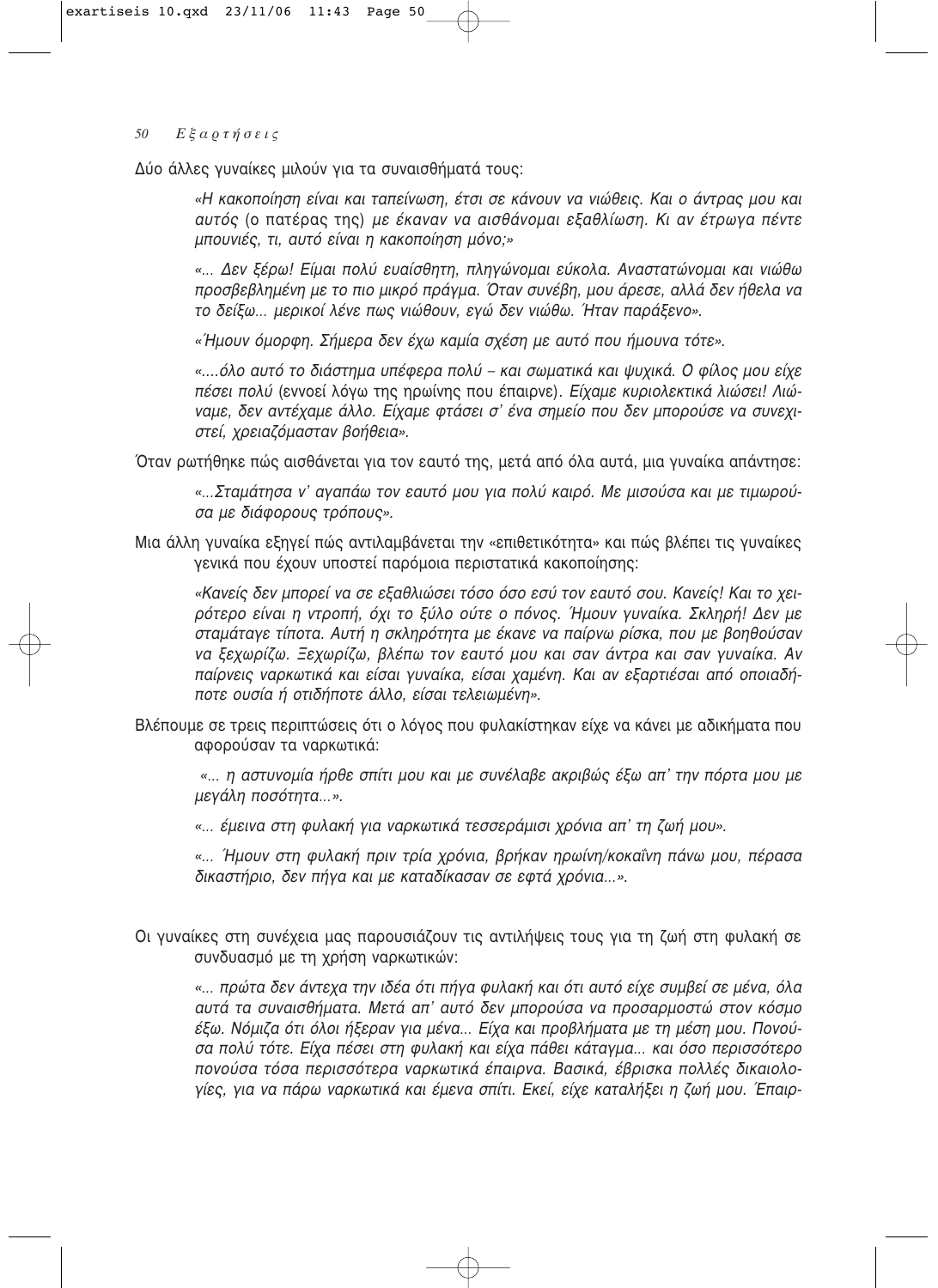να ναρκωτικά. Δεν έβγαινα έξω, επειδή φοβόμουν μην με πιάσουν πάλι για χρήση... Aυτή ήταν η ζωή μου».

Μια άλλη παρατήρηση που μπορεί να μας βοηθήσει είναι ο τρόπος με τον οποίο αυτές οι γυναίκες διαχειρίζονταν-έβλεπαν τις σχέσεις τους με το αντίθετο φύλο:

«... Έκανα για πρώτη φορά έρωτα στα 15-16 μου και το έκανα περισσότερο επειδή έπρεπε. Είχα νταλαβέρια με τα ναρκωτικά και δεν είχα κάνει ποτέ έρωτα».

Μία γυναίκα αναφέρεται σε ένα σύντροφο που ήταν «πολύ ανεκτικός». Έδειχνε εξαιρετική ανοχή για τη χρήση που έκανε η ίδια, ο οποίος την υποστήριξε κατά τη διάρκεια της φυλάκισής της. Το ερώτημα που τίθεται και ζητά απάντηση είναι: ποιός είναι ακριβώς ο ρόλος του συντρόφου στο πρόβλημα κατάχρησης ουσιών μιας γυναίκας: Στην περίπτωση της συγκεκριμένης γυναίκας αντιλαμβανόμαστε τη συναισθηματική συμπλοκότητα ανάμεσα στο θυμό και την ενοχή:

«... Τελειώσαμε με τον άντρα μου όταν βγήκα απ' τη φυλακή το '99. Ήμασταν παντρεμένοι για δεκατρία χρόνια τότε και σήμερα είμαι τριανταοχτώ. Ήταν υποστηρικτικός. Στο πλευρό μου, Πολύ ανεκτικός. Το έβλεπα από τον τρόπο που ερχόταν και με επισκεπτόταν δυο φορές τη βδομάδα. Έκλαινε και με παρακαλούσε να αλλάξω ζωή. Με φρόντιζε πάντα. Πολλές φορές δεν ένιωθα καλά γιατί αισθανόμουν ότι τον κορόιδευα, επειδή μου έδινε τόσα πολλά. Ταυτόχρονα, δεν είχα καμία άλλη σχέση».

«... ότι τον πρόδωσα! Τον πρόδωσα! Και ακόμη και όταν ήμουν παντρεμένη, με περίμενε να γυρίσω πίσω. Αυτό ήταν, μου είχε πει ότι με αγαπούσε και με αγαπούσε ακόμα».

«... αυτή είναι η πρώτη φορά στη ζωή μου που δεν έχω σχέση... Όχι, ότι μου είναι εύκολο. Είναι δύσκολο. Είναι κάτι νέο για μένα. Όμως, όταν κάθομαι και το σκέφτομαι, μου αρέσει και δε μ' αρέσει. Πάντα, υπήρχε κάποια μητέρα, κάποιος σύντροφος... Τώρα, όμως, μπορώ να κάνω ό,τι μ' αρέσει».

Μία από τις ακραίες συνέπειες που παρατηρήθηκε σε τρεις από τις πέντε γυναίκες που ερωτήθηκαν ήταν το γεγονός πως σε κάποιο στάδιο της χρήσης, είχαν αντιμετωπίσει την πορνεία:

«... Δούλευα σε κλαμπ, δούλεψα και σε μαγαζί με μοτοσικλέτες, και ήμουν και πόρ $vn...$ 

Πράγματι, η ζωή με τα ναρκωτικά προκάλεσε ένα φαινόμενο «ντόμινο» με συνέπειες που περιλάμβαναν βίαιες σχέσεις, αυτοκαταστροφικούς τρόπους ζωής ακόμα και εκπόρνευση.

Ο Σύνδεσμος Μεταξύ Σωματικής/ Σεξουαλικής Κακοποίησης και της Κατάχρησης Ουσιών από τις Γυναίκες

Μετά τη διερεύνηση και των δύο ζητημάτων ξεχωριστά και την παρατήρηση σημαντικών τομέων, κρίνεται αναγκαίο σε αυτό το σημείο να εστιάσουμε και στα δύο, ταυτόχρονα. Είδαμε σε όλη τη διάρκεια των συνεντεύξεων ότι οι περισσότερες γυναίκες μεγάλωσαν σε ένα βίαιο οικογενειακό περιβάλλον, όπου αναφέρονταν περιστατικά σωματικής ή σεξουαλικής κακοποίησης εκτενώς:

«ΟΚ, με τον πατέρα μου δεν είχα μεγάλη επαφή. Υπήρχε ένταση μεταξύ μας. Όποτε τον έβλεπα, έστριβα γωνία. Ήταν άνθρωπος πολύ αυστηρών αρχών. Αυτό ήταν ένα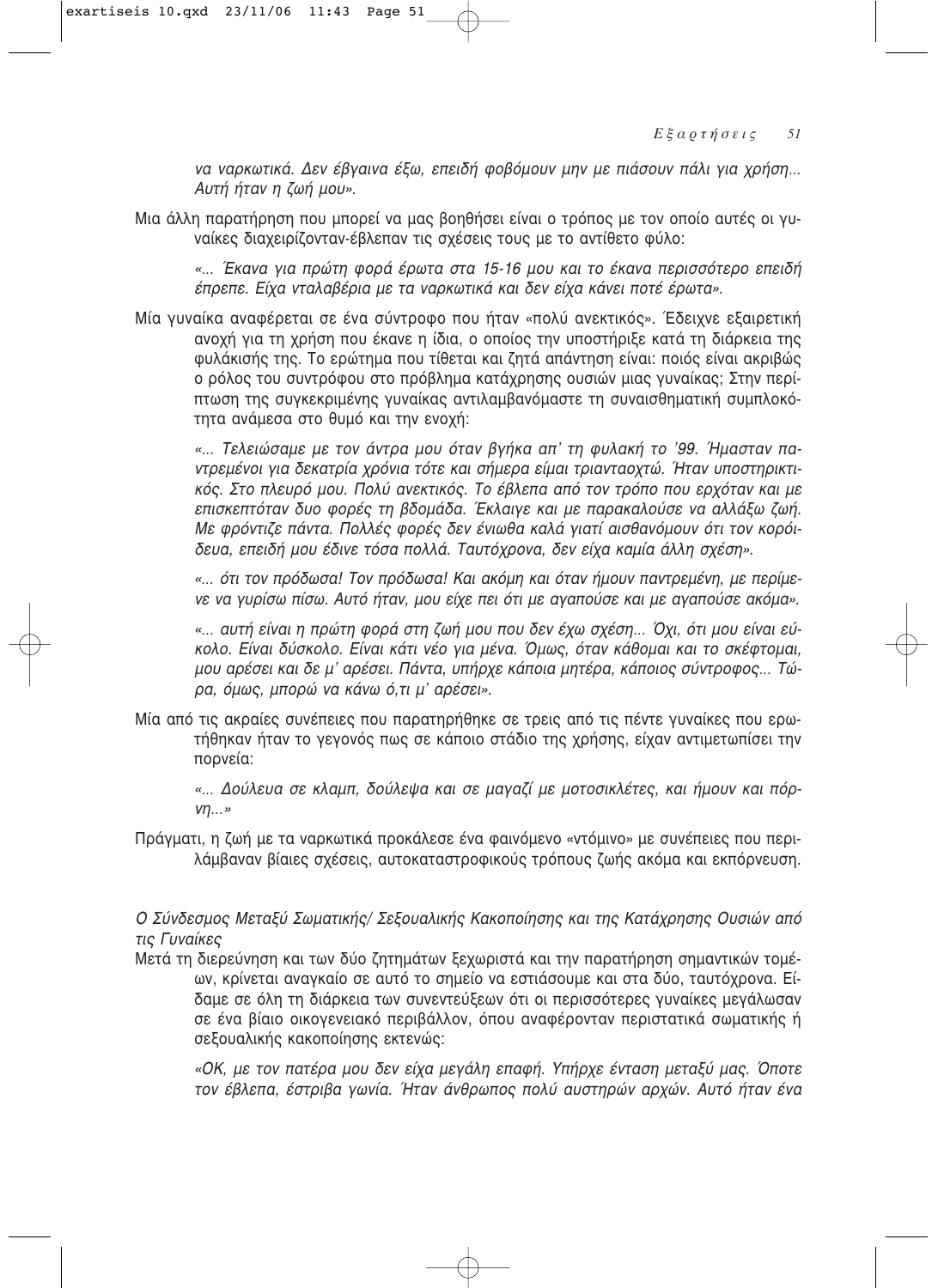σημείο που δεν συμφωνούσα μαζί του. Και επειδή είχα πολλά προβλήματα μαζί του, αυτός έδερνε τη μητέρα μου. Είχε μια φιλενάδα και από την άλλη μεριά έπαιζε το ρόλο του ανθρώπου με αρχές. Είχε υψηλές απαιτήσεις από μάς. Γενικά, φώναζε πολύ, έβριζε, ήταν οξύθυμος».

«Όταν είσαι παιδί, τρως ένα χαστούκι όταν κάνεις αταξίες... Δεν νομίζω ότι αυτό σε επηρεάζει... Αυτό γίνεται σε όλα τα σπίτια... Χώρισε με τη μαμά μου... ο αδερφός μου είχε ήδη μπει στο ίδρυμα... είμαι η τελευταία πόρνη... (Σιωπή) Έτσι, μου είπε κάποτε ο πατέρας μου».

Στη μία περίπτωση, βλέπουμε την επίδραση που είχαν και οι δύο αυτές συμπεριφορές κακοποίησης πάνω τους:

«Όταν τα πράγματα έγιναν, όπως έγιναν με τον πατέρα μου, άρχισα να παίρνω ναρκωτικά τακτικά».

Σε μια άλλη περίπτωση, βλέπουμε βία και ναρκωτικά μαζί:

«Υποτίθεται ότι ήμασταν ερωτευμένοι, αλλά στην ουσία είχαμε μια σχέση εξάρτησης. Έψαχνα κάποιο είδος ασφάλειας ή για την ακρίβεια, στοργής. Κι εγώ τον υποστήριζα. Γίναμε και οι δυο χρήστες. Αργότερα η σχέση είχε πολύ ξύλο με χρήση ναρκωτικών μαζί».

Συνοψίζοντας, οι συνεντεύξεις αποκάλυψαν σημαντικά περιστατικά και εμπειρίες στη ζωή τους. Μάθαμε για στιγμές που πέρασαν στη φυλακή, τον τρόπο που χειρίστηκαν κάποια περιστατικά, την ανατροφή τους, τη γνώμη τους για το αντίθετο φύλο, τη γνώμη τους για την οικονενειακή βία, τις εμπειρίες τους με τα ναρκωτικά. Τέλος, εξέφρασαν ελπίδες για ό,τι τους φέρει το μέλλον, όταν ολοκληρώσουν το πρόγραμμα.

## ΣΥΖΗΤΗΣΗ

- Στη μελέτη αυτή εξετάσαμε τις εμπειρίες και τις αντιλήψεις πέντε γυναικών που έκαναν χρήση ψυχοτρόπων ουσιών, και συγκεκριμένα τα τραυματικά γεγονότα της ζωής τους αναφορικά με τη σεξουαλική και σωματική κακοποίηση. Πρόθεσή μας ήταν να διερευνήσουμε εάν υπάρχει συσχετισμός μεταξύ της κατάχρησης ουσιών και της σεξουαλικής/σωματικής βίας. Διαχωρίζοντας και αναλύοντας τις κατηγορίες των στοιχείων μας, αναδείχθηκαν πιο ξεκάθαρα οι τομείς που αφορούν αυτή την έρευνα.
- Όπως παρουσιάζεται σε αυτό το άρθρο, πολλές ερευνητικές μελέτες αποκαλύπτουν συγκεκριμένους παράγοντες κινδύνου, όπως οι περιβαλλοντικές επιρροές, τα σοβαρά γεγονότα ζωής και οι αρνητικές εμπειρίες. Εξετάστηκαν παράγοντες που μπορεί να παίξουν σημαντικό ρόλο οδηγώντας στην κατάχρηση ουσιών, όπως: η πίεση των ομοτίμων, ένα χαμηλής φροντίδας ή υψηλού ελέγχου, υπερπροστατευτικό οικογενειακό περιβάλλον, περιστατικά οικογενειακής βίας, ιστορικό εθισμού στην οικογένεια κ.λπ. Εξετάζοντας τα ευρήματά μας, βλέπουμε ότι και οι πέντε γυναίκες βίωσαν πολλά από τα παραπάνω. Και οι πέντε γυναίκες προέρχονταν από βίαια οικογενειακά περιβάλλοντα, όπου υπήρχε κακοποίηση. Συγκεκριμένα, όλες οι γυναίκες είχαν βιώσει σεξουαλική ή σωματική κακοποίηση στην παιδική ή εφηβική τους ηλικία. «Τα θύματα σεξουαλικής κακοποίησης που στρέφονται αργότερα στην κατάχρηση ουσιών, μπορεί να κάνουν χρήση αλκοόλ ή ναρκωτικών για να αντιμετωπίσουν ορισμένες από τις μακροχρόνιες επιδράσεις της σεξουαλικής κακοποίησης, όπως η αίσθηση αδυναμίας, η χα-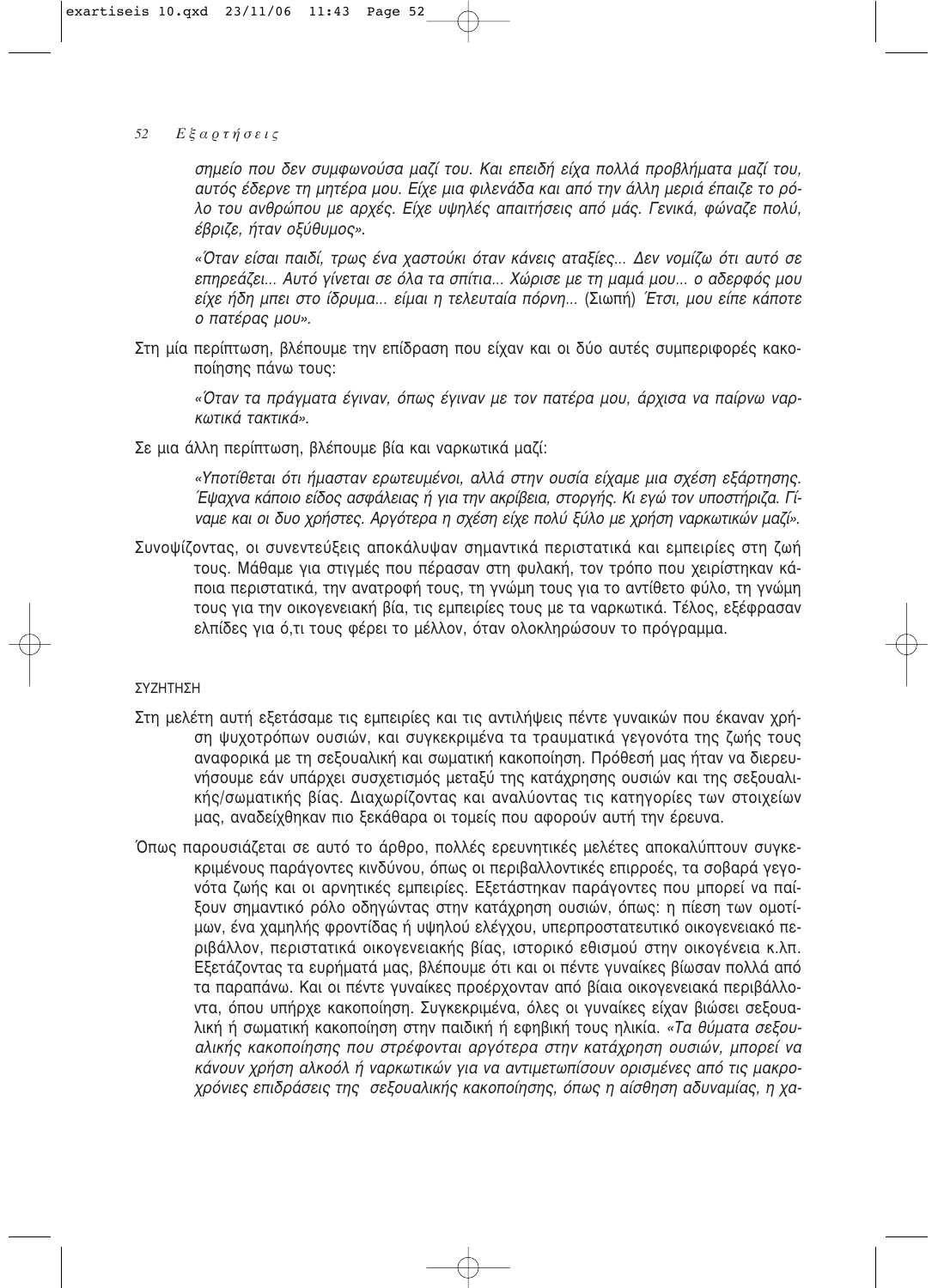μηλή αυτοεκτίμηση και η κοινωνική απομόνωση που προκύπτουν από την προβληματι*κή αίσθηση του εαυτού, τις μειωμένες κοινωνικές δεξιότητες και την ανικανότητα έκ-***Φρασης εμπιστοσύνης προς τους άλλους» (Rohsenow κ.ά., 1998, σελ.17). Όπως φαί**νεται από τη βιβλιογραφία και τα ευρήματα: *«Η βία εμφανίζεται συνήθως στο πλαίσιο ÛÙÂÓÒÓ Û¯¤ÛÂˆÓ ·fi ·Ù¤Ú˜, ÂÚ·ÛÙ¤˜ Î·È Û˘˙‡ÁÔ˘˜ Î·È Û˘Ó‰¤ÂÙ·È ÛÙÂÓ¿ Ì ÙËÓ* εξάρτηση των γυναικών από τους άντρες για την αναζήτηση ταυτότητας, ασφάλειας *Και δύναμης. Μέχρι πρόσφατα, οι περισσότερες μορφές βίας έναντι των γυναικών κα*τηγορούνταν ότι ευθύνονταν για την ενθάρρυνση και την αποδοχή της κακοποίη- $\sigma$ ης/κατάχρησης» (Cohen, 2000, σελ.34).

- Επιπλέον, οι γυναίκες αποκαλύπτουν γεγονότα, ιδιαίτερα τραυματικά, που μπορεί να επηρεάσουν αρνότερα τη ζωή όπως: η ενκατάλειψη του σπιτιού, η κατανανκαστική χρήση Vαρκωτικών από το σύντροφο και ο βιασμός στην ενήλικη ζωή. Αυτοί οι «μηχανισμοί ενεργοποίησης», αντικατοπτρίζουν το παρελθόν και εμφανίζονται αργότερα. Στις απαντήσεις που πήραμε από τις γυναίκες, βλέπουμε το τραυματικό γεγονός και που αυτό τις οδήγησε στη ζωή τους μέχρι σήμερα. Παρατηρούμε ότι οι περισσότερες γυναίκες εγκατέλειψαν το σπίτι τους σε νεαρή ηλικία ή έπεσαν θύματα βιασμού στην ενήλικη ζωή τους πολλές φορές από τους συντρόφους τους ή ακόμη και από μέλη του άμεσου οικονενειακού περιβάλλοντός τους. Στα ευρήματά μας, διαπιστώνουμε ότι όλες αυτές οι γυναίκες βίωσαν μεγάλο πόνο, αναφορικά με τις σχέσεις τους και συγκεκριμένα με την οικονένειά τους. Στο βιβλίο του, ο Vernon E. Wiehe αναφέρει ότι: «*Μια* σχέση μεταξύ της σεξουαλικής κακοποίησης στην παιδική ηλικία και μεταγενέστερων προβλημάτων κατάχρησης ουσιών είναι πιθανό να εμφανιστεί, επειδή τα ναρκωτικά *Και το αλκοόλ χρησιμοποιούνται για να σβηστούν οι οδυνηρές αναμνήσεις που αφο* $p$ ούν την κακοποίηση και επανεμφανίζονται κατά περιόδους στο άτομο» (Wiehe, 1998 όπως αναφέρεται στον Cohen, 2000, σελ. 35).
- Επίσης, όταν μιλάμε για τις σχέσεις των γυναικών που κάνουν κατάχρηση ουσιών, πρέπει να αναφερόμαστε στο φαινόμενο «ντόμινο», όπου παρατηρείται με τη συχνή αλλαγή συντρόφων όπου τα αποτελέσματα είναι, αναμφισβήτητα, αρνητικά. Στα ευρήματά μας, βλέπουμε ότι όλες οι γυναίκες είχαν ιστορικό διαζυγίου ή σχέσεων που βασικά δεν οδηγούσαν πουθενά ή δε βασίζονταν στην αγάπη. Ωστόσο, τα συγκεκριμένα ευρήματά μας δεν αποκάλυψαν καμία ανεπιθύμητη εγκυμοσύνη ή βιασμό που να οδήγησε σε αυτή, όπως αναμενόταν από την επισκόπηση της βιβλιογραφίας. Όλες οι γυναίκες, εκτός από μία, δεν είχαν παιδιά ή, ενώ μιλούσαν για τη σχέση (-εις) τους δεν ανέφεραν ότι σχεδίαζαν να κάνουν παιδιά.
- Στην παρούσα μελέτη, οι γυναίκες ήταν Ελληνικής καταγωγής, εκτός από μία. Εξετάζοντας τα ευρήματα μας, βλέπουμε ότι οι γυναίκες είχαν ανατραφεί σε ελληνικές οικογένειες σε ένα οικογενειακό περιβάλλον αρκετά «προβληματικό» και είχαν αρχίσει τη χρήση ναρκωτικών στην εφηβική τους ηλικία. Για ορισμένες, η απώλεια κάποιου συγγενικού προσώπου είχε παίξει σημαντικό ρόλο στη νενική κατάστασή της ζωής τους αρνότερα. Όπως φαίνεται από τη βιβλιογραφία και τα ευρήματα, για κάποιες γυναίκες, στο ιστορικό των οποίων υπήρχε θάνατος μέλους της οικογένειάς τους, η εξέλιξη της ζωής τους μετά το γεγονός ήταν προοδευτικά αρνητική. Ωστόσο, σε μία από τις συνεντεύξεις μας είδαμε ένα περιστατικό θανάτου στην οικογένεια (όπου το άτομο που πέθανε, ήταν το ίδιο που ευθυνόταν για την πρόκληση επώδυνων συναισθημάτων) να δημιουργεί συναισθήματα ανακούφισης κατά κάποιον τρόπο. Σε μια τέτοια περίπτωση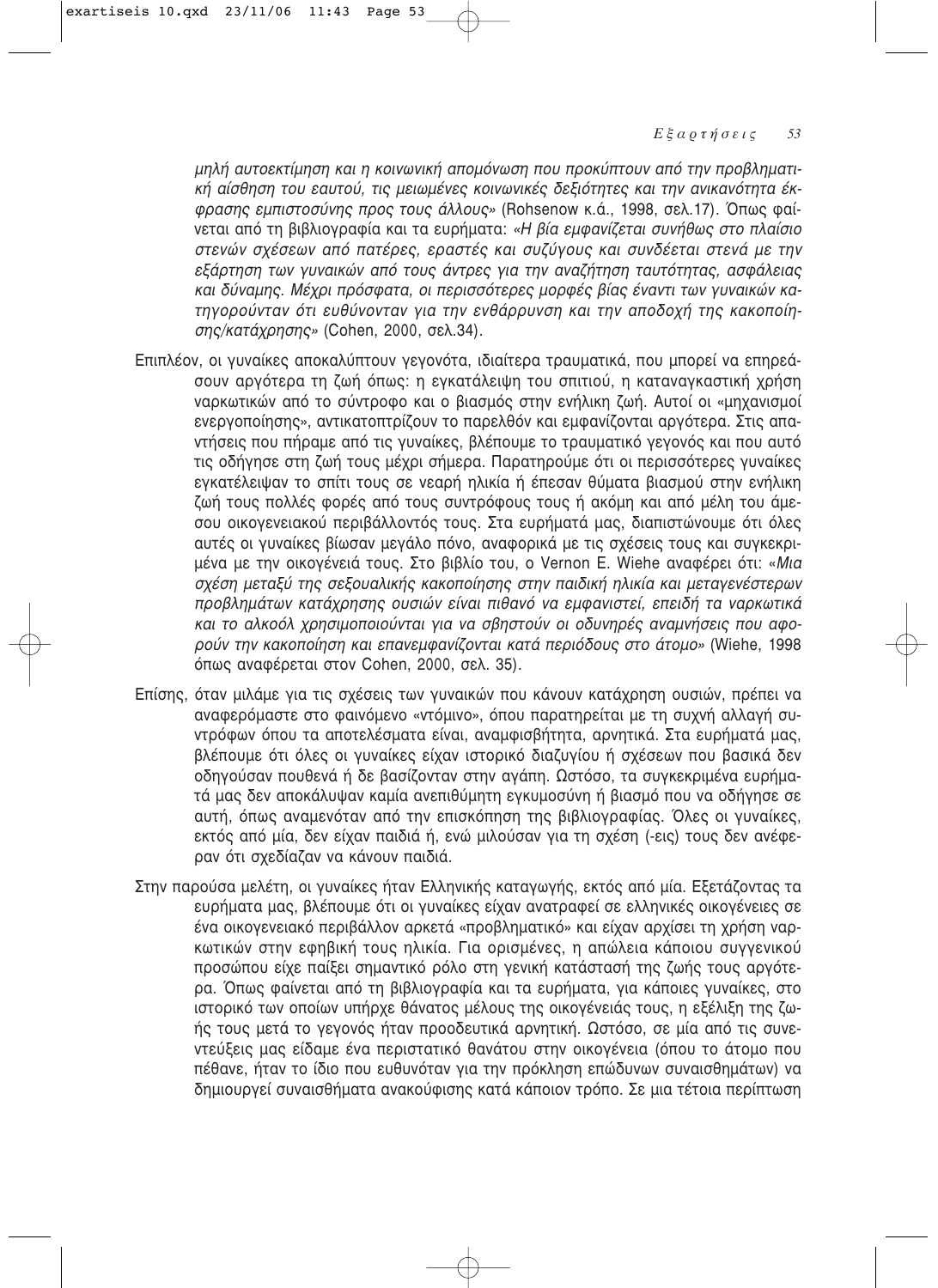όπου ο πατέρας της γυναίκας πεθαίνει, η γυναίκα δεν πηγαίνει καν στην κηδεία του.

- Όπως αναφέρεται στη βιβλιογραφία, η κακοποίηση στα πρώτα χρόνια της ζωής μπορεί να ερμηνευθεί ως μια ακραία μορφή γονικής απόρριψης που είναι πιθανό να προκαλέσει εξασθένηση των δεσμών του παιδιού με την οικονένεια και στενές σχέσεις με ομότιμους που κάνουν χρήση ναρκωτικών (Freeman κ.ά., 2002).
- Οι γυναίκες, στα ευρήματά μας, δήλωσαν ότι ένιωθαν απόρριψη από το οικογενειακό τους περιβάλλον, γενονός που συνδέεται με το ότι κατά την εφηβική τους ηλικία έκαναν φιλίες με έφηβους που έκαναν χρήση και έτσι εμπλέκονταν στη χρήση ναρκωτικών.
- Ο Sarason κ.ά. (1986) διαπίστωσαν ότι οι αντιλήψεις για τη μητρική φροντίδα συσχετίζονταν θετικά με τον αριθμό και την ποιότητα κοινωνικών υποστηριγμάτων που αναφέρονταν τόσο από τους άντρες όσο και από τις γυναίκες. «*Τα χαμηλά επίπεδα γονικής φροντί*δας και τα υψηλά επίπεδα γονικού ελέγχου φαίνεται ότι επηρεάζουν την ενήλικη λειτουργία με αρνητικό τρόπο, οδηγώντας σε αυξημένο κίνδυνο ψυχολογικών διαταρα $χών$ » (Parker κ.ά..1987, όπως αναφέρεται στους Cosden και Cortez-Ison, 1999, σελ. 150). Βλέπουμε λοιπόν σύμφωνα με τα παραπάνω, ότι τα περισσότερα προβλήματα που σχετίζονται με την κατάχρηση ουσιών αφορούν τους οικογενειακούς δεσμούς, το οικογενειακό περιβάλλον, τη μητρική και πατρική ασφάλεια και γενικά την υγιή ανατροφή στην οικογένεια. Μετά τη λήψη των συνεντεύξεων και από τις πέντε γυναίκες, παρατηρούμε ότι αυτό που έλειπε σε όλες ήταν ένα σταθερό-ασφαλές σπίτι, ένας σταθερός σύντροφος, ακόμη και μια σταθερή δουλειά. Η ασφάλεια και η σταθερότητα είναι δυο λέξεις με ουσιαστικό νόημα στη ζωή κάθε ανθρώπου. Είναι δύσκολο να φανταστεί κανείς πόσο απειλητική φαίνεται η ζωή, σ' αυτές τις γυναίκες που δεν έχουν ούτε το ένα ούτε το άλλο. Προχωρώντας στην ανάλυσή μας, βλέπουμε ότι η βία και η κατάχρηση ουσιών εμπίπτουν στην ίδια κατηνορία και διαπιστώνουμε ότι αυτό αντανακλάται στις ομοιότητες μεταξύ των πέντε γυναικών. Εντοπίζονται, μάλιστα, αρκετοί κοινοί τομείς: ο εθισμός, η φυλάκιση λόγω κάποιας παράνομης πράξης σχετικής με τον εθισμό τους, η σωματική ή σεξουαλική κακοποίηση και τέλος η παραμέληση και η απόρριψη που ένιωθαν όχι μόνο από το άμεσο οικογενειακό τους περιβάλλον αλλά και από τους φίλους τους και την κοινωνία γενικότερα.
- Τα αποτελέσματα αυτής της μελέτης αποτελούν ένα πρώτο βήμα-έναυσμα νια περαιτέρω διερεύνηση με στόχο τη διαμόρφωση μιας συντονισμένης προσπάθειας για την αντιμετώπιση των μελλοντικών προκλήσεων στα προβλήματα που αντιμετωπίζουν οι γυναίκες.

## $B$ ιβλιογραφία

- Ashley, O.S., Marsden, M.E., and Brady, T.M. (2003) Effectiveness of substance abuse treatment programming for women: a review. *American Journal of Drug and Alcohol Abuse*, 29(1), 19-53.
- Back, S.E., Sonne, S.C., Killeen, T., Dansky, B.S., and Brady, K.T. (2003) Comparative profiles of women with PTSD and co morbid cocaine or alcohol dependence; posttraumatic stress disorder. *American Journal of Drug and Alcohol Abuse,* 29(1), 169-189.
- Bear, Z., Griffiths, R., and Pearson, B. (2000) Childhood Sexual Abuse and Substance Use. *Executive Summary, The Centre for Research on Drugs and Health Behaviour,* No 67.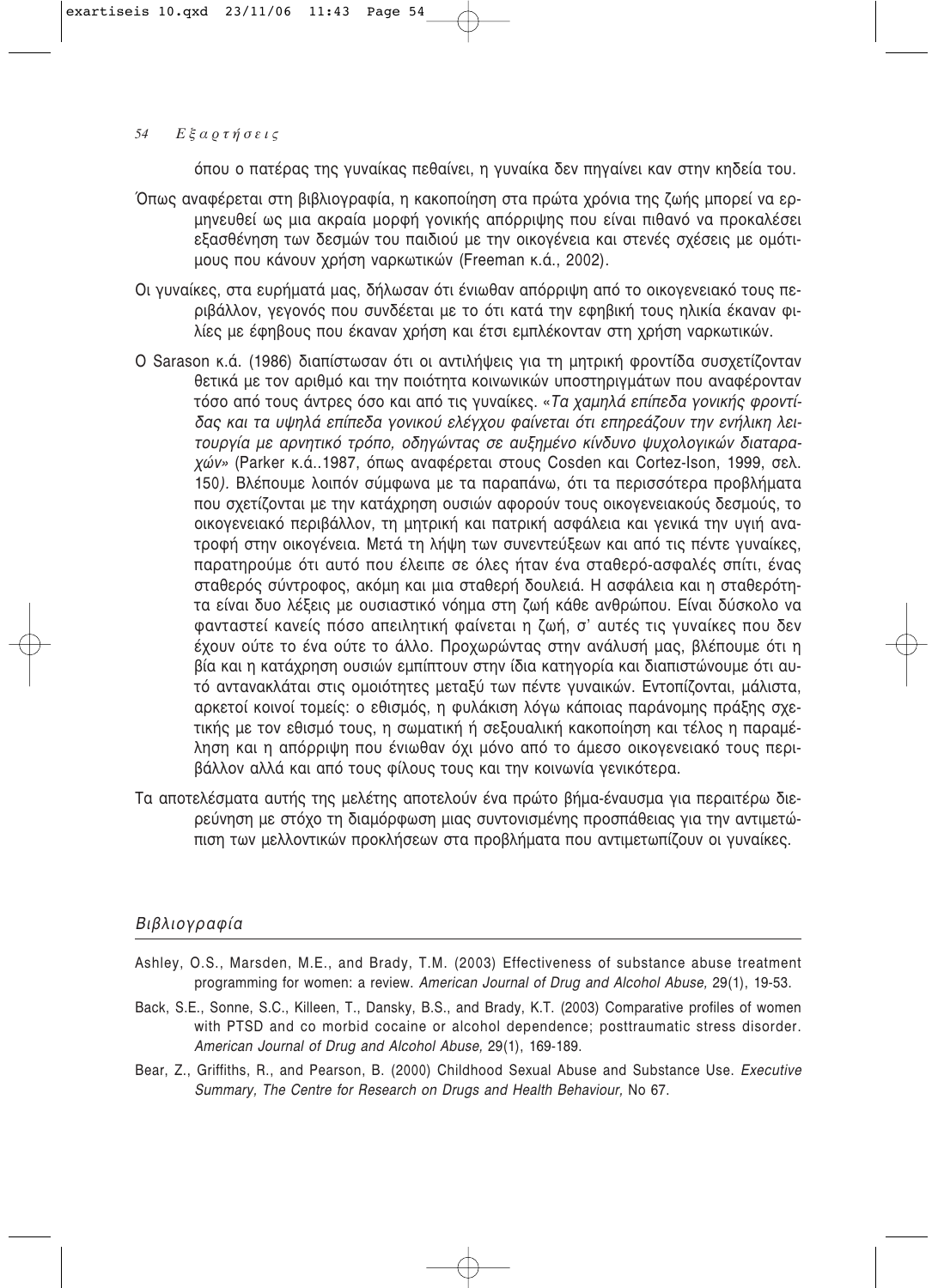- Bennett, L.W. (1998) *Substance Abuse and Woman Abuse by Male Partners,* Harrisburg, PA: VAWnet National Electronic Network on Violence Against Women. Available from: http://www.vawnet.org.
- Bhatt, R.V. (1998) Domestic violence and substance abuse. *International Journal of Gynecology & Obstetrics,* 63, supplement 1, S25-S31.
- Briere, J. (1992) Methodological issues in the study of sexual abuse effects. *Journal of Consulting and Clinical Psychology,* 60, 196-203.
- Cloninger, C.R., Sigvardsson, S., and Bohman, M. (1988) Childhood personality predicts alcohol abuse in young adults. *Alcoholism: Clinical and Experimental Research,* 12(4), 494-505.
- Cohen, M. (2000) *Counseling addicted women: A practical guide*. London: Sage.
- Cosden, M., and Cortez-Ison, E. (1999) Sexual Abuse, Parental Bonding, Social Support, and Program Retention for Women in Substance Abuse Treatment. *Journal of Substance Abuse Treatment,* 16(2), 149-155.
- Dutton, M.A., Goodman, L.A., and Bennett, L. (1999) Court- Involved Battered Woman's Responses to Violence: The Role of Psychological, Physical, and Sexual Abuse. *Violence and Victims,* 14(1), 89-104.
- Fleming, J., Mullen, P.E., Sibthorpe, B., Attewell, R., and Bammer, G. (1998) The relationship between childhood sexual abuse and alcohol abuse in women- a case- control study. *Addiction,* 93(12), 1787-1798.
- Freeman, R.C., Collier, K., and Parillo, K.M. (2002) Early life sexual abuse as a risk factor for crack cocaine use in a sample of community-recruited women at high risk for illicit drug use. *American Journal of Drug and Alcohol Abuse,* 28(1), 109-131.
- Froggett, L. (2002) *Love, Hate and Welfare: Psychosocial approaches to policy and practice*. Bristol: Policy Press.
- Johnsen, L., and Harlow, L. (1996) Childhood sexual abuse linked with adult substance use, victimization, and AIDS-risk. *AIDS Education and Prevention*, 80, 44-57.
- Kaufman, E., and Kaufman, P. (1979) *Family Therapy of Drug and Alcohol Abuse*. New York: Gardner Press.
- Kilpatrick, D.G., Acierno, R., Resnick, H.S., Saunders, B.E., and Best, C.L (1997) A-2 year Longitudinal Analysis of the Relationships Between Violent Assault and Substance Use in Women. *Journal of Consulting and Clinical Psychology,* 65(5), 834-847.
- Lanz, J. (1995) Psychological, behavioral, and social characteristics associated with early forced sexual intercourse among pregnant adolescents*. Journal of Interpersonal Violence,* 10, 188-200.
- Lewinsohn, P., Gotlib, I., and Seeley, J. (1995) Adolescent psychopathology: IV. Specificity of psychosocial risk factors for depression and substance abuse in older adolescents. *Journal of the American Academy of Child and Adolescent Psychiatry,* 34(9), 1221-1229.
- Liebschutz, J., Savetsky, J.B., Saitz, R., Horton, N.J., Lloyd, C., and Samet, J.H. (2002) The relationship between sexual and physical abuse and substance abuse consequences*. Journal of Substance Abuse Treatment*, 22(3), 121-128.
- Miller, B.A. (1990) The interrelationships between alcohol and drugs and family violence, in De La Rosa, M., Lambert, E.Y., and Gropper. B. (eds), *Drugs and Violence: Causes Correlates, and Consequences,* National Institute on Drug Abuse, Research Monograph 103, 177-207.
- Miller, B.A., Downs, W.R., and Testa, M. (1993) Interrelationships between victimization experience and women's alcohol use. *Journal of Studies on Alcohol,* Supplement No 11, 109-117.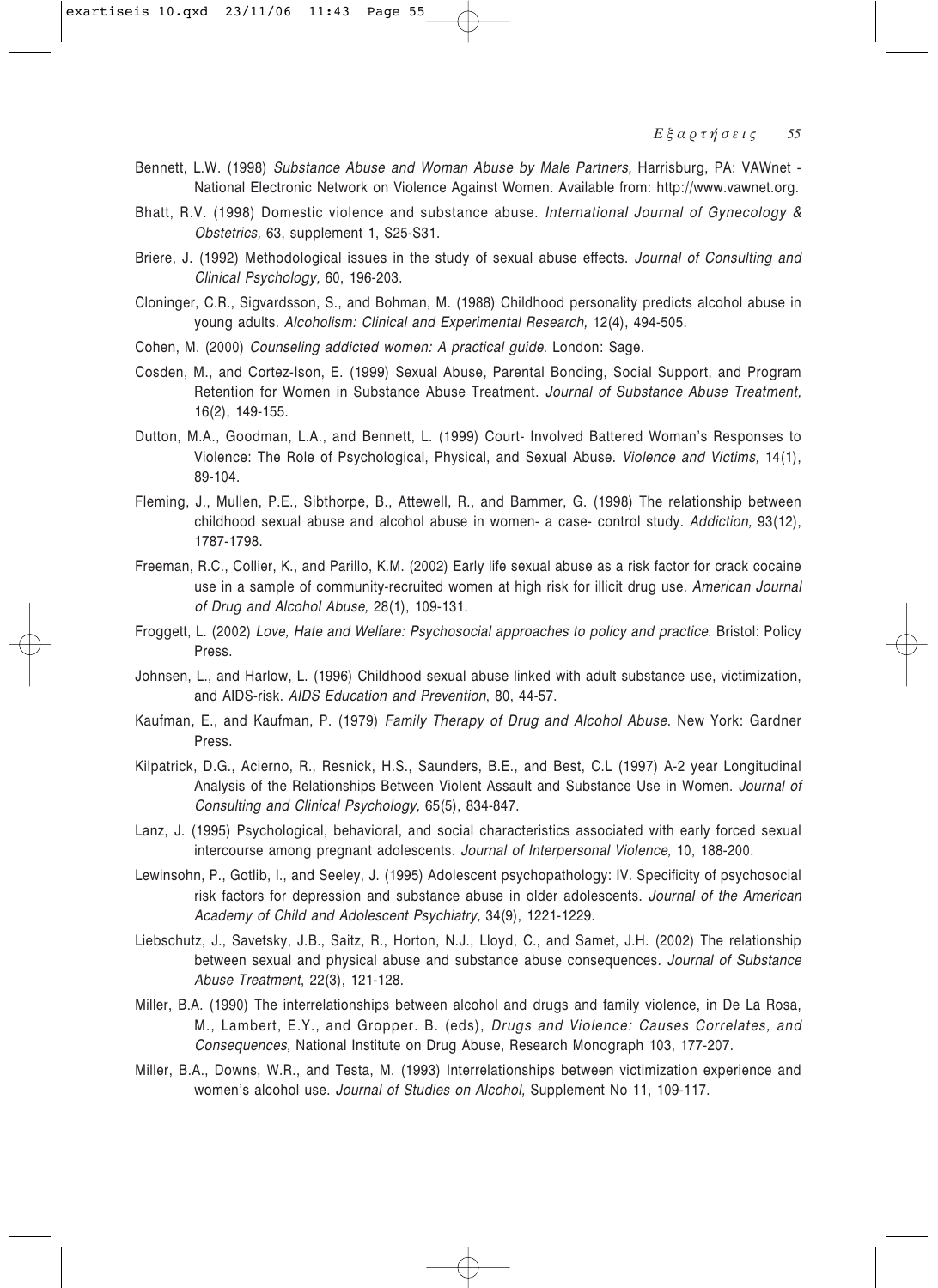- Pitzner, J.K., McGarry-Long, J., and Drummond, P.D. (2000) A history of abuse and negative life events in patients with a sexually transmitted disease and in a community sample. *Child Abuse & Neglect*, 24(5), 715-731.
- Rohsenow, D.J., Corbett, R., and Devine, D. (1988) Molested As Children: A hidden Contribution to Substance Abuse? *Journal of Substance Abuse Treatment,* 5, 13-18.
- Rounsaville, B., Weissman, M., Wilber, C., and Kleber, H. (1982) Pathways to opiate addiction: an evaluation of different antecedents*. The British Journal of Psychiatry,* 141(5), 437-446.
- Stocco, P., Llacer, J.J.L., DeFazio, L., Calafat, A., and Mendes, F. (2000) *Women drug abuse in Europe: Gender identify*, Venezia.
- Stoker, A., and Swadi, H. (1990) Perceived family relationships in drug abusing adolescents. *Drug and Alcohol Dependence,* 25, 293-297.
- Swadi, H. (1999) Individual risk factors for adolescent substance use*. Drug and Alcohol Dependence*, 55(3), 209-224.
- Swan, S.C, Farber,S., and Campbell, D. (2000) *Violence in the Lives of Women in Substance Abuse Treatment: Service and Policy Implications*. A report of the Greater New Haven Domestic Violence Task Force and The Connecticut Women's Consort Haven, CT. Available from: http://www.womensconsortium.org.
- Tarter, R.E., Blackson, T., Brigham, J., Moss, H., and Caprara, G.V. (1995) The association between childhood irritability and liability to substance use in early adolescence: A 2- year follow- up study of boys at risk for substance abuse. *Drug and Alcohol Dependence* 39(3), 253-261.
- Wills, T., Vaccaro, D., and McNamara, G. (1994) Novelty seeking, risk taking, and related constructs as predictors of adolescent substance use: an application of Cloninger's Theory. *Journal Substance Abuse,* 6(1), 1-20.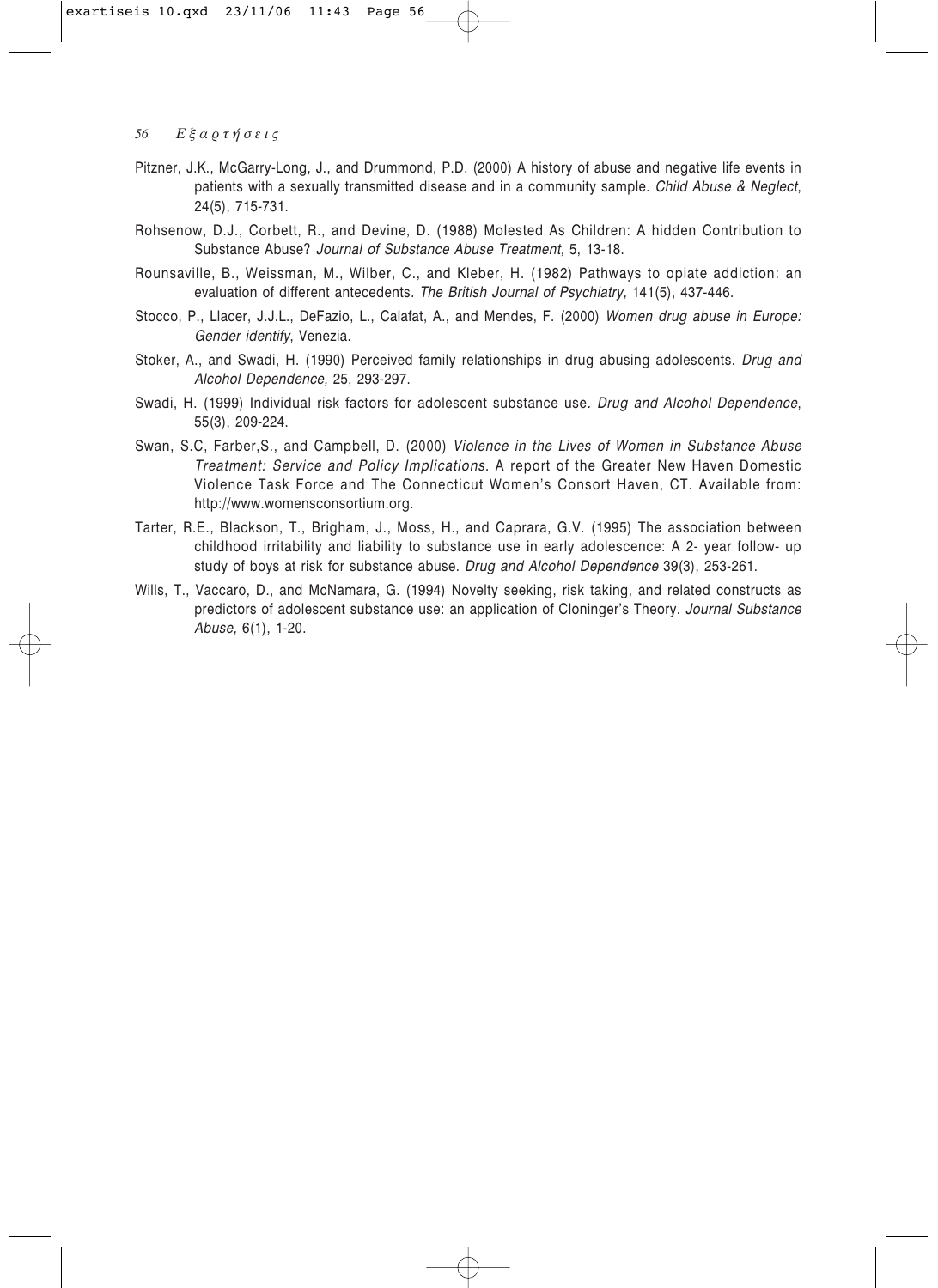# SELF-PERCEPTION, SELF-ESTEEM IN A PARENTS GROUP WHOSE ADULT ADDICTED CHILDREN ARE IN PRISON

ANASTASSIA VLACHOGEORGAKI\* SOCIOLOGIST, HEAD OF THE FAMILY UNIT IN THE EXELIXIS MULTIPLE INTERVENTION CENTER

#### Abstract

The role of family in drug addiction as well as in rehabilitation has been studied and evaluated as decisive. Usual consequence of the drug addiction and the way of life of the addicted person is his entanglement with the law which certain times leads, as a "tragic relief" for himself and his family, to jail. The purpose of this qualitative research is to examine the effect of imprisonment not on the imprisoned person, but on his parents. The research focuses in the way that parents regard themselves and their roles. In the research participated voluntarily 8 parents, members of the Family Support Centre of the Therapeutic Program "EN DRASI". The method that was used was the method of focus group. The results of research showed that the imprisonment of their child affects in a catalytic way the self-esteem of parents as they believe that the penal system and the entire society as well, pleads guilty to them for what happened. The research also points out the disastrous consequences on their mental health. Therefore there is a need for a therapeutic programme that it will focus in the parents needs (not only as a means for their children's therapeutic progress) and it will help them to regain their self-esteem.

<sup>\*</sup> Contact details: Tel: +30 210-3301157-59 E-mail: kpp-exelixis@ath.forthnet.gr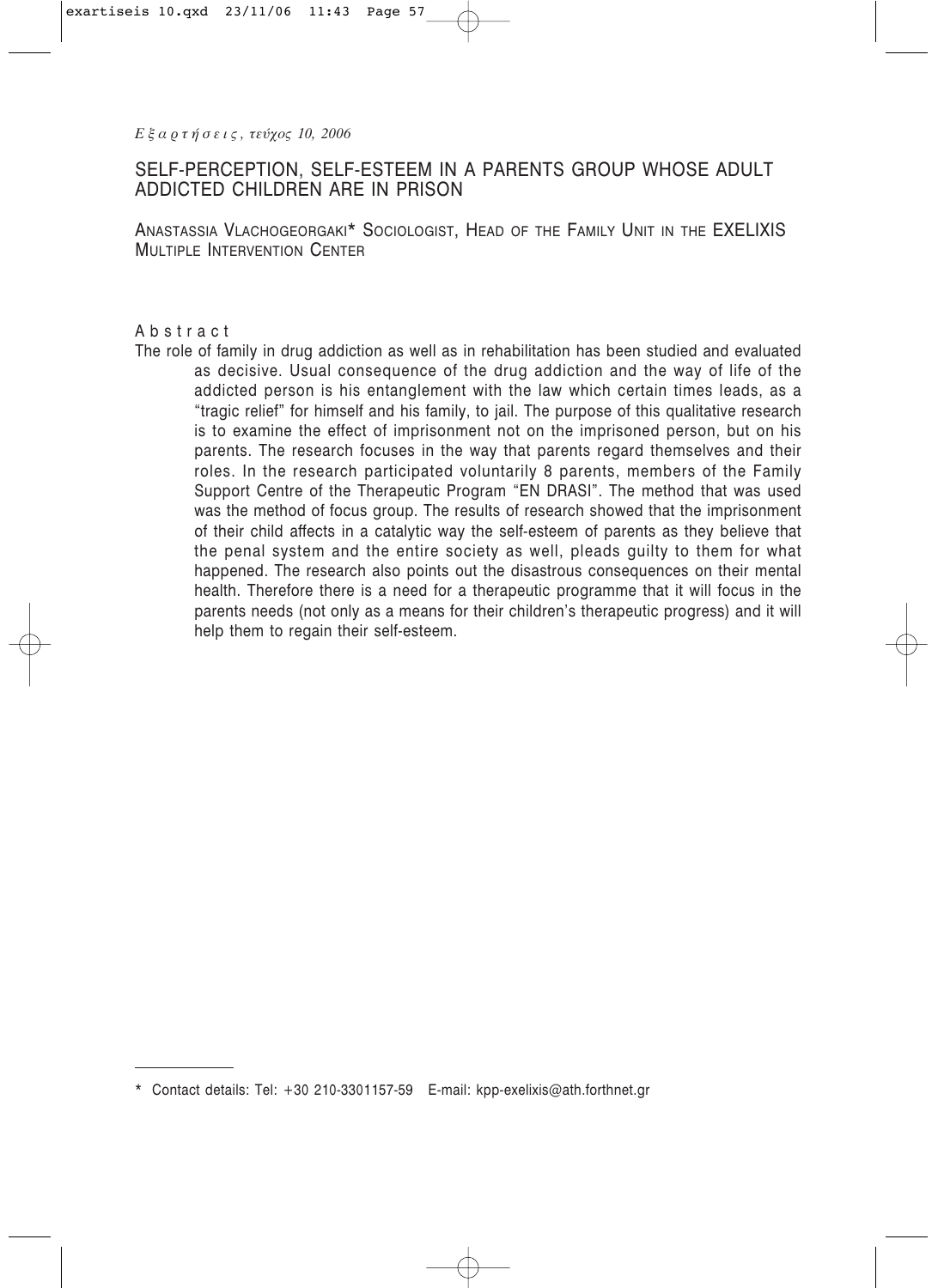# ΑΥΤΟΑΝΤΙΛΗΨΗ – ΑΥΤΟΕΚΤΙΜΗΣΗ ΓΟΝΕΩΝ ΕΝΗΛΙΚΩΝ ΚΡΑΤΟΥΜΕΝΩΝ **XPH7TON**

ΑΝΑΣΤΑΣΙΑ ΒΛΑΧΟΓΕΩΡΓΑΚΗ\* ΚΟΙΝΩΝΙΟΛΟΓΟΣ, ΥΠΕΥΘΥΝΗ ΤΟΥ ΚΕΝΤΡΟΥ ΟΙΚΟΓΕΝΕΙΑΚΗΣ **YOOSTHPIEHS TOY K O O «FEEALEIS»-KE O F A** 

## Περίληψη

- Ο ρόλος της οικογένειας στη χρήση ουσιών καθώς και στη διαδικασία απεξάρτησης έχει μελετηθεί και έχει αξιολογηθεί ως καθοριστικός. Πολλές έρευνες έχουν αποδείξει την κεντρικής σημασίας επίδραση της δυναμικής της οικογένειας στην ανάπτυξη συμπεριφορών εξάρτησης και παραβατικότητας από τα νεαρά μέλη της. Το φαινόμενο της εξάρτησης είναι πολυδιάστατο και πολυεπίπεδο, με τρανικές συνέπειες σε όλους τους τομείς της ζωής των εξαρτημένων και των οικογενειών τους.
- Συνήθης συνέπεια της χρήσης ουσιών και του τρόπου ζωής που «εξαναγκάζεται» να κάνει ο χρήστης είναι η σχεδόν αναπόφευκτη εμπλοκή με το νόμο. Μοιραία όμως και αρκετά συχνά το γεγονός αυτό έχει ως κατάληξη τον εγκλεισμό.
- Σκοπός αυτής της ποιοτικής έρευνας είναι να εξετάσει την επίδραση που έχει ο ενκλεισμός του χρήστη στην οικογένειά του. Η έρευνα εστιάζει στον τρόπο που οι ίδιοι οι γονείς αξιολογούν τον εαυτό τους, στους ρόλους που έχουν κεντρική σημασία για τη ζωή τους, όπως ο ρόλος του γονιού, του συζύγου, του εργαζόμενου καθώς και του ανθρώπου μέσα σε ένα πλέγμα κοινωνικών, φιλικών και συγγενικών σχέσεων. Παράλληλα η έρευνα μελετά τις διαχρονικές αντιλήψεις, σκέψεις και συναισθήματα για θέματα που σχετίζονται με τη φυλακή και τη χρήση ουσιών. Τέλος, οι συμμετέχοντες στην έρευνα αναδεικνύουν τα συναισθήματα και τις προσδοκίες που είχαν κατά την πρώτη τους επαφή με το Κέντρο Οικογενειακής Υποστήριξης του Θεραπευτικού Προγράμματος στο οποίο συμμετέχουν.
- Στην έρευνα έλαβαν μέρος, εθελοντικά, οκτώ άτομα (πέντε γυναίκες και τρεις άνδρες), μέλη του Κέντρου Οικογενειακής Υποστήριξης του Θεραπευτικού Προγράμματος «ΕΝ ΔΡΑ-ΣΕΙ» του ΚΕ.Θ.Ε.Α. Όλοι οι συμμετέχοντες είναι γονείς ενηλίκων χρηστών, τα παιδιά των οποίων, κατά την περίοδο που διεξήχθη η έρευνα, ήταν κρατούμενοι σε κάποιο σωφρονιστικό ίδρυμα, για κατοχή και διακίνηση ναρκωτικών. Το μέγεθος της μελέτης δεν επιτρέπει γενικεύσεις σε σχέση με τα αποτελέσματα και εδώ χρειάζεται να τονιστεί ο τοπικός και ενδεικτικός χαρακτήρας της.
- Ως μεθοδολογικό εργαλείο επιλέχτηκε η Ομαδικά Εστιασμένη Συνέντευξη (Focus Group), η οποία αποτελεί «μία τεχνική που προέρχεται από την ομαδική θεραπεία [...] η οποία θεωρήθηκε κατάλληλη για εφαρμογή στη διερεύνηση ειδικών κοινωνικών ομάδων...Η έμφαση δίνεται στην ομάδα, στην αλληλεπίδραση των μελών της καθώς και στις δυναμικές αλληλεπίδρασης, που αναπτύσσονται κατά τη διάρκεια της συνάντησης» (Πουλόπουλος Χ. και Τσιμπουκλή Α., 1995).

<sup>\*</sup> Στοιχεία επικοινωνίας: τηλ: 210-3301157-9 E-mail: kpp-exelixis@ath.gr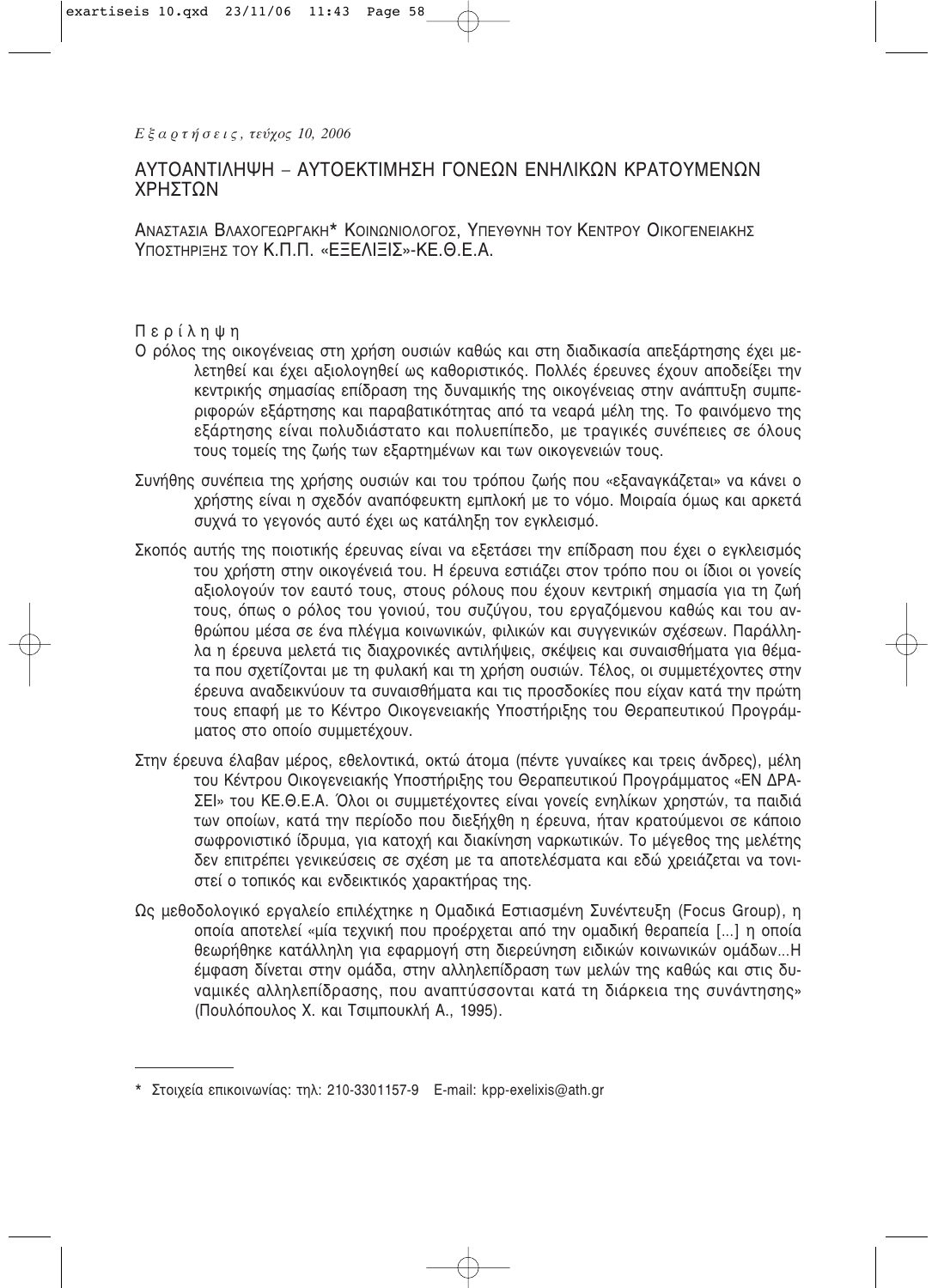- Τα αποτελέσματα της έρευνας ανέδειξαν τον καταλυτικό τρόπο με τον οποίο επιδρά ο εγκλεισμός του χρήστη στην αυτοαντίληψη και αυτοεκτίμηση των γονιών του. Όπως ειπώθηκε από τους ίδιους τους γονείς, αισθάνονται ότι το ποινικό σύστημα, αλλά και η ΚΟΙΥΦΥΊα στο σύνολό της, τους θεωρεί ενόχους και υπεύθυνους για ό,τι έχει συμβεί. Σύμφωνα με τα στοιχεία της μελέτης, οι γονείς νιώθουν ότι, μεγεθύνοντας η κοινωνία τη δική τους ενοχή, τους τιμωρεί πιο σκληρά ακόμη και από τους ίδιους τους έγκλειστους, τοποθετώντας τους στο περιθώριο και στην απομόνωση και πολλαπλασιάζοντας έτσι τα ήδη σοβαρά, λόγω της εξάρτησης, προβλήματά τους.
- Επίσης, αυτό που διαφαίνεται από την έρευνα είναι ο σοβαρός κλονισμός που έχει υποστεί η ψυχική υγεία ορισμένων, με έντονα τα καταθλιπτικά στοιχεία σε μια κρίσιμη φάση της ζωής τους όπως είναι η μέση ηλικία.
- Επομένως είναι σημαντική η ύπαρξη ενός θεραπευτικού πλαισίου που δεν τους θεωρεί απλώς το «μέσον» για την επιτυχημένη θεραπευτική πορεία του έγκλειστου χρήστη, αλλά εστιάζει στις δικές τους ανάγκες και τους στηρίζει στην δαιδαλώδη πορεία τους να αποφύγουν τη συντριβή και την «απόγνωση» (Eriksson, 1963,1968) και να ανακτήσουν την αυτοαξία τους.

## ∂π™∞°ø°∏

## Οικογένεια και τοξικοεξάρτηση

- «Η εγκατάσταση της εξάρτησης προϋποθέτει τη συνάντηση μιας προσωπικότητας ελλειμματικής και ευάλωτης με μια ψυχοτρόπο ουσία. Η συνάντηση αυτή διαμεσολαβείται πάντα και από την κρίση της συγκεκριμένης οικογένειας στην οποία ανήκει ο εξαρτημένος» (Μάτσα Κ. 2000).
- «Ο ρόλος των γονέων τόσο στη χρήση τοξικών ουσιών, συμπεριλαμβανομένου και του αλκοόλ, όσο και στην πρόληψη και στην απεξάρτηση, είναι καθοριστικός, καθώς σήμερα έχει αποδειχθεί ότι οι πιθανότητες ανάπτυξης μιας συμπεριφοράς που σχετίζεται με τη χρήση ουσιών αυξάνονται μέσα από διαδικασίες μάθησης και μίμησης των προτύπων της οικογένειας. Η οικογένεια ως ο πρωταρχικός παράγοντας κοινωνικοποίησης επιδρά στη στάση και στη συμπεριφορά των νέων μελών της έμμεσα ή άμεσα, καθώς τα μέλη της βρίσκονται σε συνεχή αλληλεπίδραση» (Πουλόπουλος Χ. 1997).
- Ποιά όμως είναι αυτή η οικογένεια και ποιά τα χαρακτηριστικά της που μεσολαβούν στην ανάπτυξη ουσιοεξάρτησης σε κάποιο από τα μέλη της;
- Πολλές μελέτες έχουν δεχθεί την ύπαρξη κάποιων κοινών χαρακτηριστικών τα οποία, παρότι δεν μπορούν να ορίσουν και να τεκμηριώσουν την ύπαρξη μιας «τοξικογενούς οικογέ-Vειας», ωστόσο συναντιόνται με ιδιαίτερη συχνότητα και ένταση σε αυτές τις οικογέ-VEIEC.
- Έτσι, μπορούμε συνοπτικά να αναφέρουμε τα εξής: «Οι δύσκολες σχέσεις των γονιών με τις ανεπίλυτες συγκρούσεις, η σύγχυση των ρόλων, η ελλιπής και χαοτική επικοινωνία, η αδυναμία έκφρασης των συναισθημάτων, οι διαγενεακοί συνασπισμοί, η απουσία ενός σταθερού συστήματος οριοθέτησης και διαπαιδαγώγησης, η έκπτωση της πατρικής λειτουργίας, η υπερεμπλοκή της μητέρας, η βία στους κόλπους της οικογένειας, η πιθανή χρήση νόμιμων ή και παράνομων ουσιών από τους γονείς» (Stanton, Todd and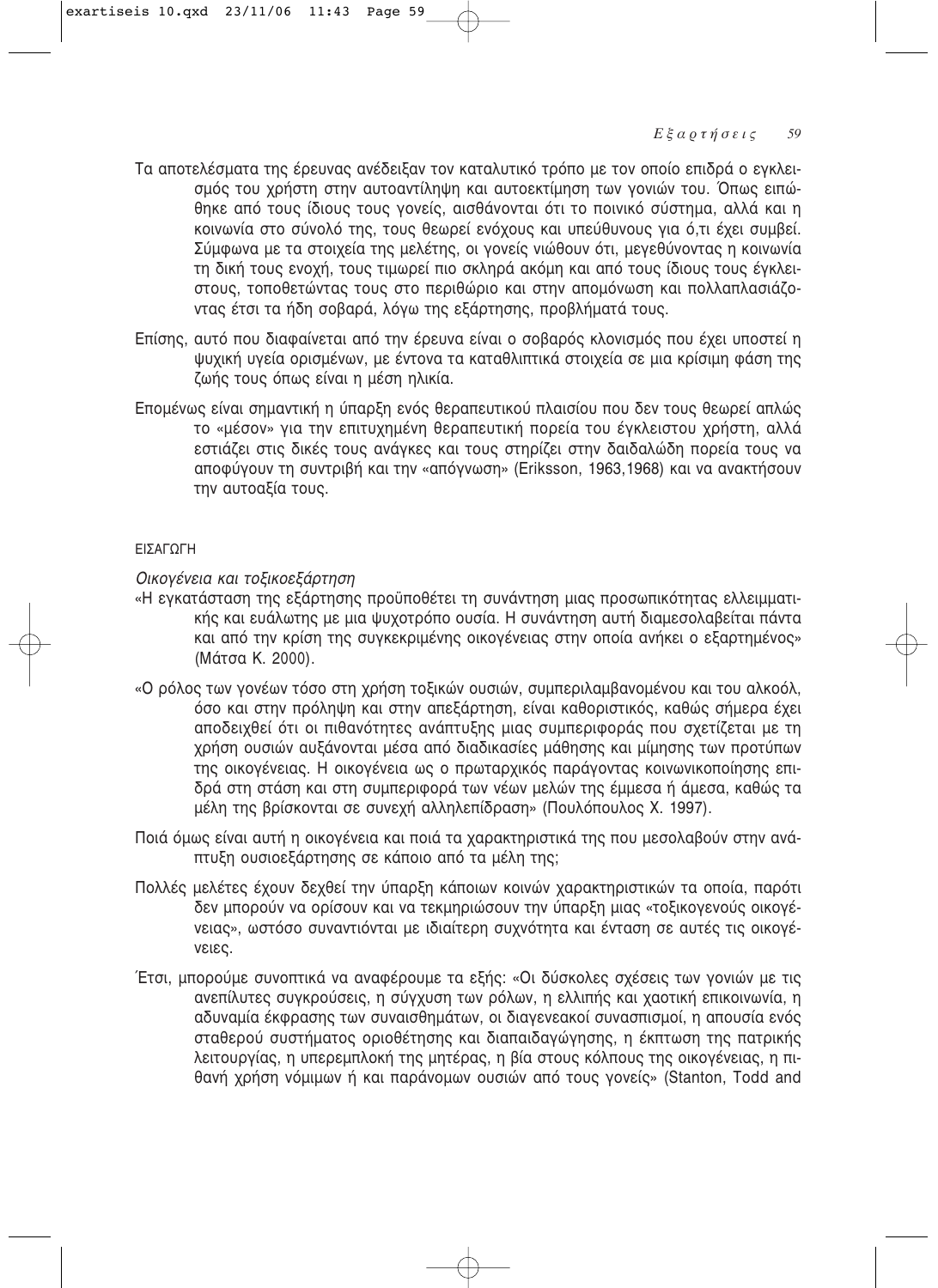Associates, 1992), δημιουργούν τους όρους εκείνους, ώστε μια ευάλωτη προσωπικότητα να έχει μεγάλες πιθανότητες να εξαρτηθεί από μία ουσία, για να μπορέσει, σε μια απελπισμένη και ανεπιτυχή προσπάθεια, να συνδέσει όσα σκόρπια και ασύνδετα δεν μπόρεσε να συνδέσει μέσα στους κόλπους της οικογένειας. «Αυτή όμως η οικογένεια γίνεται δυσλειτουργική μέσα σε όρους γενικότερης κοινωνικής παρακμής και Κρίσης. Συμπυκνώνει μέσα της, με τεράστιο συναισθηματικό κόστος, τη δυσλειτουργία της ίδιας της κοινωνίας» (Μάτσα Κ., 2000).

#### ∑KU⊔U2

- Σκοπός της παρούσας έρευνας είναι η διερεύνηση του τρόπου με τον οποίο αντιλαμβάνονται οι γονείς των κρατουμένων χρηστών τον εαυτό τους, τους σημαντικούς ρόλους τους. Η διερεύνηση των αντιλήψεων της συγκεκριμένης ομάδας σε θέματα που σχετίζονται με τη χρήση και τη φυλάκιση αποτελεί έναν επιπλέον στόχο.
- Οι υπό μελέτη τομείς που έχουν επιλεγεί από την ερευνήτρια ως κεντρικοί, αποτελούνται από τις βασικές πτυχές του εαυτού των ατόμων, έτσι όπως αναδείχθηκαν μέσα από τις εβδομαδιαίες συναντήσεις της ομάδας υποστήριξης στην οποία συμμετείχαν, και τη σπουδαιότητα που οι ίδιοι οι συμμετέχοντες δίνουν σε αυτούς τους τομείς. «Πρόσφατες μελέτες υποστηρίζουν την άποψη ότι η αυτοαντίληψη είναι μια πολυδιάστατη έννοια που περιλαμβάνει μια γενική αλλά και πολλές επιμέρους εικόνες του εαυτού. Ένα από τα τελευταία μοντέλα που έχουν προταθεί είναι το ιεραρχικό, το οποίο υποστηρίζει ότι οι επιμέρους εικόνες του εαυτού είναι ιεραρχικά και εξελικτικά ταξινομημένες (Shavelson et al., 1976, Marsh, 1986). Η ιεραρχική διάταξη γίνεται με βάση τη σπουδαιότητα και τον κεντρικό ρόλο που έχουν οι επιμέρους εικόνες στην σύνθεση της προσωπικότητας» (Λεονταρή, 1998). Οι τομείς αυτοί σχετίζονται με ρόλους και σχέσεις: γονιός, σύζυγος, επαγγελματίας, φίλος, καθώς και το πώς τα άτομα καθρεφτίζο-Vται μέσα στα μάτια των σημαντικών άλλων: φίλων, συγγενών και της «κοινωνίας ολό-Kληρης», όπως ειπώθηκε τελικά από τους ίδιους τους συμμετέχοντες. Δεν είναι ούτε στους στόχους ούτε στις δυνατότητες της παρούσας έρευνας η διερεύνηση του συνόλου των παραμέτρων που απαρτίζουν την πολυδιάστατη έννοια της αυτοαντίληψης.

## ΣΥΜΜΕΤΕΧΟΝΤΕΣ – ΔΙΑΔΙΚΑΣΙΑ

- Οι συμμετέχοντες στην έρευνα ήταν οκτώ άτομα, πέντε γυναίκες και τρεις άνδρες, μέλη μιας ομάδας γονέων του Κέντρου Οικογενειακής Υποστήριξης Θεραπευτικού Προγράμματος «ΕΝ ΔΡΑΣΕΙ», στο πλαίσιο του Σωφρονιστικού Συστήματος. Στην ομάδα αυτή, που ξεκίνησε να λειτουργεί το Μάρτιο του 2003, συμμετέχουν γονείς κρατουμένων χρηστών.
- Στόχος της ομάδας αυτής είναι η ψυχολογική υποστήριξη, η πληροφόρηση και η εκπαίδευση γονέων, που τα ενήλικα παιδιά τους αντιμετωπίζουν το σύνθετο πρόβλημα της εξάρτησης και του εγκλεισμού σε κάποιο από τα σωφρονιστικά ιδρύματα της χώρας, για παραβάσεις του νόμου περί ναρκωτικών ή/και παραβάσεις που σχετίζονται με την εξάρτηση (κλοπές κ.ά.).
- Οι περισσότεροι (πέντε) συμμετέχοντες προσέγγιζαν για πρώτη φορά κάποιο θεραπευτικό πρόγραμμα απεξάρτησης με αφορμή τον εγκλεισμό του χρήστη. Αυτό συνέβη, όπως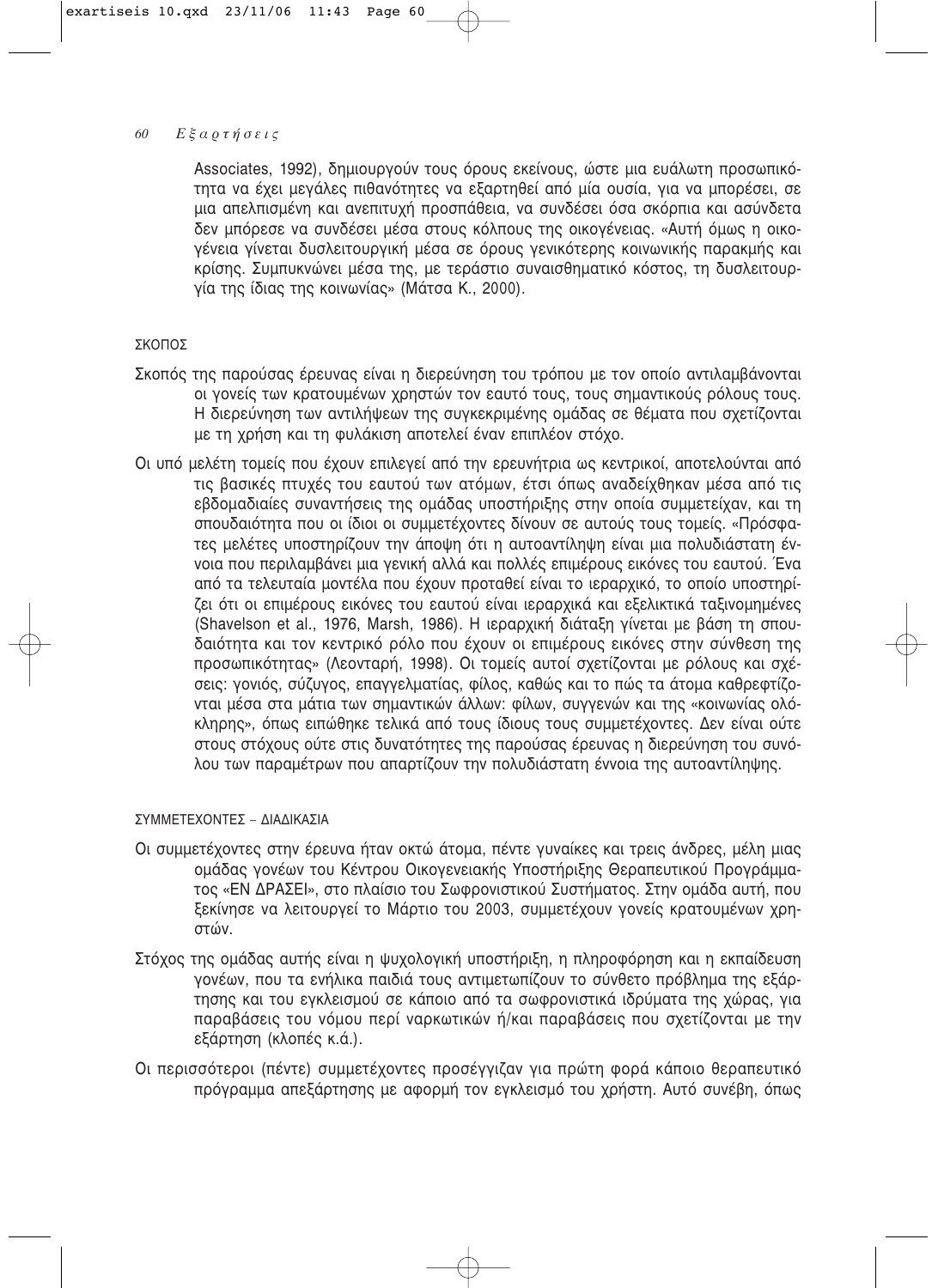οι ίδιοι ανέφεραν, γιατί τρεις από αυτούς έμαθαν ότι το παιδί τους έκανε χρήση με αφορμή τον εγκλεισμό του, ενώ οι υπόλοιποι δύο γνώριζαν ότι το παιδί τους έκανε «μόνο» χρήση κάνναβης «χασίς», αλλά δεν το θεωρούσαν κάτι πολύ σοβαρό. Οι υπόλοιποι (τρεις) από τους συμμετέχοντες παρακολουθούσαν τουλάχιστον για τέσσερα χρόνια διαφορετικά θεραπευτικά προγράμματα.

- Τα παιδιά των εφτά συμμετεχόντων ήταν άντρες ηλικίας 21-30 ετών, ενώ ένας γονέας είχε μία Κόρη 24 ετών. Οι πέντε από τους οκτώ νονείς ζούσαν μαζί με τους χρήστες, πριν αυτοί συλληφθούν.
- Η συμμετοχή στην έρευνα ήταν εθελοντική. Δεν τέθηκαν ιδιαίτερα κριτήρια ομοιογένειας, εκτός από αυτό της συμμετοχής τους στην ομάδα γονέων, κρατουμένων-χρηστών.
- Οι γονείς ενημερώθηκαν αναλυτικά για το σκοπό, τη μεθοδολογία καθώς και τη διαδικασία διεξαγωγής των συναντήσεων. Έγινε σαφές ότι θα τηρηθεί το απόρρητο των πληροφοριών και η ανωνυμία τους, καθώς και ότι θα καταστραφούν οι κασέτες με το περιεχόμενο των συζητήσεων μετά το πέρας της ανάλυσης.

## ΚΟΙΝΟΝΙΟΛΗΜΟΓΡΑΦΙΚΑ ΣΤΟΙΧΕΙΑ

- Τα κοινωνιοδημογραφικά στοιχεία των συμμετεχόντων είχαν συλλεγεί κατά την πρώτη τους ατομική συνέντευξη στο Κέντρο Οικογενειακής Υποστήριξης. Τα στοιχεία που προέκυψαν από τα ερωτηματολόνια ήταν τα εξής:
- Η ηλικία των συμμετεχόντων κυμαινόταν από τα 49 έως τα 63 έτη. Ο Μ.Ο. ηλικίας για τις γυναίκες ήταν τα 55,3. Ο Μ.Ο. ηλικίας για τους άνδρες ήταν τα 57,6 έτη.
- Το μορφωτικό τους επίπεδο είχε ως εξής: τέσσερα άτομα πανεπιστημιακού επιπέδου (δύο άνδρες και δύο γυναίκες) ένας απόφοιτος μέσης εκπαίδευσης (γυναίκα), δύο απόφοιτοι δημοτικού (ένας άνδρας και μία γυναίκα) και μία γυναίκα που είχε πάει μέχρι την τρίτη δημοτικού.

| Εκπαιδευτικό επίπεδο | Άνδρες         | Γυναίκες | Σύνολο |
|----------------------|----------------|----------|--------|
| Αναλφάβητος          | $\overline{a}$ |          |        |
| Δημοτικό             |                |          |        |
| Μέση εκπαίδευση      | $\overline{a}$ |          |        |
| Πανεπιστήμιο         | 2              | 0        |        |
| Σύνολο               | 3              | 5        |        |

- Φάνηκε να υπάρχει μεγάλη διαφοροποίηση στο μορφωτικό τους επίπεδο. Αυτή η διαφοροποίηση ήταν όμως αντιπροσωπευτικό χαρακτηριστικό και της ομάδας υποστήριξης, από την οποία προέρχονταν οι συμμετέχοντες στην έρευνα.
- Διαφορές υπήρχαν και ως προς την επαγγελματική τους απασχόληση. Τα επαγγέλματα που αναφέρθηκαν ήταν: αρχιτέκτονας, πολιτικός μηχανικός, νοικοκυρά, καθηγήτρια μέσης εκπαίδευσης, απόστρατος αξιωματικός, δύο δημόσιοι υπάλληλοι, εργάτρια.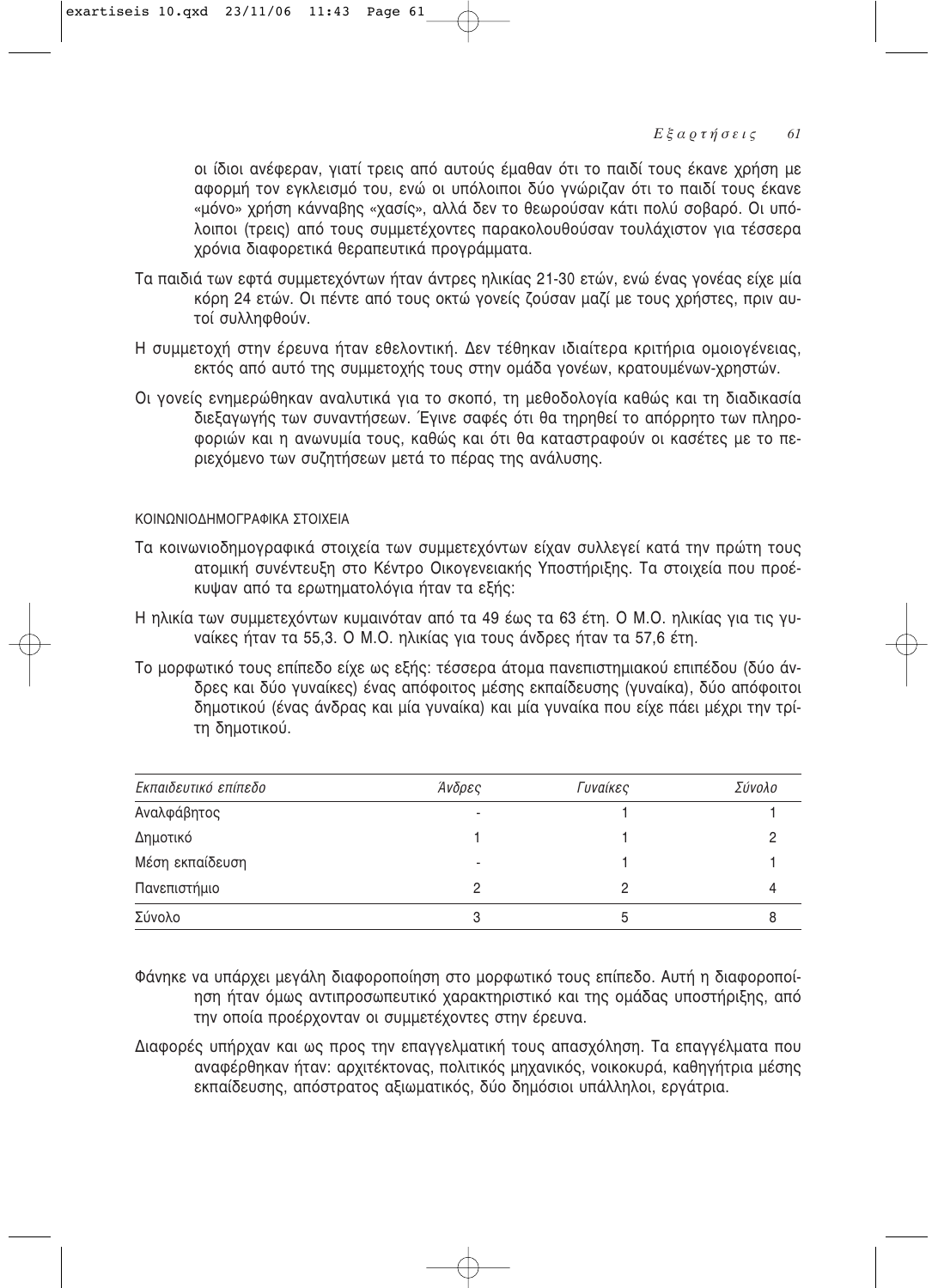Οι συμμετέχοντες παρουσίαζαν αρκετά μεγάλη διαφοροποίηση όσον αφορά την παρούσα οι-Κογενειακή τους κατάσταση: Ορισμένοι βρίσκονταν σε δεύτερο γάμο με παιδιά και από τον πρώτο και από το δεύτερο γάμο. Άλλοι βρίσκονταν σε πρώτο γάμο ή με συντρόφους που είχαν ήδη παιδιά ενώ άλλοι ήταν διαζευγμένοι.

## ΜΕΘΩΛΩΛΟΓΙΑ ΤΗΣ ΕΡΕΥΝΑΣ

- Για την έρευνα χρησιμοποιήθηκε η ομαδικά εστιασμένη συνέντευξη (focus group), «...η οποία προήλθε από την ψυχοθεραπεία (Bellenger κ.ά. 1976) χρησιμοποιήθηκε αρχικά στην ποιοτική έρευνα αγοράς, αλλά θεωρήθηκε κατάλληλη για εφαρμογή στη διερεύνηση ειδικών και ευαίσθητων κοινωνικών θεμάτων. Η ομαδικά εστιασμένη συνέντευξη αναπτύχθηκε από την αναγκαιότητα κατανόησης των κοινωνικών φαινομένων μέσα από την ανάλυση ποιοτικών στοιχείων, τα οποία αδυνατούσε να ερμηνεύσει η παραδοσιακή έρευνα» (Πουλόπουλος Χ. και Τσιμπουκλή Α., 1995).
- Ο λόγος που επιλέχτηκε το συγκεκριμένο μεθοδολογικό εργαλείο ήταν η δυνατότητα που δί-VEL στους συμμετέχοντες να εκφράσουν τις δικές τους απόψεις σε ένα κρίσιμο και ευαίσθητο ζήτημα, χωρίς τους περιορισμούς της δομής ενός κλειστού ερωτηματολογίου. Επίσης, η μέθοδος αυτή λαμβάνει υπόψη της και αξιοποιεί τη συναισθηματική κατάσταση των συμμετεχόντων, καθώς και τη δυναμική της ομάδας και τη μη λεκτική επικοινωνία, η οποία λόγω της ιδιαιτερότητας του θέματος αναμενόταν να είναι εξαιρετικά φορτισμένη. Η ομαδικά εστιασμένη συνέντευξη δίνει τη δυνατότητα να αποτυπωθεί ο προσωπικός, ο ιδιαίτερος τρόπος με τον οποίο κάθε ένας από τους συμμετέχοντες βιώνει την κατάσταση του εγκλεισμού του παιδιού του και αναδεικνύει πώς αυτή η κατάσταση έχει αλλάξει την αυτοαξιολόγηση κάθε γονέα και την προσωπική του ιστορία στον παρόντα χρόνο. Στην ομαδικά εστιασμένη συνέντευξη ακόμη και οι πιο ακραίες ή ιδιαίτερες απόψεις έχουν σημασία και χρειάζεται να λαμβάνονται υπόψη.
- «Όλη η γνώση κατασκευάζεται μέσα στην κοινωνία, (κονστρουκτιβισμός) δεν έχει ανεξάρτητη ύπαρξη και αποτελείται από το περιεχόμενο όσων δημιουργούν και εκφράζουν τα άτομα. Οι άνθρωποι δημιουργούν τη γνώση από την αλληλεπίδραση μεταξύ της γνώσης που έχουν ήδη αποκτήσει ή των πιστεύω τους και των νέων ιδεών ή καταστάσεων που αντιμετωπίζουν. Τα άτομα βνάζουν το δικό τους νόημα από την εμπειρία τους. Η γνώση και η πραγματικότητα δεν μπορεί παρά να είναι υποκειμενικές, προσωρινές και προσωπικές» (Ιατρίδης, 2005).
- Η ανάλυση των δεδομένων έγινε μετά την απομαγνητοφώνηση με τη μέθοδο ανάλυσης περιεχομένου. Πραγματοποιήθηκαν δύο ομαδικές συνεντεύξεις, διάρκειας μιας ώρας και τριάντα λεπτών η κάθε μία, με χρονική απόσταση μιας εβδομάδας μεταξύ τους, το Μάιο του 2004.
- Οι ερωτήσεις ήταν ανοιχτές και αφορούσαν τους ρόλους των γονέων των φυλακισμένων χρηστών ως συζυγών, επαγγελματιών, γονέων, τις σχέσεις τους με το φιλικό ή συγγενικό τους περιβάλλον καθώς και το πώς πιστεύουν ότι τους βλέπουν οι άλλοι. Οι ρόλοι αυτοί διερευνήθηκαν σε σχέση με το παρελθόν, πριν δηλαδή αποκαλυφθεί η χρήση του παιδιού τους, και με το παρόν, μετά τη φυλάκισή του. Παράλληλα τέθηκαν ερωτήματα που αφορούσαν τις στάσεις, τις αντιλήψεις τους και τα συναισθήματά τους για έννοιες όπως: «χρήστης», «φυλακή», «οικογένεια φυλακισμένων», «πρόγραμμα υποστήριξης».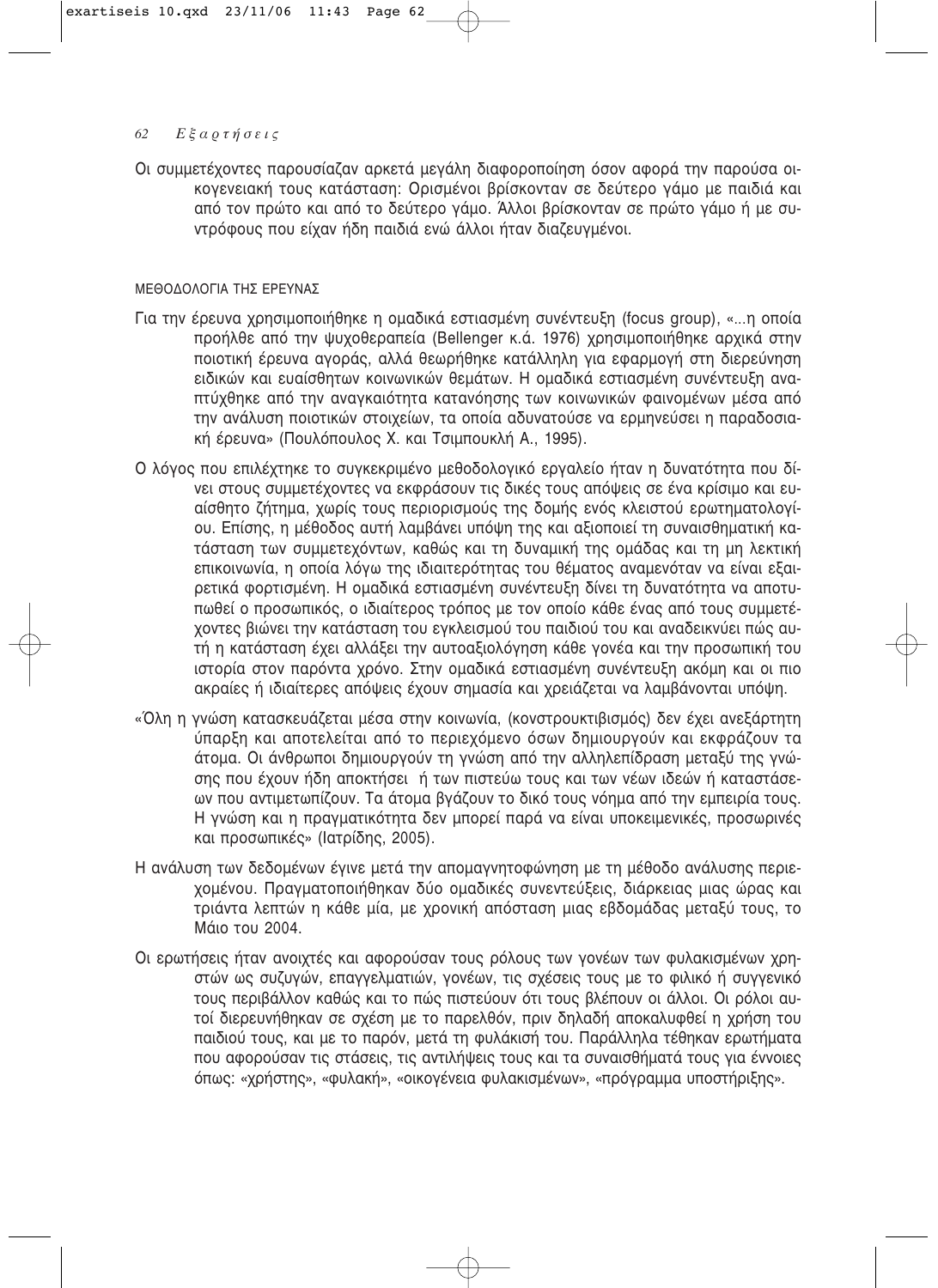- Οι συναντήσεις πραγματοποιήθηκαν στο χώρο που στεγάζονται οι Μονάδες του Κέντρου Πολλαπλής Παρέμβασης «ΕΞΕΛΙΞΙΣ» του ΚΕ.Θ.Ε.Α. Χώρος οικείος στους συμμετέχοντες. καθώς εκεί συγκεντρώνεται μία φορά την εβδομάδα η ομάδα υποστήριξης της οποίας είναι μέλη. Για την καταγραφή των συζητήσεων χρησιμοποιήθηκε ένα δημοσιογραφικό μαγνητόφωνο, από το οποίο στη συνέχεια έγιναν και οι απομαγνητοφωνήσεις. Μαζί με την ερευνήτρια, κατά τη διάρκεια και των δύο ομάδων, ήταν παρούσα και η βοηθός-ερευνητή με στόχο την καταγραφή των σημειώσεων, οι οποίες αξιοποιήθηκαν στην ανάλυση για τη μη λεκτική επικοινωνία.
- Δυνατό σημείο αλλά και «Αχίλλειος Πτέρνα» της διαδικασίας ήταν η οικειότητα που είχε ήδη αποκτηθεί μεταξύ των συμμετεχόντων, λόγω της κοινής παρακολούθησης της ομάδας υποστήριξης για, τουλάχιστον, τέσσερις μήνες. Επίσης, η ερευνήτρια ήταν παράλληλα και η συντονίστρια της ομάδας υποστήριξης, με αποτέλεσμα ο διπλός ρόλος να επηρεάζει την αντικειμενικότητά της.
- Το θετικό της προϋπάρχουσας σχέσης ήταν ότι οι συμμετέχοντες ήταν εξοικειωμένοι με την έκφραση προσωπικών τους ζητημάτων, υπήρχε εμπιστοσύνη και ένιωθαν άνετα μεταξύ τους, παρόλο που το θέμα της έρευνας ήταν εξαιρετικά ευαίσθητο και έθιγε βαθύτερες πτυχές της ύπαρξής τους.
- Ακριβώς αυτή η προηγούμενη σχέση ήταν και η σημαντική δυσκολία της διεργασίας. Πολύ συχνά οι συμμετέχοντες ξεχνούσαν ότι βρίσκονταν σε μια ερευνητική ομάδα, και χρειαζόταν επίμονη και συνεχής προσπάθεια από την ερευνήτρια, ώστε να υπενθυμίζει τον ερευνητικό και όχι θεραπευτικό στόχο των συνεντεύξεων.
- Το κλίμα στο οποίο έγιναν και οι δύο συνεντεύξεις ήταν ζεστό και έντονα φορτισμένο συναισθηματικά. Στις συνεντεύξεις συμμετείχαν όλοι πολύ ενεργητικά και αρκετοί από αυτούς τις θεώρησαν ευκαιρία να εκφράσουν σκέψεις, απόψεις και συναισθήματα που μέχρι τότε κρατούσαν για τον εαυτό τους.

## ΑΥΤΟΑΝΤΙΛΗΨΗ - ΑΥΤΟΕΚΤΙΜΗΣΗ

- «Η έννοια του εαυτού (self-concept) είναι μια σύνθετη εννοιολογική κατασκευή η οποία περιλαμβάνει γνωστικές, συναισθηματικές και συμπεριφορικές πτυχές» (Brinthaup & Erwin, 1992; Burns, 1982). Γενική, επίσης, είναι η συμφωνία ότι: «Δύο βασικές συνιστώσες της έννοιας του εαυτού είναι η αυτοαντίληψη (self-perception) ή αυτοεικόνα (self-image) και η αυτοεκτίμηση (self-esteem) ή σφαιρική αυτοαξία (global self-worth)» (Μακρή-Μπότσαρη, 2001).
- «Δύο χαρακτηριστικές πλευρές της προσωπικής μας αντίληψης για τον κόσμο είναι η γνώση του εαυτού μας και η γνώση των άλλων ανθρώπων. Από όλες τις ιδιότητες που διαθέτουμε, η εικόνα που έχουμε για τον εαυτό μας είναι αυτή που μας προσδίδει κατά τρόπο μοναδικό την ανθρώπινη ιδιότητα» (Λεονταρή, 1998).
- Σύμφωνα με τον Burns (1982), η αυτοαντίληψη αντιπροσωπεύει «Μια δήλωση ή περιγραφή του ατόμου, ανεξάρτητα από το κατά πόσο η γνώση είναι σωστή ή λανθασμένη και βασίζεται σε αντικειμενικά στοιχεία ή σε υποκειμενική γνώμη».
- Κατά τον Kinch (1963), «η αυτοαντίληψη συνιστά ένα σχήμα γνώσης και είναι αποτέλεσμα του συνόλου των αναφορών που το άτομο λαμβάνει για τον εαυτό του από τους ανθρώπους του περιβάλλοντός του».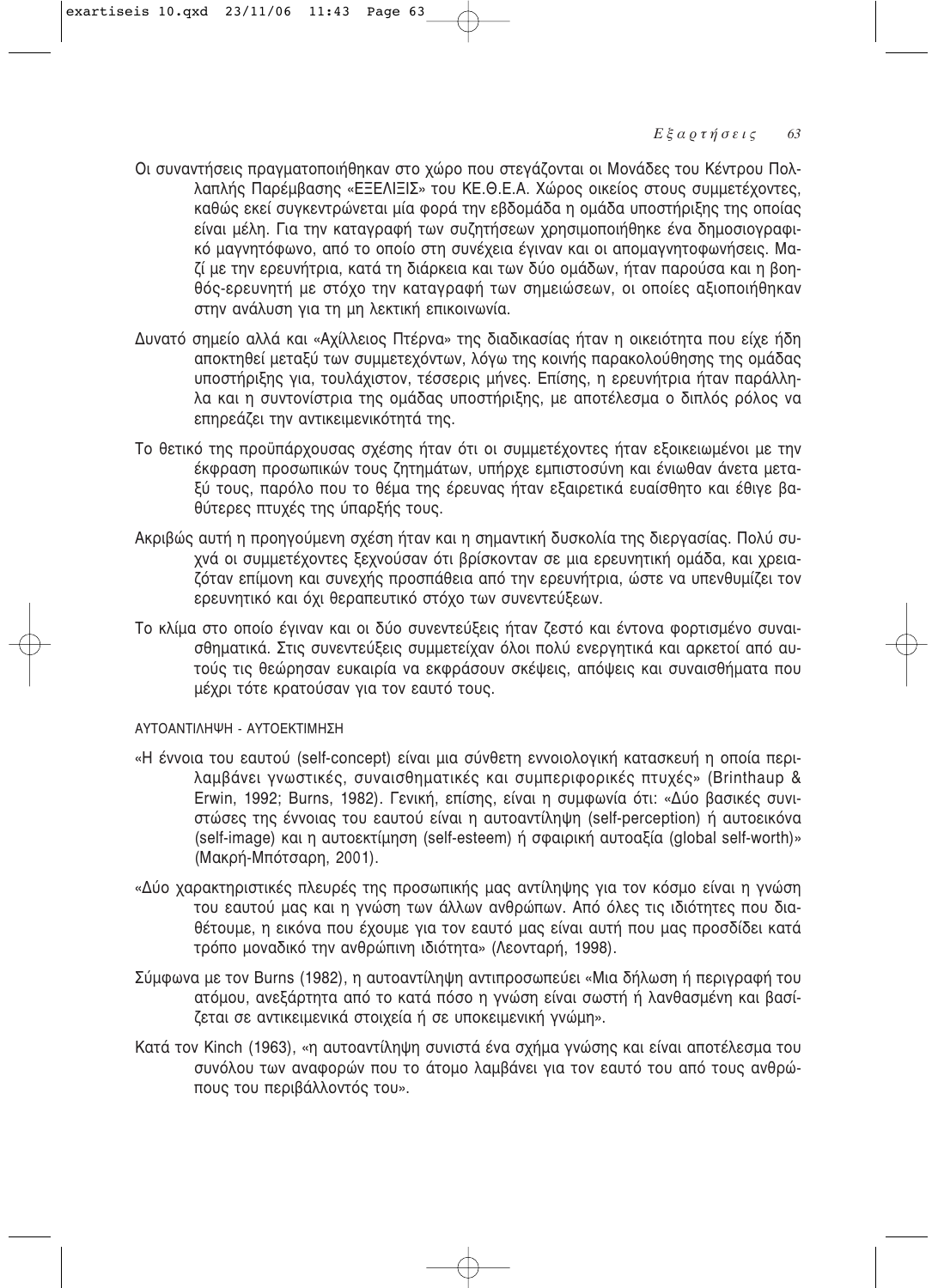- «Η αυτοαντίληψη αποτελεί τη γνωστική πλευρά της αυτογνωσίας, ενώ η αυτοεκτίμηση μπορεί να θεωρηθεί ότι αντιπροσωπεύει τη συναισθηματική πλευρά, και δείχνει το βαθμό στον οποίο το άτομο αποδέχεται και επιδοκιμάζει τον εαυτό του» (Λεονταρή, 1998).
- Ο Coopersmith (1967) όρισε την αυτοεκτίμηση ως «Μια προσωπική εκτίμηση αυτοαξίας που κάνει το άτομο, η οποία εκφράζεται στη στάση που κρατά προς τον εαυτό του».
- Τη σχέση μεταξύ αυτοαντίληψης και αυτοεκτίμησης περιγράφουν οι Wells και Marwell (1976) ως εξής: «Αν θεωρήσουμε ότι η αυτοαντίληψη απαρτίζεται από ένα σύνολο στάσεων προς τον «εαυτό», η αυτοεκτίμηση θα μπορούσε να οριστεί ως η αξιολογική πτυχή καθεμιάς από αυτές τις στάσεις ή το σύνολο αυτών των επιμέρους αξιολογήσεων».

## AΠΟΤΕΛΕΣΜΑΤΑ

- Στην παρούσα μελέτη γίνεται απόπειρα διερεύνησης της εικόνας εαυτού που έχουν οι γονείς .<br>των κρατουμένων-χρηστών πριν την αποκάλυψη της χρήσης. Η ανάλυση των στοιχείων ανέδειξε μια σειρά από ζητήματα τα οποία αφορούν την εικόνα εαυτού αλλά και τους ρόλους των γονέων των χρηστών ψυχοτρόπων ουσιών που βρίσκονται στη φυλακή. Σε αυτή την ενότητα ζητήθηκε από τους συμμετέχοντες να θυμηθούν τον εαυτό τους πριν μάθουν ότι το παιδί τους κάνει χρήση, να τον περιγράψουν, να εκφράσουν πεποιθήσεις .<br>Και συναισθήματα που συνδέονταν με την εικόνα που είχαν για τον εαυτό τους στους διαφορετικούς ρόλους τους. Αρχικά, τους ζητήθηκε να τοποθετηθούν σε σχέση με το γονεϊκό τους ρόλο. Στο συγκεκριμένο θεματικό άξονα παρατηρήθηκε ότι οι συμμετέχοντες είχαν αντικρουόμενες απόψεις. Αναλυτικότερα, διατυπώθηκαν τα εξής:
- *1. Ο γονεϊκός ρόλος*
- A) Οι περισσότεροι πίστευαν ότι είχαν μία «καλή οικογένεια» και ότι ήταν πετυχημένοι στο ρόλο τους ως γονείς. Αυτό που όλοι τόνισαν και φαίνεται να αποτελεί τον πυρήνα του «επιτυχημένου» γονεϊκού προτύπου αυτής της ομάδας, είναι ότι έδωσαν «πολλή αγάπη στα παιδιά» τους και ιδιαίτερα στο χρήστη. «Τα δίναμε όλα» είναι μια χαρακτηριστική φράση που ακούστηκε από αρκετούς:

«Ένιωθα ότι ήμασταν μια τέλεια οικογένεια, ήμουνα μια τέλεια μητέρα».

«Είχα όνειρο να δημιουργήσω οικογένεια, να είμαι άνθρωπος της κοινωνίας και πράγματι ως πατέρας πιστεύω ότι το είχα πετύχει αρκετά καλά». «Ασχολιόμουν με τα παιδιά μου, έπαιζα μαζί τους».

«Ως μητέρα τα είχα καταφέρει αρκετά καλά μόνη μου, επειδή ήμουν χωρισμένη».

«Τα έδινα όλα, δεν στερούσα τίποτα στα παιδιά μου και περισσότερο στο γιο μου».

«Ήμουν πολύ δεμένη με τα παιδιά μου, ήμουν κοντά τους, ιδιαίτερα μ' αυτόν που έχει το πρόβλημα...μέχρι τότε πίστευα ότι τα είχα καταφέρει ως μητέρα».

«Ήμουν αγχώδης με τα παιδιά, ίσως να τα πίεζα και λίγο...ήταν άριστα στο σχολείο και ένιωθα ένα κουφό καμάρι».

Αντίθετα, υπήρξαν δύο συμμετέχοντες οι οποίοι αισθανόντουσαν πολύ άσχημα μέσα στην οικογένεια που είχαν δημιουργήσει και ένιωθαν ένα κενό. Ένιωθαν ότι δεν τα είχαν καταφέρει ως γονείς, δεν έπαιρναν ικανοποίηση από το γονεϊκό τους ρόλο: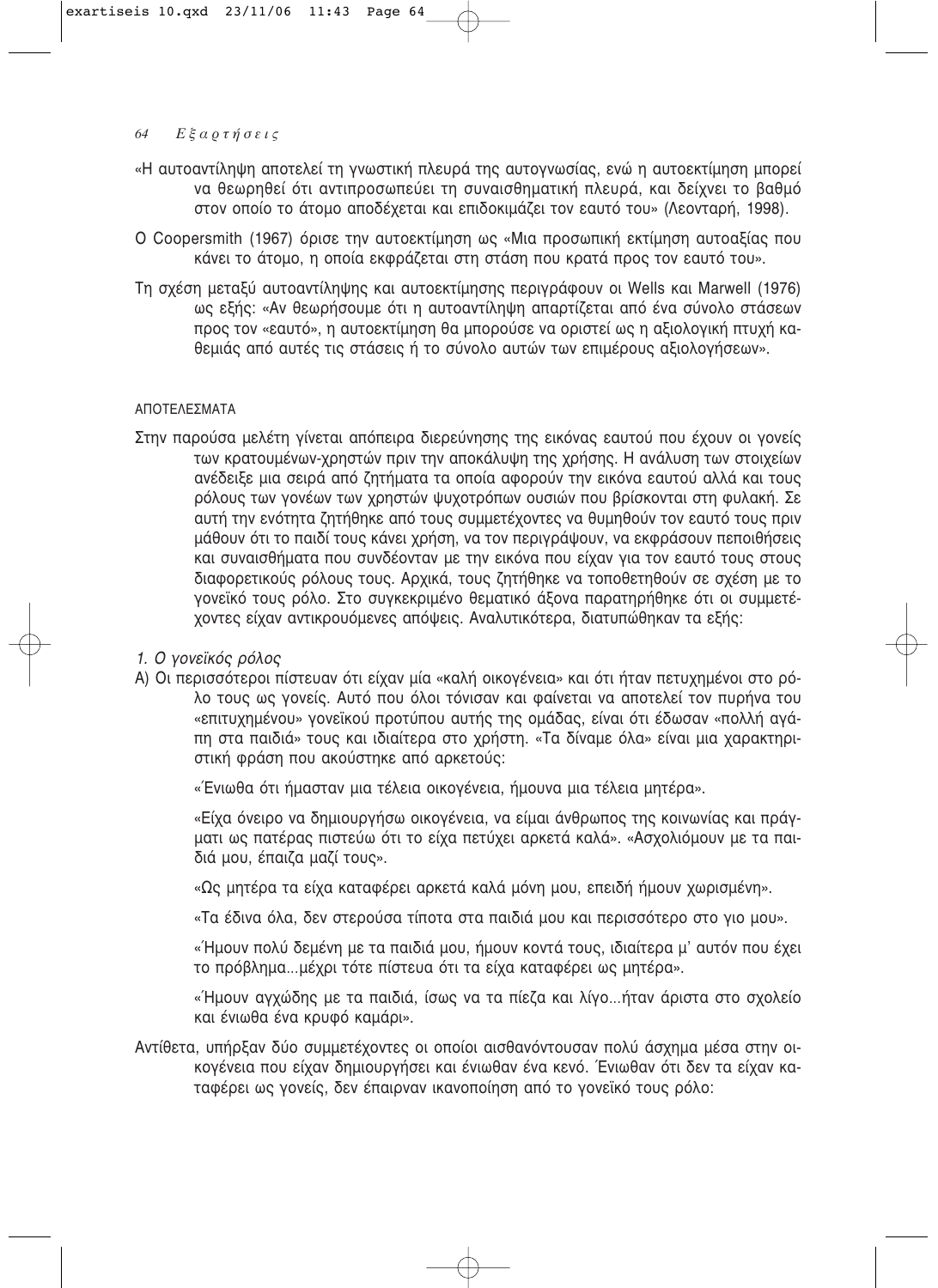«Ήμουν σε πλήρη σύγχυση, ένιωθα ότι ήμουνα ανίκανη σαν μάνα και σαν σύζυγος...δεν μπορούσα να χαλιναγωγήσω το παιδί μου».

«Προσπαθούσα να απομακρύνομαι από το σπίτι, να μην έρχομαι σε επαφή με τα προβλήματα. Θυμάμαι ότι κοιτιόμουν στον καθρέφτη και δεν μου άρεσε αυτό που έβλεπα απέναντί μου. Δεν ήμουν πρότυπο ούτε υπόδειγμα για τα παιδιά μου».

Επίσης, υπήρχαν συμμετέχοντες (δύο γυναίκες) οι οποίες ως γονείς πίστευαν ότι είχαν αναλάβει διπλό ρόλο, «μάνας και πατέρα» (παρόλο που υπήρχε ο σύντροφός τους). Παοά το νενονός ότι οι ίδιες πίστευαν πως έκαναν ό τι καλύτερο μπορούσαν, αισθανόντουσαν ότι όλο αυτό ήταν πολύ βαρύ για τους ώμους τους, με αποτέλεσμα να νιώθουν ότι δεν τα καταφέρνουν:

«Είχα αναλάβει πολλούς ρόλους και μάνα και πατέρας [...] Μπορεί να ήταν ώρες στο σπίτι, να ήταν εργατικός, να τα ψώνιζε όλα, αλλά ήταν απόμακρος».

«Ένιωθα πολύ άσχημα, αναζητούσα βοήθεια, φώναζα μόνη μου γιατί δεν ήταν δίπλα μου ο άνδρας μου».

## 2. Ο συζυγικός ρόλος

## Όλοι οι συμμετέχοντες είχαν μεγάλη δυσκολία να ορίσουν και να δώσουν περιεχόμενο στο συζυγικό τους ρόλο, χωρίς να τον εμπλέκουν με το γονεϊκό τους ρόλο. Υπάρχει μικρή αναφορά από τους ίδιους στην ουσία του συζυγικού τους ρόλου. Εστιάζουν κυρίως στο συναισθηματικό κλίμα. Κάποιοι ανέφεραν ότι ήταν ικανοποιημένοι, κυρίως λόγω της απουσίας προβλημάτων και εκφρασμένων διαφωνιών και συνκρούσεων:

«Ένιωθα ότι ήμουν ευτυχισμένη με το γάμο και την οικογένεια».

«Δουλεύαμε και εγώ και ο σύζυγος. Δεν είχαμε κάποιο πρόβλημα μεταξύ μας».

«Μεταξύ μας σαν ζευγάρι δεν υπήρχαν προβλήματα».

«Ένιωθα ευτυχισμένη, γιατί δεν υπήρχαν προβλήματα, δεν είχαμε γκρίνια».

«Είμαστε καλά με τη γυναίκα μου, αν και υπήρχαν προβληματάκια που, όπως κατάλαβα αργότερα, οφείλονταν σε κάποια ψυχική πάθηση που είχε».

## Άλλοι εξέφρασαν δυσαρέσκεια, η οποία πολύ συχνά κρατιόταν «κρυφή», δεν εκφραζόταν ανοιχτά, για να μην διαταραχτεί η αρμονία της οικογένειας:

«Ήμουνα σε πλήρη σύγχυση και ως μάνα και ως σύζυγος».

«Ζούσαμε με την πεθερά, ο σύζυγος δεν ήθελε να της χαλάσει χατίρι. Δεν ήμουν εγώ που θα σήκωνα κεφάλι και έτσι έκανα υπομονή».

«Ήμουν πιο κινητική εγώ μέσα στο σπίτι. Ήμουν απέναντι στον άνδρα μου σωστή. Εγώ για όλα. Εκείνος ήταν απών».

«Ήμασταν εγώ και η γυναίκα μου δύο άνθρωποι που βασικά τραβάγαμε ο ένας για τον άλλο και οι δύο μαζί ένα βαρύ φορτίο και όχι πάντα στην ίδια κατεύθυνση».

## 3. Ο επαγγελματικός ρόλος

Aναφέρθηκε από το μεγαλύτερο ποσοστό των συμμετεχόντων (έξι άτομα) ότι ένιωθαν καταξιωμένοι στο χώρο της εργασίας τους. Επίσης, ειπώθηκε από κάποιους ότι έβλεπαν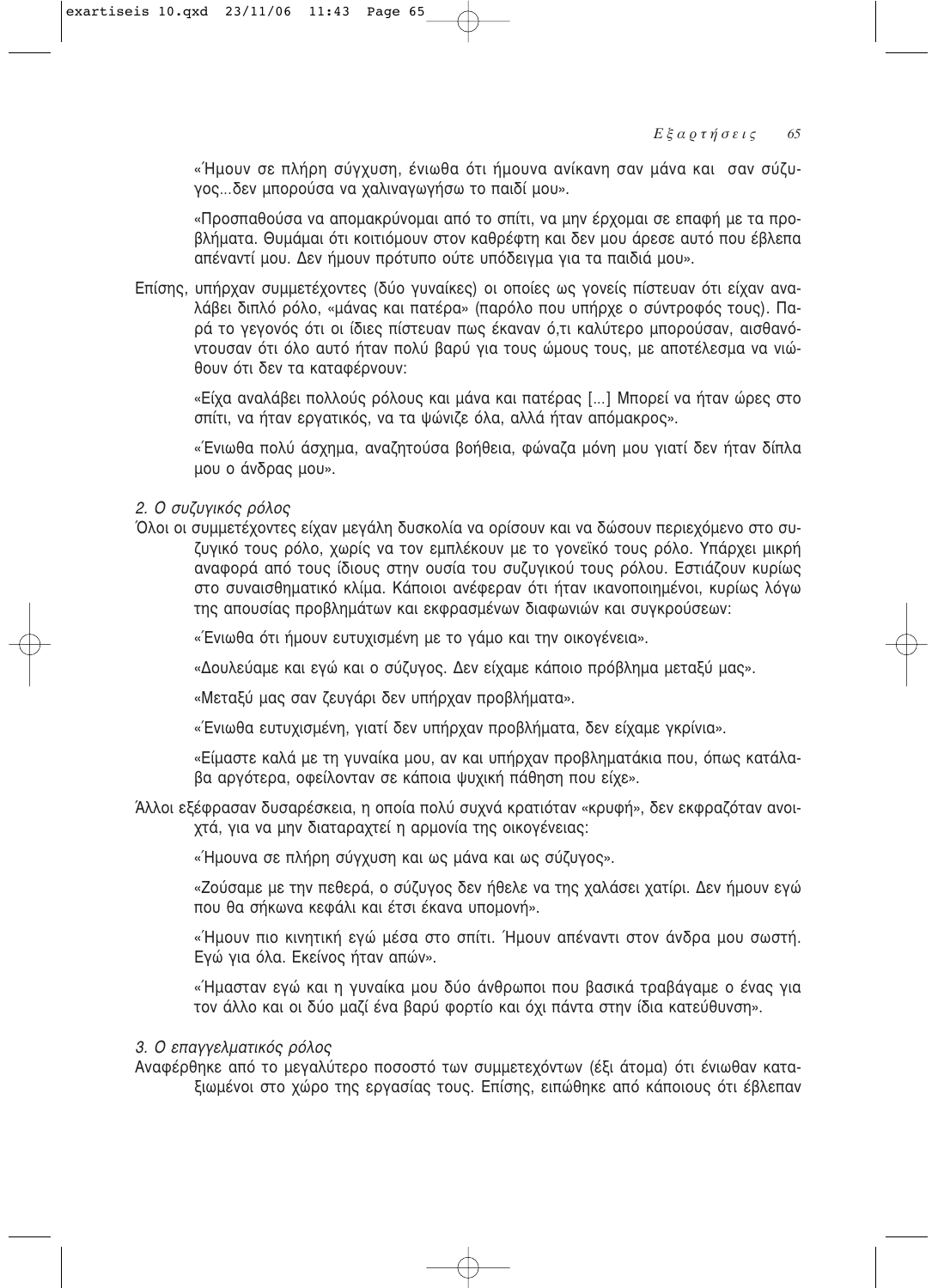τη δουλειά τους ως διέξοδο από τα προβλήματα που αντιμετώπιζαν στην οικογένεια:

«Επαγγελματικά πήγαινα πολύ καλά, ανέβηκα στις ανώτερες βαθμίδες της ιεραρχίας».

«Στη δουλειά δεν ξέρω γιατί, δεν ξέρω πόσο καλή είμαι, ένιωθα όμως καλά».

«Ενώ επαγγελματικά ένιωθα καταξιωμένη, ένιωθα μεγάλη αδυναμία να χαλιναγωγήσω το παιδί μου...».

Aντίθετα, ένας γονιός περιέγραψε ότι ένιωθε αποτυχημένος ως επαγγελματίας και έβλεπε την επαγγελματική του αυτή αποτυχία ως αιτία των οικογενειακών προβλημάτων που είχε:

«Είχα μια επαγγελματική καταστροφή πολύ σημαντική. Αυτό είχε κλονίσει τον αυτοσεβασμό μου πολύ σοβαρά. Στην επαγγελματική αυτή δραστηριότητα είχα επενδύσει και άλλα πράγματα, ότι δηλαδή, εάν πήγαινε καλά αυτό, θα ήμασταν καλύτερα και σαν οικογένεια».

## *4. Οι κοινωνικές σχέσεις*

Υποστηρίχθηκε από τους περισσότερους συμμετέχοντες ότι είχαν ένα ικανοποιητικό κύκλο ανθρώπων. Είχαν αρκετούς φίλους και γνωστούς με τους οποίους συναναστρέφονταν κοινωνικά. Μιλούσαν κυρίως όμως στον πληθυντικό, περιλαμβάνοντας και το/τη σύντροφό τους ή όλη την οικογένεια:

«Η κοινωνική μας θέση ήταν τέτοια που πίστευα ότι και οι δυο είμαστε καταξιωμένοι στην κοινωνία».

«...Περπατούσαμε έξω με το κεφάλι ψηλά».

«Όσο για το θέμα της κοινωνικής ζωής, ήταν αρκετά καλό, χωρίς να έχουμε κύκλους μεγάλους, ήμασταν πάρα πολύ καλά. Χαίραμε μεγάλης εκτίμησης από ό,τι είχα καταλάβει, δεν είχαμε κανένα πρόβλημα στην κοινωνική ζωή και στις σχέσεις».

«Εγώ έβλεπα ότι όλοι οι γύρω μας αγαπούσαν, μας εκτιμούσαν. Είχαμε κάποια εκτίμηση, γιατί προσπαθούσα πάντα να δίνω χωρίς να παίρνω».

Aντίθετα, αναφέρθηκε από κάποιους συμμετέχοντες ότι αισθανόντουσαν αποκομμένοι από τον ΚΟΙΥΦΥΙΚΌ ΤΟυς περίγυρο. Ένιωθαν ότι δεν τους καταλάβαιναν οι συγγενείς τους και οι φίλοι τους:

«Με τους συγγενείς βρισκόμουνα σε ένταση».

«Δεν ήθελα να κάνω παρέες με ανθρώπους».

«Δεν υπήρχε αποδοχή της κοινωνικής μας πραγματικότητας από το άμεσο περίγυρο, δεν είχαμε παρέες».

## *5. «Στα μάτια των άλλων»*

Σύμφωνα με τους συμμετέχοντες, το μεγαλύτερο ποσοστό τους (έξι άτομα) πίστευαν ότι εισέπρατταν μεγάλη εκτίμηση από τον κοινωνικό τους περίγυρο. Ένιωθαν αγαπητοί και υπερήφανοι για τον εαυτό τους από τον τρόπο που τους συμπεριφερόταν οι άλλοι. Στις αναφορές αυτές και πάλι οι συμμετέχοντες χρησιμοποιούσαν πληθυντικό. Υπήρχε στους περισσότερους μεγάλη δυσκολία εξατομίκευσης:

«Πράγματι χαίραμε μεγάλης εκτιμήσεως όλοι μας».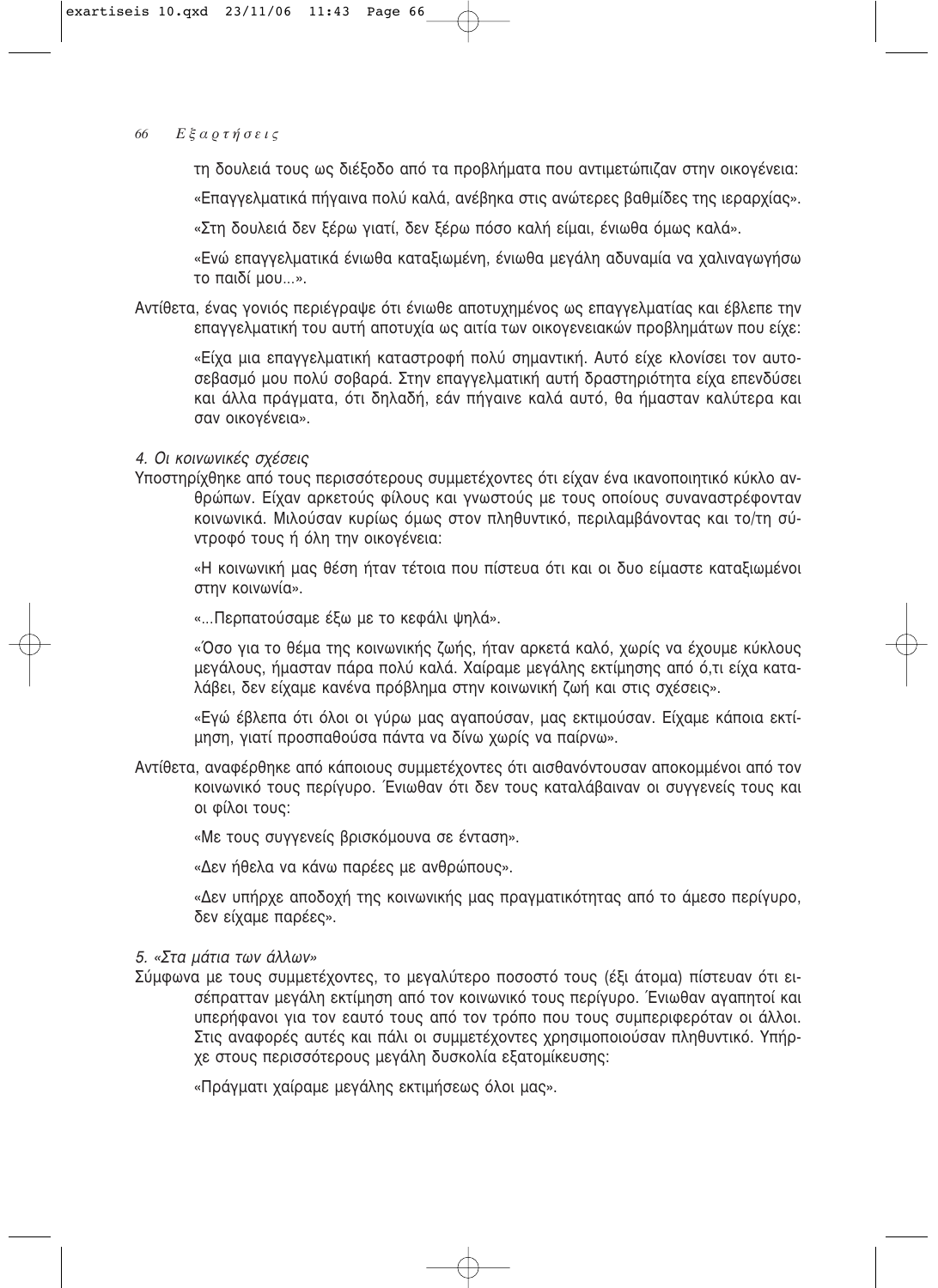«Έβλεπα ότι όλοι γύρω μας, μας εκτιμούσαν και ότι μας αγαπούσαν».

«Ήμουν αγαπητός και αυτό με ευχαριστούσε, το είχα καύχημα».

«Ενώ από το σόι του άνδρα μου είχα αρκετή εκτίμηση, με είχαν για πολύ δυνατή, από το φιλικό περιβάλλον έβλεπα πολλή ζήλια».

«Ζήλευαν το ότι είμαστε δεμένοι σαν οικονένεια».

Υπήρχαν όμως και συμμετέχοντες οι οποίοι ένιωθαν ότι δεν ήταν αποδεκτοί από το κοινωνικό τους περίγυρο:

«Για εμένα το πολύ στενό περιβάλλον θεωρούσε ότι έχω κάνει πολύ κακές επιλογές στη ζωή μου».

«Δεν μας καμάρωναν από το περιβάλλον, ούτε η μια οικονένεια ούτε η άλλη».

- Στη συνέχεια ζητήθηκε από τους γονείς να εκφράσουν με μια λέξη το συναίσθημα ή την κατάσταση που θα έδινε με σύντομο τρόπο το στίγμα τους.
- Κάποιοι από τους συμμετέχοντες (τρία άτομα) περιέγραψαν τα συναισθήματα που κυριαρχούσαν, αναφέροντας τις παρακάτω συναισθηματικές καταστάσεις, οι οποίες συγκρούο-Vται με όσα είχαν διατυπώσει προηγουμένως ως απόψεις και πεποιθήσεις για τον εαυτό τους. Χαρακτηριστικό παράδείγμα ένας πατέρας που είπε: «Ως πατέρας ένιωθα πολύ καλά, τα είχα καταφέρει, ασχολούμουν με τα παιδιά μου, μου άρεσε η οικογέvεια...ήμουν αγαπητός και το είχα καύχημα...στη δουλειά, με τους συναδέλφους ήμουν ανοιχτός, με αναπούσαν...». Όταν τους ζητήθηκε να εκφράσουν τη συναισθηματική κατάσταση που τους κυρίευε τότε, οι παρακάτω λέξεις προέκυψαν αυθόρμητα: α) «Δυστυχισμένος», β) «Ευτυχισμένη», γ) «Αδικημένος-η» (το συναίσθημα αυτό το εξέφρασαν δυο άτομα), δ) «Η δύναμη της αδυναμίας», ε) «Αισιόδοξη», στ) «Αδικημένη και αισιόδοξη ταυτόχρονα», ζ) «Ικανοποιημένη».

ΑΝΤΙΛΗΨΕΙΣ ΓΙΑ ΤΙΣ ΕΝΝΟΙΕΣ «ΧΡΗΣΤΗΣ», «ΦΥΛΑΚΗ», «ΟΙΚΟΓΕΝΕΙΑ ΜΕ ΠΑΙΔΙΑ ΣΤΗΝ ΦΥΛΑΚΗ»

Όταν τους ζητήθηκε να πουν τι τους ερχόταν στο νου όταν άκουγαν τη λέξη «χρήστης» αρκετοί εστίαζαν στο άτομο και στην οικογένεια:

«Μακριά από μας και τα παιδιά μας».

«Πρόκειται για κάτι μακρινό που δεν θα μας αγγίξει, το αισθανόμουν σαν αρρώστια».

«Τρόμος, φόβος».

«Θεωρούσα ότι είναι παιδιά που δεν είναι από καλές οικογένειες, παιδιά αλήτες ακούγεται όπως όταν λένε ότι αυτός έχει καρκίνο....χαμένοι».

«Αισθανόμουν αποστροφή. Δεν φοβόμουν, δεν φανταζόμουν ότι είναι δυνατόν να φτάσει σε μένα».

Όσον αφορά τις αντιλήψεις για τις κοινωνικοπολιτικές συνθήκες που μπορεί να συμβάλλουν στη χρήση ουσιών είναι χαρακτηριστικές οι παρακάτω απόψεις:

«Ένιωθα λύπη, πίστευα ότι η κοινωνία τους έχει ωθήσει εκεί».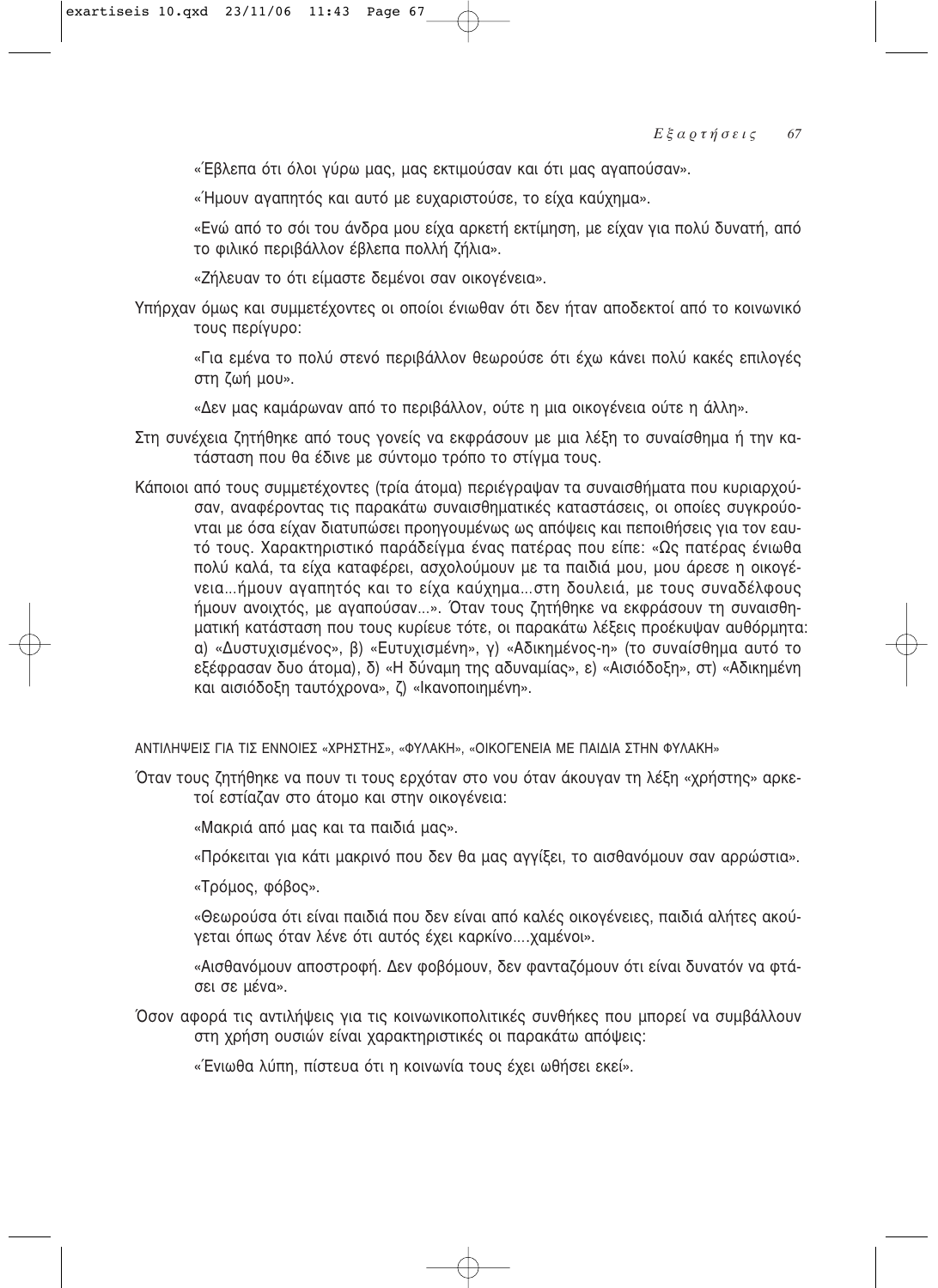#### 68  $E \xi \alpha \rho \tau \eta \sigma \epsilon \iota \varsigma$

«Ο χρήστης είναι ένα κοινωνικό φανέρωμα, παρά μια προσωπική επιλογή. Εμφανίζεται όταν πια ξεφτίσουν εκείνα που η κοινωνία θεωρεί καλώς ή κακώς ιδανικά, έχει βουτιά το πράγμα και καταφυγή εκεί».

- Οι απόψεις που τονίζουν την κοινωνική αιτιολογία της εξάρτησης εκφράστηκαν κυρίως από τα άτομα που έχουν πανεπιστημιακή μόρφωση.
- Για τη λέξη «φυλακή» υπήρχαν δύο διαφορετικές αντιλήψεις. Από τη μία, υπήρχε η εκδοχή που συνέδεε τη φυλακή με τους πολιτικούς και κοινωνικούς αγώνες και τη λογοτεχνία η οποία εκφράστηκε από άτομα με υψηλό επίπεδο μόρφωσης (τρία άτομα), άνδρες και νυναίκες:

«Κατασταλτική, ηλίθια αντιμετώπιση κοινωνικών προβλημάτων. Πλήρη περιφρόνηση για το τιμωρητικό σύστημα που λένεται δικαιοσύνη».

«Είχα δει τη φυλακή από τη λογοτεχνική της πλευρά. Σαν δύσκολη κατάσταση που μπορεί να σου δώσει ελευθερία του νου. Τη συνέδεα με τους πολιτικούς κρατούμενους, όχι με το έγκλημα και το κακό, αλλά τους αγώνες».

«Μόνο για πολιτικούς λόγους θα μπορούσα να σκεφτώ ποτέ τη φυλακή, πάντως ένιωθα αποστροφή».

Υπήρχε και η άλλη εκδοχή που συσχέτιζε τη φυλακή με τον ποινικό της χαρακτήρα:

«Φόβο, τρόμο».

«Φόνο, κλεψιά».

«Ό,τι χειρότερο υπάρχει».

«Αποστροφή».

Για την έννοια «οικογένεια με παιδιά στη φυλακή» οι συμμετέχοντες εξέφρασαν απόψεις που συνδέονται με στερεότυπα, που φαίνεται δηλαδή να αντανακλούν τις κυρίαρχες αντιλήψεις και όχι απαραίτητα τις προσωπικές τους εκτιμήσεις. Μερικοί ανέφεραν ότι γνώριζαν άτομα που είχαν πάει φυλακή για λόγους πολιτικούς και οικονομικούς:

«Έλεγα, ότι όλα είναι για τον άνθρωπο, δεν σκεφτόμουν κάτι ιδιαίτερο για την οικογένεια».

«Εκείνα τα χρόνια, όταν ακούγαμε ότι ο τάδε μπήκε φυλακή, έμπαινε όλη η οικογένεια στο περιθώριο, είναι κάτι ανεπανόρθωτο. Να μην κάνουμε παρέα με αυτούς».

«....παιδιά χωρίς πατέρα μπορούν να οδηγηθούν σε καταστάσεις δύσκολες και να πάνε φυλακή».

«Δεν αισθανόμουν τίποτε. Κάτι το ουδέτερο. Κάποιοι κακοί άνθρωποι....κάτι έκαναν ....για οικογένεια ούτε που μπορούσα να σκεφτώ».

«Ένιωθα λύπη για τις οικογένειες που είχαν αυτά τα άτομα μέσα».

Στο συγκεκριμένο θέμα, ωστόσο, παρατηρήθηκε έντονη συναισθηματική φόρτιση από τους συμμετέχοντες. Έκαναν εκτενή αναφορά στα συναισθήματά τους σε σχέση με τα παιδιά τους, όπου υπήρξε πλήρης ταύτιση της προσωπικής τους κατάστασης με αυτήν των παιδιών τους.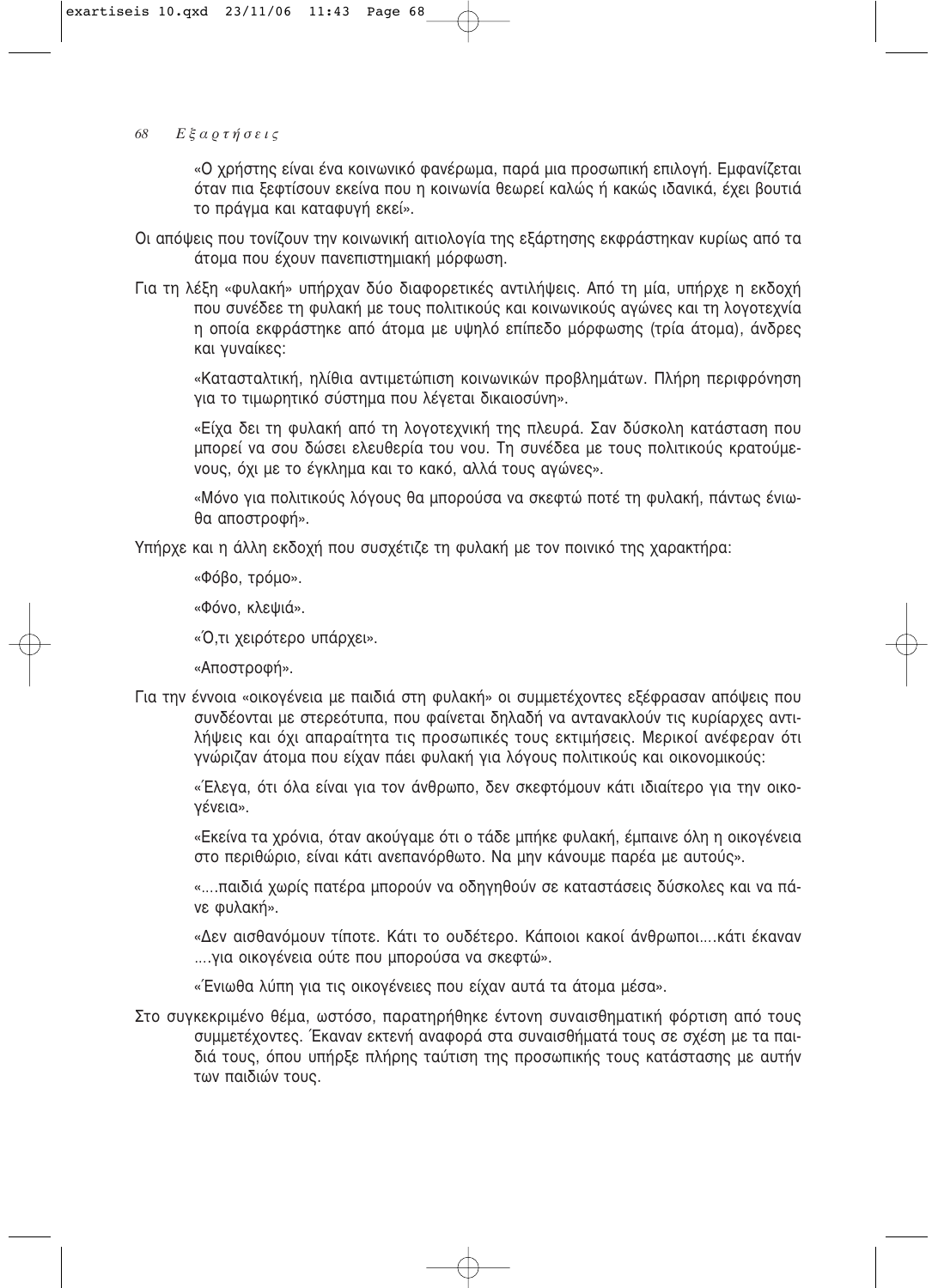Επιδημιολογικές έρευνες σε οικογένειες χρηστών αλλά και μελέτες που βασίζονται στην ψυχοθεραπευτική πρακτική δείχνουν ότι δεν υπάρχουν μοντέλα για το χρήστη, ήταν οι καταστάσεις των οικογενειακών σχέσεων που θα μπορούσαν να οριστούν ως «μοντέλα ειδικά για την τοξικομανία» (Bergeret 1982). Περιγράφονται όμως ορισμένα χαρακτηριστικά που είναι κοινά στις οικογένειες των εξαρτημένων. Τα χαρακτηριστικά αυτά μπορεί να τα βρει κανείς και σε άλλες οικογένειες. «Στις οικογένειες των χρηστών όμως παίρνουν παθολογικά ακραίες μορφές» (Κ. Μάτσα, 2001). Ένα από αυτά τα χαpακτηριστικά είναι και η υπερβολική συναισθηματική εμπλοκή (over-involvement), κυρίως της μητέρας με το γιο και αντίστοιχα του πατέρα με την κόρη. Αυτή η κατάσταση αναδεικνύεται έντονα μέσα από τον τρόπο που μιλούν οι γονείς της έρευνας:

«Έλεγα πού πηγαίνω τώρα, στην κηδεία του παιδιού μου πηγαίνω, πού πηγαίνω; Οι-Κογενειακώς πού πηγαίνουμε; Πηγαίνουμε να τον κηδέψουμε;»

«Το δικό μου το παιδί. Δηλαδή, δεν το χωρούσε το μυαλό μου».

«Η αρχή ήταν πολύ οδυνηρή, αφού σκεφτόμουν και έλεγα να αυτοκτονήσω, να μην το βλέπω το παιδί μου να τραβιέται ούτε στα ναρκωτικά αλλά ούτε και στα κρατητήρια και στα αυτόφωρα. Ήθελα να αυτοκτονήσω».

«Νόμιζα ότι είμαι το υπόδειγμα της ντροπής και της απελπισίας».

«Ο πόνος ήταν τρομερός, σαν ένα μαχαίρι να με κάρφωσε στην καρδιά». «Καταστραφήκαμε όλοι, δεν υπάρχει επιστροφή για κανένα».

«Είμαι καταδικασμένη....σκεφτόμουν ότι έπρεπε να δώσω ένα τέλος στη ζωή μου».

«..ήταν σαν να με είχαν σφάξει….. σαν να είχα ένα μαχαίρι καρφωμένο συνέχεια επάνω μου».

«Πόνος, οδύνη, ντροπή...».

«Ένα τιποτένιο ένιωθα...ότι ήμουν το τελευταίο μυρμήγκι...ένα τίποτα, ένα μηδέν ένιωθα ότι ήμουν».

Όσον αφορά τις θεματικές κατηγορίες γονιός και σύζυγος, παρατηρήθηκε ότι είχαν διαφορετικές απόψεις οι οποίες καταγράφονται παρακάτω:

## *1. Ο γονεϊκός ρόλος*

Όλοι οι συμμετέχοντες αναφέρθηκαν στον ρόλο τους ως γονείς εκφράζοντας πολλές **ενοχές** και την αντίληψη ότι η φυλάκιση του παιδιού τους ήταν δική τους ευθύνη, παρόλο που όλοι είχαν και άλλα ενήλικα παιδιά τα οποία ήταν επαγγελματικά ή/και προσωπικά αποκατεστημένα. Οι περισσότεροι έκαναν αναφορές στη συναισθηματική τους κατάσταση και στο έντονο πλήγμα που υπέστη η αυτοεικόνα τους ως γονείς μετά τη φυλάκιση του παιδιού τους. Οι έντονες εκφράσεις με εμφανή στοιχεία αναξιότητας με τις οποίες περιγράφουν την κατάστασή τους είναι χαρακτηριστικές:

«Έκανα σκέψεις ότι που έφταιξα εγώ ως μάνα... Μήπως ήμουν ανάξια μητέρα;».

«Οι σκέψεις ότι κάπου είχα σφάλει περνούσαν από το μυαλό μου, ότι κάπου έφταιξα και ενώ με αυτό το παιδί».

«Ένιωθα ότι είχε κατέβει ο ουρανός, ότι με βλέπει η κοινωνία ολόκληρη, ένιωθα ευθύνη».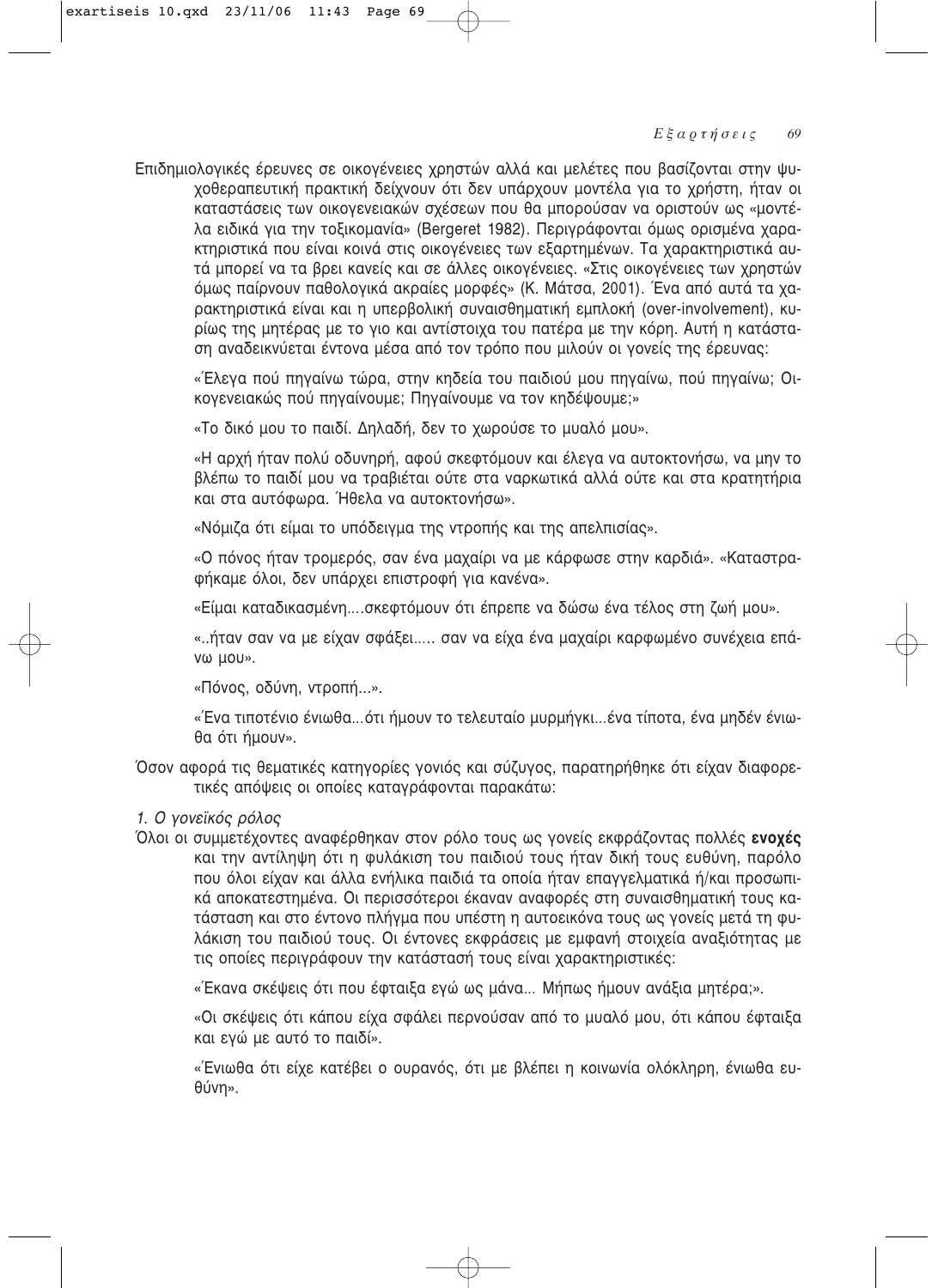«Ένιωθα ότι έφταιγα εγώ».

«Δεν ήθελα να δεχτώ αυτό που γινόταν, έφυγε ο κόσμος κάτω από τα πόδια μου».

«Ένιωθα υπεύθυνη και συνεχίζω να νιώθω υπεύθυνη».

«Νόμιζα ότι τα είχα καταφέρει σαν μητέρα...τελικά δεν τα κατάφερα».

Σχετικά με το ρόλο τους ως σύζυγοι όσοι από τους συμμετέχοντες κατάφεραν να διαχωρίσουν το συζυγικό από το γονεϊκό τους ρόλο ανέφεραν ότι η φυλάκιση είχε σοβαρό αντί-**ΚΤUΠΟ στη συζυγική τους ζωή:** 

«Δημιουργήθηκε στο σπίτι μια γκρίνια, μια φασαρία».

«Κανένας μας δεν είναι καλά, ούτε εγώ ούτε ο σύζυγος».

«Ως σύζυγος, ως γυναίκα έπαψα να υπάρχω (κλάμα), νιώθω άδεια. Δεν αξίζω ούτε αγάπη να δώσω ούτε να πάρω. Νιώθω άδεια ως γυναίκα».

«Έγινα ένας διαφορετικός άνθρωπος, μαλώναμε συνέχεια με τη γυναίκα μου, απομοvώνομαι συνέχεια στον εαυτό μου. Τολμώ να πω ότι κλαίω».

«Δεν μπορώ να νοιαστώ ούτε τη γυναίκα μου ούτε κανέναν άλλον....δεν μπορώ»

Aντίθετα, μόνο μία γυναίκα υποστήριξε ότι, μετά τη φυλάκιση του παιδιού της οι σχέσεις με το σύζυγό της βελτιώθηκαν. Θεώρησε αυτή τη δύσκολη κατάσταση σαν ευκαιρία για αλλαγές και βελτίωση της σχέσης με τον άνδρα της:

«Μπορώ να πω ότι και ως σύζυγος καλύτερα ήμουν τότε στη φυλακή, δηλαδή πιο τρυφερή υπήρξα με τον άντρα μου τότε, πιο πολύ κατανόηση έδειχνα εκείνη την εποχή, ήταν μια πολύ δημιουργική περίοδος για μάς, για την οικογένειά μας. Βάλαμε επί τάπητος πολλά πράγματα, δεν γίνανε όλα, αλλά νομίζω ότι αναθεωρήσαμε πολλά»

## 2. Ο ρόλος του επαγγελματία

Οι συμμετέχοντες στην πλειονότητά τους υποστήριξαν ότι μετά τη φυλάκιση του παιδιού τους έβαλαν τη δουλειά σε δεύτερη μοίρα. Ορισμένοι (κυρίως οι γυναίκες) ανέφεραν ότι για κάποιο χρονικό διάστημα απείχαν από την εργασία τους επειδή αισθάνονταν **ντροπή**:

«Δε θα έχω δύναμη ούτε στη δουλειά να πάω».

«Ο ψυχικός κόσμος ο δικός μου άλλαξε κυριολεκτικά, ως προς το χαρακτήρα μου, ως προς τη δουλειά μου».

«Ήμουν ένας ευχάριστος τύπος στη δουλειά μου. Αυτομάτως άλλαξα, έγινα ένας κλειστός άνθρωπος, χωρίς να με ενδιαφέρει για τον άλλον, είχα απομονωθεί.......δούλευα νύχτα και κουραζόμουν πια πολύ περισσότερο».

«Για λίγο καιρό είχα σταματήσει να πηγαίνω για δουλειά, ζήτησα μια μικρή άδεια, γιατί δεν άντεχα να βλέπω τους συναδέλφους, δεν είχα το κουράγιο να δουλέψω, ντρεπόμουν».

Aντίθετα, κάποιοι ανέφέραν ότι επικεντρώθηκαν περισσότερο στη δουλειά τους κατά τη διάρκεια της φυλάκισης του παιδιού τους, όχι με δημιουργικό και θετικό τρόπο, αλλά βλέποντας

τη δουλειά ως διέξοδο, ως τρόπο αποφυγής της αντιμετώπισης των προβλημάτων.

«... Έριξα το βάρος στη δουλειά».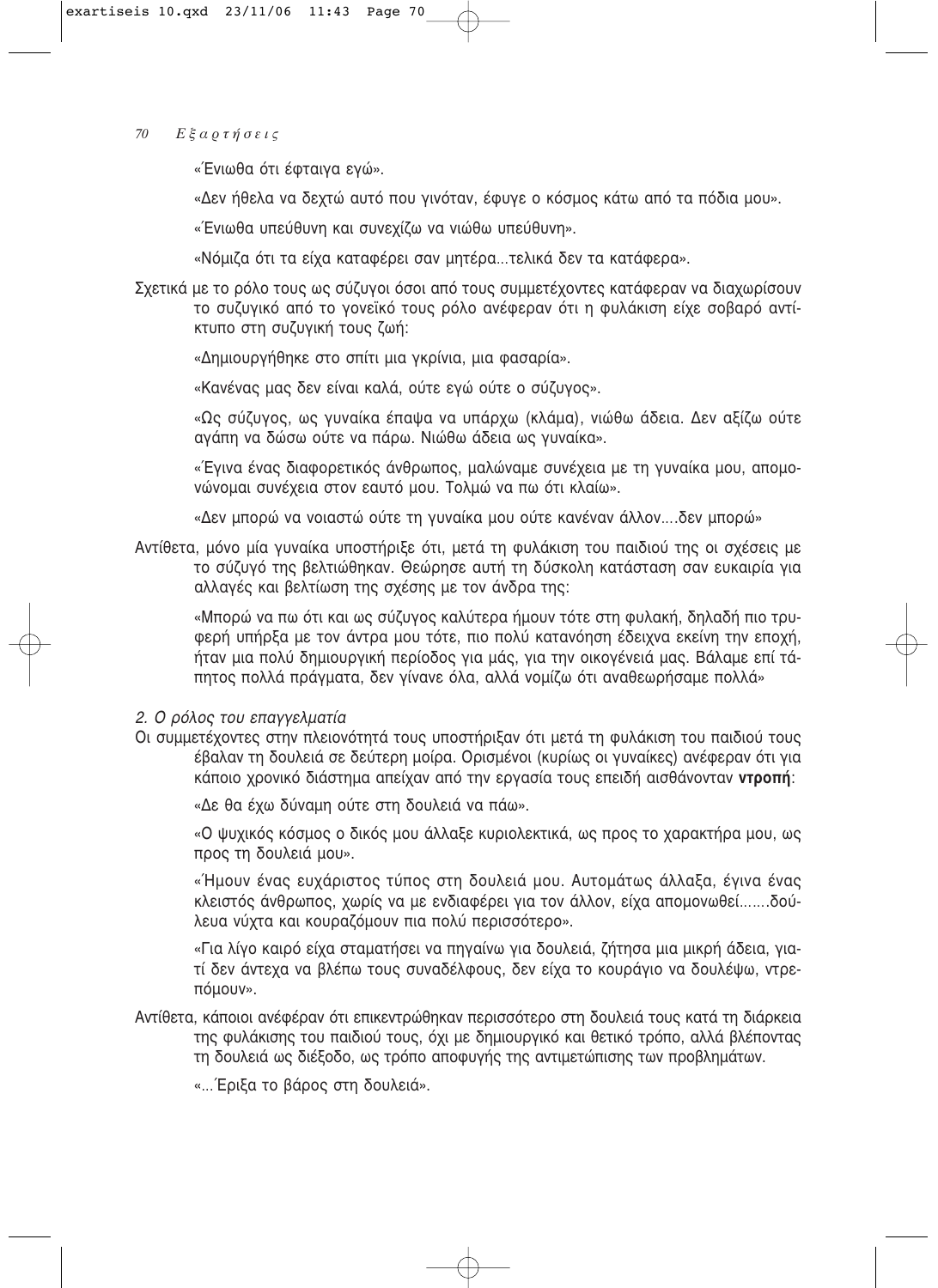## 3. Συγγενικές και φιλικές σχέσεις

Οι συμμετέχοντες υποστήριξαν ότι εξομολογήθηκαν τη φυλάκιση του παιδιού τους μόνο σε στενούς συγγενείς και πολύ καλούς φίλους. Αυτή η εξομολόγηση τους έφερε πιο κοντά. Βλέπουμε σ' αυτή την κατηγορία να υπάρχουν έντονα τα παραδοσιακά στοιχεία στην ομάδα όπου «οι δικοί μας άνθρωποι» είναι κυρίως οι στενοί συγγενείς και οι λίγοι φίλοι. «Οι άνθρωποι που νοιάζονται για μένα και με τους οποίους μπορώ να δημιoυργήσω αλληλεξαρτήσεις» (Vassiliou V. & Vassiliou G., 1973).

«Μόνο με τους δικούς μας ανθρώπους, τους συγγενείς μας, μιλάω ελεύθερα και δεν έχω πρόβλημα».

«Οι συγγενείς μου, ήταν όλοι πλάι μου».

«Οι άνθρωποι που το ξέρουν είναι συγγενείς και ένα. δυο πολύ καλοί φίλοι».

Κάποιοι επιδίωξαν να απομακρυνθούν από τον υπόλοιπο περίγυρο, διότι πίστευαν ότι αυτός θα αποδοκίμαζε το ρόλο τους ως γονείς:

«Δεν μιλούσα με τους συναδέλφους, κλείστηκα στον εαυτό μου».

«Ο περίγυρος θα μας βλέπει και θα μας κατακρίνει».

«Είχα απομονωθεί από τους άλλους».

«Κλειστήκαμε στο σπίτι, νομίζαμε ότι όλοι το ήξεραν και ότι όλοι θα είχαν κάτι να μας πουν».

«Δεν έπαιρνα τηλέφωνο φίλους».

«Δεν πολύ έβγαινα, δεν το είχα πει σε φίλους. Σταμάτησε η επικοινωνία με φίλους, με γνωστούς».

«Έχουμε απομονωθεί όλοι».

Στη συνέχεια ζητήθηκε από τους γονείς να μιλήσουν για το πώς νομίζουν ότι έχει επηρεαστεί η γνώμη των άλλων ανθρώπων για εκείνους, δηλαδή, εάν πιστεύουν ότι η φυλάκιση του παιδιού τους έχει παίξει ρόλο στο πώς τους βλέπουν οι άλλοι. Όπως έχει ήδη αναφερθεί, οι συμμετέχοντες εξομολογήθηκαν τη φυλάκιση μόνο σε εκείνους που πίστευαν ότι δε θα τους ασκούσαν κριτική, θα τους καταλάβαιναν και θα τους συμπαραστέκονταν. Αυτοί ήταν κατά κύριο λόγο στενοί συγγενείς και ορισμένοι πολύ κοντιvοί φίλοι. «Η διατήρηση μιας θετικής αυτοαντίληψης φαίνεται ότι αποτελεί μια βασική ανθρώπινη ανάγκη και έτσι συνήθως οι άνθρωποι υιοθετούν κάποιες γενικές στρατηγικές με σκοπό τη διατήρηση μιας θετικότερης αυτοαντίληψης. Μία από αυτές είναι και οι μορφές συμπεριφοράς οι οποίες ελαχιστοποιούν την πιθανότητα να δεχθεί το άτομο αρνητικές πληροφορίες για τον εαυτό του» (Λεονταρή, 1998).

«Ένας δυο φίλοι που το ξέρουν, και αυτοί μας συμπαραστέκονται».

«Αυτοί που ξέρουν μας έχουν συμπαρασταθεί πάρα πολύ, είναι στο πλευρό μας».

«Κάποιοι που με ξέρουν, που μας ξέρουν πώς μεγαλώσαμε τα παιδιά μας, νομίζω ότι θα σκεφτόταν σωστά».

«Δεν το λέμε παραέξω, το ξέρουν κάποιοι φίλοι μας και κάποιοι πολύ λίγοι συγγενείς. Οι άλλοι δεν νομίζω ότι έχει κανένα νόημα να το μάθουν, στα καλά καθούμενα να πας να το πεις κάπου».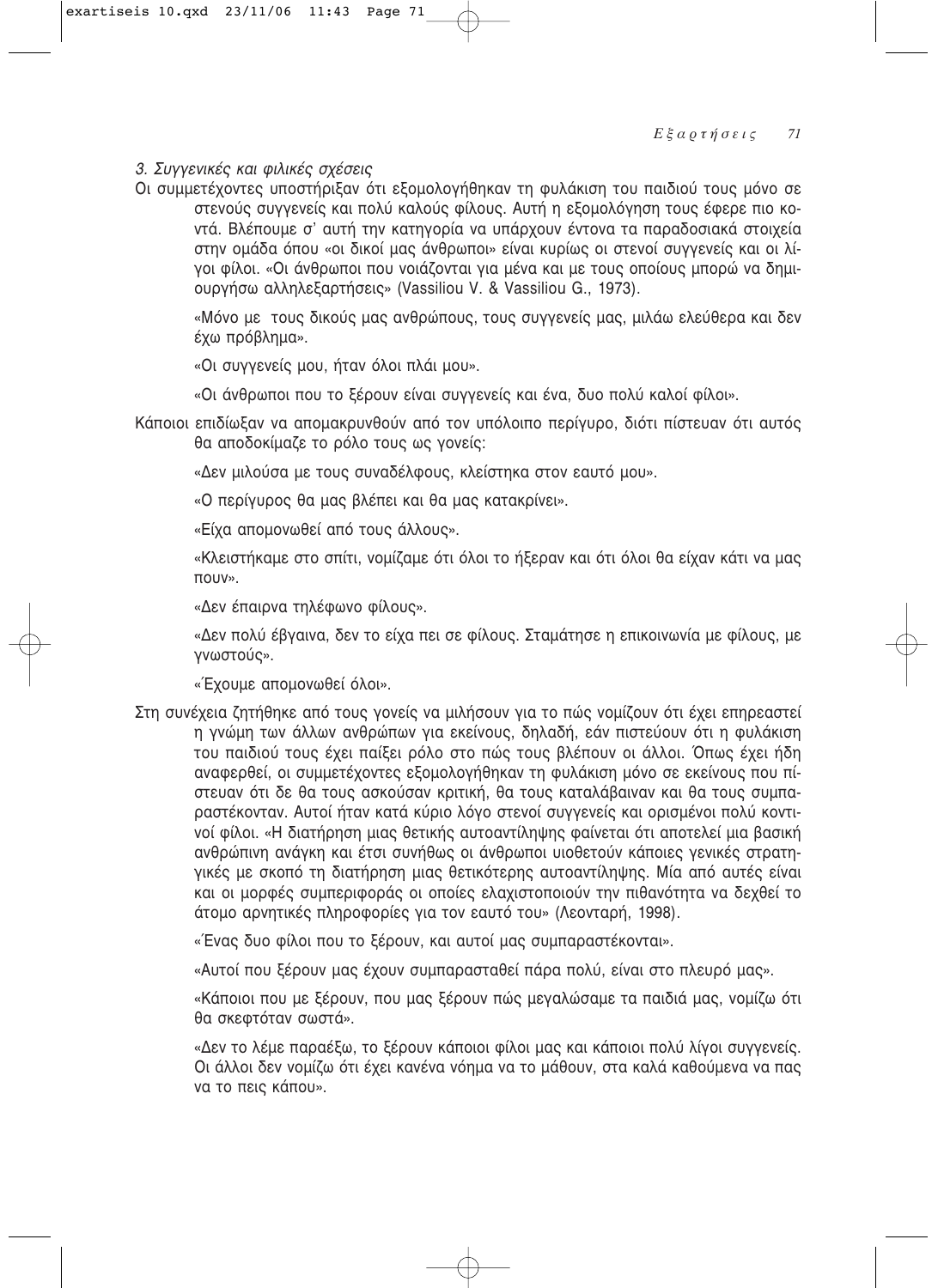Πίστευαν ότι εάν το μάθαιναν κάποιοι, τους οποίους δεν εμπιστεύονταν απόλυτα, αυτοί θα διαστρέβλωναν τα γεγονότα και θα ασκούσαν αρνητική κριτική. Ορισμένοι ανέφεραν ότι άτομα (εκτός του στενού οικογενειακού και φιλικού κύκλου) τους άσκησαν έντονη κριτική, όταν έμαθαν από τρίτους για τη φυλάκιση του παιδιού και όχι από τους ίδιους.

«Έχω νιώσει ότι μας θεωρούν ενόχους και είναι πολύ δύσκολο αυτό».

«Εάν κάποιοι άλλοι βέβαια το μάθαιναν που είναι πιο έξω, δεν ξέρω πως θα αντιδρούσαν...πιστεύω πως θα μας έβλεπαν πολύ διαφορετικά».

«Πιστεύω ότι θα αντιδρούσαν με πολύ μεγάλη κακία και ότι θα προσπαθούσαν να μας πικράνουν και να μας δείξουν ότι αυτό που έγινε είναι ό,τι χειρότερο και πιο βρώμικο θα μπορούσε να συμβεί».

«Πάντα αυτοί που σε αγαπούν και σε καταλαβαίνουν και είναι κοντά σου.. Εάν υπάρχει κάποιος με αντίθετα συναισθήματα, σίγουρα θα σου καταλογίζει περισσότερες ευθύνες».

«Ένιωθα ότι με κατακρίνουνε ως μάνα».

«Δεν ήθελα να δω τι σκέφτονται οι άλλοι για μένα...δεν ήθελα».

## 4. Η πρώτη επαφή με το Πρόγραμμα Οικογενειακής Υποστήριξης

Οι περισσότεροι από τους συμμετέχοντες στην πρώτη τους επαφή με το Πρόγραμμα Οικογενειακής Υποστήριξης ένιωσαν ως κυρίαρχο συναίσθημα ντροπή και μενάλη έκθεση. Αυτή η συναισθηματική κατάσταση αφορούσε κυρίως τα άτομα που προσέννιζαν νια πρώτη φορά ένα θεραπευτικό πρόγραμμα, με αφορμή τον εγκλεισμό:

«Αισθάνθηκα ντροπή».

«Ντροπή, δηλαδή ακόμη και όταν ερχόμουν, το τί θα γράφει από έξω η πόρτα εκεί που θα μπω, και ποιός θα είναι αυτός που θα με βλέπει από έξω να μπαίνω μέσα».

«Η πρώτη φορά ήταν αυτό... ότι ντρεπόμουν εδώ που ήρθα. Τι θα σκεφτόταν για μένα αυτός που θα ήταν απέναντί μου».

«Ένιωθα ότι θα με βλέπουν σαν τον υπεύθυνο......ότι είμαι η αιτία δηλαδή».

Ωστόσο, άλλοι πίστεψαν ότι το πρόγραμμα θα είναι μια «σανίδα σωτηρίας» και περίμεναν ότι μέσα από αυτό θα βρουν αγάπη και κατανόηση. Αυτή η αντίληψη εκφράστηκε από ανθρώπους που είχαν και προηγούμενη επαφή με κάποιο θεραπευτικό πρόγραμμα λόγω της εξάρτησης.

«Εγώ αισθανόμουν σαν να ήμουν ασθενής και να πήγαινα στο γιατρό. Ζητούσα βοήθεια».

«Αρκετή κατανόηση, αυτό περίμενα να βρω, και αυτό βρήκα».

«Με συναίσθημα ότι θα μου έδιναν χέρι βοήθειας».

«Ένιωθα ότι το προσωπικό με βλέπει με αγάπη. Με αγάπη και στοργή. Αυτό το πίστεψα από την αρχή».

Σε σχέση με το τί τους έρχεται στο νου όταν ακούν τη λέξη «χρήστης», αυθόρμητα, απάντησαν τα παρακάτω:

α) «Πρόγραμμα», β) «Πανικός», γ) «Πόνος», (4) δ) «Συμπόνια», ε) «Σύγχυση»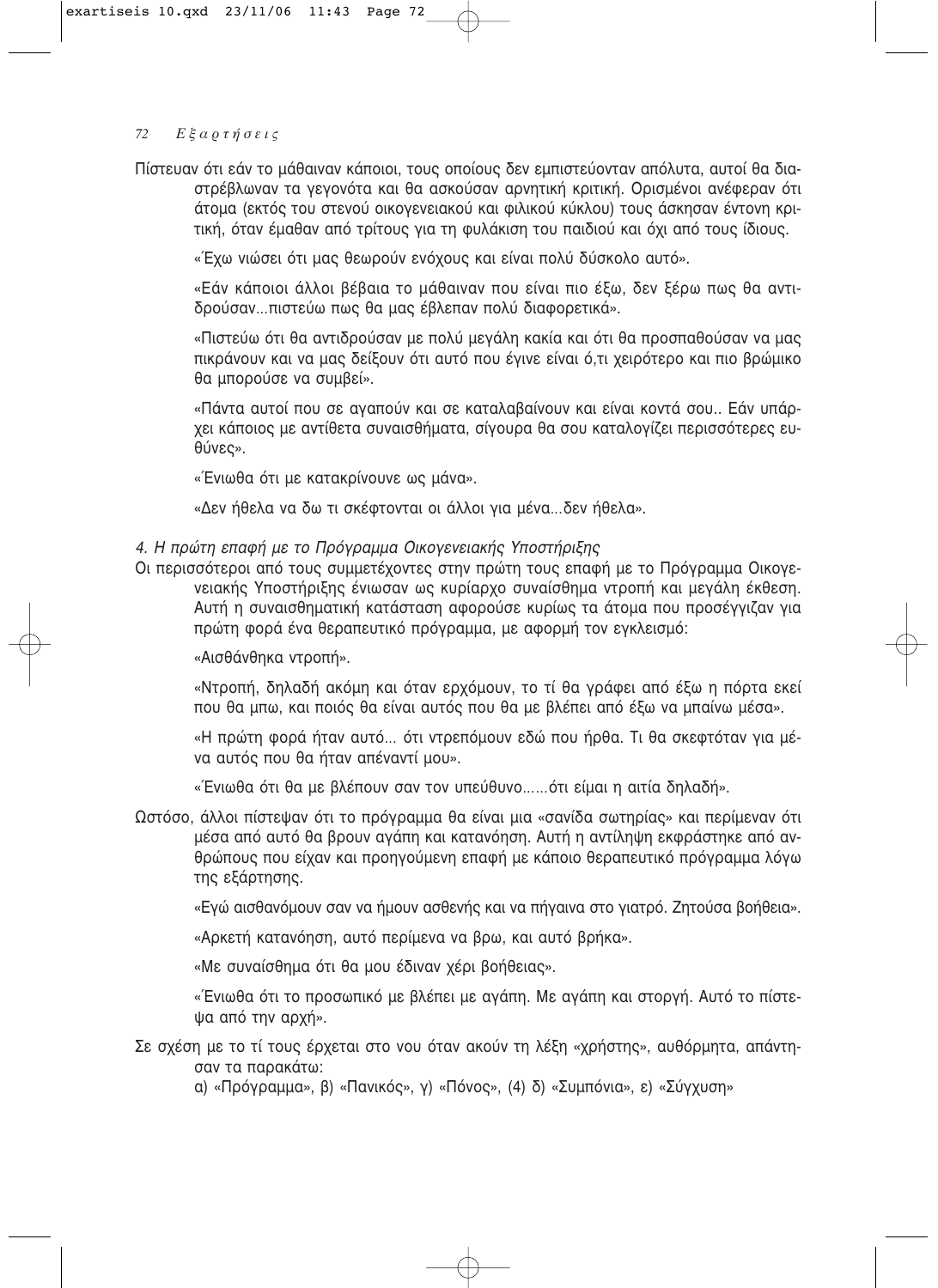Όσον αφορά τη λέξη «φυλακή» αναφέρθηκαν τα παρακάτω:

α) «Φυλακή ίσον πειθαρχία», β) «Πανικός», γ) «Είναι μια ταλαιπωρία για τις οικογένειες τους, μεγαλύτερη από των φυλακισμένων», δ) «είμαι περισσότερο τρομοκρατημένη τώρα από ό,τι πριν... Φανταζόμουν ότι οι άνθρωποι εκεί νοιάζονται για τον κάθε κρατούμενο.... Τώρα ξέρω ότι δεν γίνεται αυτό».

# ΟΙΚΟΓΕΝΕΙΑ ΜΕ ΠΑΙΔΙΑ ΣΤΗ ΦΥΛΑΚΗ

Οι συμμετέχοντες για το συγκεκριμένο θέμα εξέφρασαν την άποψη ότι το ποινικό σύστημα ταλαιπωρεί περισσότερο την οικονένεια παρά τον ένκλειστο. Νιώθουν ότι οι ίδιοι τιμωρούνται πιο σκληρά και εκφράζουν συναισθήματα κυρίως αυτολύπησης, θυμού και αγανάκτησης.

«Τελικά ποιόν τιμωρούν αυτούς ή εμάς; Νομίζουμε εμάς».

«Ερχόμαστε εδώ (εννοεί το πρόγραμμα οικογένειας) πηγαίνουμε εκεί (φυλακή). Τόση ταλαιπωρία, τόσα έξοδα. Αυτοί (εννοεί τα παιδιά τους) είναι πολύ καλύτερα από εμάς που βρισκόμαστε έξω» (συμφωνούν εξωλεκτικά όλοι).

«Τον εαυτό μου σκέφτομαι».

«Συμπόνια».

«...τον εαυτό μου, και το πόσο δυστυχισμένη είναι όλη η οικογένεια».

Μία μόνο μητέρα είπε: «Δεν μπορώ να σκεφτώ την οικογένεια, σκέφτομαι αυτόν που είναι μέσα».

### **ΣΥΜΠΕΡΑΣΜΑΤΑ**

- Αξίζει να επισημανθεί ότι ο διερευνητικός χαρακτήρας και το μέγεθος αυτής της έρευνας δεν επιτρέπει γενικεύσεις σε σχέση με τα αποτελέσματα. Η εργασία αυτή δεν είχε επίσης στόχο ούτε να επιβεβαιώσει προηγούμενες έρευνες με αντικείμενο τους τρόπους συναλλαγής των οικογενειών που έχουν εξαρτημένα παιδιά, παρότι αναδείχτηκαν πολλά από τα ήδη γνωστά σχήματα αλληλεπίδρασης, ούτε ήταν στις προθέσεις της να αναδειχτούν οι πιθανές ιδιαιτερότητες ή διαφοροποιήσεις των οικογενειών που παράλληλα με το πρόβλημα της εξάρτησης αντιμετωπίζουν και το πρόβλημα του εγκλεισμού. Ο βασικός σκοπός ήταν να αναζητηθούν, εφόσον υπάρχουν, οι επιδράσεις της φυλάκισης του παιδιού, στον τρόπο που αξιολογούν τον εαυτό τους οι γονείς, καθώς και τα αποτελέσματα αυτής της επίδρασης στην καθημερινότητά τους.
- Από την ανάλυση των στοιχείων φαίνεται ότι πριν από τη χρήση ουσιών οι περισσότεροι αντιμετώπιζαν και αξιολογούσαν με ένα θετικό τρόπο τον εαυτό τους στους ποικίλους ρόλους τους. Ακόμη και για όσους είχαν σοβαρά προβλήματα, υπήρχαν τομείς μέσα από τους οποίους αντλούσαν ικανοποίηση και όπου πίστευαν ότι τα είχαν καταφέρει.
- Αυτό που παρατηρήθηκε, επίσης, είναι ότι οι γονείς της ομάδας αυτής είχαν έντονα συσχετιστική αντίληψη του εαυτού τους. «Η αντίληψη του συσχετιστικού εαυτού υπονοεί ότι το άτομο βρίσκεται σε άμεση συνάρτηση με τους άλλους, οι οποίοι συμμετέχουν ενεργά και διαρκώς στο διαρκή προσδιορισμό του εαυτού. Οι εσωτερικές ιδιότητες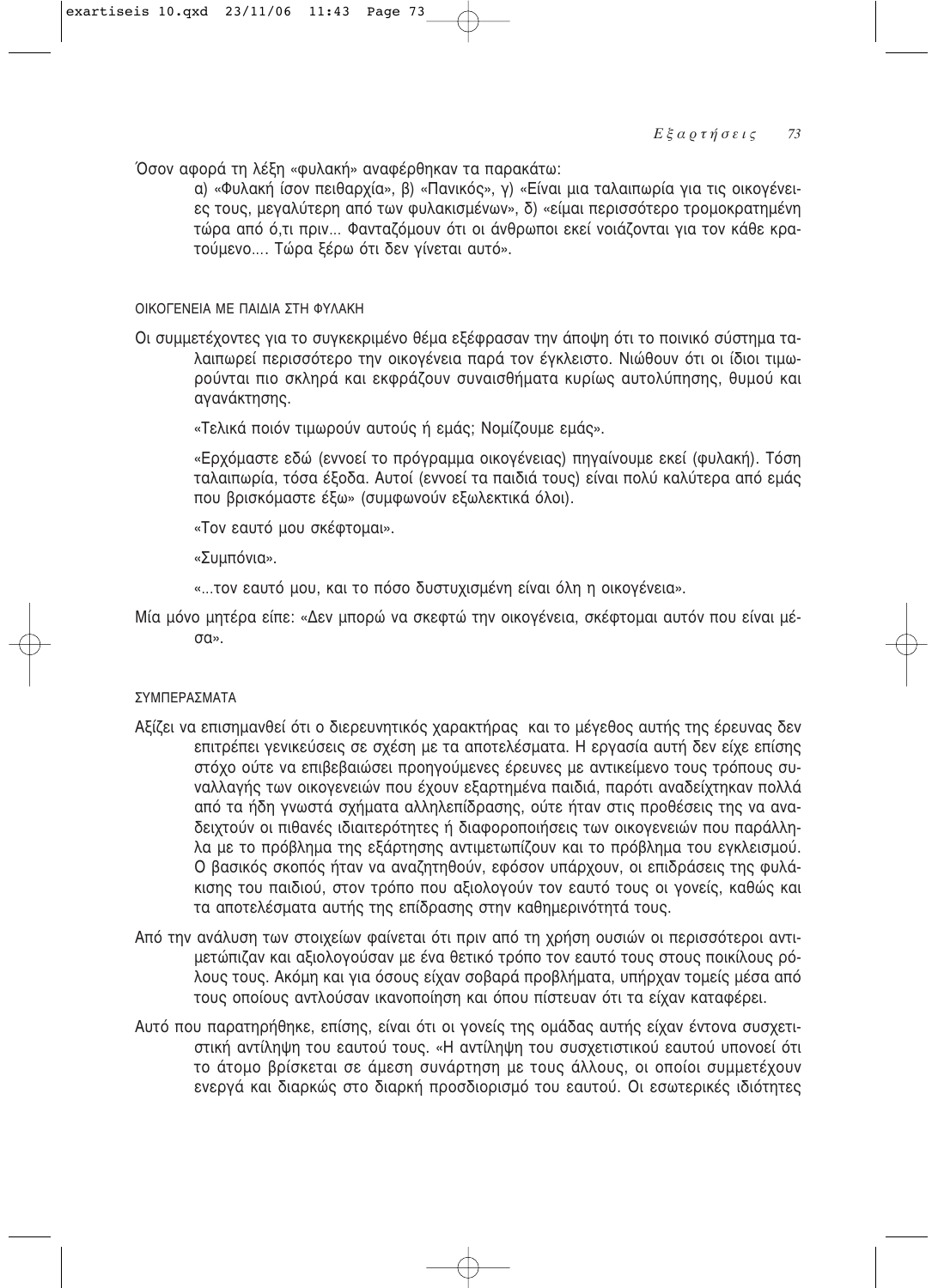των ατόμων με συσχετιστική εικόνα του εαυτού, όπως ικανότητες, πεποιθήσεις, κρίσεις θεωρούνται ότι βρίσκονται σε απόλυτη συνάρτηση με τη συγκεκριμένη κατάσταση και, επομένως, κρίνονται ως μη σταθερές. Η αυτοαντίληψή τους και οι σκέψεις τους επηρεάζονται σημαντικά από τους άλλους και τις ενέργειές τους» (Hamaguchi,  $1985$ ).

- Στη συγκεκριμένη περίπτωση η φυλάκιση του παιδιού τους φαίνεται να παίζει καταλυτικό ρόλο στη συνολική αυτοεικόνα τους και οι αναφορές τους, όταν μιλούν για τις πρώτες σκέψεις γύρω από τον εγκλεισμό δείχνουν ότι τον υφίστανται οι ίδιοι. Όλοι, άνδρες και γυναίκες, δήλωσαν με έντονο και κατηγορηματικό τρόπο ότι οι πρώτες σκέψεις τους ήταν ότι η ζωή τους καταστράφηκε, και από ορισμένους πέρασε η ιδέα να τερματίσουν τη ζωή τους.
- Έτσι, ο κεντρικός ρόλος που έχει στη ζωή τους ο γονεϊκός ρόλος φαίνεται να επηρεάζει τη συνολική τους αυτοεικόνα φτάνοντας μέχρι και την πλήρη απαξίωση του εαυτού τους. Φαίνεται να έχει χαθεί το νόημα που έχει η ίδια η ζωή και οι ανθρώπινες σχέσεις. Οι ενοχές είναι το κυρίαρχο συναίσθημα, επιβεβαιώνοντας αυτό που συναντάμε στην καθημερινή δουλειά με τις περισσότερες οικογένειες χρηστών. Αξίζει να σημειωθεί ότι κανένας από τους συμμετέχοντες δεν αναφέρθηκε στη σχέση του με τα άλλα παιδιά του, παρότι όλοι είχαν τουλάχιστον ένα παιδί ακόμη και ορισμένοι στην εφηβική ηλικία. Ακόμα και η γονεϊκή αυτοαξιολόγηση έγινε με μόνη παράμετρο το φυλακισμένο χρήστη, «το αγαπημένο» σε αρκετές περιπτώσεις παιδί της οικογένειας ή τουλάχιστον του ενός από τους δύο γονείς.
- Αυτή η κατάρρευση της «αυτοεικόνας» συμπαρασύρει και τον τρόπο που αξιολογούν τον εαυτό τους και σε άλλους σημαντικούς τομείς και τους κάνει να υπολειτουργούν και να αυτοτιμωρούνται. «Δεν αξίζω ούτε αγάπη να δώσω ούτε αγάπη να πάρω» λέει χαρακτηριστικά μία μητέρα τιμωρώντας, αποκλείοντας και στερώντας τον εαυτό της από το δικαίωμα της αγάπης, ακόμη και από το σύντροφό της και πατέρα των παιδιών της. Ο συζυγικός ρόλος, αξεδιάλυτος και δευτερεύουσας σημασίας στην εσωτερική ιεράρχηση, υποβαθμίζεται στις περισσότερες περιπτώσεις και αποκτά περιεχόμενο μόνο μέσα από το γονεϊκό ρόλο.
- Όσον αφορά τους ρόλους που έχουν να κάνουν με τον επαγγελματικό τομέα οι περισσότεροι ανέφεραν ότι υπολειτουργούν και δεν μπορούν να είναι αποδοτικοί. Όσοι επενδύουν στο επάγγελμά τους, το κάνουν όχι τόσο γιατί εκεί νιώθουν σημαντικοί και τα καταφέρνουν καλά, αλλά για να αποφύγουν να σκέφτονται τα συσσωρευμένα προβλήματα.
- Σχεδόν όλοι έχουν ελαττώσει τις φιλικές και κοινωνικές επαφές περιορίζοντάς τις σε στενά συγγενικά πρόσωπα και, σε κάποιες περιπτώσεις, σε ελάχιστους φίλους φοβούμενοι για αυτό που θα ακούσουν και θα αντικρίσουν στα βλέμματα των άλλων.
- Η έρευνα ανέδειξε, επίσης, τη δυσπιστία των συμμετεχόντων προς το ποινικό σύστημα, το οποίο, όπως οι ίδιοι πιστεύουν, τους τιμωρεί πιο σκληρά από τους ίδιους τους έγκλειστους. Ο εγκλεισμός των παιδιών τους συνοδεύεται από το δικό τους «εγκλεισμό» σε μία αδιέξοδη κατάσταση. Ακόμη και η πρώτη επαφή με ένα θεραπευτικό πρόγραμμα αντιπροσωπεύει τη συνάντηση με τους εκπροσώπους της ευρύτερης κοινωνίας, που, κατά τη γνώμη τους, είναι έτοιμοι να κατηγορήσουν, να αποδώσουν ευθύνες και αυτό συνοδεύεται από συναισθήματα φόβου, ντροπής και ανασφάλειας.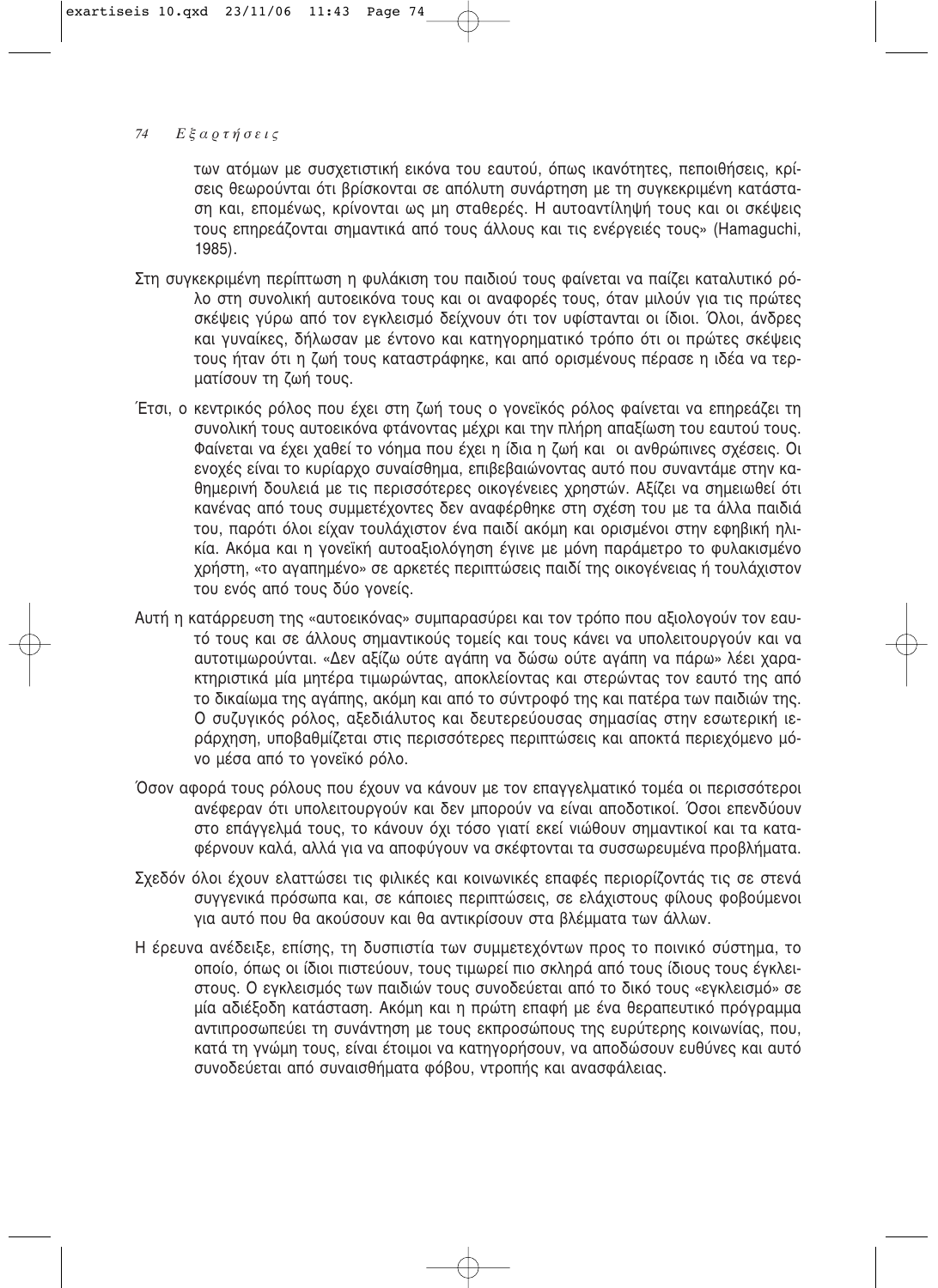- Άλλο στοιχείο που διαφαίνεται από την έρευνα είναι ο σοβαρός κλονισμός που έχει υποστεί η ψυχική τους υγεία, με εμφανή καταθλιπτικά στοιχεία σε μια κρίσιμη φάση της ζωής τους όπως είναι η μέση ηλικία. Η απομόνωσή, που οικειοθελώς έχουν επιλέξει οι περισσότεροι για τον εαυτό τους, και η εγκατάλειψη όσων πραγμάτων δημιουργούν ικανοποίηση, ενέχουν πραγματικούς κινδύνους για τη ζωή τους. Όπως τονίζει ο Κανκρίνι (1988) για τον εξαρτημένο: «Συχνά η ψυχολογία του τοξικομανούς είναι τέτοια, ώστε να έχει περισσότερο μια τάση να επιδιώκει την τιμωρία και να βρίσκει μετά καινούργιους λόγους για αγωνία και βάσανα, ώστε να έχει ένα άλλοθι για να συνεχίζει τη συνήθεια της χρήσης του φάρμακου...». Έτσι οι γονείς, οι οποίοι χρησιμοποιούν τα παιδιά τους σαν «φάρμακο» («είμαι καλά μόνο αν το παιδί μου είναι καλά»), με την επιλογή της απομόνωσης, της αδιαφορίας για τον εαυτό τους και τελικά για την ίδια τη ζωή, κινδυνεύουν να συντηρήσουν τους όρους εκείνης της προσωπικής και οικονενειακής λειτουργίας η οποία συνέβαλε στην εμφάνιση και διατήρηση της εξάρτησης.
- Είναι επομένως αναγκαίο, λαμβάνοντας υπόψη τις ιδιαίτερα κρίσιμες προσωπικές ανάγκες αυτών των γονέων, τα πλαίσια υποστήριξής τους να κατευθύνονται σε τέτοιες μεθόδους παρέμβασης που να εστιάζουν στους ίδιους ως το «στόχο» και όχι μόνο το «μέσον» για τη θεραπεία των παιδιών τους.

### *Βιβλιογραφία*

Ιατρίδης, Δ. (2005). Οργανισμοί Κοινωνικής Φροντίδας. Αθήνα: Ελληνικά Γράμματα.

Λεονταρή, Α. (1998). Αυτοαντίληψη. Αθήνα: Ελληνικά Γράμματα.

Μάτσα, Κ. (2001). Ψάξαμε για ανθρώπους και βρήκαμε σκιές: Το αίνιγμα της Τοξικομανίας. Αθήνα: Άγρα.

Μακρή – Μπότσαρη, Ε. (2001). Αυτοαντίληψη και αυτοεκτίμηση. Αθήνα: Ελληνικά Γράμματα.

Πουλόπουλος, Χ. & Τσιμπουκλή, Α.(1995). Ομαδικά Εστιασμένη Συνέντευξη. *Κοινωνική Εργασία*, τεύχ. 39.

Πουλόπουλος, Χ. (1997). Εκπαίδευση των γονέων στην αντιμετώπιση του προβλήματος της τοξικοεξάρτησης. *Κοινωνική Εργασία*, τευχ. 54, σ. 85-89.

- Bellenger, D. N., Bernhardt, K. L., and Goldstucker, J.L.(1976)"Qualitative tesearch techniques: Focus group interviews" in Bellenger, D. N., Bernhardt, K.L., and Gondstucker, J.L "Qualitative Reserch in Marketing", American Marketing Association, Chicago.
- Brinthaup, T.M & Erwin, L. J. (1992). Reporting about the self: Issues and implications. State University of New York Press.
- Burns, R. (1982). Self- concept development and education. London : Holt, Rinehart, &Winston, Ltsd.
- Cancrini, L. et al. (1988). Juvenile Drug Addiction: A typology of Heroin Addicts and their Families. *Family Process,* 27(3), pp. 261-271.
- Coopersmith, S (1967). The antecedents of self-esteem. San Francisco: Freeman.

Erikson, E.H. (1963). Childhood and society. New York: Norton.

Erikson, E.H. (1968). Identity, youth and crisis. New York: Norton.

Kinch, J. (1963). Formalized theory: The self-concept. American Journal of Sociology, 68.

Marsh (1987) είναι λάθος η χρονολογία να αντικατασταθεί από το παρακάτω: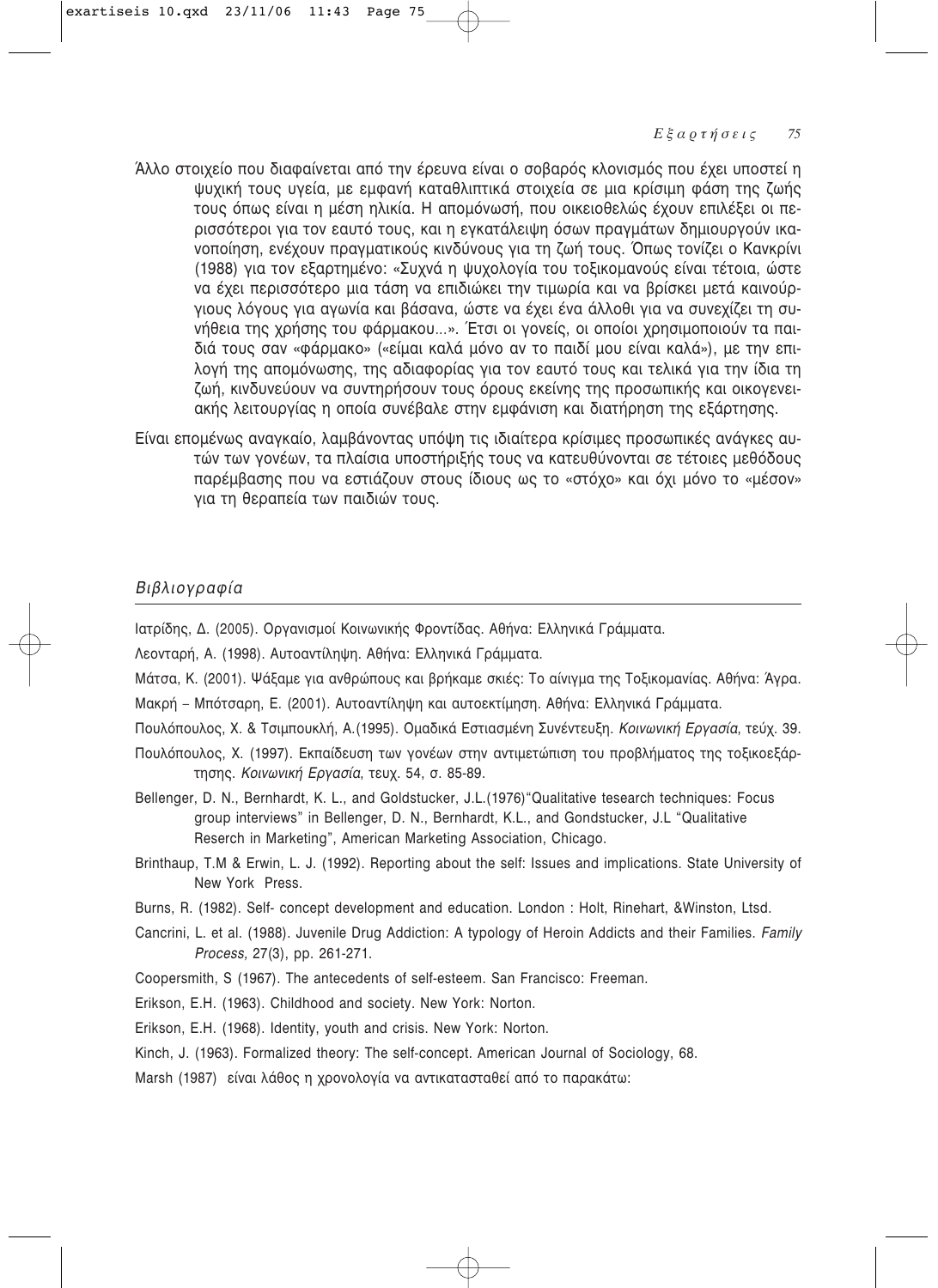- Marsh, H. W. (1986) Global self-esteem: its relation to specific facets of self- concept and their importance. Journal of personality and social Psychology, 51.
- Stanton, M.D. & Todd, T.C. (1982). The Family Therapy of Drug Abuse and Addiction. New York: The Guilford Press .
- Shavelson, R.J., Hubner, J.J., & Stanton, G. C. (1976). Self-concept: Validation of construct interpretations. Review of Educational Research, 46.
- Vassiliou, V. & Vassiliou, G. (1973). The implicative meaning of the Greek concept of filotimo. *Journal of Cross Cultural Psychology*, 4(3)
- Wells, L. E. & Marwell, G. (1976). Self-esteem: its conceptualization and measurement. Beverly Hills, CA: Sage.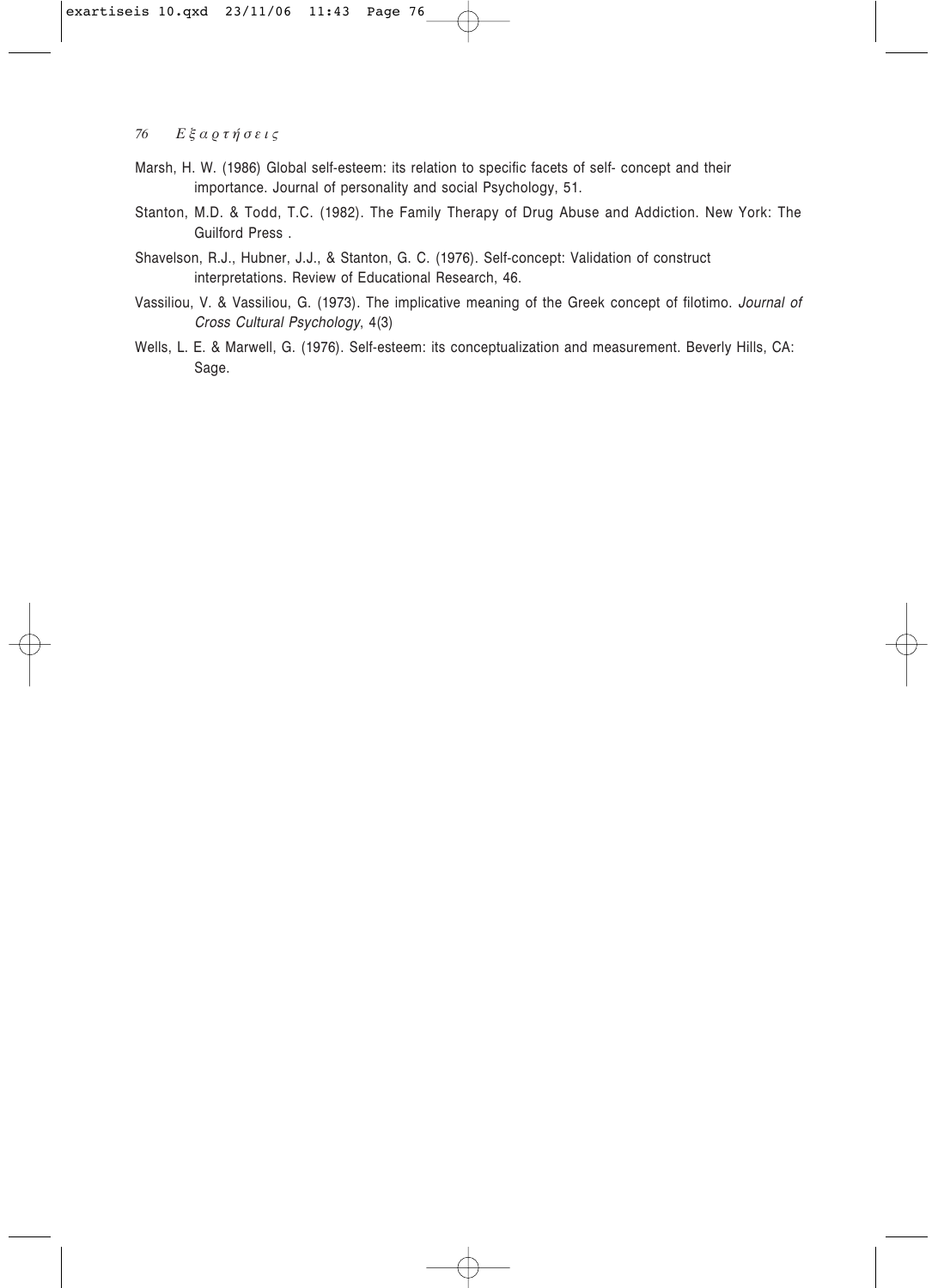# H KOINH FNOMH ΣΤΟ ΣΤΟΧΑΣΤΡΟ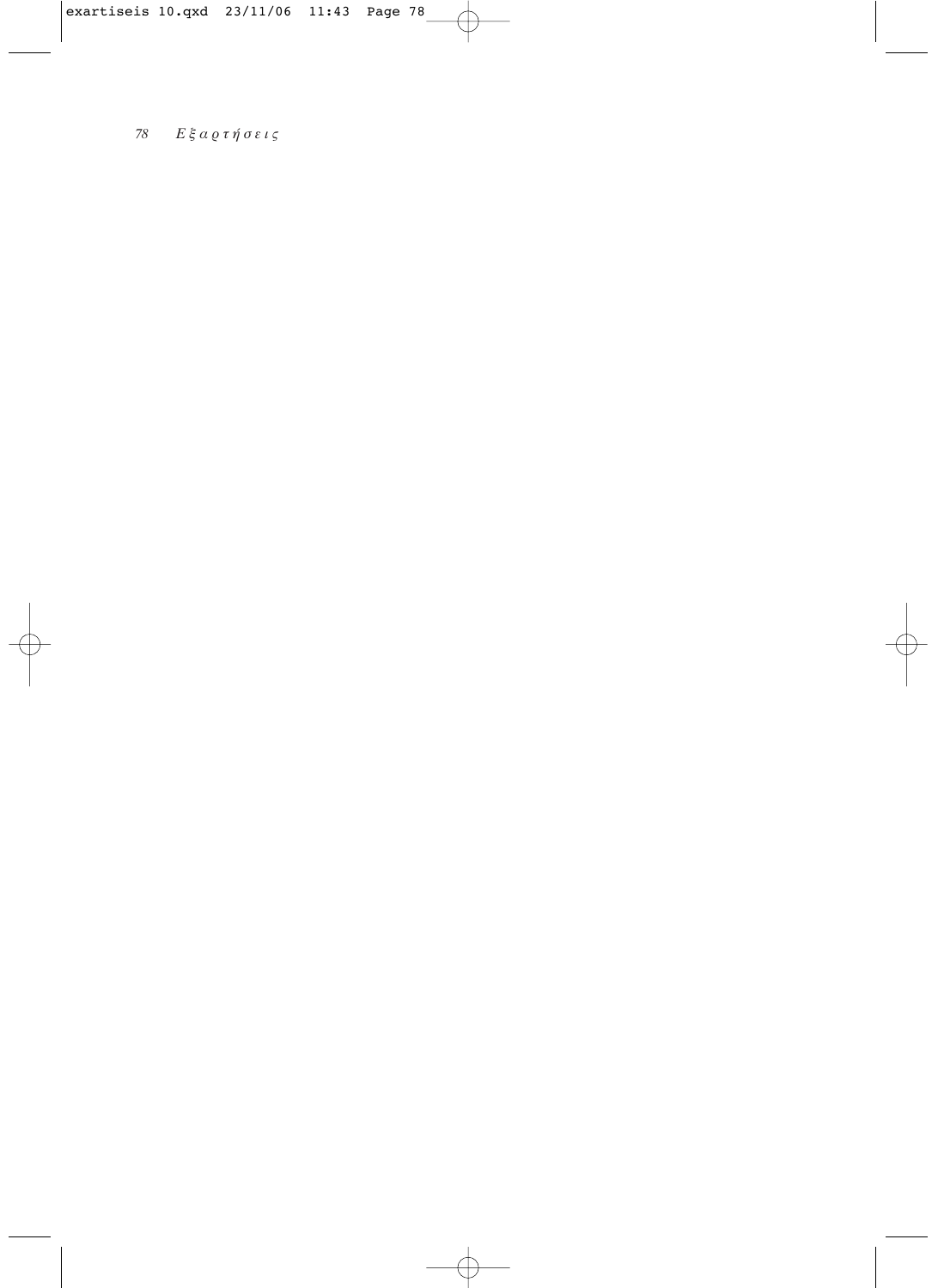# Ο ΡΟΛΟΣ ΤΩΝ ΚΟΙΝΩΝΙΚΩΝ ΑΝΤΙΛΗΨΕΩΝ ΣΤΗ ΔΙΑΜΟΡΦΩΣΗ ΠΟΛΙΤΙΚΩΝ **FIA THN ANTIMETOFISH SHMANTIKON KOINONIKON FIPOBAHMATON\***

ΧΡΙΣΤΙΝΑ ΖΑΡΑΦΩΝΙΤΟΥ, ΑΝ. ΚΑΘΗΓΗΤΡΙΑ ΕΓΚΛΗΜΑΤΟΛΟΓΙΑΣ, ΠΑΝΤΕΙΟ ΠΑΝΕΠΙΣΤΗΜΙΟ.

### I. Η «ΚΟΙΝΗ ΓΝΩΜΗ»

- Η αναφορά σε όρους όπως: «κοινωνικές αντιλήψεις», «κοινωνικές γνώμες και απόψεις» ή ακόμα και «στάσεις και αναπαραστάσεις του κοινού», παραπέμπει εμμέσως ή αμέσως σε μια κατ' εξοχήν αμφιλενόμενη έννοια, εκείνη της λενόμενης κοινής γνώμης. Πρόκειται για μια έννοια, η οποία στερείται κοινά αποδεκτού ορισμού, παρότι έχει αποτελέσει αντικείμενο πληθώρας φιλοσοφικών, ψυχολογικών και κοινωνιολογικών μελετών. Οι επιστημονικές αντιπαραθέσεις που την αφορούν έχουν φθάσει, μάλιστα, έως την παντελή αμφισβήτησή της<sup>1</sup>. Πολλοί σύγχρονοι μελετητές υποστηρίζουν, επίσης, ότι η χρήση της συγκεκριμένης έννοιας είναι καταχρηστική, εφόσον «στις διάφορες κοινωγικές ομάδες αντιστοιχούν διάφορες αντιλήψεις για τον κόσμο. διάφορες οπτικές για την κοινωνική ζωή»<sup>2</sup>.
- Οι καταβολές της έννοιας της «κοινής γνώμης» εντοπίζονται, βασικά, στην εποχή του διαφωτισμού και για το λόγο αυτό μέχρι και τα μέσα του 19ου αιώνα ο κύριος όγκος των σχετικών κειμένων ήταν κανονιστικής και φιλοσοφικής φύσης<sup>3</sup>. Αργότερα, η «κοινή γνώμη» άρχισε να απασχολεί συστηματικά το χώρο των κοινωνικών επιστημών, κατά τρόπο ώστε στον 20ό αιώνα να αποτελεί πλέον αντικείμενο πολλών και ποικίλων εμπειρικών ερευνών. Έτσι και παρά την αρχική εννοιολόγησή της ως έκφρασης της αρχής της πλειοψηφίας και της αντιπροσωπευτικής δημοκρατίας<sup>4</sup>, εντοπίστηκαν και θεμελιώθηκαν επιστημονικά οι προϋποθέσεις κάτω από τις οποίες τα σχετικά ερευνητικά πορίσματα μπορούν να εκτιμηθούν ως έγκυρα και να αξιοποιηθούν. Βασική προϋπόθεση, προς αυτή την κατεύθυνση, είναι η ανάγκη αξιολόγησής τους και κατανόησης των διαδικασιών δημιουργίας και διαμόρφωσης του περιεχομένου τους. Όπως αναφέρει, μάλιστα, ο B.Berelson<sup>5</sup>, «τα εμπειρικά ευρήματα, που αναφέρονται στον τρόπο που η κοινή γνώμη αναπτύσσεται και λειτουργεί μέσα στην κοινωνία, μπορούν να βοηθήσουν, μόνο αν ερμηνευθούν μέσα από τους τρόπους με τους οποίους σκεφτόμαστε ότι πρέπει να λειτουργεί η κοινή γνώμη».

<sup>\*</sup> Το παρόν άρθρο αποτελεί επεξεργασμένη μορφή της εισήγησης που παρουσίασε η συγγραφέας στην ημερίδα που διοργάνωσε το KE.Θ.Ε.Α. και το UC San Diego, με θέμα «Στάσεις και αντιλήψεις της κοινής γνώμης για τα ναρκωτικά και την απεξάρτηση», στις 16 Ιανουαρίου 2006, στο Εθνικό Ίδρυμα Ερευνών.

<sup>1</sup> Ενδεικτικό είναι το άρθρο του P. Bourdieu, «L' opinion publique n' existe pas», στο Les temps modernes, 1973, 1299-1309.

<sup>2</sup> Ph. Robert, C. Faugeron, Les forces cachées de la justice, Le Centurion, Paris, 1980, o.118.

<sup>3</sup> V. Price, Κοινή γνώμη, Επιμέλεια και Πρόλογος Ν. Δεμερτζή, εκδ. Οδυσσέας, 1996, σ.38.

<sup>4</sup> Το ίδιο, σ.40.

<sup>5</sup> B. Berelson, "Democratic theory and public opinion"  $\sigma$  Public Opinion Quarterly 16/1950, 313-330, όπως παραπέμπεται στο V. Price, 1996, σ.41.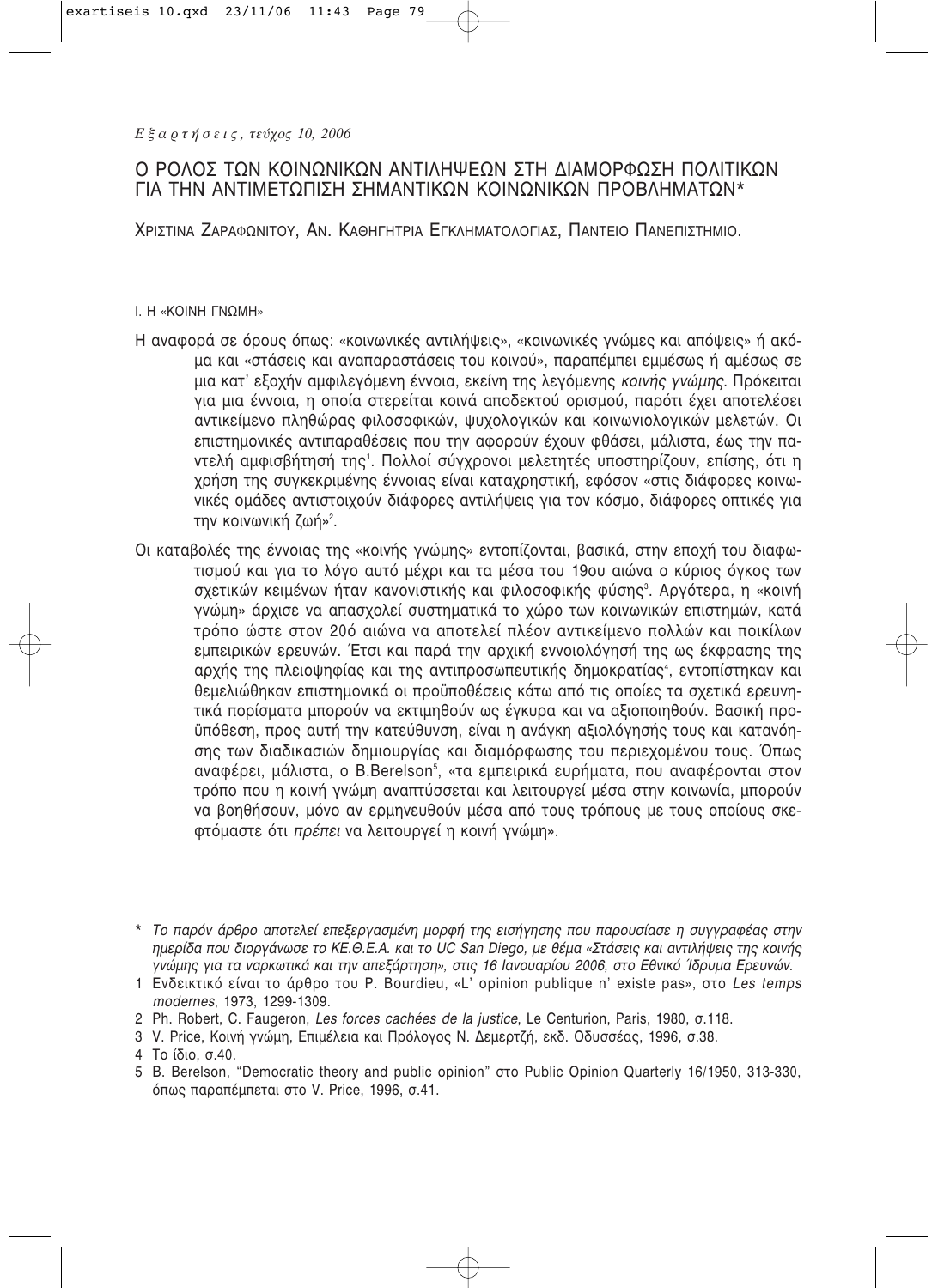Κάτω απ' αυτό το πρίσμα, η αναφορά στην προκειμένη εισήγηση στις «κοινωνικές αντιλήψεις» και στο ρόλο που διαδραματίζουν στη διαμόρφωση πολιτικών για την αντιμετώπιση σοβαρών κοινωνικών προβλημάτων, γίνεται με το σκεπτικισμό που επιβάλλει η χρήση παρόμοιων απλουστευτικών όρων. Στο πλαίσιο αυτό, θεωρείται πιο δόκιμος ο όρος «κοινωνικές αντιλήψεις» αντί εκείνου της «κοινής γνώμης», ο οποίος παραπέμπει, ενίοτε, σε ισοπεδωτικές προσεγγίσεις μέσα από την ομογενοποίηση ατομικών γνωμών, απόψεων και αντιλήψεων. Πρόκειται, για την καθόλου σπάνια, τακτική διαμόρφωσης «τεράστιων πλειοψηφιών», οι οποίες ερμηνεύονται μέσα από το «σόφισμα» της κοινωνικής συναίνεσης απέναντι σε μια σειρά από λιγότερο ή περισσότερο σημαντικά κοινωνικά ζητήματα<sup>6</sup>. Η τακτική αυτή παραλληλίζεται, μάλιστα, με τον υπολογισμό της πυκνότητας πληθυσμού μιας περιοχής, η οποία αποτελείται από μια μεγάλη πόλη περιστοιχιζόμενη από έρημο<sup>7</sup>.

### ΙΙ. ΜΕΘΟΔΟΛΟΓΙΚΕΣ ΕΠΙΣΗΜΑΝΣΕΙΣ

Πριν να γίνει, όμως, αναφορά στις παραμέτρους εκείνες οι οποίες θα πρέπει να ληφθούν υπόψη κατά την αξιολόγηση των σχετικών με τις κοινωνικές αντιλήψεις και στάσεις ερευνητικών πορισμάτων, είναι χρήσιμο να επισημανθεί στο σημείο αυτό, ένα βασικό ζήτημα, φιλοσοφικού μάλλον χαρακτήρα, το οποίο αφορά τον υποκειμενικό ή αντικειμενικό χαρακτήρα των ερευνητικών παρατηρήσεων στο πεδίο των κοινωνικών επιστημών. Πρόκειται, με άλλα λόγια, για το βασικό ερώτημα «σε ποιο βαθμό μπορεί να απομονωθούν οι προσωπικές πεποιθήσεις του ερευνητή και κατά πόσο η κοινωνική πραγματικότητα που έχει μελετήσει, καθρεφτίζεται αντικειμενικά στα αποτελέσματα της έρευνας»<sup>8</sup>. Παρότι ο προβληματισμός που απορρέει από το ερώτημα αυτό έχει οδηγήσει σε έντονες αντιπαραθέσεις σχετικά με τη σχέση θεωρίας (με την έννοια των ιδεολογικών και εννοιολογικών υποκειμενικών συστημάτων) και έρευνας και στη διατύπωση διαμετρικά αντίθετων προσεγγίσεων (θετικισμός-σχετικισμός), δεν απουσιάζουν, ωστόσο, και οι συνθετικές προσεγγίσεις από το πεδίο των κοινωνικών επιστημών<sup>9</sup>. Όπως αναφέρει, χαρακτηριστικά, ο A. Bottoms<sup>10</sup> «όταν κάποιος ασχολείται με κοινωνική επιστήμη (...) δεν είναι δυνατόν να αποφύγει κάποια δέσμευση με τη θεωρία». Αυτό δε σημαίνει, εντούτοις, ότι «βλέπουμε πάντα τον κόσμο μέσα από θεωρητικά σχήματα που θα μπορούσαν να αποκαλούνται ερμηνείες ή κατασκευές»<sup>11</sup>. Είναι προφανές ότι οι ερευνητικές παρατηρήσεις δεν είναι θεωρητικά ουδέτερες. Υπάρχουν, ωστόσο, ορισμένα μεθοδολογικά κριτήρια τα οποία μπορούν να προσδώσουν κατά το δυνατόν εγκυρότητα στην εμπειρική διερεύνηση των κοινωνικών φαινομένων. Στο πλαίσιο αυτό, η σωστή και επιστημονικά δόκιμη επιλογή μεθόδων<sup>12</sup> και η πιστή

<sup>6</sup> Ενδεικτικά και όσα αναφέρουν οι Ph. Robert, C. Faugeron, «Représentations du système pénal dans la société française», στο Le fonctionnement de la justice pénale, CNRS, Paris, 1979, 423-449.

<sup>7</sup> Το ίδιο.

<sup>8</sup> Ν. Κυριαζή, Η κοινωνιολογική έρευνα. Κριτική επισκόπηση των μεθόδων και των τεχνικών, Ελληνικές επιστημονικές εκδόσεις, Αθήνα, 1998, σ.18.

<sup>9</sup> Για μια διεξοδική προσέγγιση του σχετικού προβληματισμού βλ. Ν. Κυριαζή, 1998, όπ. παραπ. και ιδιαίτερα σ.σ.17-55 και την εκεί πλήρη βιβλιογραφία.

<sup>10</sup> A. Bottoms, "The relationship between theory and research in Criminology". R. D. King & E. Wincup (Eds), Doing research on crime and justice, Oxford University Press, 2000,  $\sigma.\sigma$ . 15-60(16).

<sup>11</sup> Το ίδιο.

<sup>12</sup> Ν. Κυριαζή, 1998, όπ.παρ., σ.29.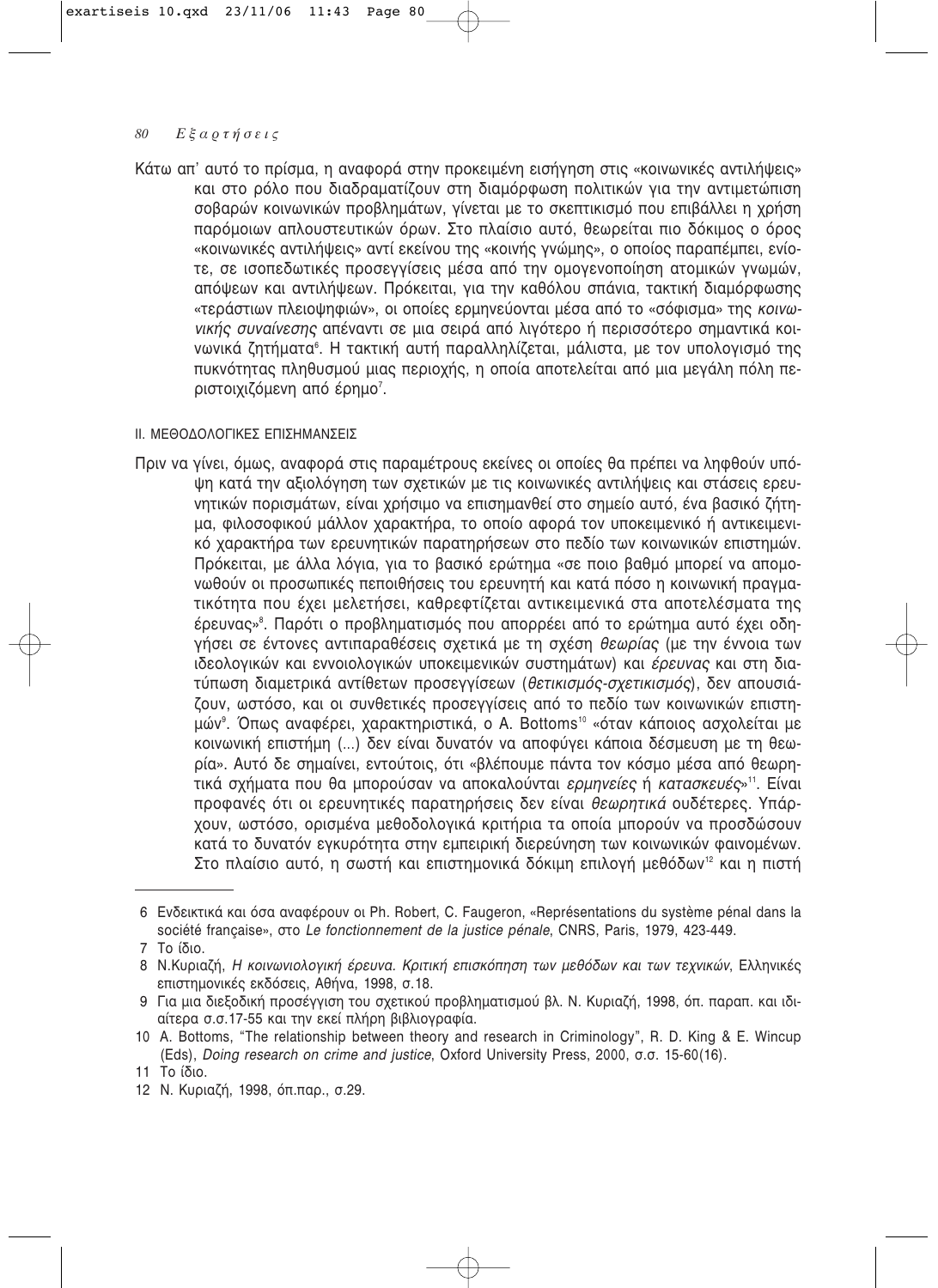εφαρμογή τους καθ' όλα τα στάδια της ερευνητικής διαδικασίας<sup>13</sup> μπορεί να αποδειχθεί καθοριστικής σημασίας.

- Καθοριστική μπορεί, επίσης, να αποδειχθεί και η σχέση της εμπειρικής με τη θεωρητική έρευνα. Στην προκειμένη περίπτωση η αναφορά στη θεωρία παραπέμπει στο θεωρητικό υπόβαθρο που είναι απαραίτητο για τη δόμηση του ερευνητικού αντικειμένου -φάση που προηγείται της εμπειρικής έρευνας- αλλά και για την τελική αναδόμησή του -φάση η οποία ακολουθεί την ολοκλήρωσή της<sup>14</sup>. Ως εμπειρικής έρευνας νοούμενης εκείνης η οποία συνίσταται στην επιβεβαίωση ή στη διάψευση μιας ή περισσοτέρων υποθέσεων μέσα από τη συστηματική εξέταση ενός συνόλου δεδομένων και στη βάση μιας διαδικασίας μεθοδολογικά έγκυρης και ως θεωρητικής έρευνας, αντίστοιχα, εκείνης η οποία συνίσταται στην προσπάθεια ενσωμάτωσης των αποσπασματικών πορισμάτων της εμπειρικής έρευνας σ' ένα λογικό εξηγητικό σχήμα το οποίο αναφέρεται σ' ένα σύνολο φαινομένων<sup>15</sup>.
- Η επιλογή μεθόδων αποτελεί, αδιαμφισβήτητο κριτήριο για την επιστημονική εγκυρότητα μιας έρευνας, αρκεί η επιλογή αυτή να συμπληρώνεται και από την ορθή χρήση τους. Η εμπειρική διερεύνηση των κοινωνικών στάσεων και αντιλήψεων γίνεται, πολύ συχνά, μέσα από ποσοτικές προσεγγίσεις και ιδιαίτερα με ερωτηματολόγια, τα οποία υπερεκτιμώνται, ενίοτε, ως προς τις δυνατότητες που παρέχουν. Ορισμένα από τα «κλασικά» μεθοδολογικά σφάλματα των ερωτηματολογίων<sup>16</sup>, είναι η ώθηση για (καταφατική ή αρνητική) απάντηση μέσα από την ίδια την ερώτηση ή οι στερεότυπες διαμορφώσεις ερωταπαντήσεις, μέσα από την επαγωγική σύνδεση διαδοχικών ερωτήσεων, που οδηγούν σε προθεμελιωμένες ερευνητικές τοποθετήσεις αντί για τον έλεγχο ερευνητικών υποθέσεων. Δεν είναι καθόλου σπάνιο, επίσης, να τίθενται ερωτήσεις που αφορούν θέματα ειδικών γνώσεων σε γενικό δείγμα κοινού και, άρα, οι απαντήσεις να είναι στην καλύτερη περίπτωση τυχαίες. Στην περίπτωση αυτή δεν πρόκειται για συλλογή δεδομένων αλλά για κατασκευή τους. Μια παρόμοια μεθοδολογική διαδικασία δεν οδηγεί, εξάλλου, στην ανάδειξη ενδεχομένων στερεοτύπων αλλά, αντίθετα, στην προβολή τους. Παρατηρούμε, τέλος, την πολύ συχνή τάση να ταυτίζονται, κατά την ερμηνεία των ερευνητικών δεδομένων, οι «γνώμες/αντιλήψεις/απόψεις» των ερωτηθέντων με «συμπεριφορές». Παραγνωρίζεται, στην προκειμένη περίπτωση, ότι η γνώμη, η οποία εκφράζεται σε μια δεδομένη χρονική στιγμή, εξαρτάται από την κατάσταση μέσα στην οποία τοποθετείται. Εξαρτάται, επίσης, από τη σχέση ερευνητή-ερευνώμενου, καθώς και την εντύπωση που ο τελευταίος θα ήθελε να δώσει ή τη διάθεσή του.
- Τα παραπάνω αποτελούν ορισμένες από τις σημαντικές προϋποθέσεις εγκυρότητας των εμπειρικών διερευνήσεων του ευρύτατου και σύνθετου πεδίου των κοινωνικών αντιλήψεων και στάσεων, οι οποίες αμβλύνονται, ωστόσο, κατά πολύ όταν αποβάλλουν τον αυστηρό χαρακτήρα των ποσοτικών μετρήσεων και εμπλουτιστούν και με ποιοτικά στοιχεία. Τη μορφή αυτή προσλαμβάνουν, άλλωστε, τα τελευταία χρόνια οι περισσότερες

<sup>13</sup> A. Bottoms, 2000, όπ. παραπ., σ.18.

<sup>14</sup> Χ. Ζαραφωνίτου, Εμπειρική Εγκληματολογία, Νομική Βιβλιοθήκη, Αθήνα, β' έκδοση, 2004. σ.12.

<sup>15</sup> J. P. Brodeur, «Police et recherche empirique», στο D. Szabo, M. LeBlanc (Ed), Traité de Criminologie empirique, Les presses universitaires de Montréal, 1994, 221-261.

<sup>16</sup> Χ. Ζαραφωνίτου, 2004, όπ. παραπ., σ.σ.197-9 και τις εκεί παραπομπές.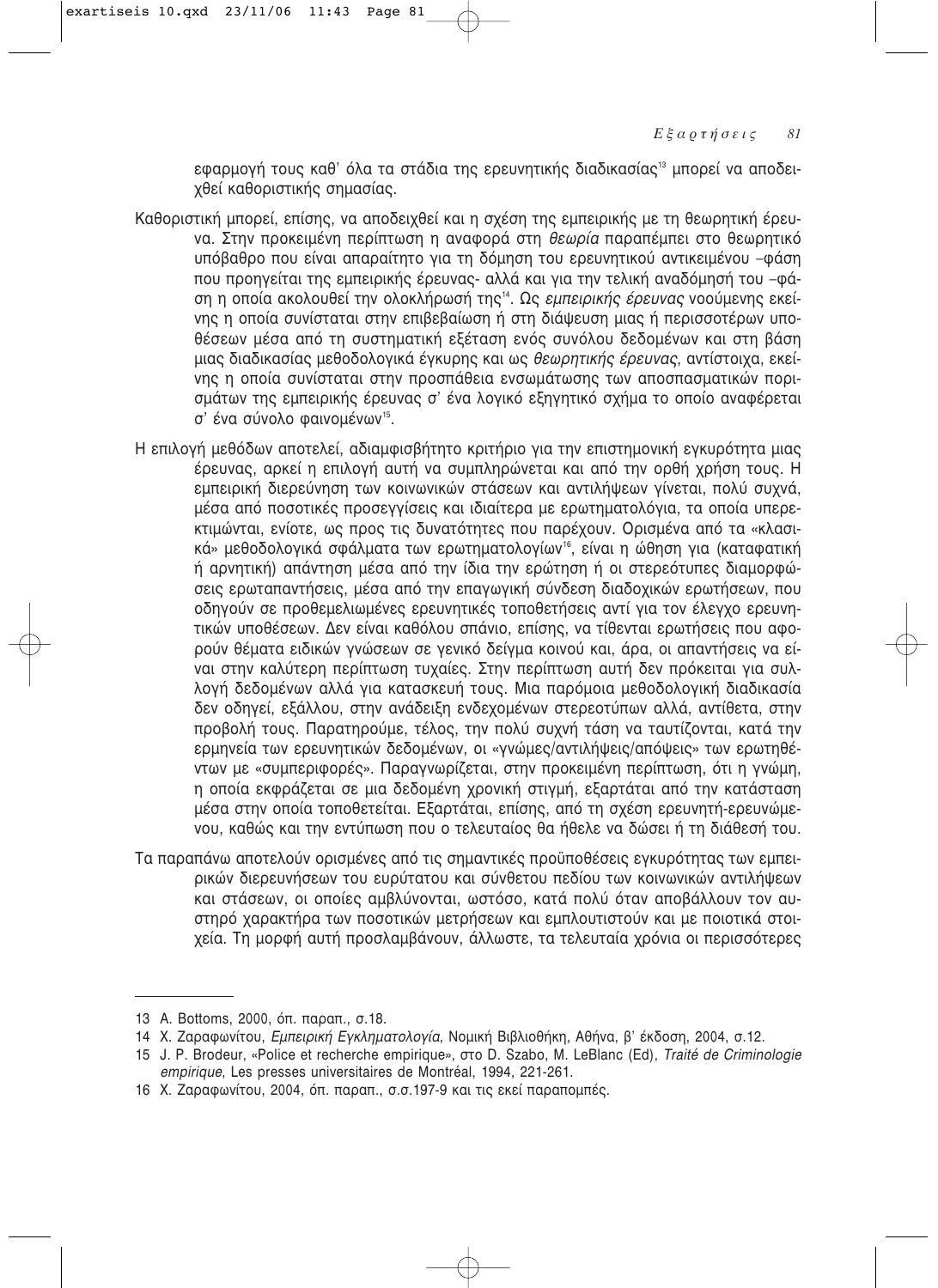έρευνες στο επιστημονικό αυτό πεδίο, αναζητώντας όχι μόνο τις παγιωμένες απόψεις των κοινωνικών μελών που αναφέρονται στο εκάστοτε ερευνητικό αντικείμενο, αλλά «την αναδόμηση του αντικειμένου, η οποία απορρέει από γνώμες και συμπεριφορές που ένα άτομο ή μια ομάδα έχει δημιουργήσει συνειδητά ή ασυνείδητα»<sup>17</sup>. Πρόκειται για τη μελέτη των κοινωνικών αναπαραστάσεων που ορίζονται μέσα από την αλληλόδραση του υποκειμένου με το αντικείμενο και αποτελούν «κόσμους απόψεων»<sup>18</sup>, «μια ψυχολογική οργάνωση, μια μορφή γνώσης που ανήκει ειδικά στην κοινωνία μας και που δεν μπορεί να αναχθεί σε καμιά άλλη»<sup>19</sup>. Οι κοινωνικές αναπαραστάσεις επιτρέπουν στα άτομα «να 'διαβάζουν', να αποκωδικοποιούν και να ελέγχουν κοινωνιογνωστικά την πραγματικότητα»<sup>20</sup>. Η θεωρία των κοινωνικών αναπαραστάσεων, παρότι προέρχεται από τον επιστημονικό χώρο της κοινωνικής ψυχολογίας, έχει δώσει αξιόπιστα δείνματα σφαιρικότερης προσέννισης των κοινωνιοννωστικών φαινομένων και νια το λόγο αυτό χρησιμοποιείται πλέον ευρύτερα στις κοινωνικές επιστήμες, προσφέροντας ένα χρήσιμο εργαλείο διεπιστημονικής μελέτης των κοινωνικών φαινομένων.

- Με δεδομένους τους μεθοδολογικούς περιορισμούς τόσο των ποσοτικών όσο και των ποιοτικών ερευνών, η αναζήτηση σύγχρονων συνθετικών τάσεων μελέτης των κοινωνικών στάσεων και αναπαραστάσεων φαίνεται εφικτή μέσα και από τις, συνεχώς, βελτιούμενες δυνατότητες που προσφέρει η τεχνολογία.
- ΙΙΙ. Η ΕΠΙΣΤΗΜΟΝΙΚΗ ΣΗΜΑΣΙΑ ΤΗΣ ΜΕΛΕΤΗΣ ΤΩΝ ΚΟΙΝΩΝΙΚΩΝ ΣΤΑΣΕΩΝ ΚΑΙ ΑΝΤΙΛΗΨΕΩΝ
- Σε κάθε περίπτωση, η μελέτη των κοινωνικών αντιλήψεων έχει ιδιαίτερη επιστημονική σημασία λόγω του ρόλου που διαδραματίζουν στη διαμόρφωση των πολιτικών οι οποίες αφορούν σημαντικά κοινωνικά ζητήματα. Είναι γεγονός ότι το κοινό, δηλαδή οι πολίτες εν μέρει ή συνολικά, συμμετέχουν διαφοροτρόπως στη χάραξη και εφαρμογή πολιτικών που αφορούν σημαντικά κοινωνικά ζητήματα και ειδικότερα στην αντεγκληματική πολιτική.
- Οι τρόποι συμμετοχής τους<sup>21</sup> προσδιορίζονται άλλοτε άμεσα και άλλοτε έμμεσα, και αφορούν διάφορα επίπεδα. Έτσι, στο επίπεδο της χάραξης πολιτικής και ειδικότερα της θέσπισης νόμων, οι πολίτες εκφράζονται έμμεσα μέσω των αντιπροσώπων τους στο Κοινοβούλιο, άμεσα μέσω ειδικών Επιτροπών που συνιστώνται στο πλαίσιο επιστημονικών ή μη κυβερνητικών οργανισμών αλλά και μέσω κοινωνικών κινημάτων<sup>22</sup> (για την προστασία των ατομικών ελευθεριών, των δικαιωμάτων μειονοτήτων, του περιβάλλοντος κ.λπ.). Στην περίπτωση αυτή, οι πολίτες λειτουργούν ως ομάδες πίεσης προς την πο-

21 Α. Τσήτσουρα, «Η συμμετοχή του κοινού στην αντεγκληματική πολιτική», στο Ελληνική Επιθεώρηση Ενκληματολονίας, 1/1988, 32-44.

<sup>17</sup> R. Gassin, «Contribution des recherches sur la criminalité dans la région d'Aix-en-Provence et dans le Bouches-du-Rhône, à la connaissance du fonctionnement de la justice pénale», στο Le fonctionnement de la justice pénale, CNRS, Paris, 1979, 245-265 (256).

<sup>18</sup> S. Moscovici, Η ψυχανάλυση, η εικόνα της και το κοινό της, Επιμέλεια: Α. Μαντόγλου, εκδ. Οδυσσέας, Αθήνα 1999, σ.71.

<sup>19</sup> Το ίδιο, σ.48.

<sup>20</sup> Α. Μαντόγλου, Εισαγωγή στο Στ. Παπαστάμου & Α. Μαντόγλου (Επιμ.), Κοινωνικές αναπαραστάσεις, εκδ. Οδυσσέας, Αθήνα 1995, 13-62 (15).

<sup>22</sup> Β. Αρτινοπούλου (Επιμ.), Νέα κοινωνικά κινήματα. Εγκληματολογική προσέγγιση, Τετράδια Εγκληματολογίας, 2, Νομική Βιβλιοθήκη, Αθήνα, 2000.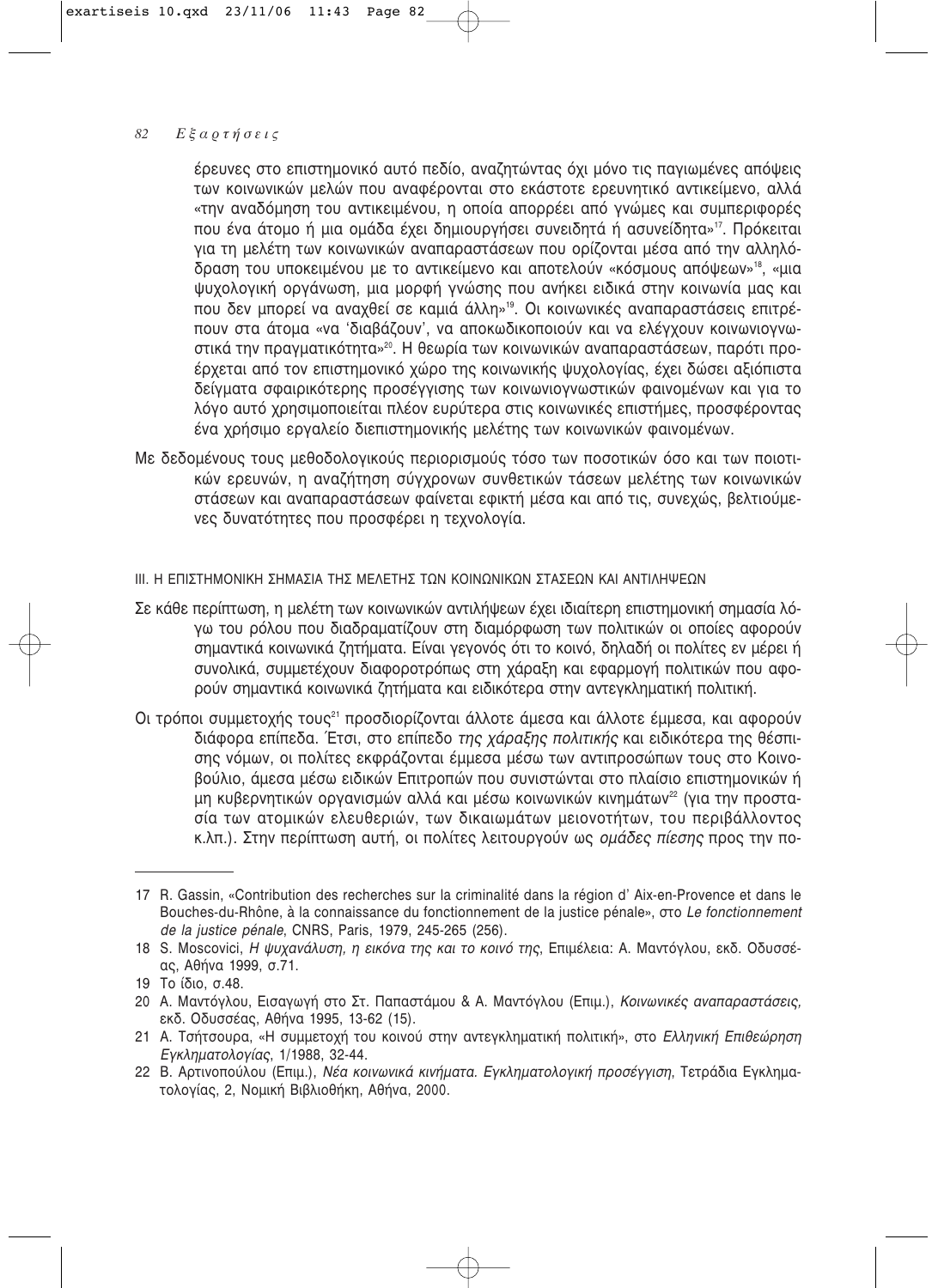λιτεία και τους εκφραστές της και πολύ συχνά οδηγούν σε νομοθετικές μεταρρυθμίσεις ή διαφοροποιήσεις προς επιεικέστερη ή κατά περίπτωση αυστηρότερη εφαρμονή του νόμου.<sup>23</sup>

- Στην κοινωνική αυτή πίεση σημαντικό ρόλο διαδραματίζουν, αναμφισβήτητα, και τα μέσα μαζικής ενημέρωσης<sup>24</sup>, τα οποία αποτελούν σημαντική πηγή πληροφόρησης των πολιτών για θέματα κοινωνικού ενδιαφέροντος. Σε ό,τι αφορά, ειδικότερα, το εγκληματικό φαινόμενο, ο ρόλος τους γίνεται πρωταρχικός μια και πολύ συχνά είναι η μοναδική πηγή πληροφόρησης του κοινού. Η πραγματικότητα έχει αποδείξει, όμως, ότι η πληροφόρηση αυτή είναι συνήθως επιλεκτική, μια και προτιμώνται να προβάλλονται βασικά, βίαια εγκλήματα και «επικίνδυνοι» εγκληματίες, παρά το γεγονός ότι το ποσοστό που αντιπροσωπεύει αυτή η κατηγορία εγκλημάτων είναι μικρότερο από το 10% της συνολικής εγκληματικότητας. Προσφιλέστερα θέματα αποτελούν τα εγκλήματα βίας, οι κλοπές και οι ληστείες, ενώ θέματα οικονομικής για παράδειγμα εγκληματικότητας σχολιάζονται, συνήθως, με διακριτικότητα, εκτός κι αν η δημοσιότητα εξυπηρετεί ιδιαίτερα συμφέροντα<sup>25</sup>. Ακόμα και η «ανώδυνη» και «κενή εννοιών» επαναλαμβανόμενη αναφορά σε θέματα εγκληματικότητας δημιουργεί, εν μέρει, την ίδια την έννοια της εγκληματικότητας ή τουλάχιστον τις αναπαραστάσεις της. Κατ' αυτό τον τρόπο συμμετέχει, ουσιαστικά, στην επεξεργασία και στην ενδυνάμωση των άτυπων κοινωνικών αντιδράσεων απέναντι στο έγκλημα<sup>26</sup>.
- Διαπιστώνονται, επίσης, στερεοτυπικές αναφορές σε κοινωνικά περιθωριοποιημένες ομάδες πληθυσμού, ενώ η ορολογία που χρησιμοποιείται είναι κατ' εξοχήν στιγματιστική ακόμα και σε περιπτώσεις, που δεν έχει ολοκληρωθεί η ποινική δίκη ή, πολύ περισσότερο, δεν έχει ασκηθεί ποινική δίωξη. Παρόμοια μηνύματα λειτουργούν ενισχυτικά στις υπάρχουσες ανασφάλειες<sup>27</sup> και αυξάνουν το φόβο του εγκλήματος, με συνέπεια τον επηρεασμό των γενικότερων στάσεων των πολιτών.
- 23 Τα παραδείγματα νομοθετικών τροποποιήσεων που προήλθαν μετά από κοινωνική πίεση είναι, άλλωστε, πολλά τόσο στην Ελλάδα όσο και διεθνώς. Ενδεικτικά, αναφέρω το ρόλο του φεμινιστικού κινήματος στην αλλαγή του οικογενειακού δικαίου και στην αποποινικοποίηση της μοιχείας στην Ελλάδα καθώς και των οικολογικών οργανώσεων στην ποινική προστασία του περιβάλλοντος, ενώ χαρακτηριστικό είναι και το παράδειγμα του γαλλικού νόμου «Ασφάλεια και Ελευθερία», που ψηφίστηκε το 1981 μετά από έντονη κοινωνική ανησυχία σχετικά με θέματα καθημερινής βίας και ανασφάλειας και ο οποίος, παρά τις αντιδράσεις που προκάλεσε στον επιστημονικό κόσμο λόγω των προσβολών που επέφερε σε κατοχυρωμένα ατομικά δικαιώματα και δικαιώματα κατηγορουμένων και υπόπτων, δεν κατέστη δυνατόν να καταρνηθεί μόλις οι σοσιαλιστές που είχαν δεσμευτεί ως αντιπολίτευση νια την κατάργησή του ανέλαβαν τη διακυβέρνηση της χώρας αλλά κρατήθηκε σε ισχύ προσωρινά. Για την ιστορία, αξίζει να αναφερθεί ότι από το 1997 και μετά εκδόθηκαν τρεις νόμοι σχετικοί με την ασφάλεια, κατά πολύ αυστηρότεροί του, μεταξύ αυτών και ο νόμος για την «Εσωτερική ασφάλεια» της 12/2/2003, γνωστός ως νόμος Σαρκοζί (βλ. όσα αναλυτικά αναφέρει ο Θ. Παπαθεοδώρου, Δημόσια ασφάλεια και αντεγκληματική πολιτική, β' έκδοση, Νομική Βιβλιοθήκη, Αθήνα, 2005, σ.295επ.
- 24 Για το ρόλο των ΜΜΕ στην παρουσίαση θεμάτων εγκληματικότητας και ποινικής δικαιοσύνης, βλ. αντί άλλων R.V. Ericson, "Mass media, crime, law, and justice", στο The British Journal of Criminology, V.31, 3/1991, 219-249.
- 25 Η. Δασκαλάκης, Η εγκληματολογία της κοινωνικής αντίδρασης, Αθήνα, 1985, σ.151.
- 26 Ph. Robert, C.Faugeron, Les forces cachées de la justice, Le Centurion, Paris, 1980, σ.124.
- 27 R. Cario, «Médias et insécurité: entre droit d' informer et illusions sécuritaires, Recueil Dalloz, 2é 2004, 75-80.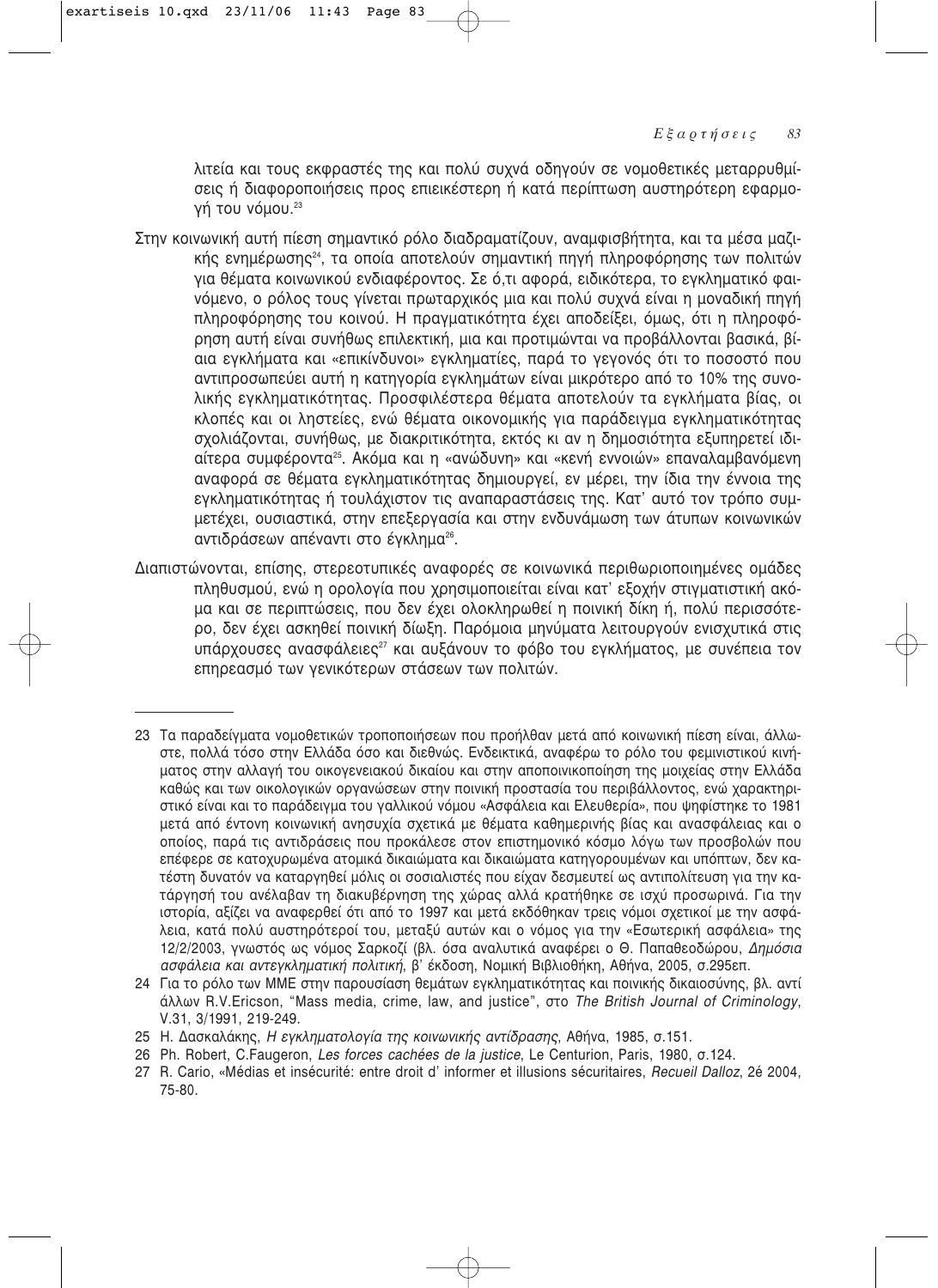- Ιδιαίτερα σημαντική είναι, επίσης, η συμμετοχή των πολιτών στο επίπεδο της εφαρμογής της πολιτικής, που αφορά κοινωνικά προβλήματα. Στον τομέα ειδικότερα της εγκληματικότητας, έχει αναπτυχθεί από τη δεκαετία του 1980 και μετά μια σημαντική τάση συμμετοχικής αντεγκληματικής πολιτικής, η οποία αναπτύσσεται τόσο σε επίπεδο πρόληψης εγκλημάτων όσο και σε επίπεδο μεταχείρισης και επανένταξης των δραστών, ενώ σημαντικός είναι και ο ρόλος αυτής της συμμετοχής στην αποκατάσταση των θυμάτων. Δεν λείπουν, τέλος, και τα παραδείγματα συμμετοχής των πολιτών στην εξωδικαστική επίλυση των διαφορών, τα οποία παίρνουν τη μορφή της κοινωνικής διαμεσολάβησης<sup>28</sup>.
- Αναφορικά, ειδικότερα, με την πρόληψη της εγκληματικότητας, ο ρόλος που διαδραματίζουν οι πολίτες είτε συμμετέχοντας, ενεργά, σε διάφορα προγράμματα είτε λειτουργώντας ως ομάδες πίεσης -κατά τα προαναφερθέντα- μέσα από τις εκφρασμένες αντιλήψεις, απόψεις και στάσεις τους, είναι πολύ σημαντικός, ενώ δεν πρέπει να υποτιμάται σε καμιά περίπτωση η αλληλεπίδραση αυτής της στάσης με το αποτέλεσμα της συμμετοχής.
- Στο σημείο αυτό, αξίζει να γίνει μια σύντομη αναφορά στη διεθνή εξέλιξη των «νέων» αυτών τάσεων στον τομέα της πρόληψης, οι οποίες δεν είναι και τόσο νέες, εφόσον με τη σύγχρονη μορφή τους θεμελιώνονται μετά τον β' παγκόσμιο πόλεμο<sup>29</sup>. Στον ΟΗΕ, θεσπίστηκαν ήδη από το 1950, η Επιτροπή Πρόληψης και Ελέγχου του Εγκλήματος (Committee on Crime Prevention and Control) και ο *Τομέας Πρόληψης του Εγκλήματος και Ποινικής Δικαιοσύνης* (Crime Prevention and Criminal Justice Branch)<sup>30</sup>, οι οποίοι και λειτουργούν έως σήμερα, με συνεχώς αυξανόμενες αρμοδιότητες. Στο πλαίσιο αυτό, προτείνονται προς διερεύνηση, σε διεθνές επίπεδο, προγράμματα-πολιτικές πρόληψης της εγκληματικότητας και μεταχείρισης των εγκληματιών (CCPC) ενώ συντονίζονται, αντίστοιχα, οι σχετικές με την πρόληψη και την ποινική δικαιοσύνη δραστηριότητες<sup>31</sup>. Και το Συμβούλιο της Ευρώπης έχει ασχοληθεί επανειλημμένα με θέματα πρόληψης και αντεγκληματικής πολιτικής γενικότερα. Ειδικότερα, η Σύσταση Νο. R (87) 19 του Συμβουλίου της Ευρώπης, η οποία υιοθετήθηκε από την Επιτροπή Υπουργών στις 17-9-1987 κατά την 410η συνάντηση των Εκπροσώπων των Υπουργών<sup>32</sup> αναφέρεται στην «Οργάνωση της πρόληψης του εγκλήματος», ενώ ιδιαίτερα σχετική είναι και η υπ' αρ. 7/1983 Σύσταση για τη «Συμμετοχή του κοινού στην αντεγκληματική πολιτική»<sup>33</sup>. Στο πλαίσιο της Ευρωπαϊκής Ένωσης, επίσης, ενισχύεται και προωθείται η σχετική με τα παραπάνω συζήτηση και αναζήτηση αποτελεσματικότερων πολιτικών στο πεδίο αυτό.

<sup>28</sup> Βλ. όσα διεξοδικά αναφέρει η Α. Τσήτσουρα, όπ. παραπ., 1988.

<sup>29</sup> Αναλυτικότερα στο Χ. Ζαραφωνίτου, Πρόληψη της εγκληματικότητας σε τοπικό επίπεδο, Νομική Βιβλιοθήκη, Αθήνα, 2004.

<sup>30</sup> United Nations, *The United Nations and the Crime Prevention*, N. York, 1991, σ. 28 επ.

<sup>31</sup> Το ίδιο. Στις δραστηριότητες αυτές πρέπει να προστεθούν, επίσης, τα συνέδρια που πραγματοποιούνται από τον ΟΗΕ, τα οποία ξεκίνησαν το 1955 επαναλαμβανόμενα ανά πενταετία, και είναι αφιερωμένα στην πρόληψη της εγκληματικότητας (Στο ίδιο, σ. 12 επ.).

<sup>32</sup> Στ. Αλεξιάδης, *Κείμενα αντεγκληματικής πολιτικής*, Εκδόσεις Σάκκουλα, Αθήνα-Θεσσαλονίκη, 2001, σ. 250 επ. Βλ. επίσης, Ι. Φαρσεδάκης, *Η κοινωνική αντίδραση στο έγκλημα και τα όριά της*, Νομική Βιβλιοθήκη, Αθήνα, 1991, σ. 130 επ.

<sup>33</sup> Ι. Φαρσεδάκης, όπ.παραπ., 1991, σ. 132.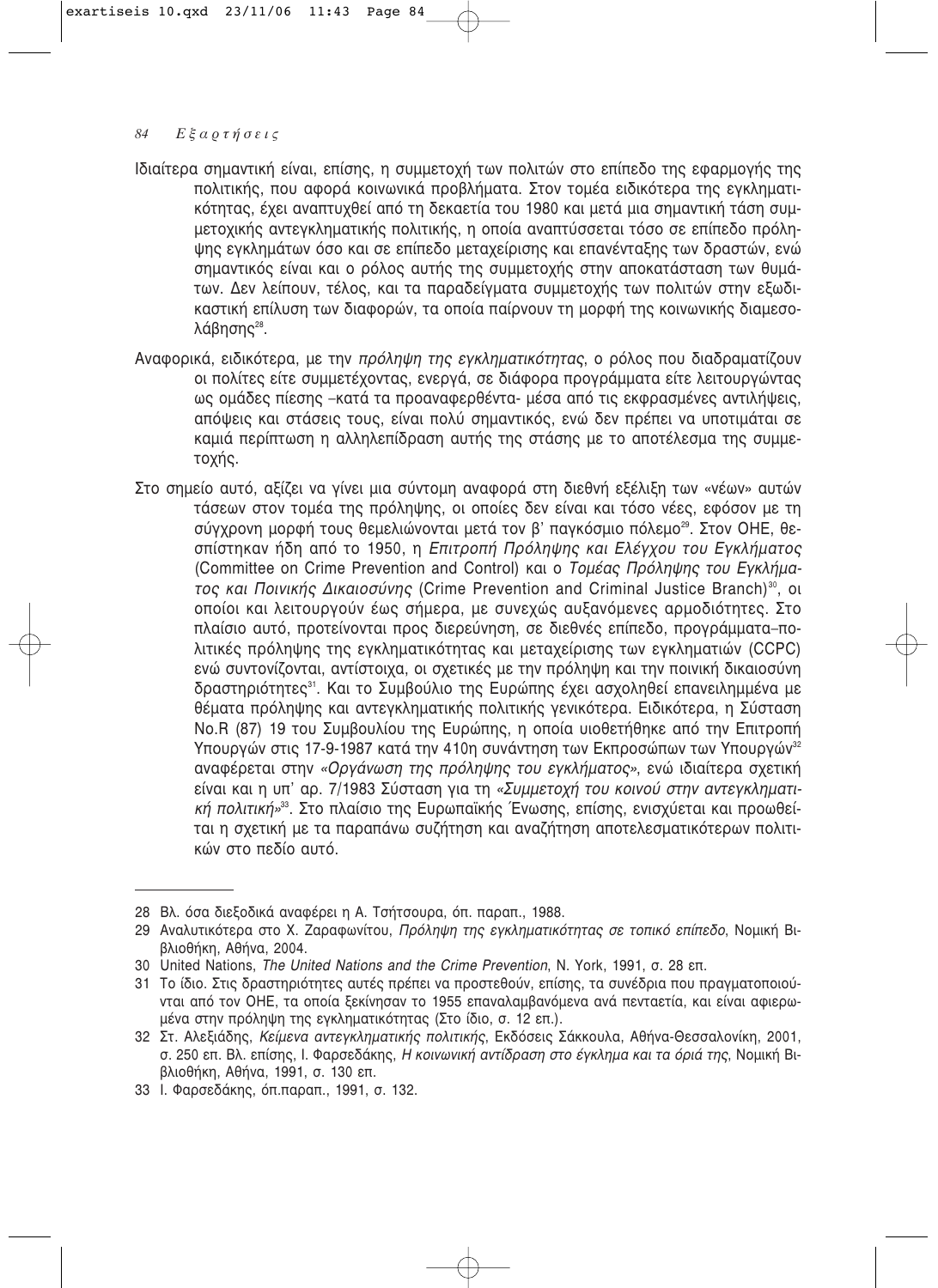Οι ενέργειες που αναλαμβάνονται και προωθούνται, ωστόσο, στον τομέα αυτό είναι ποικίλες και αντανακλούν την ευρύτητα του εννοιολογικού περιεχομένου αυτής καθαυτής της πρόληψης. Με βασικό κοινό άξονα το γενικότερο στόχο τους, οι ενέργειες αυτές κατηγοριοποιούνται και ταξινομούνται ανάλογα με τα μέσα που χρησιμοποιούν, τα άτομα στα οποία απευθύνονται, το φορέα που τις αναλαμβάνει, το είδος της εγκληματικής συμπεριφοράς κ.λπ.<sup>34</sup>

### ΙΥ. ΠΡΟΑΠΑΙΤΟΥΜΕΝΑ ΤΗΣ ΣΥΜΜΕΤΟΧΗΣ ΤΟΥ ΚΟΙΝΟΥ

- Σε κάθε περίπτωση, το συμμετοχικό «ενχείρημα» δεν αποτελεί εύκολη υπόθεση και αρκετά συχνά οδηγεί σε μη αναμενόμενα, έως και αντίθετα, αποτελέσματα, το σημαντικότερο εκ των οποίων είναι η παραβίαση των συνταγματικά κατοχυρωμένων δικαιωμάτων των πολιτών. Οι δυσχέρειες αυτού του είδους εντοπίζονται, κύρια, στο πεδίο της πρόληψης «αντικοινωνικών» συμπεριφορών<sup>35</sup>, όπου ενυπάρχει και ο κίνδυνος ενός έντονου και διαρκούς ελέγχου/επιτήρησης κάθε ατόμου από τους συμπολίτες του, ο οποίος απορρέει από την αδυναμία ακριβούς προσδιορισμού του πεδίου ελένχου<sup>36</sup>. Οι εν λόγω κίνδυνοι ελαχιστοποιούνται, ωστόσο, στην περίπτωση που το εγχείρημα οριοθετείται γύρω από δύο βασικούς άξονες εργασίας: η πρόληψη να είναι σφαιρική και όχι ειδική ή εξειδικευμένη -πληθυσμιακά ή κοινωνικά στοχοθετημένη σε ορισμένες κατηγορίες- και η συμμετοχή των πολιτών να είναι ενεργός και να μην αποτελεί απλή «συμπαράσταση»<sup>37</sup>.
- Μία «ενεργός» συμμετοχή προϋποθέτει, όμως, πέραν των προαναφερθέντων μία καταρχήν θετική στάση απέναντι στη φιλοσοφία η οποία διαπνέει τις πολιτικές στις οποίες προωθούνται και εφαρμόζονται. Όπως, όμως, προκύπτει από την έως τώρα ερευνητική εμπειρία, η μερική και ανακριβής πληροφόρηση, μεγάλης μερίδας του κοινού, σχετικά με την εγκληματικότητα και το εγκληματικό φαινόμενο γενικότερα, ο σχετικός με το έγκλημα φόβος και οι εκάστοτε ανησυχητικές διαστάσεις του, όπως και η πολιτική εκμετάλλευση του εγκληματικού ζητήματος, έχουν οδηγήσει στη διαμόρφωση ιδιαίτερα τιμωρητικών στάσεων<sup>38</sup>. Οι στάσεις αυτές δρουν, προφανώς, ανασταλτικά στην επιτυχή εφαρμογή κάθε μοντέλου συμμετοχικής αντεγκληματικής πολιτικής. Σοβαροί προβληματισμοί απορρέουν, επίσης, από την κινητοποίηση των πολιτών στον τομέα της περιστασιακής πρόληψης είτε με τη μορφή της αυτοπροστασίας είτε με τη μορφή της επιτήρησης της γειτονιάς και τις τυχόν υπερβάσεις, που μπορούν να οδηγήσουν σε συγκρούσεις και παραβιάσεις συνταγματικών δικαιωμάτων<sup>39</sup>.

<sup>34</sup> Για τα είδη πρόληψης και τα κριτήρια ταξινόμησής τους, βλ. Κ. Δ. Σπινέλλη & Κ. Τσίνας, Συμβούλια πρόληψης της εγκληματικότητας και τοπικές κοινωνίες: Μια μορφή αποκεντρωμένης πρόληψης, Ποινικός Λόγος, 1/2002, 363-379.

<sup>35</sup> Χ. Ζαραφωνίτου, «Ανασφάλεια και επέκταση του κοινωνικού ελέγχου: ποινικοποίηση των 'αντικοινωνικοτήτων' και της 'αταξίας'», στο Ποινικός Λόγος, 4/2004, 2049-2059.

<sup>36</sup> Μ. Delmas-Marty, Πρότυπα και τάσεις αντεγκληματικής πολιτικής, (μτφρ. Χ. Ζαραφωνίτου), Νομική Βιβλιοθήκη, Αθήνα, χ.χ., σ. 255.

<sup>37</sup> Το ίδιο. σ.256.

<sup>38</sup> Χ. Ζαραφωνίτου, Ο φόβος του εγκλήματος, Μελέτες Ευρωπαϊκής Νομικής Επιστήμης, Α. Σάκκουλας, Αθήνα, 2002.

<sup>39</sup> Χ. Ζαραφωνίτου, «Οι (ανα)παραστάσεις του κοινού για το εγκληματικό φαινόμενο», στο Αφιέρωμα στη Μνήμη Η. Δασκαλάκη, Πάντειο Πανεπιστήμιο Κοινωνικών και Πολιτικών Επιστημών, Αθήνα 1991, 203-215.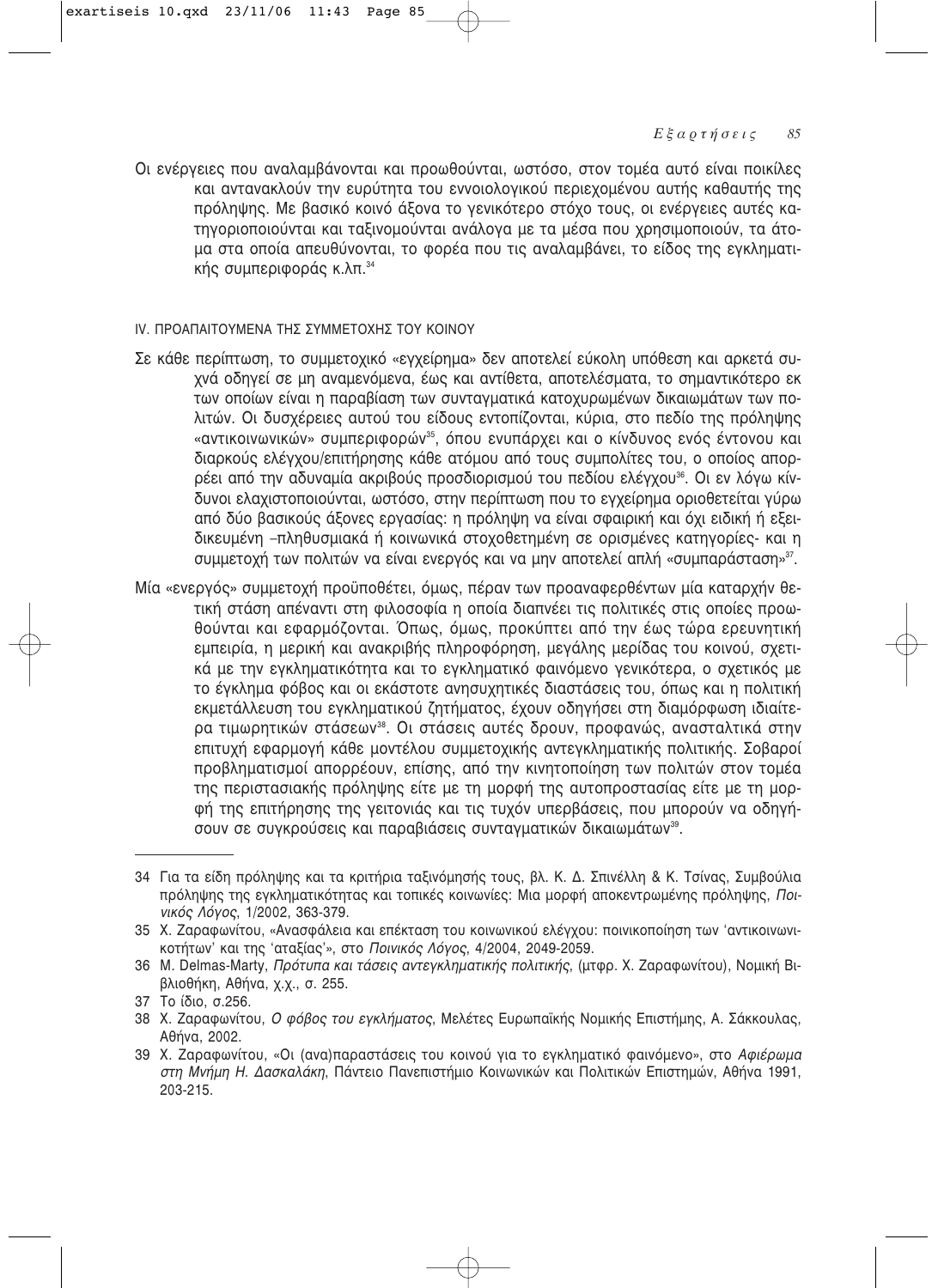### 86  $E$ ξαρτήσεις

- Τα μέτρα που στηρίζονται στη συνεργασία ιδιωτικής και κρατικής πρωτοβουλίας απαιτούν συνειδητοποιημένους και υπεύθυνους πολίτες όπως, επίσης, και ευαισθητοποιημένες δημόσιες υπηρεσίες. Ορθά, άρα, επισημαίνεται ότι «μία ευρεία ενημέρωση, που είναι ευθύνη τόσο του επιστημονικού κόσμου όσο και των αρμοδίων για την αντεγκληματική πολιτική, είναι η βάση μιας αποτελεσματικής πολιτικής που ενώνει όλες τις κοινωνικές δυνάμεις μιας χώρας»<sup>40</sup>.
- Τα προαναφερθέντα προαπαιτούμενα, της ορθής ενημέρωσης και ευαισθητοποίησης των πολιτών, καθώς και του κατάλληλου συντονισμού των πρωτοβουλιών που λαμβάνονται στον τομέα της πρόληψης ισχύουν, προφανώς, και για τις αντίστοιχες πρωτοβουλίες στον τομέα μεταχείρισης των παραβατών του ποινικού νόμου (και ειδικότερα στις εναλλακτικές ποινικές κυρώσεις, όπως είναι η έκτιση ποινών υπό καθεστώς δοκιμασίας ή η κοινωφελής εργασία) καθώς και στον τομέα της κοινωνικής επανένταξης, η οποία γίνεται πρωτεύουσας σημασίας σε περιπτώσεις ανηλίκων και νέων παραβατών, εξαρτημένων χρηστών ναρκωτικών κ.λπ., αλλά και στην αποκατάσταση των θυμάτων. τα οποία ενίοτε στιγματίζονται κατά τρόπο αντίστοιχο ή και μεγαλύτερο από τους δράστες (όπως συμβαίνει στην περίπτωση των προσβολών της γενετήσιας ελευθερίας). Και βέβαια, καμιά αξιόλογη πρωτοβουλία δεν θα μπορούσε να υλοποιηθεί στον τομέα της κοινωνικής διαμεσολάβησης, αν οι κρατούσες κοινωνικές αντιλήψεις δεν ήταν θετικές και κατάλληλα διαμορφωμένες προς αυτή την κατεύθυνση.

### V KOINONIKES ANTIAHWEIS KAI NAPKOTIKA

- Όπως προαναφέρθηκε, ήδη, ο ρόλος των κοινωνικών στάσεων και αντιλήψεων είναι ιδιαίτερα σημαντικός τόσο στη χάραξη όσο και στην εφαρμογή πολιτικών που αφορούν σοβαρά κοινωνικά ζητήματα. Ένα τέτοιο σημαντικό ζήτημα είναι και εκείνο των ναρκωτικών, το οποίο ξεπερνά συγκεκριμένα εθνικά όρια λόγω των διαστάσεων τις οποίες έχει προσλάβει η διάδοση της χρήσης, της εμπορίας και διακίνησης των παράνομων εξαρτησιογόνων ουσιών, αλλά και λόγω των σχεδίων δράσης για την αντιμετώπισή του, που χαράσσονται σε υπερεθνικό επίπεδο και επηρεάζουν άμεσα τις εθνικές πολιτικές.
- Στο πλαίσιο αυτό είναι πιθανόν να καθίσταται δυσχερέστερη η μελέτη του ρόλου των κοινωνικών αντιλήψεων, εφόσον οι σχετικές πολιτικές προσλαμβάνουν συχνά υπερεθνικό χαρακτήρα, όπως στην περίπτωση των ευρωπαϊκών πολιτικών που απορρέουν από τις σχετικές οδηγίες, συστάσεις και συνθήκες και αποτυπώνονται στα αντίστοιχα ευρωπαϊκά σχέδια δράσης για την αντιμετώπιση του προβλήματος των ναρκωτικών, τα

<sup>40</sup> A. Τσήτσουρα, «Η συμμετοχή του κοινού στην αντεγκληματική πολιτική», 1988, όπ. παραπ., σ. 43. Και η προαναφερθείσα R (96) 8 Σύσταση του Συμβουλίου της Ευρώπης επισημαίνει ότι «το κοινό πρέπει να είναι ενημερωμένο σχετικά με τα προβλήματα της εγκληματικότητας. Ούτε η αντεγκληματική πολιτική ούτε το σύστημα της ποινικής δικαιοσύνης δεν θα είναι αποτελεσματικά δίχως μια θετική στάση του κοινού και δίχως την ενεργό συμμετοχή του», Conseil de l' Europe, Politique criminelle et droit pénal dans une Europe en transformation, Strasbourg, 1999, σ.9.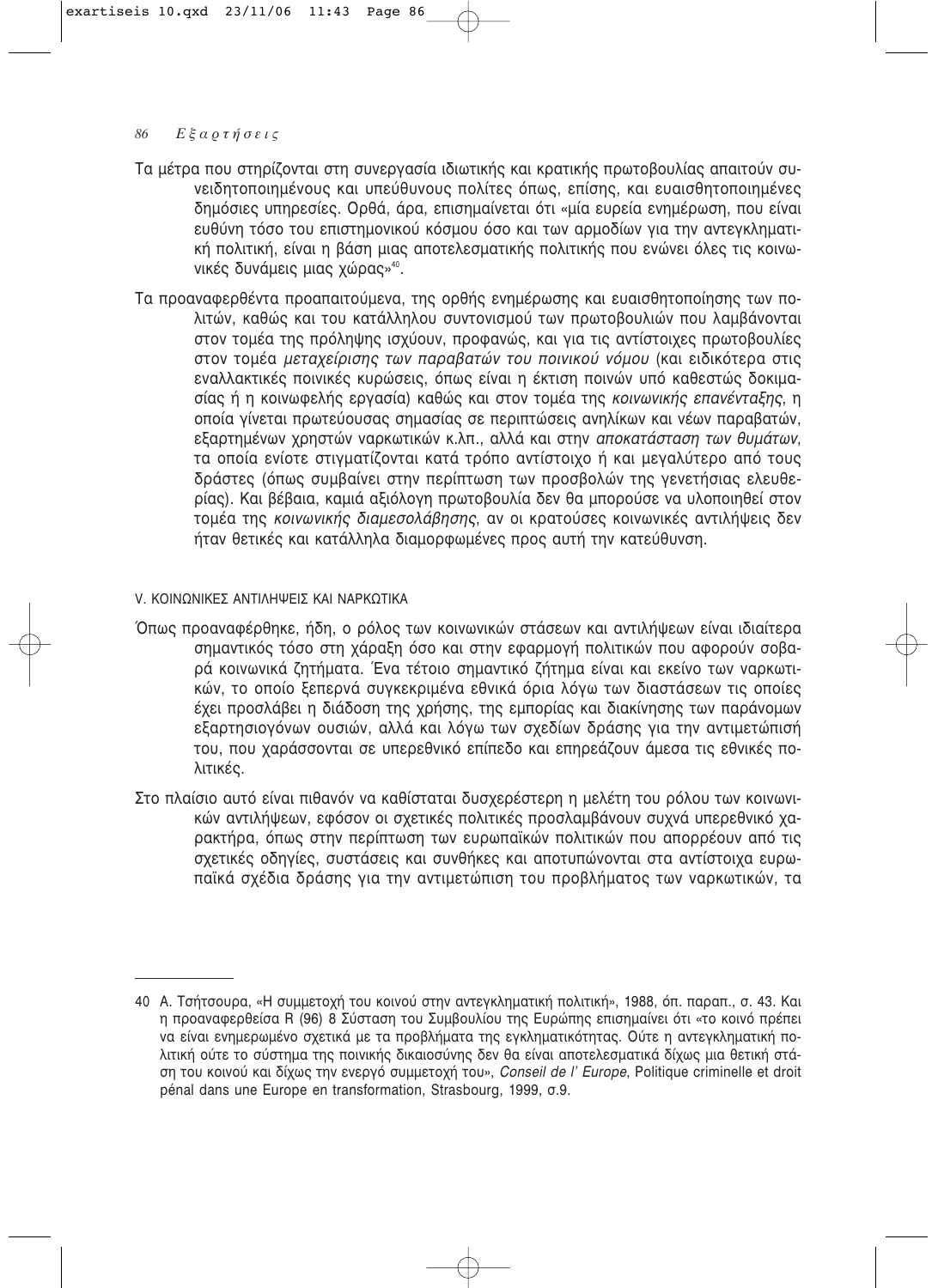οποία διαμορφώνονται στη συνέχεια σε εθνικές πολιτικές των κρατών-μελών. Παρόλ' αυτά, οι διαφοροποιήσεις που διαπιστώνονται σε εθνικό επίπεδο, άπτονται πολύ συχνά των ιδιαιτεροτήτων που αντανακλούν οι αντιλήψεις των κοινωνικών μελών τους, ενώ δε θα πρέπει να παραγνωρίζεται και η διάσταση της παγκοσμιοποίησης της μετάδοσης των ειδήσεων και ο ρόλος της στη διαμόρφωση ευρύτερων κοινωνικών αντιλήψεων. Σε ευρωπαϊκό, μάλιστα, επίπεδο η δημιουργία ενός χώρου ελεύθερης κυκλοφορίας και εισόδου προσώπων στο εσωτερικό του, δημιούργησε τις προϋποθέσεις για τη θέσπιση ενός πλαισίου ελέγχου και καταστολής το οποίο έχει θέσει σαφείς προτεραιότητες σε τομείς όπως η ασφάλεια, η τρομοκρατία και τα ναρκωτικά<sup>41</sup>.

- Παρότι το εμπόριο ναρκωτικών συγκαταλέγεται μεταξύ των κυριότερων απειλών, που συνδέονται με το οργανωμένο έγκλημα, η μεγαλύτερη επικινδυνότητα αποδίδεται, στο πλαίσιο των κοινωνικών αντιλήψεων, στους χρήστες των ουσιών αυτών. Έτσι, παρατηρούμε σε διεθνές επίπεδο, την ανάπτυξη πολιτικών «μηδενικής ανοχής» απέναντι σε φαινόμενα κοινωνικής περιθωριοποίησης και αποκλεισμού, κατά τρόπο ώστε οι κοινωνικές εκείνες ομάδες, που θα έπρεπε να αντιμετωπίζονται μέσα από την καθιέρωση πολιτικών κοινωνικού χαρακτήρα (άστεγοι, ουσιοεξαρτημένοι, μετανάστες κ.λπ.) να θεωρούνται ως κοινωνικές απειλές και να αντιμετωπίζονται μέσα από πολιτικές καταστολής και περαιτέρω αποκλεισμού.
- Οι πολιτικές αυτής της μορφής στηρίζονται σε προσεγγίσεις αντίστοιχες εκείνης των «σπασμένων τζαμιών»<sup>42</sup>, σύμφωνα με την οποία η αύξηση των «αντικοινωνικών συμπεριφορών» σε μια περιοχή δημιουργεί στους κατοίκους την εντύπωση ότι «ο έλεγχος έχει χαθεί» και, άρα, τους προξενεί φόβο. Αποτέλεσμα των παραπάνω είναι, σύμφωνα με την εν λόγω προσέγγιση, η αποφυγή επιλογής της συγκεκριμένης περιοχής ως τόπου προσέλευσης ή διέλευσης και η «παράδοσή» της στους δράστες «αντικοινωνικοτήτων». Η προσέγγιση αυτή έγινε ταχύτατα δημοφιλής και συνδέθηκε με την πολιτική της «μηδενικής ανοχής» που ξεκίνησε να εφαρμόζεται, τη δεκαετία του 1990 στη Ν. Υόρκη, για να επεκταθεί στη συνέχεια διεθνώς. Οι υποστηρικτές της θεωρούν ότι τίποτα δεν πρέπει να περνά απαρατήρητο. Ακόμα και τα μικροαδικήματα πρέπει να διώκονται, ώστε να δημιουργηθεί η εικόνα μιας «τάξης» χωρίς απορρίμματα, σπασμένα τζάμια, αλκοολικούς και χρήστες ναρκωτικών, πόρνες και λοιπά «σημάδια αταξίας». Πρόκειται, πράγματι, για ένα μοντέλο ιδιαίτερα «αντιπαραθετικό» και «επιθετικό», που θέτει σε κίνδυνο τις ατομικές ελευθερίες των πολιτών, μέσα από τη σύνδεση που επιχειρείται μεταξύ αφενός της βίαιης και σοβαρής εγκληματικότητας και αφετέρου χαμηλού επιπέδου «αντικοινωνικοτήτων», όπως περιφερόμενες ομάδες νέων στους δρόμους της πόλης, αλκοόλ, θόρυβοι κ.λπ.<sup>43</sup>
- Πρέπει να υπογραμμιστεί, ωστόσο, ότι οι πληθυσμοί στόχοι είναι οι εθνικές και κοινωνικές μειονότητες, οι κάτοικοι των «ευαίσθητων» συνοικιών και γενικότερα όσοι αντιμετωπίζουν οξυμένα κοινωνικά προβλήματα. Μεταξύ αυτών συμπεριλαμβάνονται σταθερά και σε

<sup>41</sup> Γ. Νικολόπουλος, Κράτος, ποινική εξουσία και ευρωπαϊκή ολοκλήρωση. Μια εγκληματολογική προσέγγιση, Κριτική, Αθήνα, 2002, σ. 117.

<sup>42</sup> J. Q. Wilson & G. Keeling, 'Broken windows', The Atlantic Monthly, March 1982.

<sup>43</sup> Για μια κριτική περιγραφή του μοντέλου της μηδενικής ανοχής, βλ. και Α. Crawford, Crime prevention and community safety. Politics, policies and practices, Longman, London & N. York, 1998.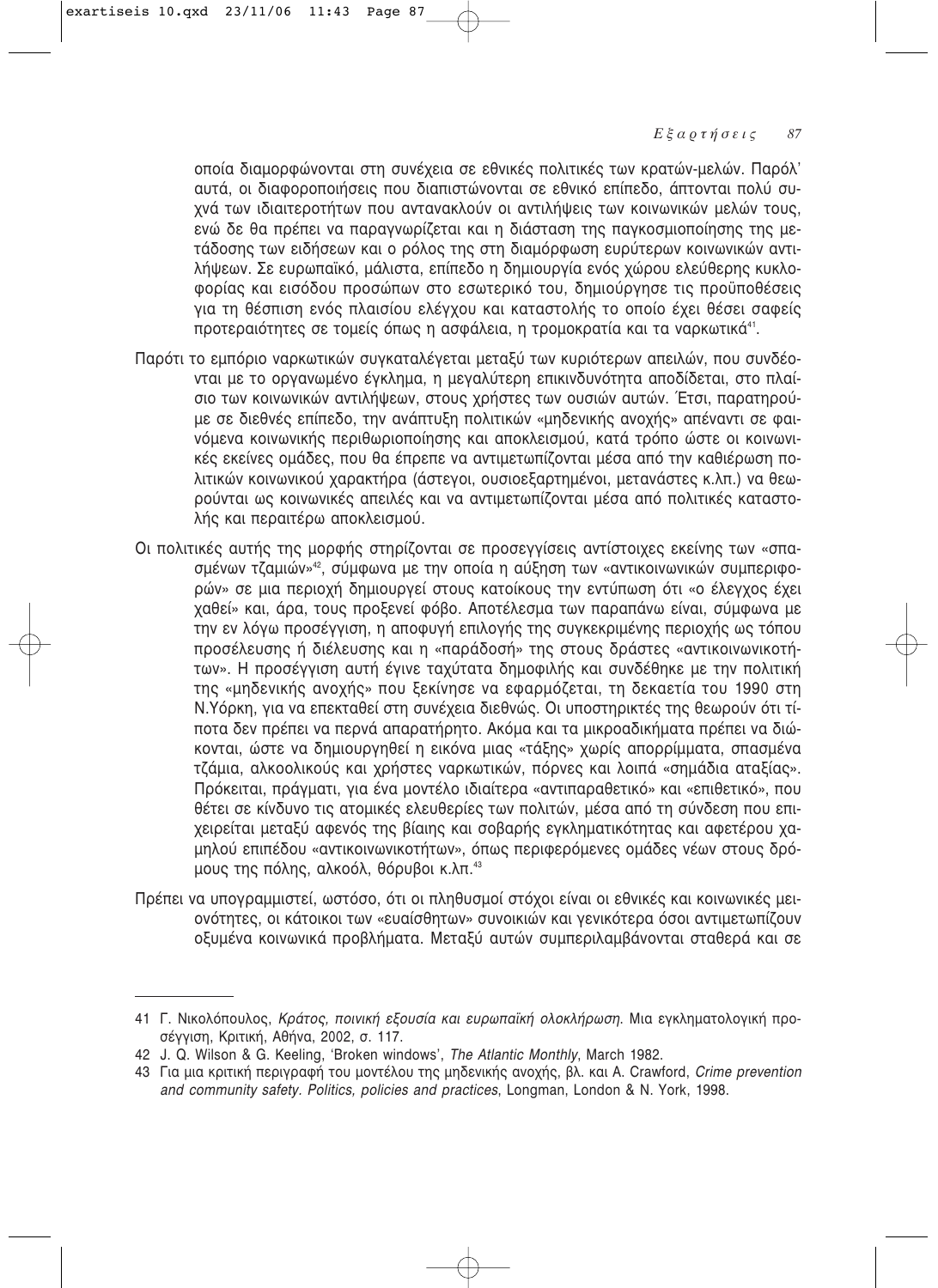διεθνές επίπεδο, τα τελευταία χρόνια και οι ουσιοεξαρτημένοι. Σύμφωνα με τα πορίσματα μιας παλαιότερης έρευνάς μας για τη μελέτη των «κοινωνικών αναπαραστάσεων των αστυνομικών για το εγκληματικό φαινόμενο»<sup>44</sup>, που διενεργήθηκε το 1994 σε δείγμα 465 αστυνομικών και των δύο φύλων, προερχόμενων αντιπροσωπευτικά από τη σχολή μετεκπαίδευσης και επιμόρφωσης, τη σχολή δοκίμων υπαστυνόμων και τα ΜΑΤ, τα άτομα αυτά συγκεντρώνουν σε έντονο βαθμό το στερεότυπο της επικινδυνότητας. Συγκεκριμένα, στην ερώτηση «ποιοι έχουν, κατά τη γνώμη σας, περισσότερες πιθανότητες να εγκληματήσουν», τις περισσότερες πιθανότητες συγκέντρωσαν οι αναφερόμενοι ως τοξικομανείς (με ποσοστό απαντήσεων 94%) και ακολούθησαν οι αναρχικοί (87%), τα παιδιά χωρισμένων γονιών (84%), οι αποφυλακισθέντες και οι λαθρομετανάστες (83%), οι τσιγγάνοι (80%), οι νεοναζί (75%), οι αλκοολικοί (74%) και τα παιδιά εγκληματιών (72%).

- Ενδεικτική για το πώς αντιλαμβάνονται το έγκλημα και τον εγκληματία, είναι και μια μεταγενέστερη έρευνά μας<sup>45</sup> σε δείγμα 494 ατόμων –κατοίκων πέντε αθηναϊκών συνοικιών- που διενεργήθηκε το 1998 και αφορούσε την «κοινωνική αναπαράσταση του εγκλήματος και του εγκληματία». Η έρευνα αυτή πραγματοποιήθηκε στη βάση της δομικής προσέγγισης των κοινωνικών αναπαραστάσεων, σύμφωνα με την οποία τα στοιχεία μιας κοινωνικής αναπαράστασης είναι ιεραρχημένα και οι σχέσεις που εγκαθιδρύονται μεταξύ τους καθορίζονται από τη θέση που κατέχουν στο σύστημα αναπαράστασης<sup>46</sup>. Μεθοδολογικά, επιλέχθηκε η μέθοδος του ελεύθερου συσχετισμού, βάσει της οποίας τα υποκείμενα καλούνται να γράψουν ένα σύνολο λέξεων, που τους έρχονται στο μυαλό, σε σχέση με μια λέξη ερέθισμα, στην προκειμένη περίπτωση παρέχονταν η δυνατότητα να γράψουν τις τρεις πρώτες λέξεις που σκέφτονταν, αναφορικά με το έγκλημα και τον εγκληματία.
- Έχει ιδιαίτερο ενδιαφέρον να σταθούμε στην κατά τα παραπάνω παραχθείσα, *κοινωνική αναπαράσταση του εγκληματία. Ο κεντρικός πυρήνας της δομείται γύρω από τρεις βασι-ΚΟ*ύς άξονες: την εγκληματική πράξη, το δράστη και την αντίδραση των ερωτηθέντων. Η αναφορά στην *εγκληματική πράξη* είναι εντυπωσιακά μονοδιάστατη και αφορά μόvo μία κατηγορία εγκληματιών, τους «δολοφόνους». Λίγο διαφοροποιείται, εξάλλου, η εικόνα στην κεντρική αναπαράσταση του εγκλήματος, όπου αναφέρονται δύο εγκλήματα: δολοφονία και ληστεία. Οι χαρακτηρισμοί που αφορούν *τον εγκληματία* είναι πολλοί και συναισθηματικά φορτισμένοι. Αναφέρω επί λέξει: κακός, ναρκομανής, ξένος, Αλβανός, άνεργος, επικίνδυνος, αδίστακτος, αλήτης, διεστραμμένος, φρενοβλαβής κ.λπ., σχετικά. Είναι προφανές ότι η κεντρική αναπαράσταση του εγκληματία αντανακλά τα στερεότυπα της επικινδυνότητας που συνδέονται με: α) την προσωπι-Κότητα του δράστη, β) την εξάρτησή του από ναρκωτικές ουσίες, γ) την εθνική του προέλευση (μετανάστης-Αλβανός), δ) τη χαμηλή κοινωνική του προέλευση (άνεργος) και ε) τις διανοητικές και ψυχικές διαταραχές. Γίνεται εμφανές στην προκειμένη περί-

<sup>44</sup> Φ. Τσαλίκογλου, Β. Αρτινοπούλου, Χ. Ζαραφωνίτου, Α. Μαντόγλου, *Οι αναπαραστάσεις των αστυνομικών για το εγκληματικό φαινόμενο*, αδημοσίευτη έρευνα του Υπουργείου Δημόσιας Τάξης, Αθήνα, 1994. Βλ. σχετική αναφορά στο Αστυνομική Επιθεώρηση, Σεπτέμβριος 1994, 548-9.

<sup>45</sup> Χ. Ζαραφωνίτου, Α. Μαντόγλου, «Η κοινωνική αναπαράσταση του εγκλήματος και του εγκληματία», στο Ν. Ε. Κουράκης (Εκδ.Επιμ.), *Αντεγκληματική πολιτική ΙΙ*, Α. Σάκκουλας, Αθήνα Κομοτηνή, 2000, 77-121.

<sup>46</sup> Το ίδιο, σ.78.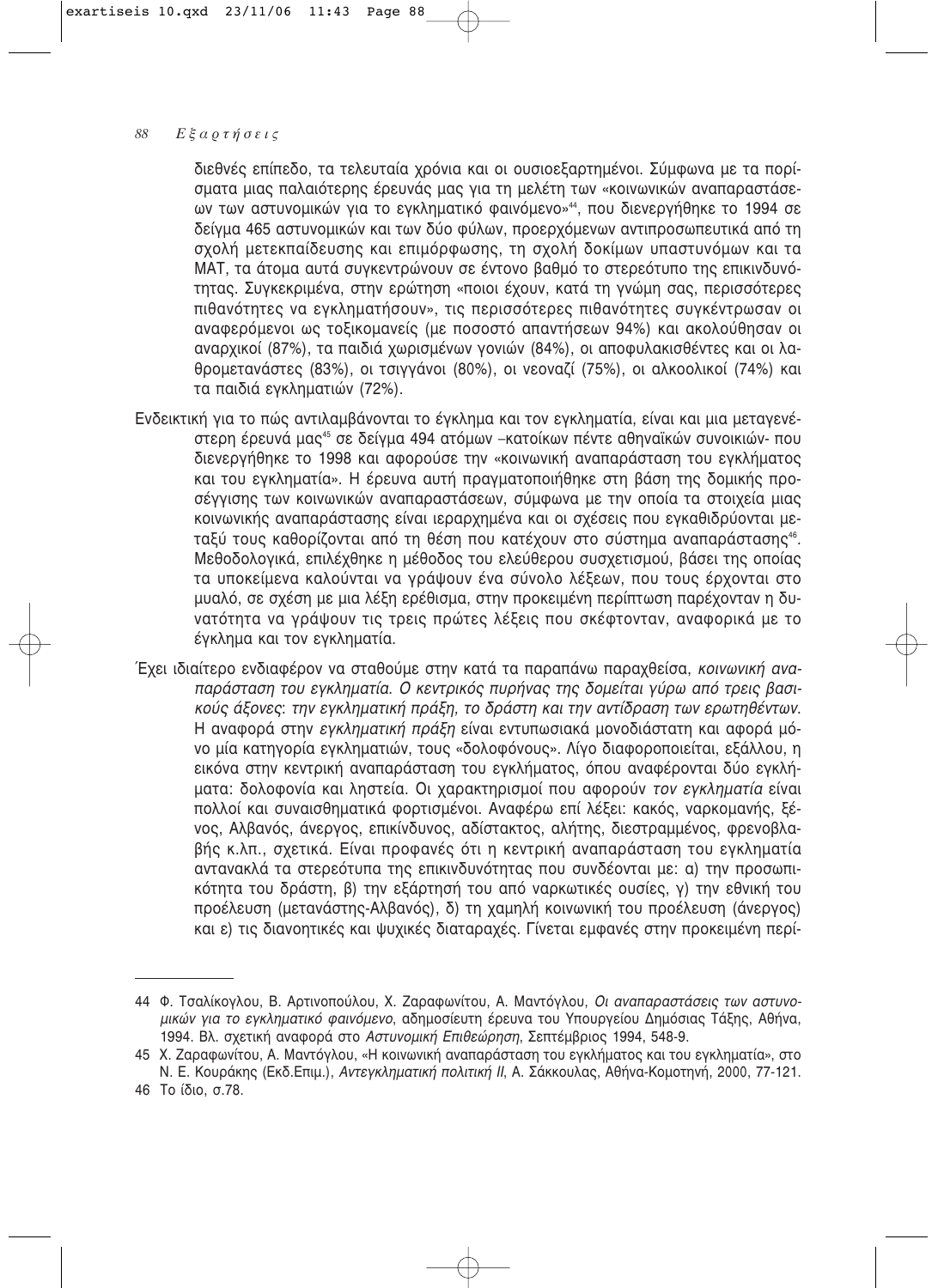πτωση, ότι η εικόνα του εγκληματία ως ναρκομανή, μετανάστη, φτωχού και διανοητικά διαταραγμένου, που προκύπτει από την έρευνα αυτή σε πολίτες της Αθήνας, λίγο έως ελάχιστα διαφοροποιείται από την προαναφερθείσα στο δείγμα των αστυνομικών.

- Τέλος, η αντίδρασή τους αντανακλά αφενός την τιμωρητική τους στάση και αφετέρου, μια τάση λύπης και συμπάθειας. Έτσι, ο κεντρικός πυρήνας της αναπαράστασης για τον εγκληματία συμπληρώθηκε από τις αναφορές σε δίκη, καταδίκη και φυλάκιση, καθώς και από χαρακτηρισμούς όπως «αδικημένος, απελπισμένος, συμπόνια κ.λπ.».
- Η παραπάνω εικόνα δε διαφοροποιείται από τα περιφερειακά στοιχεία της αναπαράστασης, τα οποία αντίθετα την εμπλουτίζουν και τη συμπληρώνουν, τονίζοντας τα κυρίαρχα συστατικά στοιχεία της βίας και της επικινδυνότητας.
- Το στερεότυπο για την επικινδυνότητα των ουσιοεξαρτημένων, μπορούμε να πούμε ότι είναι βαθιά ριζωμένο στις κοινωνικές αντιλήψεις των ελλήνων πολιτών, σε σημείο που επεκτείνεται καταχρηστικά και σε όσους είναι ενταγμένοι σε θεραπευτικά προγράμματα ή ακόμα και προγράμματα επανένταξης. Οφείλουμε να επισημάνουμε, πάντως, ότι το αρνητικό αυτό στερεότυπο δεν ακολουθεί όλους τους εξαρτημένους, κατά τρόπο αντίστοιχο με ό,τι συμβαίνει, άλλωστε, και για τους εγκληματίες αλλά εκείνους οι οποίοι αντανακλούν τα σημάδια της κοινωνικής περιθωριοποίησης.
- Όσον αφορά, λοιπόν, το ρόλο των κοινωνικών αντιλήψεων ειδικά για το σημαντικό κοινωνικό θέμα των ναρκωτικών, διαπιστώνουμε ότι η έντονη αρνητική εικόνα του επικίνδυνου ενκληματία προσαρτάται, κύρια, στον εξαρτημένο και περιθωριοποιημένο χρήστη. Η εικόνα αυτή δεν επηρεάζει τόσο την ακολουθούμενη πολιτική σε επίπεδο θεσμικού πλαισίου, εφόσον η υπάρχουσα ελληνική νομοθεσία έχει εκσυγχρονιστεί σημαντικά στο τμήμα της που αφορά την κοινωνική πρόληψη, τη θεραπεία και την επανένταξη, όσο στην εφαρμογή των ποινικών διατάξεων που αφορούν τη χρήση. Αυτό προκύπτει από τη στατιστική εικόνα της εγκληματικότητας, σύμφωνα με την οποία σχεδόν οι μισοί κρατούμενοι στις ελληνικές φυλακές εκτίουν ποινές που αφορούν την περί ναρκωτικών νομοθεσία και βασικά τη χρήση<sup>47</sup>.

### **VI. ΕΠΙΛΟΓΟΣ**

Είναι αδιαμφισβήτητος ο σημαντικός ρόλος των κοινωνικών στάσεων και αντιλήψεων στις διαδικασίες διαμόρφωσης και εφαρμογής πολιτικής σε σημαντικά κοινωνικά ζητήματα καθώς και η αναγκαιότητα επιστημονικής διερεύνησής τους. Όμως, και επειδή είναι προφανές πως οι κοινωνικές αυτές αντιλήψεις διαπνέονται πολλές φορές από στερεότυπα τα οποία δημιουργούν σοβαρά προσκόμματα στη χάραξη και εφαρμογή ορθολογικών πολιτικών, προκύπτει η ανάγκη αξιολόγησης και ερμηνείας τους κατά τρόπο ο οποίος να επιτρέπει τη διάγνωση όσων υποβόσκουν και τα οποία πολλές φορές είναι πολύ σημαντικότερα από εκείνα που προβάλλονται. Η επιλογή κατασταλτικών πολιτικών που παρουσιάζονται με τη μορφή άμεσων απαντήσεων στις θεωρούμενες ως κοινωνικές απειλές, μόνο αναποτελεσματική και δημαγωγική μπορεί να αποδειχθεί. Η

<sup>47</sup> Χ. Ζαραφωνίτου, «Η ποινικοθεραοευτική αντιμετώπιση ενός κοινωνικού προβλήματος», στο Ποινική Δικαιοσύνη, 10/2004, 1184-1189.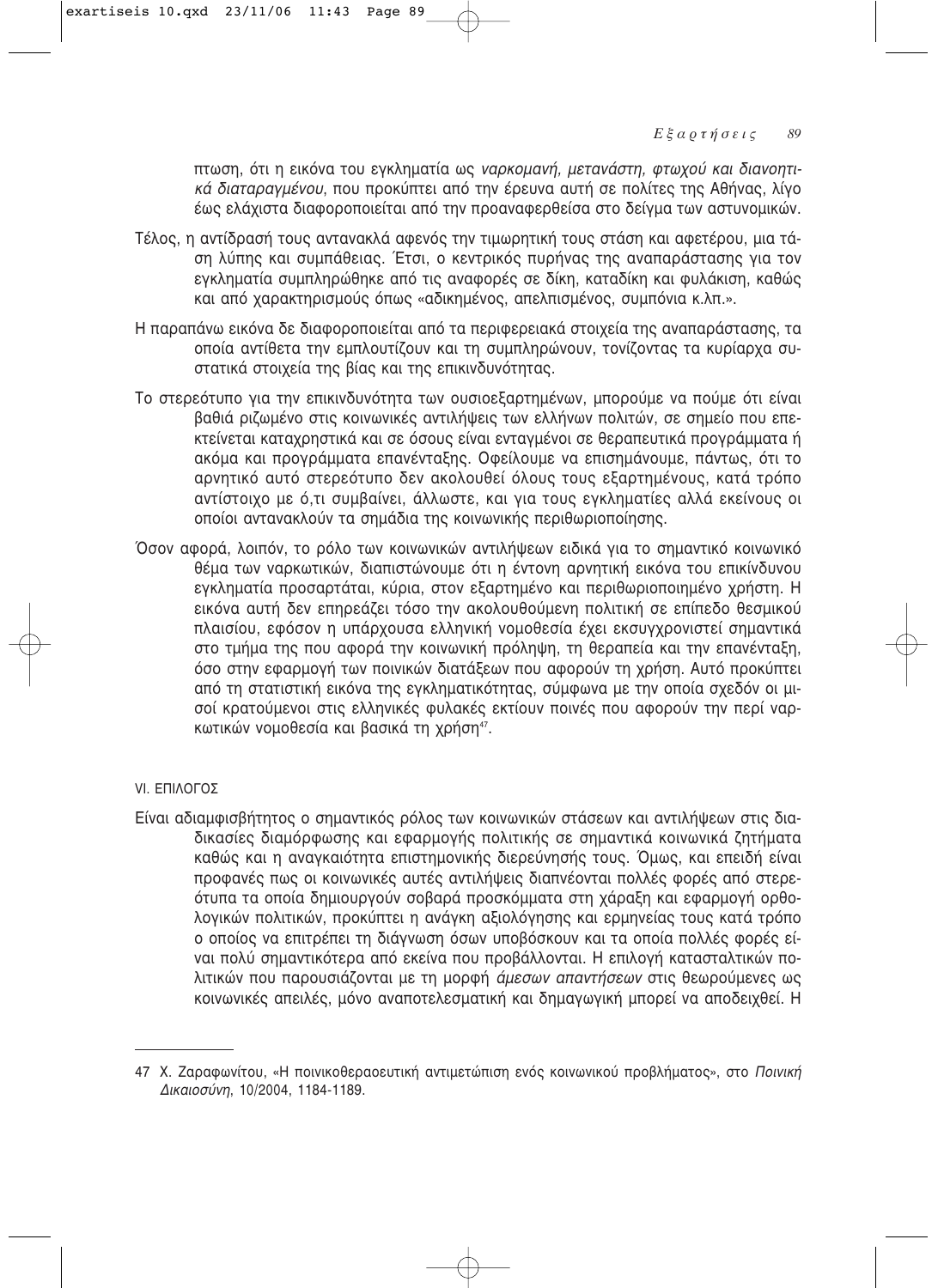σφαιρική ενημέρωση, η υπευθυνοποίηση και η ευαισθητοποίηση των κοινωνικών μελών μπορούν, αντίθετα, να δημιουργήσουν το κατάλληλο πλαίσιο διαμόρφωσης και εξέλιξης των κοινωνικών αντιλήψεων προς την κατεύθυνση της θετικής αξιοποίησής τους στην πρόληψη και αντιμετώπιση κοινωνικών προβλημάτων.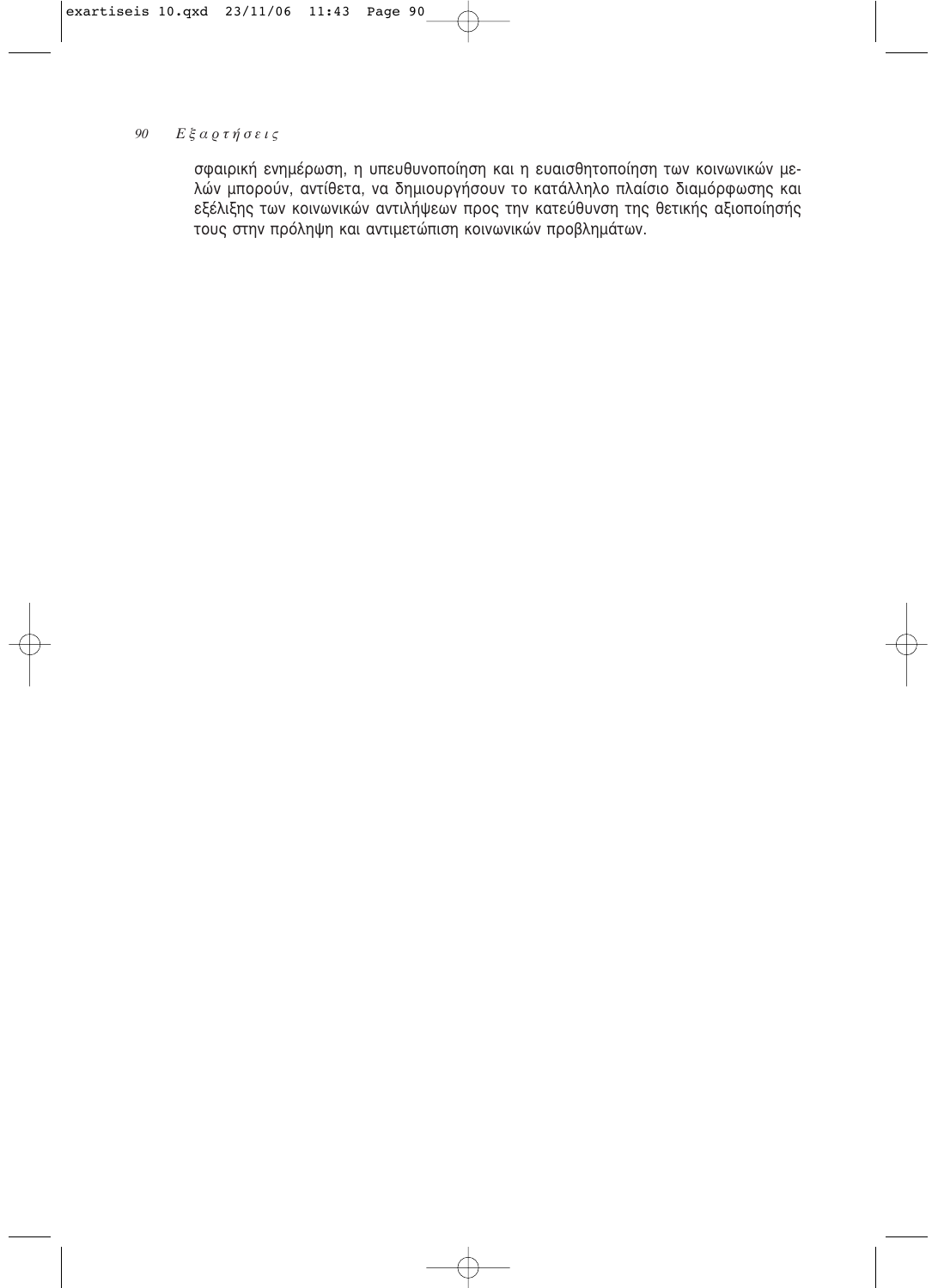# H AIEONH E EMPEIPIA<br>INTERNATIONAL EXPERIENCE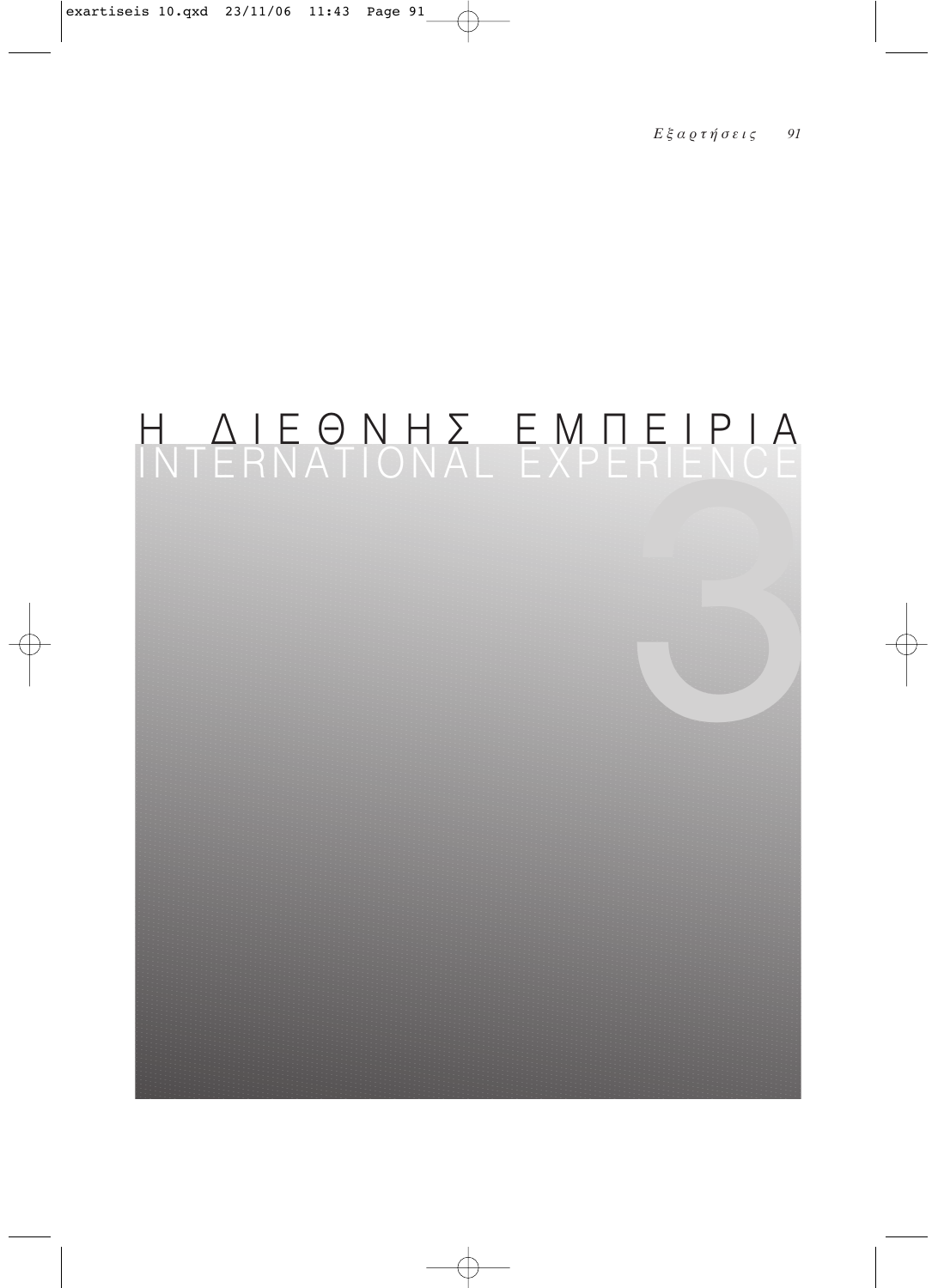### 92  $E \xi \alpha \varrho \tau \eta \sigma \epsilon \iota \varsigma$

Αναφορές ή παραπομπές στα άρθρα που δημοσιεύονται μεταφρασμένα στις Εξαρτήσεις πρέπει να αναφέρουν ως πηγή τα στοιχεία του πρωτότυπου ξενόγλωσσου άρθρου, όπως αυτά καταγράφονται στην αρχική σελίδα κάθε άρθρου της παρούσας δημοσίευσης.

References or quotations form the articles published in translation in the Journal Exartisis have to refer as source, the information on the original article, as they are printed on the first page of each article.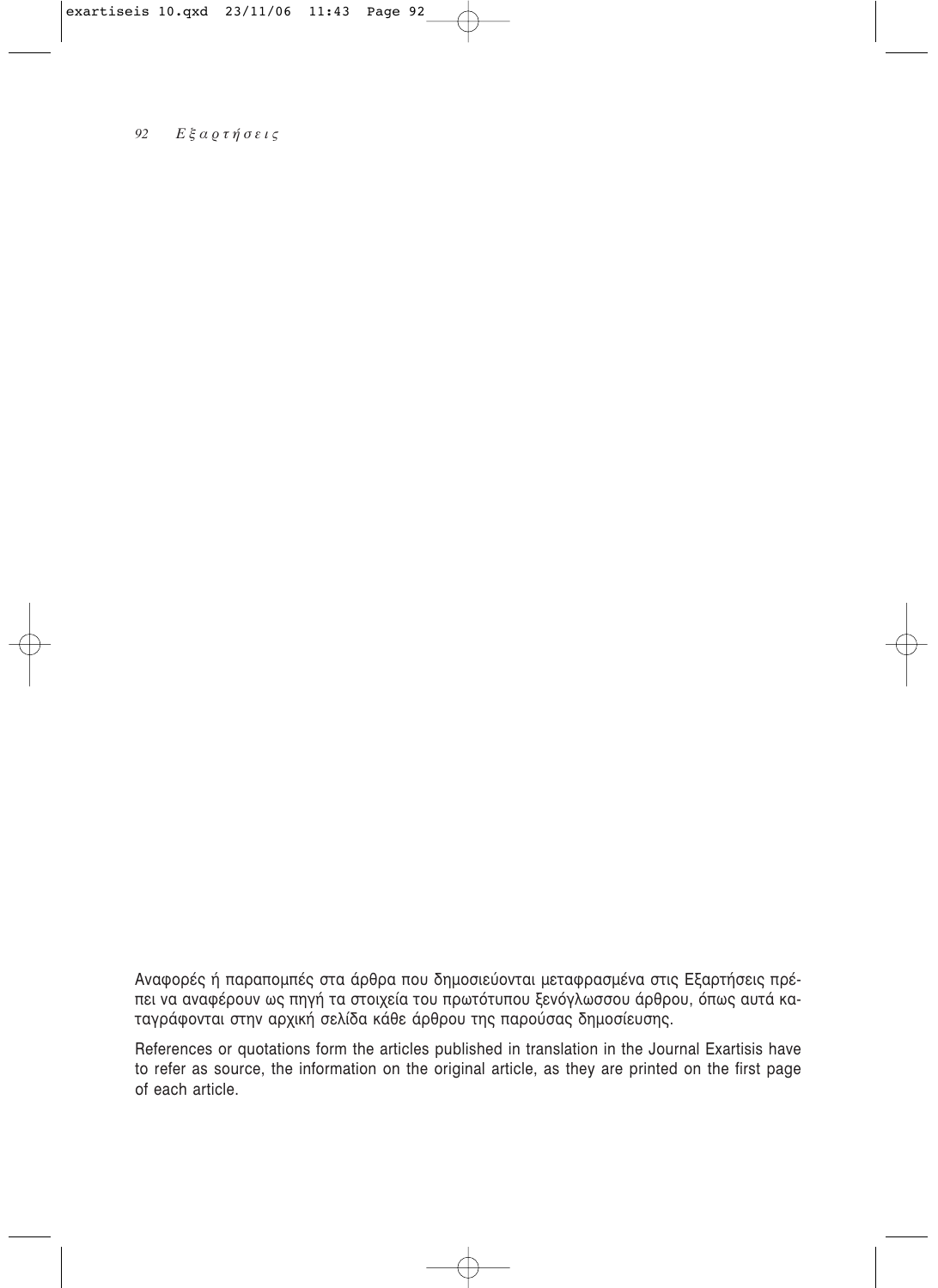*Ε ξ α ρ τ ή σ ε ι ς , τεύχος 10, 2006*

# Η ΣΥΝΕΧΙΣΗ ΤΗΣ ΧΡΗΣΗΣ ΟΥΣΙΩΝ ΚΑΤΑ ΤΗ ΔΙΑΡΚΕΙΑ ΤΗΣ ΦΥΛΑΚΙΣΗΣ: ΤΗ ΣΧΕΣΗ ΑΝΑΜΕΣΑ ΣΤΟ ΕΙΔΟΣ ΤΗΣ ΟΥΣΙΑΣ. ΣΤΟ ΠΟΣΟ ΠΡΟΣΦΑΤΗ ΕΙΝΑΙ Η ΧΡΗΣΗ ΚΑΙ ΣΤΗ ΣΟΒΑΡΟΤΗΤΑ ΤΗΣ ΕΞΑΡΤΗΣΗΣ ΑΠΟ ΤΗ ΧΡΗΣΗ ΗΡΩΙΝΗΣ, ΚΟΚΑΙΝΗΣ ΚΑΙ ΑΜΦΕΤΑΜΙΝΩΝ ΣΤΗ ΦΥΛΑΚΗ\*

JOHN STRANGA\*\*, MICHAEL GOSSOP^, JOAN HEUSTON<sup>8</sup>, JOHN GREEN<sup>6</sup>, CHRISTOPHER WHITELEY<sup>0</sup> AND TONY MADEN<sup>e</sup>

- A NATIONAL ADDICTION CENTRE (INSTITUTE OF PSYCHIATRY/MAUDSLEY HOSPITAL), LONDON, SE5 8AF.
- B FORMERLY NATIONAL ADDICTION CENTRE.
- C PATERSON CENTRE, 20 SOUTH WHARF ROAD, PADDINGTON, LONDON, W2 1PD
- D HACKNEY SPECIALIST ADDICTION UNIT, ELCMHT, HOMERTON HOSPITAL, LONDON, E9 6SR (FORMERLY NATIONAL ADDICTION CENTRE).
- E THE ACADEMIC CENTRE, WLMH NHS TRUST, SOUTHALL, MIDDLESEX UB1 3EU.

*Μετάφραση Γεωργία Χριστοφίλη Translation Georgia Christofili*

Περίληψη

- Στόχος: Η παρούσα μελέτη έχει στόχο να διερευνήσει τη συνέχιση της χρήσης ηρωίνης, κοκαΐνης και αμφεταμινών κατά τη διάρκεια της φυλάκισης και να εντοπίσει τους παράγοντες που σχετίζονται με τα αυξημένα επίπεδά της.
- Σχεδιασμός: Εξετάστηκε η χρήση ηρωίνης, κοκαΐνης και αμφεταμινών στα άτομα που βρίσκοvται στη φυλακή και ιδιαίτερα η σχέση ανάμεσα στη χρήση ουσιών μέσα στη φυλακή και στο είδος της ουσίας που χρησιμοποιούνταν πριν τη φυλάκιση, καθώς και στο πόσο πρόσφατη είναι η χρήση και η σοβαρότητα της εξάρτησης.
- Χώρος και συμμετέχοντες: Τυχαία επιλεγμένο δείγμα 1009 ενήλικων ανδρών, φυλακισμένων σε δεκατρείς φυλακές στην Αγγλία και στην Ουαλία την περίοδο 1994/95. Δομημένες, εμπιστευτικές συνεντεύξεις, οι οποίες πραγματοποιούνταν από ανεξάρτητο ερευνητή. Οι ερωτήσεις εστίαζαν στη χρήση ηρωίνης, κοκαΐνης και αμφεταμινών σε τρεις χρονικές περιόδους (κάποια στιγμή στη ζωή του, τον περασμένο χρόνο και τον τελευταίο μήνα πριν τη φυλάκιση), καθώς και στη χρήση ουσιών κατά τη διάρκεια του πρώτου μήνα φυλάκισης.
- Ευρήματα: Οι 557 (ποσοστό 55%), από τους 1009 φυλακισμένους, είχαν κάνει χρήση μιας από τις τρεις ουσίες που επιλέχθηκαν για τη μελέτη πριν τη φυλακή: Πιο αναλυτικά το 58% είχε κάνει χρήση ηρωίνης, το 69% χρήση κοκαΐνης και το 75% χρήση αμφεταμι-

<sup>\*</sup> Τίτλος Πρωτοτύπου "Persistence of drug use during imprisonment: Relationship of drug type, recency of use, and severity of dependence to use of heroin, cocaine, and amphetamine in prison", Addiction, Volume 101, Number 8, August 2006

<sup>\*\*</sup> Διεύθυνση αλληλογραφίας: Professor John Strang at the National Addiction Centre, Addiction Sciences Building, 4 Windsor Walk, London, SE5 8AF, UK.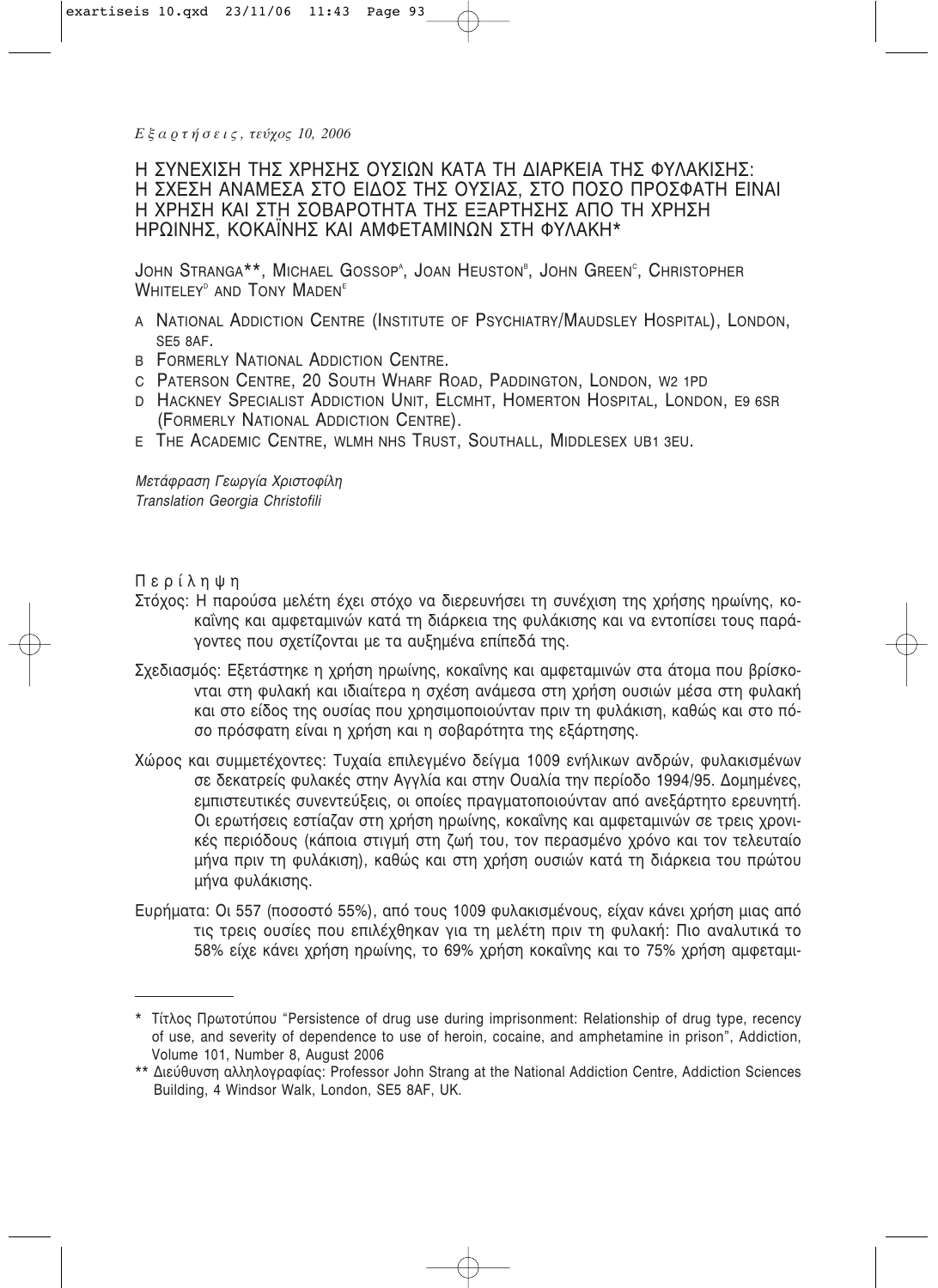νών. Περισσότεροι από τους μισούς (ποσοστό 59%, αριθμός ατόμων 327/557) είχαν κάνει χρήση αυτών των ουσιών το μήνα πριν τη φυλάκισή τους. Τα άτομα, που είχαν κάνει χρήση ουσιών το μήνα πριν τη φυλάκισή τους, ήταν πολύ πιθανό να κάνουν χρήση και μέσα στη φυλακή. Η συνέχιση της χρήσης ηρωίνης στη φυλακή ήταν πιο συχνή (ποσοστό 70%) από ό,τι της χρήσης κοκαΐνης (ποσοστό 20%) ή αμφεταμινών (ποσοστό 15%). Από τα άτομα που έκαναν χρήση ηρωίνης πριν τη φυλάκιση, το 67% πίστευε ότι ήταν εξαρτημένο σε σύγκριση με το 15% και το 22% για τους χρήστες κοκαΐνης και αμφεταμινών αντίστοιχα.

Συμπεράσματα: Οι αλλαγές στη συμπεριφορά χρήσης ουσιών από τους χρήστες μετά τη φυλάκιση ποικίλλουν ανάλογα με την ουσία που χρησιμοποιούν. Οι φυλακισμένοι ήταν πολύ πιθανότερο να συνεχίσουν τη χρήση ηρωίνης μέσα στη φυλακή, παρά κοκαΐνης ή αμφεταμινών. Τα άτομα που έκαναν χρήση ηρωίνης πριν τη φυλάκιση ήταν πολύ πιθανότερο να κάνουν χρήση ηρωίνης και μέσα στη φυλακή, συγκεκριμένα τα δύο τρίτα του πληθυσμού που θεωρούσαν ότι ήταν εξαρτημένοι. Δεδομένης της υψηλής επι-Κράτησης της χρήσης αυτών των ουσιών πριν τη φυλάκιση, από τα άτομα που βρίσκονται τώρα στη φυλακή, χρειάζεται συνεχής προσοχή, για να μελετηθεί η συμπεριφορά τους και η επίδραση των παρεμβάσεων, που μπορεί να πραγματοποιηθούν κατά τη διάρκεια ή πριν τον εγκλεισμό τους.

### ΕΙΣΑΓΩΓΗ

- Στις περισσότερες χώρες του κόσμου μεγάλος αριθμός χρηστών καταλήγει στη φυλακή. Στους ενήλικους άνδρες φυλακισμένους, τα ποσοστά χρήσης ουσιών υπερβαίνουν κατά πολύ τα ποσοστά του γενικού πληθυσμού (Bird et al, 1997; Dolan et al, 1995; Harding, 1987; Maden et al, Johnson et al, 1992; 1991; Ramsay and Percy, 1997). H φυλάκιση μεγάλου αριθμού χρηστών οδηγεί με τη σειρά της σε άλλα προβλήματα. Οι χρήστες ουσιών έχουν χαμηλότερο εκπαιδευτικό επίπεδο, μικρότερα ποσοστά απασχόλησης, καθώς και περισσότερες δυσκολίες στέγασης. Η υγεία τους είναι σε χειρότερη κατάσταση και αντιμετωπίζουν περισσότερα προβλήματα συμπεριφοράς, ψυχολογικά και ψυχιατρικά σε σύγκριση με τους άλλους φυλακισμένους που δεν κάνουν χρήση ουσιών (Brooke et al., 2000; Kraus et al., 2001).
- Επιπλέον, πολλοί χρήστες ουσιών στη φυλακή έχουν πρόσφατο ή τωρινό ιστορικό εξάρτησης από ουσίες. Οι Μο και Stephens (2000) βρήκαν ότι στις Ηνωμένες Πολιτείες περισσότεροι από το μισό δείγμα του πληθυσμού που ερχόταν στη φυλακή πληρούσαν τα κριτήρια για την εξάρτηση σύμφωνα με το DSM-IV (συνήθως για την κοκαΐνη) και χρειάζονταν θεραπεία για απεξάρτηση για τουλάχιστον μια ουσία. Στο Ηνωμένο Βασίλειο, τόσο από το δείγμα των παραβατών όσο και από το δείγμα που ήταν σε θεραπεία αναφερόταν συχνότερα η εξάρτηση από την ηρωίνη από ό,τι η εξάρτηση από την κοκαΐνη, παρότι η πολλαπλή χρήση και η εξάρτηση από πολλές ουσίες είναι επίσης συνηθισμένα φαινόμενα (Gossop et al., 1998; Farrell et al., 2000). Ο ολοένα αυξανόμενος αριθμός τοξικοεξαρτημένων ατόμων στις φυλακές, οδήγησε στην κατανόηση των αναγκών των κρατουμένων-χρηστών και στην αναγκαιότητα λειτουργίας προγραμμάτων θεραπείας της τοξικοεξάρτησης μέσα στις φυλακές (Knight, Hillier and Simpson, 1999).
- Όταν γίνεται χρήση ψυχοτρόπων ουσιών μέσα στη φυλακή προκύπτουν συγκεκριμένα προβλήματα. Στο Ηνωμένο Βασίλειο, ο Bullock (2003) βρήκε ότι περίπου οι μισοί από τον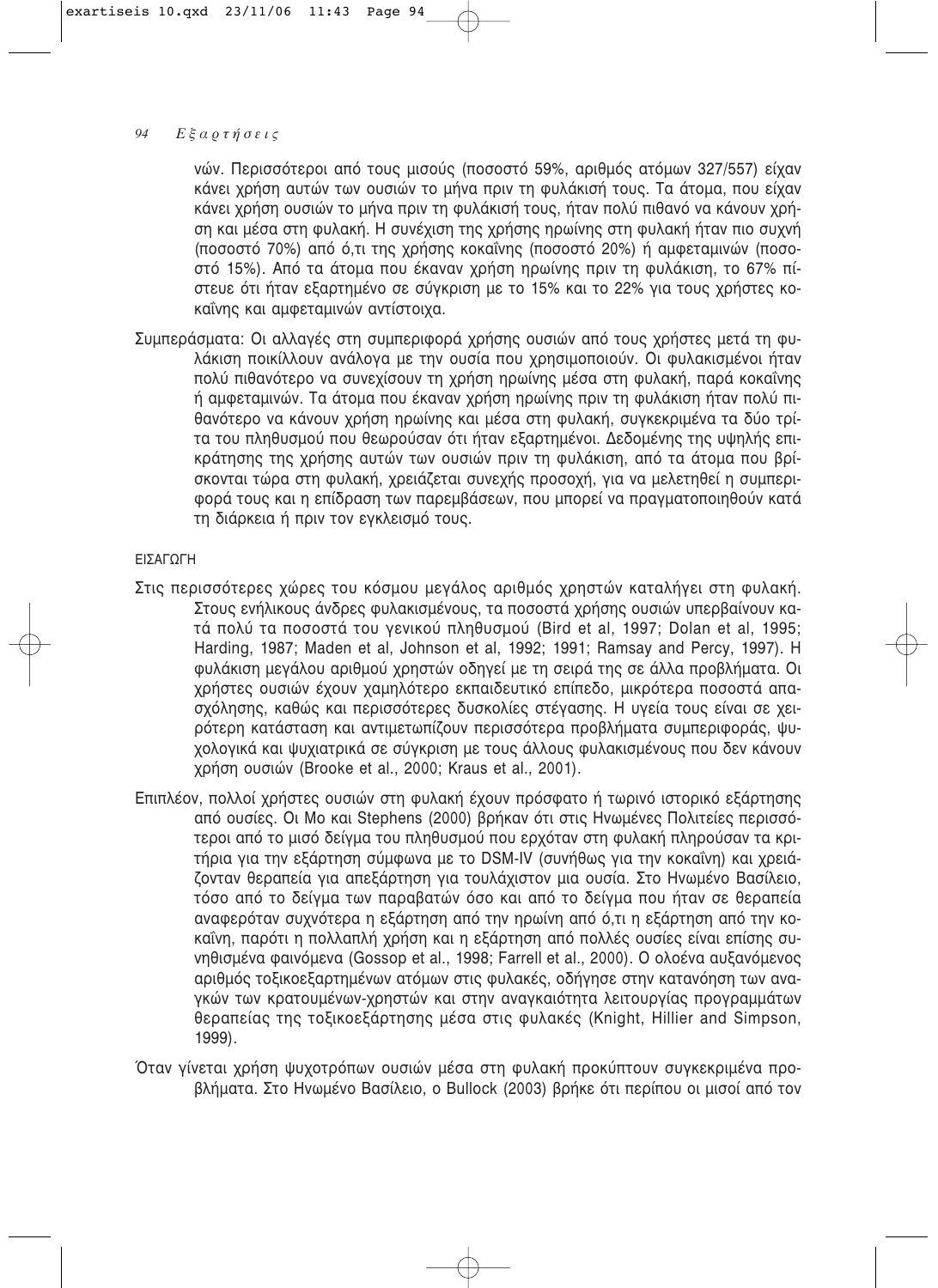πληθυσμό του δείγματος στη φυλακή είχαν κάνει χρήση παράνομων ουσιών ακόμη και κατά τη διάρκεια της προφυλάκισής τους. Η μελέτη του Clarke και των συνεργατών του το 2001 έδειξε ότι περίπου το ένα τρίτο (ποσοστό 31%) των χρηστών, που κάνουν ενδοφλέβια χρήση, στις Ηνωμένες Πολιτείες, οι οποίοι είχαν ιστορικό εγκλεισμού σε σωφρονιστικό ίδρυμα, είχαν κάνει χρήση παράνομων ουσιών κατά τη διάρκεια της φυλάκισής τους. Για τις αρχές της φυλακής, το συγκεκριμένο ζήτημα αντιμετωπίζεται, συχνά, ως πειθαρχικό ζήτημα. Ωστόσο, υπάρχουν σοβαροί κίνδυνοι για την υγεία του χρήστη ψυχοτρόπων ουσιών, καθώς επίσης και για τη μετάδοση μολυσματικών ασθε-Vειών σε άλλους που κάνουν παράλληλη χρήση ψυχοτρόπων ουσιών, λόγω της ενδο-Φλέβιας χρήσης τους. Άρα, η ανησυχία για τη χρήση ψυχοτρόπων ουσιών μέσα στη φυλακή, αφορά τους κινδύνους για την υγεία από την εξάπλωση ασθενειών που μεταδίδονται μέσα από το αίμα τους όπως είναι το HIV/AIDS, η ηπατίτιδα B και η ηπατίτιδα C. Σε δώδεκα χώρες τουλάχιστον, μεταξύ των οποίων η Ελβετία, η Γερμανία και η Ισπανία, έχουν εφαρμοστεί πρωτοβουλίες όπως η ανταλλαγή βελόνων και συριγγών μέσα στη φυλακή (Jacob and Stöver, 2000; Dolan et al., 2003).

Η παρούσα μελέτη διερευνά την επικράτηση της χρήσης ουσιών μεταξύ των κρατουμένων στις φυλακές. Η μελέτη θα εστιάσει στη χρήση ηρωίνης, κοκαΐνης και αμφεταμινών, καθώς ο τρόπος χρήσης αυτών των ουσιών είναι, συχνά, ενδοφλεβίως (Strang et al., 1997, 1998a; Gossop et al., 2000), με το συνακόλουθο κίνδυνο για την υγεία του χρήστη και τη μετάδοση ασθενειών σε άλλους μέσα στο χώρο των φυλακών. Πιο συγκε-Κριμένα, διερευνά το ποσοστό χρήσης ηρωίνης, κοκαΐνης και αμφεταμινών το διάστημα πριν τον εγκλεισμό, καθώς και τη συνέχισή της, με βάση τα στοιχεία μέσα στη φυλακή. Επίσης μελετά τη σχέση της με το είδος της ουσίας, καθώς και την τελευταία χρήση πριν τον εγκλεισμό, αλλά και τη σοβαρότητα της εξάρτησης από την ουσία.

## ΜΕΘΟΔΟΛΟΓΙΑ

- Η βάση δεδομένων που εξετάστηκε αποτελείται από ένα τυχαίο δείγμα, n=1009 ενηλίκων ανδρών φυλακισμένων σε δεκατρείς φυλακές στην Αγγλία και στην Ουαλία, οι οποίοι έλαβαν μέρος σε συνεντεύξεις το διάστημα από το Φεβρουάριο του 1994 έως τον Ιανουάριο του 1995. Τα ιδρύματα που συμμετείχαν στην έρευνα επιλέχθηκαν σε συνεργασία με το Τμήμα Υγείας στις Φυλακές (Prison Healthcare Department) με στόχο η μελέτη να καλύπτει τα μικρής, μέτριας και μεγάλης διάρκειας κράτησης, ιδρύματα. Τα στοιχεία συγκεντρώθηκαν από μια ανεξάρτητη ομάδα ερευνητών που δε σχετίζονταν με τη φυλακή. Πραγματοποιήθηκε τυχαία δειγματοληψία κατά στρώματα από το τοπι-Κό σύστημα δεδομένων για τους κρατούμενους σε κάθε σωφρονιστικό κατάστημα, ενώ ως βάση ορίστηκε η πτέρυγα της φυλακής.
- Οι πληροφορίες συγκεντρώθηκαν μέσα από ατομικές και κατά πρόσωπο συνεντεύξεις με ανεξάρτητους συνεντευκτές (οι οποίοι είχαν προσληφθεί και απασχολούνταν από το Πανεπιστήμιο και δεν ανήκαν στο προσωπικό της φυλακής). Το πρόγραμμα των συνε-VΤεύξεων δοκιμάστηκε σε μια πιλοτική φάση με 120 φυλακισμένους, οι συνεντεύξεις των οποίων, ωστόσο, δεν περιλαμβάνονται στα προς μελέτη στοιχεία.
- Η έρευνα εστίασε, συγκεκριμένα, στη χρήση τριών ουσιών: ηρωίνης, κοκαΐνης [συμπεριλαμβάνοντας την κοκαΐνη σε σκόνη / κοκαΐνη (cocaine hydrochloride) και την κοκαΐνη Κρακ] και αμφεταμινών. Η φύση και η συχνότητα χρήσης των συγκεκριμένων ουσιών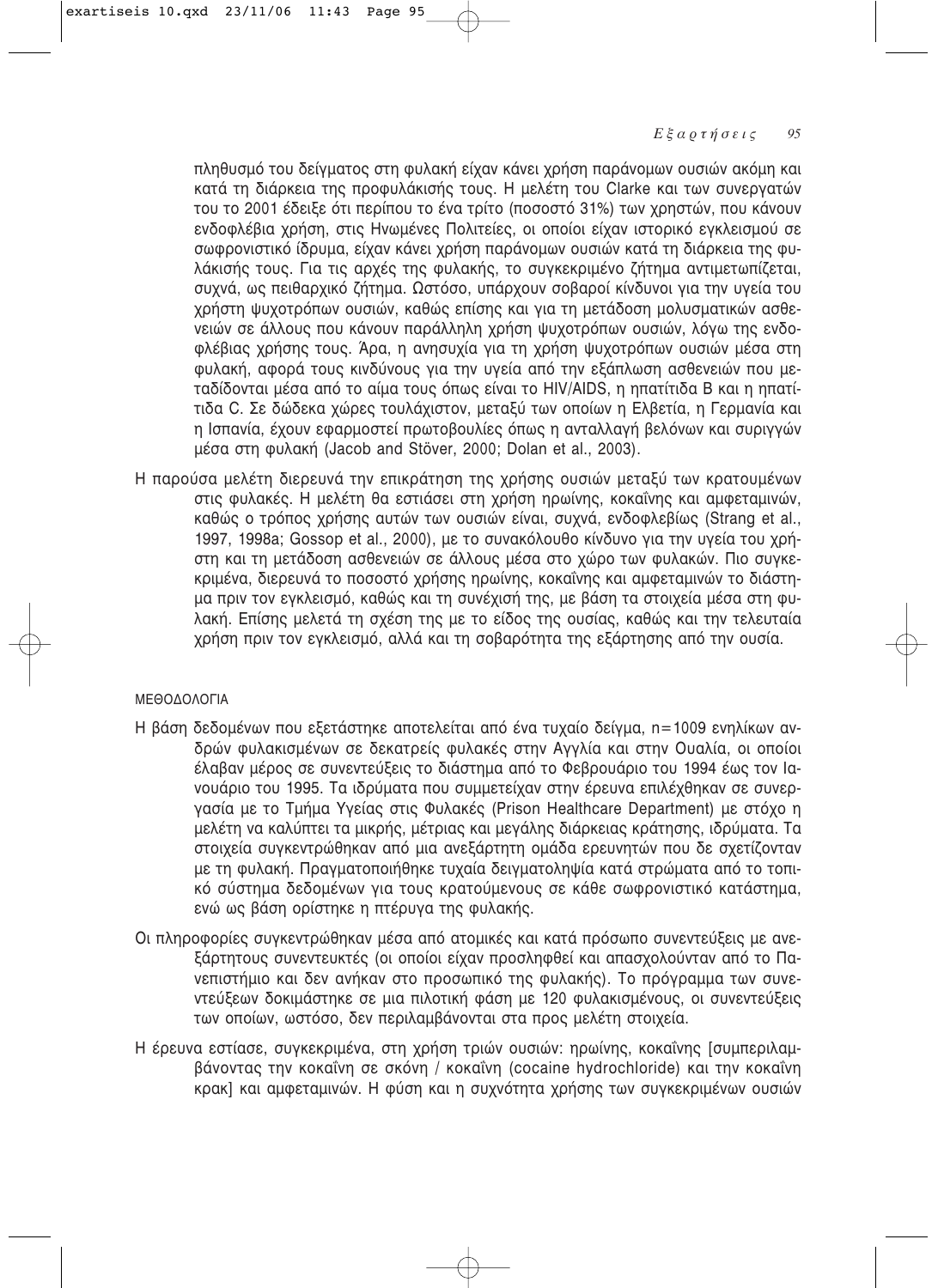εκτιμήθηκε για το διάστημα ένός μήνα πριν τον εγκλεισμό και κατά τη διάρκεια του πρώτου μήνα αμέσως μετά τη φυλάκιση. Η εξάρτηση, από κάποια ουσία που μελετάται, κατά τον ένα μήνα πριν τον εγκλεισμό εκτιμήθηκε με μια απλή κλειστή ερώτηση (ναι/όχι) αλλά και με τη χορήγηση του ερωτηματολογίου: Κλίμακα Σοβαρότητας της Eξάρτησης (Severity of Dependence Scale, SDS) σχετικά με την αναφερθείσα χρήση ουσιών τη συγκεκριμένη περίοδο. Η Κλίμακα Σοβαρότητας της Εξάρτησης είναι ένα σύντομο ερωτηματολόγιο με πέντε ερωτήσεις εδραιωμένων ψυχομετρικών ιδιοτήτων (Gossop et al, 1995, 1997).

Οι αυτοαναφορές των χρηστών, όταν τα στοιχεία συγκεντρώνονταν από ανεξάρτητους συνε-VΤευκτές, έχει αποδειχθεί ότι, τις περισσότερες φορές, είναι καλής ποιότητας (Rouse et al, 1985; Harrell, 1985; Sherman and Bigelow, 1992; Meiczkowski et al, 1991; Magura et al, 1992; Darke, 1998). Επιπλέον, μετά τη συνέντευξη ζητήσαμε χωρίς προηγούμενη προειδοποίηση, δείγμα μαλλιών, ώστε να πραγματοποιηθεί έλεγχος για ουσίες από το μισό δείγμα του πληθυσμού, ενώ πήραμε άδεια να εξετάσουμε τα χέρια από το μισό δείγμα, για τον εντοπισμό σημαδιών από τη χρήση (σημάδια από βελόνες ή παλιές ουλές). Επιλέχθηκαν 432 άνδρες, για να πάρουμε δείγμα μαλλιών, εκ των οποίων οι 34 αρνήθηκαν, ενώ από άλλους 146 δεν ήταν δυνατό να λάβουμε δείγμα, καθώς τα μαλλιά τους ήταν πολύ κοντά – αυτά τα στοιχεία δεν έχουν αναλυθεί περισσότερο. Ένα δείγμα 413 ανδρών επιλέχθηκε για να ελεγχθούν τα χέρια τους για σημάδια ενδοφλέβιας χρήσης – μόνο 4 άνδρες αρνήθηκαν την εξέταση, ενώ τα χέρια των υπολοίπων, 409 ατόμων, εξετάστηκαν από τον ερευνητή. Σημάδια από ενδοφλέβια χρήση παρατηρήθηκαν στα χέρια 57 ανδρών (ποσοστό 14%)– από τους οποίους οι 53 είχαν ουλές που υποδήλωναν παλαιότερη ενδοφλέβια χρήση ενώ οι 4 είχαν σημάδια στα χέρια τους από πρόσφατη ενδοφλέβια χρήση. Ιστορικό ενδοφλέβιας χρήσης δήλωσαν ήδη οι 54 από τους 57 άνδρες (ποσοστό 95%): Από τους 4 που έφεραν σημάδια πρόσφατης ενδοφλέβιας χρήσης και οι 4 ανέφεραν ότι είχαν κάνει πρόσφατη ενδοφλέβια χρήση ουσιών, ενώ θετικό ιστορικό ενδοφλέβιας χρήσης αναφέρθηκε από τους 50 από τους 53 με σημάδια παλαιότερης ενδοφλέβιας χρήσης.

### ∞¶√Δ∂§∂™ª∞Δ∞

Aπό τους 1009 τυχαία επιλεγμένους φυλακισμένους, το 55% (n=557) ανέφεραν χρήση ηρωίνης, κοκαΐνης ή αμφεταμινών κάποια στιγμή κατά τη διάρκεια της ζωής τους, το 41% (n=416) μέσα στον προηγούμενο χρόνο από τον τωρινό εγκλεισμό τους ενώ το 32% (n=327) είχαν κάνει χρήση μιας ή περισσότερων από αυτές τις ουσίες το μήνα πριν τον εγκλεισμό τους. Από τους 557 φυλακισμένους, που έκαναν μία ή περισσότερες φορές χρήση μιας ή περισσότερων από τις ουσίες, που μελετήθηκαν το 75% (n=417) είχε κάνει χρήση αμφεταμινών, το 69% (n=387) έκανε χρήση κοκαΐνης (κοκαΐνης σκόνης και/ή κρακ) και το 58% (n=324) χρήση ηρωίνης.

### ΕΙΔΟΣ ΤΗΣ ΟΥΣΙΑΣ ΚΑΙ ΧΡΗΣΗ ΟΥΣΙΩΝ ΣΤΗ ΦΥΛΑΚΗ

Πραγματοποιήθηκε ανάλυση για τη χρήση ηρωίνης, κοκαΐνης και αμφεταμινών τις περιόδους πριν και μετά τη φυλάκιση. Η προηγούμενη χρήση περισσότερων από μίας ουσιών από το άτομο ήταν συχνό εύρημα, και έτσι υπάρχει σημαντική αλληλοεπικάλυψη, όταν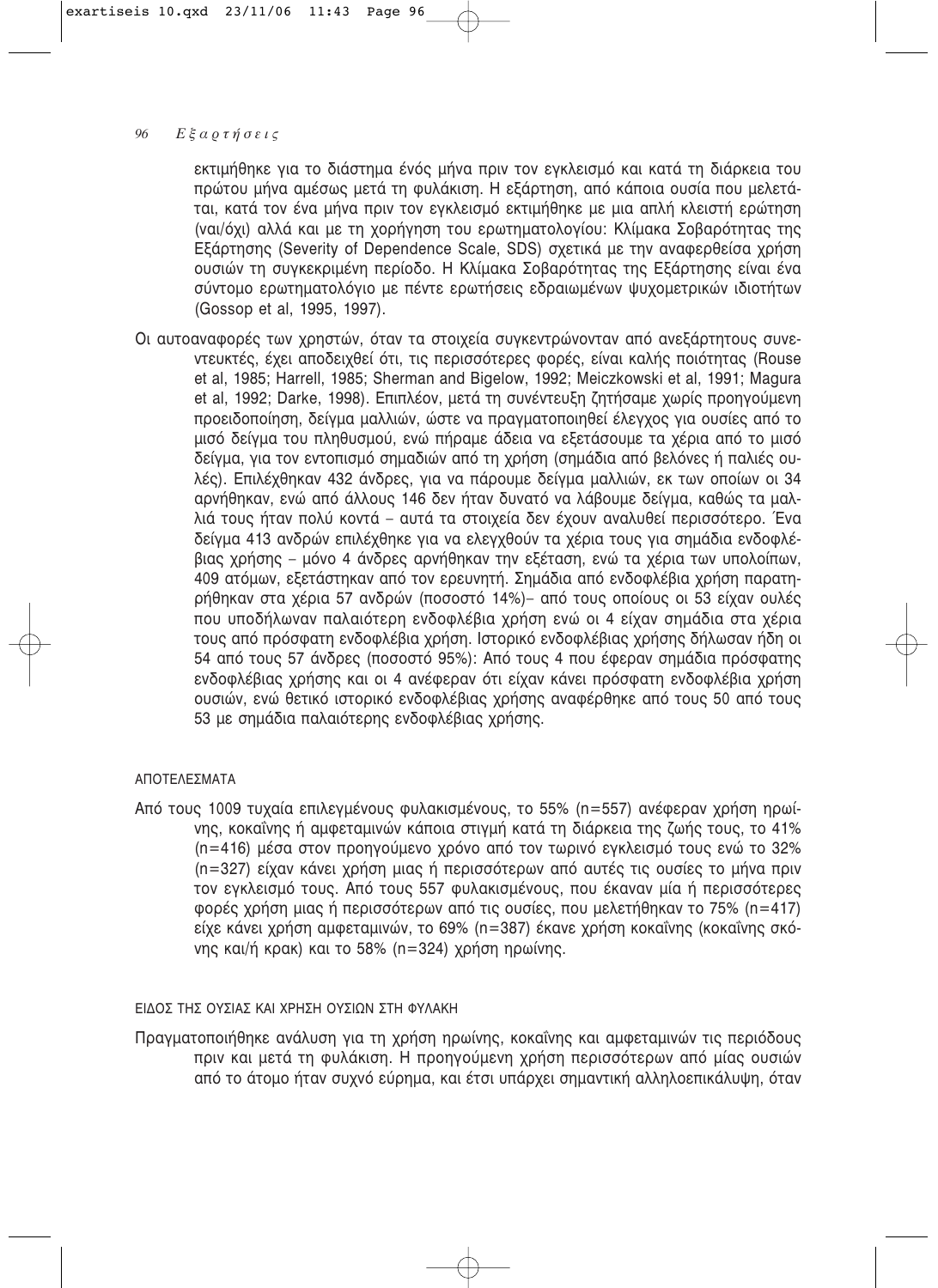αναφερόμαστε για παράδειγμα σε πρόσφατη χρήση ηρωίνης και αμφεταμινών. Για την ανάλυση, όταν εστιάζουμε σε χρήστες μιας συγκεκριμένης ουσίας (π.χ. χρήστες ηρωίνης κάποια στιγμή στη ζωή τους) συμπεριλαμβάνουμε όλους τους χρήστες που έχουν κάνει χρήση αυτής της ουσίας. Η χρήση μίας ή περισσότερων ουσιών μέσα στη φυλακή αναφερόταν συχνότερα από όσους έκαναν χρήση ηρωίνης σε σύγκριση με όσους έκαναν χρήση κοκαΐνης ή αμφεταμινών. Περισσότεροι από τα δύο τρίτα (ποσοστό 71%, n=230) των χρηστών ηρωίνης, που είχαν κάνει χρήση κάποια στιγμή στη ζωή τους, είχαν κάνει χρήση μιας ή περισσότερων ουσιών μέσα στη φυλακή· σε σύγκριση με το 35% των ατόμων (n=135) που είχαν κάνει χρήση κοκαΐνης κάποια στιγμή στη ζωή τους και το 26% των ατόμων (n=108) που είχαν κάνει χρήση αμφεταμινών κάποια στιγμή στη ζωή τους.

Aπό τους 324 φυλακισμένους, που έκαναν χρήση ηρωίνης κάποια στιγμή στη ζωή τους (δηλ. ανέφεραν ότι έκαναν χρήση ηρωίνης κάποια περίοδο της ζωής τους), περισσότεροι από το ένα τρίτο (ποσοστό 36%, n=118) είπαν ότι είχαν κάνει χρήση ηρωίνης τον πρώτο μήνα της τωρινής τους κράτησης (βλ. Πίνακα 1). Το ποσοστό αυτό είναι πολύ υψηλότερο από ό,τι αυτό της χρήσης κοκαΐνης και αμφεταμινών από τον αντίστοιχο πληθυσμό ατόμων που έκαναν χρήση κάποια στιγμή της ζωής τους. Μόνο το 11% από τα άτομα (n=41) που έκαναν χρήση κοκαΐνης κάποια στιγμή στη ζωή τους, ανέφερε ότι έκανε χρήση κοκαΐνης μετά την εισαγωγή τους στη φυλακή και μόνο το 5% των ατόμων (n=19) που έκαναν χρήση αμφεταμινών κάποια στιγμή στη ζωή τους ανέφεραν ότι έκαναν χρήση αμφεταμινών το μήνα που ακολούθησε τη φυλάκισή τους.

| Χρήση κάποια<br>στιγμή | Χρόνος<br>πριν τη φυλάκιση | Μήνας πριν τον<br>εγκλεισμό | Πρώτος μήνας<br>φυλάκισης | Χρήση κάποια<br>στιγμή στη φυλακή | Ενδοφλέβια χρήση<br>κάποια στιγμή στη<br>φυλακή |
|------------------------|----------------------------|-----------------------------|---------------------------|-----------------------------------|-------------------------------------------------|
| Ηρωίνη                 | $63\%$ <sup>a</sup>        | 52%                         | 36%                       | 71%                               | 16%                                             |
| $(n=324)$              | $(n=204)$                  | $(n=169)$                   | $(n=118)$                 | $(n=230)$                         | $(n=51)$                                        |
| Κοκαΐνη                | 72%                        | 54%                         | 11%                       | 35%                               | 3%                                              |
| $(n=387)$              | $(n=280)$                  | $(n=209)$                   | $(n=41)$                  | $(n=135)$                         | $(n=10)$                                        |
| Αμφεταμίνες            | 52%                        | 30%                         | 5%                        | 26%                               | 4%                                              |
| $(n=417)$              | (n=216)                    | $(n=125)$                   | $(n=19)$                  | $(n=108)$                         | $(n=15)$                                        |

### **ΠΙΝΑΚΑΣ 1: F=ΑΚΟΛΟΥΘΗΣΗ ΤΗΣ ΧΡΗΣΗΣ ΩΥΣΙΟΝ ΚΑΤΑ ΤΗ ΦΥΛΑΚΙΣΗ**

*a Όλα τα ποσοστά έχουν υπολογιστεί με βάση το σύνολο των ατόμων που έχουν κάνει κάποια στιγμή χρήση της συγκεκριμέ*νης ουσίας.

Aπό όλους όσους έκαναν χρήση ηρωίνης στη φυλακή, ένα ποσοστό 22% (n=51/230) ανέφερε ότι είχε κάνει ενδοφλέβια χρήση ηρωίνης μέσα στη φυλακή (η μη ενδοφλέβια χρήση δεν καταγράφηκε ξεχωριστά, ωστόσο στο Ηνωμένο Βασίλειο γίνεται συνήθως χρήση από αλουμινόχαρτο που το έχουν ζεστάνει ή κάποιες φορές με εισπνοή από τη μύτη (Strang et al, 1997, 1998a). Χαμηλότερα ποσοστά ενδοφλέβιας χρήσης αναφέρθηκαν για την κοκαΐνη (ποσοστό 7%, n=10/135) και τις αμφεταμίνες (ποσοστό 14%, 15/108).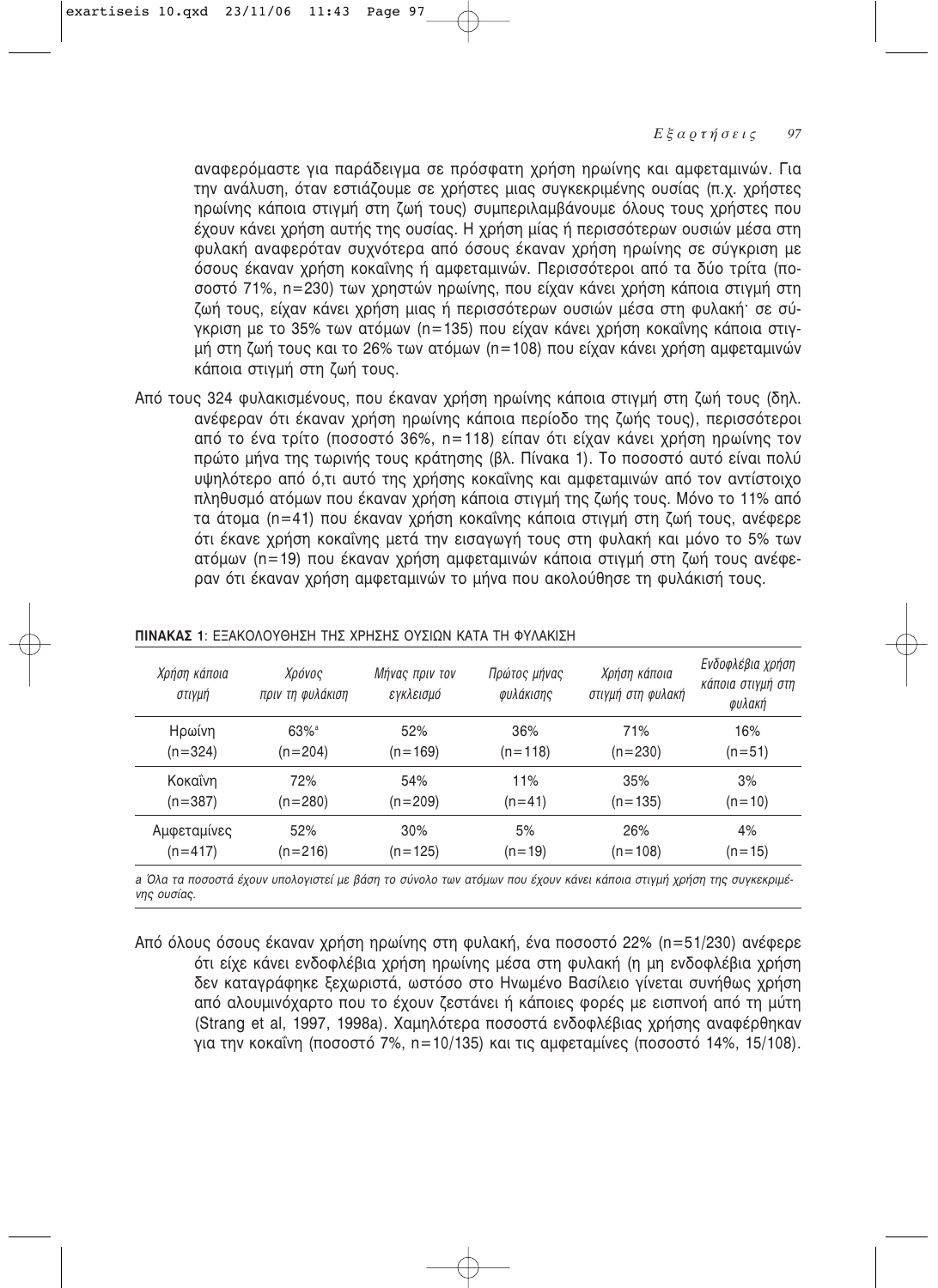### 98  $E$ ξαρτήσεις

- H XPONIKH FELYTHTA THE XPHEHE OYEION DPIN TH ΦΥΛΑΚΙΣΗ ΚΑΙ Η ΣΧΕΣΗ ΤΗΣ ΜΕ ΤΗ ΧΡΗΣΗ ΚΑΤΑ ΤΗ ΔΙΑΡΚΕΙΑ ΤΟΥ ΕΓΚΛΕΙΣΜΟΥ
- Μια πιο λεπτομερής εξέταση πραγματοποιήθηκε, για να φανεί σε ποιό βαθμό η πρόσφατη (κατά τη διάρκεια του μήνα πριν τη φυλάκιση) χρήση των υπό μελέτη ουσιών μπορεί να σχετίζεται με τη συνέχιση της χρήσης καθενός από τα τρία είδη ψυχοτρόπων ουσιών. Για κάθε μία, τα ποσοστά χρήσης κατά τον πρώτο μήνα της φυλάκισης εξετάστηκαν σε σχέση με το εάν τα άτομα έκαναν χρήση ουσιών το μήνα που προηγήθηκε της φυλάκισής τους, εάν έκαναν χρήση κατά τη διάρκεια του χρόνου που προηγήθηκε της φυλάκισης, αλλά όχι το μήνα πριν, ή είχαν κάνει χρήση της ουσίας στο παρελθόν αλλά όχι το χρόνο πριν τη φυλάκιση.
- Για όλες τις υπό μελέτη ουσίες, τα άτομα που είχαν κάνει χρήση πρόσφατα (τον τελευταίο μήνα πριν τη φυλάκιση) αποτελούσαν την πλειοψηφία των ατόμων που συνέχισαν τη χρήση ουσιών τον πρώτο μήνα μετά τον εγκλεισμό. Περισσότεροι από τα τρία τέταρτα των ατόμων, που είχαν κάνει χρήση των υπό μελέτη ουσιών κατά τη διάρκεια του πρώτου μήνα του εγκλεισμού, είχαν κάνει χρήση της ουσίας τον μήνα πριν τη φυλάκιση. Από τους φυλακισμένους, που έκαναν χρήση ηρωίνης κατά τη διάρκεια του πρώτου μήνα του εγκλεισμού τους, το 79% (n=93) είχαν κάνει χρήση της ουσίας το μήνα που προηγήθηκε της φυλάκισης. Από τους φυλακισμένους που έκαναν χρήση κοκαΐνης κατά τη διάρκεια του πρώτου μήνα της φυλάκισης, το 85% (n=35) είχε κάνει χρήση της ουσίας το μήνα πριν τον εγκλεισμό, ενώ το 79% (n=15) των ατόμων που έκαναν χρήση αμφεταμινών κατά τη διάρκεια του πρώτου μήνα φυλάκισης, είχαν κάνει χρήση των ουσιών κατά τη διάρκεια του μήνα πριν τη φυλάκιση (βλ. Πίνακα 2). Η χρήση ηρωίνης τον πρώτο μήνα του εγκλεισμού ήταν πιο πιθανή για τα άτομα που είχαν πρόσφατα κάνει χρήση (τον τελευταίο μήνα) από ό,τι για τα άτομα που είχαν κάνει χρήση μέσα στον προηγούμενο χρόνο ή για όσους ανέφεραν ότι είχαν κάνει χρήση κάποια στιγμή στη ζωή τους, αλλά όχι τον τελευταίο χρόνο. Τα αποτελέσματα για το «πρόσφατο της χρήσης» για όλες τις ουσίες βρέθηκε να είναι στατιστικά σημαντικό για όλες τις υπό μελέτη ουσίες.

| Χρήση ουσιών στη<br>φυλακή<br>(κατά τη διάρκεια<br>του πρώτου μήνα) | Πρόσφατη χρήση* | Παλαιότερη<br>χρήση** | Χρήση στο<br>παρελθόν*** | $X^2$ | р       |
|---------------------------------------------------------------------|-----------------|-----------------------|--------------------------|-------|---------|
| Ηρωίνη<br>$(n=118)$                                                 | 79% (n=93)      | $8\%$ (n=9)           | 14% (n=16)               | 57,3  | < 0.001 |
| Κοκαΐνη<br>$(n=41)$                                                 | $85\%$ (n=35)   | $7\%$ (n=3)           | $7\%$ (n=3)              | 18,6  | < 0.001 |
| Αμφεταμίνες<br>$(n=19)$                                             | $79\%$ (n=15)   | 11% $(n=2)$           | 11% $(n=2)$              | 23,0  | < 0.001 |

| ΠΙΝΑΚΑΣ 2: ΤΟ ΠΡΟΣΦΑΤΟ ΤΗΣ ΧΡΗΣΗΣ ΟΥΣΙΩΝ ΠΡΙΝ ΤΗ ΦΥΛΑΚΙΣΗ ΚΑΙ Η ΣΥΝΕΧΙΣΗ ΤΗΣ ΚΑΤΑ ΤΗ ΔΙΑΡ- |                                 |  |  |  |
|--------------------------------------------------------------------------------------------|---------------------------------|--|--|--|
|                                                                                            | ΚΕΙΑ ΤΟΥ ΠΡΩΤΟΥ ΜΗΝΑ ΕΓΚΛΕΙΣΜΟΥ |  |  |  |

\* Πρόσφατη χρήση: - το μήνα ακριβώς πριν τη φυλάκιση.

\*\* Παλαιότερη χρήση: - το χρόνο πριν τη φυλάκιση ωστόσο όχι το μήνα πριν τη φυλάκιση

\*\*\* Χρήση στο παρελθόν αλλά όχι κατά τη διάρκεια του χρόνου πριν τη φυλάκιση.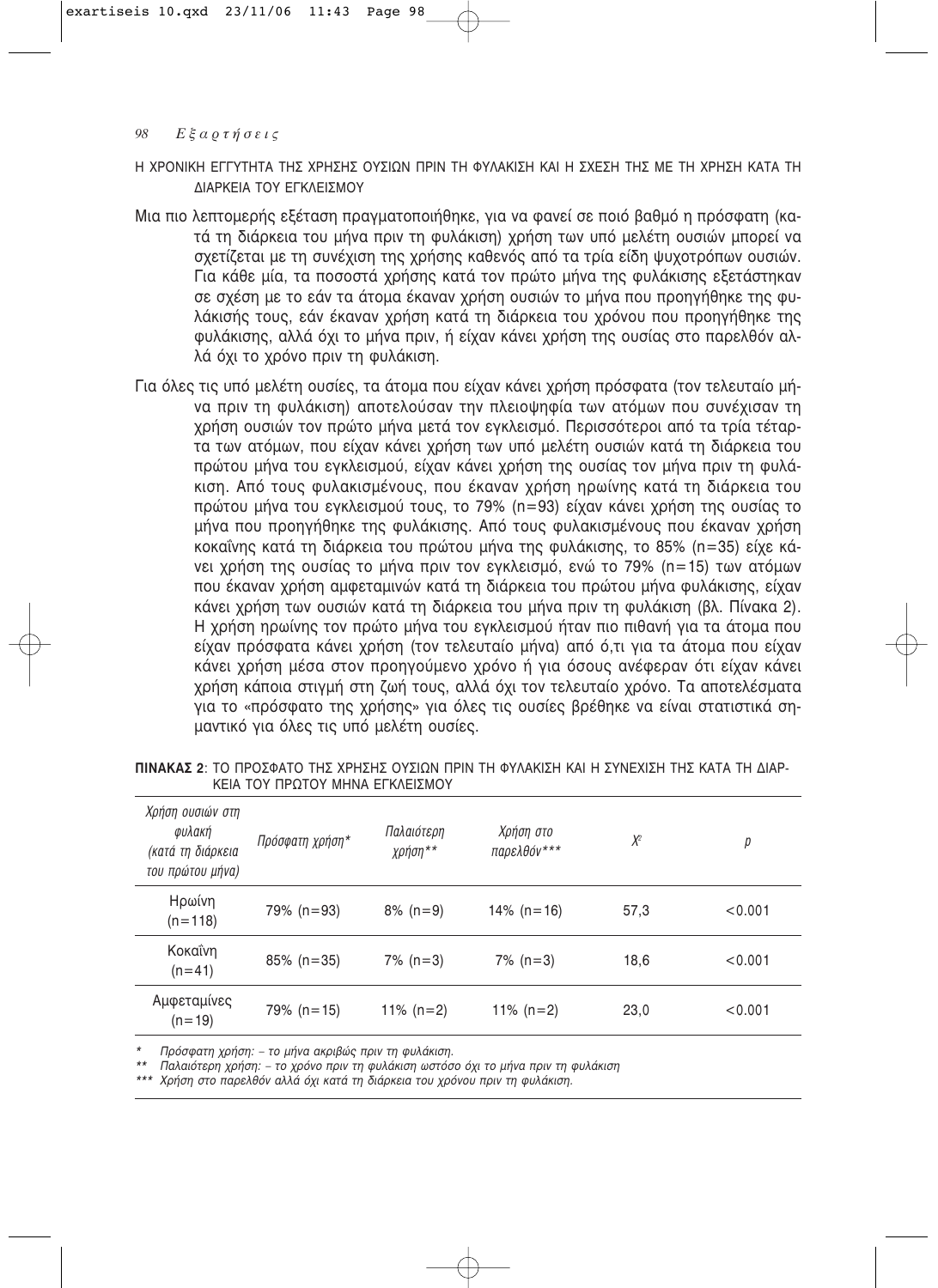### **F=**АРТН∑Н

Ένα σημαντικά υψηλότερο ποσοστό των χρηστών ηρωίνης σε σύγκριση με το αντίστοιχο ποσοστό των χρηστών κοκαΐνης και αμφεταμινών θεωρούσαν ότι ήταν εξαρτημένοι. Από τους φυλακισμένους που είχαν κάνει χρήση ηρωίνης το μήνα πριν τον εγκλεισμό, τα δύο τρίτα (ποσοστό 67%) ανέφεραν ότι ήταν εξαρτημένοι εκείνη την περίοδο, σε σύγκριση με το 15% των ατόμων που έκαναν πρόσφατα χρήση κοκαΐνης και το 22% που έκαναν πρόσφατα χρήση αμφεταμινών και δήλωσαν το ίδιο ακριβώς (βλ. Πίνακα 3). Η μέση βαθμολογία στην Κλίμακα Σοβαρότητας της Εξάρτησης (SDS) για την κύρια ουσία κατάχρησης κάθε συμμετέχοντα ήταν 9,84 (εύρος: 0-15) (SD=3.76). Οι βαθμολογίες στην Κλίμακα Σοβαρότητας της Εξάρτησης (SDS) για τις τρεις υπό μελέτη ουσίες φαίνονται στον Πίνακα 3.

**ΠΙΝΑΚΑΣ 3: ΣΟΒΑΡΟΤΗΤΑ ΤΗΣ ΕΞΑΡΤΗΣΗΣ ΑΠΟ ΤΗΝ ΗΡΩΙΝΗ. ΤΗΝ ΚΟΚΑΪΝΗ ΚΑΙ ΤΙΣ ΑΜΦΕΤΑΜΙΝΕΣ ΤΗΝ** ΠΕΡΙΟΔΟ ΤΗΣ ΦΥΛΑΚΙΣΗΣ

| Χρήση ουσιών το μήνα<br>πριν τη φυλάκιση | Ποσοστό που δηλώνει<br>εξαρτημένο | Μέση βαθμολογία (s.d.)<br>σοβαρότητας της εξάρτησης |  |  |
|------------------------------------------|-----------------------------------|-----------------------------------------------------|--|--|
| $Hρωίνη (n=169)$                         | 67% (n=114)                       | 10,6(3,2)                                           |  |  |
| Κοκαΐνη (n=208)                          | 15% (n=32)                        | 8,0(3,2)                                            |  |  |
| Αμφεταμίνες (n=125)                      | $22\%$ (n=27)                     | 8,1(3,9)                                            |  |  |

- Όσοι θεωρούσαν ότι ήταν εξαρτημένοι από την ηρωίνη το μήνα πριν τη φυλάκισή τους ήταν πιθανότερο να κάνουν χρήση ηρωίνης κατά τον πρώτο μήνα του εγκλεισμού (χ²=9.2, p<0.01). Δε βρέθηκε να υπάρχει σχέση ανάμεσα στην εξάρτηση πριν τον εγκλεισμό από την κοκαΐνη και τη χρήση της κατά τον πρώτο μήνα του εγκλεισμού (χ²=1.3,  $p=0.25$ ), ή με την εξάρτηση από τις αμφεταμίνες και τη χρήση τους τον πρώτο μήνα εγκλεισμού (χ²=0.3, p=0.86). Δεν υπήρχε σχέση ανάμεσα στο επίπεδο σοβαρότητας της εξάρτησης (SDS) και τη χρήση ουσιών κατά τον πρώτο μήνα του ενκλεισμού τους (για την ηρωίνη, t=0.55, p=0.58; για την κοκαΐνη, t=0.01, p=0.99; για τις αμφεταμί $vες, t=0.13, p=0.99$ ).
- Για να μετρηθεί το στάδιο της σωματικής εξάρτησης, οι φυλακισμένοι που ανέφεραν ότι είχαν κάνει χρήση ψυχοτρόπων ουσιών κατά τη διάρκεια του μήνα πριν τον εγκλεισμό τους ρωτήθηκαν, εάν βίωσαν συμπτώματα στέρησης κατά τον εγκλεισμό. Από όσους δήλωσαν ότι έκαναν χρήση ηρωίνης το μήνα πριν τον εγκλεισμό και οι οποίοι ανέφεραν εξάρτηση από την ηρωίνη το 63% (n=72/114) αντιμετώπισε στερητικά συμπτώματα, σε σύγκριση με το 50% (n=16/32) οι οποίοι θεωρούσαν ότι ήταν εξαρτημένοι από την  $K$ οκαΐνη και το 62% (n=17/27) από τις αμφεταμίνες.
- Aπό τους φυλακισμένους, 61 άτομα έλαβαν συνταγογραφημένη μεθαδόνη το μήνα που προηγήθηκε της φυλάκισης, ενώ επιπλέον 21 άτομα έλαβαν συνταγογραφημένη μεθαδόνη σε χρονικό διάστημα ενός έτους πριν τη φυλάκιση, όχι όμως το μήνα που προηγήθηκε από τη φυλάκιση. Από τα 61 άτομα που έλαβαν συνταγογραφημένη μεθαδόνη το διάστημα πριν τον εγκλεισμό, 13 άτομα (ποσοστό 21%) συνέχισαν τη χρήση συνταγο-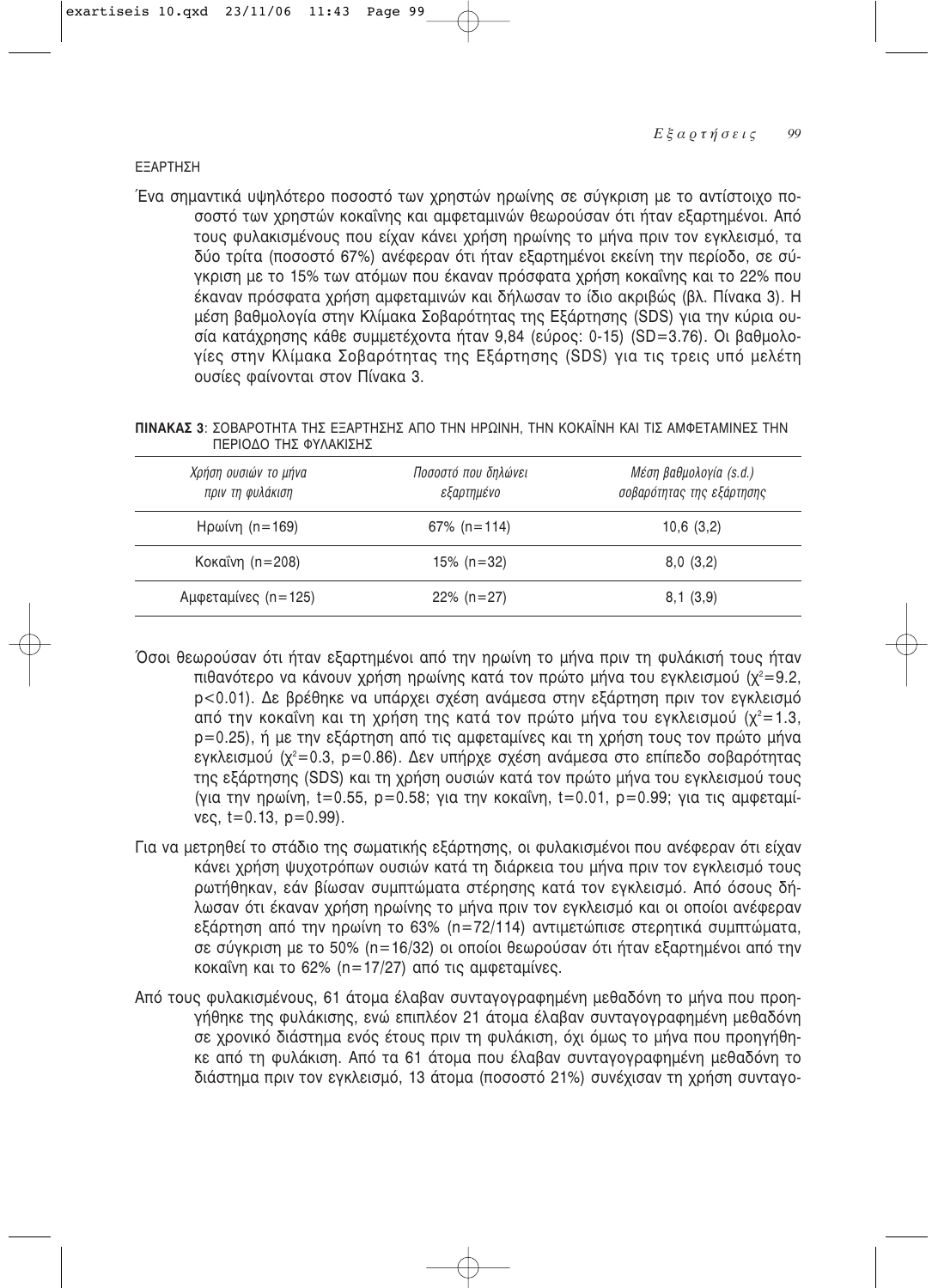γραφημένης μεθαδόνης και κατά τη διάρκεια της ποινής τους. Η χρήση ηρωίνης τον πρώτο μήνα του εγκλεισμού ήταν εξίσου συχνή μεταξύ των ατόμων που λάμβαναν μεθαδόνη και μέσα στη φυλακή (8 από τα 13 άτομα, ποσοστό 62%) καθώς και για εκείνους που δεν έλαβαν θεραπεία με μεθαδόνη (28 άτομα από τα 48, ποσοστό 58%) (χ´=0.04, p=0.83). Το να λάβουν συνταγογραφημένη μεθαδόνη το έτος πριν τη φυλάκιση σχετιζόταν θετικά με τη χρήση ηρωίνης τον πρώτο μήνα του εγκλεισμού (χ²=5.2, p<0.05), παρόλο που αυτό το αποτέλεσμα δεν έφτασε σε επίπεδα σημαντικότητας για το 5% των ατόμων που έλαβαν θεραπεία με μεθαδόνη το μήνα αμέσως πριν τον εγκλεισμό (χ²=2.8, p= 0.09).

### ΣΥΖΗΤΗΣΗ

- Όπως και με τα δείγματα άλλων παραβατών, τα ποσοστά χρήσης ουσιών ήταν υψηλά (Maden et al, 1991, 1992; Dolan et al, 1995; Bird et al, 1997; Clarke et al., 2001; Kraus et al., 2001). Από ένα σημαντικό ποσοστό του δείγματος αναφέρθηκε πρόσφατη χρήση και των τριών υπό μελέτη ουσιών (ηρωίνης, κοκαΐνης και αμφεταμινών). Μία ή περισσότερες από αυτές τις ουσίες είχαν χρησιμοποιηθεί από το 41% του δείγματος σε αυτή τη φυλακή το έτος πριν τον εγκλεισμό και από, περίπου, το ένα τρίτο του δείγματος το μήνα αμέσως πριν τον εγκλεισμό.
- Η επικράτηση της χρήσης ηρωίνης από τον πληθυσμό μέσα στη φυλακή είναι ένα σημαντικό εύρημα της παρούσας μελέτης. Ήταν πιθανότερο να συνεχιστεί συγκεκριμένα η χρήση ηρωίνης την περίοδο του ενκλεισμού σε σύνκριση με τις άλλες δύο ουσίες. Πεοισσότεροι από το ένα τρίτο όσων είχαν κάνει χρήση ηρωίνης κάποια στινμή στη ζωή τους, ανέφεραν χρήση της ουσίας κατά τον πρώτο μήνα του ενκλεισμού. Αντίθετα. n συνέχιση της χρήσης κοκαΐνης αναφέρθηκε μόνο από το 11% όσων είχαν κάνει χρήση Κοκαΐνης, ενώ από όσους είχαν κάνει χρήση αμφεταμινών βρέθηκε ότι μόνο το 5% συνέχισε τη χρήση. Η συνέχιση της χρήσης κατά τη διάρκεια του εγκλεισμού εμφανίζει μια σχέση αντίστροφη σε σύγκριση με τα ευρήματα για την επικράτηση της χρήσης κατά τα προηγούμενα χρόνια. Φαίνεται δηλαδή ότι στη διάρκεια της ζωής τους οι αμ-Φεταμίνες ήταν οι πλέον χρησιμοποιούμενες ουσίες από τις τρεις υπό μελέτη ουσίες, ενώ η ηρωίνη ήταν η λιγότερο χρησιμοποιούμενη ουσία.
- Το πόσο πρόσφατη ήταν η χρήση την περίοδο αμέσως πριν τον ενκλεισμό μπορούσε επίσης να προβλέψει τη χρήση μέσα στη φυλακή, κάτι που φάνηκε να ισχύει και για τις τρεις ουσίες. Περισσότερο από τα τρία τέταρτα όσων έκαναν χρήση κάποιας από τις τρεις ουσίες ή άλλης ουσίας κατά τη διάρκεια του πρώτου μήνα μετά τον εγκλεισμό, έκαvαν χρήση της ίδιας ουσίας τον μήνα πριν τη φυλάκιση. Παρόμοια ευρήματα αναφέρθηκαν και για την ενδοφλέβια χρήση ουσιών στις φυλακές από τους Calzavara et al. (2003), οι οποίοι βρήκαν ότι η χρονική εγγύτητα της χρήσης επηρέαζε τη χρήση μέσα στη φυλακή: Τα αποτελέσματα των μελετών τους έδειξαν ότι τα άτομα, που έκαναν ενδοφλέβια χρήση οπιοειδών το έτος πριν τον εγκλεισμό, ήταν πολύ πιθανότερο να κάνουν ενδοφλέβια χρήση και μέσα στη φυλακή.
- Επίσης, φάνηκε ότι η εξάρτηση έχει σχέση με τη χρήση ουσιών στη φυλακή. Ωστόσο, αυτή η σχέση δεν ήταν ούτε τόσο σαφής ούτε τόσο άμεση, όσο το πόσο πρόσφατη ήταν η χρήση. Ενώ η εξάρτηση από την ηρωίνη φάνηκε να σχετίζεται με τη συνέχιση της χρήσης ηρωίνης στη φυλακή, ωστόσο δεν φάνηκε να υπάρχει η ίδια σχέση για την εξάρτηση από την κοκαΐνη ή τις αμφεταμίνες και τη χρήση τους αντίστοιχα μέσα στη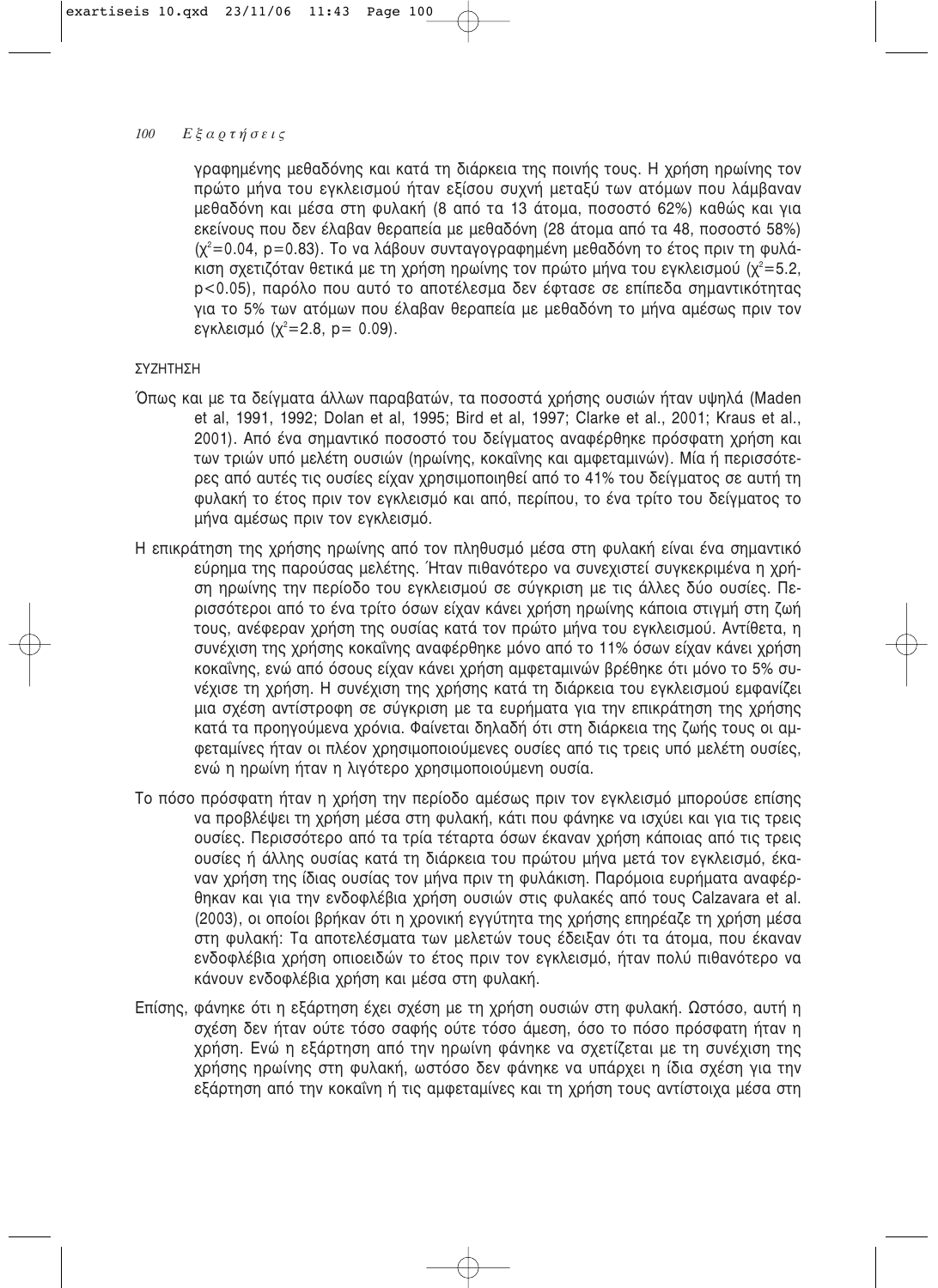φυλακή. Επιπλέον, οι χρήστες ηρωίνης ήταν πιθανότερο να αναφερθούν σε προβλήματα εξάρτησης από ό,τι οι χρήστες κοκαΐνης ή αμφεταμινών. Τα δύο τρίτα όσων είχαν κάνει χρήση ηρωίνης το μήνα πριν τον εγκλεισμό θεωρούσαν ότι ήταν εξαρτημένοι από την ηρωίνη. Αυτό το ποσοστό είναι σημαντικά υψηλότερο από το αντίστοιχο της κοκαΐνης ή των αμφεταμινών, όπου λιγότεροι από το ένα τέταρτο των χρηστών αυτών των ουσιών ένιωθαν ότι ήταν εξαρτημένοι.

- Ένας παράγοντας που, αδιαμφισβήτητα, επηρεάζει τη χρήση ουσιών στη φυλακή είναι η διαθεσιμότητα (ή η έλλειψή της). Μπορεί να υποστηριχθεί ότι η χρήση ηρωίνης αντικατόπτριζε τη μεγαλύτερη διαθεσιμότητά της στις φυλακές από ό,τι της κοκαΐνης ή των αμφεταμινών. Ωστόσο, η διαθεσιμότητα θα επηρεάζεται σημαντικά από τη ζήτηση, αλλά δεν υπάρχει κάποιος λόγος για να υποθέσουμε ότι η παράνομη διακίνηση διεγερτικών ναρκωτικών ουσιών είναι πιο δύσκολη από τη διακίνηση της ηρωίνης. Άλλοι υποστηρίζουν ότι διαφορετικοί παράγοντες που σχετίζονται με τα ναρκωτικά (κι όχι απλά η διαθεσιμότητα) επηρεάζουν περισσότερο τη χρήση ουσιών στις φυλακές (Bullock, 2003), καθώς και ότι οι χρήστες ουσιών στη φυλακή προτιμούν τις κατασταλτικές ουσίες οι οποίες μπορούν πιο εύκολα να επιφέρουν χαλάρωση και να ανακουφίσουν από την ανία (Swann and James, 1998; Bullock, 2003).
- Επίσης, πρέπει να εξεταστούν οι επιπτώσεις αυτών των ευρημάτων. Ενώ το πρόβλημα της χρήσης ψυχοτρόπων ουσιών στην κοινωνία περιλαμβάνει πολλές ουσίες, η ιδιαίτερη σημασία που έχει η ηρωίνη μέσα στο περιβάλλον της φυλακής, λόγω της αυξημένης χρήσης της καθώς και διάφορων σχετιζόμενων κινδύνων, μας οδηγεί να εστιάσουμε περισσότερο στην ανάγκη ανάπτυξης διαφορετικών πολιτικών επιλογών και πρακτικής. Περισσότεροι από τους μισούς χρήστες ηρωίνης που έκαναν χρήση ηρωίνης κατά την περίοδο του εγκλεισμού εξακολούθησαν να κάνουν χρήση ηρωίνης και μέσα στη φυλακή, η πιθανότητα αυτή ήταν υψηλότερη για αυτούς και ιδιαίτερα για όσους ήταν εξαρτημένοι από την ηρωίνη. Η χρήση ηρωίνης μέσα στη φυλακή αποτελεί ένα μείζον θέμα ανησυχίας, όχι μόνο λόγω του μεγάλου αριθμού χρηστών ηρωίνης, αλλά και εξαιτίας των υψηλότερων ποσοστών ενδοφλέβιας χρήσης ηρωίνης που παρατηρήθηκαν στις φυλακές. Περισσότεροι από το ένα πέμπτο των ατόμων που έκαναν χρήση nοωίνης μέσα στη φυλακή παραδέχθηκαν ότι έκαναν ενδοφλέβια χρήση, με τους επακόλουθους κινδύνους για τον εαυτό τους και τους άλλους.
- Τα ευρήματα της παρούσας μελέτης υποστηρίζουν ότι η θεραπεία και η ένταξη των χρηστών μέσα στις φυλακές θα μπορούσαν να βελτιωθούν δίνοντας ιδιαίτερη έμφαση στον εντοπισμό όσων μπαίνουν στη φυλακή με ιστορικό τωρινής ή πρόσφατης χρήσης ηρωίνης. Θα πρέπει να αξιολογείται η συχνότητα χρήσης ουσιών και ιδιαίτερα η χρήση οπιούχων την περίοδο πριν από τη φυλάκιση. Όταν εντοπίζεται πρόσφατη χρήση ηρωίνης ή άλλων οπιούχων ουσιών, θα πρέπει να καταβάλλονται προσπάθειες για την ένταξη του φυλακισμένου σε ένα πρόγραμμα θεραπείας και αποκατάστασης, κατάλληλο για το επίπεδο των αναγκών του. Είναι γνωστό εδώ και πολλά χρόνια ότι οι χρήστες ουσιών αντιμετωπίζουν μεγάλο κίνδυνο υποτροπής μετά την απομάκρυνσή τους από ένα περιβάλλον διαμονής ή άλλο προστατευμένο περιβάλλον (Gossop et al., 1989). Η παρούσα μελέτη εφιστά την προσοχή στην ανάγκη για αξιολόγηση και παρέμβαση, με στόχο να προστατευθούν οι χρήστες ψυχοτρόπων ουσιών (ιδιαίτερα εκείνοι που είναι εξαρτημένοι από την ηρωίνη) από τη συνέχιση της χρήσης όταν μπουν στη φυλακή.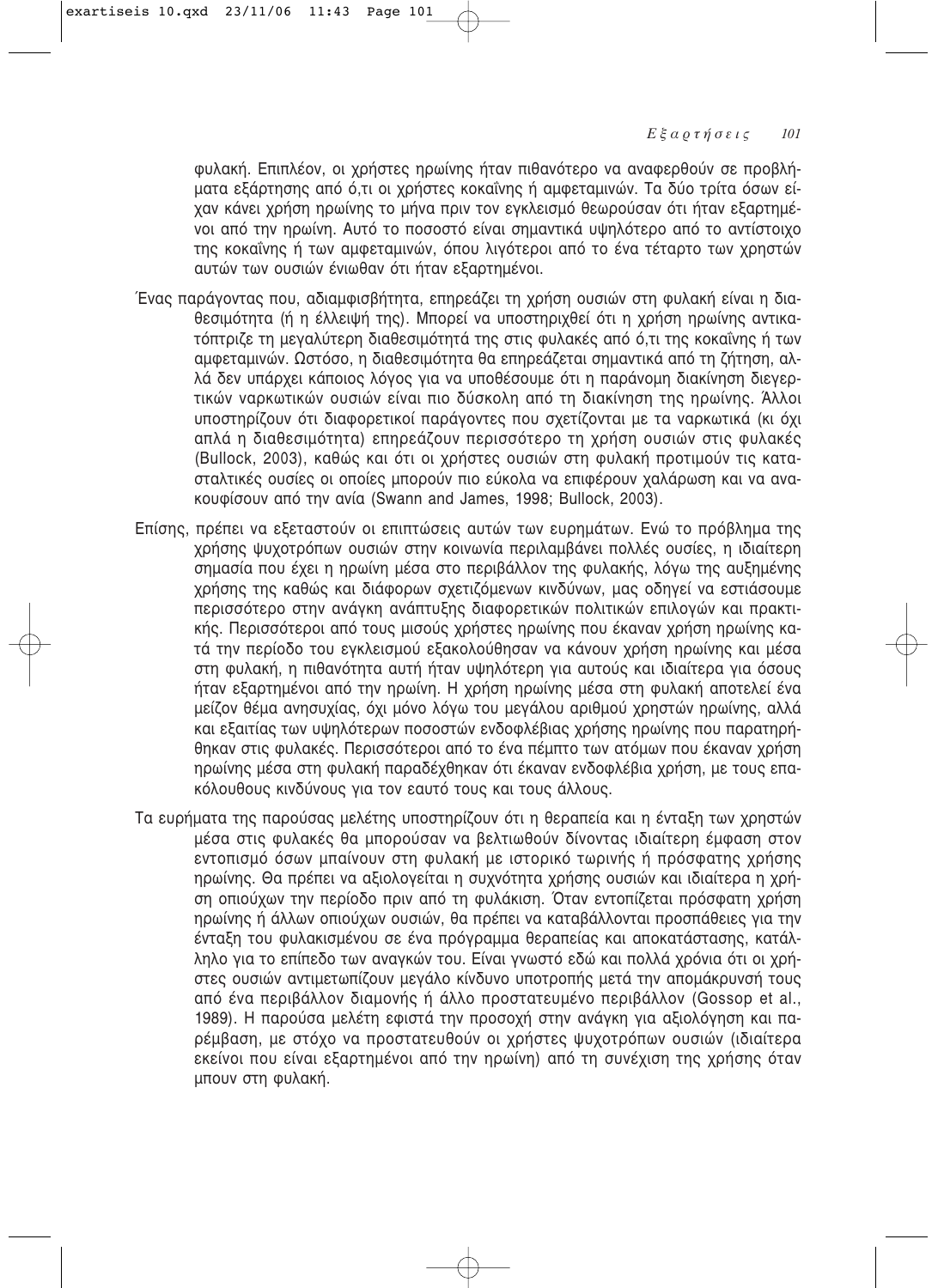- Τα στοιχεία που παρουσιάζονται σ' αυτό το άρθρο είναι από τα μέσα της δεκαετίας του '90. Ως εκ τούτου είναι δυνατό, και όντως πιθανό, βάσει των εθνικών ερευνητικών στοιχείων να έχει αυξηθεί η επικράτηση της χρήσης αυτών των ουσιών τόσο στην κοινότητα όσο και στο περιβάλλον των φυλακών. Επίσης, πρέπει να αναγνωριστεί ότι υπήρχαν πρωτοβουλίες κατά τη διάρκεια αυτής της περιόδου, με στόχο να εισαχθεί κάποιας μορφής θεραπεία και αποκατάστασης για χρήστες ψυχοτρόπων ουσιών μέσα στις βρετανικές φυλακές. Εντούτοις, οι επιστημονικές παρατηρήσεις αυτής της μελέτης εξακολουθούν να προσφέρουν πολύτιμα στοιχεία, σημαντικά για την κατανόηση αυτών των τόσο ουσιαστικών και κρυμμένων συμπεριφορών: Προσφέρουν στοιχεία σχετικά με την επικράτηση αυτών των συμπεριφορών, καθώς και μια ανάλυση της σχέσης μεταξύ των διαφορετικών ουσιών που μπορούν να χρησιμοποιηθούν ενδοφλεβίως, αλλά και των παραγόντων που επηρεάζουν την πιθανότητα συνέχισης της χρήσης αυτών μετά τη φυλάκιση.
- Aυτή την περίοδο, τρεις διαφορετικοί τύποι θεραπείας για τα ναρκωτικά έχουν ήδη εγκριθεί στο Ηνωμένο Βασίλειο για την αντιμετώπιση του συνδρόμου στέρησης από τα οπιούχα. Σε αυτούς περιλαμβάνονται η χρήση της μεθαδόνης, αγωνιστή οπιούχων (Department of Health, 1999), του αγωνιστή άλφα-αδρενεργή λοφεξιδίνη (Bearn et al, 1996; Howells et al, 2002), και, πιο πρόσφατα, του μικτού αγωνιστή-ανταγωνιστή, βουπρενορφίνη (Johnson and Strain, 1999). Η βοήθεια για την αποτελεσματική διαχείριση του συνδρόμου στέρησης από τα οπιούχα ενδέχεται να μειώσει την πιθανότητα χρήσης μη-συνταγογραφημένων οπιούχων κατά τη διάρκεια της φυλάκισης, ιδιαίτερα, καθώς σύμφωνα με την παρούσα μελέτη τα δύο τρίτα των χρηστών ηρωίνης θεωρούσαν ότι είναι εξαρτημένοι. Στη μελέτη μας, υπάρχουν λίγα θετικά στοιχεία για τους 13 φυλακισμένους που συνέχισαν τη χρήση συνταγογραφημένης μεθαδόνης στη φυλακή. Εντούτοις, ξέρουμε ότι, σε εθνικό επίπεδο, η θεραπεία με μεθαδόνη στο Ηνωμένο Βασίλειο, συχνά, περιλάμβανε χαμηλές δόσεις, ενώ μια εθνική έρευνα το 1995 διαπίστωσε ότι περισσότερο από το ένα τρίτο όλων των συνταγών για μεθαδόνη που χοpηγήθηκαν στην κοινότητα ήταν για καθημερινές δόσεις των 30mg ή λιγότερο (Strang et al. 1996; Strang and Sheridan, 1998b). Έτσι, ακόμα και χωρίς στοιχεία σχετικά με τις δόσεις για αυτό το δείγμα των 13 φυλακισμένων, φαίνεται ότι αυτό που πιθανά θα λάμβαναν ήταν μεθαδόνη σε χαμηλές δόσεις. Αυτός ο τομέας σαφώς απαιτεί προσεκτικότερη μελέτη.
- Στο περιβάλλον των φυλακών οι κίνδυνοι για την υγεία και την ασφάλεια, που συνδέονται με την ενδοφλέβια χρήση ουσιών, είναι αυξημένοι. Η αποτυχία για επαρκή αντιμετώπιση αυτού του προβλήματος έχει προκαλέσει έντονη κριτική (Advisory Council on the Misuse of Drugs, 1988, 1989, 1993; Harding, 1990; Gore and Bird, 1993, 1998). Τα στοιχεία που παρουσιάζονται σε αυτό το άρθρο εστιάζουν εκ νέου στους τομείς με τη μεγαλύτερη ανησυχία καθώς και σε εκείνους που έχουν προτεραιότητα για πιθανή παρέμβαση.
- Συμπερασματικά, ο πληθυσμός των φυλακών έχει προτεραιότητα για την εισαγωγή βελτιωμένων μεθόδων θεραπείας και υγειονομικής περίθαλψης −από την πλευρά των ιών HIV/AIDS, HCV για τη διαφύλαξη τόσο της δημόσιας όσο και της ατομικής υγείας, δεδομένου ότι είναι ένας πληθυσμός του οποίου τα επίπεδα ενδοφλέβιας χρήσης πριν τη φυλάκιση υπερβαίνουν κατά πολύ αυτά του γενικού πληθυσμού. Μεταξύ των ψυχοτρόπων ουσιών που πιθανά χρησιμοποιούνται ενδοφλεβίως, βρέθηκε ότι, ιδιαίτερα,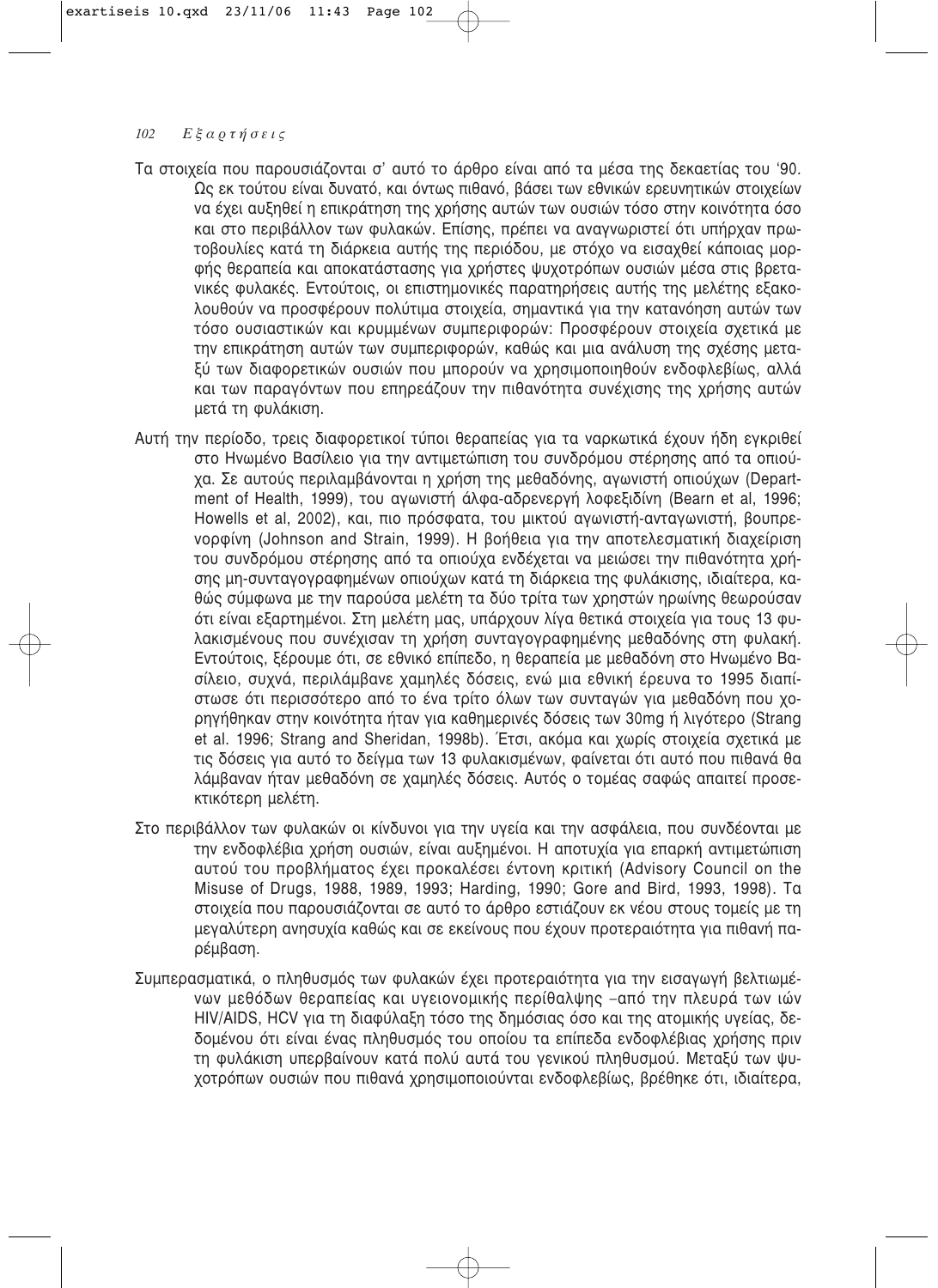η ηρωίνη εξακολουθεί να χρησιμοποιείται μετά τη φυλάκιση σε μεγαλύτερο βαθμό σε σύγκριση με τις υπόλοιπες ουσίες που χρησιμοποιούνται ενδοφλεβίως, όπως οι αμφεταμίνες και η κοκαΐνη. Αναλόγως, η κλινική πρακτική και οι πολιτικές πρωτοβουλίες πρέπει να επιδιώξουν, ιδιαιτέρως, τις ευκαιρίες να παρέμβουν και να αντιμετωπίσουν τα προβλήματα που συνδέονται με τη χρήση ηρωίνης κατά την περίοδο της φυλάκισης. Παρά τις κάποιες πρόσφατες βελτιώσεις, αυτό το μείζον πρόβλημα υγείας του πληθυσμού στις φυλακές πρέπει να εξεταστεί ακόμη καλύτερα, καθώς οι φυλακές εξακολουθούν να παρουσιάζουν μεγάλα κενά στην αντιμετώπιση, σε επίπεδο δημόσιας υγείας, του ιού HIV και των άλλων μεταδιδόμενων νοσημάτων.

### *Ευχαριστίες*

Θέλουμε να ευχαριστήσουμε ιδιαίτερα τους ερευνητές που πήραν τις συνεντεύξεις στη φυλα-΋ (Dawn Gordon, Rowena Macaulay, Hilary Nettleton, Kathy Powell and Richard Sparks), χωρίς την επιμονή και την ευαισθησία των οποίων δεν θα μπορούσε να πραγματοποιηθεί αυτή η μελέτη.

### Έγκριση ηθικής και δεοντολογίας

Η άδεια δόθηκε από την Επιτροπή Ηθικής και Δεοντολογίας (Ερευνών) της Ψυχιατρικής Κλινικής του Βασιλικού Νοσοκομείου 'Maudsley and Bethlem'.

### *X*<sub>O</sub>nuaτοδότηση

Η χρηματοδότηση για αυτό το πρόγραμμα παρασχέθηκε από το Τμήμα Ερευνών του Υπουργείου Εσωτερικών. Οι απόψεις που εκφράζονται είναι των συγγραφέων και δεν αποτελούν απόψεις των χρηματοδοτών.

*Aντικρουόμενα συμφέροντα* Κανένα

## *Παραπομπές*

- Adler, M. (1986). AIDS and intravenous drug abusers. *British Journal of Addiction*, 81: 307-310.
- Advisory Council on the Misuse of Drugs (1988). *AIDS and Drug Misuse (Part 1) Report*. London: HMSO.
- Advisory Council on the Misuse of Drugs (1993). *AIDS and Drug Misuse Update Report*. London: HMSO.
- Bearn, J., Gossop, M. and Strang, J. (1996). Randomised double-blind comparison of lofexidine and methadone in the inpatient treatment of opiate withdrawal. *Drug and Alcohol Dependence*, 43: 87-91.
- Bird, G., Gore, S., Ross, A. & Berg, D. (1995). HIV surveillance with risk factor elicitation at Scotland's largest prison (Barlinnie). *AIDS*, 9: 801-808.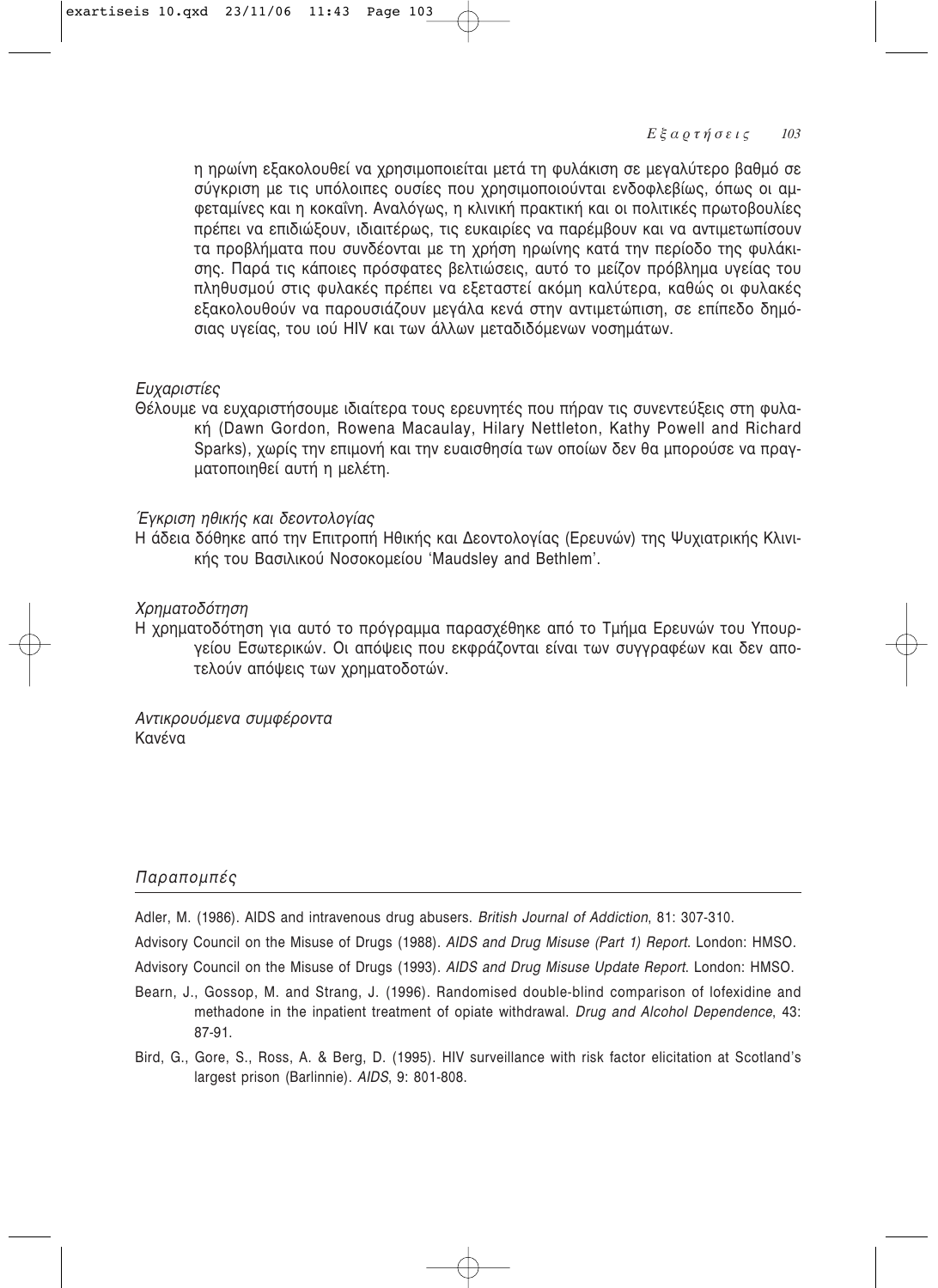- Bird, A.G., Gore, S., Hutchinson, S.J., Lewis, S.C., Cameron, S. and Burns, S. (on behalf of European Commission Network on HIV Infection and Hepatitis in Prison) (1997). Harm reduction measures and injecting inside prison versus mandatory drug testing: Results of a cross-sectional anonymous questionnaire survey. *British Medical Journal*, 315: 21-24.
- Brooke, D., Taylor,P., Gunn,J. & Maden,A. (2000). Substance misuse as a marker of vulnerability among male prisoners on remand. *British Journal of Psychiatry,* 177, 248-251.
- Bullock, T. (2003). Changing levels of drug use before, during and after imprisonment. In, M.Ramsay (ed.) *Prisoners' Drug Use and Treatment: Seven Research Studies.* Home Office Research Study 267, Home Office Research Development and Statistics Directorate, London.
- Calzavara, L., Burchell,A., Schlossberg,J., Myers,T., Escobar,M., Wallace,E., Major,C., Strike,C. & Millson,M. (2003) Prior opiate injection and incarceration history predict injection drug use among inmates. *Addiction,* 98, 1257-1265.
- Carvel, A.L.M. & Hart, G. (1990). Risk behaviours for HIV infection among drug users in prison. *British Medical Journal*, 300: 1383-1384.
- Clarke, J., Clarke,M., Hanna,L., Sobota,M. & Rich,J. (2001). Active and former injection drug users report of HIV risk behaviors during periods of incarceration. *Substance Abuse,* 22, 209-216.
- Darke, S. (1998). Self-report among injecting drug users: a review. *Drug and Alcohol Dependence*, 51: 253-263.
- Department of Health, Welsh Office, Scottish Home and Health Department and Northern Ireland Office (1999). *Drug Misuse and Dependence: Guidelines on Clinical Management*. London: HMSO.
- Des Jarlais, D.C., Friedman, S.R. & Strug, D. (1986). AIDS and needle-sharing within the intravenous drug use sub-culture. In: Feldman, D. and Johnson, T. (Eds). *The Social Dimensions of AIDS: Methods and theory*, pp 111-125. New York: Praeger.
- Dolan, K., Wodak, A. & Penny, R. (1995). AIDS behind bars: Preventing HIV spread among incarcerated drug injectors. *AIDS*, 9: 825-832.
- Dolan, K., Rutter,S. & Wodak,A. (2003). Prison-based syringe exchange programmes: a review of international research and development. *Addiction,* 98: 153-158.
- Farrell, M., Singleton,N. & Strang, J. (2000). Drugs and Prisons: a high risk group and a high burden environment. In, Shewan, D., Davies,J. (Eds.) *Drug Use and Prsions: An International Perspective,* pp 203-213*,* Amsterdam, Harwood.
- Farrell, M. & Strang, J. (1991). Drugs and HIV in prisons: The hole in the net. *British Medical Journal*, 302: 1477-1478.
- Gore, S. and Bird, A.G. (1993). No escape: HIV transmission in prison prisons need protocols for HIV outbreaks. *British Medical Journal*, 307: 147-148.
- Gore, S., Bird, G., Burns, S.M., Goldberg, D. & Ross, A.J. (1995). Drug injection and HIV prevalence in inmates of Glenochil Prison. *British Medical Journal*, 301: 293-296.
- Gore, S. and Bird , A.G. 1998. Drugs in British prisons: Policies need outside scrutiny if they are to do more good than harm. *British Medical Journal*, 316: 1256-1257.
- Gossop, M., Griffiths, P., Bradley, B. and Strang, J. (1989). Opiate withdrawal symptoms in response to 10 day and 21-day methadone withdrawal programmes. *British Journal of Psychiatry*,154: 360-363.
- Gossop, M., Darke, S., Griffiths, P., Hamdo, J., Powis, B., Hall, W. and Strang, J. (1995). The Severity of Dependence Scale (SDS): Psychometric properties of the SDS in English and Australian samples of heroin, cocaine and amphetamine users. *Addiction*, 90: 607-614.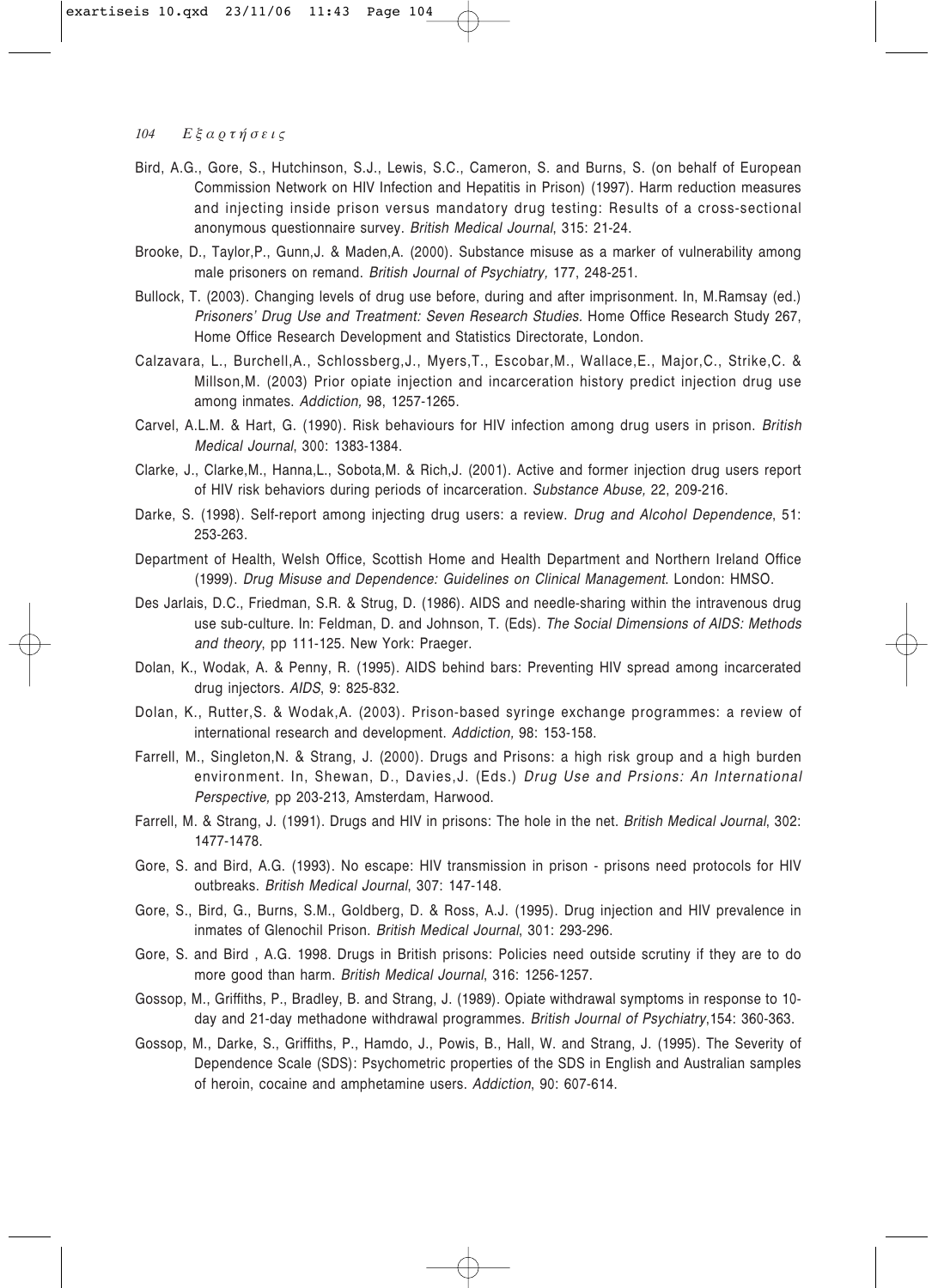- Gossop, M., Best, D., Marsden, J. and Strang, J. (1997). Test-retest reliability of the Severity of Dependence Scale (SDS). *Addiction*, 92: 353-354.
- Gossop, M., Bradley,B., Phillips,G., Green,L. (1989). Circumstances surrounding the initial lapse to opiate use following detoxification. *British Journal of Psychiatry,* 154, 354-359.
- Gossop, M., Marsden, J., Stewart,D., Treacy, S. (2000). Routes of drug adminstration and multiple drug misuse: regional variations among clients seeking treatment at programmes throughout England. *Addiction,* 95, 1197-1206.
- Harding, T. (1987). AIDS in prison. *Lancet*, ii: 1260-1264.
- Harding, T. (1990). HIV infection and AIDS in the prison environment: A test case for the respective human rights. In: Strang, J. & Stimson, G. (Eds) *AIDS and Drug Misuse: The challenge for policy and practice in the 1990s*, pp 197-209, London: Routledge.
- Harrell, A. (1985). Validation of self-report: The research record. In: Rouse, B.A., Kozel, N.J. and Richards, L.G. (Eds) *Self-report methods of estimating drug use: Meeting current challenges to validity* (NIDA research monograph 57), pp 12-21. Rockville, Maryland: National Institute on Drug Abuse.
- HM Prison Service (1998). *Tackling Drugs in Prisons*. London: Prison Service.
- Howells, C., Allen, S., Gupta, J., Stillwell, G., Marsden, J. and Farrell, M. (2002). Prison-based detoxification for opioid dependence: a randomised double-blind controlled trial of lofexidine and methadone. *Drug and Alcohol Dependence*, 67: 169-176.
- Jacob, J. & Stöver,H. (2000). The transfer of harm-reduction strategies into prisons: needle exchange programmes in two German prisons. *International Journal of Drug Policy,* 11, 325-335.
- Johnson, A.M., Wadsworth, J., Wellings, K., Bradshaw, S. & Field, J. 1992. Sexual lifestyles and HIV risk. *Nature*, 360: 410-412.
- Johnson, R.E., Strain,E. (1999) Other medications for opioid dependence. In: E.Strain & M.Stitzer (eds.) *Methadone Treatment for Opioid Dependence,* pp 281-321*,* John Hopkins University Press, Baltimore.
- Knight, K., Hillier,M. & Simpson,D. (1999). Evaluating corrections-based treatment for the drug-abusing criminal offender. *Journal of Psychoactive Drugs* 31, 299-304.
- Kraus, M., Isaacson, J., Kahn,R., Mundt,M. & Baier Manwell,L. (2001). Medical education about the care of addicted incarcerated persons: a national survey of residency programs. *Substance Abuse,* 22, 97-104.
- Maden, A., Swinton, M. and Gunn, J. (1991). Drug dependence in prisoners. *British Medical Journal*, 302: 880.
- Magura, S., Freeman, R.C., Siddigi, Q. and Lipton, D.S. (1992). The validity of hair analysis for detecting cocaine and heroin use among addicts. *International Journal of the Addictions*, 27: 51-69.
- Meiczkowski, T., Barzelay, D., Groppe, R. and Wish, E. (1991). Concordance of three measures of cocaine use in an arrestee population: Hair, urine and self-report. *Journal of Psychoactive Drugs*, 23: 241- 249.
- Mo,C. & Stephens,R. (2000). Drugs and prsioners: treatment needs on entering prison. *American Journal of Drug and Alcohol Abuse,* 26, 229-245.
- Power, K.G., Markova, I., Rowlands, A., McKee, K.J., Anslow, P.J. and Kilfedder, C. (1992). Intravenous drug use and HIV transmission among inmates in Scottish prisons. *British Journal of Addiction*, 87: 35-45.
- Ramsay, M. & Percy, A. (1997). The national household survey of drug misuse in Britain: a decade of development. *Addiction*, 92: 931-937.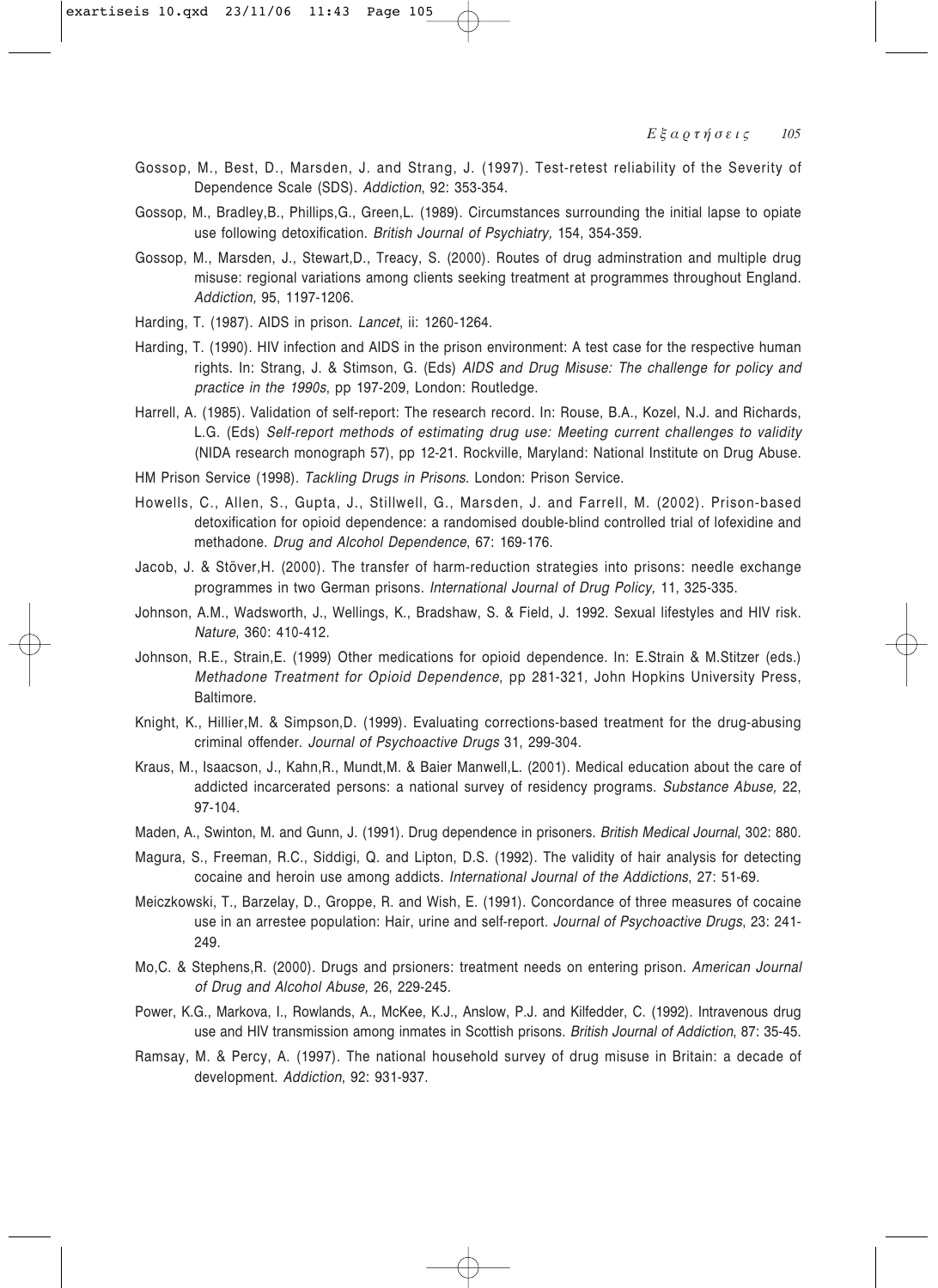- Rouse, B.A., Kozel, N.J. and Richards, L.G. (1985). *Self-report methods of estimating drug use: Meeting current challenges to validity* (NIDA research monograph 57). Rockville, Maryland: National Institute on Drug Abuse.
- Sherman, M.F. and Bigelow, G. (1992). Validity of patients self-reported drug use as a function of treatment status. *Drug and Alcohol Dependence*, 30: 1-11.
- Strang, J. & Stimson, G. (Eds) (1990). *AIDS and Drug Misuse: The challenge for policy and practice in the 1990s*. London: Routledge.
- Strang, J., Stimson, G. & Des Jarlais, D.C. (1992). What is AIDS doing to the drug research agenda? *British Journal of Addiction*, 87: 343-346.
- Strang, J. (1993). Sexual and injecting behaviours in prison: From disciplinary problem to public health conundrum. *Criminal Behaviour and Mental Health*, 3: 393-402.
- Strang, J., Sheridan, J. and Barber, N. (1996). Prescribing injectable and oral methadone to opiate addicts: Results from the 1995 national survey of community pharmacies in England and Wales. *British Medical Journal*, 313: 270-272.
- Strang, J., Griffiths, P., Powis, B., Abbey, J. & Gossop, M. (1997). How constant is an individual's route of heroin administration? Data from treatment and non-treatment samples. *Drug and Alcohol Dependence*, 46: 115-118.
- Strang, J., Bearn, J., Farrell, M., Finch, E., Gossop, M., Griffiths, P., Marsden, J. & Wolff, K. (1998a). Route of drug use and its implications for drug effect, risk of dependence, and health consequences: a review. *Drug and Alcohol Review*, 17: 197-211.
- Strang, J. and Sheridan, J. (1998b). National and regional characteristics of methadone prescribing in England and Wales: local analyses of data from the 1995 national survey of community pharmacies. *Journal of Substance Misuse*, 3: 240-246.
- Taylor, A., Goldberg, D., Emslie, J., Wrench, J., Gruer, L., Cameron, S. et al. (1995). Outbreak of HIV infection in a Scottish prison. *British Medical Journal*, 310: 289-292.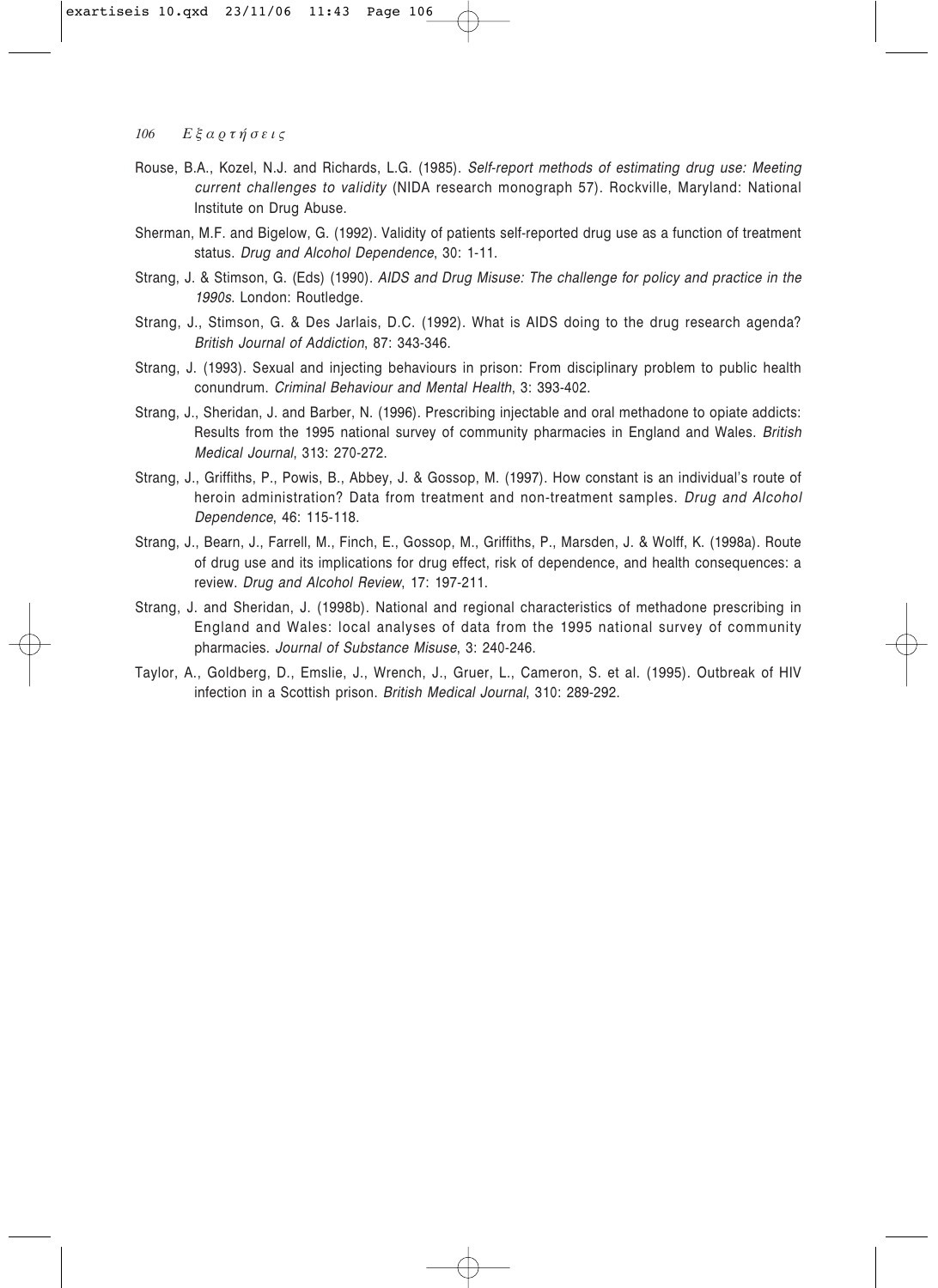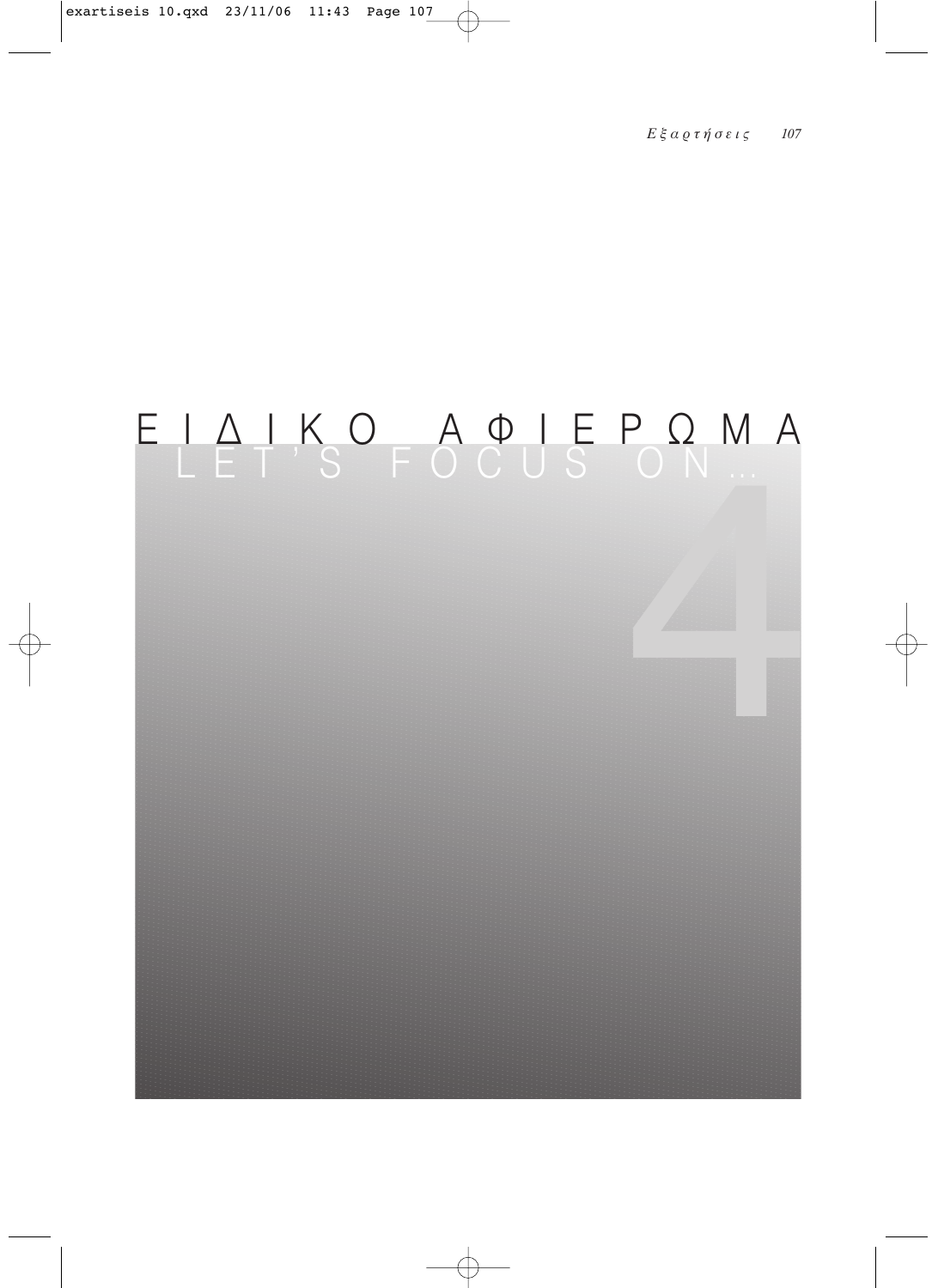$E$ ξαρτήσεις  $108\,$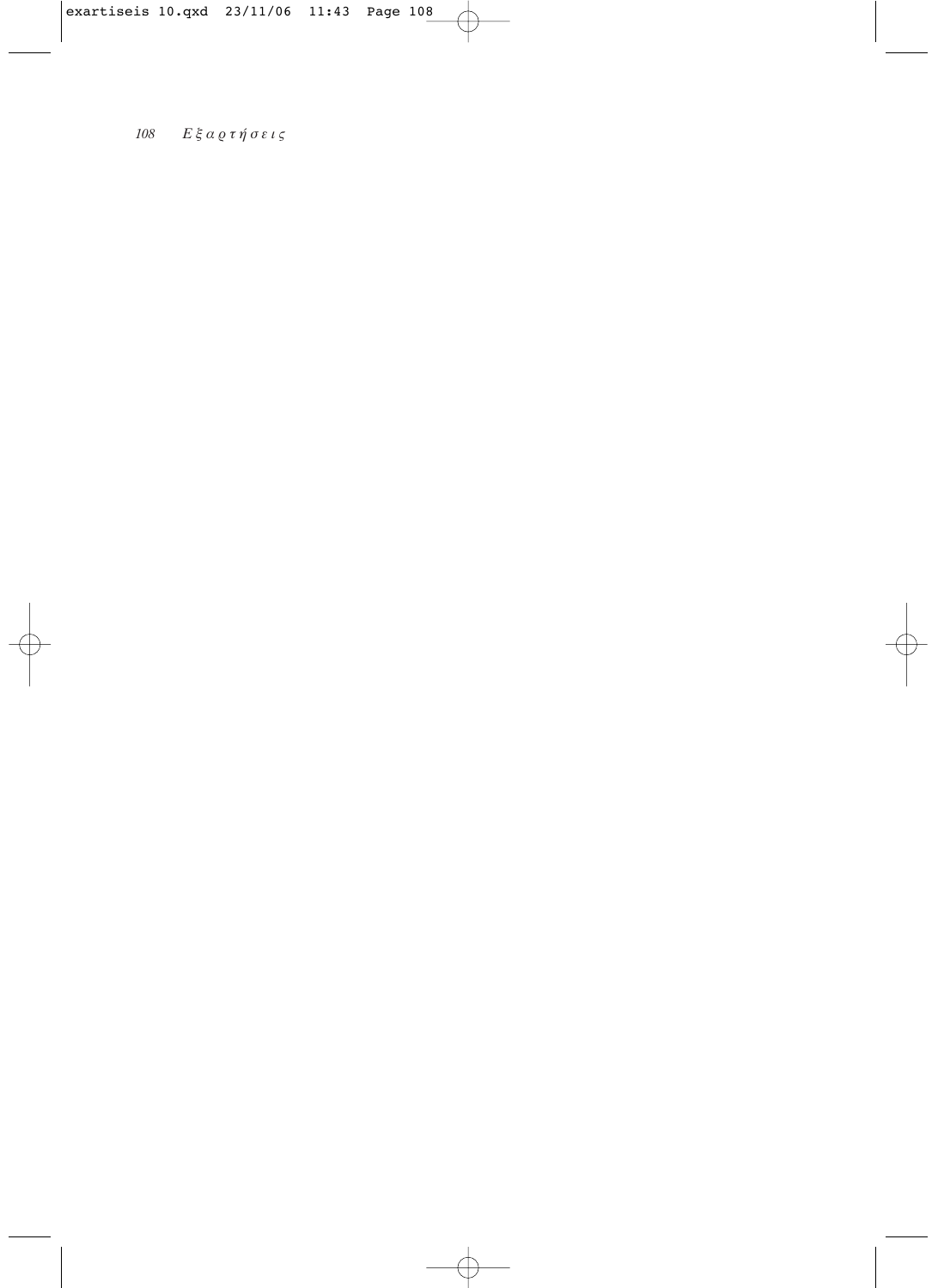*Ε ξ α ρ τ ή σ ε ι ς , τεύχος 10, 2006*

# $X$ ΡΗΣΗ ΟΥΣΙΩΝ ΚΑΙ ΦΥΛΑΚΗ

# ΕΙΣΑΓΩΓΗ ΤΟ ΘΕΑΤΡΟ ΣΤΗ ΦΥΛΑΚΗ

- Στις 26 Ιουνίου 2005, Παγκόσμια Ημέρα κατά των Ναρκωτικών, επετράπη για πρώτη φορά στην ιστορία του ελληνικού σωφρονιστικού συστήματος η ομαδική έξοδος από τη φυλακή σε κρατούμενες, με στόχο τη συμμετοχή τους στο ανέβασμα μιας θεατρικής παράστασης. Οι κρατούμενες ήταν μέλη της Θεραπευτικής Κοινότητας (Θ.Κ.) «ΕΝ ΔΡΑ-ΣΕΙ» του ΚΕ.Θ.Ε.Α., που βρίσκεται στις γυναικείες φυλακές Κορυδαλλού. Στη συνέχεια παραθέτουμε ένα κείμενο που ένραψαν τα μέλη του θεραπευτικού προσωπικού της Θ.Κ. «ΕΝ ΔΡΑΣΕΙ», όπου περιγράφεται η προσπάθεια αυτή.
- Η πρόκληση ήταν μενάλη. Χρειαζόταν σε πολύ μικρό χρονικό διάστημα η θεατρική ομάδα της Θ.Κ. «ΕΝ ΔΡΑΣΕΙ» να ξεπεράσει τα περιορισμένα της όρια. Όρια που καθορίζονταν τόσο από τα τείχη της φυλακής όσο και από τους στόχους που μέχρι εκείνη τη στιγμή είχαν τα μέλη της θεατρικής ομάδας, που δεν ήταν άλλοι από αυτούς της δημιουργικής απασχόλησης.
- Το θεραπευτικό προσωπικό της κοινότητας χρειάστηκε να υποστηρίξει τα μέλη της σε μια δύσκολη ανηφορική πορεία. Το εύρος των δυσκολιών εκτεινόταν από στερεοτυπικές αντιλήψεις που έπρεπε να ξεπεραστούν μέχρι θέματα δημόσιας έκφρασης συναισθημάτων και περιγραφής γεγονότων, από ζητήματα αυτό-αντίληψης έως προβλήματα σχέσεων, από ψυχοσωματικά συμπτώματα μέχρι υπαρξιακές αναζητήσεις. Όμως ο στόχος που είχαν θέσει τα μέλη της ομάδας ήταν υψηλός, καθώς για πρώτη φορά τους δινόταν η ευκαιρία να εκφράσουν τις ανησυχίες και τις ελπίδες τους μπροστά σε ένα κοινό που μέχρι τότε θεωρούσαν ως αιτία της δυστυχίας τους. Έτσι λοιπόν φάνηκε πολύ γρήγορα ότι η πρόκληση δεν ήταν μόνο καλλιτεχνική αλλά πρωτίστως θεραπευτική - επιστημονική. Οι κρατούμενες αυτές, μέλη της Θ.Κ. «ΕΝ ΔΡΑΣΕΙ», πρώτα απ' όλα έπρεπε να σταθούν στα πόδια τους. Πριν από τη θεατρική έκφραση των «θέλω» και των επιθυμιών τους έπρεπε να τα ανακαλύψουν, να τα σμιλέψουν και να τα πιστέψουν. Πριν «παίξουν» εκφράζοντας τον πόνο των βιωμάτων τους, χρειαζόταν να μάθουν να αντέχουν να τον ζουν χωρίς τη χρήση ψυχοτρόπων ουσιών και να τον εκφράζουν σε ανθρώπινο επίπεδο. Τελικά, η άδεια που δόθηκε από τον Υπουργό Δικαιοσύνης κύριο Αναστάσιο Παπαληγούρα έδωσε την ώθηση σε όλους μας στα μέλη, στο θεραπευτικό προσωπικό και στους θεατρικούς δασκάλους, Στέλιο Παυλίδη και Αλεξάνδρα Παυλίδη, να συνθέσουμε τις επιθυμίες μας και να τις κάνουμε πραγματικότητα.

*Το προσωπικό της Θ.Κ. «ΕΝ ΔΡΑΣΕΙ».*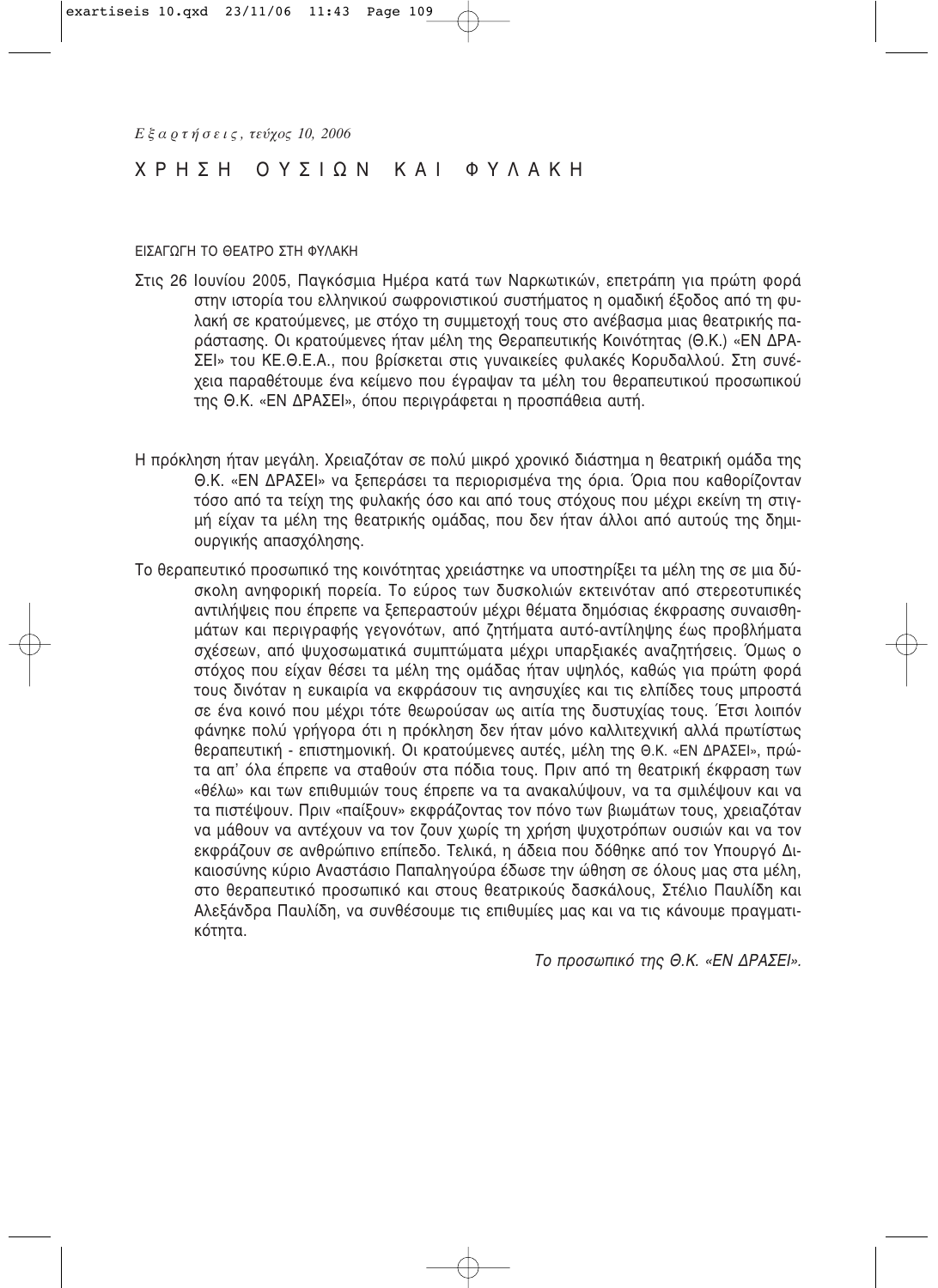Οι κρατούμενες που συμμετείχαν στη Θεραπευτική κοινότητα «ΕΝ ΔΡΑΣΕΙ», του ΚΕ.Θ.Ε.Α στις Γυναικείες Φυλακές του Κορυδαλλού παρουσίασαν την παράσταση την οποία σκηνοθέτησε ο κύριος Σ. Παυλίδης, σε κείμενα που έγραψαν οι ίδιες, στον προαύλιο χώρο του Υπουργείου Δικαιοσύνης. Στη συνέχεια ακολουθούν: το άρθρο του κυρίου ¶. ™ÙÔ‡·, ∞Ó·ÏËÚˆÙ‹ À‡ı˘ÓÔ˘ ÙÔ˘ £Âڷ¢ÙÈÎÔ‡ ÚÔÁÚ¿ÌÌ·ÙÔ˜ «∂¡ ¢ƒ∞™∂π», με τίτλο: «Θεραπευτική Κοινότητα Μη Ιεραρχημένη Στα Πλαίσια Του Σωφρονιστικού ι<br>Συστήματος», όπου παρουσιάζεται η λειτουργία του προγράμματος, καθώς και το άρθρο του κυρίου Σ. Παυλίδη, με τίτλο: «Θέατρο στη φυλακή», που αναφέρεται στη δουλειά που έγινε για το ανέβασμα της παράστασης.

> Εκ μέρους της Συντακτικής Επιτροπής του περιοδικού «Εξαρτήσεις»

> > Κωνσταντίνα Υφαντή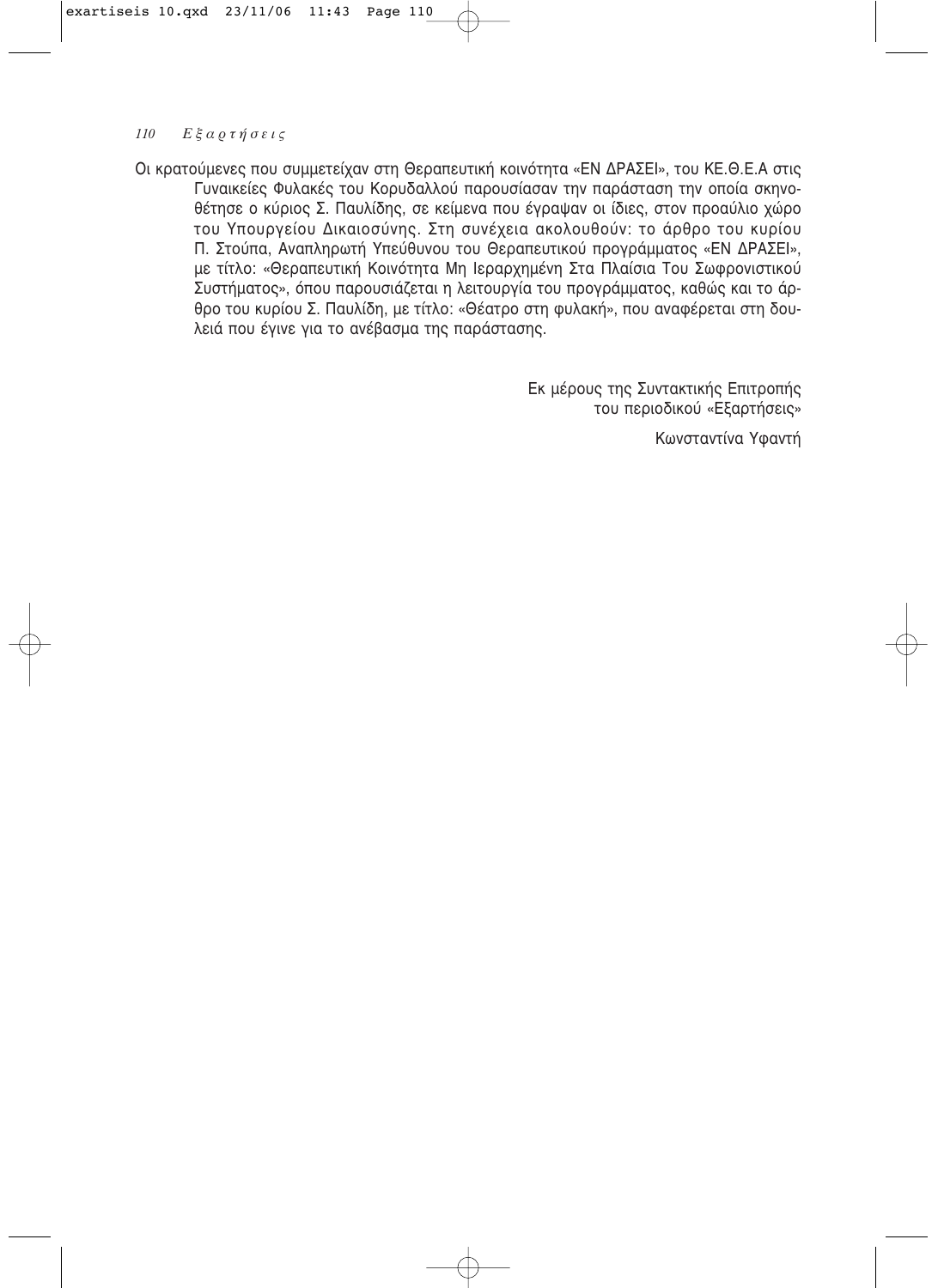# ΘΕΡΑΠΕΥΤΙΚΗ ΚΟΙΝΟΤΗΤΑ ΜΗ ΙΕΡΑΡΧΗΜΕΝΗ ΣΤΑ ΠΛΑΙΣΙΑ ΤΟΥ ΣΟΦΡΟΝΙΣΤΙΚΟΥ ΣΥΣΤΗΜΑΤΟΣ

ΠΑΝΑΓΙΩΤΗΣ ΣΤΟΥΠΑΣ, Α/ΥΠΕΥΘΥΝΟΣ ΤΟΥ ΘΕΡΑΠΕΥΤΙΚΟΥ ΠΡΟΓΡΑΜΜΑΤΟΣ, «ΕΝ ΔΡΑΣΕΙ»

- Aπό το Φεβρουάριο του 2000 ξεκίνησε η λειτουργία του πιλοτικού προγράμματος ολοκληρω− μένης θεραπευτικής παρέμβασης εξαρτημένων γυναικών μέσα στη φυλακή. Το πρόγραμμα αυτό ξεκίνησε υπό την ευθύνη του Κέντρου Πολλαπλής Παρέμβασης του ΚΕ.Θ.Ε.Α. και της Γενικής Γραμματείας Λαϊκής Επιμόρφωσης, με τη συνεργασία της Διεύθυνσης της Κεντρικής Φυλακής Γυναικών Κορυδαλλού.
- Την περίοδο εκείνη, η συγκεκριμένη θεραπευτική παρέμβαση αποτέλεσε μια καινοτόμο προσπάθεια στο χώρο των Ελληνικών Φυλακών. Με την έναρξή της κληθήκαμε να απαντήσουμε σε συγκεκριμένα ερωτήματα που εύλογα προέκυψαν κατά την υλοποίηση ενός τέτοιου προγράμματος.
- Ένα βασικό ερώτημα που μας απασχόλησε ήταν το κατά πόσο μέσα σε ένα σωφρονιστικό πλαίσιο μπορεί να ενταχθεί ένα πλαίσιο θεραπείας, με άλλα λόγια η τιμωρία να γίνει ευκαιρία. Επίσης, πόσο οι τρεις παραπάνω διαφορετικοί φορείς, με διαφορετική προσέγγιση, μπορούν να συνεργαστούν.
- Με το σχεδιασμό και την υλοποίηση του θεραπευτικού προγράμματος για τις εξαρτημένες κρατούμενες δόθηκε η ευκαιρία σε αυτές να αξιοποιήσουν τον κενό χρόνο της φυλάκισής τους. μέσα από τις διεργασίες της εκπαίδευσης, της συμβουλευτικής υποστήριξης και συγχρόνως της διαμόρφωσης των χώρων που μας είχαν παραχωρηθεί από τη Δ/νση της Φυλακής.
- Τα ιδιαίτερα χαρακτηριστικά και προβλήματα των ανθρώπων που προσέγγισαν το πρόγραμμα ήταν εκείνα που μας οδήγησαν στους θεραπευτικούς στόχους αλλά και στις μεθόδους που ακολουθήσαμε. Τα προβλήματα που αντιμετωπίζουν οι κρατούμενες χρήστριες έχουν μία σειρά από αρνητικές συνέπειες στην ανάπτυξη της προσωπικότητάς τους.
- Το ασφυκτικό πλαίσιο του εγκλεισμού τους τις οδηγεί στην αναστολή της ψυχοκοινωνικής τους δραστηριότητας. Η μακρόχρονη κράτησή τους στη φυλακή έχει σαν αποτέλεσμα τη συναισθηματική τους αδιαφορία, την έντονη παθητικότητα, το κλείσιμο στον εαυτό τους καθώς και την έλλειψη εμπιστοσύνης. Η αποκοπή της επικοινωνίας με το οικογενειακό περιβάλλον και η συχνή έλλειψη συμπαράστασης τις ωθούν προς την κατεύθυνση της κοινωνικής περιθωριοποίησης. Επίσης η εμπειρία της εκπαίδευσης έχει αρνητική επίδραση στις περισσότερες, με αποτέλεσμα να υπάρχουν σημαντικές ελλεί-Ψεις σε αυτόν τον τομέα.
- Έτσι λοιπόν λαμβάνοντας υπόψη τα παραπάνω, βασική μας προϋπόθεση ήταν να εξασφαλίσουμε τα εξής: Τη δημιουργία κλίματος εμπιστοσύνης, ασφάλειας και υποστήριξης, απαραίτητα στοιχεία για την υλοποίηση του προγράμματος. Μέσα στο δύσκολο χώρο της φυλακής όπου οι ανθρώπινες αξίες καταρρέουν, στόχος μας ήταν να τις εμπνεύσουμε εμπιστοσύνη, σεβασμό και πίστη στο ότι μπορούν να διαφοροποιηθούν και να αλλάξουν. Έτσι λοιπόν σταδιακά και αξιολογώντας το κάθε μας βήμα καταλήξαμε στους στόχους και στη μέθοδο θεραπείας του προγράμματος.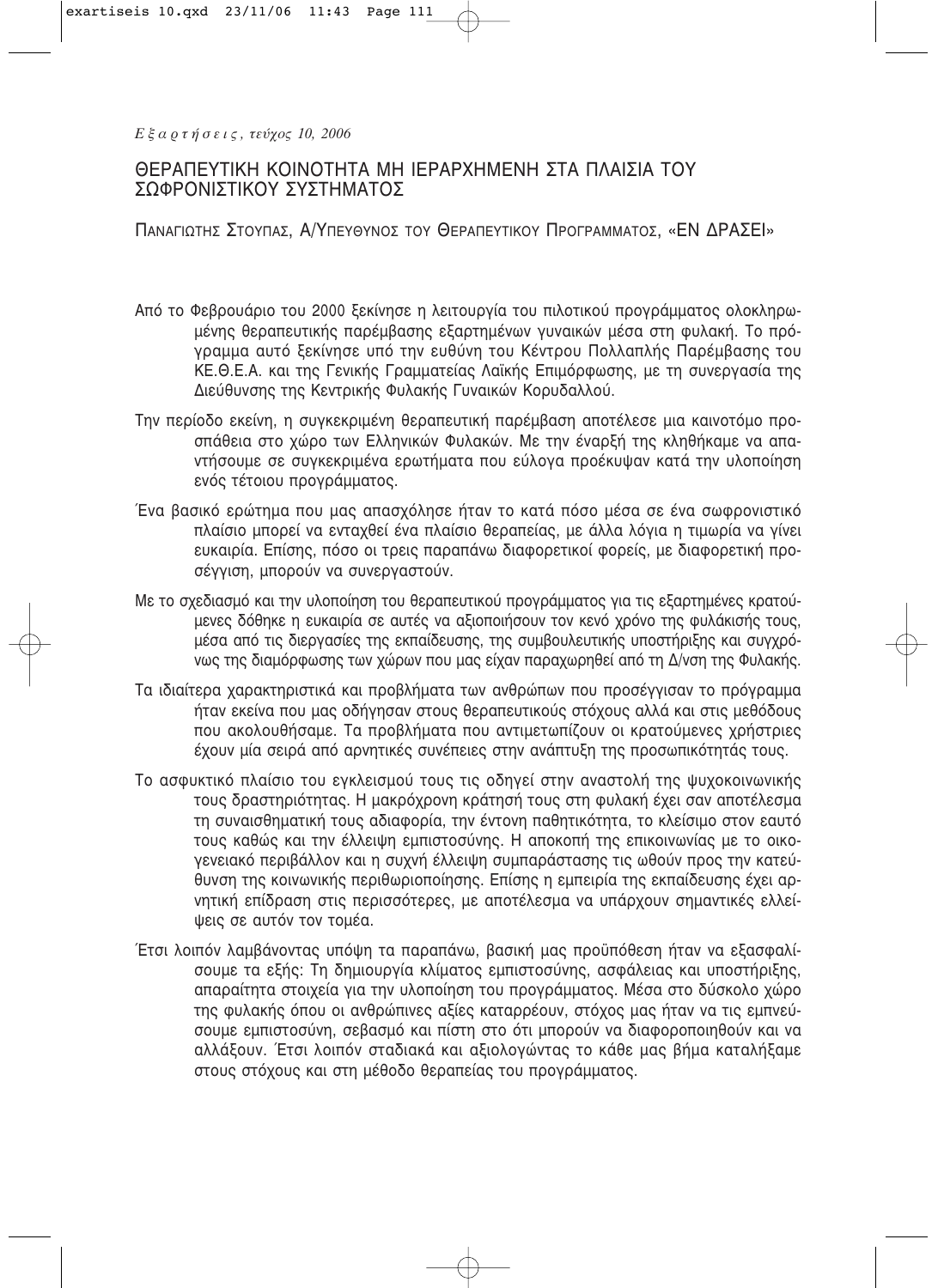# ΠΛΑΙΣΙΟ ΛΕΙΤΟΥΡΓΙΑΣ ΘΕΡΑΠΕΥΤΙΚΗΣ ΚΟΙΝΟΤΗΤΑΣ «ΕΝ ΛΡΑΣΕΙ» ΣΤΙΣ ΓΥΝΑΙΚΕΙΕΣ ΦΥΛΑΚΕΣ ΚΟΡΥΛΑΛΛΟΥ

# ΒΑΣΙΚΩΙ ΣΤΩΧΩΙ

Οι βασικοί στόχοι της Θεραπευτικής Κοινότητας «ΕΝ ΔΡΑΣΕΙ» στις Γυναικείες Φυλακές Κορυδαλλού, είναι η αποχή από τη χρήση, καθώς και κάθε είδους παραβατική συμπεριφορά στη φυλακή, η στήριξη του οικονενειακού περιβάλλοντος, η επανασύνδεση με διαδικασίες εκπαίδευσης, η παραπομπή σε προγράμματα επανένταξης για την όσο το δυνατό πιο ομαλή ένταξή τους στην κοινωνία. Βασικοί στόχοι της Θεραπευτικής Κοινότητας οι οποίοι θα βοηθήσουν στην απεξάρτηση και στην κοινωνικοποίηση των μελών της είναι: η αλλαγή συμπεριφοράς των μελών, η γνώση των αιτιών και των προβλημάτων που οδήγησαν στην εξάρτηση, με σκοπό την καλύτερη αντιμετώπισή τους η απόκτηση εναλλακτικών τρόπων επίλυσης προβλημάτων, καθώς και η επανασύνδεση με την οικογένεια.

# ΣΤΩΧΩΙ ΘΕΡΑΠΕΙΑΣ

Η Θεραπευτική Κοινότητα «ΕΝ ΔΡΑΣΕΙ» έχει ως στόχους: τη βελτίωση της ικανότητας έκφρασης συναισθημάτων, την αποχή από τη χρήση, την επίλυση προβλημάτων με τη βοήθεια των θεραπευτών της Κοινότητας, την εκμάθηση νέων τρόπων επικοινωνίας και μεταξύ των μελών αλλά και με το υπόλοιπο κοινωνικό σύνολο, την ανάπτυξη της αυτοαποτελεσματικότητας, την ενδυνάμωση της προσωπικότητας των μελών, καθώς και τη δημιουργική διαχείριση του ελεύθερου χρόνου, (με δραστηριότητες- χόμπι κ.λπ.).

# ΜΕΘΩΛΩΙ ΘΕΡΑΠΕΙΑΣ – 1

Οι μέθοδοι θεραπείας που ακολουθούνται στη Θεραπευτική Κοινότητα είναι η ατομική συμβουλευτική, οι ασκήσεις προσωπικής ανάπτυξης, η ομαδική συμβουλευτική: η Ομάδα Αυτοβοήθειας για την ανάπτυξη σχέσεων και ελέγχου της συμπεριφοράς, η Ομάδα Επαφής για την κριτική στάσεων και συμπεριφορών, η Ομάδα Αυτογνωσίας για τη σύνδεση των μελών με το παρελθόν και το παρόν τους και οι Ομάδες Γονέων των Κρατουμένων, με στόχο να ενισχύουν την προσπάθεια των παιδιών τους.

# ΜΕΘΟΔΟΙ ΘΕΡΑΠΕΙΑΣ – 2

Μέθοδοι θεραπείας στη Θεραπευτική Κοινότητα είναι επίσης οι γραπτές αναθέσεις, με στόχο την αυτοαξιολόγησή τους και τη σύνδεση των βιωμάτων τους με την παρούσα κατάστασή τους, ιατρικά σεμινάρια με σκοπό την ενημέρωση τους για την καλύτερη προφύλαξη της υγείας τους, θεραπευτικά σεμινάρια ενημέρωσης που αφορούν στο «γιατί» και «πώς» προχωρά η θεραπεία. Ακόμη εφαρμόζονται μέθοδοι πρόληψης της υποτροπής για την αντιμετώπιση κρίσεων υποτροπής, καθώς επίσης και εκπαίδευση στον προγραμματισμό του ελεύθερου χρόνου τους, για την καλύτερη οργάνωσή τους στην καθημερινότητα.

# EΚΠAΙΔEΥΣΗ

Η εκπαίδευση των μελών της Κοινότητας περιλαμβάνει την εκμάθηση της Ελληνικής γλώσσας, μαθήματα ηλεκτρονικού υπολογιστή/γραφιστικής, μαθήματα κρουστών, χορού και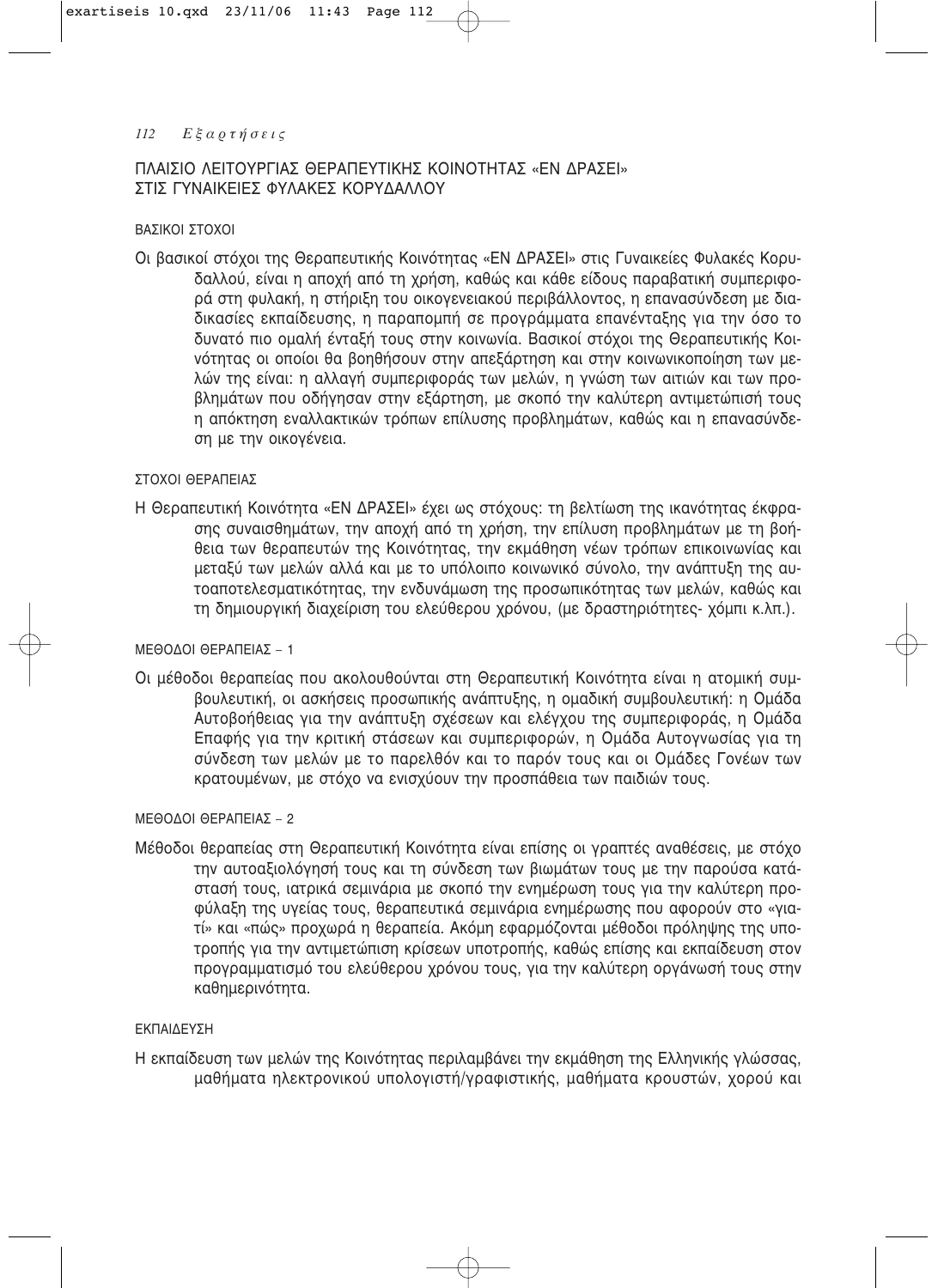θεάτρου, και εκπαίδευση χειροποίητου κοσμήματος στο εργαστήρι στις Γυναικείες Φυλακές Κορυδαλλού.

# ΣΤΟΧΟΙ ΕΚΠΑΙΔΕΥΣΗΣ

Στόχοι της εκπαίδευσης της κοινότητας, είναι η απόκτηση της γνώσης για τη σωστή οργάνωση και διαχείριση του προσωπικού χρόνου, η κινητοποίηση για την επανασύνδεση με την εκπαίδευση, η βελτίωση της ικανότητας επικοινωνίας των μελών σε κοινωνικό και εργασιακό επίπεδο, η ανάπτυξη δεξιοτήτων για τη διευκόλυνση της πρόσβασης στην αγορά εργασίας, η ενημέρωση της ομάδας σε σχέση με το νομικό πλαίσιο σε θέματα εργατικού, οικογενειακού και ποινικού δικαίου, η ενημέρωση και η γνωριμία με τις συνθήκες στους χώρους εργασίας και η απόκτηση εξειδικευμένης γνώσης στο πλαίσιο της επαγγελματικής κατάρτισης, με σκοπό την καλύτερη προετοιμασία για την εύρεση εργασίας.

# ΔΟΜΗ ΠΡΟΓΡΑΜΜΑΤΟΣ

# *A. Φάση Προετοιμασίας – Ένταξης*

Στη φάση της προετοιμασίας η συχνότητα που πραγματοποιούνται τα ραντεβού ή οι συναντήσεις κατά τη διάρκεια της εβδομάδας (εφτά ημέρες) είναι: Τα ατομικά ραντεβού γίνονται πέντε φορές την εβδομάδα, η Ομάδα Ενημέρωσης λειτουργεί δύο φορές την εβδομάδα, η Ομάδα Κινητοποίησης επίσης δύο φορές την εβδομάδα. Μετά την επιτυχή ολοκλήρωση της Ομάδας Κινητοποίησης, εντάσσονται στην Θεραπευτική Κοινότητα για πέντε ημέρες δοκιμαστικά. Στόχος της φάσης αυτής είναι η ομαλή ένταξή τους στη Θεραπευτική Κοινότητα καθώς επίσης και η γνωριμία τους με τα μέλη και το θεραπευτικό προσωπικό. Στο τέλος της δοκιμαστικής περιόδου πραγματοποιείται συνάντηση αξιολόγησης της πενθήμερης συμμετοχής τους από τα μέλη και το προσωπικό της Κοινότητας και αποφασίζεται η ένταξή τους. Κατά τη διάρκεια της δοκιμαστικής περιόδου δε συμμετέχουν στις θεραπευτικές διαδικασίες.

# *Β. Κύρια Φάση Θεραπείας*

Η κύρια φάση θεραπείας λειτουργεί σε πενθήμερη βάση από τις οκτώ το πρωί έως τις εφτά το απόγευμα και αποτελείται από τις εξής δράσεις: τις Πρωινές Συναντήσεις που πραγματοποιούνται πέντε φορές την εβδομάδα, την Ομάδα Δουλειάς επίσης πέντε φορές την εβδομάδα, τις θεραπευτικές ομάδες δύο φορές την εβδομάδα, τις εκπαιδευτικές δραστηριότητες πέντε φορές την εβδομάδα, τις δημιουργικές δραστηριότητες τρεις φορές την εβδομάδα και τον προγραμματισμό σε καθημερινή βάση κατά τη διάρκεια και των εφτά ημερών.

# ΙΔΙΑΙΤΕΡΕΣ ΔΥΣΚΟΛΙΕΣ

Οι ιδιαίτερες δυσκολίες που αντιμετωπίζει η Θεραπευτική Κοινότητα είναι κατ' αρχάς το ωράοιο λειτουργίας της και αυτό γιατί μετά τις εφτά το απόνευμα εντάσσεται στο υπόλοιπο σύστημα της φυλακής γεγονός που αποτελεί πρόβλημα. Οι περιορισμένοι χώροι της κοινότητας, η συχνή αλλαγή της Διοίκησης του Σωφρονιστικού συστήματος, ο μεγάλος χρόνος παραμονής των μελών λόγω των υψηλών ποινών, η συχνή άρνηση από τα Συμβούλια Εφετών για ενεργοποίηση του ευεργετήματος του Ν.2331, η χαμηλή ιατρική υποστήριξη από το Σωφρονιστικό σύστημα καθώς και η μη θεσμοθέτηση του Προνράμματος.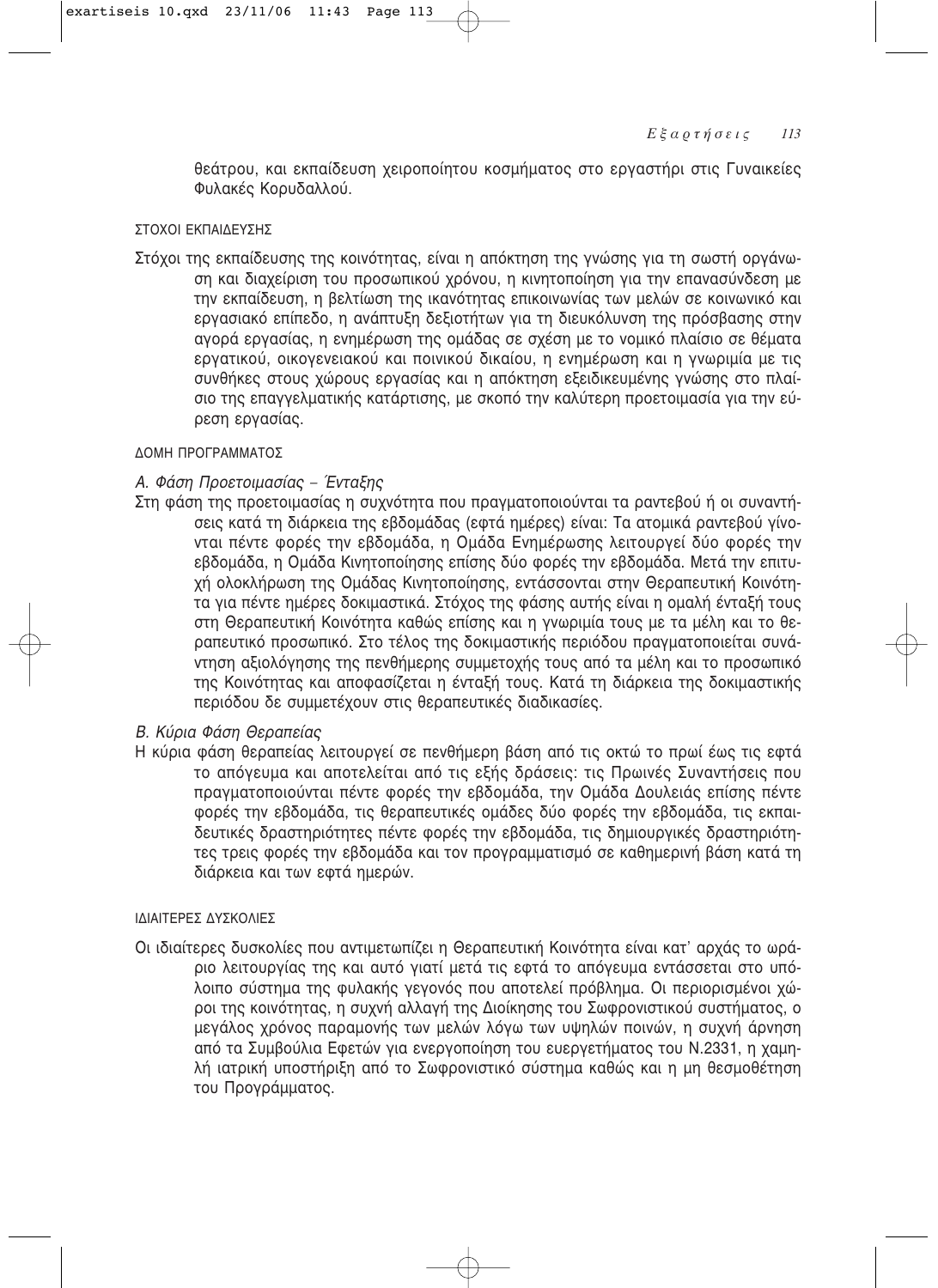- Επίσης, παρατηρείται το φαινόμενο μέλη του προγράμματος μετά την ολοκλήρωση της θεραπείας τους, να οδηγούνται ξανά στη φυλακή.
- Για την επίλυση όλων των παραπάνω δυσκολιών, το Θεραπευτικό Πρόγραμμα «ΕΝ ΔΡΑΣΕΙ» στοχεύει στην καθιέρωση λειτουργίας σε 24ωρη βάση της Θεραπευτικής Κοινότητας στις Γυναικείες Φυλακές Κορυδαλλού, στην ουσιαστική εφαρμογή του ευεργετικού Νόμου για τους εξαρτημένους που βρίσκονται σε θεραπεία καθώς και στη θεσμοθέτηση της Θεραπευτικής Κοινότητας στις Φυλακές.
- Aν και οι προαναφερθείσες δυσκολίες δυσχεραίνουν σε μενάλο βαθμό τη λειτουργία της Θεραπευτικής Κοινότητας, αξιολογώντας τη μέχρι τώρα πορεία της καινοτόμου Θεραπευτικής Κοινότητας «ΕΝ ΔΡΑΣΕΙ» και λαμβάνοντας υπόψη: τη θεραπευτική εξέλιξη των μελών που εντάσσονται στο πρόγραμμα, το μεγάλο αριθμό των αιτημάτων για ένταξη, την υψηλή δέσμευση του θεραπευτικού προσωπικού καθώς και την καλή συνεργασία με τη Διεύθυνση των Γυναικείων Φυλακών Κορυδαλλού, οδηγούμαστε στο συμπέρασμα πως η «τιμωρία μπορεί να γίνει ευκαιρία»... Μια ευκαιρία για αλλαγή στάσεων και αλλαγή του τρόπου ζωής των ατόμων που έχουν οδηγηθεί στον εγκλεισμό λόγω της χρήσης παράνομων ουσιών και ουσιαστικά μια ευκαιρία για την ίδια τους τη ζωή...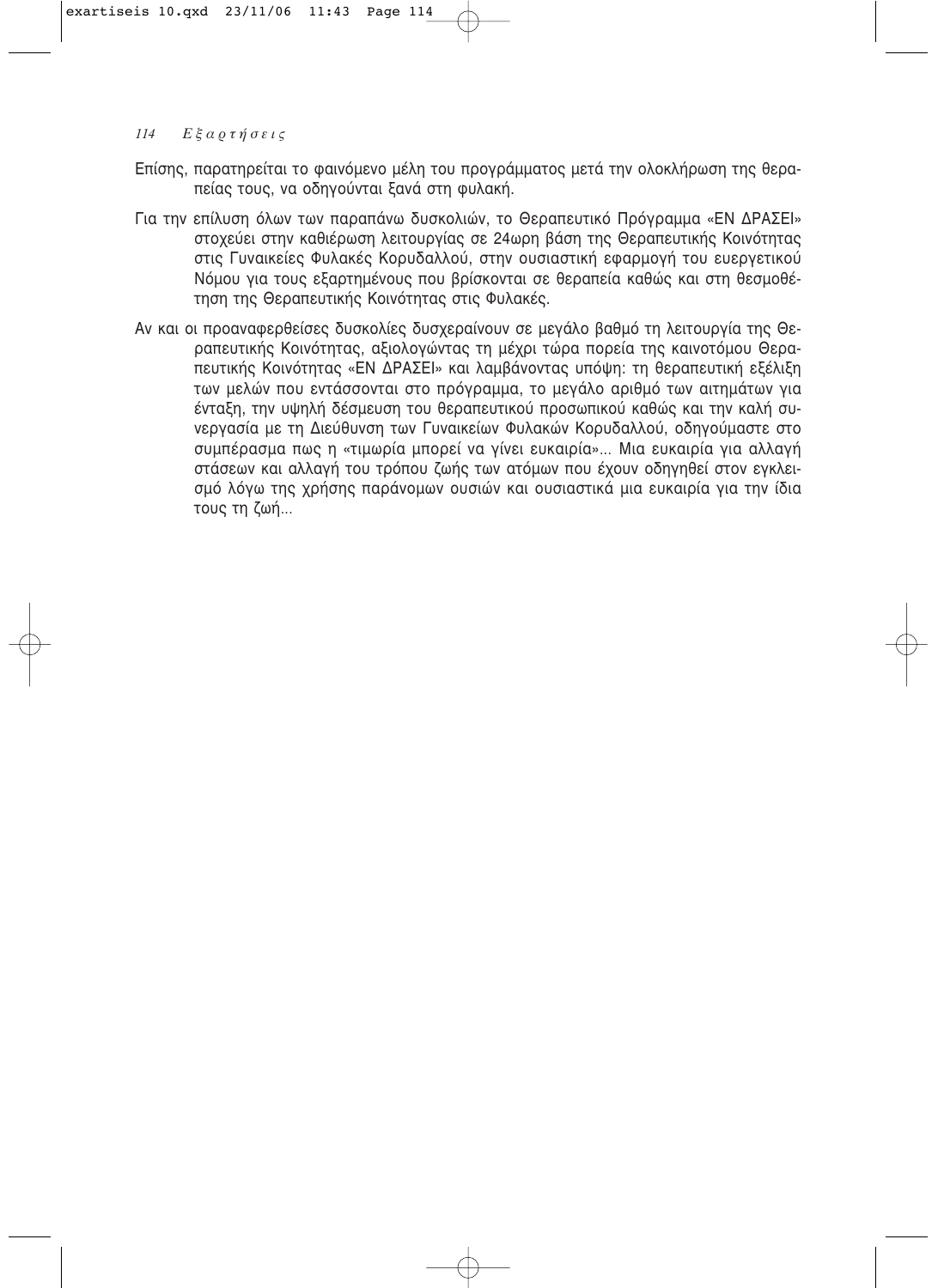# ΘΕΑΤΡΟ ΣΤΗ ΦΥΛΑΚΗ: ΠΑΡΑΘΥΡΟ ΣΤΗΝ ΚΟΙΝΩΝΙΑ

# ΣΤΥΛΙΑΝΟΣ ΠΑΥΛΙΔΗΣ

«Το ελάχιστο τρεμούλιασμα πόνου στο πιο ασήμαντο άτομο ακόμα, κάνει μία τεράστια σχισμή στην κουρτίνα της δημιουργίας».

- Ίσως με αυτή τη σκέψη ο Μπύχνερ οδηγήθηκε να γράψει το «Βόυτσεκ» ή μήπως με την άλλη που χαρακτήριζε την άποψη του για την αθλιότητα της παραγωγικότητας στη βιομηχανική κοινωνία; «Η πρώτη ύλη της βιομηχανικής κοινωνίας, είναι η ανθρώπινη σάρκα». Μπορεί να είναι και οι δύο μαζί ή και όλες οι άλλες που προκαλούν και ξεσηκώνουν τη βαθιά, τρυφερή και ουμανιστική σκέψη του νεαρού δόκτορα της ιατρικής και των φυσικών επιστημών παρασέρνοντάς τον σε ένα στρόβιλο αντιδράσεων ενάντια στην καταπιεστική εξουσία και την κοινωνική εξαθλίωση της εποχής. Έτσι το 1834 (!), σε ηλικία μόλις 19 ετών ιδρύει την πρώτη λέσχη για τα ανθρώπινα δικαιώματα και λίγο πριν πεθάνει, στα 23 του χρόνια, γράφει το αριστούργημα «Βόυτσεκ», θεμέλιο λίθο του σύγχρονου θεάτρου.
- Βόυτσεκ: Ένας άνεργος που ψάχνει να κερδίσει τη ζωή του, πότε σαν μισθοφόρος, πότε σαν κουρέας, ξυλοκόπος, θεληματίας ή ακόμη και νοικιάζοντας τον εαυτό του στην επιστήμη σαν πειραματόζωο, για τρία γρόσια επιπλέον, που θα χρειαστούν για να θρέψει το νόθο, ανήλικο παιδί του. Ένας υπάκουος είλωτας, που προσπερνά πειθήνια τη βαρβαρότητα της εξουσίας και την κοινωνική χλεύη και μοιάζει να μην υπάρχουν δοκιμασίες, που δε θα ήταν έτοιμος να υποστεί, αν η προδοσία δε δάγκωνε τη σκέψη του. Τώρα, αρχίζει η άλωση από μέσα και η αλλοτρίωση ολοκληρώνεται. Τα στηρίγματα τσακίζουν και η κατεδάφιση είναι πλέον μια διαδικασία.
- Η επιλογή του Μπύχνερ να παρουσιάσει έναν αντιήρωα και να αναδείξει μέσα από τα δικά του βιώματα την υπαρξιακή περιπέτεια, στην οποία είναι εκτεθειμένοι οι κοινωνικά αποκλεισμένοι, αναδεικνύει το έργο αυτό στην πρώτη λαϊκή τραγωδία.
- «Η νίκη της κοινωνίας πάνω στο άτομο γίνεται ολοκληρωτική, όταν αυτή αλώσει την ψυχή του και ενκατασταθεί σε αυτή. Τότε επέρχεται ο αποκλεισμός από την ελπίδα και το όνειρο».
- Με αυτές τις σκέψεις ξεκινήσαμε για μία παράσταση, που οργανώθηκε με φοιτητές του Πανεπιστημίου και της Δραματικής Σχολής, για να παρουσιαστεί σε κέντρα απεξάρτησης και επανένταξης εξαρτημένων ατόμων, σωφρονιστικά ιδρύματα, κέντρα εκπαίδευσης στρατεύσιμων, σε παραμεθόριες περιοχές και γενικά σε χώρους και κοινωνικές ομάδες, όπου η θεατρική τέχνη, αν δεν απουσιάζει εντελώς, έχει δυσκολίες πρόσβασης.
- Ήρθαμε αρχικά σε επαφή με το ΚΕ.Θ.Ε.Α., εκθέσαμε τις προθέσεις μας που έγιναν αμέσως αποδεκτές και μετά από έξι μήνες πρόβες ξεκινήσαμε τις παραστάσεις από τους χώρους των θεραπευτικών κοινοτήτων εγκαινιάζοντας ένα διάλογο διαρκείας μαζί τους.
- Ο σχεδιασμός της παράστασης προέβλεπε, εκτός των άλλων, την εμπλοκή των θεατών στη δράση. δίνοντας τους περιθώρια ακόμη και να την επηρεάσουν. Για να συμβεί αυτό διακόπταμε την παράσταση 10-15 λεπτά, περίπου πριν το τέλος, οι θεατές χωρίζονταν σε δύο ομάδες για να συσκεφθούν, να αποφασίσουν και να προτείνουν, η κάθε ομάδα χωριστά, τη συνέχεια της εξέλιξης και το τέλος του έργου. Οι ηθοποιοί στη συνέχεια έπαιρναν τις προτάσεις και αυτοσχεδίαζαν τη μία μετά την άλλη τις δύο εκδοχές.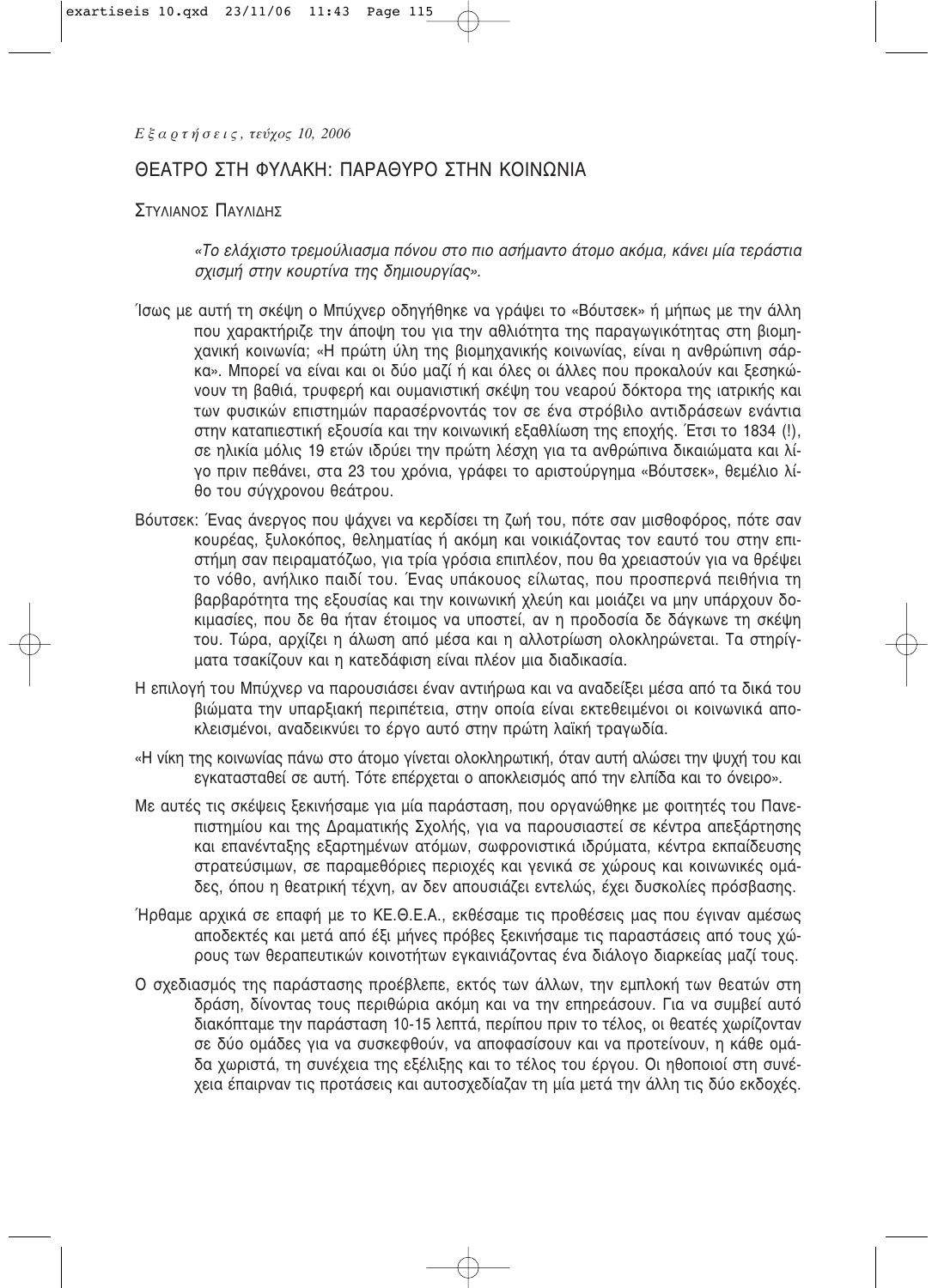- Μετά από αυτές τις ψυχολογικό κοινωνικές ανιχνεύσεις, ξεκινούσε ο διάλογος μεταξύ κοινού και ηθοποιών και ο σκηνοθέτης συμμετείχε μόνο όπου και όσο χρειαζόταν, για να διευθύνει τη συζήτηση. Ο διάλογος είχε ήδη ξεκινήσει με τις δύο εκδοχές που πρότειναν οι θεατές και την τρίτη αυτή του συγγραφέα.
- Ο κοινωνικός αποκλεισμός, η προδοσία και το έγκλημα που πραγματεύεται το έργο, προσφέρονται για ένα διάλογο με εντάσεις και ανατρεπτικές θέσεις: η βαθύτερη κοινωνική απαξίωση που βιώνει «ο ήρωας», παρασύρει και εκτροχιάζει οποιαδήποτε υποψία ψυχολογικής αντοχής.
- Η πιο σύντομη συζήτηση στους χώρους που παίχτηκε η παράσταση ήταν αυτή στη θεραπευτική κοινότητα του ΚΕ.Θ.Ε.Α. «ΠΑΡΕΜΒΑΣΗ». Διήρκεσε περίπου 3 ώρες και διακόπηκε αναγκαστικά, εξαιτίας της προχωρημένης ώρας. Η πρώτη αυτή εμπειρία οδήγησε στην παράσταση στις γυναικείες φυλακές Κορυδαλλού, όπου το ΚΕ.Θ.Ε.Α. διατηρεί τη θεραπευτική κοινότητα «ΕΝ ΔΡΑΣΕΙ», σε χώρους που έχουν παραχωρηθεί από το Υπουργείο Δικαιοσύνης και τη Διεύθυνση των φυλακών.
- Η αγωνία ήταν μεγάλη: μπροστά σε ένα γυναικείο κοινό, καταδικασμένο για όλα τα είδη των αδικημάτων, θα παιζόταν ίσως το πιο δύσκολο έργο από το παγκόσμιο ρεπερτόριο, το οποίο έχει στο επίκεντρο του το έγκλημα και συγκεκριμένα το φόνο μίας γυναίκας.
- Το πρώτο πρόβλημα παρουσιάστηκε αμέσως: το κοινό ήταν πολυπληθέστερο από ό,τι αναμενόταν και χρειάστηκε να χρησιμοποιηθούν οι γύρω διάδρομοι, για να κινηθούν και να δράσουν οι ηθοποιοί. Αυτό είχε σαν συνέπεια να εμφανίζονται κατά καιρούς στη σκηνή, μαζί με τους ηθοποιούς, υπάλληλοι της φυλακής και κρατούμενοι σε διάφορες υπηρεσίες, να στέκονται, να παρακολουθούν, να σχολιάζουν τα δρώμενα και να αποχωρούν. Με άλλα λόγια, μία απρόβλεπτη συμμετοχή ήρθε να ενισχύσει την προσπάθεια για ελεύθερη παρέμβαση στη σκηνική δράση, δίνοντας στην παράσταση χαρακτηριστικά λαϊκού θεάτρου.
- Μετά το τέλος της παράστασης άρχισε η συζήτηση. Υπήρχαν, ήδη, κάποιες τεχνικές λεπτομέρειες που προκάλεσαν αντιδράσεις: η παράσταση είναι σχεδιασμένη με τους ηθοποιούς να φορούν μάσκες καθ' όλη τη διάρκεια του έργου, χωρίς οποιοδήποτε σκηνικό και χωρίς καθόλου τεχνική υποστήριξη (πλην το φως της ημέρας), και ως εκ τούτου εύκολα προσαρμόσιμη σε οποιονδήποτε χώρο, οποιαδήποτε ώρα της ημέρας.
- Οι μάσκες όχι μόνο δεν κρύβουν, αλλά αποκαλύπτουν και βοηθούν στην ανάδειξη του ουσιαστικού μέρους της δράσης. Απαλλαγμένοι οι θεατές από προσωπικούς επηρεασμούς, συμπάθειες σκηνικής παρουσίας και γενικά από οποιονδήποτε μιμητικό σχολιασμό, συνεισφέρουν στην περισσότερο αντικειμενική αντιμετώπιση της «σκηνικής ηθικής». Εδώ, όμως, παρουσιάστηκε το πρόβλημα. Όταν σχεδιάστηκε η παράσταση, δεν ήταν γνωστό ότι η μάσκα είναι το αντικείμενο - σύμβολο, το οποίο μάχεται ο εξαρτημένος από ουσίες και ότι η αφαίρεση και η απαλλαγή από αυτή σημαίνει για αυτόν την απαρχή της λύτρωσης. Όταν έγινε γνωστό, ήταν πλέον αργά για οποιαδήποτε αλλαγή. Η μάσκα λοιπόν προκάλεσε αντιδράσεις. Αξίζει να αναφερθεί μία τέτοια αντίδραση, που είναι ίσως από τις πιο χαρακτηριστικές.
- Ένας νεαρός 20 ετών στη συζήτηση που ακολούθησε μετά από μία παράσταση είπε: «Εγώ δεν έχω πάει ποτέ μου στο θέατρο και δε σας κρύβω ότι, όταν είδα τους ηθοποιούς με μάσκες, θύμωσα, σχεδόν ένιωσα μίσος, γιατί εμένα τώρα πια με ενδιαφέρει, όταν κά-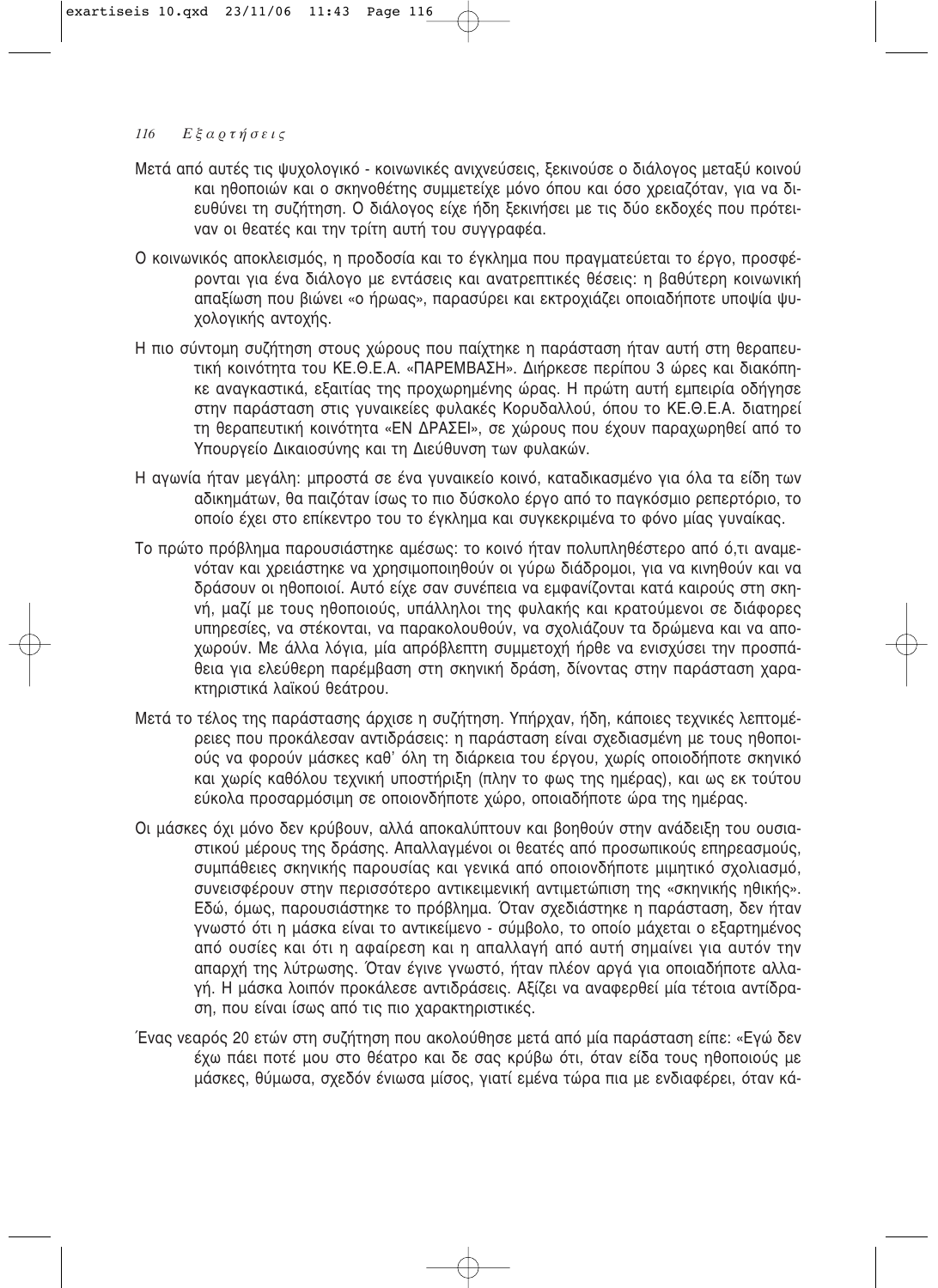ποιος μου μιλάει να βλέπω καθαρά το πρόσωπο του και να με κοιτάζει και να τον κοιτάζω στα μάτια. Σκέφτηκα να φύγω, να βγω έξω, αλλά καθόμουν στη μέση και θα ενοχλούσα τους άλλους. Έτσι έμεινα, έκλεισα τα μάτια και άκουγα. Μετά όμως τα ξανάνοιξα, γιατί αυτά που άκουγα άρχισαν να με ενδιαφέρουν, αν και δε συμφωνούσα πάντα, στο τέλος μου άρεσε, γιατί έφτιαχνα εγώ τα πρόσωπα πίσω από τις μάσκες...νομίζω ότι, αν δε φόραγαν μάσκες, δε θα πίστευα αυτά που έλεγαν...».

- Χαρακτηριστική, επίσης, είναι η αντίδραση μίας γυναίκας, 30 περίπου ετών, σχετικά με την πα-.<br>ντελή έλλειψη σκηνικού: «Εμένα μου άρεσε που δεν είχατε σκηνικά και έπιπλα, γιατί αυτά με πνίγουν και με περιορίζουν...αισθάνομαι σαν να είμαι στη φυλακή, ενώ έτσι, χωρίς τίποτα φανταζόμουν τους χώρους και τα πράγματα όπως ήθελα και αυτό μου άρεσε».
- Μία κρατούμενη που η ποινή της είναι δώδεκα χρόνια (βρίσκεται ήδη μέσα τέσσερα χρόνια) και παρακολουθεί το δεύτερο έτος του πανεπιστημίου είπε: «Θέλω να σας πω πως χάρηκα πολύ, που είδα αυτή την παράσταση, γιατί αυτό με βοήθησε να καταλάβω πόσο πιο ελεύθερη είμαι εγώ, απαλλαγμένη από τα προβλήματα που απασχολούν τους ήρωες αυτού του έργου. Εγώ στέκομαι τώρα πάνω από αυτά».
- Είναι αλήθεια ότι η σκηνή έχει ομοιότητες με τη φυλακή γιατί και στη σκηνή οι συγκινήσεις, οι επιθυμίες, οι πράξεις, τα όνειρα συμβαίνουν σε έναν περιορισμένο, συγκεκριμένο χώρο. Χωροταξικά τουλάχιστον, θέατρο και φυλακή μοιάζουν και αν είναι αλήθεια ότι το θέατρο ελευθερώνει, τότε το θέατρο με φυλακισμένους - ηθοποιούς ελευθερώνει διπλά.
- Μετά την παράσταση στις φυλακές και την αποδοχή που είχε, ξεκίνησε η δημιουργία ενός θεατρικού εργαστηρίου μέσα στις φυλακές. Στο εργαστήρι αυτό θα έπαιρναν μέρος κρατούμενες, μέλη της θεραπευτικής κοινότητας. Οι όποιοι ενδοιασμοί εξαφανίστηκαν μπρος στην επιθυμία συνάντησης και δουλειάς με ένα τόσο διαφορετικό από το συνηθισμένο στις σχολές έμψυχο υλικό. Άλλωστε ο τρόπος που αντέδρασαν οι κρατούμενες σε αυτή τη δύσκολη παράσταση ήταν γεμάτος υποσχέσεις. Το εργαστήρι ξεκίνησε: δύο φορές την εβδομάδα, συνολικά οκτώ ώρες, βρίσκομαι με τις κρατούμενες και...μαθαίνω δουλεύοντας μαζί τους.
- Οι καθημερινές δυσκολίες ενδιαφέρουν λιγότερο. Ένα μόνο δεδομένο αρκεί για να δείξει το εύρος των δυσκολιών: την ομάδα συνθέτουν νυναίκες ηλικίας από 13 έως 50 χρόνων. διαφόρων εθνικοτήτων και μορφωτικού επιπέδου: ανάμεσα τους υπάρχουν αναλφάβητες και απόφοιτες Πανεπιστημίου.
- Το ενδιαφέρον στρέφεται στη διαφορετικότητα που παρουσιάζουν αυτά τα άτομα.
- Στις Δραματικές Σχολές δαπανάται αρκετός χρόνος και ενέργεια για να μάθουν οι σπουδαστές ότι η σκηνή είναι εκθεσιακός χώρος και να προετοιμαστούν γι' αυτό. Για να επιτευχθεί αυτό, πρέπει να αρθούν οι όποιες αναστολές τους, να ενισχυθεί η εμπιστοσύνη στον εαυτό τους, και γενικά, να προετοιμαστούν για ένα επάγγελμα στο οποίο αστική ντροπή και αμηχανία ανήκουν στις απαγορευτικές συμπεριφορές. Στη φυλακή τα πράγματα είναι διαφορετικά και διευκολύνουν εξαιρετικά τη συνεργασία. Οι γυναίκες αυτές έχουν ήδη εκτεθεί αρκετά στη ζωή τους και δε θα είχαν πρόβλημα να το πράξουν ακόμα μια φορά, πόσο μάλλον τώρα που, μέσα από ένα ρόλο, θα μπορούσαν να εκφράσουν ελεύθερα «άλλους εαυτούς» κρυμμένους ή επιθυμητούς και να φωνάξουν προς τα έξω «τί δεν πήγε καλά».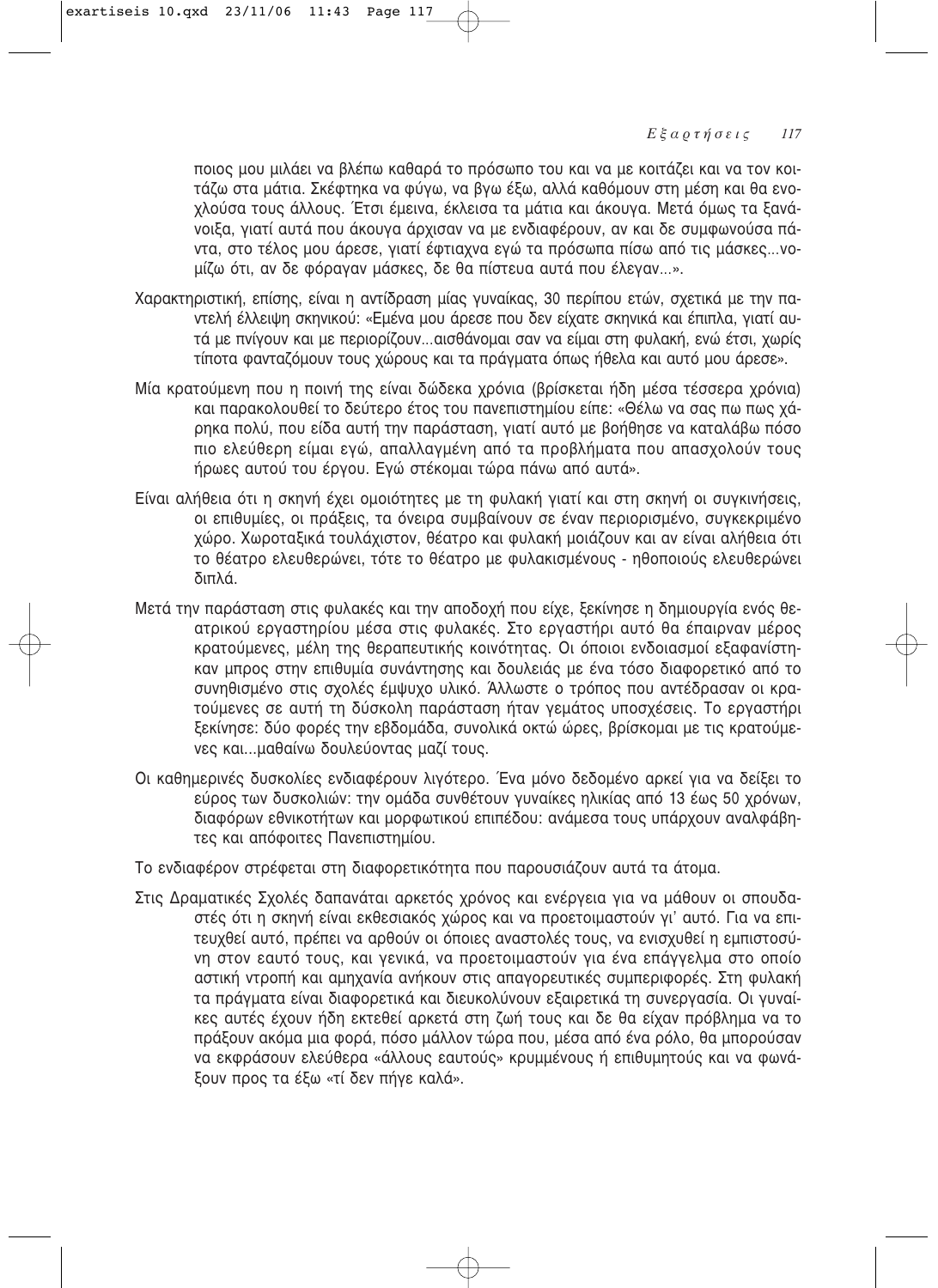- Αυτές οι γυναίκες αποδέχτηκαν και βιώνουν καθημερινά τις συνέπειες του «λάθους» και ο αγώνας τους για λύτρωση ανάπτυξε μια εξαιρετική δυναμική και έθρεψε την κραυγή που ζητάει διέξοδο. Αυτός είναι ο λόγος, που τα εκφραστικά τους μέσα είναι άλλης ποιότητας και απαιτούν διαφορετικούς χειρισμούς. Η κραυγή παραμονεύει επηρεάζει και διαμορφώνει ακόμη και την ποιότητα της φωνής τους στην εκφορά του λόγου. Η σημαντική όμως διαφορά εμφανίζεται σε ό,τι έχει σχέση με τη βιωματική μνήμη και την αξιοποίηση της.
- Ο ηθοποιός, για να αποδώσει στη σκηνή έντονα συναισθήματα, επικαλείται ανάλονα ή παραπλήσια βιώματα, που ο ίδιος με τον έναν ή τον άλλο τρόπο γνώρισε στο παρελθόν. Με αυτόν τον τρόπο οπλίζει συγκινησιακά τα συναισθήματα του και εκφράζεται ειλικρινά και δημιουργικά. Η διεργασία ανίχνευσης της βιωματικής μνήμης και η αξιοποίηση της στη σκηνική δράση είναι επίπονη και απαιτεί από τους ηθοποιούς μεγάλη πειθαρχεία και σκληρή δουλειά.
- Με τις κρατούμενες-ηθοποιούς τα πράγματα είναι τελείως διαφορετικά. Η προσπάθεια ανίχνευσης και αξιοποίησης της βιωματικής μνήμης αντιστρέφεται. Τη θέση της παίρνει η αποδόμηση των συναισθημάτων, τα οποία κατακλύζουν την κρατούμενη-ηθοποιό, μια και η φόρτιση είναι μόνιμη κατάσταση, καθεστώς που εμποδίζει την αντικειμενική αντιμετώπιση του ρόλου. Ο λυγμός παραμονεύει να καταστρέψει, ανά πάσα στινμή, την ερμηνευτική προσπάθεια. Έτσι, αντί για την επίκληση της βιωματικής μνήμης στόχος είναι η εξασθένηση της. Αυτό δε συμβαίνει μόνο, όταν η κρατούμενη-ηθοποιός επεξεργάζεται βιογραφικές σκηνές, αλλά και όταν γίνονται αυτοσχεδιασμοί οι οποίοι είναι άσχετοι με τις εμπειρίες και τα βιώματά τους. Ακόμη και τότε, πολύ γρήγορα, η κρατούμενη -ηθοποιός, ανακαλύπτει πτυχές και συγγενείς καταστάσεις με το δικό της παρελθόν στρέφοντας, αρκετά ευρηματικά, τη δράση προς εκείνες τις κατευθύνσεις, όπου η συναισθηματική φόρτιση από την πλευρά της είναι δεδομένη. Αποδόμηση, λοιπόν, ώστε να προσδιοριστεί και να συντεθεί, αντικειμενικά, η σχέση, γιατί στο θέατρο διερευνάται η αιτία και όχι το αποτέλεσμα. Η αιτία καθορίζει τη συμπεριφορά, αυτή οδηγεί στη σχέση και αυτή με τη σειρά της στο κείμενο-αποτέλεσμα.
- Το θέατρο, όντας χώρος έκθεσης, όπου καλλιεργούνται οι εντάσεις, μοιάζει συγχρόνως και ο καταλληλότερος χώρος-μέσο, για να αναπτυχθεί η δημιουργική διαχείριση της ντροπής. Η ντροπή, όπως λέει ο Γερμανός θεατρολόγος Χανς Λέμαν, είναι ο συναισθηματικός πυρήνας όποιας αισθητικής. Σε αντίθεση με ό,τι συμβαίνει με την ενοχή, ένα δραματικό κείμενο, δύσκολα, διαπραγματεύεται τη ντροπή. Γι' αυτό δεν εκδηλώνεται στο δράμα αλλά στη σκηνή. Είναι βίωμα και όχι αποτέλεσμα.
- Η δημιουργική διαχείριση της ντροπής μπορεί να συμβεί ευκολότερα με ανθρώπους που τη συνάντησαν, συγκρούστηκαν μαζί της, ηττήθηκαν, νίκησαν, υποτάχθηκαν, άννιξαν τα όρια της και μπορούν τώρα, ίσως, να τη διαπραγματεύονται ευκολότερα και με κοινωνικούς όρους. Αυτό όμως δε θα μπορούσε να είναι ένας ορισμός του θεάτρου; Δεν είναι οι ηθοποιοί τα άτομα που, εκτεθειμένα στην ντροπή, την επεξεργάζονται συνεργαζόμενοι μαζί της με στόχο την ισορροπία, την υπέρβαση και τον αυτοπεριορισμό; Δεν είναι οι κρατούμενες - ηθοποιοί σε πλεονεκτικότερη θέση από τους άλλους; Τα ερωτήματα αυτά οδηγούν αναπόφευκτα στην αναζήτηση: η επιβαρυμένη ψυχολογία του κρατούμενου - ηθοποιού, είναι θεραπευτικά αξιοποιήσιμη για την κοινωνική του επανένταξη; Ή μόνο καλλιτεχνικά αξιοποιήσιμη; Ή και τα δύο;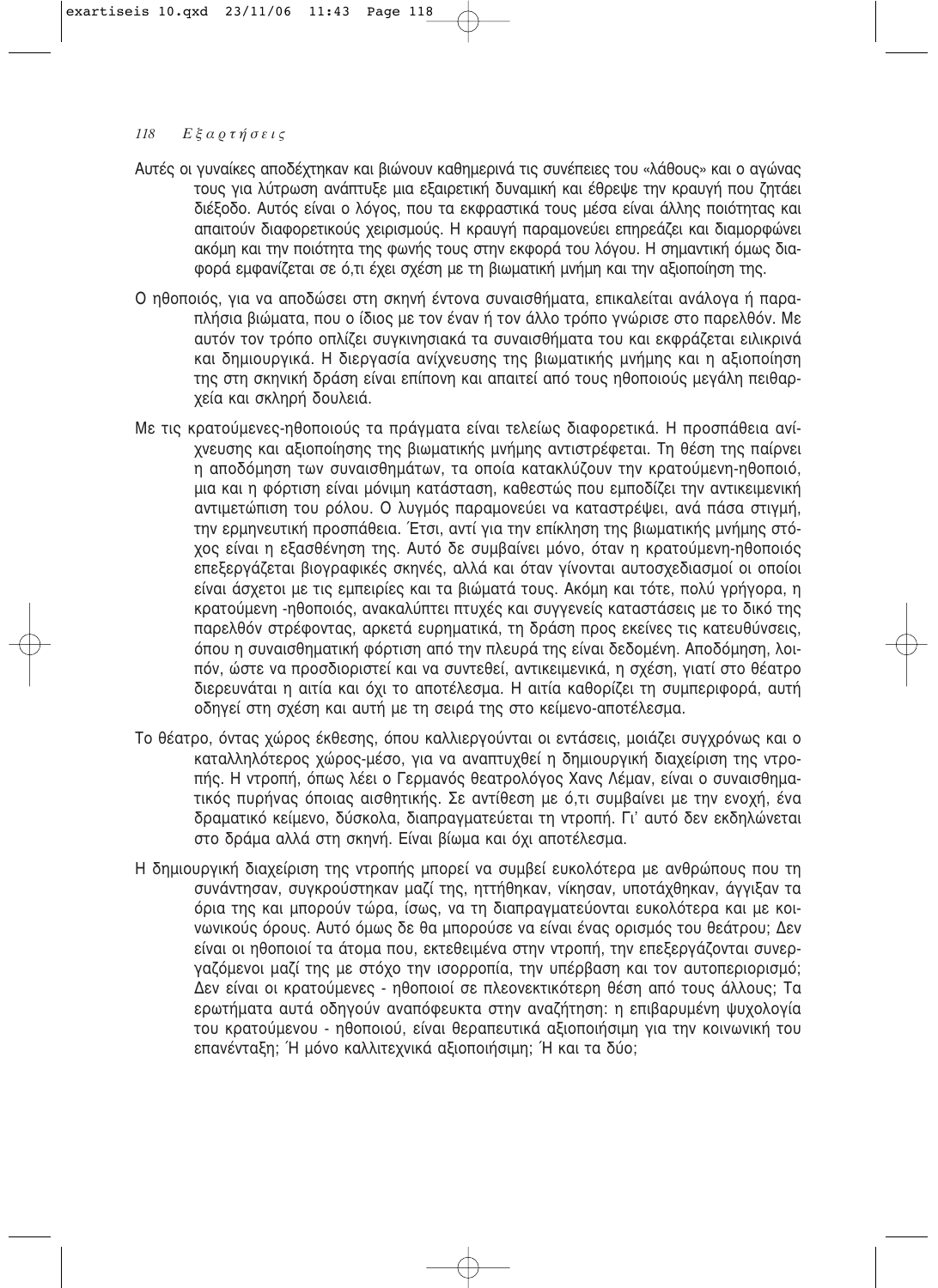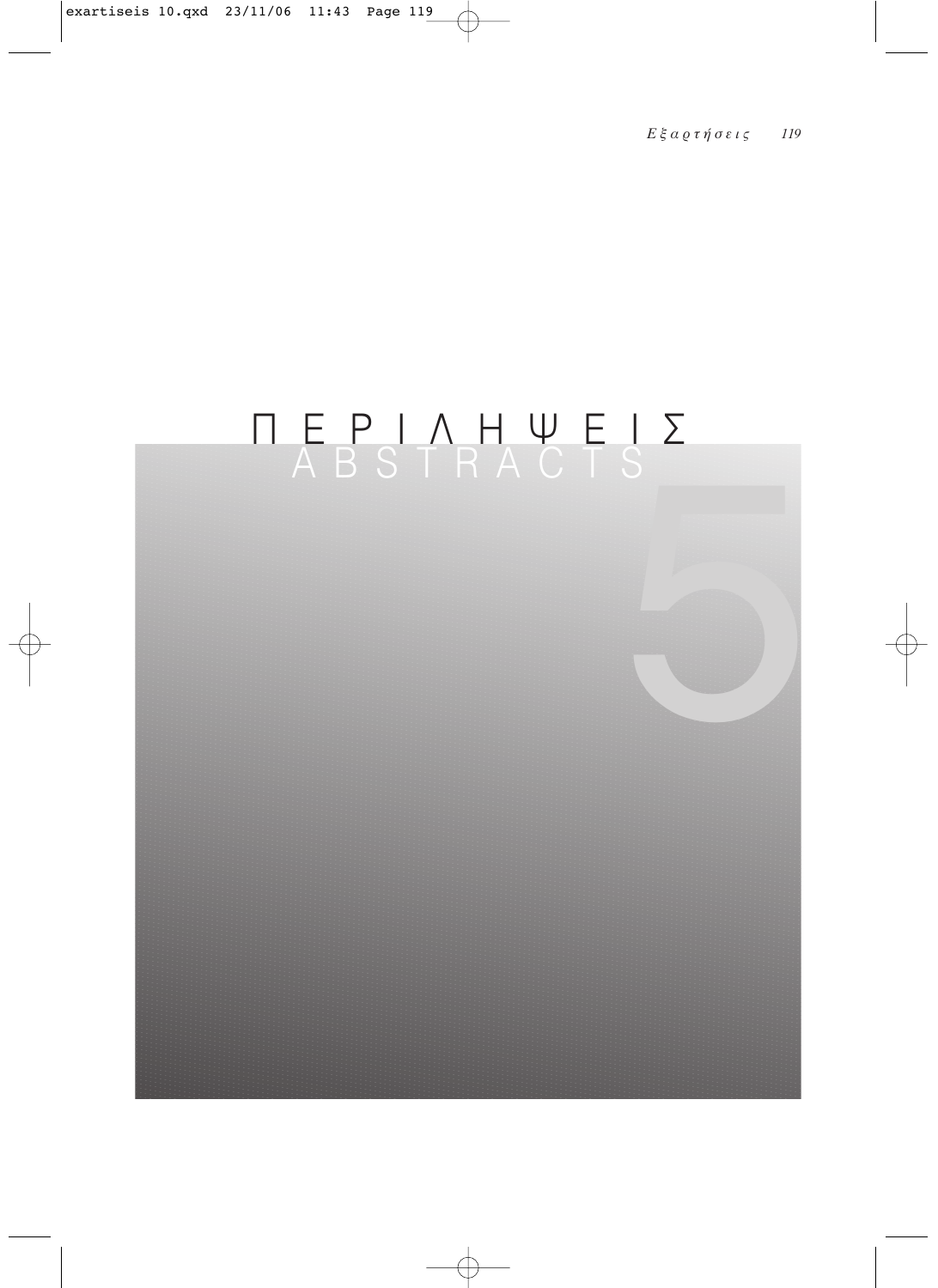**OEMATOAOFIA** 

# ANKOOA - ALCOHOL

Παράγοντες πρόβλεψης από την παιδική ηλικία πιθανής χρήσης αλκοόλ στα τέλη της εφηβείας σε πληθυσμό αγοριών: δεκαετής πληθυσμιακή μελέτη 'follow-up' Childhood predictors of drunkenness in late adolescence among males: A 10-year population-based follow-up study

Niemelä S.M., Sourander A., Poikolainen K., Helenius H., Sillanmäki L., Parkkola K., Piha J., Kumpulainen K., Almovist F., Moilanen I. **[g. 122]** 

Αξιολόγηση του αποτελέσματος της αίτησης για βοήθεια στην απεξάρτηση από το αλκοόλ

Estimating the Effect of Help-Seeking on Recovery from Alcohol Dependence Deborah A. Dawson, Bridget F. Grant, Frederick S. Stinson, Patricia S. Chou [o. 123]

# ΗΡΩΙΝΗ, ΚΑΝΝΑΒΗ ΚΑΙ ΑΛΛΕΣ ΟΥΣΙΕΣ- HEROIN, CANNABIS AND OTHER DRUGS

Εξάρτηση από οπιούχα στην Κίνα: τρέχουσα κατάσταση και θεραπείες Opiate addiction in China: current situation and treatments Yi-lang Tang, Dong Zhao, Chengzheng Zhao & Joseph F. Cubells [o. 124]

Χαρακτηριστικά των χρηστών που ξεκίνησαν την ενδοφλέβια χρήση ουσιών νωρίς, τόσο πριν όσο και αμέσως μετά την πρώτη τους ενδοφλέβια δοκιμή Some characteristics of early onset injection drug users prior to and at the time of their first injection

Jeanne Abelson, Carla Treloar, June Crawford, Susan Kippax, Ingrid van Beek & John Howard **[g. 125]** 

# ΚΑΠΝΟΣ - ΤΟΒΑCCO

Η εξάρτηση από τη νικοτίνη σχετίζεται με την παρορμητική - έντονη επιθυμία για αλκοόλ

Nicotine dependence is associated with compulsive alcohol craving

Thomas Hillemacher, Kristina Bayerlein, Julia Wilhelm, Helge Frieling, Norbert Thürauf, Marc Ziegenbein, Johannes Kornhuber, Stefan Bleich [o. 126]

# **AAAA GEMATA - OTHER ISSUES**

Έξαρση του ιού της ηπατίτιδας Β σε πληθυσμό ενδοφλέβιων χρηστών μεθαμφεταμινών: ο ρόλος της κοινής χρήσης των αντικειμένων παρασκευής της ενδοφλέβιας χρήσης

An outbreak of hepatitis B virus infection among methamphetamine injectors: the role of sharing injection drug preparation equipment

Tara M. Vogt, PhD, MPH, Joseph F. Perz, DrPH, MA, Clayton K. Van Houten, Jr., MS, Robert Harrington, MS, RS, Tia Hansuld, MS, FNP, Stephanie R, Bialek, MD, MPH, Robert Johnston, MEd, Rachel Bratlie, DO, Ian T. Williams, PhD, MPH [o. 127]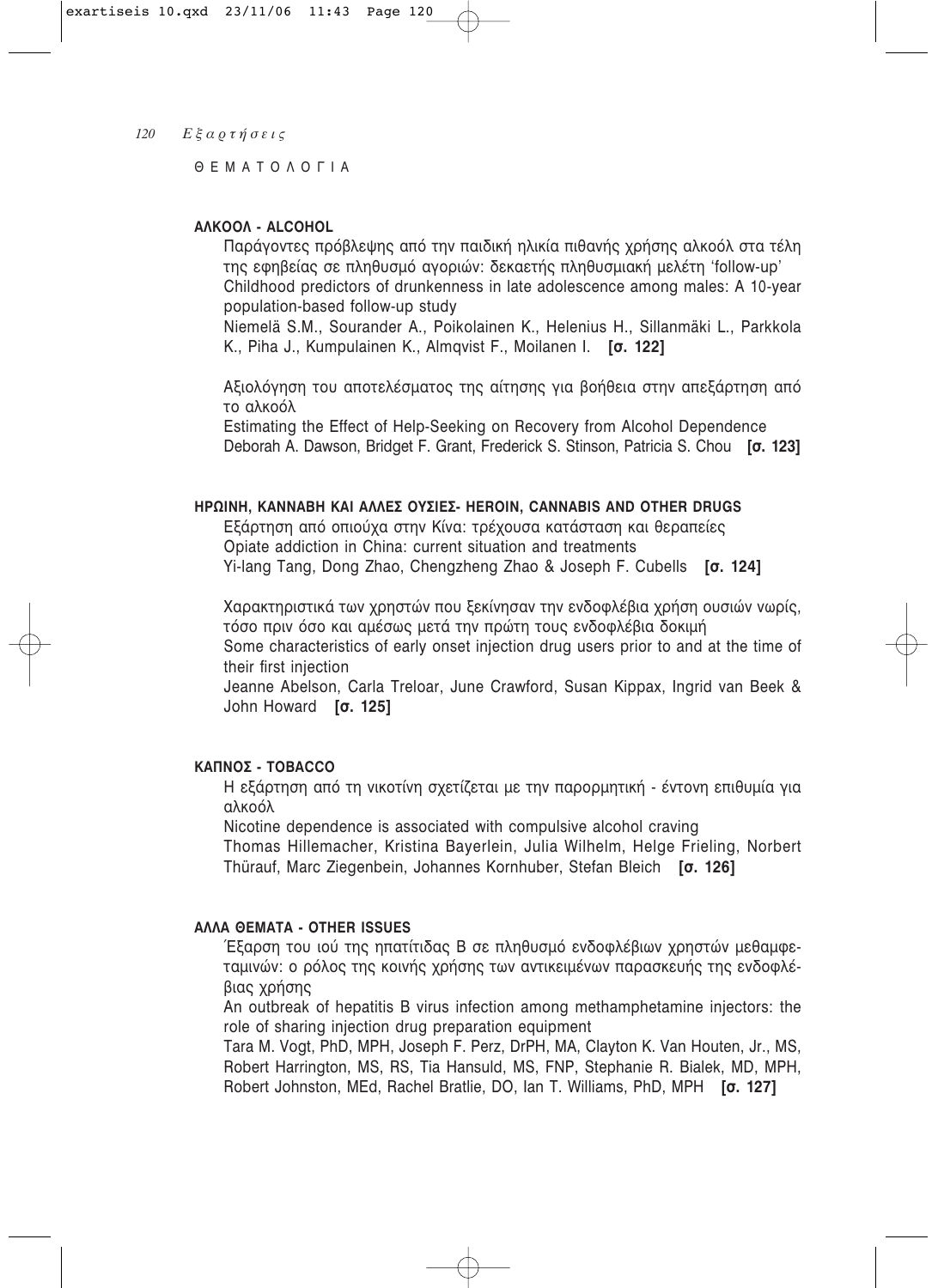Ανώτατη Εκπαίδευση: Μακροχρόνια αξιολόγηση των γνώσεων, δεξιοτήτων και στάσεων των φοιτητών ιατρικής σχετικά με το αλκοόλ και τα ναρκωτικά

A longitudinal evaluation of medical student knowledge, skills and attitudes to alcohol and drugs

Gavin Cape, Annette Hannah, Doug Sellman [o. 128]

Νευρογνωστικές λειτουργίες στον παθολογικό τζόγο: Μία σύγκριση με την εξάρτηση από το αλκοόλ και το σύνδρομο Tourette

Neurocognitive functions in pathological gambling: A comparison with alcohol dependence and Tourette syndrome

Anna E. Goudriaan, Jaap Oosterlaan, Edwin de Beurs, and Wim van den Brink [o. 129]

Όλα τα κείμενα σε αυτήν την ενότητα μεταφράστηκαν στα ελληνικά από τη Γεωργία Χριστοφίλη All texts in this section have been translated into Greek by Georgia Christofili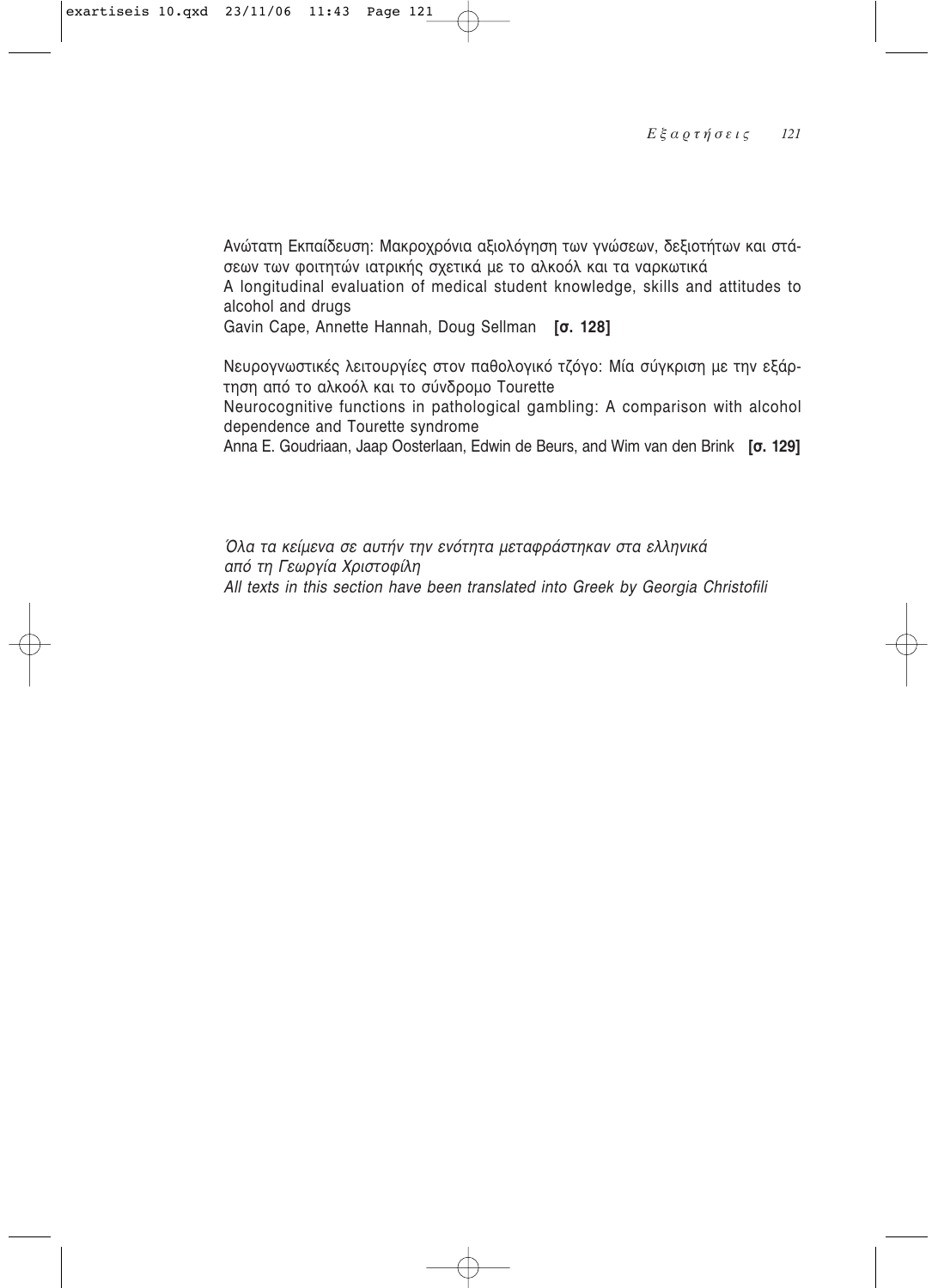# ∞§∫√√§- ALCOHOL

Παράγοντες πρόβλεψης, από την παιδική ηλικία, πιθανής χρήσης αλκοόλ στα τέλη της εφηβείας σε πληθυσμό αγοριών: δεκαετής πληθυσμιακή μελέτη 'follow-up'

NIEMELÄ S.M., SOURANDER A., POIKOLAINEN K., HELENIUS H., SILLANMÄKI L., PARKKOLA K., PIHA J., KUMPULAINEN K., ALMQVIST F., MOILANEN I.

- Στόχοι: Η παρούσα μελέτη έχει στόχο να μελετήσει τους παράγοντες πρόβλεψης, από την παιδική ηλικία, της συχνότητας μέθης σε αγόρια 18 ετών σε ένα εθνικό αντιπροσωπευτικό δείγμα, πρόκειται για μια δεκαετή μελέτη 'follow-up'.
- Σχεδιασμός: Το 1989, συγκεντρώθηκε δείγμα από το γενικό πληθυσμό, συνολικά 2946 αγόρια οκτώ ετών. Οι τρεις πηγές πληροφόρησης που χρησιμοποιήθηκαν ήταν οι γονείς, οι δάσκαλοι και τα ίδια τα παιδιά. Η μελέτη 'follow-up' πραγματοποιήθηκε δέκα χρόνια αργότερα, όταν τα παιδιά αυτά κλήθηκαν να υπηρετήσουν την υποχρεωτική στρατιωτική τους θητεία το 1999 σε ηλικία 18 ετών. Οι πληροφορίες για τη συχνότητα μέθης συγκεντρώθηκαν από το 78,3% (n= 2306) του αρχικού δείγματος.
- Χώρος: Στη Φινλανδία, σε εθνικό επίπεδο. Το 1989 στα σχολεία και το 1999 στο στρατό στη φάση της υποχρεωτικής κατάταξης.
- Συμμετέχοντες: Δείγμα από το γενικό πληθυσμό της Φινλανδίας, αγόρια που γεννήθηκαν το 1981.
- Μετρήσεις: Στην ηλικία των οκτώ ετών, χρησιμοποιήθηκαν: η κλίμακα Rutter A2, η κλίμακα Rutter B2 και το Ερωτηματολόγιο για την Παιδική Κατάθλιψη (Child Depression Inventory, CDI). Στην ηλικία των 18 ετών καθορίστηκε η συχνότητα μέθης τους τελευταίους έξι μήνες με τη μέθοδο της αυτοαναφοράς.
- Ευρήματα: Από τους συμμετέχοντες, ένα ποσοστό 15,0% ανέφερε ότι δεν είχε μεθύσει ποτέ από αλκοόλ, το 74,6% δήλωσε ότι περιστασιακά είχε μεθύσει, ενώ το 10,4% ότι μεθούσε τουλάχιστον μία φορά την εβδομάδα τους τελευταίους έξι μήνες. Μετά την προσαρμογή της μεταβλητής, «εκτίμηση του δασκάλου για το πρόβλημα του μαθητή», η συμπεριφορά του μαθητή στην ηλικία των οκτώ ετών μπορούσε να προβλέψει τη συχνή μέθη στα τέλη της εφηβείας. Τα προβλήματα υπερκινητικότητας προέβλεψαν τόσο την περιστασιακή όσο και τη συχνή μέθη, ενώ τα προβλήματα συμπεριφοράς μόνο τη συχνή μέθη. Οι υψηλές βαθμολογίες από το δάσκαλο για συναισθηματικά προβλήματα προέβλεψαν τη λιγότερο συχνή εμφάνιση του φαινομένου της χρήσης αλκοόλ με στόχο τη μέθη.
- Συμπεράσματα: Το εκπαιδευτικό σύστημα έχει, ενδεχομένως, ένα ρόλο στον εντοπισμό αγοριών που είναι σε κίνδυνο για μελλοντικές επικίνδυνες συμπεριφορές, όπως η συχνή μέθη. Χρειάζονται έγκαιρες παρεμβάσεις στα παιδιά με προβλήματα συμπεριφοράς και υπερκινητικότητα.

Λέξεις κλειδιά: αλκοόλ, πρόληψη, παράγοντας κινδύνου, παιδική ηλικία, 'follow-up'

*"Childhood predictors of drunkenness in late adolescence among males: A 10-year population-based follow-up study",* Addiction*, Vol. 101, No 4, April 2006*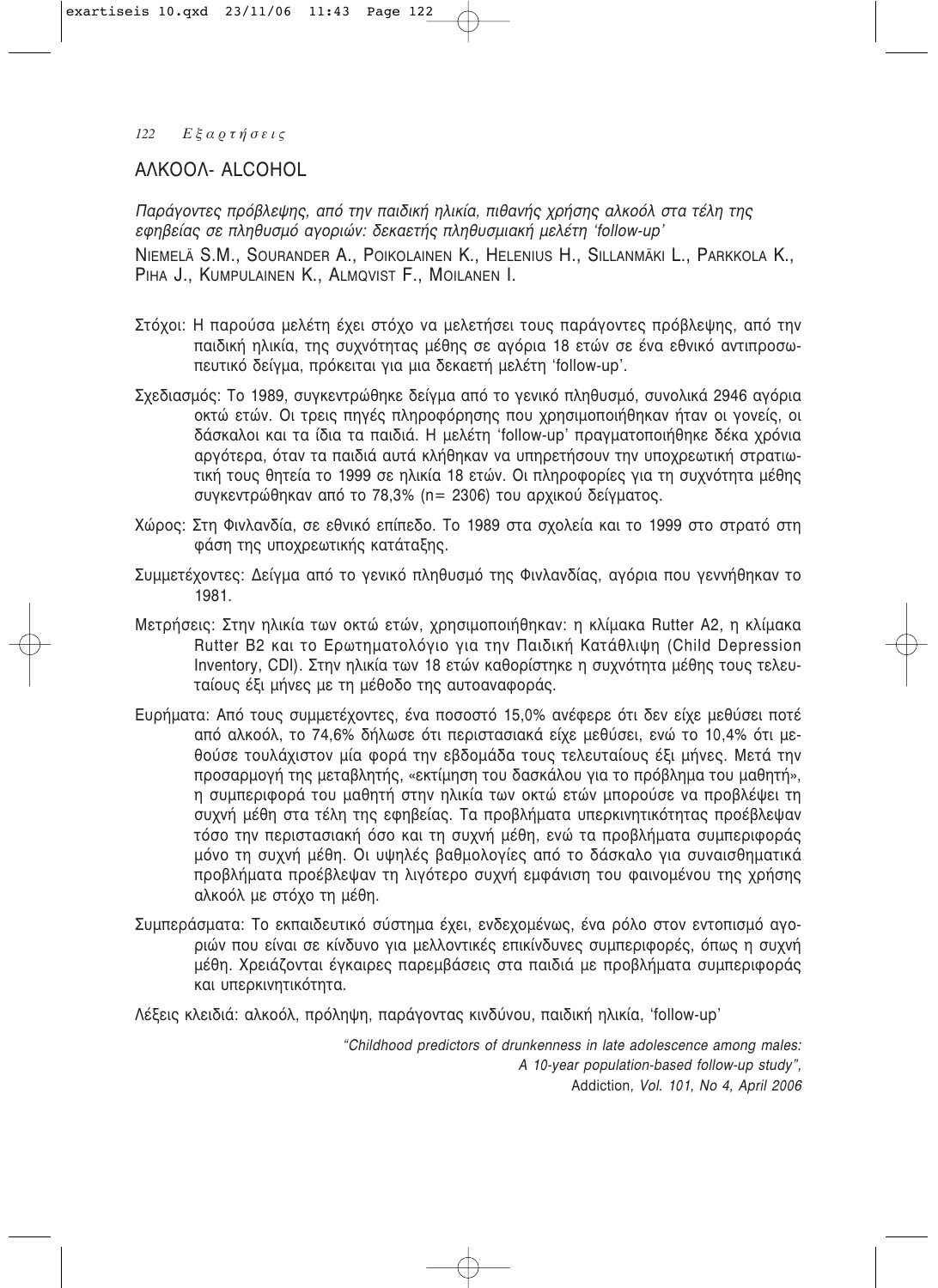Αξιολόγηση του αποτελέσματος της αίτησης για βοήθεια στην απεξάρτηση από το αλκοόλ DEBORAH A. DAWSON, BRIDGET F. GRANT, FREDERICK S. STINSON, PATRICIA S. CHOU

- Στόχοι: Να διερευνηθεί η επίδραση της αίτησης για βοήθεια στην πιθανότητα απεξάρτησης από το αλκοόλ βάσει του DSM-IV, εξετάζοντας, κυρίως, την επιλογή του θεραπευτικού μοντέλου, τους παράγοντες που μετριάζουν το αποτέλεσμα της αίτησης νια βοήθεια καθώς και τη διαφοροποίηση ανάμεσα στη συμμετοχή σε ομάδες 12 βημάτων και σε κάποια επίσημη μορφή θεραπείας.
- Σχεδιασμός: Αυτή η ανάλυση στηρίχθηκε σε στοιχεία από την Εθνική Επιδημιολογική Έρευνα για το Αλκοόλ και τις Σχετιζόμενες Καταστάσεις (National Epidemiologic Survey on Alcohol and Related Conditions, NESARC) Wave 1 2001-2002. Αποτελεί μια αναδρομική μελέτη με αντιπροσωπευτικό δείγμα πληθυσμού, σε εθνικό επίπεδο, στις Ηνωμένες Πολιτείες που αφορούσε ενήλικες από 18 ετών και πάνω. Αναλυτικά, το δείγμα αποτελούταν από 4.422 άτομα με έναρξη της εξάρτησης από το αλκοόλ σύμφωνα με το DSM-IV το χρονικό διάστημα πριν από τον προηγούμενο χρόνο (PPY).
- Μεθοδολογία: Χρησιμοποιήθηκαν μοντέλα λογαριθμικής παλινδρόμησης, ποσοστά κινδύνου ανάλογα με το χρόνο, για να εκτιμηθούν οι επιδράσεις της αίτησης για βοήθεια σε τρία αποτελέσματα: 1) οποιαδήποτε ανάρρωση από την εξάρτηση από το αλκοόλ, το οποίο προϋπέθετε πλήρη ύφεση των συμπτωμάτων της κατάχρησης και της εξάρτησης από το αλκοόλ και εξαιρούσε τους ασυμπτωματικούς χρήστες που η χρήση τους υπερέβαινε τις οδηγίες για κατανάλωση αλκοόλ χαμηλού κινδύνου, 2) ανάρρωση χωρίς αποχή (NR), που αποτελούνταν από ασυμπτωματικούς χρήστες αλκοόλ χαμηλού κινδύνου και 3) ανάρρωση με αποχή (AR), που αποτελούνταν από άτομα που απείχαν από τη χρήση αλκοόλ.
- Ευρήματα: Μόνο το ένα τέταρτο των ατόμων με έναρξη εξάρτησης αλκοόλ πριν από τον προηγούμενο χρόνο (PPY) είχε ζητήσει βοήθεια για προβλήματα με τη χρήση αλκοόλ, συμπεριλαμβανομένων του 3,1% που είχε συμμετάσχει αποκλειστικά σε προγράμματα 12 βημάτων, του 5,4% που είχαν λάβει αποκλειστικά επίσημη θεραπεία και του 17,0% που είχαν λάβει και θεραπεία 12 βημάτων και επίσημη θεραπεία. Με βάση το καταλληλότερο μοντέλο, η αναζήτηση βοήθειας αύξανε την πιθανότητα για οποιοδήποτε είδος ανάρρωσης (HRR=2,38), για NR (HRR=1,50) και για AR (HRR=4,01). Η επίδραση της AR δεν έδειξε ιδιαίτερη διακύμανση σε όλη την περίοδο έκθεσης αλλά τροποποιήθηκε από τη σοβαρότητα άλλων παραγόντων. Τα άτομα που συμμετείχαν σε προγράμματα 12 βημάτων παράλληλα με την επίσημη θεραπεία τους είχαν σχεδόν διπλάσιες πιθανότητες ανάρρωσης και η μετάβαση από την ανάρρωση με αποχή ήταν υπερδιπλάσια σε σύγκριση με τα άτομα που έλαβαν μόνο επίσημη θεραπεία.
- Συμπεράσματα: Η αίτηση για βοήθεια παίζει ένα σημαντικό ρόλο στην επίτευξη της ανάρρωσης από την εξάρτηση από το αλκοόλ με αποχή. Επίσης φάνηκε ότι η συμμετοχή σε πρόγραμμα 12 βημάτων παίζει ένα σημαντικό ρόλο. Η επιλογή του κατάλληλου μοντέλου είναι πολύ σημαντική για την αξιολόγηση του αποτελέσματος της αίτησης για βοήθεια.

Λέξεις κλειδιά: εξάρτηση, ανάρρωση, αναζήτηση βοήθειας, θεραπεία, 12 βήματα

"Estimating the Effect of Help-Seeking on Recovery from Alcohol Dependence" Addiction, Vol. 101, No 6, June 2006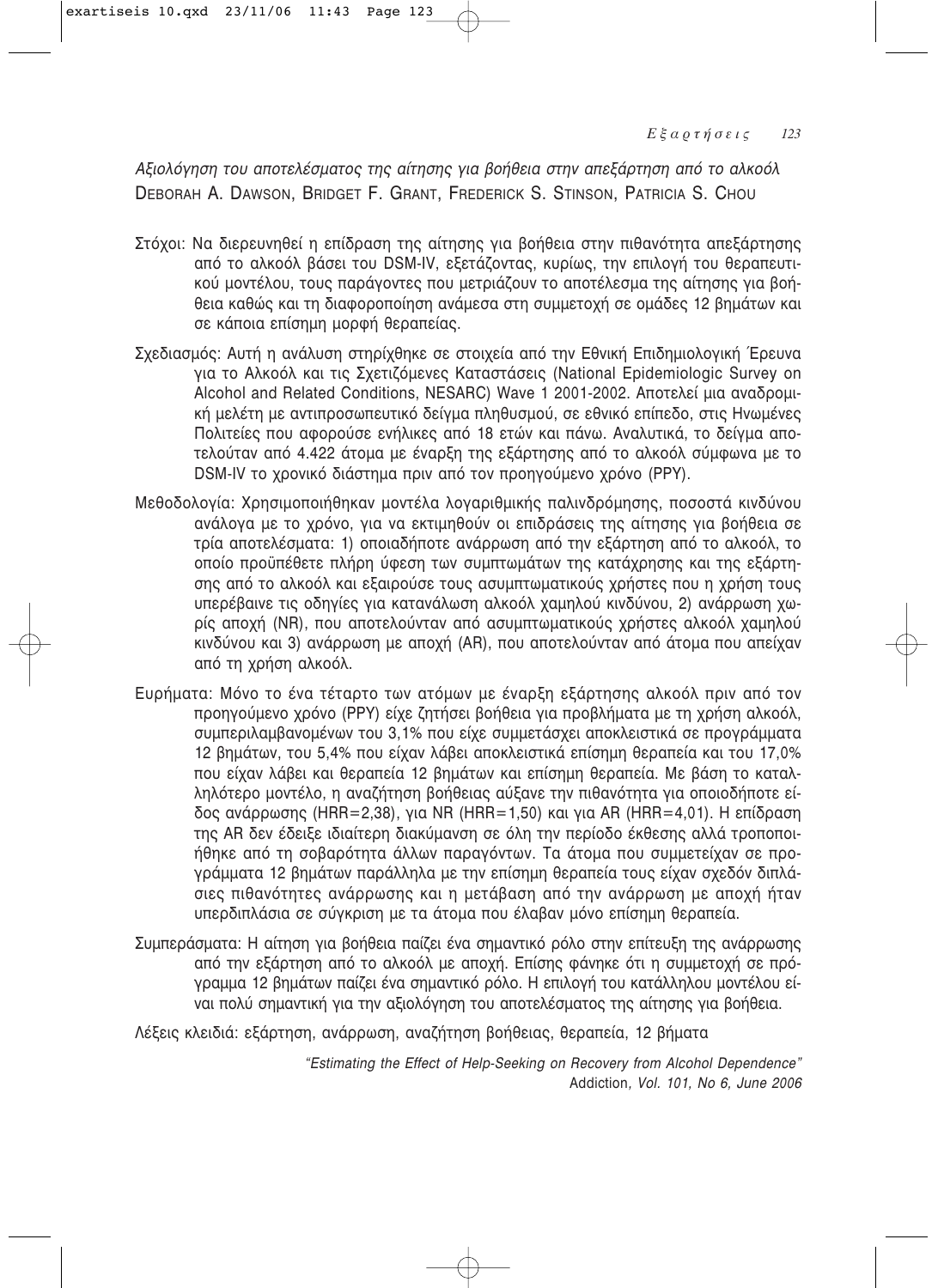# ΗΡΩΙΝΗ, ΚΑΝΝΑΒΗ ΚΑΙ ΑΛΛΕΣ ΟΥΣΙΕΣ HEROIN, CANNABIS AND OTHER DRUGS

Εξάρτηση από οπιούχα στην Κίνα: Τρέχουσα κατάσταση και θεραπείες YI-LANG TANG<sup>1,2</sup>, DONG ZHAO<sup>3</sup>, CHENGZHENG ZHAO<sup>3</sup> & JOSEPH F. CUBELLS<sup>2</sup>

- Υπόβαθρο: Ιστορικά, η Κίνα έχει εξαιρετικά υψηλά ποσοστά εξάρτησης από τα οπιούχα. Τα ποσοστά αυτά μειώθηκαν σημαντικά μετά την επανάσταση το 1949, ωστόσο η κατάχρηση οπιούχων επανεμφανίστηκε στα τέλη της δεκαετίας 1980 και έκτοτε εξαπλώθηκε πολύ γρήγορα.
- Στόχοι: Η παρούσα μελέτη έχει στόχο να περιγράψει την τρέχουσα κατάσταση για την εξάρτηση από οπιούχα και τις θεραπείες στην Κίνα και να κάνει κάποιες προτάσεις.
- Σχεδιασμός: Είναι μια περιγραφική μελέτη με βιβλιογραφική αναζήτηση στη βάση δεδομένων 'Medline', στη βάση δεδομένων: 'China National Knowledge Infrastructure Database' (1996 έως 2004) και σε επιλενμένες αναφορές.
- Ευρήματα: Ο αριθμός των καταγεγραμμένων εξαρτημένων ατόμων στην Κίνα το 2004 ήταν 1,14 εκατομμύρια άτομα (εκ των οποίων ένα ποσοστό υψηλότερο του 75% ήταν άτομα εξαρτημένα από την ηρωίνη), ωστόσο ο πραγματικός αριθμός των χρηστών πρέπει να είναι αρκετά υψηλότερος. Η κατάχρηση οπιούχων συμβάλλει σημαντικά στην εξάπλωση του ιού του HIV/AIDS στην Κίνα, καθώς η ενδοφλέβια χρήση είναι ο πιο συνηθισμένος τρόπος χρήσης (ποσοστό 51,2%). Στη σύγχρονη Κίνα οι θεραπείες για την εξάρτηση από τα οπιούχα περιλαμβάνουν αποτοξίνωση μικρής διάρκειας με αγωνιστές οπιούχων, ή με μη οπιούχες ουσίες, όπως είναι η κλονιδίνη ή η λοφεξιδίνη, ενώ εξακολουθούν να εφαρμόζονται η κινέζικη ιατρική με βότανα καθώς και η παραδοσιακή ιατρική χωρίς τη χορήγηση φαρμάκων. Η θεραπεία συντήρησης με μεθαδόνη δεν έχει ενκριθεί από την κυβέρνηση της Κίνας για ευρεία εφαρμογή, ωστόσο, κάποιες πιλοτικές μελέτες έχουν αρχίσει να υλοποιούνται.
- Συμπεράσματα: Η Κίνα αντιμετωπίζει σοβαρά προβλήματα κατάχρησης ουσιών τα οποία δείχνουν να χειροτερεύουν με το πέρασμα του χρόνου. Η εξάρτηση από τα οπιούχα είναι μια σημαντική απειλή για τη δημόσια υνεία και την κοινωνική ασφάλεια στην Κίνα. λόγω των καταστροφικών της συνεπειών, των επιπτώσεών της στον κίνδυνο για μόλυνση από τον ιό HIV/AIDS, των εγκληματικών συμπεριφορών, των χαμηλών ποσοστών θεραπείας και των υψηλών ποσοστών υποτροπής. Στην Κίνα υπάρχει επιτακτική ανάγκη για εφαρμογή προγραμμάτων συντήρησης με μεθαδόνη, καθώς και άλλων σύγχρονων θεραπειών για την εξάρτηση από τα οπιούχα σε μεγαλύτερη κλίμακα.
- Λέξεις κλειδιά: Κίνα, αποτοξίνωση, τοξικοεξάρτηση, επιδημιολογία, συντήρηση με μεθαδόνη, οπιούχα

"Opiate addiction in China: current situation and treatments" Addiction, Vol. 101, No 5, May 2006

<sup>1</sup> Beijing Anding Hospital, Capital University of Medical Sciences, Beijing, China

<sup>2</sup> Departments of Human Genetics, and Psychiatry and Behavioral Sciences, Emory University School of Medicine, Atlanta, USA

<sup>3</sup> National Institute on Drug Dependence, Peking University, Bejing, China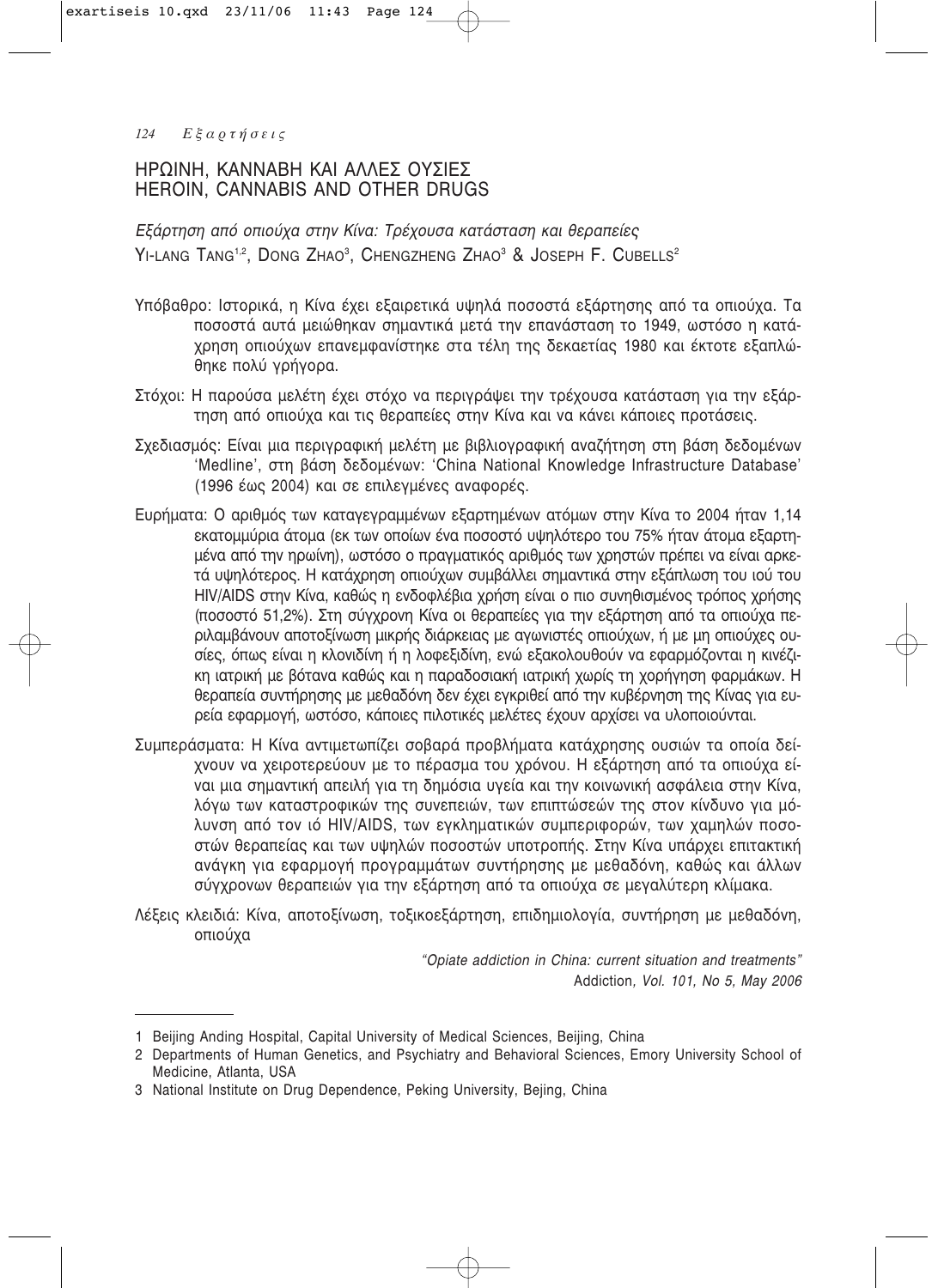Χαρακτηριστικά των χρηστών που ξεκίνησαν την ενδοφλέβια χρήση ουσιών νωρίς, τόσο πριν *όσο και αμέσως μετά την πρώτη τους ενδοφλέβια δοκιμή* 

JEANNE ABELSON, CARLA TRELOAR, JUNE CRAWFORD, SUSAN KIPPAX, INGRID VAN BEEK & JOHN HOWARD

- Στόχοι: Αυτό το άρθρο έχει στόχο να εξετάσει τις διαφορές ανάμεσα στην έναρξη της ενδο-Φλέβιας χρήσης σε δύο διαφορετικές ηλικιακές ομάδες (12 έως 16 ετών έναντι 17 έως 24 ετών) σε σχέση με τις καταστάσεις και τις συνθήκες που υπάρχουν πριν από την πρώτη ενδοφλέβια χρήση.
- Σχεδιασμός: Αναδρομική μελέτη λογαριθμικής παλινδρόμησης με αντιπροσωπευτικό δείγμα πληθυσμού.
- Χώρος: Αυστραλία, πόλεις: Σύδνεϋ, Μπρισμπέιν και οι αγροτικές περιοχές της Νότιας Ουαλίας.
- Συμμετέχοντες: 336 άτομα που έκαναν ενδοφλέβια χρήση ουσιών, ηλικίας 16 έως 25 ετών κατά την περίοδο της συνέντευξης.
- Μετρήσεις: Στις ανεξάρτητες μεταβλητές περιλαμβάνονται: η ενδοφλέβια χρήση ουσιών στην οικογένεια, το να είναι κανείς άστεγος καθώς και άλλες δημογραφικές μεταβλητές όπως: οι ουσίες που χρησιμοποιούνταν πριν από την έναρξη της ενδοφλέβιας χρήσης, η διάρκεια της χρήσης ουσιών πριν την ενδοφλέβια χρήση (π.χ. η ουσία που χρησιμοποιούνταν ενδοφλεβίως, οι λόνοι-τα κίνητρα που οδήνησαν στην πρώτη ενδοφλέβια χρήση, οι επικίνδυνες συμπεριφορές).
- Ευρήματα: Η έναρξη ενδοφλέβιας χρήσης ουσιών νωρίς, εμφάνισε ανεξάρτητη συσχέτιση με: την ενδοφλέβια χρήση στο οικογενειακό πλαίσιο, την πρόωρη διακοπή του σχολείου, το ασταθές εισόδημα, τη σύντομη διάρκεια της χρήσης ουσιών πριν την ενδοφλέβια χρήση, το σχεδιασμό της πρώτης ενδοφλέβιας χρήσης, τη συμβολή κάποιου άλλου για την πρώτη ενδοφλέβια χρήση, καθώς και την άρνηση ότι ο πειραματισμός αποτέλεσε κίνητρο για την πρώτη ενδοφλέβια χρήση.
- Στη διμεταβλητή ανάλυση, η έναρξη ενδοφλέβιας χρήσης ουσιών νωρίς, σχετίστηκε περαιτέρω με την απουσία μόνιμης κατοικίας, με την καταγωγή από τους Αβορίγινες ιθαγενείς της Αυστραλίας, με την παράλειψη της χρήσης ουσίας που προηγείται της ενδοφλέβιας χρήσης, με την παρουσία της ομάδας στην πρώτη ενδοφλέβια εμπειρία, με την παροχή από κάποιον άλλο της πρώτης βελόνας και της πρώτης σύριγγας και τέλος με την πρώτη ενδοφλέβια χρήση επειδή του προσφέρθηκε.
- Συμπεράσματα: Η έρευνα έδειξε ότι τα άτομα που ξεκίνησαν την ενδοφλέβια χρήση σε νεαρή ηλικία, ήταν πιθανότερο να έχουν κάποιον κοντινό τους στην οικογένεια που έκανε ενδοφλέβια χρήση ουσιών, καθώς και ιστορικό άλλων προβληματικών καταστάσεων σε πολύ νεαρή ηλικία. Παρατηρήθηκαν γρήγορη μετάβαση στην ενδοφλέβια χρήση και διαφορές στην αυτονομία και στην κινητοποίηση κατά την περίοδο της πρώτης ενδοφλέβιας χρήσης. Τα συγκεκριμένα χαρακτηριστικά μπορεί να καταστήσουν αυτά τα άτομα πιο ευάλωτα για εμφάνιση επικίνδυνων συμπεριφορών.

*"Some characteristics of early onset injection drug users prior to and at the time of their first injection"* Addiction*, Vol. 101, No 4, April 2006*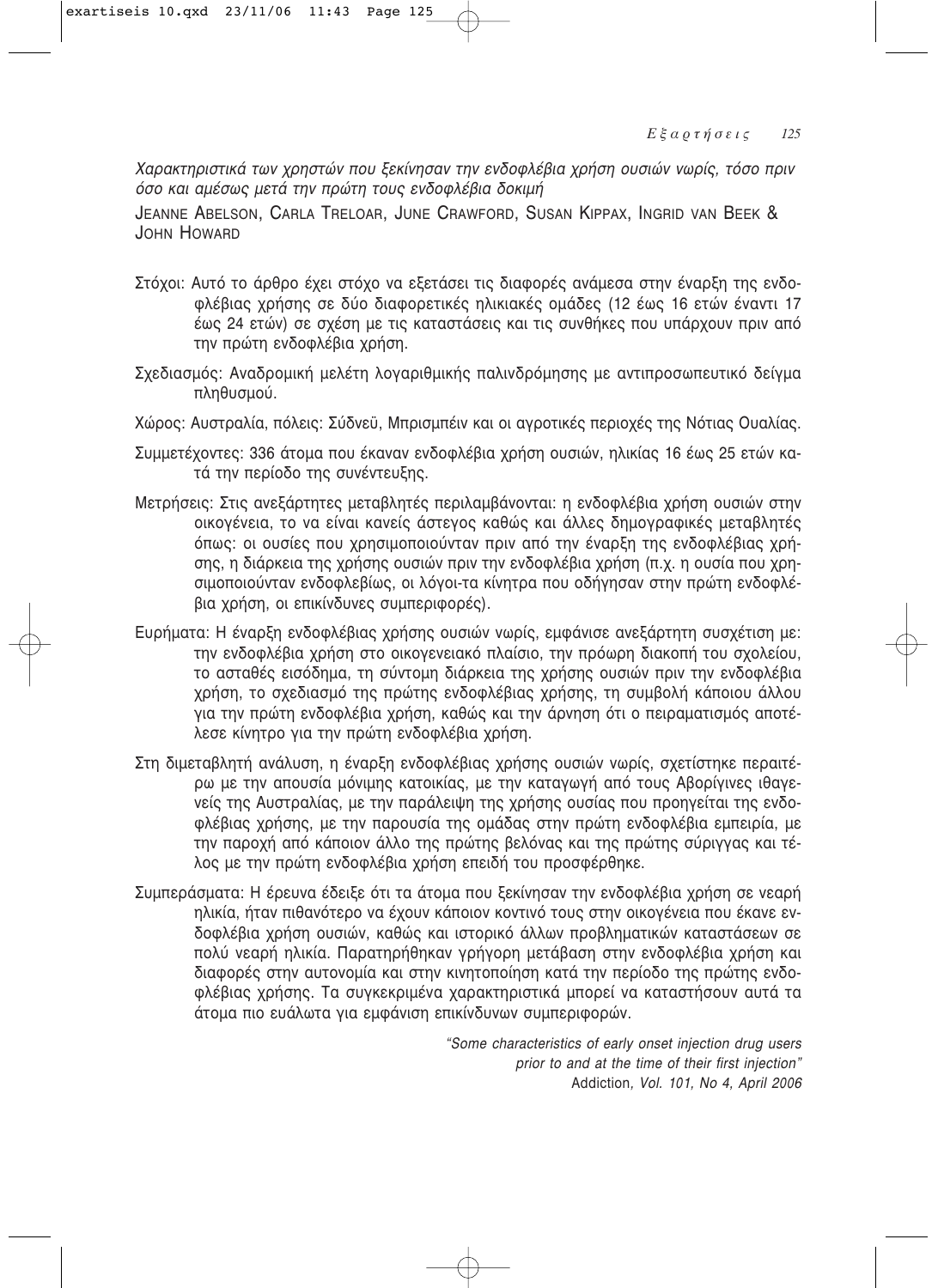# 126  $E$ ξαρτήσεις

# ΚΑΠΝΟΣ- ΤΟΒΑCCO

Η εξάρτηση από τη νικοτίνη σχετίζεται με την παρορμητική - έντονη επιθυμία για αλκοόλ THOMAS HILLEMACHER, KRISTINA BAYERLEIN, JULIA WILHELM, HELGE FRIELING, NORBERT THÜRAUF, MARC ZIEGENBEIN, JOHANNES KORNHUBER, STEFAN BLEICH

- Στόχοι: Η παρούσα μελέτη έχει στόχο να διερευνήσει την πιθανή σχέση ανάμεσα στην εξάρτηση από τη νικοτίνη και την επιθυμία για αλκοόλ.
- Σχεδιασμός: Πρόκειται για μια μελέτη προοπτικής αντιπροσωπευτικού δείγματος του πληθυσμού σε ασθενείς που έχει διαγνωστεί εξάρτηση από το αλκοόλ.
- Χώρος: Μονάδα αποτοξίνωσης ενός τοπικού ψυχιατρικού νοσοκομείου.
- Συμμετέχοντες: Στη μελέτη συμπεριλήφθηκαν 127 άνδρες καπνιστές οι οποίοι εντοπίστηκαν κατά την εισαγωγή τους στη μονάδα αποτοξίνωσης για το αλκοόλ.
- Μετρήσεις: Το τεστ Fagerström για την εξάρτηση από τη νικοτίνη (Fagerström Test for Nicotine Dependence, FTND) χρησιμοποιήθηκε για να αξιολογήσει τη σοβαρότητα της εξάρτησης από τη νικοτίνη, ενώ η κλίμακα μέτρησης της παρορμητικής επιθυμίας για αλκοόλ (Obsessive Compulsive Craving Scale OCDS) εκτίμησε την έντονη επιθυμία για αλκοόλ. Η κλίμακα OCDS χρησιμοποιήθηκε κατά την εισαγωγή και μετά από επτά ημέρες θεραπείας τα στερητικά συμπτώματα, διαχωρίζοντας τη συνολική βαθμολογία, σε υποκλίμακες ιδεοψυχαναγκασμού και παρόρμησης.
- Ευρήματα: Ο συσχετισμός Spearman αποκάλυψε σημαντική σχέση ανάμεσα στο βαθμό έντονης επιθυμίας για αλκοόλ και τη βαθμολογία του FTND (ημέρες 0, N=127: OCDS συνολική βαθμολογία r=0.238, p=0.007; OCDS βαθμολογία της παρόρμησης r=0.280,  $p=0.001$ ; ημέρες 7; N=94: OCDS συνολική βαθμολογία r=0.212, p=0.040; OCDS βαθμολογία της παρόρμησης r=0.225, p=0.029).
- Συμπεράσματα: Η σοβαρότητα της εξάρτησης από τη νικοτίνη σχετίζεται με εντονότερη επιθυμία στα άτομα που είναι εξαρτημένα και από το αλκοόλ. Αυτά τα αποτελέσματα οδηγούν στο συμπέρασμα ότι υπάρχουν κοινοί μηχανισμοί παθοφυσιολογίας στην έντονη επιθυμία για αλκοόλ και την εξάρτηση από τη νικοτίνη.
- Λέξεις κλειδιά: έντονη επιθυμία, νικοτίνη, 'orbitofrontal cortex', αλκοολισμός, OCDS, κάπνισμα, παρόρμηση

"Nicotine dependence is associated with compulsive alcohol craving" Addiction, Vol. 101, No 6, June 2006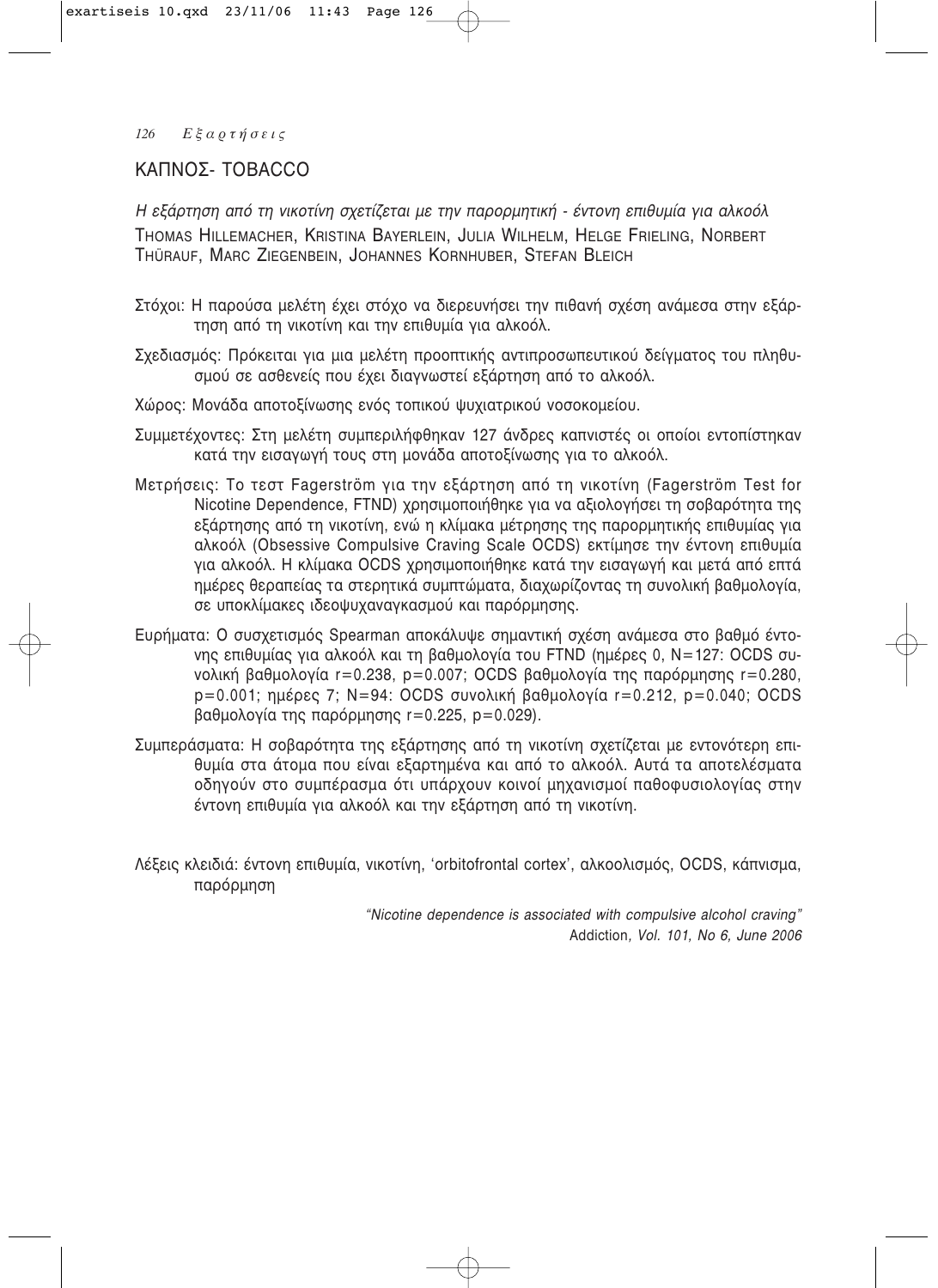# AAAA OEMATA - OTHER ISSUES

Έξαρση του ιού της ηπατίτιδας Β σε πληθυσμό ενδοφλέβιων χρηστών μεθαμφεταμινών: ο ρόλος της κοινής χρήσης των αντικειμένων παρασκευής της ενδοφλέβιας χρήσης

TARA M. VOGT, PHD, MPH, JOSEPH F. PERZ, DRPH, MA, CLAYTON K. VAN HOUTEN, JR., MS, ROBERT HARRINGTON, MS, RS, TIA HANSULD, MS, FNP, STEPHANIE R. BIALEK, MD, MPH, ROBERT JOHNSTON, MED. RACHEL BRATLIF, DO. JAN T. WILLIAMS, PHD. MPH

- Στόχος: Η παρούσα μελέτη στοχεύει στον εντοπισμό των παραγόντων κινδύνου για μόλυνση από οξεία ηπατίτιδα Β (HBV), σε πληθυσμό ενδοφλεβίων χρηστών μεθαμφεταμινών στο Γουαϊόμινγκ.
- Σχεδιασμός: Μια μελέτη με ομάδα στόχου και ομάδα ελέγχου που πραγματοποιήθηκε σε χώρο που είχε σημειωθεί έξαρση της ασθένειας.
- Χώρος: Μια περιοχή στο κεντρικό Γουαϊόμιννκ των Ηνωμένων Πολιτειών.
- Συμμετέχοντες: Τα περιστατικά που εντοπίστηκαν, μέσω της παρακολούθησης (των περιπτώσεων ασθενών) καθώς και των στοιχείων επαφής που είχαν δώσει, ήταν κάτοικοι της περιοχής Νατρονα, της Πολιτείας του Γουαϊόμινγκ, οι οποίοι είτε είχαν εμφανίσει συμπτώματα είτε είχε επιβεβαιωθεί με αιματολογική εξέταση ότι είχαν μολυνθεί με οξεία Ηπατίτιδα Β κατά το διάστημα Ιανουαρίου-Αυγούστου 2003. Η ομάδα ελέγχου ήταν άτομα που ανήκαν σε ομάδες υψηλού κινδύνου για μόλυνση από τον ιό HBV. Όλοι οι συμμετέχοντες είχαν δηλώσει ότι έκαναν ενδοφλέβια χρήση μεθαμφεταμινών.
- Μετρήσεις: Χορηγήθηκε στους συμμετέχοντες ένα ερωτηματολόγιο που διερευνούσε τους παράγοντες κινδύνου για μόλυνση από τον ιό της ηπατίτιδας Β, συμπεριλαμβανομένων των πρακτικών χρήσης και της σεξουαλικής συμπεριφοράς. Η ομάδα ελέγχου εξετάστηκε αιματολογικά για μόλυνση από οξεία ηπατίτιδα Β.
- Ευρήματα: Μεταξύ των 18 περιστατικών-ασθενών και των 49 ατόμων από την ομάδα ελέγχου που συμμετείχαν στη μελέτη, το μοίρασμα του νερού που χρησιμοποιείται για την παρασκευή των ενέσεων και/ή το ξέπλυμα των συριννών σχετίστηκε με τη μόλυνση από τον ιό της ηπατίτιδας Β (94% των συμμετεχόντων περιστατικών έναντι του 44% από την ομάδα ελέγχου, OR=21,9, 95% Cl: 2,7, 177,8). Το ίδιο ισχύει και για την κοινή χρήση των βαμβακερών φίλτρων (89% των συμμετεχόντων-περιστατικών έναντι του 52% από την ομάδα ελέγχου, OR=7,4, 95% Cl: 1,5, 35,6), ενώ η κοινή χρήση των συριγγών δεν εμφάνισε στατιστικό συσχετισμό. Στο μοντέλο λογαριθμικής παλινδρόμησης, προσαρμοσμένο για την ηλικία, το φύλο και το χώρο της συνέντευξης η κοινή χρήση του νερού και των βαμβακερών φίλτρων διατήρησε το στατιστικό συσχετισμό του.
- Συμπεράσματα: Η χρήση μεθαμφεταμινών εμφανίζει μεγάλη επικράτηση στις Ηνωμένες Πολιτείες. Τα ευρήματα της παρούσας έρευνας τονίζουν την ανάγκη για ενημέρωση αναφορικά με τους κινδύνους που σχετίζονται με την ενδοφλέβια χρήση και την κοινή χρήση των εργαλείων. Θα πρέπει να αναπτυχθούν και να υλοποιηθούν ενισχυμένα προγράμματα εμβολιασμού για τον ιό της ηπατίτιδας Β, καθώς και ενημερωτικές καμπάνιες με στόχο συγκεκριμένα τους ενδοφλέβιους χρήστες μεθαμφεταμινών, συμπεριλαμβανομένων και αυτών που ζουν στις αγροτικές περιοχές.

"An outbreak of hepatitis B virus infection among methamphetamine injectors: the role of sharing injection drug preparation equipment" Addiction, Vol. 101, No 5, May 2006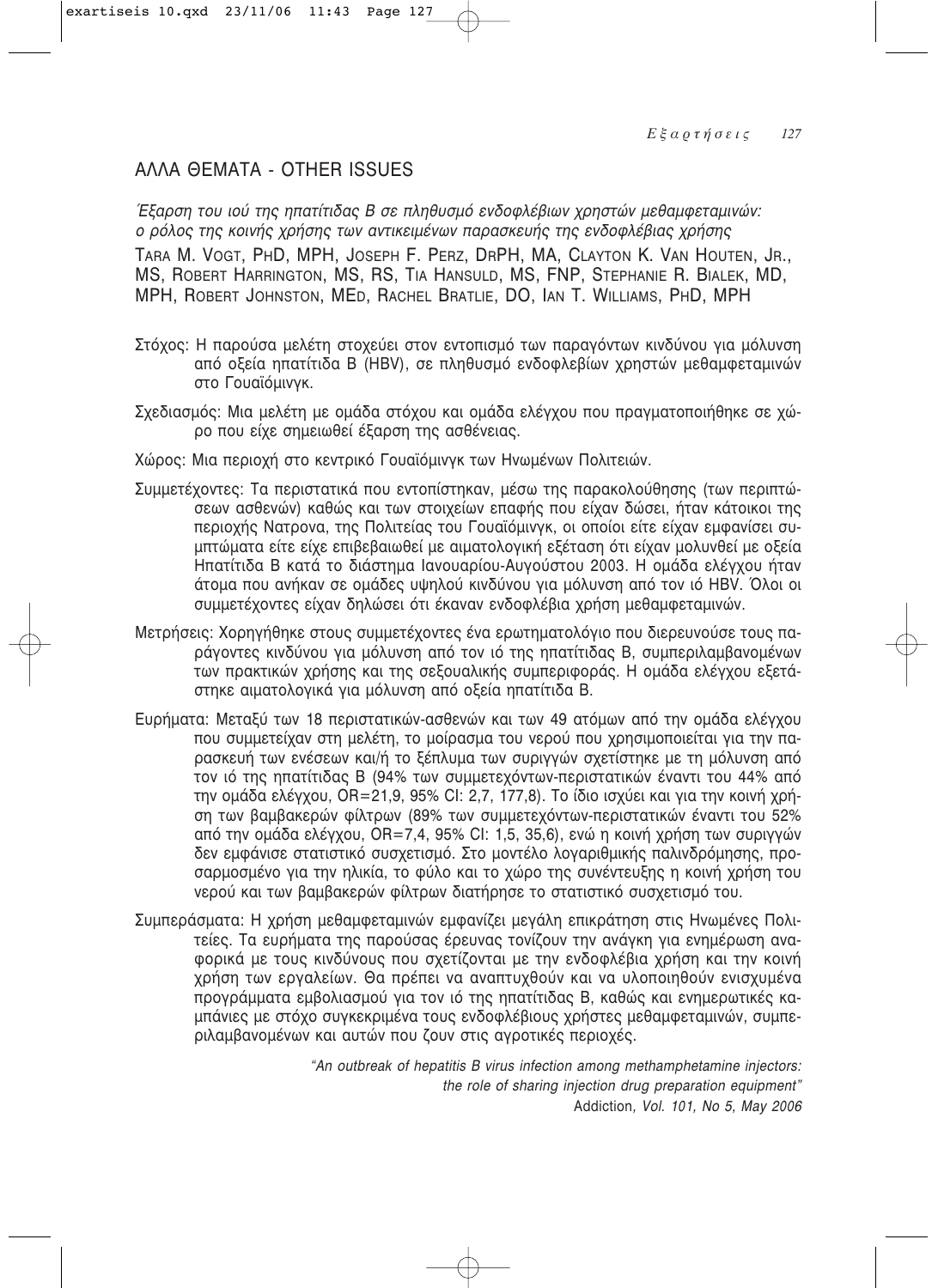Ανώτατη Εκπαίδευση: Μακροχρόνια αξιολόγηση των γνώσεων, δεξιοτήτων και στάσεων των *ÊÔÈÙËÙÒÓ È·ÙÚÈ΋˜ Û¯ÂÙÈο Ì ÙÔ ·ÏÎÔfiÏ Î·È Ù· Ó·ÚΈÙÈο*

GAVIN CAPE, ANNETTE HANNAH, DOUG SELLMAN

Στόχος: Η παρούσα μελέτη έχει στόχο να διερευνήσει τις γνώσεις, τις δεξιότητες και τη στάση των φοιτητών ιατρικής σχετικά με το αλκοόλ και τα ναρκωτικά κατά τη διάρκεια των σπουδών τους.

Σχεδιασμός: Μακροχρόνιος, σχεδιασμός ομαδοποιημένης μελέτης προοπτικής.

- Χώρος: Οι τέσσερις σχολές ιατρικής στη Νέα Ζηλανδία.
- Συμμετέχοντες: Χορηγήθηκε ερωτηματολόγιο σε όλους τους δευτεροετείς φοιτητές ιατρικής (πρώτο έτος θεωρητικών μαθημάτων στην ιατρική επιστήμη\*) στη Νέα Ζηλανδία, το οποίο επαναλήφθηκε στο τέταρτο (πρώτο έτος κλινικής πρακτικής) και στο έκτο έτος (τελευταίο έτος της φοίτησης). Το ποσοστό ανταπόκρισης στο δεύτερο έτος ήταν 98%, στο τέταρτο έτος 75% και στο έκτο έτος 34%. Ο συνολικός αριθμός συμμετεχόντων ήταν 637 άτομα (47,8% άντρες) και το συνολικό ποσοστό ανταπόκρισης κυμάνθηκε στο 68%.
- Ερωτηματολόγιο: Το ερωτηματολόγιο αποτελούνταν από 43 ερωτήσεις για την αξιολόγηση των γνώσεων και των δεξιοτήτων. Ήταν ένας συνδυασμός ερωτήσεων σωστό/λάθος και ερωτήσεων πολλαπλής επιλονής, βασισμένες στην περινραφή περιστατικού καθώς και 25 ερωτήσεις σχετικά με τη στάση τους οι οποίες βαθμολογήθηκαν στην κλίμακα του Likert. Στις δημογραφικές ερωτήσεις διερευνούνταν στοιχεία όπως: η μητρική γλώσσα, η εθνικότητα και η προσωπική κατανάλωση αλκοόλ και καπνού.
- Ευρήματα: Η βαθμολογία των απαντήσεων σχετικά με το επίπεδο ικανοτήτων (γνώσεων και δεξιοτήτων) αυξήθηκε από 23,4% στο δεύτερο έτος σε 53,6% στο τέταρτο έτος και σε 71,8% στο έκτο έτος. Ενώ παρατηρήθηκε ότι ήταν καλύτερη για τους φοιτητές που έκαναν κατανάλωση αλκοόλ και των οποίων η πρώτη γλώσσα ήταν τα αγγλικά (P<.002). Με την πάροδο της εκπαίδευσης οι αντιλήψεις των φοιτητών αναφορικά με την επάρκεια του ρόλου τους σχετικά με την αποτελεσματικότητα στην αντιμετώπιση χρηστών παράνομων ουσιών μειώθηκε. Για παράδειγμα, στο δεύτερο έτος το 21% των ατόμων και στο έκτο έτος το 51% των ατόμων ένιωθαν λιγότερο αποτελεσματικοί στο να βοηθήσουν χρήστες παράνομων ουσιών να περιορίσουν τη χρήση. Στο έκτο έτος το 15% των φοιτητών θεωρούσαν την αυτοσυνταγογράφηση (self prescription) ψυχοδραστικών ουσιών ως υπεύθυνη πρακτική.
- Συμπεράσματα: Η εκπαίδευση σε θέματα αλκοόλ και ναρκωτικών στους φοιτητές εξακολουθεί να αποτελεί σημαντικό μέρος του προγράμματος της ιατρικής σχολής, αλλά δεν παρέχεται επαρκώς. Αυτή η έρευνα έδειξε ότι παρόλο που είναι σαφή τα θετικά αποτελέσματα από τη διδασκαλία, χρειάζεται να πραγματοποιηθούν αλλαγές στο πρόγραμμα των φοιτητών, οι οποίες θα έχουν στόχο να καλύψουν συγκεκριμένα κενά στις

<sup>\*</sup>ΣτΜ: Στο εκπαιδευτικό σύστημα της Νέας Ζηλανδίας οι φοιτητές των ιατρικών σχολών οφείλουν να παρακολουθήσουν ένα έτος γενικών μαθημάτων στις επιστήμες υγείας. Στη συνέχεια ακολουθεί ένα έτος θεωρητικών μαθημάτων στην ιατρική και μετά ξεκινούν και πρακτική εξάσκηση σε νοσοκομείο.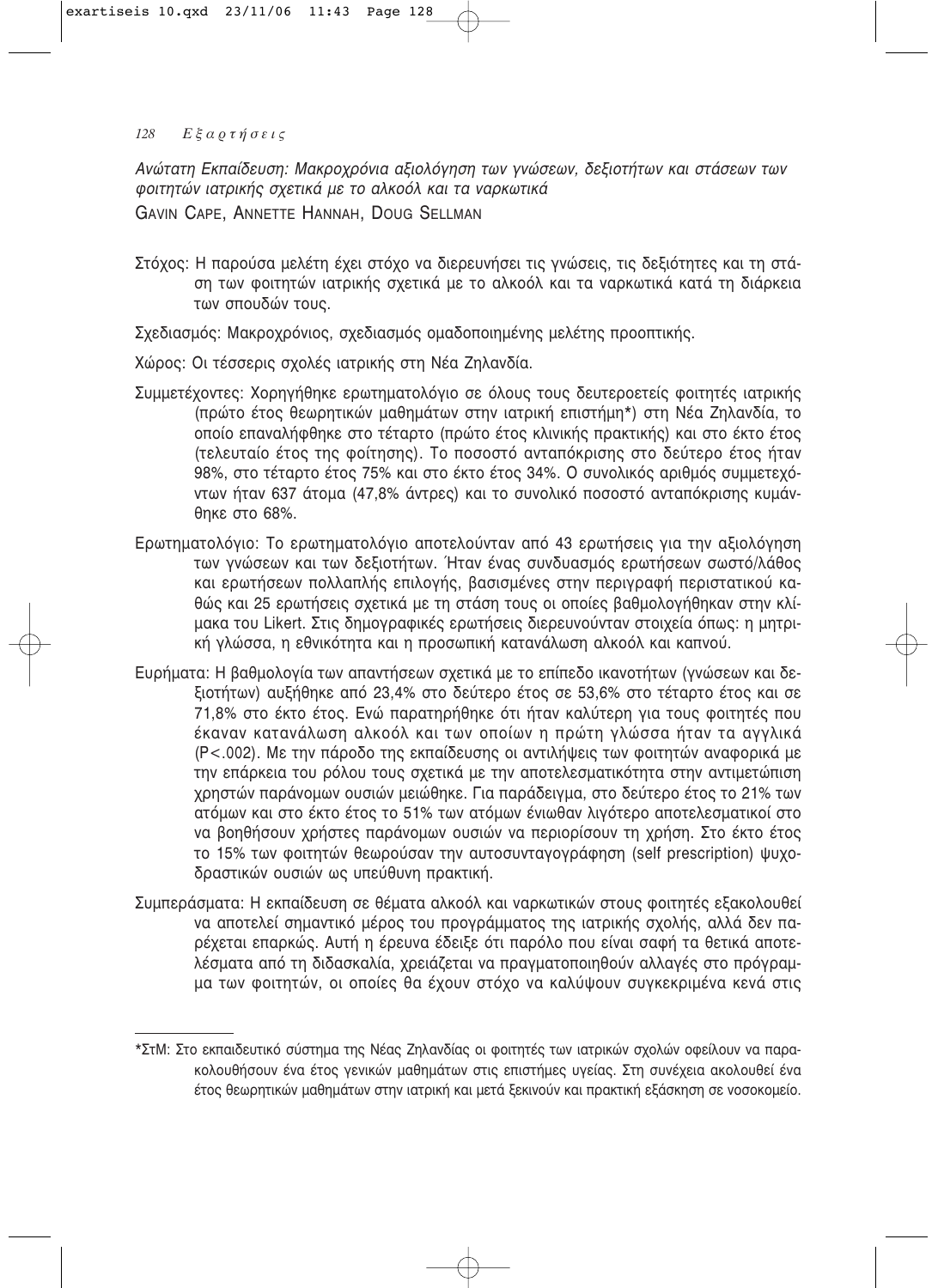γνώσεις και να αυξήσουν τη θεραπευτική δέσμευση και την επαγγελματική ασφάλεια των φοιτητών ιατρικής σχετικά με το αλκοόλ και τα ναρκωτικά.

> "A longitudinal evaluation of medical student knowledge, skills and attitudes to alcohol and drugs" Addiction, Vol. 101, No 6, June 2006

# Νευροννωστικές λειτουργίες στον παθολονικό τζόνο: Μία σύνκριση με την εξάρτηση από το αλκοόλ και το σύνδρομο Tourette

ANNA E. GOUDRIAAN, JAAP OOSTERLAAN, EDWIN DE BEURS, AND WIM VAN DEN BRINK

Στόχοι: Η παρούσα μελέτη έχει στόχο να διερευνήσει τις νευρογνωστικές λειτουργίες στον παθολογικό τζόγο που έχουν σχέση με την αιτιολογία και τη θεραπεία αυτής της διαταραχής, οι οποίες όμως δεν έχουν κατανοηθεί σαφώς. Αυτή η μελέτη συνεπώς διερεύνησε τις νευροννωστικές βλάβες των εκτελεστικών λειτουργιών σε μια ομάδα πα-.<br>Θολογικών τζοναδόρων που είχε εξεταστεί διεξοδικά με το DSM-IV-TR. Η εκτέλεση των λειτουργιών συγκρίθηκε με μια φυσιολογική ομάδα ελέγχου. Για να μελετηθεί πόσο συγκεκριμένες ήταν αυτές οι νευρογνωστικές βλάβες, συμπεριλήφθηκαν μια ομάδα εξαρτημένων ατόμων (με εξάρτηση από το αλκοόλ) και μια ομάδα με διαταραχή ελέγχου των κινήσεων (σύνδρομο Tourette).

Σχεδιασμός: Μελέτη αντιπροσωπευτικού δείγματος.

Χώρος: Κέντρα θεραπείας της εξάρτησης και γενικά κέντρα ψυχικής υγείας.

- Συμμετέχοντες: Σαράντα εννέα παθολογικοί τζογαδόροι, σαράντα οκτώ άτομα εξαρτημένοι από το αλκοόλ, σαράντα έξι συμμετέχοντες με το σύνδρομο Tourette και σαράντα εννέα άτομα που δεν είχαν καμία εμπλοκή με τον τζόγο στην ομάδα ελέγχου.
- Μετρήσεις: Μια ολοκληρωμένη νευροψυχολογική συστοιχία δοκιμασιών που μετρούσε τις εκτελεστικές λειτουργίες καθώς και τις βασικές γνωστικές λειτουργίες.
- Ευρήματα: Τόσο η ομάδα των παθολογικών τζογαδόρων όσο και η ομάδα των εξαρτημένων από το αλκοόλ χαρακτηρίζονταν από μειωμένη ικανότητα αναστολής, εκτίμησης του χρόνου, γνωστικής ευελιξίας και οργάνωσης εργασιών. Η ομάδα με τα άτομα που εμφάνιζαν το σύνδρομο Tourette παρουσίασαν, μόνο, μειωμένη ικανότητα αναστολής. Βασικές γνωστικές λειτουργίες φάνηκαν να είναι ανεπηρέαστες σε όλες τις εξεταζόμενες ομάδες. Η συννοσηρότητα της διαταραχής ελλειμματικής προσοχής και υπερκινητικότητας, της διαταραχής αντικοινωνικής συμπεριφοράς και της εξάρτησης από τη νικοτίνη επηρέασε τις μειωμένες ικανότητες των εξεταζόμενων ομάδων ελάχιστα.
- Συμπεράσματα: Προσεκτικά ελεγμένες ομάδες παθολογικών τζογαδόρων και ατόμων εξαρτημένων από το αλκοόλ που χαρακτηρίζονταν από μειωμένες εκτελεστικές λειτουργίες, γεγονός που υποδηλώνει δυσλειτουργία στο κύκλωμα του μετωπιαίου λοβού σε αυτές τις διαταραχές. Η ομοιότητα μεταξύ της ομάδας των παθολογικών τζογαδόρων και της ομάδας των εξαρτημένων από το αλκοόλ υποδηλώνει μια κοινή νευρογνωστική αιτιολογία σε αυτές τις διαταραχές. Η ψυχοκοινωνική θεραπεία αυτών των διαταραχών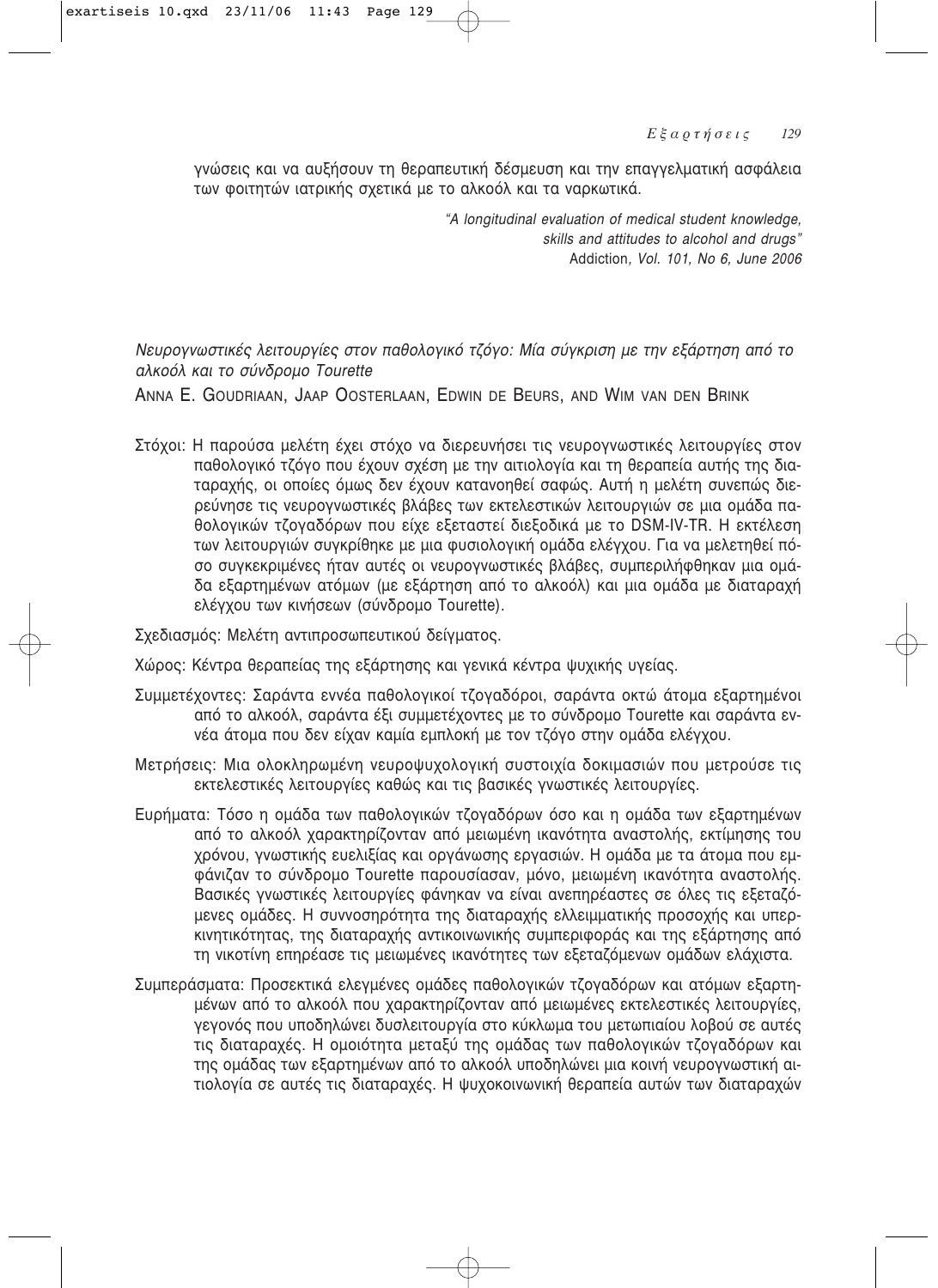θα μπορούσε να ωφεληθεί από την αξιολόγηση και την εστίαση στις ελλείψεις των εκτελεστικών λειτουργιών, καθώς είναι πιθανό ότι επηρεάζουν αρνητικά την εξέλιξη αυτών των διαταραχών.

> "Neurocognitive functions in pathological gambling: A comparison with alcohol dependence and Tourette syndrome" Addiction, Volume 101, Number 4, April 2006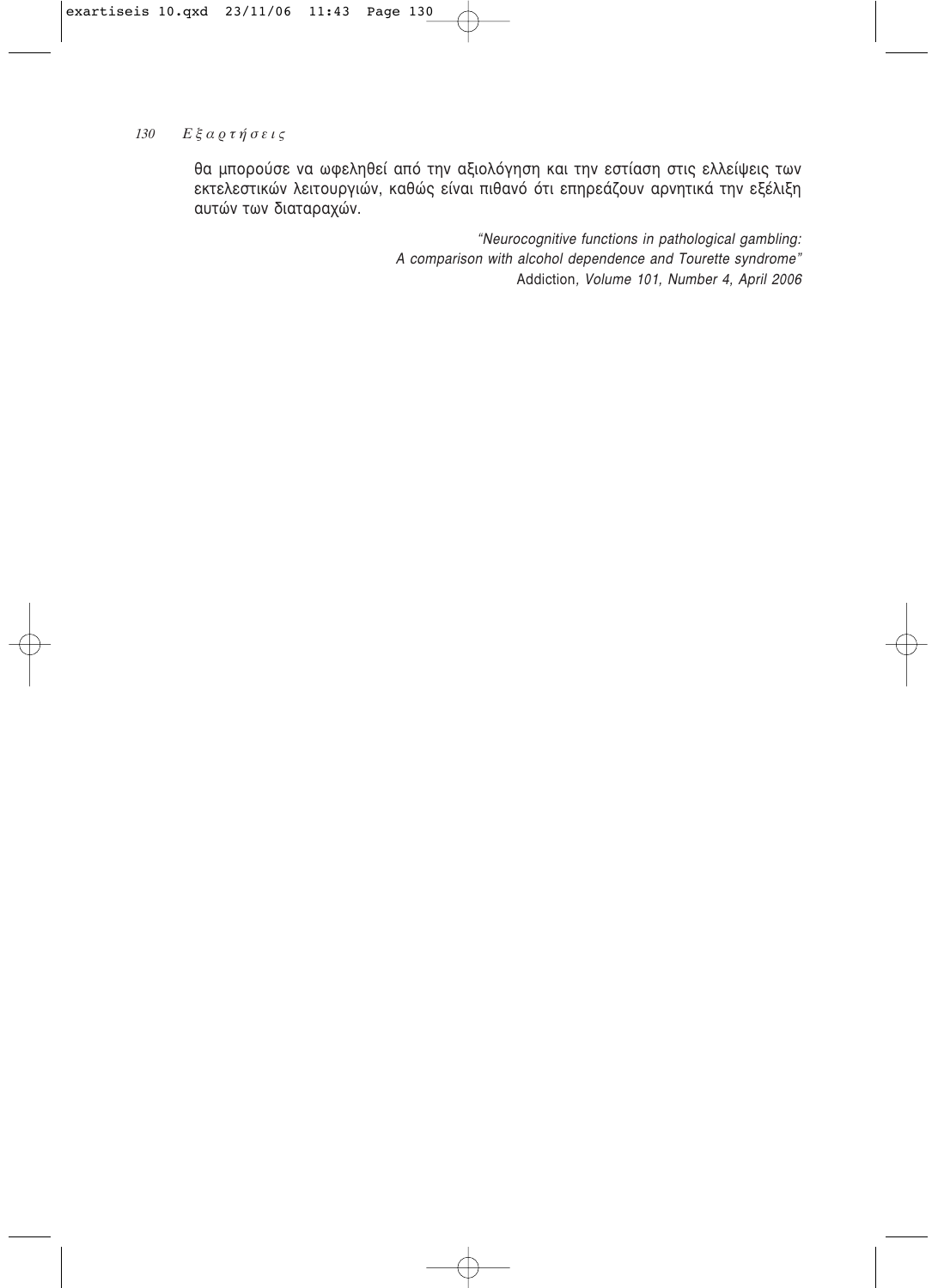# ΓΙΑ ΤΗΝ ΕΝΗΜΕΡΩΣΗ ΤΟΥ ΑΝΑΓΝΩΣΤΗ<br>FOR THE READER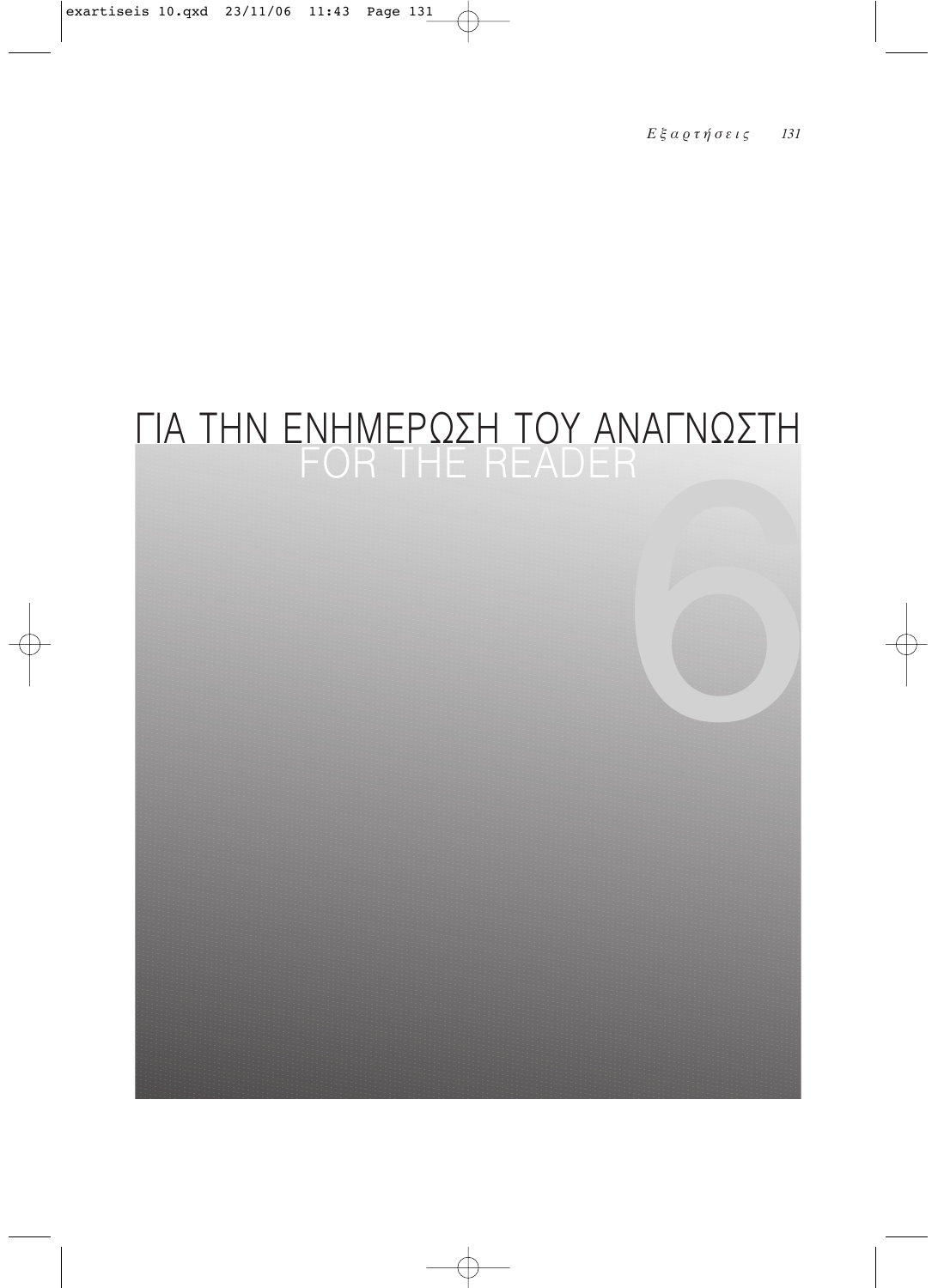$E$ ξαρτήσεις 132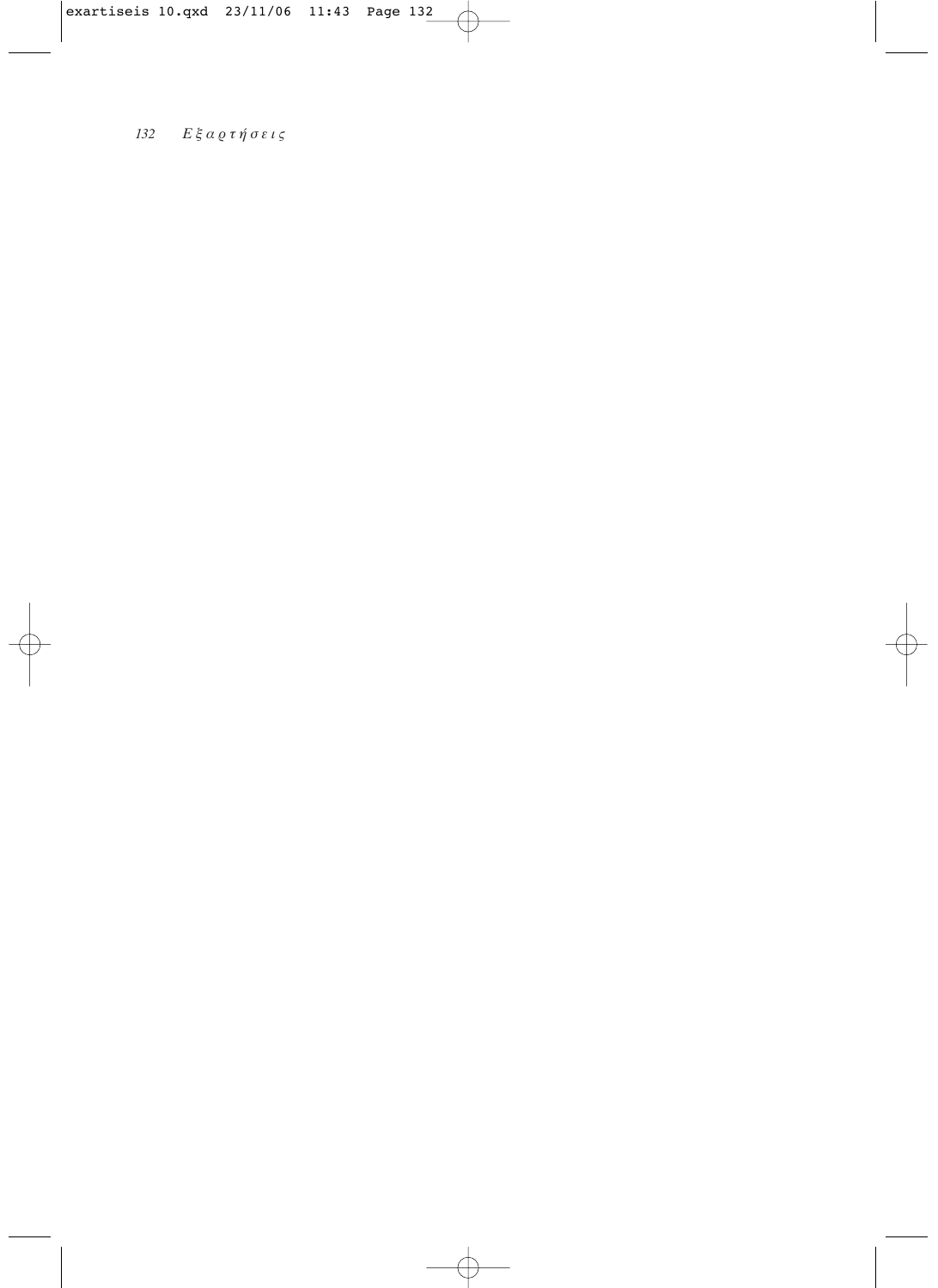# **NEA KAI FEFONOTA**

ΑΠΟ ΤΟ ΡΕΜΟ ΑΡΜΑΟ, ΤΗ ΜΑΡΙΝΑ ΔΑΣΚΑΛΟΠΟΥΛΟΥ, ΤΟΝ ΞΕΝΟΦΩΝΤΑ ΣΕΛΠΕΣΑΚΗ ΚΑΙ ΤΗΝ **KONSTANTINA YOANTH** 

BY REMOS ARMAOS, MARINA DASKALOPOULOU, XENOFON SELPESAKIS AND KONSTANTINA FRANTI

Στα Νέα και Γεγονότα αυτού του τεύχους μπορείτε να διαβάσετε για:

- ν τις εξελίξεις στο εξωτερικό γύρω από τη χρηματοδότηση ερευνών για το κάπνισμα από τη βιομηχανία καπνού,
- γ μια νέα διεθνή εταιρεία μελέτης της πολιτικής για τα ναρκωτικά και τη βιβλιογραφική βάση που έχει δημιουργήσει στο Διαδίκτυο,
- ν την προώθηση και καταπολέμηση της χρήσης ουσιών μέσα από ηλεκτρονικά παιχνίδια,
- δύο νέες διακρατικές συνεργασίες με ελληνική συμμετοχή για την εκπαίδευση και την κοινωνική επανένταξη ευπαθών πληθυσμών,
- ν συνέδρια σχετικά με τις εξαρτήσεις που θα πραγματοποιηθούν στο εξωτερικό την επόμενη χρονιά,
- ν την παρουσίαση του νέου βιβλίου της Κατερίνας Μάτσα.

# FPFYNA KAI RIOMHXANIA KATINOY

- Στο εκδοτικό σημείωμα του αυγουστιάτικου Addiction (2006) γίνεται εκτενής και ενδιαφέρουσα αναφορά στην επιχορήγηση ερευνών για το κάπνισμα από τη βιομηχανία καπνού. Όπως αναφέρει ο εκδότης του περιοδικού, η βιομηχανία καπνού κατέχει ρεκόρ μακροχρόνιας προσπάθειας για την παραποίηση των αποτελεσμάτων ερευνών που σχετίζονται με τις επιπτώσεις του καπνίσματος, ενώ συνεχίζει να κερδίζει από μια δουλειά που καταστρέφει πάρα πολλές ζωές. Πρόσφατα μεγάλοι ερευνητικοί οργανισμοί (συμπεριλαμβανομένου του μεγαλύτερου υποστηρικτή της έρευνας για τον καρκίνο στη Βρετανία, του 'Cancer Research UK') αποφάσισαν ότι δεν θα χρηματοδοτούν πλέον ερευνητές που επιχορηγούνται και από τη βιομηχανία καπνού. Μάλιστα ο βρετανικός οργανισμός 'Cancer Research Campaign' κυκλοφόρησε ένα έντυπο σε όλα τα αγγλικά πανεπιστήμια με τίτλο: «Σταματώντας την εξάρτηση της χρηματοδότησης από τη βιομηχανία καπνού», το οποίο συνάντησε την καθολική αποδοχή των πανεπιστημιακών ιδρυμάτων. Το Πανεπιστήμιο του Nottingham αναγκάστηκε μάλιστα να επιστρέψει χρήματα που είχε πάρει από τη βιομηχανία καπνού για κάποια έρευνα.
- Όπως επισημαίνεται και σε σχετικό άρθρο του ίδιου τεύχους του Addiction, μελέτες κατέδειξαν την προσπάθεια της καπνοβιομηχανίας να συγκαλύψει συστηματικά τα επιστημονικά πορίσματα σχετικά με τις βλαβερές συνέπειες της νικοτίνης και κυρίως του παθητικού καπνίσματος. Η κριτική που ασκείται από τους ειδικούς επιστήμονες σε έρευνες χρηματοδοτημένες από τις καπνοβιομηχανίες αφορά την επιλεκτική χρήση της υπάρχουσας βιβλιογραφίας, την επιλεκτική μελέτη των δυνητικών παραγόντων επικιν-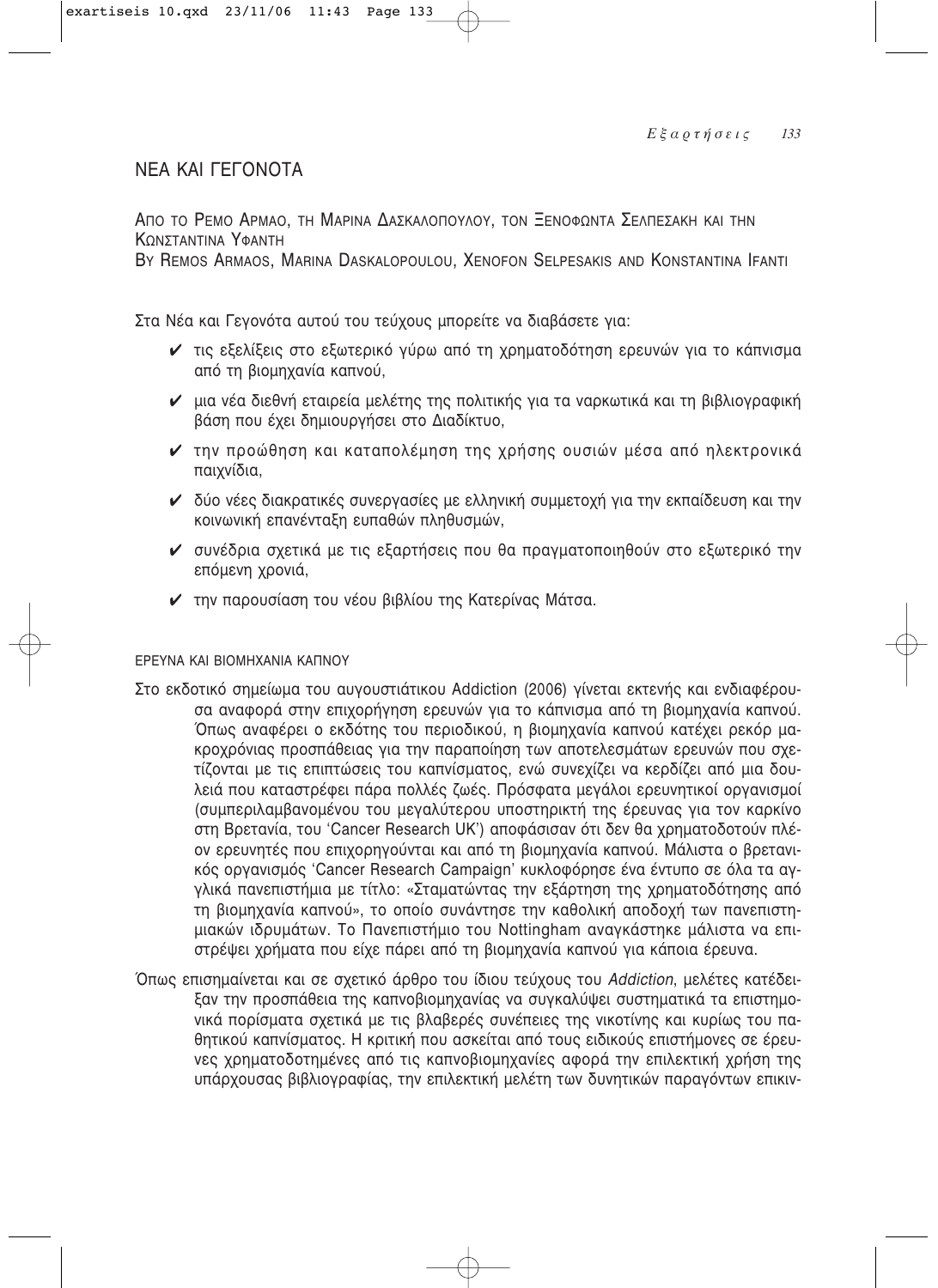δυνότητας του καπνίσματος και την προσπάθεια να παρουσιαστούν ως αληθοφανή συμπεράσματα τα οποία δεν στηρίζονται σε επιστημονικά δεδομένα.

Περισσότερες πληροφορίες: Addiction, Vol 101, No 8, August 2006, σελ.:1071-1072 και 1202, 1211

# ISSDP: Η ΝΕΑ ΛΙΕΘΝΗΣ ΕΤΑΙΡΕΙΑ ΜΕΛΕΤΗΣ ΤΗΣ ΠΟΛΙΤΙΚΗΣ ΓΙΑ ΤΑ ΝΑΡΚΟΤΙΚΑ

- Το ISSDP (αγγλικά αρχικά της Διεθνούς Εταιρείας Μελέτης της Πολιτικής για τα Ναρκωτικά) είναι ένας νεοπαγής, ανεξάρτητος επιστημονικός φορέας που συστάθηκε από καθηγητές και ερευνητές πανεπιστημιακών και ερευνητικών ιδρυμάτων της Ευρώπης και των Η.Π.Α. Στόχος του είναι να αποτελέσει διεθνές βήμα για τη σε βάθος ανάλυση της πολιτικής για τα ναρκωτικά, για την ανάπτυξη σχέσεων μεταξύ των επιστημόνων αναλυτών της πολιτικής στον τομέα των ναρκωτικών και για τη διεύρυνση του σχετικού επιστημονικού πεδίου. Επιδιώκει επίσης την ανάπτυξη του επιστημονικού υπόβαθρου πάνω στο οποίο στηρίζονται οι πολιτικές αποφάσεις για τα ναρκωτικά και τη βελτίωση των σχέσεων μεταξύ ερευνητών και διαμορφωτών πολιτικής.
- Ανάμεσα στις δραστηριότητες του ISSDP συγκαταλέγεται η λειτουργία διαδικτυακής βιβλιογραφίας σχετικά με την πολιτική για τα ναρκωτικά στην ιστοσελίδα της, στη διεύθυνση www.issdp.org/bibliography. Εκεί οι ειδικοί μελετητές του θέματος αλλά και κάθε ενδιαφερόμενος έχει τη δυνατότητα ελεύθερης πρόσβασης σε πρόσφατα άρθρα, μελέτες και έρευνες, οργανωμένες σε επτά θεματικές ενότητες: Επιβολή του νόμου, Επικράτηση, Παραγωγή/προσφορά (των ουσιών), Οικονομικά θέματα, Ζητήματα εσωτερικής πολιτικής, Ζητήματα διεθνούς πολιτικής και Μείωση της βλάβης. Τα περιεχόμενα κάθε θεματικής ενότητας είναι κατηγοριοποιημένα με βάση την πηγή προέλευσής τους: πανεπιστημιακή κοινότητα, κυβερνητικούς οργανισμούς και υπηρεσίες, μη κυβερνητικούς οργανισμούς και ερευνητικά ιδρύματα - διεθνείς οργανισμούς. Για τη διευκόλυνση και άμεση ενημέρωση των ενδιαφερομένων, όλο το πρόσφατο υλικό που συγκεντρώνεται και για τις 7 βιβλιογραφικές κατηγορίες εμφανίζεται αρχικά και για διάστημα ενός μήνα σε ξεχωριστή ενότητα στην ιστοσελίδα του ISSDP (www.issdp.org/recentpublications.htm)

# ΠΑΙΧΝΙΔΙΑ ΜΕ ΝΑΡΚΩΤΙΚΑ ΣΤΟ ΔΙΑΔΙΚΤΥΟ

- Hλεκτρονικό παιχνίδι NARC: Ένα παιχνίδι όπου ο παίκτης αναλαμβάνει το ρόλο αστυνομικού της δίωξης ναρκωτικών, κυνηγάει εμπόρους ή χρήστες-διακινητές ψυχοτρόπων ουσιών, τους συλλαμβάνει και στη συνέχεια κατάσχει τις ουσίες. Ωστόσο, μπορεί να κάνει ακόμη και χρήση των ναρκωτικών που κατάσχει και έτσι βελτιώνει την απόδοσή του και «κερδίζει ζωές». Οι πρωταγωνιστές είναι εξοπλισμένοι με αυτόματα όπλα, οι συγκρούσεις είναι βίαιες και μπορεί να καταλήξουν στο θάνατο.
- Η κατασκευάστρια εταιρεία ισχυρίζεται ότι μπορεί να δίνει στον παίκτη τη δυνατότητα να κά-VEL ΕΙΚΟΥΙΚή χρήση ναρκωτικών, αλλά τότε αυτός θα αντιμετωπίσει στην πορεία του παιχνιδιού τις συνέπειες που βιώνει όποιος κάνει χρήση ουσιών και στην πραγματικότητα. Η χρήση ουσιών μπορεί να ενισχύσει την εικονική απόδοση του χρήστη, αλλά αυτός ενδέχεται να αποκτήσει εξάρτηση από την ουσία, να υποστεί απώλεια συνείδη-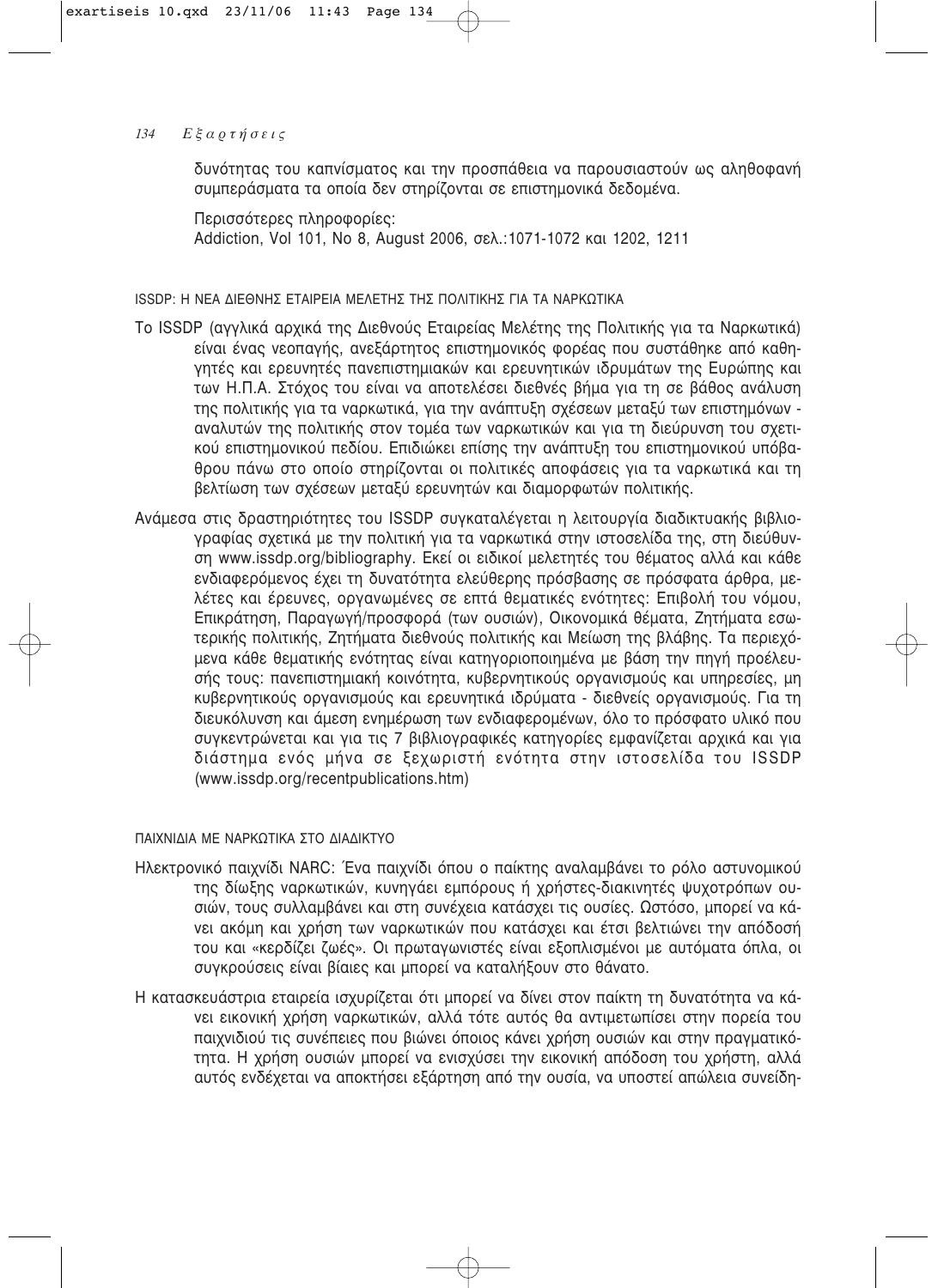σης, καθώς και τις βλαβερές συνέπειες στην υγεία του. Τελικά, σύμφωνα με την κατασκευάστρια εταιρεία, η εικονική χρήση ουσιών οδηγεί τον παίκτη που παίρνει ναρκωτικά να χάσει το παιχνίδι.

- Με την άποψη αυτή δεν φαίνεται να συμφωνούν διάφορες ομάδες που μάχονται τη βία στα βιντεοπαιχνίδια και χαρακτηρίζουν το παιχνίδι «αρνητικό ρεκόρ όλων των εποχών». Άλλοι διαφωνούν με την κατασκευάστρια εταιρεία υποστηρίζοντας ότι η εικονική χρήση ναρκωτικών στο παιχνίδι δημιουργεί περιέργεια και μπορεί τελικά να δελεάσει τους παίκτες.
- Προβληματίζει ιδιαίτερα η προώθηση παρόμοιου τύπου παιχνιδιών, καθώς η έκθεση σε βίαιες συμπεριφορές κατά την εφηβεία και τις απαρχές τις ενήλικης ζωής μπορεί να επηρεάσει αρνητικά. Παράλληλα εθίζει έστω και εικονικά τον παίχτη στην εμπλοκή σε παραβατική συμπεριφορά, η οποία, στην πραγματικότητα, θα του δημιουργούσε σοβαρά νομικά προβλήματα.
- Το γεγονός, πάντως, ότι το συγκεκριμένο παιχνίδι απαγορεύτηκε στην Αυστραλία πριν καν κυκλοφορήσει προκαλεί αισιοδοξία.
- Ένα αντίστροφο παράδειγμα, αυτό της χρήσης των νέων τεχνολογιών για την προαγωγή της ενημέρωσης – πρόληψης σχετικά με τις εξαρτησιογόνες ουσίες, έρχεται από το Δίκτυο Έγκαιρης Παρέμβασης ΠΛΕΥΣΗ του ΚΕ.Θ.Ε.Α. Πρόσφατα οι έφηβοι που συμμετέχουν στο Εργαστήρι Πολυμέσων της ΠΛΕΥΣΗΣ (μια από τις εκπαιδευτικές δραστηριότητες που παρέχονται στους εξυπηρετούμενους του Δικτύου) και το προσωπικό της δημιούργησαν το ηλεκτρονικό παιχνίδι "auiz". Το παιχνίδι θέτει βασικές ερωτήσεις και δίνει έγκυρες απαντήσεις γύρω από τις εξαρτησιογόνες ουσίες και τις επιδράσεις τους. Δημιουργήθηκε στο πλαίσιο της προσπάθειας της ΠΛΕΥΣΗΣ να προσεγγίσει το ευρύ κοινό, και ιδιαίτερα τους νέους, και να τους παρέχει τη σχετική ενημέρωση με ευχάριστο και δημιουργικό τρόπο. Για περισσότερες πληροφορίες σχετικά με το "quiz": KE.Θ.Ε.Α.- Δίκτυο Έγκαιρης Παρέμβασης ΠΛΕΥΣΗ, τηλ.: 210 8218883 e-mail: plefsi@ath.forthnet.gr

ΛΙΑΚΡΑΤΙΚΕΣ ΣΥΝΕΡΓΑΣΙΕΣ ΜΕ ΕΛΛΗΝΙΚΗ ΣΥΜΜΕΤΟΧΗ ΓΙΑ ΤΗΝ ΕΚΠΑΙΛΕΥΣΗ KAI THN KOINONIKH FΠANFNTA=Η FYΠAΘON ΠΛΗΘΥΣΜΟΝ

> Πώς κινητοποιούνται για επανασύνδεση με την εκπαίδευση τα άτομα που κινδυνεύουν να αναπτύξουν αντικοινωνική και παραβατική συμπεριφορά;

> Πώς μπορεί να βελτιωθεί η διαδικασία εκπαίδευσης όσων βρίσκονται στη φυλακή, σε πρόγραμμα απεξάρτησης ή σε αναστολή;

Πώς μειώνεται η παραβατικότητα μέσα από την παροχή εκπαίδευσης;

Σε αυτά τα τρία βασικά ερωτήματα θα επιχειρήσει να απαντήσει η διακρατική συνεργασία "Breakout" στο πλαίσιο του ευρωπαϊκού προγράμματος για την εκπαίδευση Socratesυποπρόγραμμα Gruntvig. Στο πρόγραμμα συμμετέχουν πανεπιστήμια της Γερμανίας, της Ισπανίας και της Εσθονίας και από την Ελλάδα η Εθνική Σχολή Δημόσιας Υγείας και το ΚΕ.Θ.Ε.Α. Στόχος του προγράμματος είναι η αξιοποίηση στον τομέα της κοινωνικής επανένταξης και της πρόληψης της παραβατικότητας τόσο καινοτόμων μεθόδων και μοντέλων μάθησης για την προαγωγή της υγείας όσο και της τεχνολογίας. Απώ-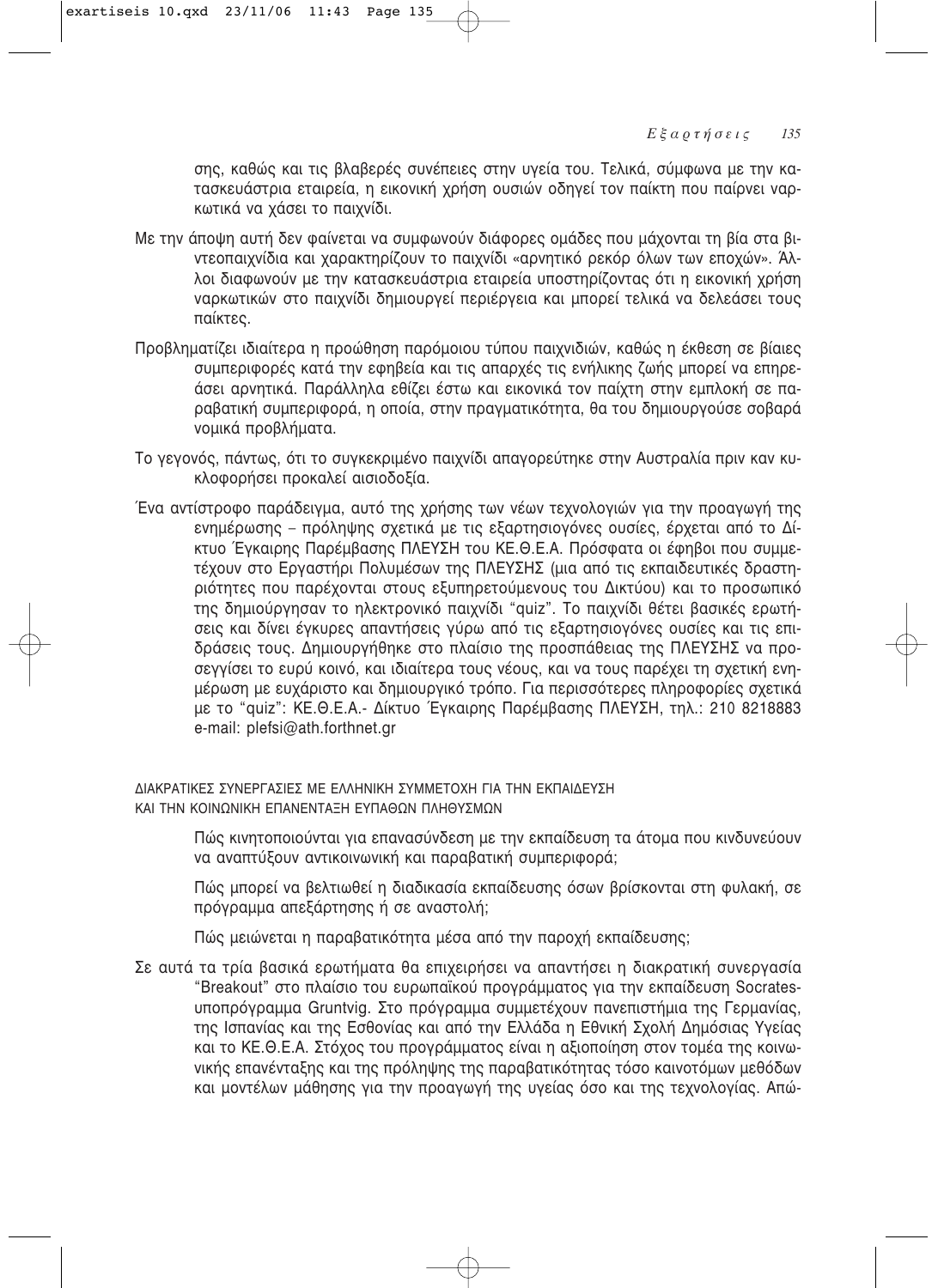τερος στόχος είναι η βελτίωση της εκπαίδευσης που παρέχεται στις φυλακές και σε θεραπευτικά πλαίσια.

- Ας σημειωθεί ότι στο πρόγραμμα «Breakout» εντάσσεται και το έργο της Υπηρεσίας Νομικής Υποστήριξης του ΚΕ.Θ.Ε.Α. για τα μέλη των θεραπευτικών του προγραμμάτων. Με γραφεία στην Αθήνα και τη Θεσσαλονίκη η υπηρεσία βοηθάει στη διαχείριση νομικών εκκρεμοτήτων που λειτουργούν ως τροχοπέδη στην ομαλή κοινωνική επανένταξη των απεξαρτημένων. Στο πλαίσιο του προνράμματος «Breakout» αξιοποιείται ο απολογισμός του μέχρι σήμερα έργου της υπηρεσίας, κωδικοποιούνται ερευνητικά οι πληροφορίες που διαχειρίζονται τα στελέχη της, ενισχύεται και αποκτά μεγαλύτερη δημοσιότητα το έργο της.
- Τις στρατηγικές προσέγγισης ευπαθών πληθυσμών και την επανασύνδεσή τους με τις εκπαιδευτικές διαδικασίες αφορά το πρόγραμμα 'Get the message-Special Marketing Strategies (SMS)' με τη συμμετοχή οργανισμών εκπαίδευσης ενηλίκων, θεραπευτικών οργανισμών για τις εξαρτήσεις και φορέων τοπικής αυτοδιοίκησης από το Ηνωμένο Βασίλειο, τη Γερμανία, το Βέλγιο, την Πολωνία και την Ελλάδα (ΚΕ.Θ.Ε.Α.). Μέσα από την ανταλλαγή εμπειριών και γνώσεων, στόχος του είναι, μεταξύ άλλων, και η έκδοση ενός ενχειριδίου καλών πρακτικών νύρω από τις σχετικές πολιτικές.

# ΣΥΝΕΛΡΙΑ

ΕΥΡΩΠΑΪΚΟ ΣΥΝΕΔΡΙΟ ΓΙΑ ΤΗΝ ΕΠΑΝΕΝΤΑΞΗ ΚΑΙ ΤΗΝ ΠΟΛΙΤΙΚΗ ΓΙΑ ΤΑ ΝΑΡΚΩΤΙΚΑ

Στις 6-9 Ιουνίου 2007 διοργανώνεται στη Λιουμπλιάνα της Σλοβενίας το 11ο Ευρωπαϊκό Συνέδριο για την Επανένταξη και την Πολιτική για τα Ναρκωτικά. Πρόκειται για το επίσημο συνέδριο της Ευρωπαϊκής Ομοσπονδίας Θεραπευτικών Κοινοτήτων (ΕFTC) που πραγματοποιείται κάθε δύο χρόνια σε διαφορετική ευρωπαϊκή χώρα. Το συνέδριο του 2007 θα διεξαχθεί με την υποστήριξη του Υπουργείου Εργασίας, Οικογένειας, και Κοινωνικών Υπηρεσιών της Δημοκρατίας της Σλοβενίας.

Πληροφορίες: Τηλ: +38612417132 e-mail: Natalija.bah@cd-cc.si

# 18° ΛΙΕΘΝΕΣ ΣΥΝΕΛΡΙΟ ΓΙΑ ΤΗ ΜΕΙΟΣΗ ΤΗΣ ΒΛΑΒΗΣ

Το 18ο Διεθνές Συνέδριο για τη Μείωση της βλάβης θα διοργανωθεί στις 13-17 Μαΐου 2007 στη Βαρσοβία. Πρόκειται για ετήσιο διεθνές συνέδριο που αποτελεί σημαντικό σημείο συνάντησης για την ανταλλαγή ιδεών και την παρουσίαση νέων δράσεων σχετικά με την αντιμετώπιση της χρήσης ψυχοτρόπων ουσιών και ιδιαίτερα τη μείωση της βλάβης. Το συνέδριο αναμένεται να συγκεντρώσει 1.300 συνέδρους από 60 χώρες, ανάμεσα στους οποίους περιλαμβάνονται εργαζόμενοι «στην πρώτη γραμμή», ερευνητές, διαμορφωτές πολιτικής, μέλη κυβερνήσεων, κρατικοί λειτουργοί από το χώρο της δικαιοσύνης, εγκληματολόγοι, μέλη εθνικών και διεθνών μη κυβερνητικών οργανισμών κ.ά.

 $\Pi$ ληροφορίες: http://www.harmreduction2007.org/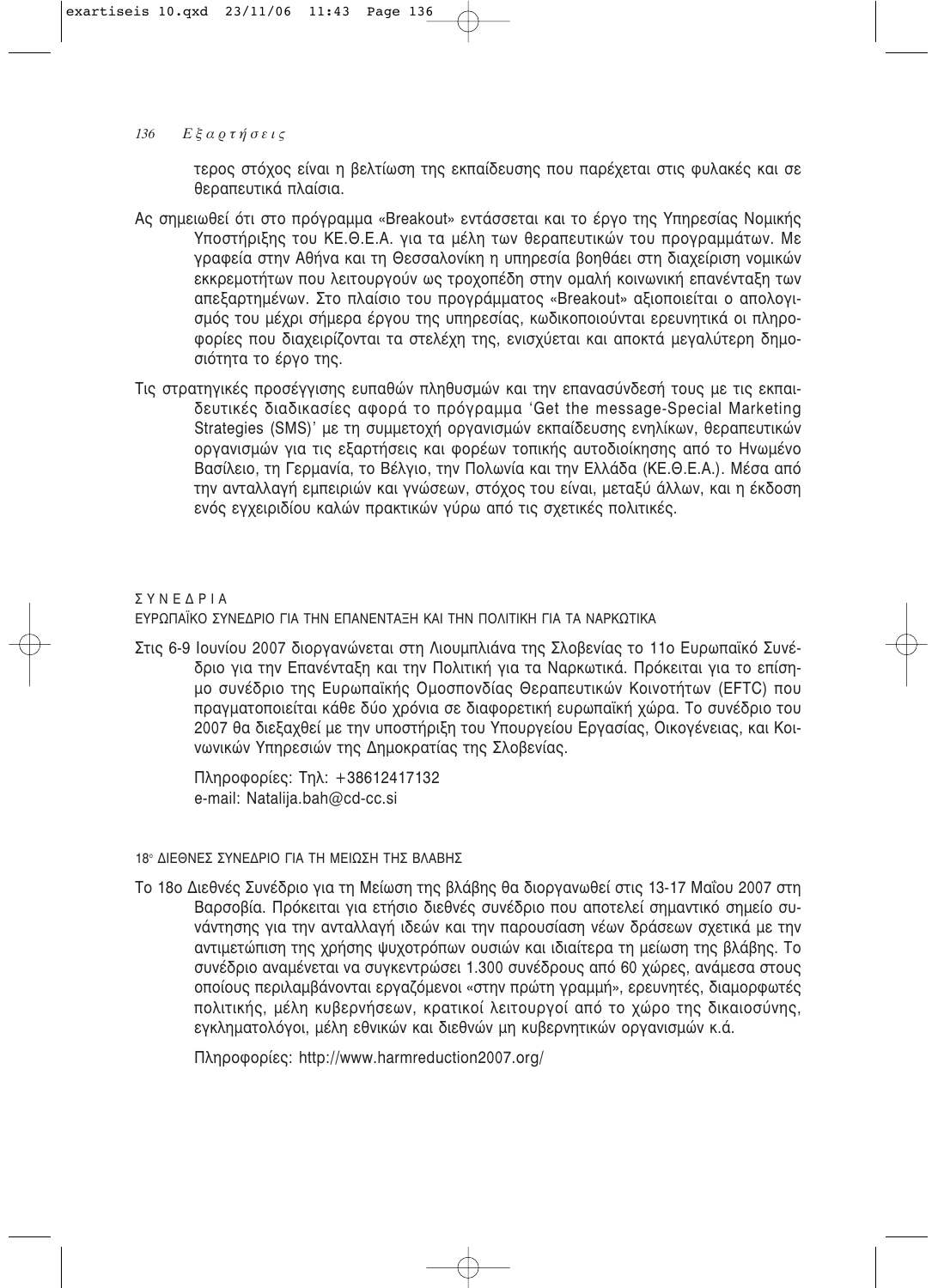- 4™ ΛΙΕΘΝΗΣ ΣΥΝΑΝΤΗΣΗ ΓΙΑ ΤΗΝ ΙΣΤΟΡΙΑ ΤΟΝ ΝΑΡΚΟΤΙΚΟΝ ΚΑΙ ΤΟΥ ΑΛΚΟΟΛ
- Η 4η Διεθνής Συνάντηση θα γίνει στις 10-12 Αυγούστου 2007 στο Πανεπιστήμιο 'Guelph', στο Οντάριο του Καναδά. Τα τελευταία δέκα χρόνια η επιστημονική σκέψη για την ιστορία των ναρκωτικών και το αλκοόλ έχει διευρυνθεί, καθώς ερευνητές και κλινικοί ανά τον κόσμο εισηγούνται νέες ερμηνείες. Το συνέδριο θα ασχοληθεί με όλο το φάσμα της σχετικής θεματολογίας, συμπεριλαμβανομένης της κατανάλωσης, της παραγωγής, του εμπορίου και της νομοθεσίας. Θα δοθεί προτεραιότητα στην παρουσίαση τοπικών και ευρύτερων μελετών από όλα τα μέρη του κόσμου.

Πληροφορίες: e-mail: nsmith06@uoguelth.ca

# ΤΟ ΠΡΩΤΟ ΕΤΗΣΙΟ ΣΥΝΕΔΡΙΟ ΤΟΥ ISSDP

Το ISSDP (Διεθνής Εταιρεία Μελέτης της Πολιτικής για τα Ναρκωτικά) θα πραγματοποιήσει το πρώτο ετήσιο συνέδριό του στο Όσλο της Νορβηνίας στις 22 και 23 Μαρτίου 2007 με οικοδεσπότη το Νορβηγικό Ινστιτούτο για το Αλκοόλ και τα Ναρκωτικά και την υποστήριξη του Σκανδιναβικού Συμβουλίου Έρευνας για το Αλκοόλ και τα Ναρκωτικά. Το συνέδριο θα ασχοληθεί με όλο το φάσμα ζητημάτων πολιτικής για τα ναρκωτικά, δίνοντας, ωστόσο, έμφαση σε τέσσερις άξονες: την ανάπτυξη εργαλείων μέτρησης της βαρύτητας του προβλήματος των ναρκωτικών ως βάση για τη λήψη αποφάσεων σε θέματα πολιτικής, την εκτίμηση του κόστους της καταπολέμησης των ναρκωτικών για το Κράτος, τα διάφορα μοντέλα αντιμετώπισης και παρεμβάσεων καθώς και την αποτίμηση της αποτελεσματικότητας των προγραμμάτων μείωσης της βλάβης και θεραπείας με υποκατάστατα.

 $\Pi$ ληροφορίες: http://www.issdp.org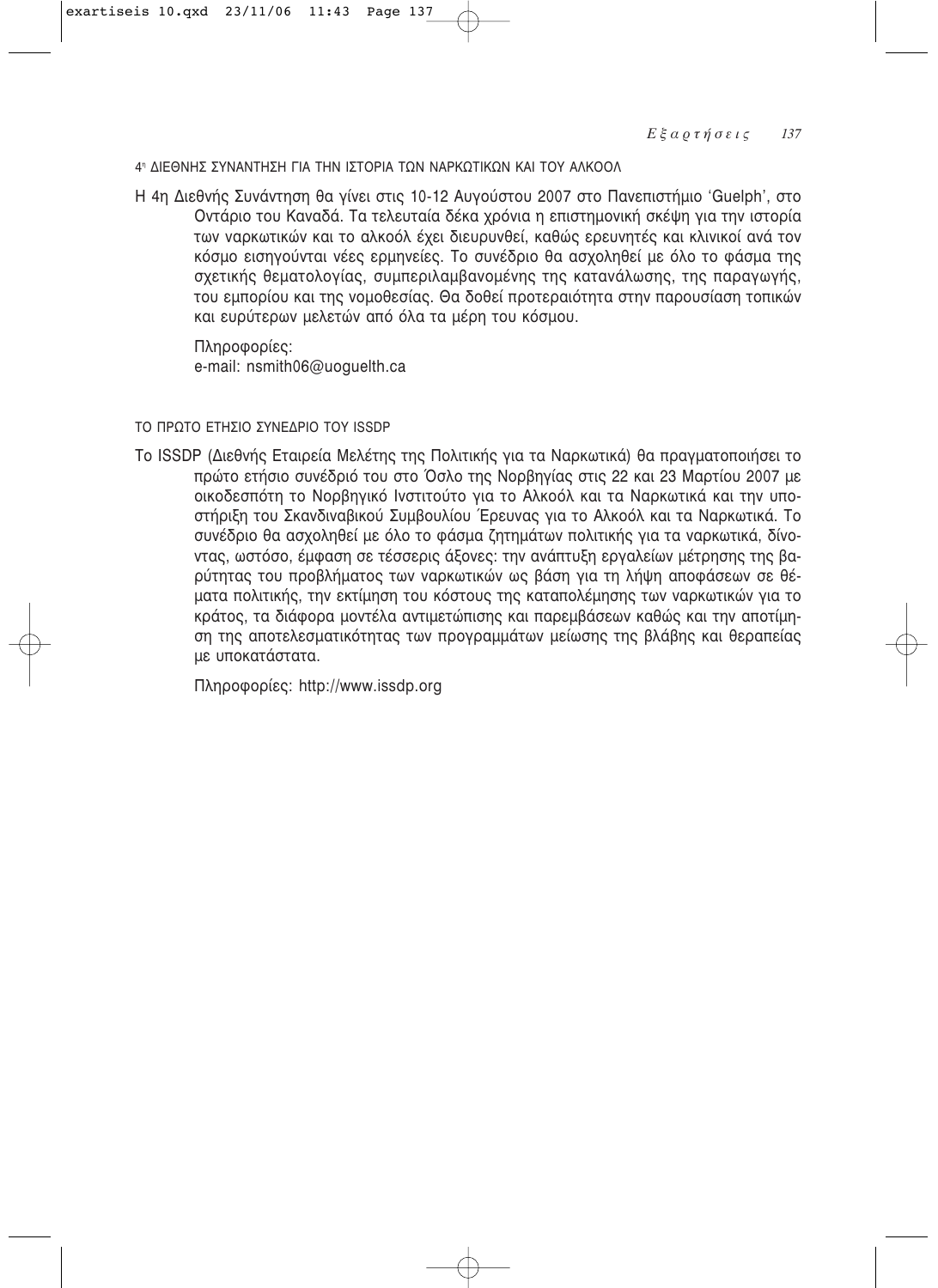# ΒΙΒΛΙΟΠΑΡΟΥΣΙΑΣΕΙΣ

«Η Περίπτωση Ευρυδίκη. Κλινική της τοξικομανίας» ΚΑΤΕΡΙΝΑ ΜΑΤΣΑ Ηκδόσεις ΑΓΡΑ, σελ. 158

> «Σου έχω φοβερή εμπιστοσύνη. Ίσως γι' αυτό τόλμησα να ανοίξω αυτό το παράθυρο του παρελθόντος».

- Η ψυχική θέα που ανοίγεται πίσω από αυτό το παράθυρο είναι ο πυρήνας του δεύτερου βιβλίου της ψυχιάτρου Κατερίνας Μάτσα\* με τίτλο «Η περίπτωση Ευρυδίκη. Κλινική της Τοξικομανίας» από τις εκδόσεις AΓPA. Το κυρίως σώμα του βιβλίου αποτελείται από αυτούσια κείμενα της Ευρυδίκης, μίας από τις πολλές εξαρτημένες γυναίκες που πέρασαν το κατώφλι του 18ΑΝΩ στα είκοσι περίπου χρόνια λειτουργίας του.
- Λόγω του προβλήματος βραδυγλωσσίας που αντιμετωπίζει, η Ευρυδίκη επιλέγει να επικοινωνήσει με τη θεραπεύτριά της Κατερίνα Μάτσα γράφοντας. Η γραφή αποτελεί για αυτήν μια διαδικασία εσωτερικής καταβύθισης, άλλοτε λυτρωτική και άλλοτε μαρτυρική, που την φέρνει αντιμέτωπη με τον εαυτό της, την ιστορία της, την αγωνιώδη αναζήτηση νοήματος, ανθρώπινης επαφής και προσωπικής έκφρασης. Χτίζοντας λέξη προς λέξη γέφυρες επικοινωνίας και εμπιστοσύνης με τη θεραπεύτριά της, η Ευρυδίκη θα μιλήσει -ή καλύτερα θα γράψει- για όλα: τους γονείς και την αδερφή της, την ιδιαίτερη σχέση της με τα ζώα, τις δυσκολίες στην ομιλία, τη μύηση και την οδυνηρή διαδρομή της στον κόσμο των ναρκωτικών, τις δυσκολίες και τις παλινωδίες της θεραπευτικής της πορείας, την προσωπική της μάχη για αλλαγή και την οικοδόμηση μιας νέας ταυτότητας με «όνειρο και προορισμό».
- Χρονικά τα κείμενά της καλύπτουν κυρίως την περίοδο κατά την οποία παρακολουθεί το πρόγραμμα απεξάρτησης του 18ΑΝΩ και παρατίθενται στο μεγαλύτερο μέρος τους χωρίς εξωτερικές επεμβάσεις. Η φωνή της, πηγαία και άμεση, αποκαλύπτει το ψυχολογικό υπόστρωμα του εξαρτημένου και, συγχρόνως, αναδεικνύει τη μοναδικότητα της ατομική της περίπτωσης.
- «Η Περίπτωση της Ευρυδίκης», πλαισιωμένη από κατατοπιστική και ευσύνοπτη εισαγωγή στην κλινική της τοξικομανίας και σχόλια της Κατερίνας Μάτσα, καθώς και ένα επίμετρο του Σάββα Μιχαήλ, είναι ένα βιβλίο που διαβάζεται απνευστί από όλους, αναγνώστες με ειδικό ενδιαφέρον και μη.

<sup>\*</sup> Επιστημονική υπεύθυνη του 18 ΑΝΩ.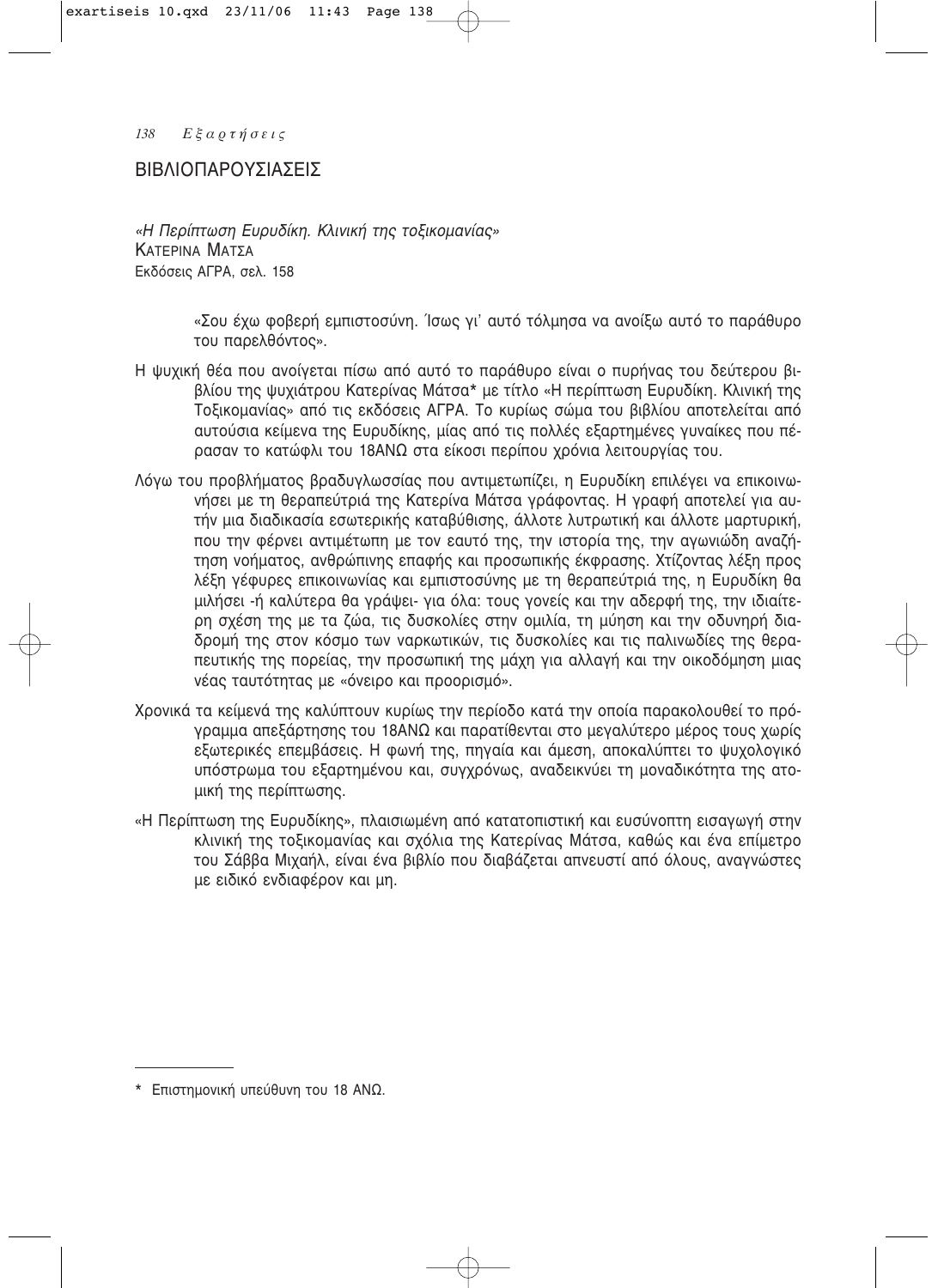# ΟΛΗΓΙΕΣ ΠΡΟΣ ΤΟΥΣ ΣΥΓΓΡΑΦΕΙΣ

Το προσωπικό της ομάδας σύνταξης σας ευχαριστεί εκ των προτέρων για τη βοήθειά σας στα ακόλουθα ζητήματα. Παρακαλείστε να διαβάσετε προσεκτικά τις οδηγίες που ακολουθούν όταν προετοιμάζετε το άρθρο και την περίληψή σας για υποβολή στο περιοδικό. Οι οδηγίες αυτές ακολουθούνται από όλα τα περιοδικά τα οποία συμμετέχουν στο ISAJE (Διεθνής Επιτροπή των Εκδοτών Περιοδικών για τις Εξαρτήσεις).

# *ΓΕΝΙΚΑ ΘΕΜΑΤΑ*

Στόχος του περιοδικού «Εξαρτήσεις» είναι να υπηρετήσει την διεθνή διεπιστημονική επικοινωνία ανάμεσα σε ακαδημαϊκούς και κλινικούς, να ενδυναμώσει τους δεσμούς μεταξύ επιστήμης και πολιτικής, να ενισχύσει και να εμπλουτίσει την ποιότητα των απόψεων. Βιβλία και σημαντικές αναφορές μπορούν να υποβληθούν για ανασκόπηση. Θα πρέπει ωστόσο να σας ενημερώσουμε εκ των προτέρων πως τα κείμενα δεν επιστρέφονται.

# ΖΗΤΗΜΑΤΑ ΗΘΙΚΗΣ ΚΑΙ ΔΕΟΝΤΟΛΟΓΙΑΣ

Τα άρθρα γίνονται αποδεκτά με την προϋπόθεση πως υπόκεινται σε έλεγχο από την συντακτική επιτροπή. Όλα τα υποβληθέντα άρθρα πρέπει απαραιτήτως να συνοδεύονται από δήλωση υπογεγραμμένη από όλους τους συγγραφείς στην οποία θα αναφέρεται ότι:

(α) το υλικό που συμπεριλαμβάνεται στο άρθρο δεν έχει δημοσιευθεί εξ ολοκλήρου ή τμηματικά σε άλλο έντυπο,

(β) το κείμενο που υποβάλλεται για δημοσίευση δεν βρίσκεται ήδη υπό έκδοση,

(γ) όλοι οι συγγραφείς που υπογράφουν το άρθρο έχουν συμμετάσχει προσωπικά στη διαδικασία συγγραφής του και αναλαμβάνουν εξίσου την ευθύνη για το περιεχόμενό του,

(δ) έχουν τηρηθεί όλες οι αρχές ηθικής και δεοντολογίας που αφορούν στην προστασία των πελατών ή των συμμετεχόντων στις έρευνες, και στα πειράματα με ζώα. Στη δήλωση πρέπει επίσης να αναφέρονται ρητώς οι πηγές χρηματοδότησης, άμεσης και έμμεσης, καθώς και οποιαδήποτε σχέση με φαρμακευτικές βιομηχανίες, καπνοβιομηχανίες και βιομηχανίες παραγωγής αλκοόλ. Σχετικά με τα σημεία (α) και (β): εάν στοιχεία από τη συγκεκριμένη έρευνα παρουσιάζονται σε περισσότερες από μία δημοσιεύσεις, αυτό θα πρέπει να αναφερθεί στο άρθρο και/ή σε επιστολή προς τον εκδότη με σαφή επεξήγηση των διαφορών που υπάρχουν στο άρθρο και με συνημμένα αντίτυπα όλων των κειμένων στα οποία αναφέρεται η συγκεκριμένη έρευνα. Εάν, σε οποιοδήποτε στάδιο, οι συγγραφείς αποφασίσουν να αποσύρουν το άρθρο τους, καλούνται να ενημερώσουν εγκαίρως τον εκδότη.

# **FKTA7H**

Οι συγγραφείς πρέπει να είναι όσο το δυνατόν πιο συνοπτικοί και στην περίπτωση που ο περιορισμός του άρθρου κριθεί σκόπιμος για τη διευκόλυνση της επικοινωνίας, το θέμα θα συζητηθεί με τον εκδότη. Η ανάλυση περιστατικών είναι αποδεκτή αλλά δεν θα πρέπει σε καμία περίπτωση να υπερβαίνει τις έξι σελίδες. Οι επιστολές δεν θα πρέπει να υπερβαίνουν τις δύο σελίδες.

#### YΠOROΛΗ ΚΑΙ ΜΟΡΦΗ

Η υποβολή των εγγράφων πρέπει να γίνεται σε ηλεκτρονική μορφή ή δισκέτα. Θα πρέπει να είναι με διπλό διάστημα και περιθώρια τουλάχιστον 25 mm. Στην πρώτη σελίδα θα πρέπει να αναγράφεται ο τίτλος του άρθρου, ο οποίος δεν πρέπει να υπερβαίνει τους 45 χαρακτήρες, τα ονόματα των συγγραφέων, ο χώρος και η διεύθυνση διεξαγωγής της εργασίας και η πλήρης ταχυδρομική διεύθυνση του συγγραφέα, στον οποίο θα αποσταλούν τα σχόλια, η σχετική αλληλογραφία και τα αντίτυπα της έκδοσης. Στη δεύτερη σελίδα θα αναγράφονται μόνο ο τίτλος και τα ονόματα των συγγραφέων και η περίληψη. Παρακαλήστε να αποστείλετε ένα επιπλέον αντίγραφο της περίληψης μαζί με το υποβληθέν άρθρο. Ολόκληρο το άρθρο, συμπεριλαμβανομένων παραπομπών, πινάκων, στοιχείων,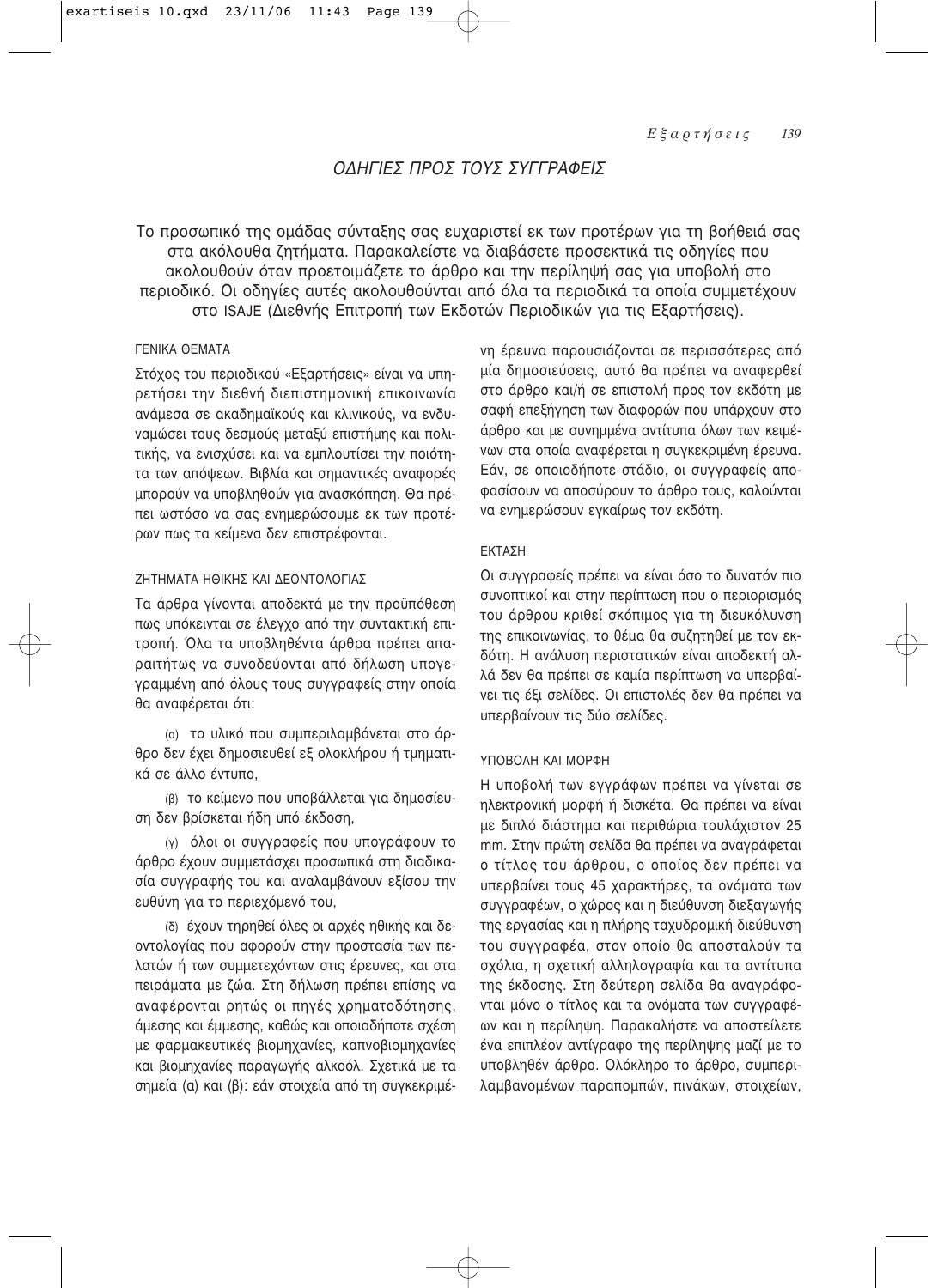και λοιπού υλικού, θα πρέπει να έχει συνεχή αρίθμηση από την πρώτη σελίδα του τίτλου ως το τέλος. Στο κάτω μέρος της σελίδας του τίτλου παρακαλήστε να αναφέρεται τον συνολικό αριθμό σελίδων του άρθρου. Επίσης είναι σκόπιμο να αποφεύγονται οι υποσημειώσεις, όπου είναι δυνατόν.

Παρακαλήστε να αποστέλλεται τα άρθρα στην ακόλουθη διεύθυνση:

Για το Περιοδικό Εξαρτήσεις  $KE. \Theta.E.A$ Σορβόλου 24, 116 36 Αθήνα είτε με email: exartisis@kethea.gr

# ПЕРІЛНФН

Όταν πρόκειται για περιγραφές ερευνών, οι περιλήψεις θα πρέπει να περιλαμβάνουν τις ακόλουθες κατηγορίες: Στόχοι, Σχεδιασμός, Πλαίσιο, Συμμετέχοντες, Παρέμβαση (για τις πειραματικές δοκιμές μόνο), Μετρήσεις, Ευρήματα, και Συμπεράσματα. Τα Συμπεράσματα πρέπει να αναφέρονται με σαφήνεια, επειδή αυτά θα καθορίσουν σε μεγάλο μέρος την απόφαση του εκδότη. Κάθε εύρημα θα αποτιμηθεί σύμφωνα με την εγκυρότητα και την αξιοπιστία του. Όσον αφορά άλλου είδους κείμενα, δεν υπάρχουν συγκεκριμένοι κανόνες για τη δομή των περιλήψεων, αλλά πρέπει να είναι εμφανή τα συμπεράσματα της αποτίμησης καθώς αυτά θα αποτελέσουν κεντρικό θέμα στη διαδικασία του σχολιασμού. Οι περιλήψεις κυμαίνονται συνήθως στις 250 λέξεις.

#### ΠΑΡΑΠΟΜΠΕΣ

Οι παραπομπές μπορούν να γίνονται είτε με το σύστημα Harvard είτε με το σύστημα Vancouver. Όταν ακολουθείται το σύστημα Harvard στις παραπομπές πρέπει να τηρούνται τα ακόλουθα: πρώτο το όνομα του συγγραφέα, ακολουθεί η χρονολογία δημοσίευσης σε παρένθεση π.χ. Smith (1984). Εάν οι συγγραφείς είναι έως τρεις π.χ. Smith, Green & Jones (1984), τότε στην πρώτη παραπομπή αναφέρονται και οι τρεις ενώ στις υπόλοιπες αναφέρεται Smith et.al. (1984). Στην περίπτωση που οι συγγραφείς είναι περισσότεροι από τρεις, τότε σε όλες τις παραπομπές αναγράφεται: Smith et.al. (1984). Εάν υπάρχουν πολλές δημοσιεύσεις από τους ίδιους συγγραφείς μέσα στο ίδιο έτος, οι παραπομπές πρέπει να περιέχουν (α) (β) (γ) κ.λπ. μετά τη χρονολογία δημοσίευσης. Οι παραπομπές παρατίθενται μετά το τέλος του άρθρου με αλφαβητική σειρά, π.χ:

Abrams, D.B. & Wilson, G.T. (1979) Effects of alcohol on social anxiety... 88, 161-173. Blane, H.T. & Leonard, K.E. (1987) Psychological Theories.... (New York Guildford Press).

Όταν ακολουθείται το σύστημα Vancouver οι παραπομπές αριθμούνται σύμφωνα με τη σειρά που απαντώνται στο κείμενο. Σημειώστε τις παραπομπές στο κείμενο, στους πίνακες, στις λεζάντες βάζοντας διαδοχική αρίθμηση εντός παρενθέσεως (1, 2, 3, κ.λπ.). Οι παραπομπές που βρίσκονται μόνο μέσα σε πίνακες, ή λεζάντες σχημάτων θα πρέπει να αριθμούνται σύμφωνα με τη σειρά που απαντώνται στο κείμενο.

Η αριθμητική απαρίθμηση των παραπομπών πρέπει να παρατίθεται στο τέλος του άρθρου, παράδειγμα:

- 1. Cotton, N. (1987) The familial incidence of Alcoholism, Journal of Studies on Alcohol, 40.89-116.
- 2. Merikangas, K.R. (1989) Genetics of alcoholism: a review of Human studies...

Ανεξάρτητα από το ποιο από τα δύο συστήματα θα επιλέξετε, για τους τίτλους των εφημερίδων, των περιοδικών και λοιπών εντύπων δεν πρέπει να χρησιμοποιούνται συντομογραφίες. Δεν είναι απαραίτητο να αναφέρεται ο αριθμός του τεύχους ή του τόμου, θα πρέπει όμως να αναφέρονται οπωσδήποτε όλοι οι συγγραφείς. Ο κατάλογος των παραπομπών δεν πρέπει να είναι ασκόπως μακροσκελής και πρέπει να περιλαμβάνει μόνο βιβλία και έντυπα στα οποία είναι δυνατή η πρόσβαση διά μέσου των συνηθισμένων βιβλιογραφικών πηγών. Όταν πρόκειται για ξενόγλωσσα άρθρα, ή βιβλία, θα πρέπει να δίνεται ο τίτλος και στα ελληνικά σε παρένθεση μετά τον πρωτότυπο τίτλο.

#### ΑΠΕΙΚΟΝΙΣΕΙΣ

Οι απεικονίσεις δεν πρέπει να είναι ενταγμένες στο κείμενο αλλά θα πρέπει να κατατεθούν χωριστά στο τέλος με το όνομα του συγγραφέα και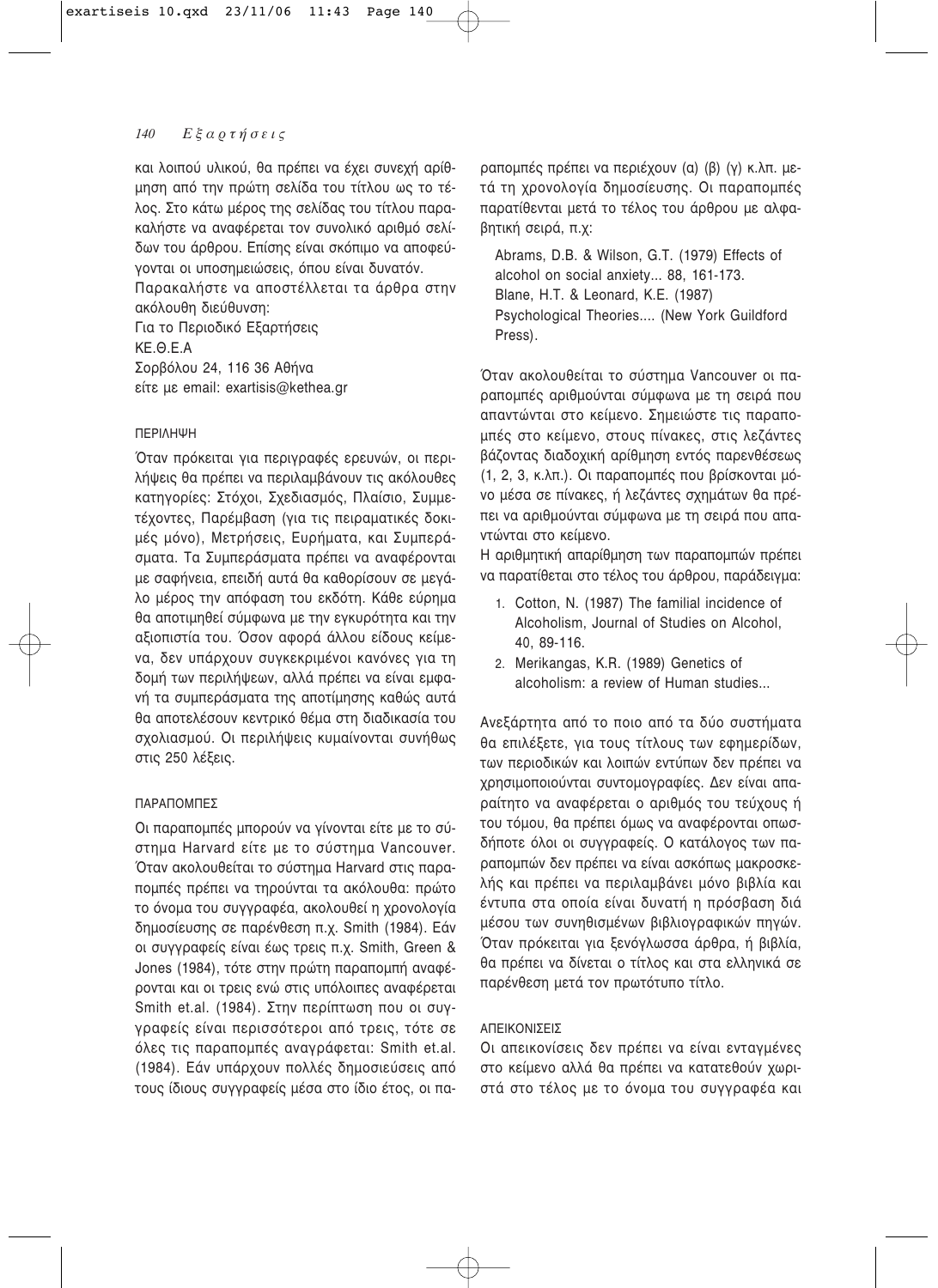σχετική αρίθμηση. Όλες οι απεικονίσεις θα πρέπει να είναι διπλάσιες από το τελικό τους μέγεθος. Όλες οι φωτογραφίες, τα γραφήματα, και τα διαγράμματα θα αναφέρονται ως «σχήματα» και θα πρέπει να έχουν διαδοχική καταχώρηση στο κείμενο με αριθμούς (π.χ. Σχήμα 1, Σχήμα 2). Η θέση των σχημάτων μέσα στο κείμενο θα πρέπει να υποδεικνύεται σαφώς. Οι τίτλοι για όλα τα σχήματα θα πρέπει να αναγράφονται σε χωριστή σελίδα και να εξηγούνται χωρίς αναφορά στο κείμενο. Στους τίτλους θα πρέπει επίσης να συμπεριλαμβάνονται και επεξηγήσεις για όλα τα σύμβολα που χρησιμοποιούνται

# ΠΙΝΑΚΕΣ

Οι πίνακες θα πρέπει να εκτυπώνονται σε χωριστή σελίδα, και η θέση τους στο κείμενο πρέπει να υποδεικνύεται σαφώς. Οι μονάδες πρέπει να αναγράφονται εντός παρενθέσεως στην πρώτη γραμμή της εκάστοτε στήλης και όχι στο κυρίως σώμα του πίνακα. Οι λέξεις ή οι αριθμοί πρέπει να επαναλαμβάνονται σε όλες τις γραμμές, ενώ τα ομοιωματικά, και λέξεις όπως: ομοίως, βλέπε, ως άνω κ.λπ. δεν πρέπει να χρησιμοποιούνται. Ακόμη οι πίνακες δεν θα πρέπει να έχουν διαγράμμιση.

# ΕΠΙΜΕΛΕΙΑ

Η επιμέλεια γίνεται για έλεγχο και διευκόλυνση κάποιων βασικών διορθώσεων, όχι για γενική αναθεώρηση ή μετατροπή. Τα σχόλια επιμέλειας πρέπει να λαμβάνονται υπόψη και να επιστρέφεται το διορθωμένο κείμενο στον εκδότη μέσα σε τρεις ημέρες από την παραλαβή τους.

## ΑΝΑΤΥΠΑ

Ένα αντίτυπο του περιοδικού, που περιέχει το άρθρο σας, θα σας αποσταλεί περίπου τρεις εβδομάδες μετά την έκδοση του τεύχους.

#### ΣΧΟΛΙΑΣΜΟΣ

Τα άρθρα αποστέλλονται από τον εκδότη στον αναπληρωτή της έκδοσης για αναθεώρηση. Ο τελευταίος αφού συμβουλευτεί τη συντακτική επιτροπή στέλνει τις προτάσεις του στον εκδότη. Ο εκδότης λαμβάνει την τελική απόφαση και επικοινωνεί με τους συγγραφείς. Τέλος, ο εκδότης και ο αναπληρωτής διατηρούν το δικαίωμα να επιστρέψουν κάποιο άρθρο πριν ακόμη φτάσει στους σχολιαστές, εάν κρίνουν πως το περιεχόμενό του δεν είναι κατάλληλο για το περιοδικό εξαιτίας μεθοδολογικών περιορισμών, θεματολογίας ή προβλημάτων στην παρουσίαση των στοιχείων.

# ΠΝΕΥΜΑΤΙΚΗ ΙΔΙΟΚΤΗΣΙΑ

Είναι όρος της παρούσας έκδοσης οι συγγραφείς να διατηρούν τα πνευματικά δικαιώματα από τα άρθρα που προσκομίζουν. Αυτό παρέχει κάθε δικαίωμα στον οργανισμό, για πλήρη δημοσίευση και διάδοση του άρθρου και του περιοδικού σε όσο το δυνατόν ευρύτερο αναγνωστικό κοινό, τόσο σε έντυπη όσο και σε ηλεκτρονική μορφή. Φυσικά, οι συγγραφείς μπορούν να χρησιμοποιήσουν αλλού το άρθρο μετά από τη δημοσίευσή του από το περιοδικό και χωρίς να ζητηθεί έγκριση, υπό τον όρο πως θα αναφερθεί ως πρωτότυπη πηγή της δημοσίευσης το παρόν περιοδικό. Οι συγγραφείς ευθύνονται αποκλειστικά για την παραχώρηση των δικαιωμάτων αναπαραγωγής στοιχείων που βρήκαν από άλλες πηγές.

ΟΣΟΙ ΑΠΟ ΤΟΥΣ ΑΝΑΓΝΩΣΤΕΣ ΤΗΣ ΣΤΗΛΗΣ ΕΠΙΘΥΜΟΥΝ ΝΑ ΑΝΑΚΟΙΝΩΣΟΥΝ ΠΛΗΡΟΦΟΡΙΕΣ ΓΙΑ ΜΕΛΛΟΝΤΙΚΑ ΣΥΝΕΔΡΙΑ, ΝΕΕΣ ΕΚΔΟΣΕΙΣ, ΕΡΕΥΝΕΣ Η ΑΛΛΑ ΣΗΜΑΝΤΙΚΑ ΓΕΓΟΝΟΤΑ, ΤΑ ΟΠΟΙΑ ΑΦΟΡΟΥΝ ΘΕΜΑΤΑ ΣΧΕΤΙΚΑ ΜΕ ΤΗΝ ΕΞΑΡΤΗΣΗ ΑΠΟ ΨΥΧΟΤΡΟΠΕΣ ΟΥΣΙΕΣ. ΜΠΟΡΟΥΝ ΝΑ ΤΙΣ ΑΠΟΣΤΕΙΛΟΥΝ ΣΤΟ ΠΕΡΙΟΔΙΚΟ ΣΕ ΗΛΕΚΤΡΟΝΙΚΗ ΜΟΡΦΗ.

#### ΕΞΑΡΤΗΣΕΙΣ

Το περιοδικό υιοθετεί πλήρως τη "Συμφωνία του Farmington" (Addiction, 1997, 92, 1617-1618).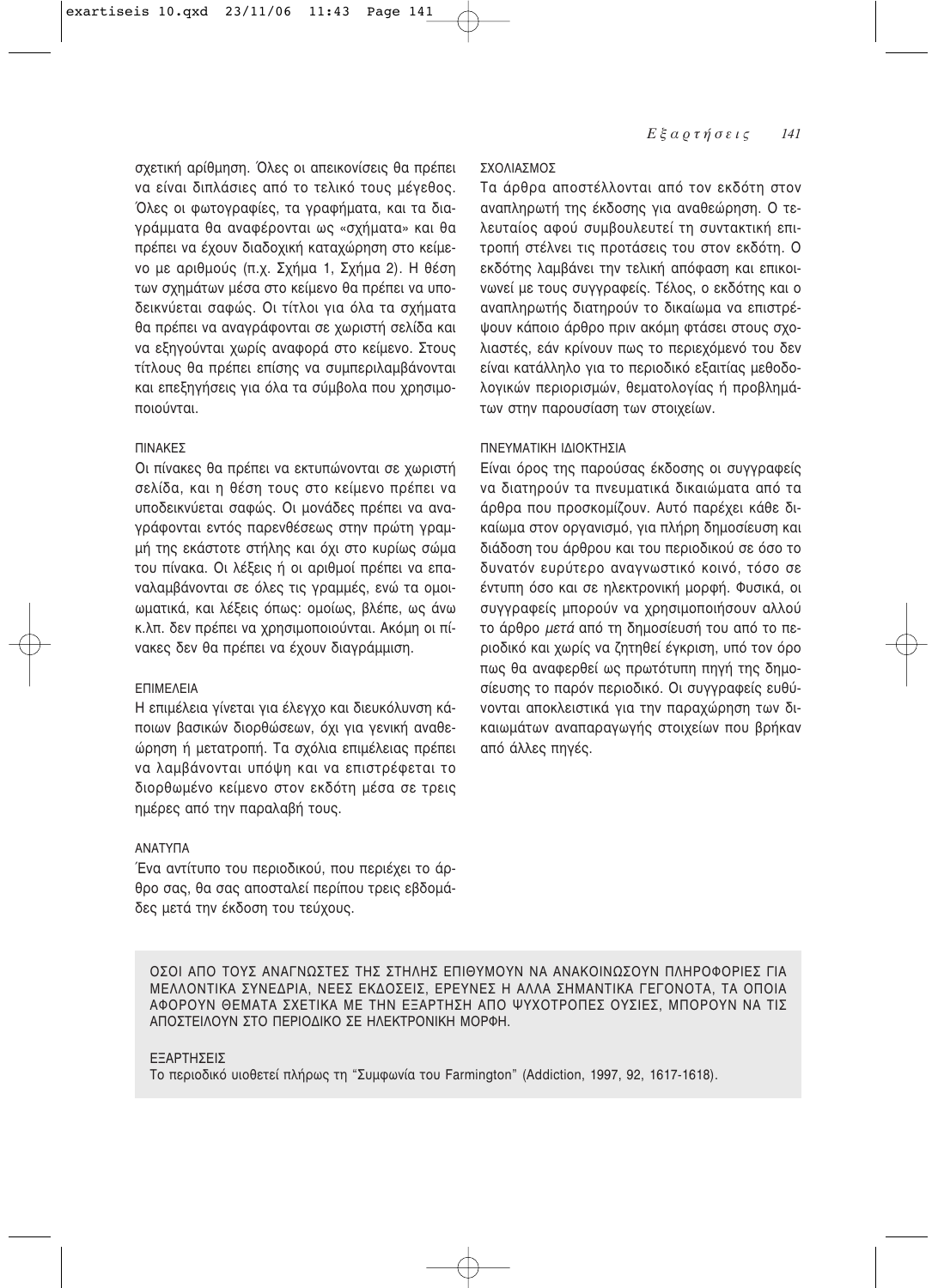# *INSTRUCTIONS FOR AUTHORS*

# **SUBMISSION**

For submissions by email and Letters to the Editor, please send at exartisis@kethea.gr

Please read below for further details on submitting your paper.

#### SUBMISSION GUIDELINES

The Journal fully supports the Farmington Consensus.

The editorial staff would be most grateful for your assistance in relation to the matters listed below. Please follow these guidelines carefully when preparing a submission.

# ETHICAL STANDARDS

Manuscripts are accepted on the understanding that they may be are subject to editorial revision. Submissions must be accompanied by a signed statement from all authors saying that:

(a) the material has not been published in whole or in part elsewhere;

(b) the paper is not currently being considered for publication elsewhere;

(c) all authors have been personally and actively involved in substantive work leading to the report, and will hold themselves jointly and individually responsible for its content;

(d) all relevant ethical safeguards have been met in relation to patient or subject protection, or animal experimentation.

This statement must also declare sources of funding, direct or indirect, and any connection with the tobacco, alcohol or pharmaceutical industries. With regard to points (a) and (b): if data from the same study are reported in more than one publication, this should be stated in the manuscript and/or covering letter to the Editor, along with a clear explanation as to how the submitted manuscript differs, and copies of closely related manuscripts reporting these data should be enclosed. If at any stage during the handling of their submission, authors decide to withdraw it, we ask them to notify the Editor.

## LENGTH

We ask authors to be as concise as possible and will negotiate with you personally and sympathetically if we feel shortening would improve communication. Case reports are welcomed but should not be more than 6 pages long. Letters should not be more than 2 pages long.

#### **LANGUAGE**

*Exartiseis'* expectation is that when the authors of a paper do not have Greek as a first language, they will have their text checked before submission. *Exartiseis* welcomes submissions from all parts of the world and may on occasion assist with language editing.

# SUBMISSION AND LAYOUT

*Exartiseis* welcomes submissions in either hard copy or electronic form. For hard-copy submissions, please send two paper copies plus a Word disk version. They should be typed on one side of the paper, double spaced, with margins of at least 25 mm. The first sheet should contain the title of the paper, a short title not exceeding 45 characters, a total page and word count, names of authors, the address where the work was carried out, and the full postal and e-mail addresses of the author who will check proofs and receive correspondence and off-prints. Any Conflict of Interest declaration should be included on this page. The second sheet should contain only the title, names of authors and an abstract. Please state any sources of funding in the Acknowledgments section. The entire manuscript, including all references, tables, figures and any other material, should be numbered in one sequence from the title page onwards. Footnotes to the text should be avoided where possible.

# ELECTRONIC SUBMISSIONS

When sending a final, revised version of an *accepted* article, it is essential that the hard copy exactly matches the material on disk. Save all files on a standard 3.5 inch high-density disk. We prefer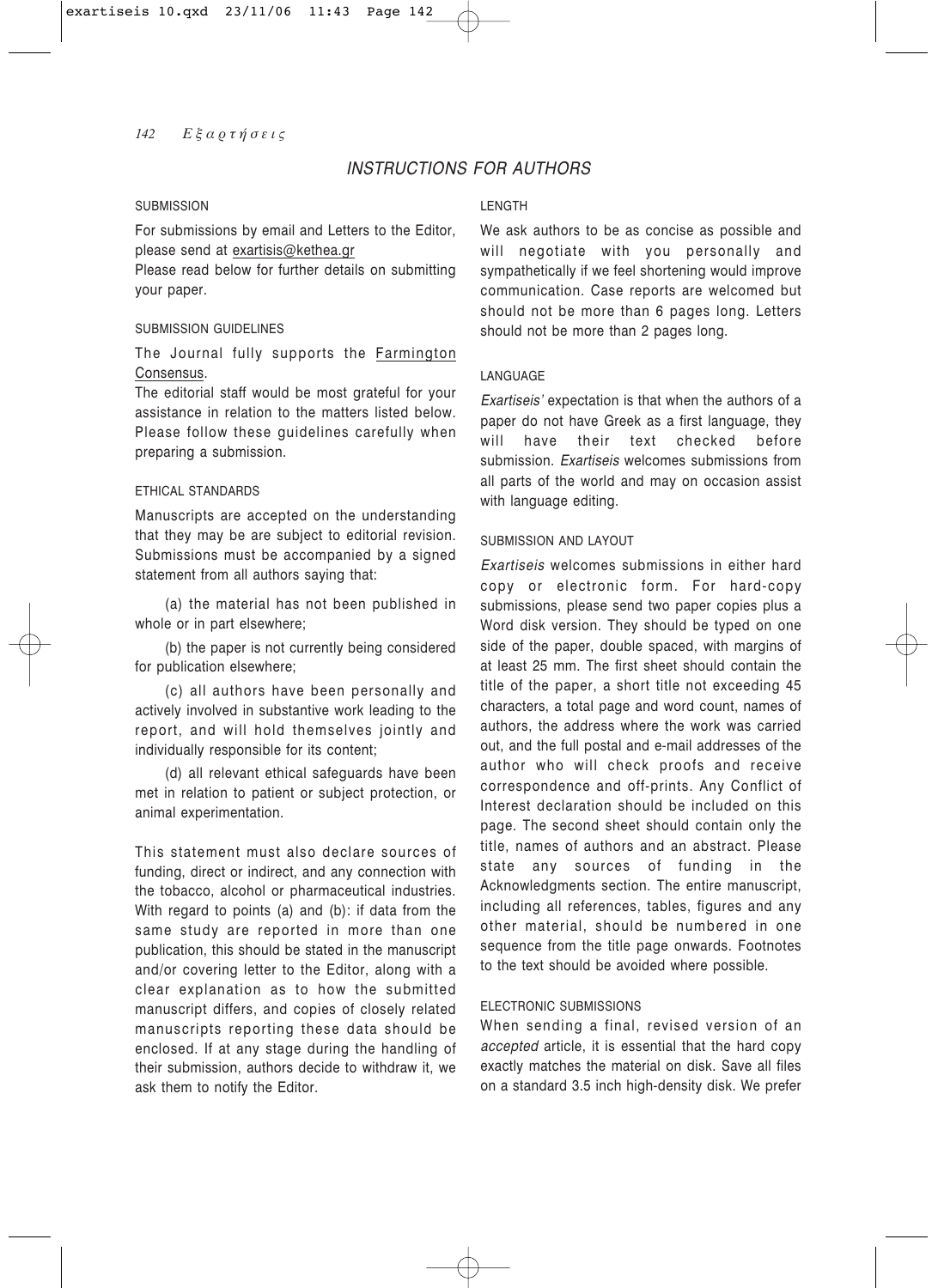to receive disks in Microsoft Word in a PC format, but can translate from most other common wordprocessing programs. Please specify which program you have used. Do not save your files as 'text only' or 'read only'.

# **ABSTRACT**

In the case of research reports, abstracts should use the following headings: Aims, Design, Setting, Participants, Intervention (experimental trials only), Measurements, Findings and Conclusions. The findings should be clearly listed because it is these that will form the main basis for the editorial decision. Abstracts should normally be no more than 250 words long. Please include keywords.

#### **REFERENCES**

The reference list should not be needlessly profligate and should include only items that are retrievable through standard bibliographic sources. Either the Harvard or the Vancouver reference system should be followed.

When following the Harvard system, references should be indicated in the typescript by giving the authors name, with the year of publication in parentheses, e.g. Smith (1984); if there are three authors Smith, Green & Jones (1984) on the first citation and Smith *et al*. (1984) subsequently; or if there are more than three authors Smith *et al*. (1984) throughout. If several papers from the same authors and from the same year are cited, (a), (b), (c), etc. should be put after the year of publication. References should be listed at the end of the paper in alphabetical order.

When following the Vancouver system, references should be numbered consecutively in the order in which they are first mentioned in the text. Identify references in text, tables and legends using bracketed arabic numerals. References cited only in tables or in legends to figures should be numbered in accordance with a sequence established by the first mention in the text of the particular table or figure. Please include the references in the main text rather than embedding them as footnotes.

All authors should be included. Journal titles

should not be abbreviated. Please include first and last pages of book chapters. Where foreign language papers or books are cited, the title in English needs to be included in brackets after the foreign language version. Examples are:

# Harvard

Abrams, D. B. & Wilson, G. T. (1979) Effects of alcohol on social anxiety in women: cognitive versus physiological processes. *Journal of Abnormal Psychology*, **88**, 161-173.

Blane, H. T. & Leonard, K. E. (1987) *Psychological Theories of Drinking and Alcoholism*. New York: Guilford Press.

#### Vancouver

- 1. Cotton, N. (1987) The familial incidence of alcoholism. *Journal of Studies on Alcohol*, **40**, 89–116.
- 2. Merikangas, K. R. (1989) Genetics of alcoholism: a review of human studies. In: Wetterberg, I., ed. *Genetics of Neuropsychiatric Diseases*, pp. 21–28. London: Macmillan.

#### ILLUSTRATIONS

These should not be inserted in the text but each provided separately and numbered on the back with Figure numbers, title of paper and name of author. All photographs, graphs and diagrams should be referred to as Figures in the text and should be numbered consecutively in Arabic numerals (e.g. Fig. 3). A list of legends for the figures should be submitted on a separate sheet; legends should include keys to any symbols.

#### ELECTRONIC ARTWORK

We would like to receive your artwork in electronic form. Please save graphics in any format embedded within the body of the text file. Always enclose a hard copy of digitally supplied figures.

## TABLES

These should be typed on separate sheets and should be cited in the text. Words or numerals should be repeated on successive lines. Tables should not be ruled.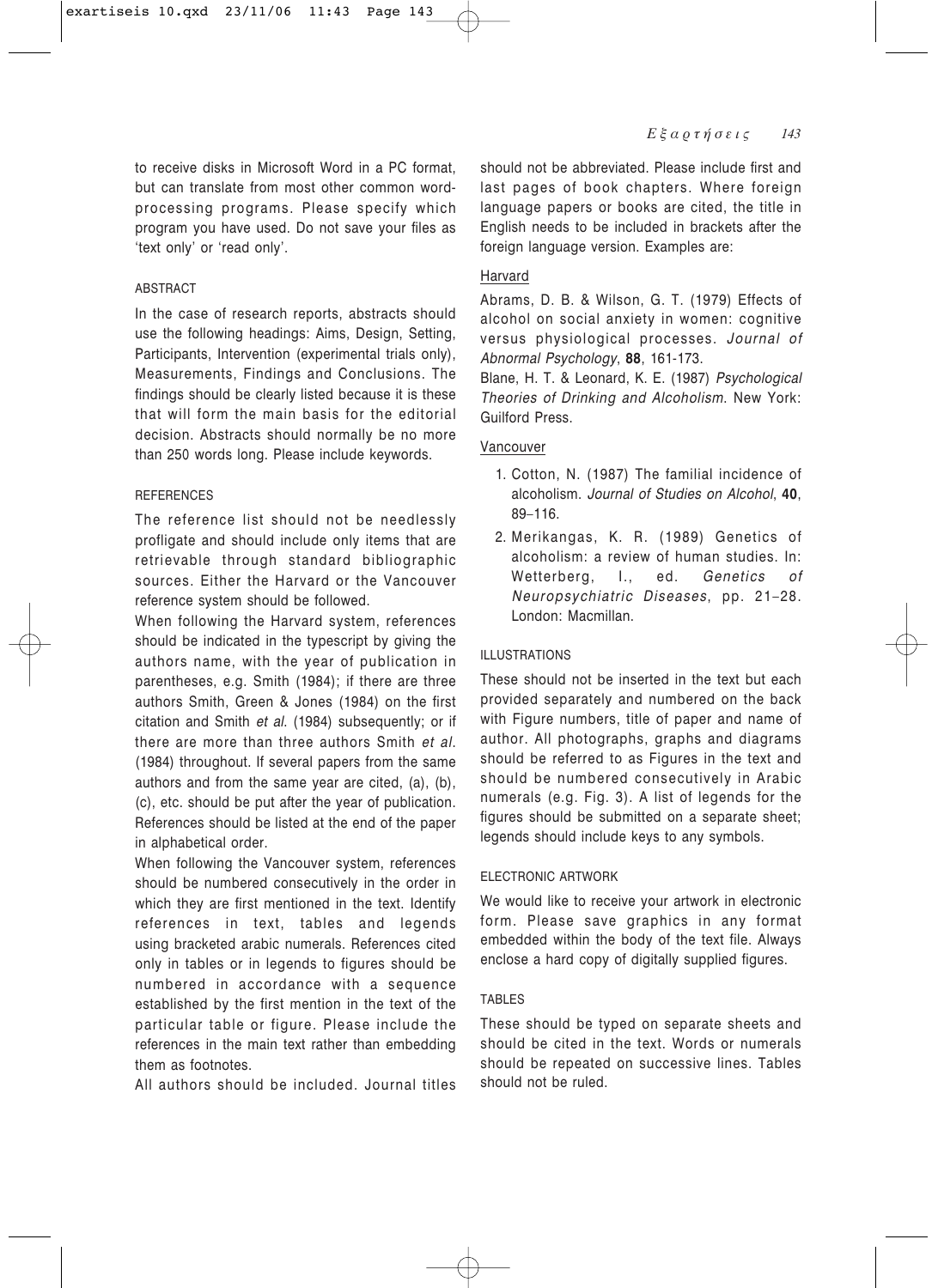## REFEREEING POLICY

Papers will normally be sent by the Editor for review to an Assistant Editor, who will solicit referees reports and make a recommendation to the Editor. The Editor will make a decision on the paper and communicate this with the authors. The Editor or the Assistant Editor may return a paper unrefereed if in their judgement it is not suitable for the Journal.

# **COPYRIGHT**

It is a condition of publication that authors vest copyright in their articles, including abstracts, in the Society for the Study of Addiction to Alcohol and Other Drugs. Authors are themselves responsible for obtaining permission to reproduce copyright material from other sources. Authors will be required to assign copyright in their paper to the Journal Title. Copyright assignment is a condition of publication and papers will not be passed to the publisher for production unless copyright has been assigned. To assist authors an appropriate copyright assignment form will be supplied by the editorial office.

## **OFFPRINTS**

Corresponding authors will receive a free copy of the issue in which their article appears.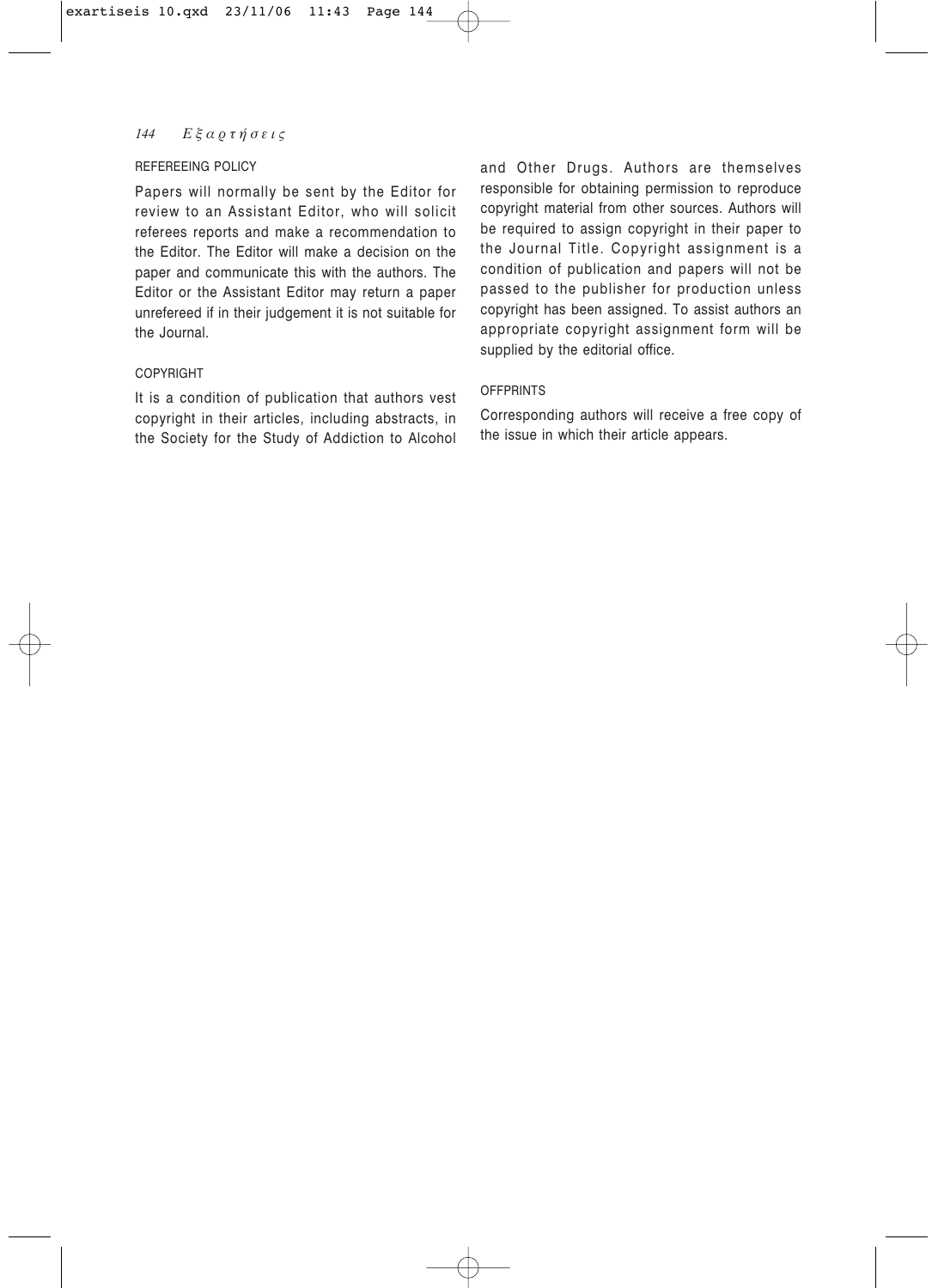ΤΟ ΕΝΑΤΟ ΤΕΥΧΟΣ ΤΟΥ ΕΠΙΣΤΗΜΟΝΙΚΟΥ ΠΕΡΙΟΔΙΚΟΥ *ΕΞΑΡΤΗΣΕΙΣ* ΤΥΠΩΘΗΚΕ ΤΟΝ ΝΟΕΜΒΡΙΟ ΤΟΥ 2006 ΣΕ 700 ΑΝΤΙΤΥΠΑ ΑΠΟ ΤΗΝ ΠΑΡΑΓΩΓΙΚΗ ΜΟΝΑΔΑ ΤΟΥ ΚΕΝΤΡΟΥ ΘΕΡΑΠΕΙΑΣ ΕΞΑΡΤΗΜΕΝΩΝ ΑΤΟΜΩΝ  $(KE.\Theta.E.A.)$  $ΣXHMA$  KAI XPΩMA

| Εποπτεία Έκδοσης Γεράσιμος ΝΟΤΑΡΑΣ                    | Editing supervision Gerassimos NOTARAS  |
|-------------------------------------------------------|-----------------------------------------|
| Πληκτρολόγηση Κειμένων                                | Typing                                  |
| Τομέας Εκπαίδευσης ΚΕ.Θ.Ε.Α.                          | <b>KETHEA Department of Education</b>   |
| Γλωσσική επιμέλεια - Διορθώσεις                       | Proofreading                            |
| Κωνσταντίνα ΥΦΑΝΤΗ                                    | Konstantina YFANTI                      |
| <i>Καλλιτεχνική Επιμέλεια Έκδοσης</i> Βουβούλα ΣΚΟΥΡΑ | Illustration was by Vouvoula SKOURA     |
| Σχεδιασμός Λογότυπου Τέτη ΚΑΜΟΥΤΣΗ                    | Logo Teti KAMOUTSI                      |
| Ηλεκτρονική Επεξεργασία - Σελιδοποίηση                | Typeset - Layout                        |
| Σταύρος ΜΠΕΛΕΣΑΚΟΣ                                    | Stavros BELESSAKOS                      |
| Εκτύπωση - Βιβλιοδεσία ΣΧΗΜΑ ΚΑΙ ΧΡΩΜΑ                | Publication - Binding SCHEMA AND CHROMA |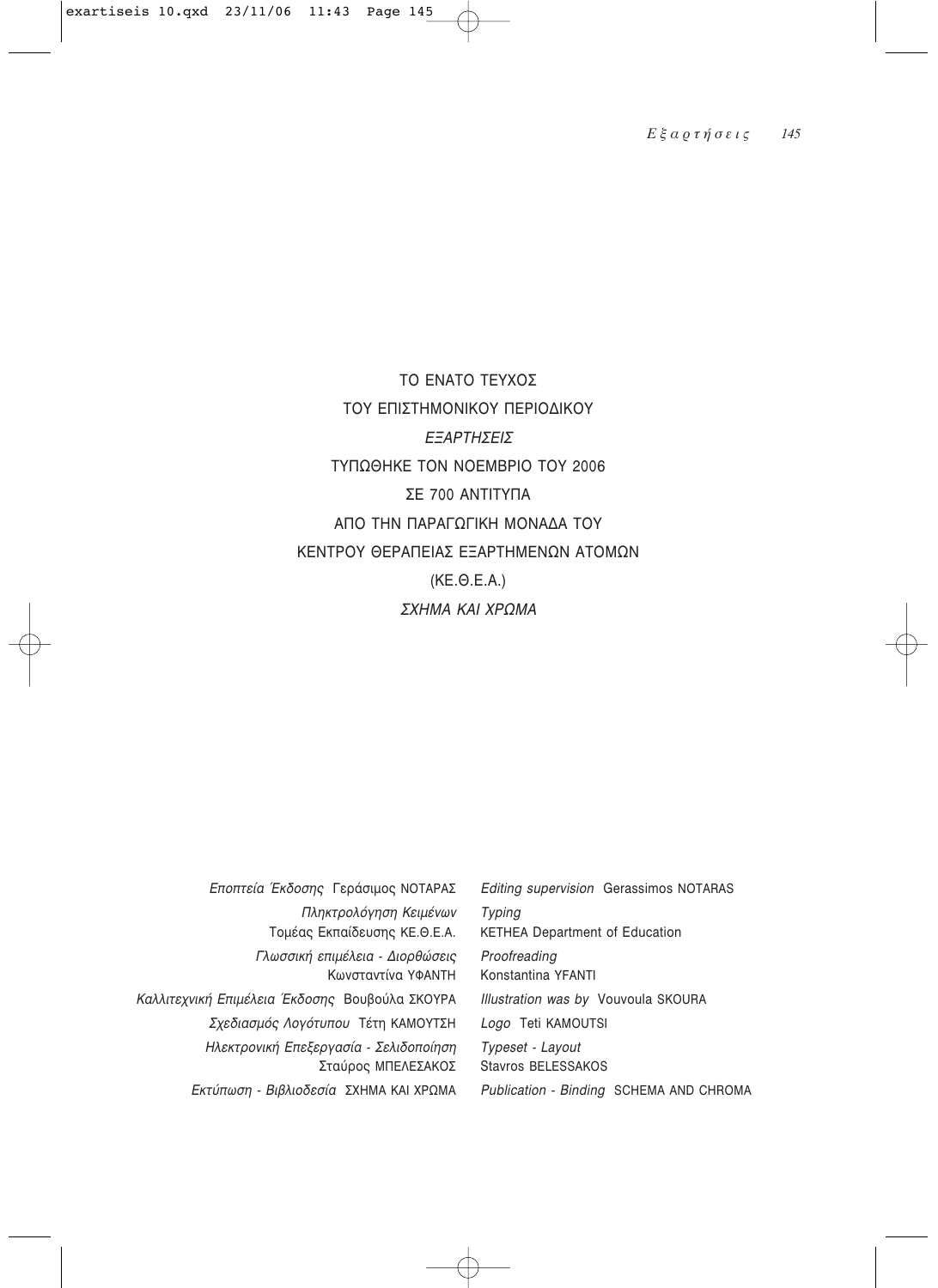$E$ ξαρτήσεις 146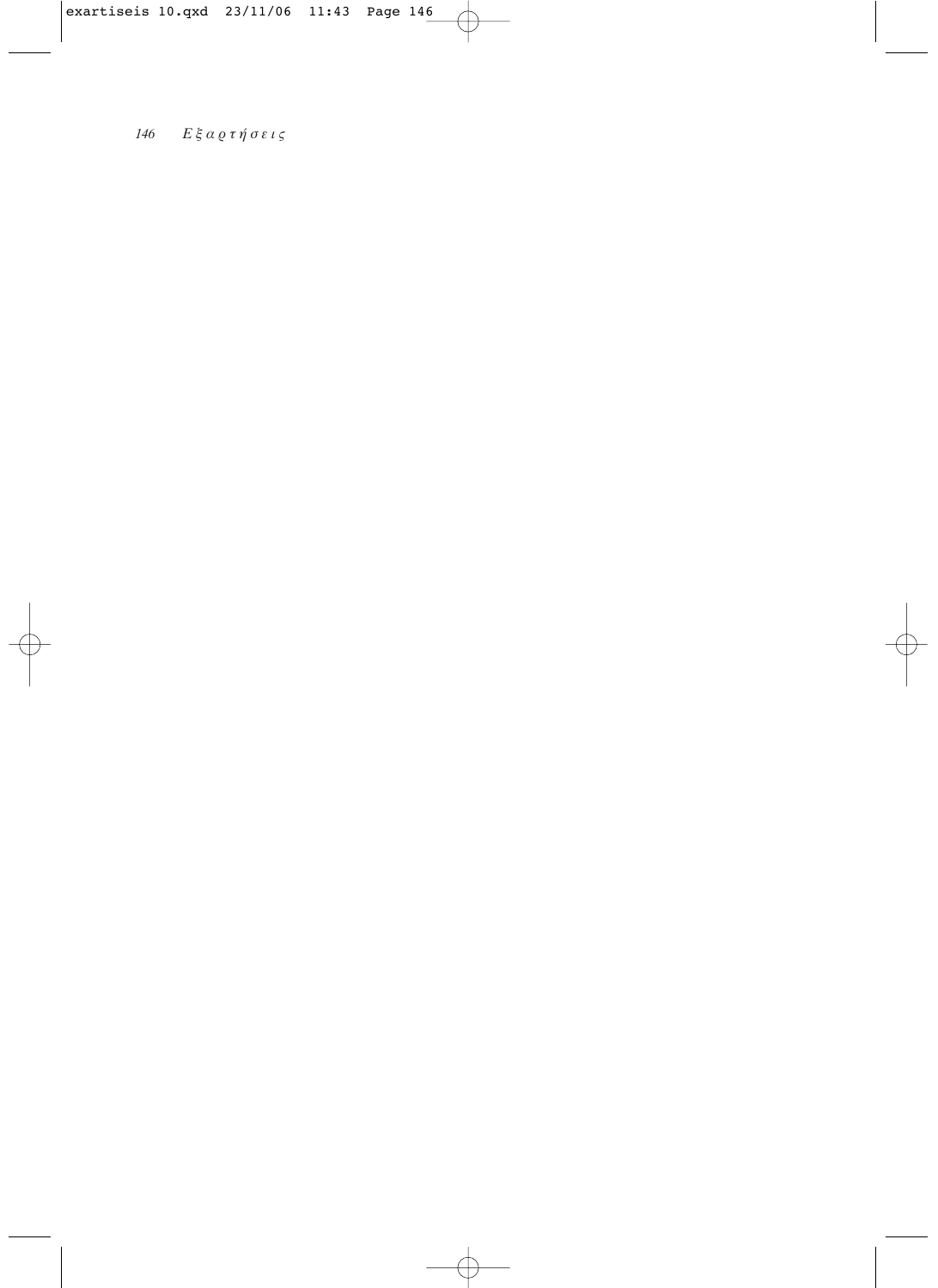## Δελτίο Παραγγελίας

Θα ήθελα συνδρομή στο περιοδικό Εξαρτήσεις (ISSN 1109-5350) για το έτος 200.... (2 τεύχη) ΣΤΟΙΧΕΙΑ ΣΥΝΔΡΟΜΗΤΗ (ΠΑΡΑΚΑΛΩ ΣΥΜΠΛΗΡΩΣΤΕ ΜΕ ΚΕΦΑΛΑΙΑ) ΕΙΔΟΣ ΣΥΝΔΡΟΜΗΣ Ετήσια ατομική συνδρομή  $\Box$  € 15,00  $\overline{\Box}$   $\in$  20,00 Ετήσια συνδρομή φορέων Ετήσια φοιτητική συνδρομή ■ € 10.00 ΤΡΟΠΟΣ ΠΛΗΡΩΜΗΣ **4** Με ταχυδρομική επιταγή **I** Με τραπεζική επιταγή στο όνομα ΚΕ.Θ.Ε.Α. Δ Με τραπεζική κατάθεση στο λογαριασμό 117/296000-12 της Εθνικής Τράπεζας της Ελλάδος. όπου θα σημειώνεται η ένδειξη «για Εξαρτήσεις». Αντίγραφο της κατάθεσης όπου θα φαίνεται ευκρινώς το όνομα του καταθέτη. Θα πρέπει να αποσταλεί μαζί με το παρόν δελτίο παραννελίας στη διεύθυνση του περιοδικού. **α** Με κάρτα πληρωμής Επιλέξτε τύπο κάρτας:  $VISA$ Mastercard  $\Box$ Όσοι επιθυμείτε την έκδοση τιμολογίου παρακαλώ συμπληρώστε τα παρακάτω στοιχεία: 

Το παρόν έντυπο καθώς και το αποδεικτικό πληρωμής θα πρέπει να σταλούν στην παρακάτω διεύθυνση: ΚΕ.Θ.Ε.Α., Σορβόλου 24, Αθήνα, 116 36

Για περισσότερες πληροφορίες μπορείτε να απευθυνθείτε στο τηλέφωνο 210 9241993-6 εσωτερικό 238, να στέλνετε φαξ στο 210 9241986, ή email στο exartisis@kethea.gr